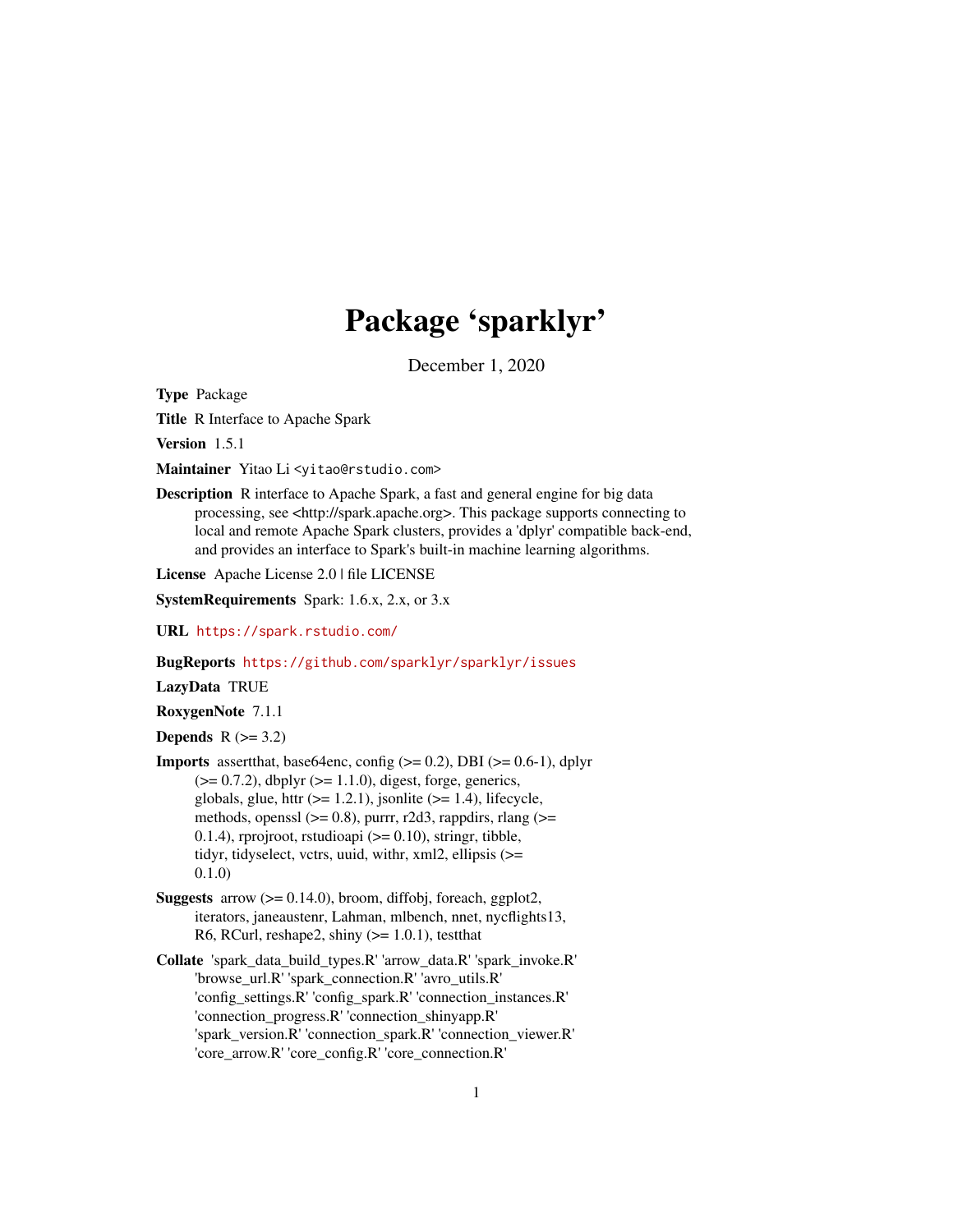'core\_deserialize.R' 'core\_gateway.R' 'core\_invoke.R' 'core\_jobj.R' 'core\_serialize.R' 'core\_utils.R' 'core\_worker\_config.R' 'data\_copy.R' 'data\_csv.R' 'spark\_schema\_from\_rdd.R' 'spark\_apply\_bundle.R' 'spark\_apply.R' 'data\_interface.R' 'databricks\_connection.R' 'dbi\_spark\_connection.R' 'dbi\_spark\_result.R' 'dbi\_spark\_table.R' 'dbi\_spark\_transactions.R' 'utils.R' 'do\_spark.R' 'dplyr\_do.R' 'dplyr\_hof.R' 'dplyr\_join.R' 'dplyr\_spark.R' 'dplyr\_spark\_connection.R' 'dplyr\_spark\_data.R' 'prng\_utils.R' 'ml\_feature\_sql\_transformer\_utils.R' 'dplyr\_spark\_table.R' 'tables\_spark.R' 'sdf\_interface.R' 'stratified\_sample.R' 'sdf\_sql.R' 'dplyr\_sql.R' 'imports.R' 'install\_spark.R' 'install\_spark\_versions.R' 'install\_spark\_windows.R' 'install\_tools.R' 'java.R' 'jobs\_api.R' 'kubernetes\_config.R' 'shell\_connection.R' 'livy\_connection.R' 'livy\_install.R' 'livy\_invoke.R' 'livy\_service.R' 'ml\_classification\_decision\_tree\_classifier.R' 'ml\_classification\_gbt\_classifier.R' 'ml\_classification\_linear\_svc.R' 'ml\_classification\_logistic\_regression.R' 'ml\_classification\_multilayer\_perceptron\_classifier.R' 'ml\_classification\_naive\_bayes.R' 'ml\_classification\_one\_vs\_rest.R' 'ml\_classification\_random\_forest\_classifier.R' 'ml\_clustering.R' 'ml\_clustering\_bisecting\_kmeans.R' 'ml\_clustering\_gaussian\_mixture.R' 'ml\_clustering\_kmeans.R' 'ml\_clustering\_lda.R' 'ml\_constructor\_utils.R' 'ml\_evaluate.R' 'ml\_evaluation\_clustering.R' 'ml\_evaluation\_prediction.R' 'ml\_evaluator.R' 'ml\_feature\_binarizer.R' 'ml\_feature\_bucketed\_random\_projection\_lsh.R' 'ml\_feature\_bucketizer.R' 'ml\_feature\_chisq\_selector.R' 'ml\_feature\_count\_vectorizer.R' 'ml\_feature\_dct.R' 'ml\_feature\_sql\_transformer.R' 'ml\_feature\_dplyr\_transformer.R' 'ml\_feature\_elementwise\_product.R' 'ml\_feature\_feature\_hasher.R' 'ml\_feature\_hashing\_tf.R' 'ml\_feature\_idf.R' 'ml\_feature\_imputer.R' 'ml\_feature\_index\_to\_string.R' 'ml\_feature\_interaction.R' 'ml\_feature\_lsh\_utils.R' 'ml\_feature\_max\_abs\_scaler.R' 'ml\_feature\_min\_max\_scaler.R' 'ml\_feature\_minhash\_lsh.R' 'ml\_feature\_ngram.R' 'ml\_feature\_normalizer.R' 'ml\_feature\_one\_hot\_encoder.R' 'ml\_feature\_one\_hot\_encoder\_estimator.R' 'ml\_feature\_pca.R' 'ml\_feature\_polynomial\_expansion.R' 'ml\_feature\_quantile\_discretizer.R' 'ml\_feature\_r\_formula.R' 'ml\_feature\_regex\_tokenizer.R' 'ml\_feature\_robust\_scaler.R' 'ml\_feature\_standard\_scaler.R'

'ml\_feature\_stop\_words\_remover.R' 'ml\_feature\_string\_indexer.R'

'ml\_feature\_string\_indexer\_model.R' 'ml\_feature\_tokenizer.R'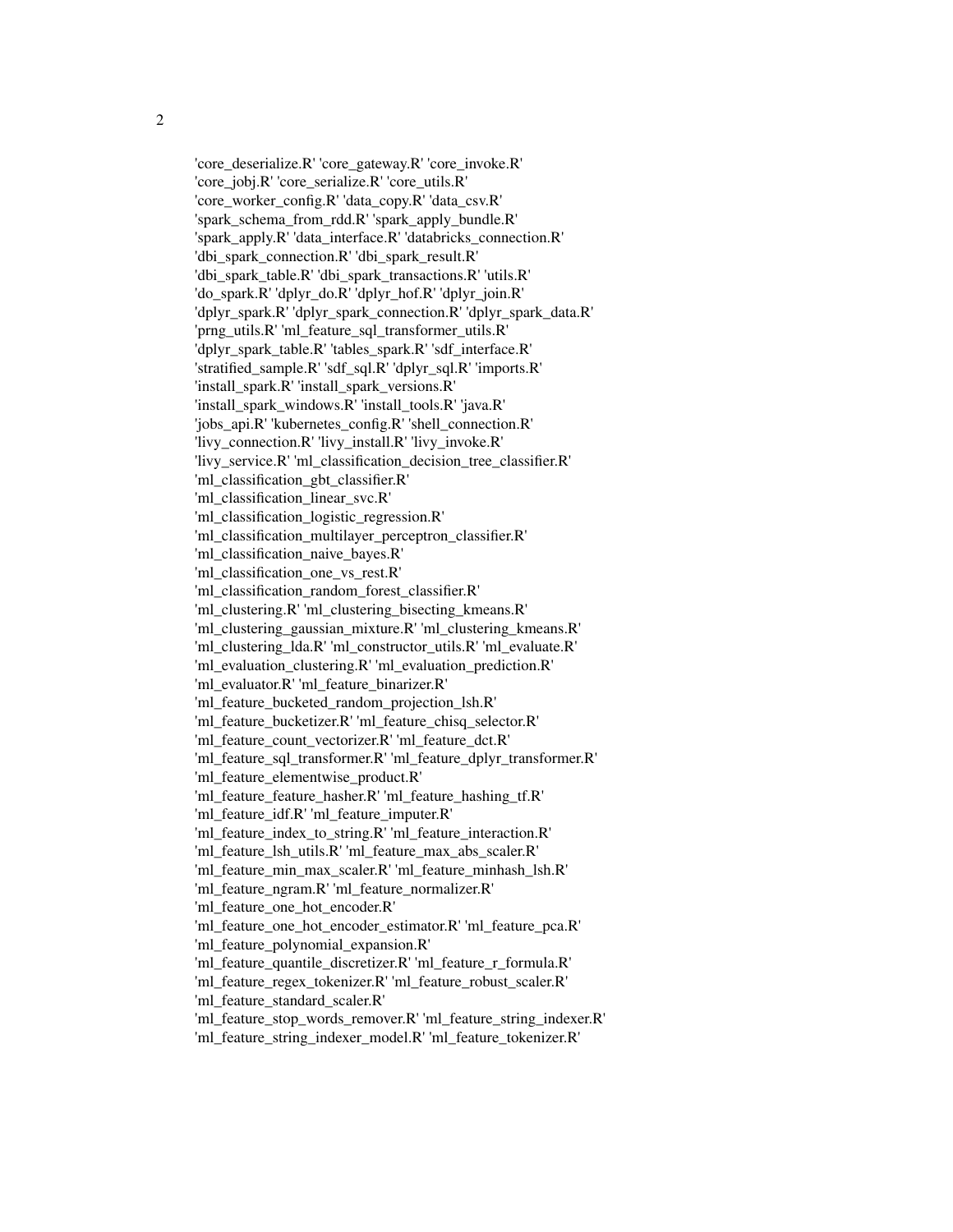'ml\_feature\_vector\_assembler.R' 'ml\_feature\_vector\_indexer.R' 'ml\_feature\_vector\_slicer.R' 'ml\_feature\_word2vec.R' 'ml\_fpm\_fpgrowth.R' 'ml\_helpers.R' 'ml\_mapping\_tables.R' 'ml\_model\_aft\_survival\_regression.R' 'ml\_model\_als.R' 'ml\_model\_bisecting\_kmeans.R' 'ml\_model\_constructors.R' 'ml\_model\_decision\_tree.R' 'ml\_model\_gaussian\_mixture.R' 'ml\_model\_generalized\_linear\_regression.R' 'ml\_model\_gradient\_boosted\_trees.R' 'ml\_model\_helpers.R' 'ml\_model\_isotonic\_regression.R' 'ml\_model\_kmeans.R' 'ml\_model\_lda.R' 'ml\_model\_linear\_regression.R' 'ml\_model\_linear\_svc.R' 'ml\_model\_logistic\_regression.R' 'ml\_model\_naive\_bayes.R' 'ml\_model\_one\_vs\_rest.R' 'ml\_model\_random\_forest.R' 'ml\_model\_utils.R' 'ml\_param\_utils.R' 'ml\_persistence.R' 'ml\_pipeline.R' 'ml\_pipeline\_utils.R' 'ml\_print\_utils.R' 'ml\_recommendation\_als.R' 'ml\_regression\_aft\_survival\_regression.R' 'ml\_regression\_decision\_tree\_regressor.R' 'ml\_regression\_gbt\_regressor.R' 'ml\_regression\_generalized\_linear\_regression.R' 'ml\_regression\_isotonic\_regression.R' 'ml\_regression\_linear\_regression.R' 'ml\_regression\_random\_forest\_regressor.R' 'ml\_stat.R' 'ml\_summary.R' 'ml\_transformation\_methods.R' 'ml\_transformer\_and\_estimator.R' 'ml\_tuning.R' 'ml\_tuning\_cross\_validator.R' 'ml\_tuning\_train\_validation\_split.R' 'ml\_utils.R' 'ml\_validator\_utils.R' 'mutation.R' 'na\_actions.R' 'new model multilayer perceptron.R' 'precondition.R' 'project\_template.R' 'qubole\_connection.R' 'sql\_utils.R' 'tidyr\_utils.R' 'tidyr\_unnest.R' 'tidyr\_unite.R' 'tidyr\_separate.R' 'tidyr\_pivot\_utils.R' 'tidyr\_pivot\_wider.R' 'tidyr\_pivot\_longer.R' 'tidyr\_nest.R' 'tidyr\_fill.R' 'test\_connection.R' 'reexports.R' 'sdf\_dim.R' 'sdf\_ml.R' 'sdf\_saveload.R' 'sdf\_sequence.R' 'sdf\_stat.R' 'sdf\_streaming.R' 'sdf\_unnest\_longer.R' 'sdf\_wrapper.R' 'sdf\_unnest\_wider.R' 'sdf\_utils.R' 'spark\_compile.R' 'spark\_context\_config.R' 'spark\_dataframe.R' 'spark\_extensions.R' 'spark\_gateway.R' 'spark\_gen\_embedded\_sources.R' 'spark\_globals.R' 'spark\_hive.R' 'spark\_home.R' 'spark\_submit.R' 'spark\_update\_embedded\_sources.R' 'spark\_utils.R' 'spark\_verify\_embedded\_sources.R' 'stream\_data.R' 'stream\_job.R' 'stream\_operations.R' 'stream\_shiny.R' 'stream\_view.R' 'tbl\_spark.R' 'tidiers\_ml\_aft\_survival\_regression.R' 'tidiers\_ml\_als.R' 'tidiers\_ml\_isotonic\_regression.R' 'tidiers\_ml\_lda.R' 'tidiers\_ml\_linear\_models.R' 'tidiers\_ml\_logistic\_regression.R'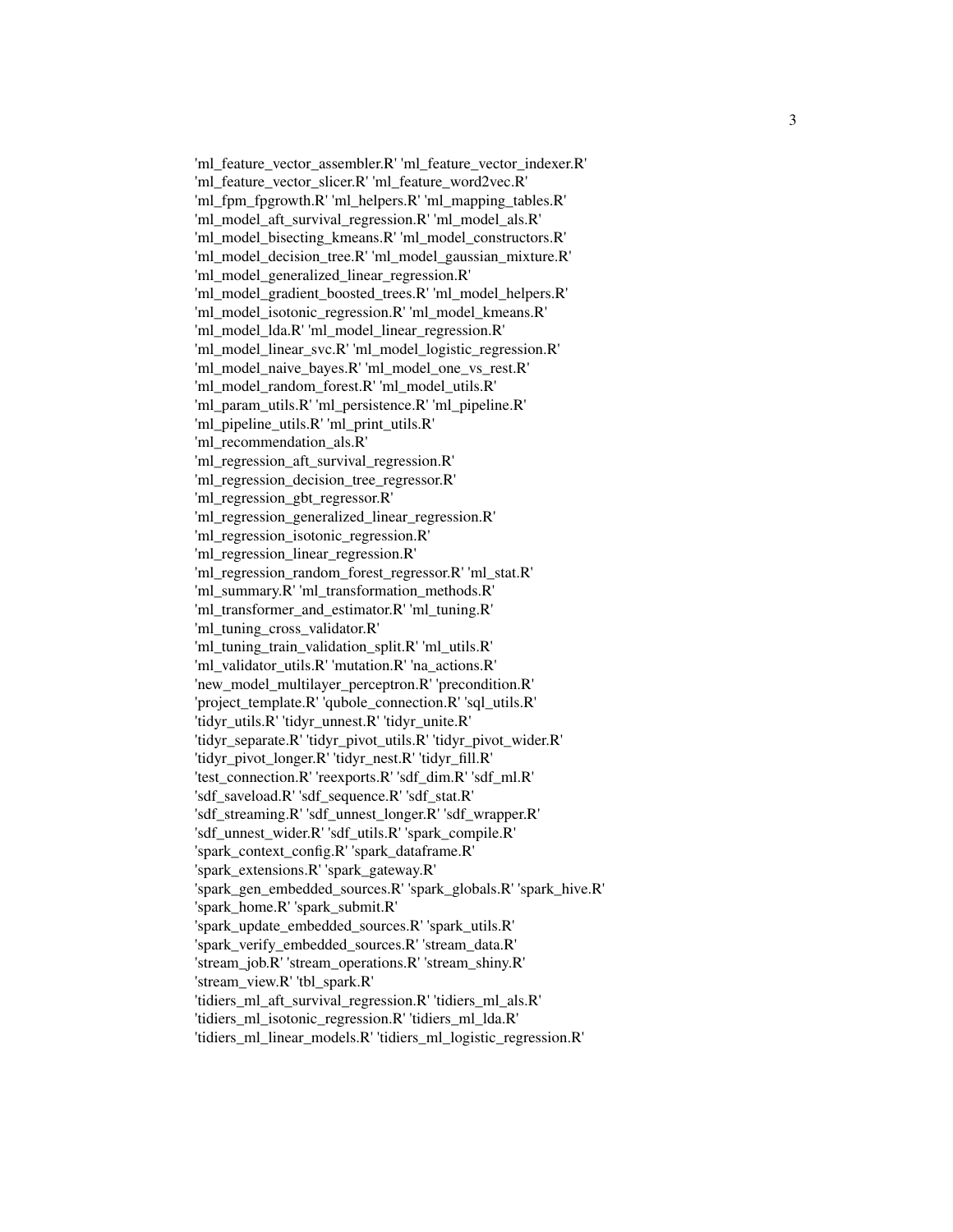'tidiers\_ml\_multilayer\_perceptron.R' 'tidiers\_ml\_naive\_bayes.R' 'tidiers\_ml\_svc\_models.R' 'tidiers\_ml\_tree\_models.R' 'tidiers\_ml\_unsupervised\_models.R' 'tidiers\_pca.R' 'tidiers\_utils.R' 'worker\_apply.R' 'worker\_connect.R' 'worker\_connection.R' 'worker\_invoke.R' 'worker\_log.R' 'worker\_main.R' 'yarn\_cluster.R' 'yarn\_config.R' 'yarn\_ui.R' 'zzz.R'

### NeedsCompilation no

Author Javier Luraschi [aut],

Kevin Kuo [aut] (<https://orcid.org/0000-0001-7803-7901>), Kevin Ushey [aut], JJ Allaire [aut], Samuel Macedo [ctb], Hossein Falaki [aut], Lu Wang [aut], Andy Zhang [aut], Yitao Li [aut, cre] (<https://orcid.org/0000-0002-1261-905X>), Jozef Hajnala [ctb], Maciej Szymkiewicz [ctb] (<https://orcid.org/0000-0003-1469-9396>), Wil Davis [ctb], RStudio [cph], The Apache Software Foundation [aut, cph]

### Repository CRAN

Date/Publication 2020-12-01 05:50:14 UTC

## R topics documented:

| - 11 |
|------|
|      |
| -12  |
| -12  |
| -13  |
| -13  |
| -13  |
|      |
|      |
| - 16 |
| - 18 |
|      |
| 21   |
| 23   |
| 24   |
| 26   |
| 27   |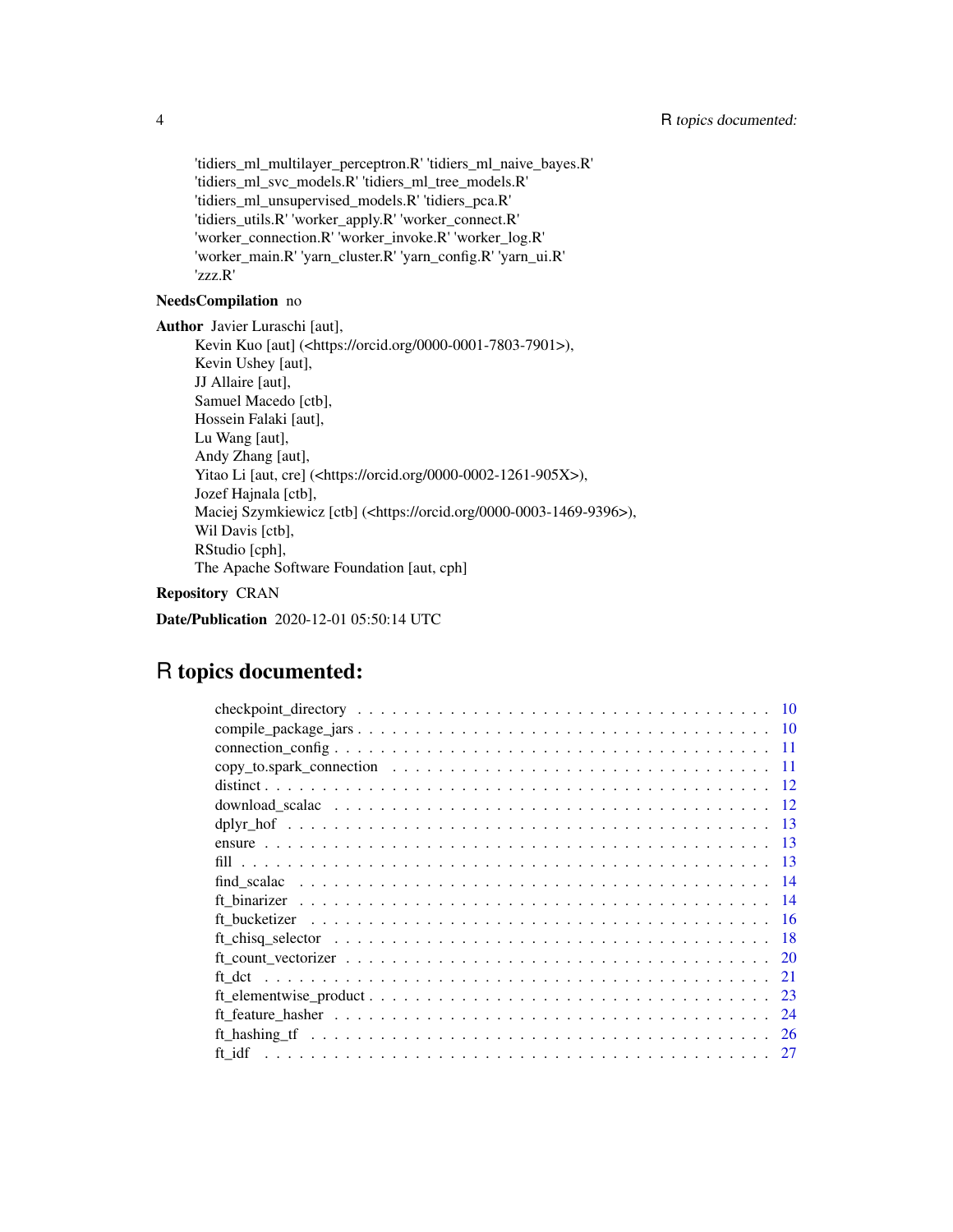|                                                                                                                     | 29 |
|---------------------------------------------------------------------------------------------------------------------|----|
|                                                                                                                     | 30 |
|                                                                                                                     | 31 |
| ft 1sh                                                                                                              | 32 |
|                                                                                                                     | 34 |
|                                                                                                                     | 35 |
|                                                                                                                     | 37 |
|                                                                                                                     | 38 |
|                                                                                                                     | 40 |
|                                                                                                                     | 41 |
|                                                                                                                     | 42 |
|                                                                                                                     | 44 |
|                                                                                                                     | 45 |
|                                                                                                                     | 47 |
|                                                                                                                     | 49 |
|                                                                                                                     | 50 |
|                                                                                                                     | 51 |
|                                                                                                                     | 53 |
|                                                                                                                     | 55 |
|                                                                                                                     | 56 |
|                                                                                                                     | 58 |
|                                                                                                                     | 59 |
|                                                                                                                     | 61 |
|                                                                                                                     | 62 |
|                                                                                                                     | 63 |
|                                                                                                                     | 64 |
|                                                                                                                     | 66 |
|                                                                                                                     | 66 |
|                                                                                                                     | 67 |
|                                                                                                                     | 67 |
|                                                                                                                     | 68 |
|                                                                                                                     | 69 |
|                                                                                                                     | 69 |
|                                                                                                                     | 70 |
|                                                                                                                     | 71 |
|                                                                                                                     | 72 |
|                                                                                                                     | 73 |
|                                                                                                                     |    |
|                                                                                                                     | 74 |
| $hof_{transform\_values} \dots \dots \dots \dots \dots \dots \dots \dots \dots \dots \dots \dots \dots \dots \dots$ | 75 |
|                                                                                                                     | 75 |
|                                                                                                                     | 76 |
|                                                                                                                     | 77 |
|                                                                                                                     | 77 |
|                                                                                                                     | 79 |
|                                                                                                                     | 80 |
| livy config                                                                                                         | 80 |
|                                                                                                                     | 81 |
|                                                                                                                     | 82 |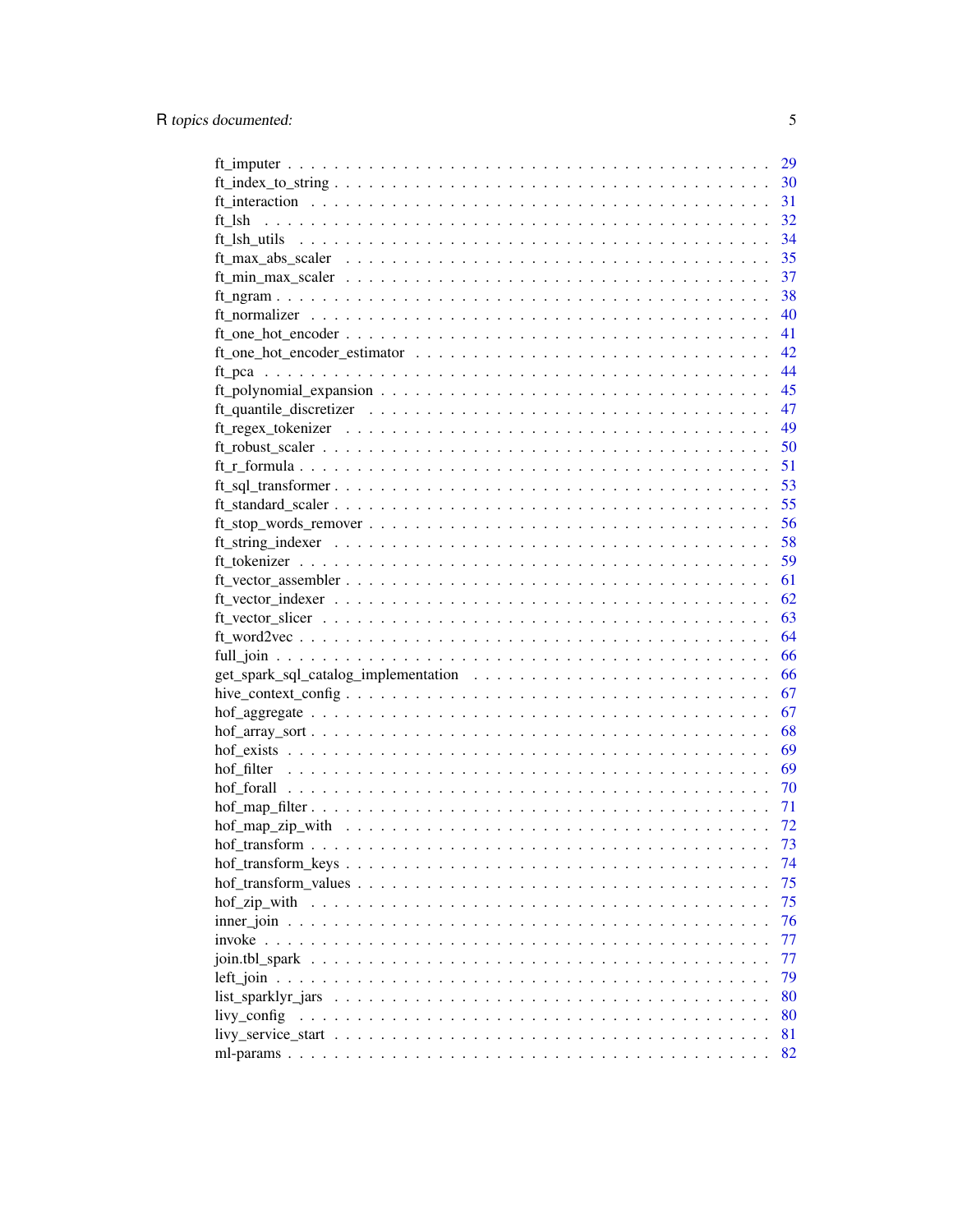|      | 83   |
|------|------|
|      | 84   |
|      | 85   |
|      |      |
|      | - 90 |
|      |      |
|      |      |
|      |      |
|      |      |
|      |      |
|      |      |
|      |      |
|      |      |
|      |      |
|      |      |
|      |      |
|      |      |
|      |      |
|      |      |
|      |      |
|      |      |
|      |      |
|      |      |
|      |      |
|      |      |
|      |      |
|      |      |
|      |      |
|      |      |
|      |      |
|      |      |
|      |      |
|      |      |
|      |      |
|      |      |
|      |      |
|      |      |
|      |      |
|      |      |
|      |      |
|      |      |
|      |      |
|      |      |
|      |      |
|      |      |
|      |      |
| nest |      |
|      |      |
|      |      |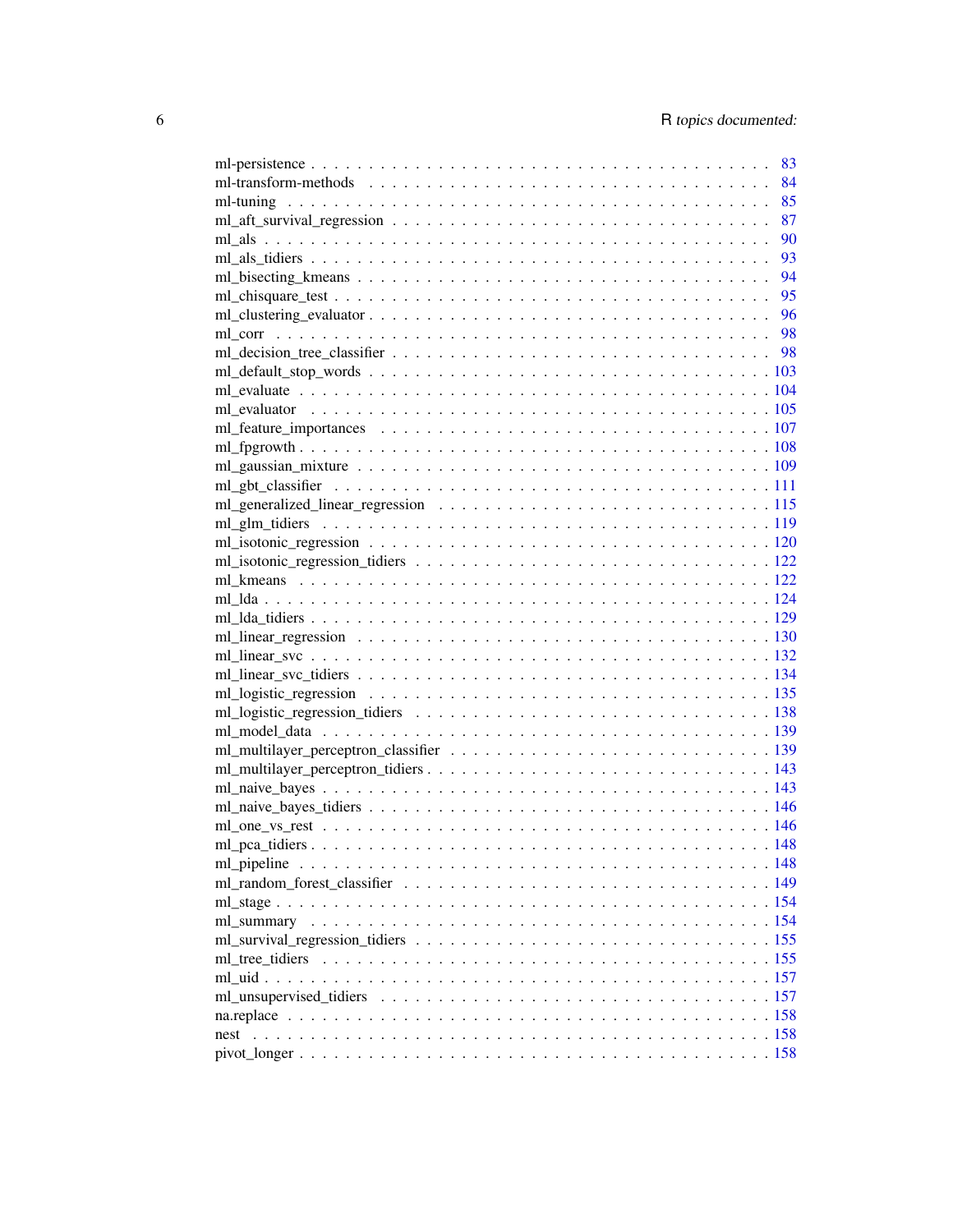| sdf_residuals.ml_model_generalized_linear_regression 179                                                                |  |
|-------------------------------------------------------------------------------------------------------------------------|--|
|                                                                                                                         |  |
|                                                                                                                         |  |
|                                                                                                                         |  |
| sdf_seq                                                                                                                 |  |
|                                                                                                                         |  |
|                                                                                                                         |  |
|                                                                                                                         |  |
|                                                                                                                         |  |
|                                                                                                                         |  |
| $sdf_{\text{w}eejptted\_sample \ldots \ldots \ldots \ldots \ldots \ldots \ldots \ldots \ldots \ldots \ldots \ldots 186$ |  |
|                                                                                                                         |  |
| $sdf_with\_unique_id \ldots \ldots \ldots \ldots \ldots \ldots \ldots \ldots \ldots \ldots \ldots \ldots \ldots 187$    |  |

 $\boldsymbol{7}$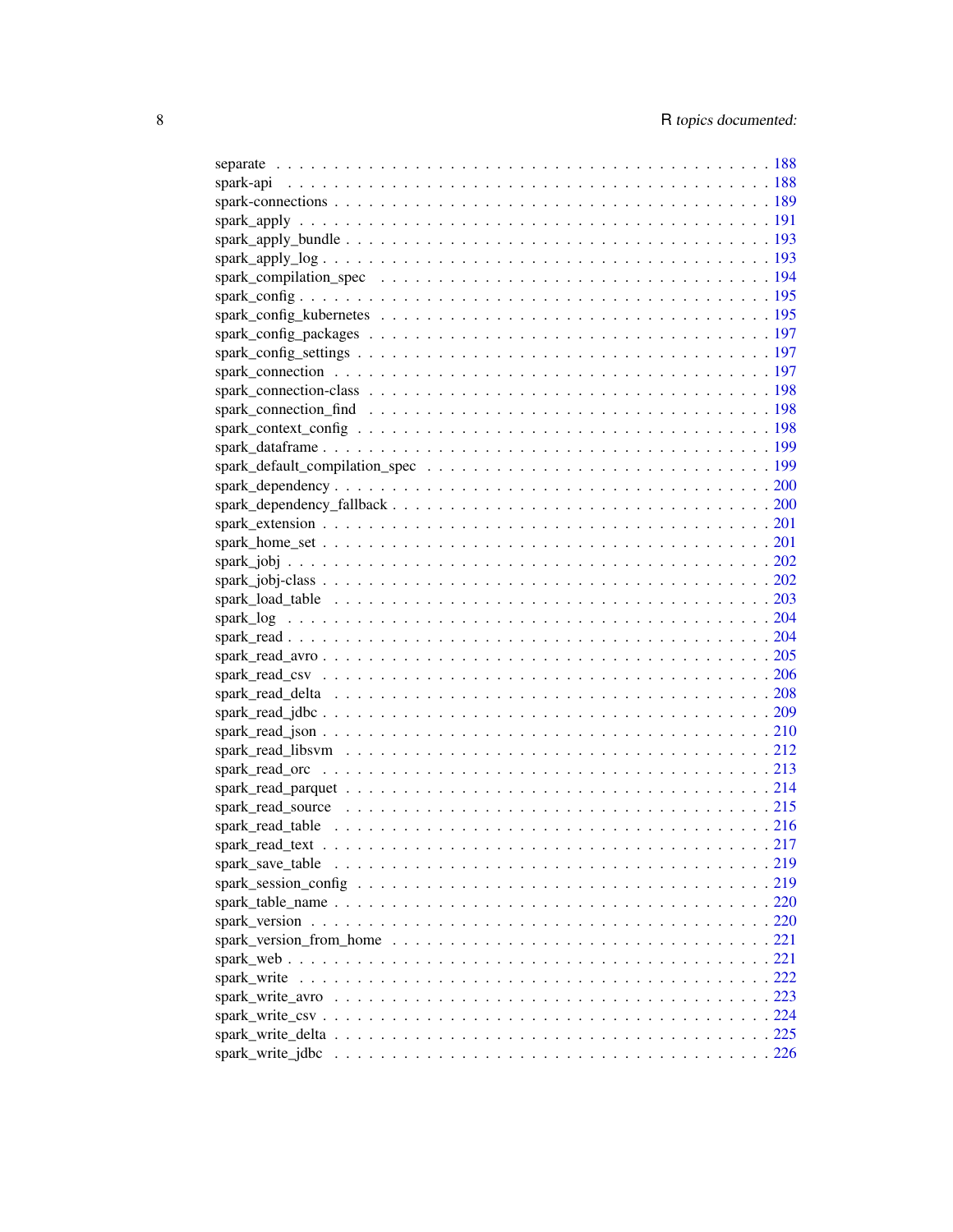**Index**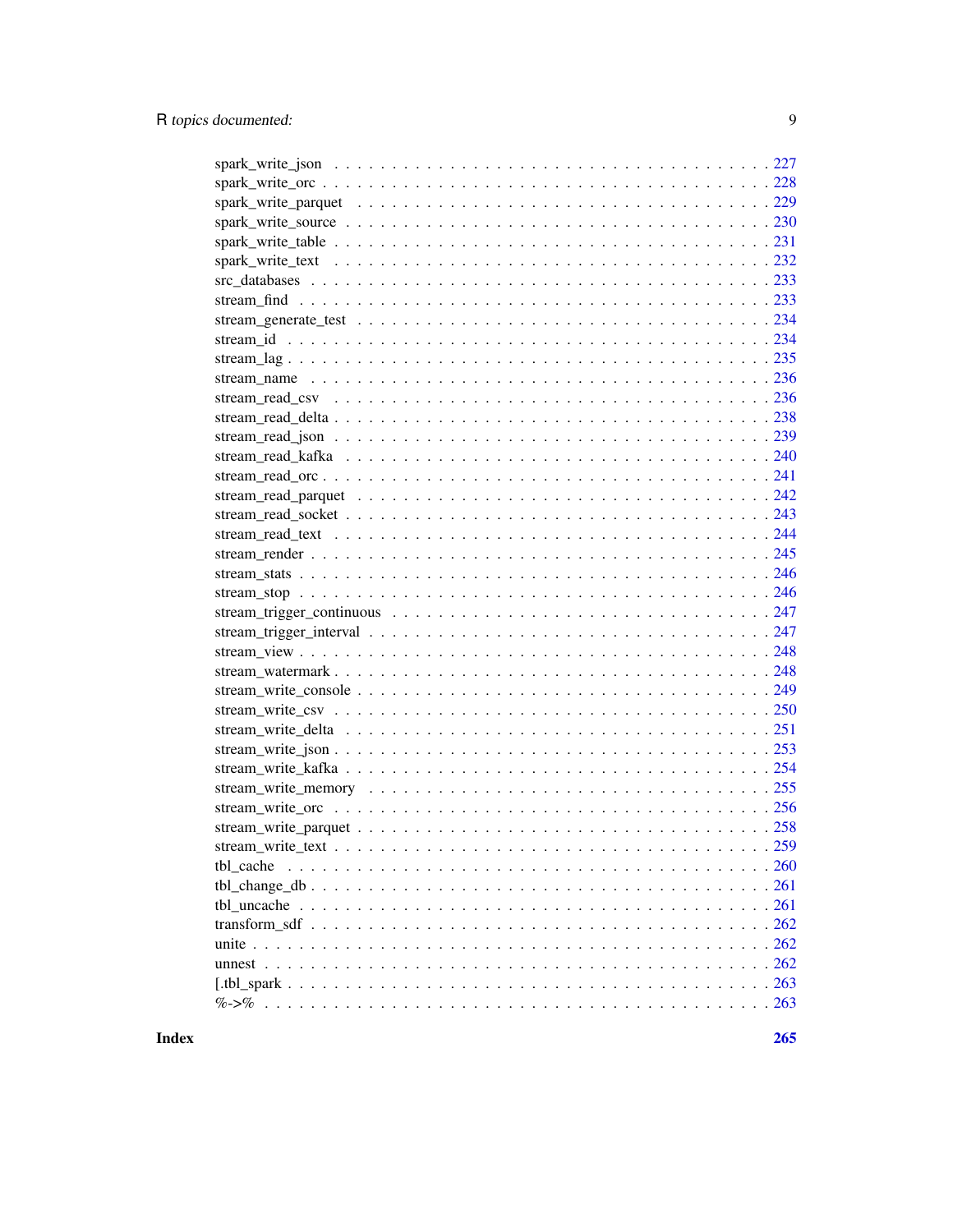<span id="page-9-0"></span>checkpoint\_directory *Set/Get Spark checkpoint directory*

### Description

Set/Get Spark checkpoint directory

#### Usage

```
spark_set_checkpoint_dir(sc, dir)
```
spark\_get\_checkpoint\_dir(sc)

### Arguments

| sc  | A spark_connection.                                           |
|-----|---------------------------------------------------------------|
| dir | checkpoint directory, must be HDFS path of running on cluster |

compile\_package\_jars *Compile Scala sources into a Java Archive (jar)*

### Description

Compile the scala source files contained within an R package into a Java Archive (jar) file that can be loaded and used within a Spark environment.

### Usage

```
compile_package_jars(..., spec = NULL)
```

| .    | Optional compilation specifications, as generated by spark_compilation_spec.<br>When no arguments are passed, spark_default_compilation_spec is used<br>instead. |
|------|------------------------------------------------------------------------------------------------------------------------------------------------------------------|
| spec | An optional list of compilation specifications. When set, this option takes prece-<br>dence over arguments passed to                                             |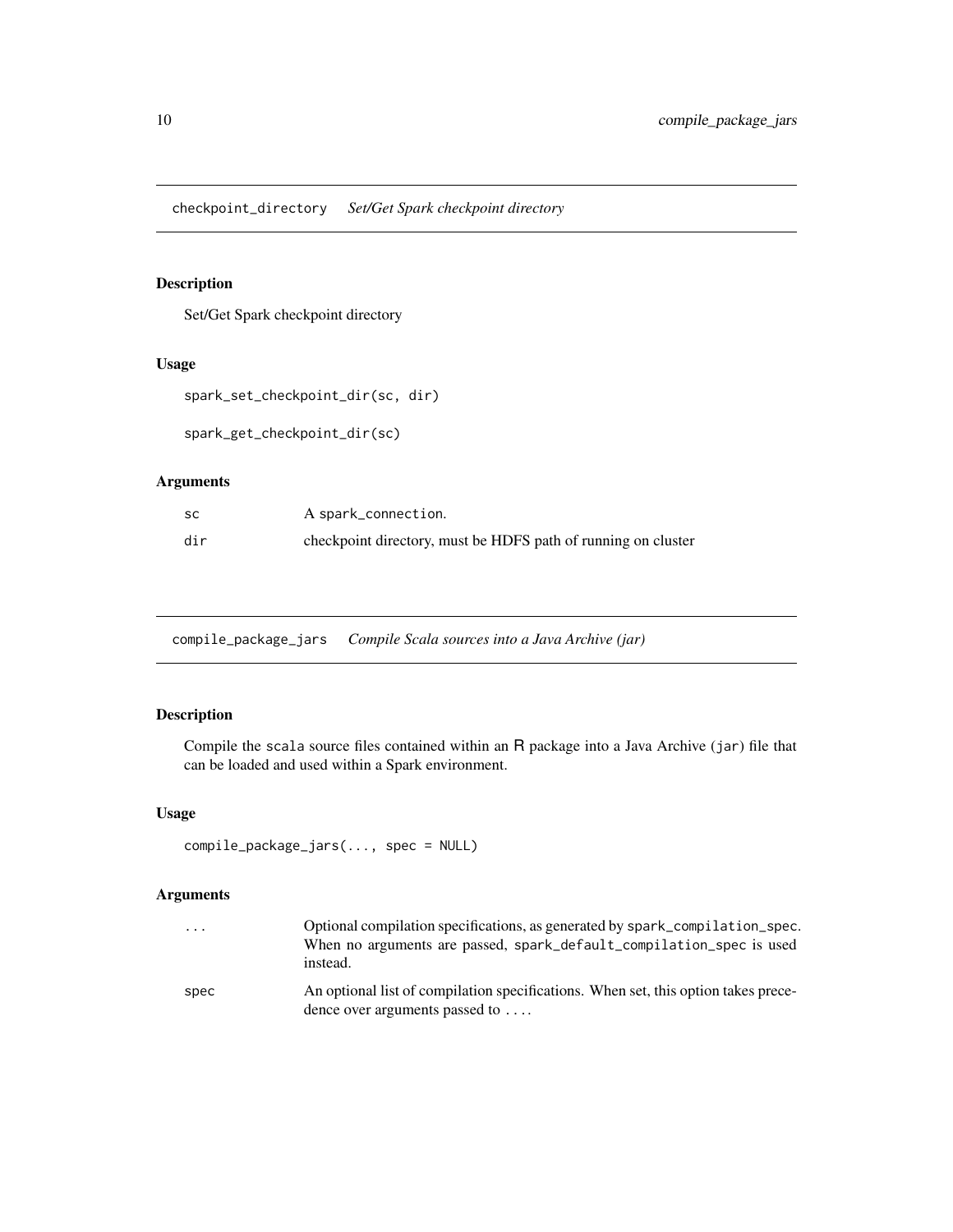<span id="page-10-0"></span>connection\_config *Read configuration values for a connection*

#### Description

Read configuration values for a connection

### Usage

```
connection_config(sc, prefix, not_prefix = list())
```
#### Arguments

| SC.        | spark_connection                                                      |
|------------|-----------------------------------------------------------------------|
| prefix     | Prefix to read parameters for (e.g. spark.context., spark.sql., etc.) |
| not_prefix | Prefix to not include.                                                |

### Value

Named list of config parameters (note that if a prefix was specified then the names will not include the prefix)

copy\_to.spark\_connection

*Copy an R Data Frame to Spark*

### Description

Copy an R data.frame to Spark, and return a reference to the generated Spark DataFrame as a tbl\_spark. The returned object will act as a dplyr-compatible interface to the underlying Spark table.

### Usage

```
## S3 method for class 'spark_connection'
copy_to(
  dest,
  df,
  name = spark_table_name(substitute(df)),
  overwrite = FALSE,
  memory = TRUE,repartition = 0L,
  ...
\mathcal{E}
```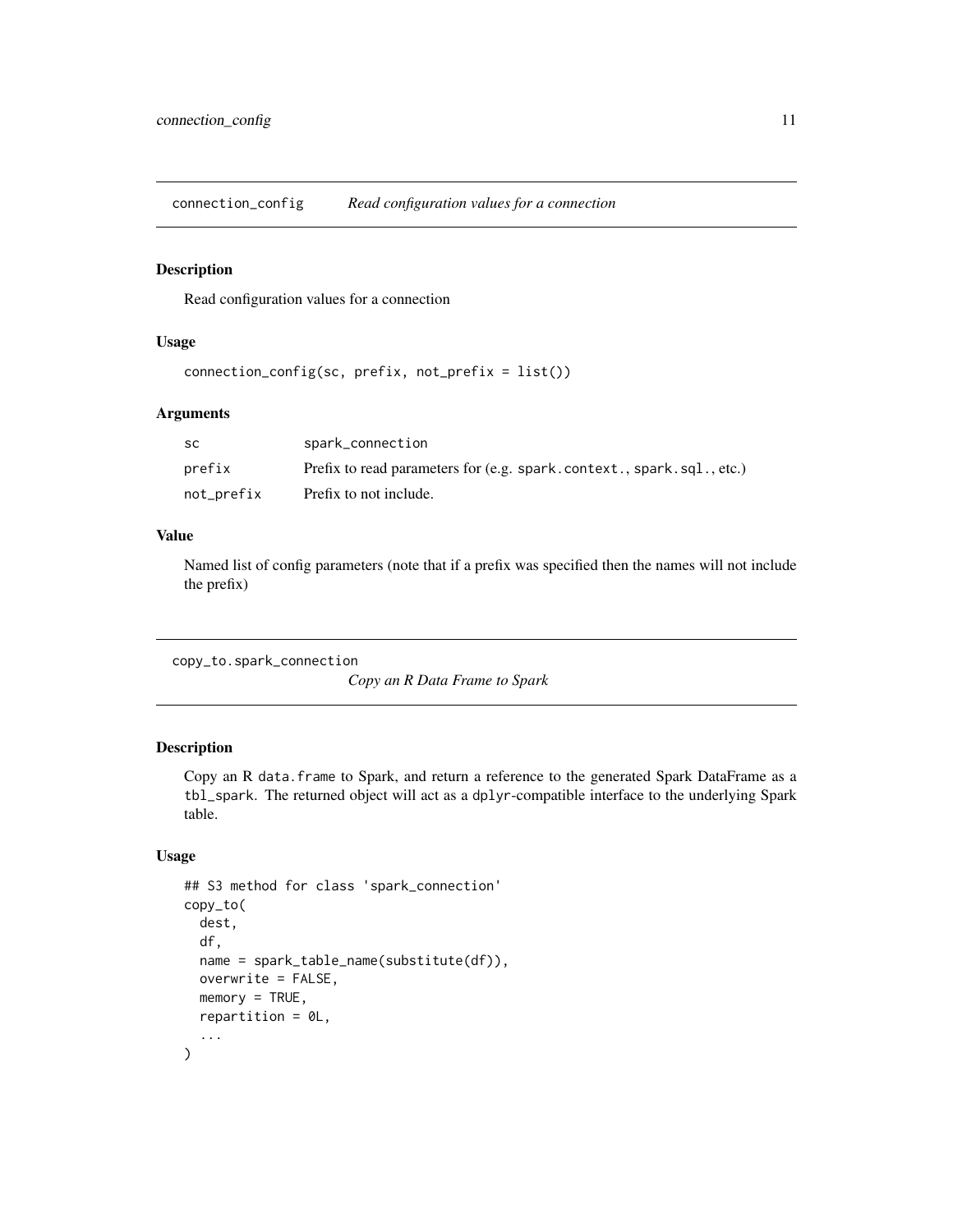### <span id="page-11-0"></span>Arguments

| dest        | A spark_connection.                                                                                                                           |
|-------------|-----------------------------------------------------------------------------------------------------------------------------------------------|
| df          | An R data.frame.                                                                                                                              |
| name        | The name to assign to the copied table in Spark.                                                                                              |
| overwrite   | Boolean; overwrite a pre-existing table with the name name if one already exists?                                                             |
| memory      | Boolean; should the table be cached into memory?                                                                                              |
| repartition | The number of partitions to use when distributing the table across the Spark<br>cluster. The default $(0)$ can be used to avoid partitioning. |
| $\ddots$    | Optional arguments; currently unused.                                                                                                         |

#### Value

A tbl\_spark, representing a dplyr-compatible interface to a Spark DataFrame.

<span id="page-11-1"></span>

| distinct | $\gamma_{\text{t}}$ |  |  |  |
|----------|---------------------|--|--|--|
|----------|---------------------|--|--|--|

### Description

See [distinct](#page-11-1) for more details.

| download_scalac | Downloads default Scala Compilers |
|-----------------|-----------------------------------|
|                 |                                   |

### Description

compile\_package\_jars requires several versions of the scala compiler to work, this is to match Spark scala versions. To help setup your environment, this function will download the required compilers under the default search path.

### Usage

```
download_scalac(dest_path = NULL)
```
### Arguments

dest\_path The destination path where scalac will be downloaded to.

### Details

See find\_scalac for a list of paths searched and used by this function to install the required compilers.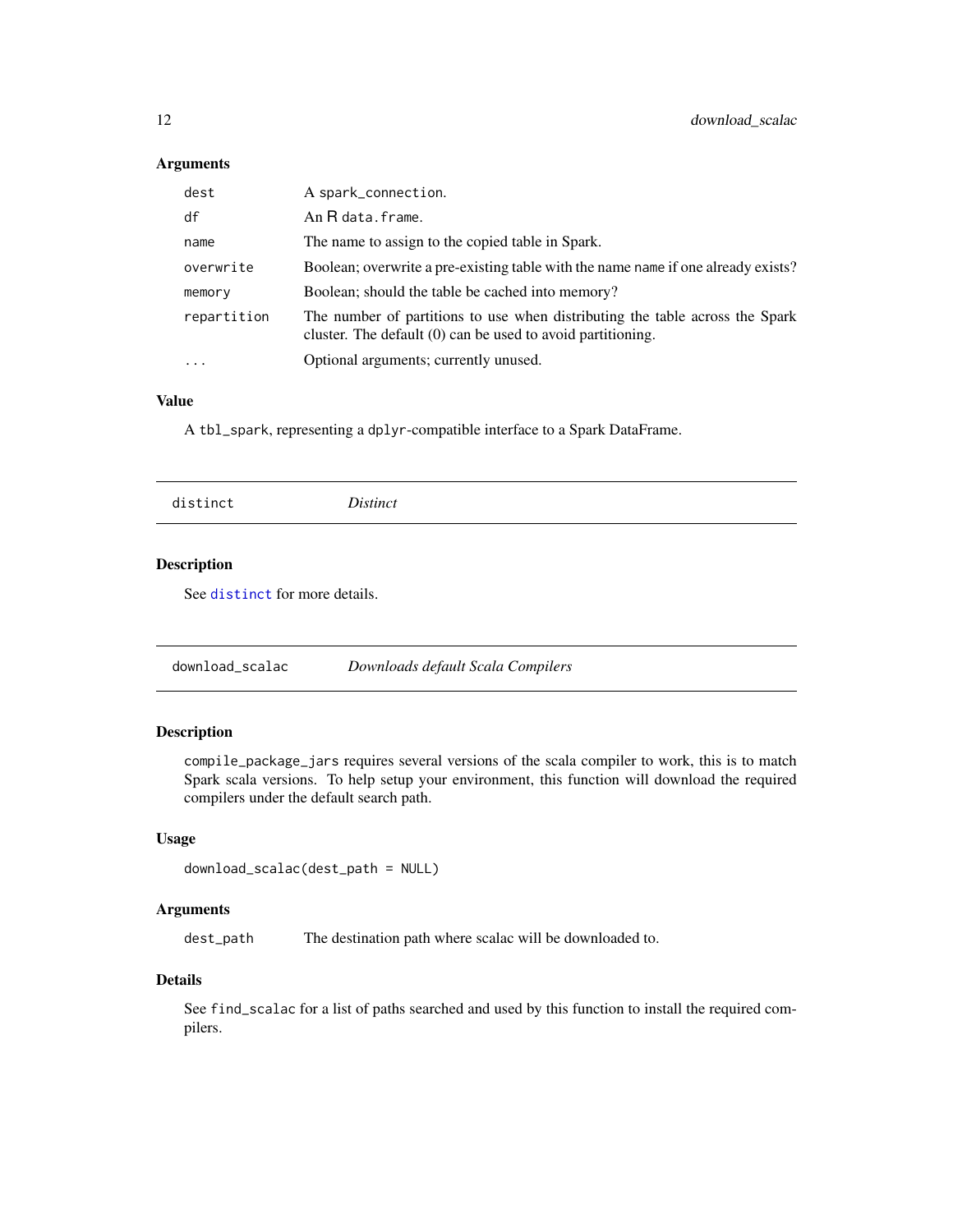<span id="page-12-0"></span>

### Description

These methods implement dplyr grammars for Apache Spark higher order functions

ensure *Enforce Specific Structure for R Objects*

### Description

These routines are useful when preparing to pass objects to a Spark routine, as it is often necessary to ensure certain parameters are scalar integers, or scalar doubles, and so on.

### Arguments

| object     | An R object.                                                                                                                             |
|------------|------------------------------------------------------------------------------------------------------------------------------------------|
| allow.na   | Are NA values permitted for this object?                                                                                                 |
| allow.null | Are NULL values permitted for this object?                                                                                               |
| default    | If object is NULL, what value should be used in its place? If default is speci-<br>fied, allow null is ignored (and assumed to be TRUE). |

<span id="page-12-1"></span>

### Description

See [fill](#page-12-1) for more details.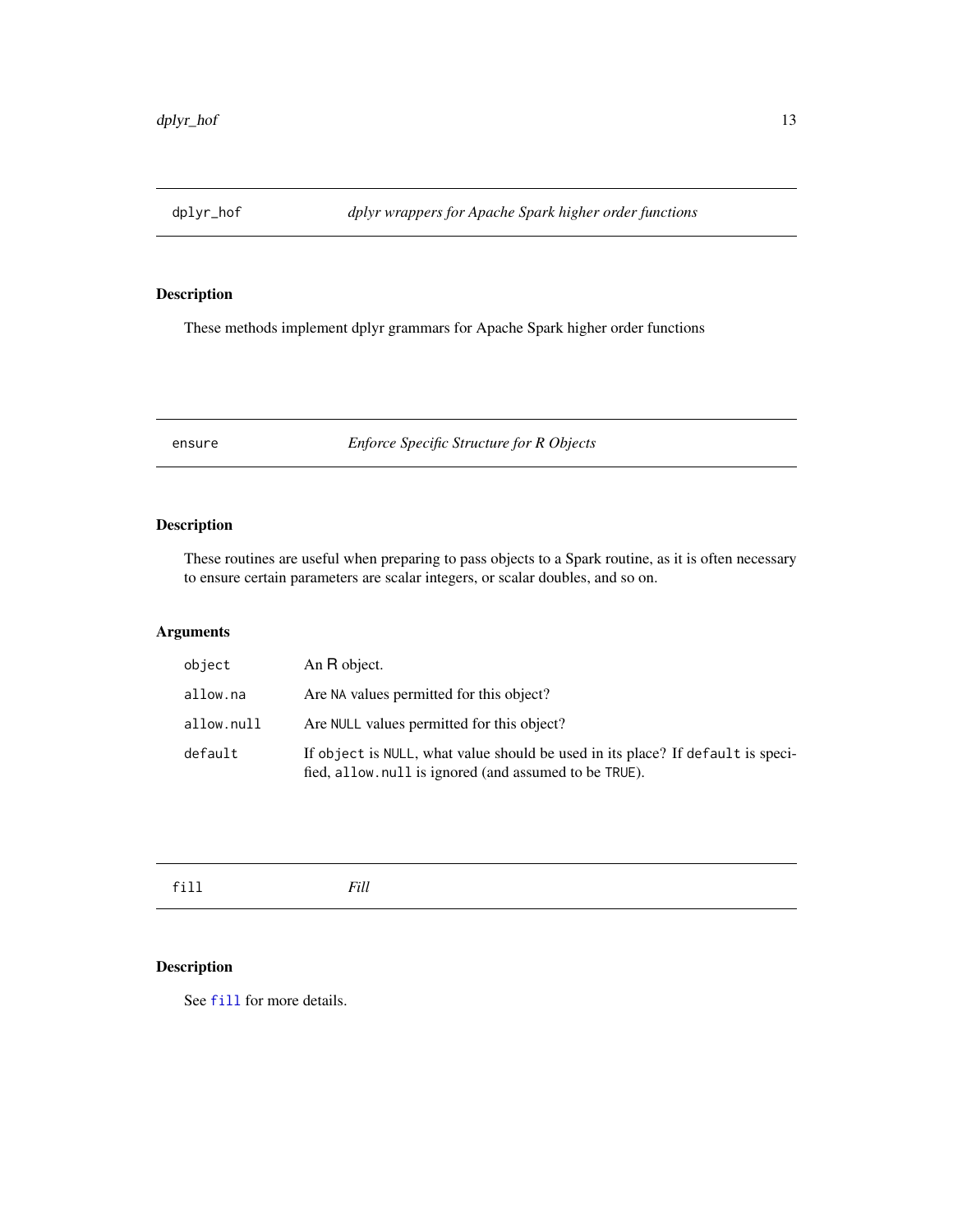<span id="page-13-0"></span>

### Description

Find the scalac compiler for a particular version of scala, by scanning some common directories containing scala installations.

#### Usage

```
find_scalac(version, locations = NULL)
```
### Arguments

| version   | The scala version to search for. Versions of the form major minor will be<br>matched against the scalac installation with version major minor patch; if<br>multiple compilers are discovered the most recent one will be used. |
|-----------|--------------------------------------------------------------------------------------------------------------------------------------------------------------------------------------------------------------------------------|
| locations | Additional locations to scan. By default, the directories /opt/scala and /usr/local/scala<br>will be scanned.                                                                                                                  |

<span id="page-13-1"></span>

| ft binarizer |  |  |  |
|--------------|--|--|--|
|              |  |  |  |
|              |  |  |  |

 $Feature$  *Transformation – Binarizer (Transformer)* 

### Description

Apply thresholding to a column, such that values less than or equal to the threshold are assigned the value 0.0, and values greater than the threshold are assigned the value 1.0. Column output is numeric for compatibility with other modeling functions.

### Usage

```
ft_binarizer(
  x,
  input_col,
  output_col,
  threshold = 0,
  uid = random_string("binarizer_"),
  ...
\mathcal{L}
```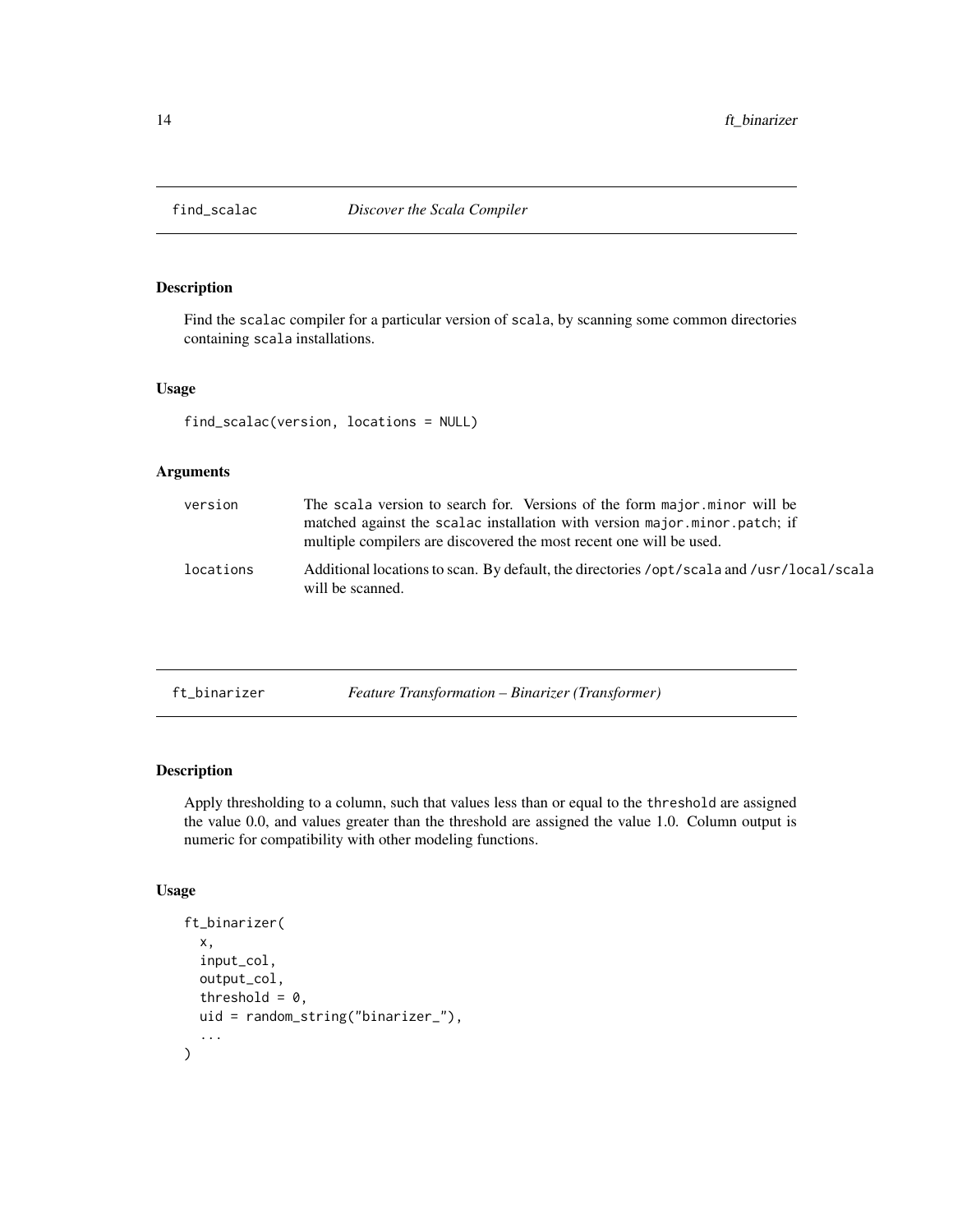#### ft\_binarizer 15

#### Arguments

| X                 | A spark_connection, ml_pipeline, or a tbl_spark.                      |
|-------------------|-----------------------------------------------------------------------|
| input_col         | The name of the input column.                                         |
| output_col        | The name of the output column.                                        |
| threshold         | Threshold used to binarize continuous features.                       |
| uid               | A character string used to uniquely identify the feature transformer. |
| $\cdot\cdot\cdot$ | Optional arguments; currently unused.                                 |

#### Value

The object returned depends on the class of x.

- spark\_connection: When x is a spark\_connection, the function returns a ml\_transformer, a ml\_estimator, or one of their subclasses. The object contains a pointer to a Spark Transformer or Estimator object and can be used to compose Pipeline objects.
- ml\_pipeline: When x is a ml\_pipeline, the function returns a ml\_pipeline with the transformer or estimator appended to the pipeline.
- tbl\_spark: When x is a tbl\_spark, a transformer is constructed then immediately applied to the input tbl\_spark, returning a tbl\_spark

#### See Also

See <http://spark.apache.org/docs/latest/ml-features.html> for more information on the set of transformations available for DataFrame columns in Spark.

```
Other feature transformers: ft_bucketizer(), ft_chisq_selector(), ft_count_vectorizer(),
ft_dct(), ft_elementwise_product(), ft_feature_hasher(), ft_hashing_tf(), ft_idf(),
ft_imputer(), ft_index_to_string(), ft_interaction(), ft_lsh, ft_max_abs_scaler(),
ft_min_max_scaler(), ft_ngram(), ft_normalizer(), ft_one_hot_encoder_estimator(), ft_one_hot_encoder(),
ft_pca(), ft_polynomial_expansion(), ft_quantile_discretizer(), ft_r_formula(), ft_regex_tokenizer(),
ft_robust_scaler(), ft_sql_transformer(), ft_standard_scaler(), ft_stop_words_remover(),
ft_string_indexer(), ft_tokenizer(), ft_vector_assembler(), ft_vector_indexer(), ft_vector_slicer(),
ft_word2vec()
```
#### Examples

```
## Not run:
library(dplyr)
sc <- spark_connect(master = "local")
iris_tbl <- sdf_copy_to(sc, iris, name = "iris_tbl", overwrite = TRUE)
iris_tbl %>%
 ft_binarizer(
   input_col = "Sepal_Length",
   output_col = "Sepal_Length_bin",
   threshold = 5) %>%
```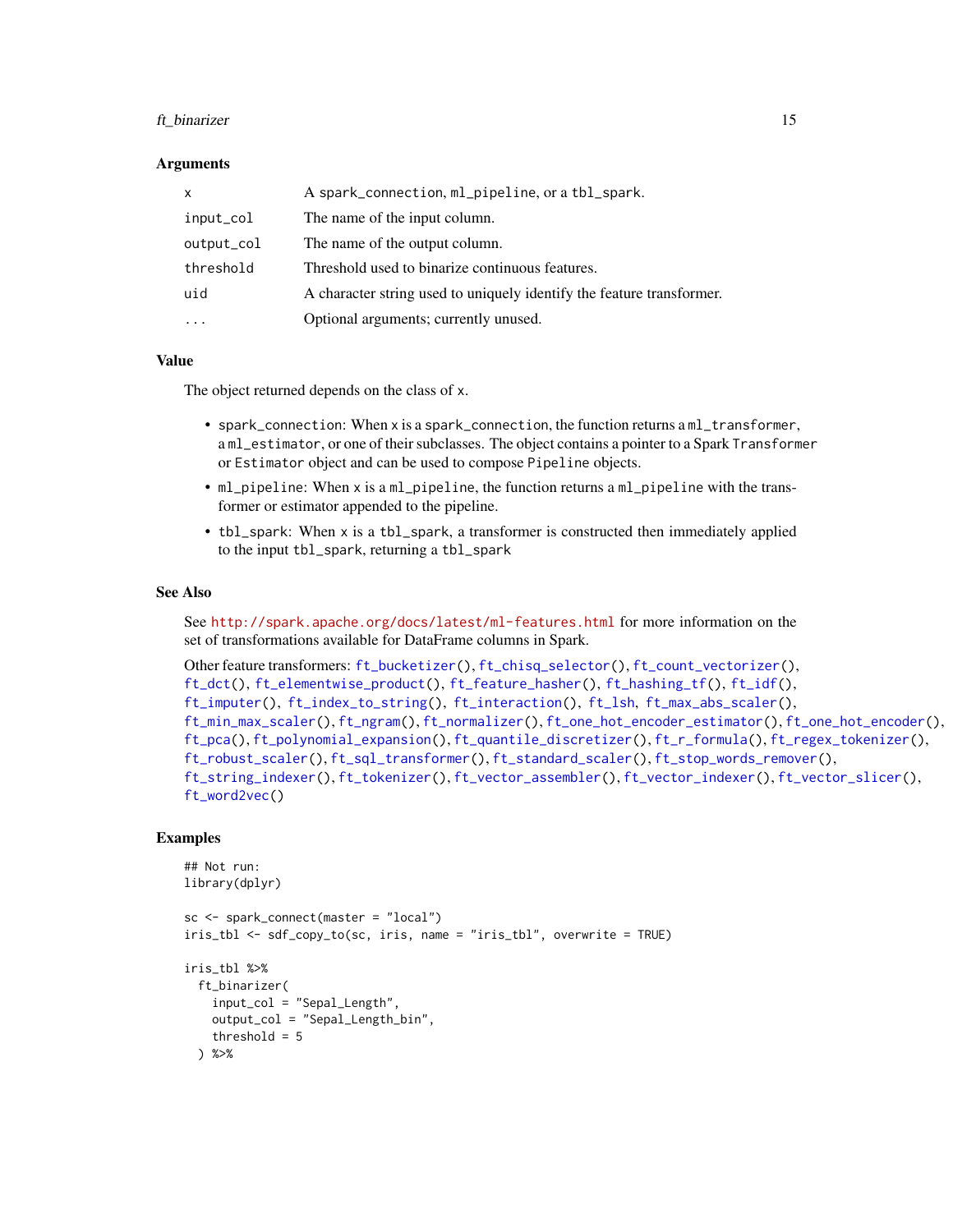```
select(Sepal_Length, Sepal_Length_bin, Species)
```
## End(Not run)

<span id="page-15-1"></span>ft\_bucketizer *Feature Transformation – Bucketizer (Transformer)*

#### Description

Similar to R's [cut](#page-0-0) function, this transforms a numeric column into a discretized column, with breaks specified through the splits parameter.

### Usage

```
ft_bucketizer(
 x,
  input_col = NULL,
 output_col = NULL,
  splits = NULL,input_cols = NULL,
  output_cols = NULL,
  splits_array = NULL,
  handle_invalid = "error",
 uid = random_string("bucketizer_"),
  ...
)
```

| X              | A spark_connection, ml_pipeline, or a tbl_spark.                                                                                                                                                                                     |  |  |
|----------------|--------------------------------------------------------------------------------------------------------------------------------------------------------------------------------------------------------------------------------------|--|--|
| input_col      | The name of the input column.                                                                                                                                                                                                        |  |  |
| output_col     | The name of the output column.                                                                                                                                                                                                       |  |  |
| splits         | A numeric vector of cutpoints, indicating the bucket boundaries.                                                                                                                                                                     |  |  |
| input_cols     | Names of input columns.                                                                                                                                                                                                              |  |  |
| output_cols    | Names of output columns.                                                                                                                                                                                                             |  |  |
| splits_array   | Parameter for specifying multiple splits parameters. Each element in this array<br>can be used to map continuous features into buckets.                                                                                              |  |  |
| handle_invalid | $(Spark 2.1.0+)$ Param for how to handle invalid entries. Options are 'skip' (filter<br>out rows with invalid values), 'error' (throw an error), or 'keep' (keep invalid<br>values in a special additional bucket). Default: "error" |  |  |
| uid            | A character string used to uniquely identify the feature transformer.                                                                                                                                                                |  |  |
| $\cdots$       | Optional arguments; currently unused.                                                                                                                                                                                                |  |  |

<span id="page-15-0"></span>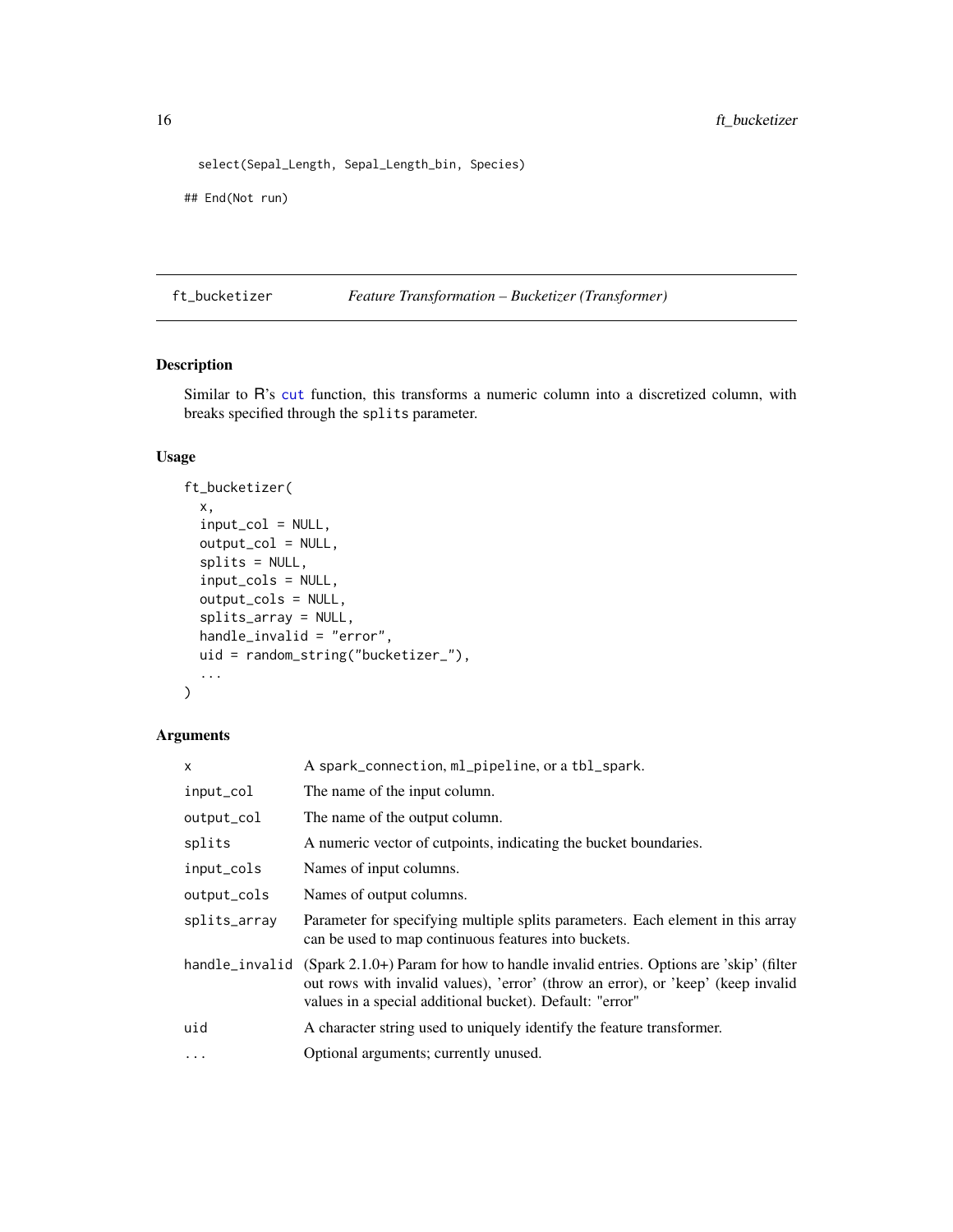#### ft\_bucketizer 17

### Value

The object returned depends on the class of x.

- spark\_connection: When x is a spark\_connection, the function returns a ml\_transformer, a ml\_estimator, or one of their subclasses. The object contains a pointer to a Spark Transformer or Estimator object and can be used to compose Pipeline objects.
- ml\_pipeline: When x is a ml\_pipeline, the function returns a ml\_pipeline with the transformer or estimator appended to the pipeline.
- tbl\_spark: When x is a tbl\_spark, a transformer is constructed then immediately applied to the input tbl\_spark, returning a tbl\_spark

### See Also

See <http://spark.apache.org/docs/latest/ml-features.html> for more information on the set of transformations available for DataFrame columns in Spark.

```
Other feature transformers: ft_binarizer(), ft_chisq_selector(), ft_count_vectorizer(),
ft_dct(), ft_elementwise_product(), ft_feature_hasher(), ft_hashing_tf(), ft_idf(),
ft_imputer(), ft_index_to_string(), ft_interaction(), ft_lsh, ft_max_abs_scaler(),
ft_min_max_scaler(), ft_ngram(), ft_normalizer(), ft_one_hot_encoder_estimator(), ft_one_hot_encoder(),
ft_pca(), ft_polynomial_expansion(), ft_quantile_discretizer(), ft_r_formula(), ft_regex_tokenizer(),
ft_robust_scaler(), ft_sql_transformer(), ft_standard_scaler(), ft_stop_words_remover(),
ft_string_indexer(), ft_tokenizer(), ft_vector_assembler(), ft_vector_indexer(), ft_vector_slicer(),
ft_word2vec()
```
#### Examples

```
## Not run:
library(dplyr)
sc <- spark_connect(master = "local")
iris_tbl <- sdf_copy_to(sc, iris, name = "iris_tbl", overwrite = TRUE)
iris_tbl %>%
 ft_bucketizer(
    input_col = "Sepal_Length",
   output_col = "Sepal_Length_bucket",
   splits = c(0, 4.5, 5, 8)) %>%
 select(Sepal_Length, Sepal_Length_bucket, Species)
```
## End(Not run)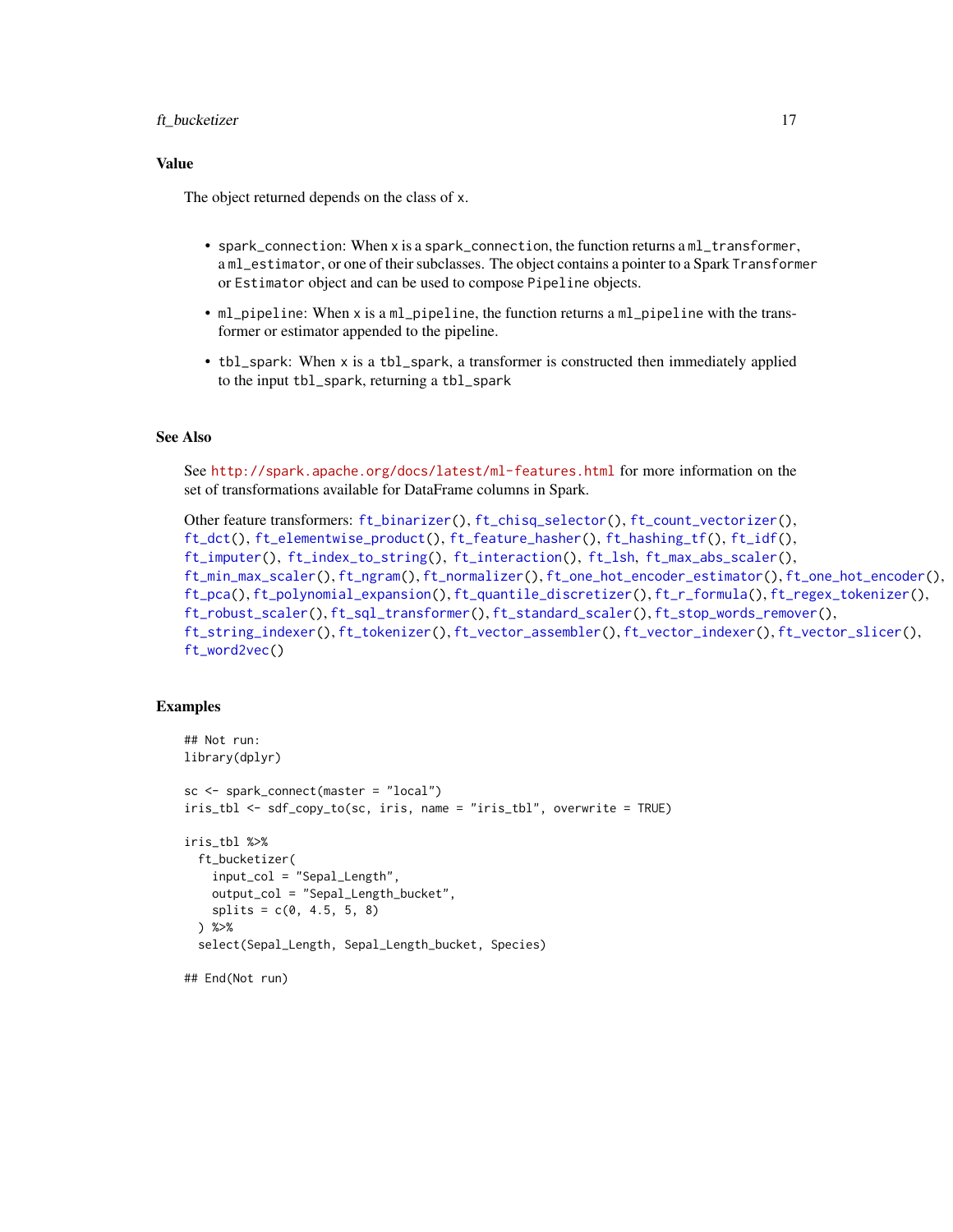### <span id="page-17-1"></span><span id="page-17-0"></span>Description

Chi-Squared feature selection, which selects categorical features to use for predicting a categorical label

#### Usage

```
ft_chisq_selector(
  x,
  features_col = "features",
  output_col = NULL,
  label_col = "label",
  selector_type = "numTopFeatures",
  fdr = 0.05,
  fpr = 0.05,
  fwe = 0.05,
  num_top_features = 50,
 percentile = 0.1,
 uid = random_string("chisq_selector_"),
  ...
\mathcal{L}
```

| X             | A spark_connection, ml_pipeline, or a tbl_spark.                                                                                                                          |  |
|---------------|---------------------------------------------------------------------------------------------------------------------------------------------------------------------------|--|
| features_col  | Features column name, as a length-one character vector. The column should<br>be single vector column of numeric values. Usually this column is output by<br>ft_r_formula. |  |
| output_col    | The name of the output column.                                                                                                                                            |  |
| label_col     | Label column name. The column should be a numeric column. Usually this<br>column is output by $ft_r_formula$ .                                                            |  |
| selector_type | $(Spark 2.1.0+)$ The selector type of the ChisqSelector. Supported options: "num-<br>TopFeatures" (default), "percentile", "fpr", "fdr", "fwe".                           |  |
| fdr           | (Spark 2.2.0+) The upper bound of the expected false discovery rate. Only ap-<br>plicable when selector_type = "fdr". Default value is $0.05$ .                           |  |
| fpr           | $(Spark 2.1.0+)$ The highest p-value for features to be kept. Only applicable when<br>selector_type= "fpr". Default value is 0.05.                                        |  |
| fwe           | (Spark $2.2.0+$ ) The upper bound of the expected family-wise error rate. Only<br>applicable when selector_type = "fwe". Default value is $0.05$ .                        |  |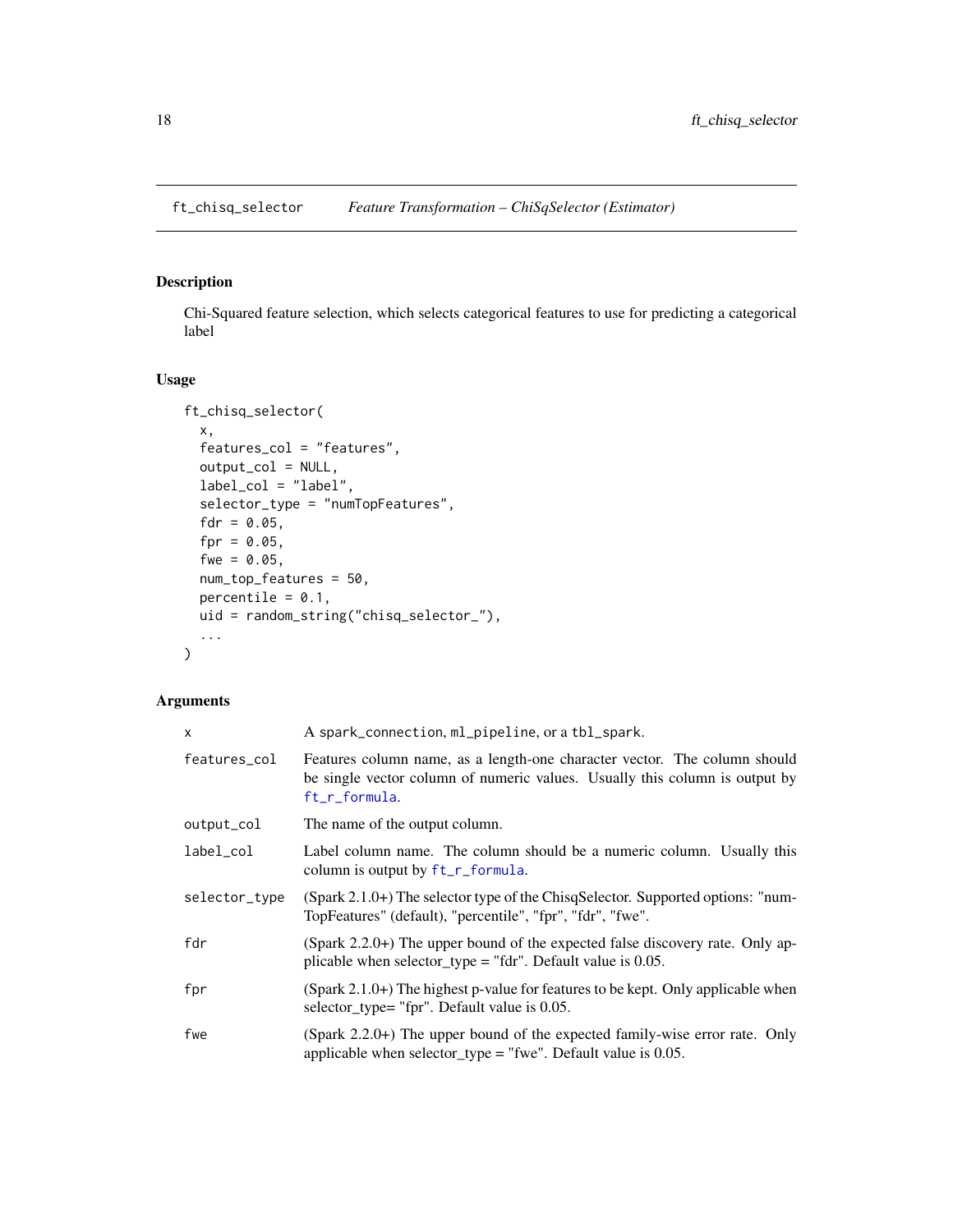| num_top_features |                                                                                                                                                                                                                                                                                       |
|------------------|---------------------------------------------------------------------------------------------------------------------------------------------------------------------------------------------------------------------------------------------------------------------------------------|
|                  | Number of features that selector will select, ordered by ascending p-value. If<br>the number of features is less than num_top_features, then this will select all<br>features. Only applicable when selector_type = "numTopFeatures". The default<br>value of num_top_features is 50. |
| percentile       | (Spark $2.1.0+$ ) Percentile of features that selector will select, ordered by statis-<br>tics value descending. Only applicable when selector_type = "percentile". De-<br>fault value is 0.1.                                                                                        |
| uid              | A character string used to uniquely identify the feature transformer.                                                                                                                                                                                                                 |
| .                | Optional arguments; currently unused.                                                                                                                                                                                                                                                 |

#### Details

In the case where  $x$  is a tbl\_spark, the estimator fits against  $x$  to obtain a transformer, which is then immediately used to transform x, returning a tbl\_spark.

#### Value

The object returned depends on the class of x.

- spark\_connection: When x is a spark\_connection, the function returns a ml\_transformer, a ml\_estimator, or one of their subclasses. The object contains a pointer to a Spark Transformer or Estimator object and can be used to compose Pipeline objects.
- ml\_pipeline: When x is a ml\_pipeline, the function returns a ml\_pipeline with the transformer or estimator appended to the pipeline.
- tbl\_spark: When x is a tbl\_spark, a transformer is constructed then immediately applied to the input tbl\_spark, returning a tbl\_spark

### See Also

See <http://spark.apache.org/docs/latest/ml-features.html> for more information on the set of transformations available for DataFrame columns in Spark.

```
Other feature transformers: ft_binarizer(), ft_bucketizer(), ft_count_vectorizer(), ft_dct(),
ft_elementwise_product(), ft_feature_hasher(), ft_hashing_tf(), ft_idf(), ft_imputer(),
ft_index_to_string(), ft_interaction(), ft_lsh, ft_max_abs_scaler(), ft_min_max_scaler(),
ft_ngram(), ft_normalizer(), ft_one_hot_encoder_estimator(), ft_one_hot_encoder(),
ft_pca(), ft_polynomial_expansion(), ft_quantile_discretizer(), ft_r_formula(), ft_regex_tokenizer(),
ft_robust_scaler(), ft_sql_transformer(), ft_standard_scaler(), ft_stop_words_remover(),
ft_string_indexer(), ft_tokenizer(), ft_vector_assembler(), ft_vector_indexer(), ft_vector_slicer(),
ft_word2vec()
```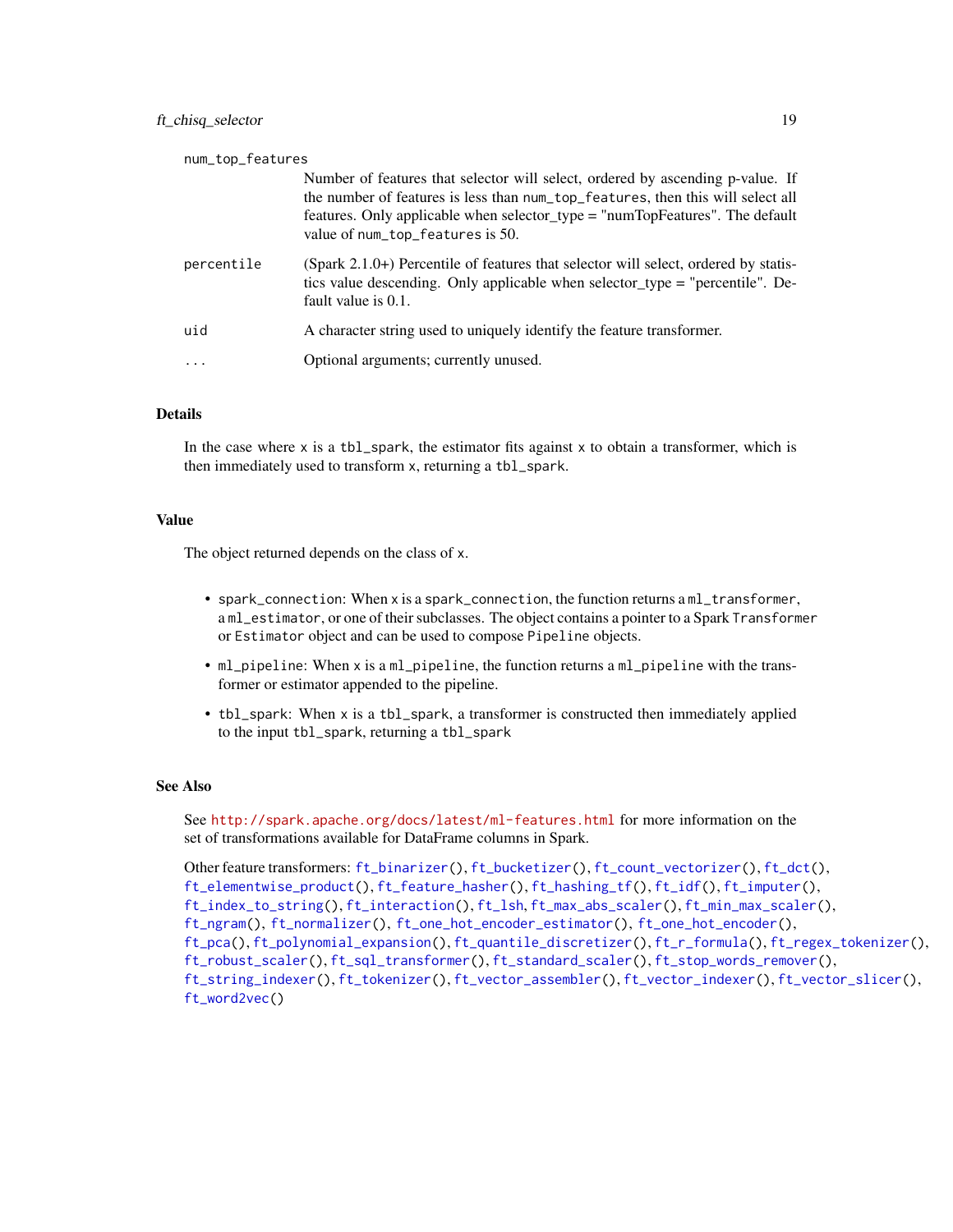<span id="page-19-1"></span><span id="page-19-0"></span>ft\_count\_vectorizer *Feature Transformation – CountVectorizer (Estimator)*

### Description

Extracts a vocabulary from document collections.

### Usage

```
ft_count_vectorizer(
  x,
  input_col = NULL,
 output_col = NULL,
 binary = FALSE,
 min_d f = 1,
 min_t f = 1,
 vocab\_size = 2^18,
 uid = random_string("count_vectorizer_"),
  ...
\mathcal{L}
```
ml\_vocabulary(model)

| X          | A spark_connection, ml_pipeline, or a tbl_spark.                                                                                                                                                                                                                                                                                                                                                  |  |
|------------|---------------------------------------------------------------------------------------------------------------------------------------------------------------------------------------------------------------------------------------------------------------------------------------------------------------------------------------------------------------------------------------------------|--|
| input_col  | The name of the input column.                                                                                                                                                                                                                                                                                                                                                                     |  |
| output_col | The name of the output column.                                                                                                                                                                                                                                                                                                                                                                    |  |
| binary     | Binary toggle to control the output vector values. If TRUE, all nonzero counts<br>(after min_tf filter applied) are set to 1. This is useful for discrete probabilistic<br>models that model binary events rather than integer counts. Default: FALSE                                                                                                                                             |  |
| min_df     | Specifies the minimum number of different documents a term must appear in to<br>be included in the vocabulary. If this is an integer greater than or equal to 1, this<br>specifies the number of documents the term must appear in; if this is a double in<br>$[0,1)$ , then this specifies the fraction of documents. Default: 1.                                                                |  |
| $min_t$    | Filter to ignore rare words in a document. For each document, terms with fre-<br>quency/count less than the given threshold are ignored. If this is an integer<br>greater than or equal to 1, then this specifies a count (of times the term must<br>appear in the document); if this is a double in $[0,1)$ , then this specifies a fraction<br>(out of the document's token count). Default: 1. |  |
| vocab_size | Build a vocabulary that only considers the top vocab_size terms ordered by<br>term frequency across the corpus. Default: 2^18.                                                                                                                                                                                                                                                                    |  |
| uid        | A character string used to uniquely identify the feature transformer.                                                                                                                                                                                                                                                                                                                             |  |
| $\cdots$   | Optional arguments; currently unused.                                                                                                                                                                                                                                                                                                                                                             |  |
| model      | A ml_count_vectorizer_model.                                                                                                                                                                                                                                                                                                                                                                      |  |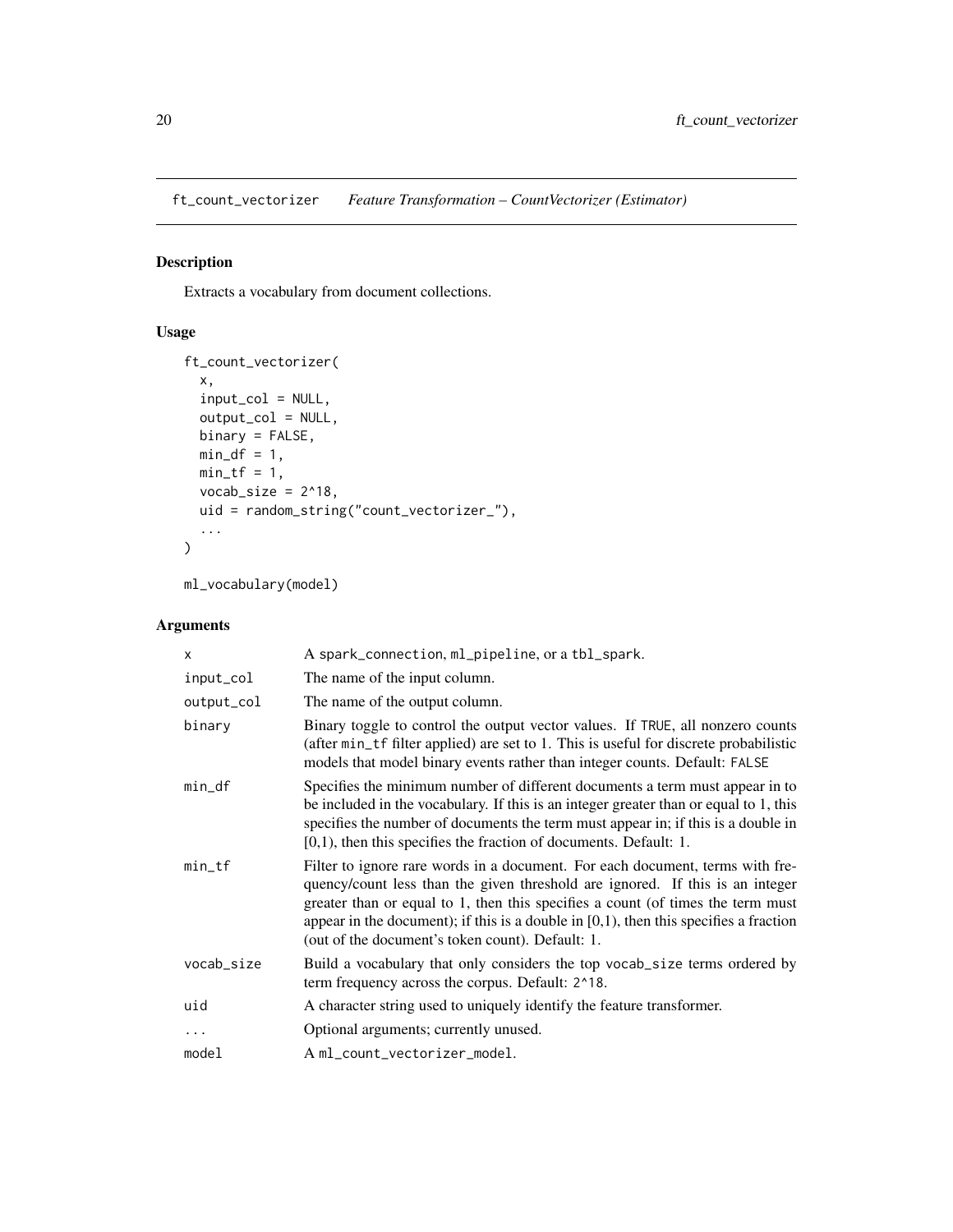#### <span id="page-20-0"></span> $f_{\text{L}}$  det 21

### Details

In the case where  $x$  is a tbl\_spark, the estimator fits against  $x$  to obtain a transformer, which is then immediately used to transform x, returning a tbl\_spark.

#### Value

The object returned depends on the class of x.

- spark\_connection: When x is a spark\_connection, the function returns a ml\_transformer, a ml\_estimator, or one of their subclasses. The object contains a pointer to a Spark Transformer or Estimator object and can be used to compose Pipeline objects.
- ml\_pipeline: When x is a ml\_pipeline, the function returns a ml\_pipeline with the transformer or estimator appended to the pipeline.
- tbl\_spark: When x is a tbl\_spark, a transformer is constructed then immediately applied to the input tbl\_spark, returning a tbl\_spark

ml\_vocabulary() returns a vector of vocabulary built.

### See Also

See <http://spark.apache.org/docs/latest/ml-features.html> for more information on the set of transformations available for DataFrame columns in Spark.

```
Other feature transformers: ft_binarizer(), ft_bucketizer(), ft_chisq_selector(), ft_dct(),
ft_elementwise_product(), ft_feature_hasher(), ft_hashing_tf(), ft_idf(), ft_imputer(),
ft_index_to_string(), ft_interaction(), ft_lsh, ft_max_abs_scaler(), ft_min_max_scaler(),
ft_ngram(), ft_normalizer(), ft_one_hot_encoder_estimator(), ft_one_hot_encoder(),
ft_pca(), ft_polynomial_expansion(), ft_quantile_discretizer(), ft_r_formula(), ft_regex_tokenizer(),
ft_robust_scaler(), ft_sql_transformer(), ft_standard_scaler(), ft_stop_words_remover(),
ft_string_indexer(), ft_tokenizer(), ft_vector_assembler(), ft_vector_indexer(), ft_vector_slicer(),
ft_word2vec()
```
<span id="page-20-1"></span>

ft\_dct *Feature Transformation – Discrete Cosine Transform (DCT) (Transformer)*

#### Description

A feature transformer that takes the 1D discrete cosine transform of a real vector. No zero padding is performed on the input vector. It returns a real vector of the same length representing the DCT. The return vector is scaled such that the transform matrix is unitary (aka scaled DCT-II).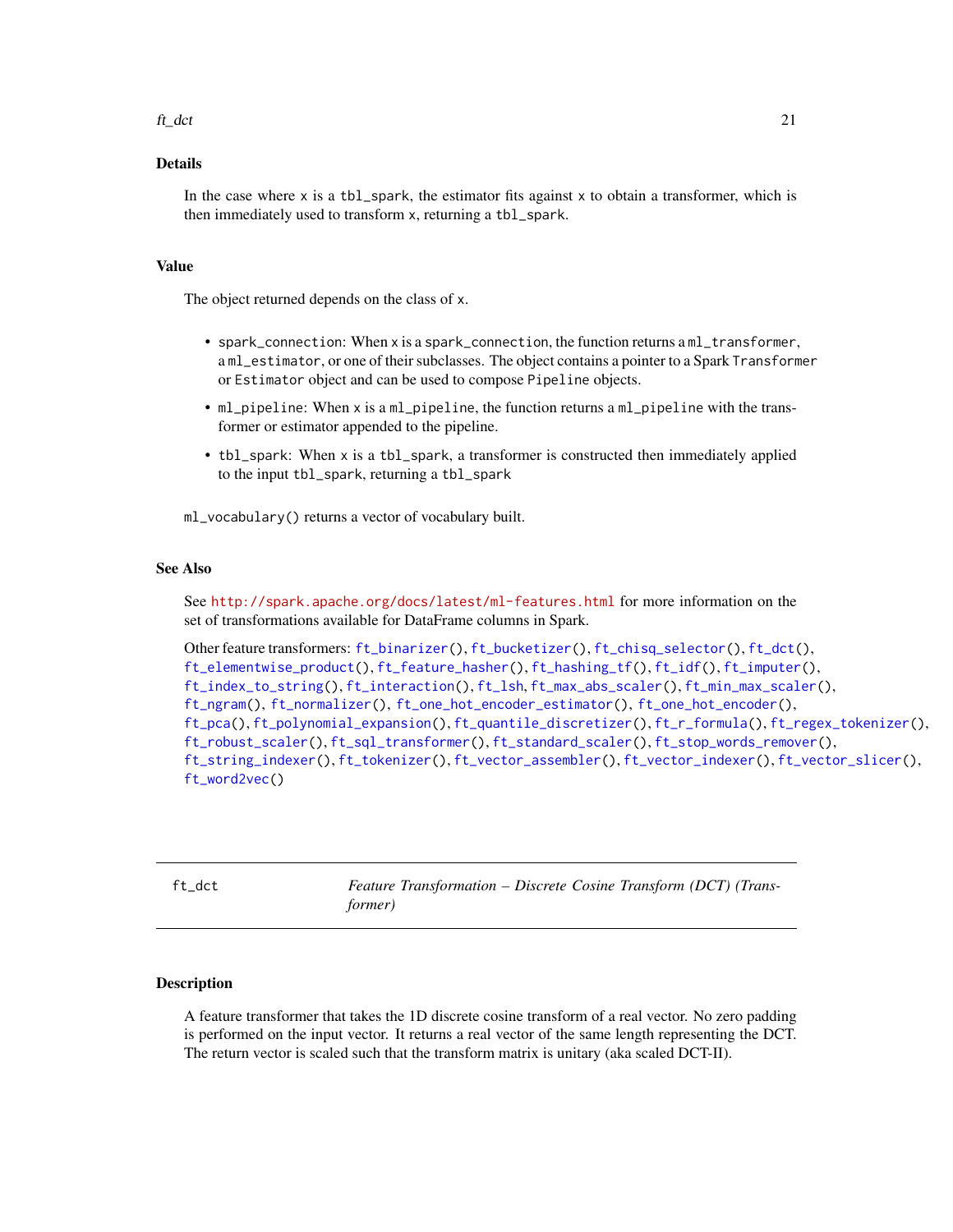### Usage

```
ft_dct(
 x,
  input_col = NULL,
 output_col = NULL,
  inverse = FALSE,
 uid = random_string("dct_"),
  ...
)
ft_discrete_cosine_transform(
  x,
  input_col,
 output_col,
  inverse = FALSE,
 uid = random_string("dct_"),
  ...
)
```
### Arguments

| x          | A spark_connection, ml_pipeline, or a tbl_spark.                            |
|------------|-----------------------------------------------------------------------------|
| input_col  | The name of the input column.                                               |
| output_col | The name of the output column.                                              |
| inverse    | Indicates whether to perform the inverse DCT (TRUE) or forward DCT (FALSE). |
| uid        | A character string used to uniquely identify the feature transformer.       |
| $\ddotsc$  | Optional arguments; currently unused.                                       |

### Details

ft\_discrete\_cosine\_transform() is an alias for ft\_dct for backwards compatibility.

### Value

The object returned depends on the class of x.

- spark\_connection: When x is a spark\_connection, the function returns a ml\_transformer, a ml\_estimator, or one of their subclasses. The object contains a pointer to a Spark Transformer or Estimator object and can be used to compose Pipeline objects.
- ml\_pipeline: When x is a ml\_pipeline, the function returns a ml\_pipeline with the transformer or estimator appended to the pipeline.
- tbl\_spark: When x is a tbl\_spark, a transformer is constructed then immediately applied to the input tbl\_spark, returning a tbl\_spark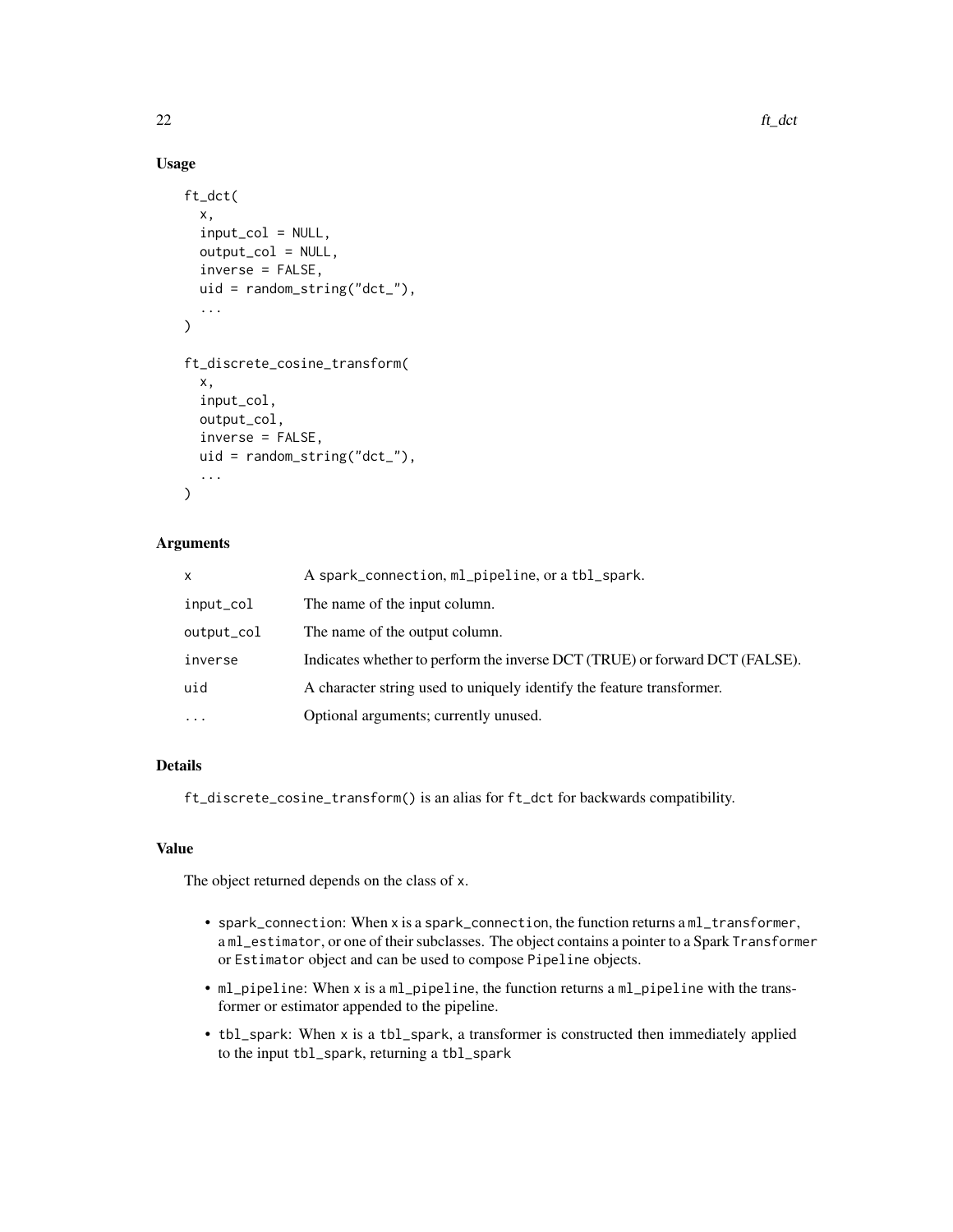### <span id="page-22-0"></span>ft\_elementwise\_product 23

#### See Also

See <http://spark.apache.org/docs/latest/ml-features.html> for more information on the set of transformations available for DataFrame columns in Spark.

Other feature transformers: [ft\\_binarizer\(](#page-13-1)), [ft\\_bucketizer\(](#page-15-1)), [ft\\_chisq\\_selector\(](#page-17-1)), [ft\\_count\\_vectorizer\(](#page-19-1)), [ft\\_elementwise\\_product\(](#page-22-1)), [ft\\_feature\\_hasher\(](#page-23-1)), [ft\\_hashing\\_tf\(](#page-25-1)), [ft\\_idf\(](#page-26-1)), [ft\\_imputer\(](#page-28-1)), [ft\\_index\\_to\\_string\(](#page-29-1)), [ft\\_interaction\(](#page-30-1)), [ft\\_lsh](#page-31-1), [ft\\_max\\_abs\\_scaler\(](#page-34-1)), [ft\\_min\\_max\\_scaler\(](#page-36-1)), [ft\\_ngram\(](#page-37-1)), [ft\\_normalizer\(](#page-39-1)), [ft\\_one\\_hot\\_encoder\\_estimator\(](#page-41-1)), [ft\\_one\\_hot\\_encoder\(](#page-40-1)), [ft\\_pca\(](#page-43-1)), [ft\\_polynomial\\_expansion\(](#page-44-1)), [ft\\_quantile\\_discretizer\(](#page-46-1)), [ft\\_r\\_formula\(](#page-50-1)), [ft\\_regex\\_tokenizer\(](#page-48-1)), [ft\\_robust\\_scaler\(](#page-49-1)), [ft\\_sql\\_transformer\(](#page-52-1)), [ft\\_standard\\_scaler\(](#page-54-1)), [ft\\_stop\\_words\\_remover\(](#page-55-1)), [ft\\_string\\_indexer\(](#page-57-1)), [ft\\_tokenizer\(](#page-58-1)), [ft\\_vector\\_assembler\(](#page-60-1)), [ft\\_vector\\_indexer\(](#page-61-1)), [ft\\_vector\\_slicer\(](#page-62-1)), [ft\\_word2vec\(](#page-63-1))

<span id="page-22-1"></span>ft\_elementwise\_product

*Feature Transformation – ElementwiseProduct (Transformer)*

#### Description

Outputs the Hadamard product (i.e., the element-wise product) of each input vector with a provided "weight" vector. In other words, it scales each column of the dataset by a scalar multiplier.

#### Usage

```
ft_elementwise_product(
  x,
  input\_col = NULL,output\_col = NULL,scaling_vec = NULL,
  uid = random_string("elementwise_product_"),
  ...
)
```

| x           | A spark_connection, ml_pipeline, or a tbl_spark.                      |
|-------------|-----------------------------------------------------------------------|
| input_col   | The name of the input column.                                         |
| output_col  | The name of the output column.                                        |
| scaling_vec | the vector to multiply with input vectors                             |
| uid         | A character string used to uniquely identify the feature transformer. |
| .           | Optional arguments; currently unused.                                 |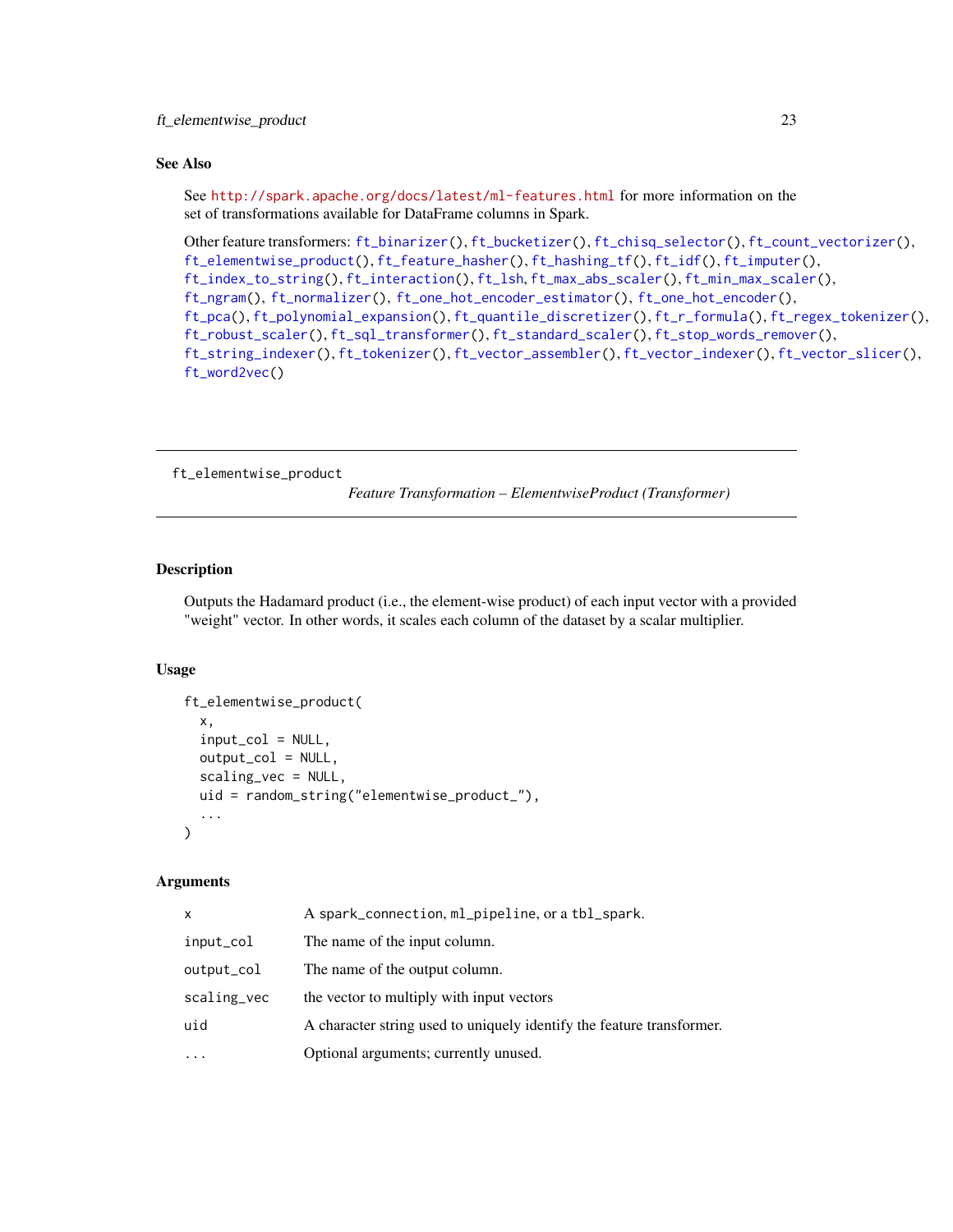<span id="page-23-0"></span>The object returned depends on the class of x.

- spark\_connection: When x is a spark\_connection, the function returns a ml\_transformer, a ml\_estimator, or one of their subclasses. The object contains a pointer to a Spark Transformer or Estimator object and can be used to compose Pipeline objects.
- ml\_pipeline: When x is a ml\_pipeline, the function returns a ml\_pipeline with the transformer or estimator appended to the pipeline.
- tbl\_spark: When x is a tbl\_spark, a transformer is constructed then immediately applied to the input tbl\_spark, returning a tbl\_spark

#### See Also

See <http://spark.apache.org/docs/latest/ml-features.html> for more information on the set of transformations available for DataFrame columns in Spark.

```
Other feature transformers: ft_binarizer(), ft_bucketizer(), ft_chisq_selector(), ft_count_vectorizer(),
ft_dct(), ft_feature_hasher(), ft_hashing_tf(), ft_idf(), ft_imputer(), ft_index_to_string(),
ft_interaction(), ft_lsh, ft_max_abs_scaler(), ft_min_max_scaler(), ft_ngram(), ft_normalizer(),
ft_one_hot_encoder_estimator(), ft_one_hot_encoder(), ft_pca(), ft_polynomial_expansion(),
ft_quantile_discretizer(), ft_r_formula(), ft_regex_tokenizer(), ft_robust_scaler(),
ft_sql_transformer(), ft_standard_scaler(), ft_stop_words_remover(), ft_string_indexer(),
ft_tokenizer(), ft_vector_assembler(), ft_vector_indexer(), ft_vector_slicer(), ft_word2vec()
```
<span id="page-23-1"></span>ft\_feature\_hasher *Feature Transformation – FeatureHasher (Transformer)*

#### **Description**

Feature Transformation – FeatureHasher (Transformer)

#### Usage

```
ft_feature_hasher(
  x,
  input_cols = NULL,
  output\_col = NULL,
  num_features = 2^18,
  categorical_cols = NULL,
  uid = random_string("feature_hasher_"),
  ...
)
```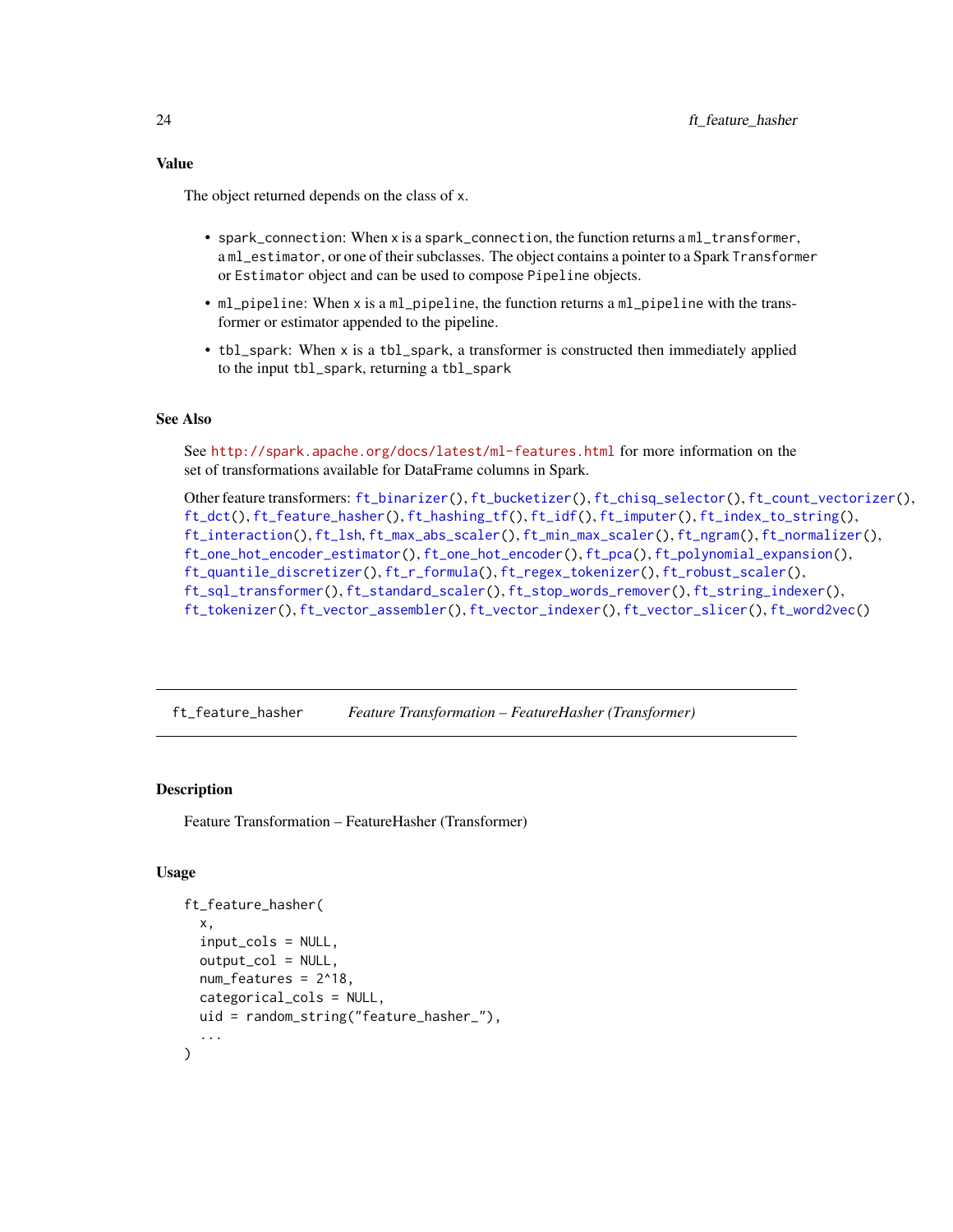#### ft\_feature\_hasher 25

#### **Arguments**

| $\mathsf{x}$ | A spark_connection, ml_pipeline, or a tbl_spark.                                                                                                                                                                                |  |  |
|--------------|---------------------------------------------------------------------------------------------------------------------------------------------------------------------------------------------------------------------------------|--|--|
| input_cols   | Names of input columns.                                                                                                                                                                                                         |  |  |
| output_col   | Name of output column.                                                                                                                                                                                                          |  |  |
| num_features | Number of features. Defaults to $2^18$ .<br>categorical_cols                                                                                                                                                                    |  |  |
|              | Numeric columns to treat as categorical features. By default only string and<br>boolean columns are treated as categorical, so this param can be used to explic-<br>itly specify the numerical columns to treat as categorical. |  |  |
| uid          | A character string used to uniquely identify the feature transformer.                                                                                                                                                           |  |  |
|              | Optional arguments; currently unused.                                                                                                                                                                                           |  |  |

#### Details

Feature hashing projects a set of categorical or numerical features into a feature vector of specified dimension (typically substantially smaller than that of the original feature space). This is done using the hashing trick [https://en.wikipedia.org/wiki/Feature\\_hashing](https://en.wikipedia.org/wiki/Feature_hashing) to map features to indices in the feature vector.

The FeatureHasher transformer operates on multiple columns. Each column may contain either numeric or categorical features. Behavior and handling of column data types is as follows: -Numeric columns: For numeric features, the hash value of the column name is used to map the feature value to its index in the feature vector. By default, numeric features are not treated as categorical (even when they are integers). To treat them as categorical, specify the relevant columns in categorical-Cols. -String columns: For categorical features, the hash value of the string "column\_name=value" is used to map to the vector index, with an indicator value of 1.0. Thus, categorical features are "one-hot" encoded (similarly to using OneHotEncoder with drop\_last=FALSE). -Boolean columns: Boolean values are treated in the same way as string columns. That is, boolean features are represented as "column\_name=true" or "column\_name=false", with an indicator value of 1.0.

Null (missing) values are ignored (implicitly zero in the resulting feature vector).

The hash function used here is also the MurmurHash 3 used in HashingTF. Since a simple modulo on the hashed value is used to determine the vector index, it is advisable to use a power of two as the num\_features parameter; otherwise the features will not be mapped evenly to the vector indices.

#### Value

The object returned depends on the class of x.

- spark\_connection: When x is a spark\_connection, the function returns a ml\_transformer, a ml\_estimator, or one of their subclasses. The object contains a pointer to a Spark Transformer or Estimator object and can be used to compose Pipeline objects.
- ml\_pipeline: When x is a ml\_pipeline, the function returns a ml\_pipeline with the transformer or estimator appended to the pipeline.
- tbl\_spark: When x is a tbl\_spark, a transformer is constructed then immediately applied to the input tbl\_spark, returning a tbl\_spark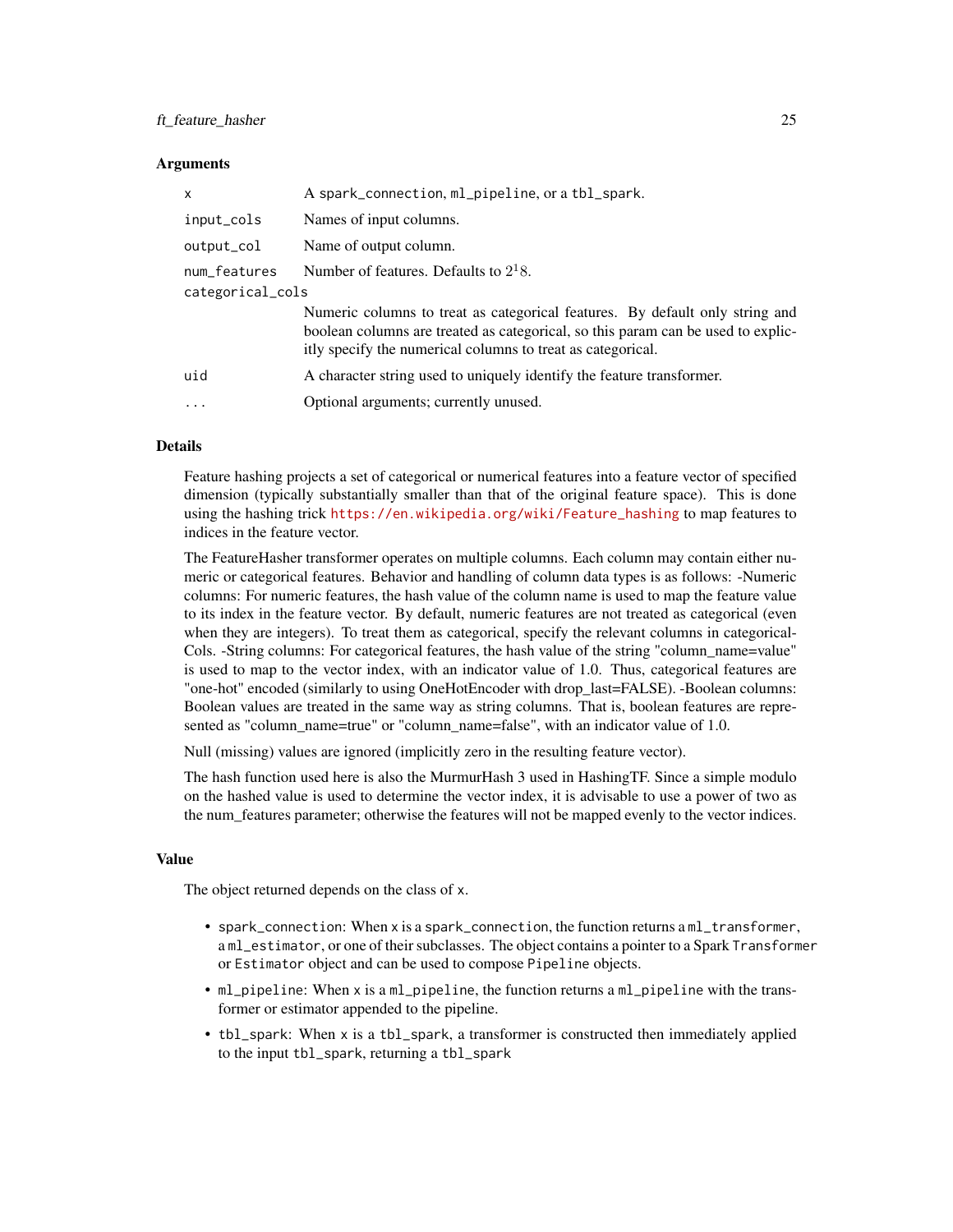### <span id="page-25-0"></span>See Also

See <http://spark.apache.org/docs/latest/ml-features.html> for more information on the set of transformations available for DataFrame columns in Spark.

```
Other feature transformers: ft_binarizer(), ft_bucketizer(), ft_chisq_selector(), ft_count_vectorizer(),
ft_dct(), ft_elementwise_product(), ft_hashing_tf(), ft_idf(), ft_imputer(), ft_index_to_string(),
ft_interaction(), ft_lsh, ft_max_abs_scaler(), ft_min_max_scaler(), ft_ngram(), ft_normalizer(),
ft_one_hot_encoder_estimator(), ft_one_hot_encoder(), ft_pca(), ft_polynomial_expansion(),
ft_quantile_discretizer(), ft_r_formula(), ft_regex_tokenizer(), ft_robust_scaler(),
ft_sql_transformer(), ft_standard_scaler(), ft_stop_words_remover(), ft_string_indexer(),
ft_tokenizer(), ft_vector_assembler(), ft_vector_indexer(), ft_vector_slicer(), ft_word2vec()
```
<span id="page-25-1"></span>ft\_hashing\_tf *Feature Transformation – HashingTF (Transformer)*

#### Description

Maps a sequence of terms to their term frequencies using the hashing trick.

#### Usage

```
ft_hashing_tf(
  x,
  input\_col = NULL,output_col = NULL,
 binary = FALSE,
 num_features = 2^18,
 uid = random_string("hashing_tf_"),
  ...
)
```

| $\mathsf{x}$ | A spark_connection, ml_pipeline, or a tbl_spark.                                                                                                                                                                           |
|--------------|----------------------------------------------------------------------------------------------------------------------------------------------------------------------------------------------------------------------------|
| input_col    | The name of the input column.                                                                                                                                                                                              |
| output_col   | The name of the output column.                                                                                                                                                                                             |
| binary       | Binary toggle to control term frequency counts. If true, all non-zero counts are<br>set to 1. This is useful for discrete probabilistic models that model binary events<br>rather than integer counts. $(detault = FALSE)$ |
| num_features | Number of features. Should be greater than 0. (default = $2^{\wedge}18$ )                                                                                                                                                  |
| uid          | A character string used to uniquely identify the feature transformer.                                                                                                                                                      |
| $\ddotsc$    | Optional arguments; currently unused.                                                                                                                                                                                      |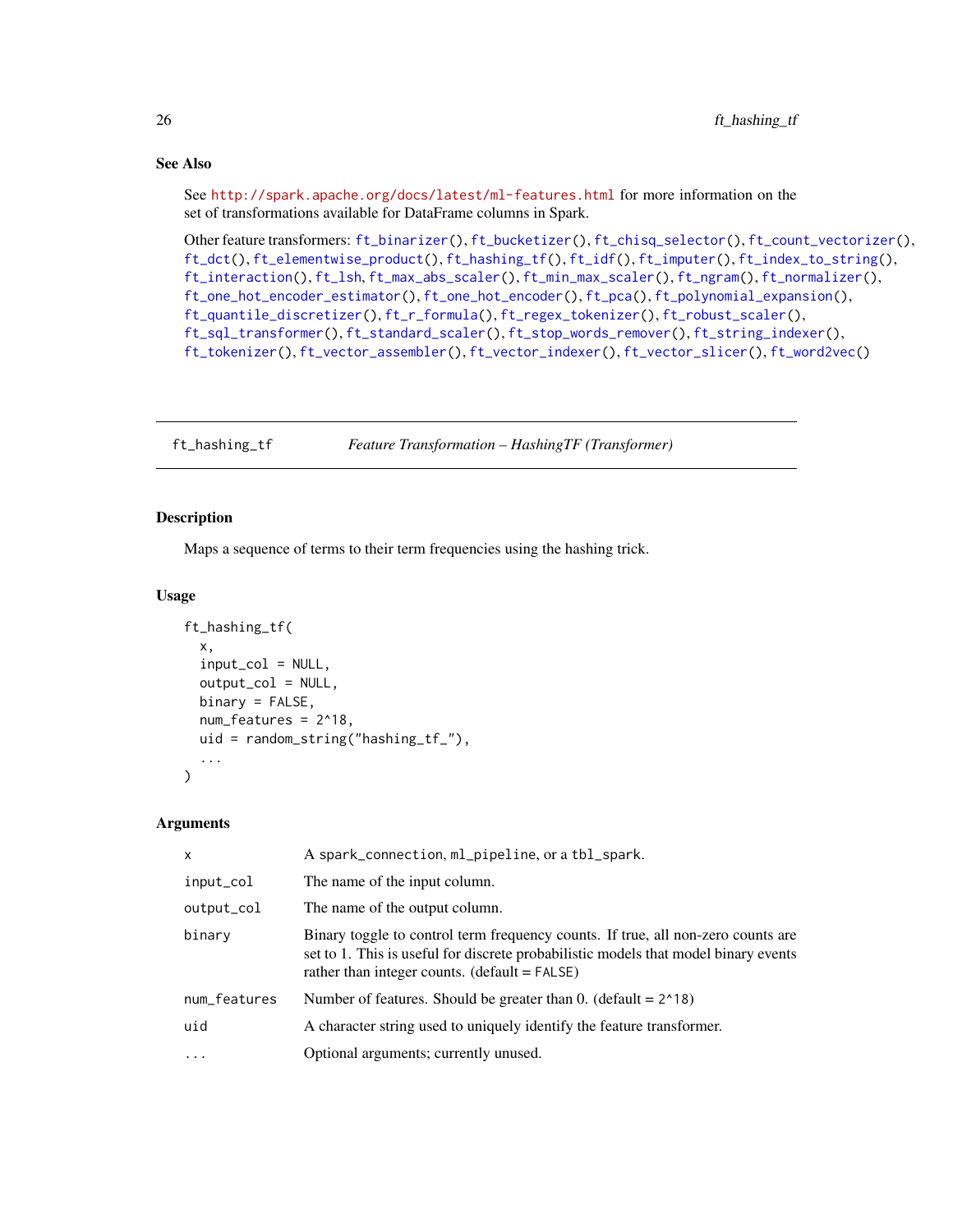### <span id="page-26-0"></span>Value

The object returned depends on the class of x.

- spark\_connection: When x is a spark\_connection, the function returns a ml\_transformer, a ml\_estimator, or one of their subclasses. The object contains a pointer to a Spark Transformer or Estimator object and can be used to compose Pipeline objects.
- ml\_pipeline: When x is a ml\_pipeline, the function returns a ml\_pipeline with the transformer or estimator appended to the pipeline.
- tbl\_spark: When x is a tbl\_spark, a transformer is constructed then immediately applied to the input tbl\_spark, returning a tbl\_spark

#### See Also

See <http://spark.apache.org/docs/latest/ml-features.html> for more information on the set of transformations available for DataFrame columns in Spark.

```
Other feature transformers: ft_binarizer(), ft_bucketizer(), ft_chisq_selector(), ft_count_vectorizer(),
ft_dct(), ft_elementwise_product(), ft_feature_hasher(), ft_idf(), ft_imputer(), ft_index_to_string(),
ft_interaction(), ft_lsh, ft_max_abs_scaler(), ft_min_max_scaler(), ft_ngram(), ft_normalizer(),
ft_one_hot_encoder_estimator(), ft_one_hot_encoder(), ft_pca(), ft_polynomial_expansion(),
ft_quantile_discretizer(), ft_r_formula(), ft_regex_tokenizer(), ft_robust_scaler(),
ft_sql_transformer(), ft_standard_scaler(), ft_stop_words_remover(), ft_string_indexer(),
ft_tokenizer(), ft_vector_assembler(), ft_vector_indexer(), ft_vector_slicer(), ft_word2vec()
```
<span id="page-26-1"></span>ft\_idf *Feature Transformation – IDF (Estimator)*

#### Description

Compute the Inverse Document Frequency (IDF) given a collection of documents.

#### Usage

```
ft_idf(
  x,
  input\_col = NULL,
  output_col = NULL,
 min\_doc\_freq = 0,
 uid = random_string("idf_"),
  ...
)
```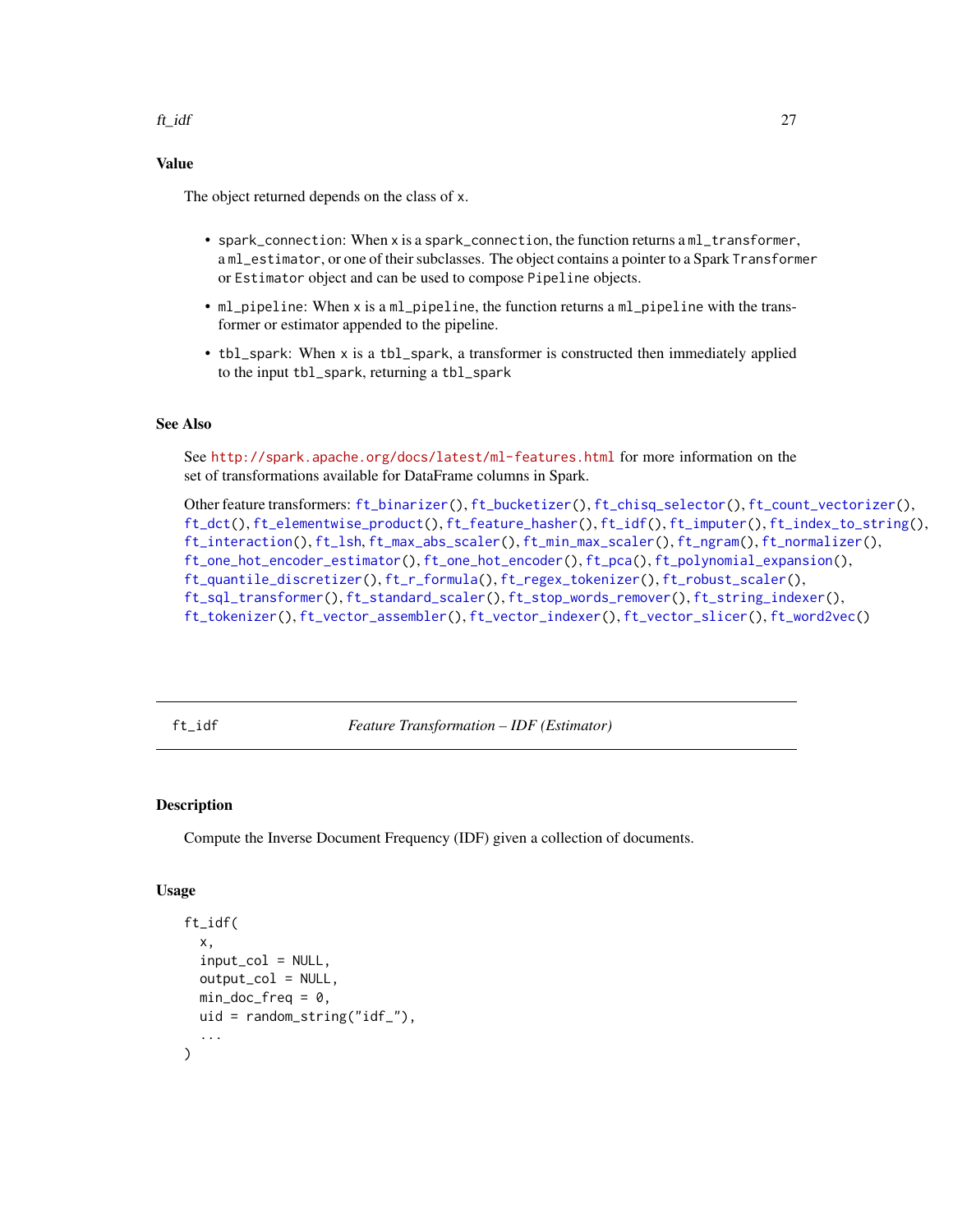#### **Arguments**

| input_col<br>The name of the input column.<br>output_col<br>The name of the output column.<br>min_doc_freq<br>uid<br>A character string used to uniquely identify the feature transformer.<br>Optional arguments; currently unused.<br>. | x | A spark_connection, ml_pipeline, or a tbl_spark.                          |
|------------------------------------------------------------------------------------------------------------------------------------------------------------------------------------------------------------------------------------------|---|---------------------------------------------------------------------------|
|                                                                                                                                                                                                                                          |   |                                                                           |
|                                                                                                                                                                                                                                          |   |                                                                           |
|                                                                                                                                                                                                                                          |   | The minimum number of documents in which a term should appear. Default: 0 |
|                                                                                                                                                                                                                                          |   |                                                                           |
|                                                                                                                                                                                                                                          |   |                                                                           |

### Details

In the case where  $x$  is a tbl\_spark, the estimator fits against  $x$  to obtain a transformer, which is then immediately used to transform x, returning a tbl\_spark.

#### Value

The object returned depends on the class of x.

- spark\_connection: When x is a spark\_connection, the function returns a ml\_transformer, a ml\_estimator, or one of their subclasses. The object contains a pointer to a Spark Transformer or Estimator object and can be used to compose Pipeline objects.
- ml\_pipeline: When x is a ml\_pipeline, the function returns a ml\_pipeline with the transformer or estimator appended to the pipeline.
- tbl\_spark: When x is a tbl\_spark, a transformer is constructed then immediately applied to the input tbl\_spark, returning a tbl\_spark

#### See Also

See <http://spark.apache.org/docs/latest/ml-features.html> for more information on the set of transformations available for DataFrame columns in Spark.

Other feature transformers: [ft\\_binarizer\(](#page-13-1)), [ft\\_bucketizer\(](#page-15-1)), [ft\\_chisq\\_selector\(](#page-17-1)), [ft\\_count\\_vectorizer\(](#page-19-1)), [ft\\_dct\(](#page-20-1)), [ft\\_elementwise\\_product\(](#page-22-1)), [ft\\_feature\\_hasher\(](#page-23-1)), [ft\\_hashing\\_tf\(](#page-25-1)), [ft\\_imputer\(](#page-28-1)), [ft\\_index\\_to\\_string\(](#page-29-1)), [ft\\_interaction\(](#page-30-1)), [ft\\_lsh](#page-31-1), [ft\\_max\\_abs\\_scaler\(](#page-34-1)), [ft\\_min\\_max\\_scaler\(](#page-36-1)), [ft\\_ngram\(](#page-37-1)), [ft\\_normalizer\(](#page-39-1)), [ft\\_one\\_hot\\_encoder\\_estimator\(](#page-41-1)), [ft\\_one\\_hot\\_encoder\(](#page-40-1)), [ft\\_pca\(](#page-43-1)), [ft\\_polynomial\\_expansion\(](#page-44-1)), [ft\\_quantile\\_discretizer\(](#page-46-1)), [ft\\_r\\_formula\(](#page-50-1)), [ft\\_regex\\_tokenizer\(](#page-48-1)), [ft\\_robust\\_scaler\(](#page-49-1)), [ft\\_sql\\_transformer\(](#page-52-1)), [ft\\_standard\\_scaler\(](#page-54-1)), [ft\\_stop\\_words\\_remover\(](#page-55-1)), [ft\\_string\\_indexer\(](#page-57-1)), [ft\\_tokenizer\(](#page-58-1)), [ft\\_vector\\_assembler\(](#page-60-1)), [ft\\_vector\\_indexer\(](#page-61-1)), [ft\\_vector\\_slicer\(](#page-62-1)), [ft\\_word2vec\(](#page-63-1))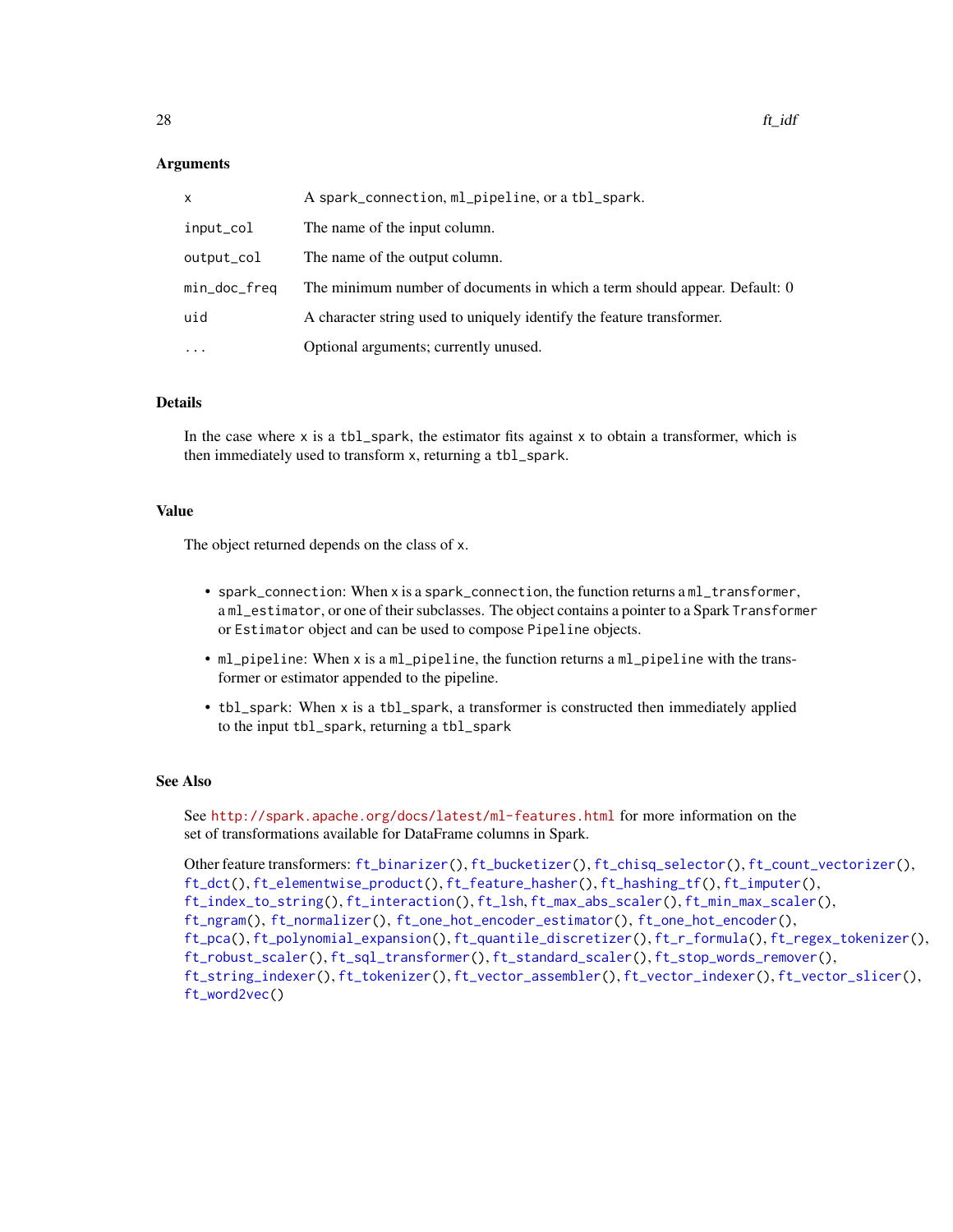<span id="page-28-1"></span><span id="page-28-0"></span>

#### Description

Imputation estimator for completing missing values, either using the mean or the median of the columns in which the missing values are located. The input columns should be of numeric type. This function requires Spark 2.2.0+.

### Usage

```
ft_imputer(
  x,
  input_cols = NULL,
  output_cols = NULL,
  missing_value = NULL,
  strategy = "mean",
  uid = random_string("imputer_"),
  ...
)
```
#### Arguments

| $\mathsf{x}$  | A spark_connection, ml_pipeline, or a tbl_spark.                                                                                                                                                                                                                          |
|---------------|---------------------------------------------------------------------------------------------------------------------------------------------------------------------------------------------------------------------------------------------------------------------------|
| input_cols    | The names of the input columns                                                                                                                                                                                                                                            |
| output_cols   | The names of the output columns.                                                                                                                                                                                                                                          |
| missing_value | The placeholder for the missing values. All occurrences of missing value will<br>be imputed. Note that null values are always treated as missing.                                                                                                                         |
| strategy      | The imputation strategy. Currently only "mean" and "median" are supported.<br>If "mean", then replace missing values using the mean value of the feature. If<br>"median", then replace missing values using the approximate median value of<br>the feature. Default: mean |
| uid           | A character string used to uniquely identify the feature transformer.                                                                                                                                                                                                     |
| .             | Optional arguments; currently unused.                                                                                                                                                                                                                                     |
|               |                                                                                                                                                                                                                                                                           |

#### Details

In the case where  $x$  is a tbl\_spark, the estimator fits against  $x$  to obtain a transformer, which is then immediately used to transform x, returning a tbl\_spark.

### Value

The object returned depends on the class of x.

• spark\_connection: When x is a spark\_connection, the function returns a ml\_transformer, a ml\_estimator, or one of their subclasses. The object contains a pointer to a Spark Transformer or Estimator object and can be used to compose Pipeline objects.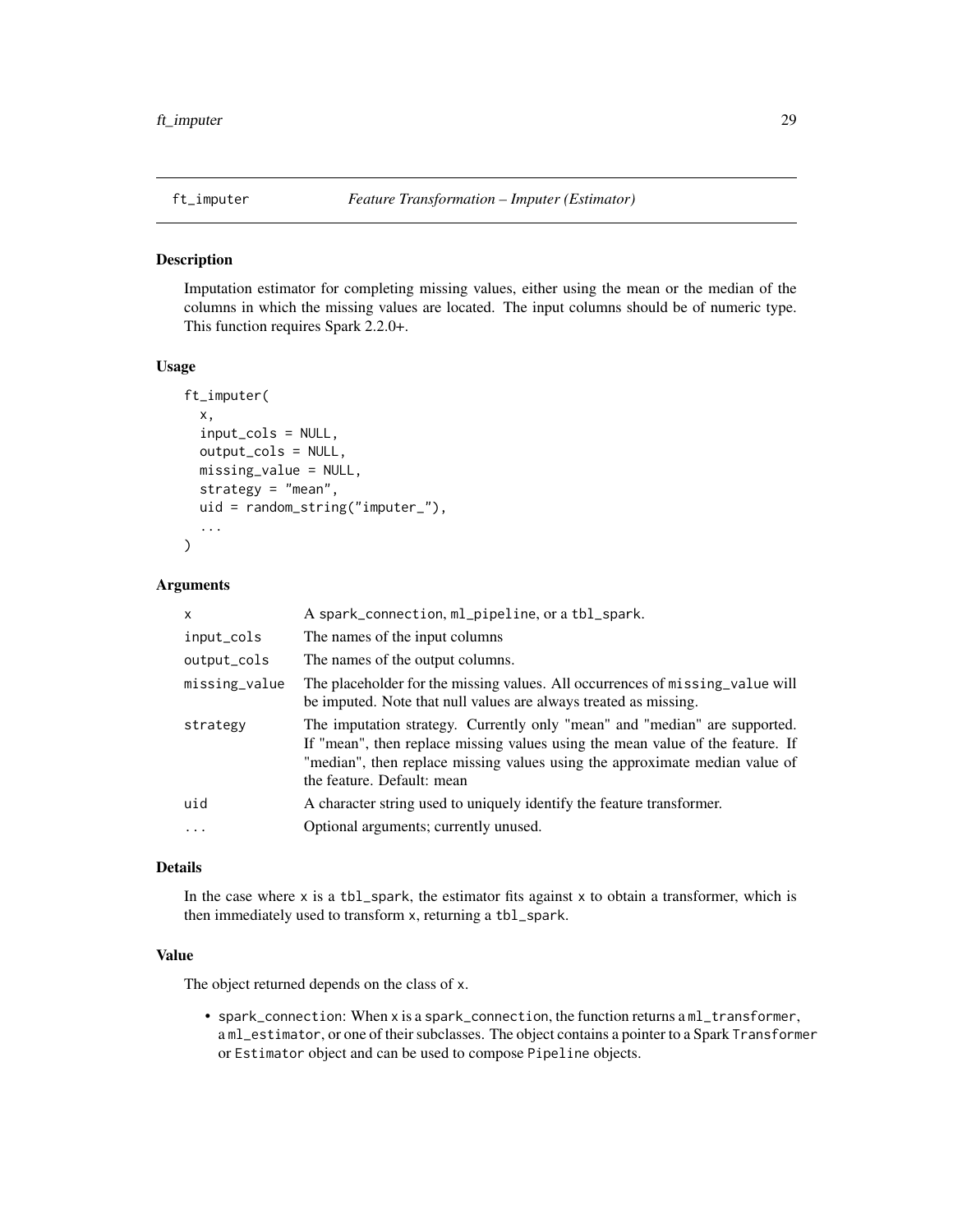- <span id="page-29-0"></span>• ml\_pipeline: When x is a ml\_pipeline, the function returns a ml\_pipeline with the transformer or estimator appended to the pipeline.
- tbl\_spark: When x is a tbl\_spark, a transformer is constructed then immediately applied to the input tbl\_spark, returning a tbl\_spark

### See Also

See <http://spark.apache.org/docs/latest/ml-features.html> for more information on the set of transformations available for DataFrame columns in Spark.

Other feature transformers: [ft\\_binarizer\(](#page-13-1)), [ft\\_bucketizer\(](#page-15-1)), [ft\\_chisq\\_selector\(](#page-17-1)), [ft\\_count\\_vectorizer\(](#page-19-1)), [ft\\_dct\(](#page-20-1)), [ft\\_elementwise\\_product\(](#page-22-1)), [ft\\_feature\\_hasher\(](#page-23-1)), [ft\\_hashing\\_tf\(](#page-25-1)), [ft\\_idf\(](#page-26-1)), [ft\\_index\\_to\\_string\(](#page-29-1)), [ft\\_interaction\(](#page-30-1)), [ft\\_lsh](#page-31-1), [ft\\_max\\_abs\\_scaler\(](#page-34-1)), [ft\\_min\\_max\\_scaler\(](#page-36-1)), [ft\\_ngram\(](#page-37-1)), [ft\\_normalizer\(](#page-39-1)), [ft\\_one\\_hot\\_encoder\\_estimator\(](#page-41-1)), [ft\\_one\\_hot\\_encoder\(](#page-40-1)), [ft\\_pca\(](#page-43-1)), [ft\\_polynomial\\_expansion\(](#page-44-1)), [ft\\_quantile\\_discretizer\(](#page-46-1)), [ft\\_r\\_formula\(](#page-50-1)), [ft\\_regex\\_tokenizer\(](#page-48-1)), [ft\\_robust\\_scaler\(](#page-49-1)), [ft\\_sql\\_transformer\(](#page-52-1)), [ft\\_standard\\_scaler\(](#page-54-1)), [ft\\_stop\\_words\\_remover\(](#page-55-1)), [ft\\_string\\_indexer\(](#page-57-1)), [ft\\_tokenizer\(](#page-58-1)), [ft\\_vector\\_assembler\(](#page-60-1)), [ft\\_vector\\_indexer\(](#page-61-1)), [ft\\_vector\\_slicer\(](#page-62-1)), [ft\\_word2vec\(](#page-63-1))

<span id="page-29-1"></span>ft\_index\_to\_string *Feature Transformation – IndexToString (Transformer)*

#### Description

A Transformer that maps a column of indices back to a new column of corresponding string values. The index-string mapping is either from the ML attributes of the input column, or from user-supplied labels (which take precedence over ML attributes). This function is the inverse of [ft\\_string\\_indexer](#page-57-1).

#### Usage

```
ft_index_to_string(
  x,
  input_col = NULL,
  output_col = NULL,
  labels = NULL,uid = random_string("index_to_string_"),
  ...
)
```

| x          | A spark_connection, ml_pipeline, or a tbl_spark.                      |
|------------|-----------------------------------------------------------------------|
| input_col  | The name of the input column.                                         |
| output_col | The name of the output column.                                        |
| labels     | Optional param for array of labels specifying index-string mapping.   |
| uid        | A character string used to uniquely identify the feature transformer. |
| .          | Optional arguments; currently unused.                                 |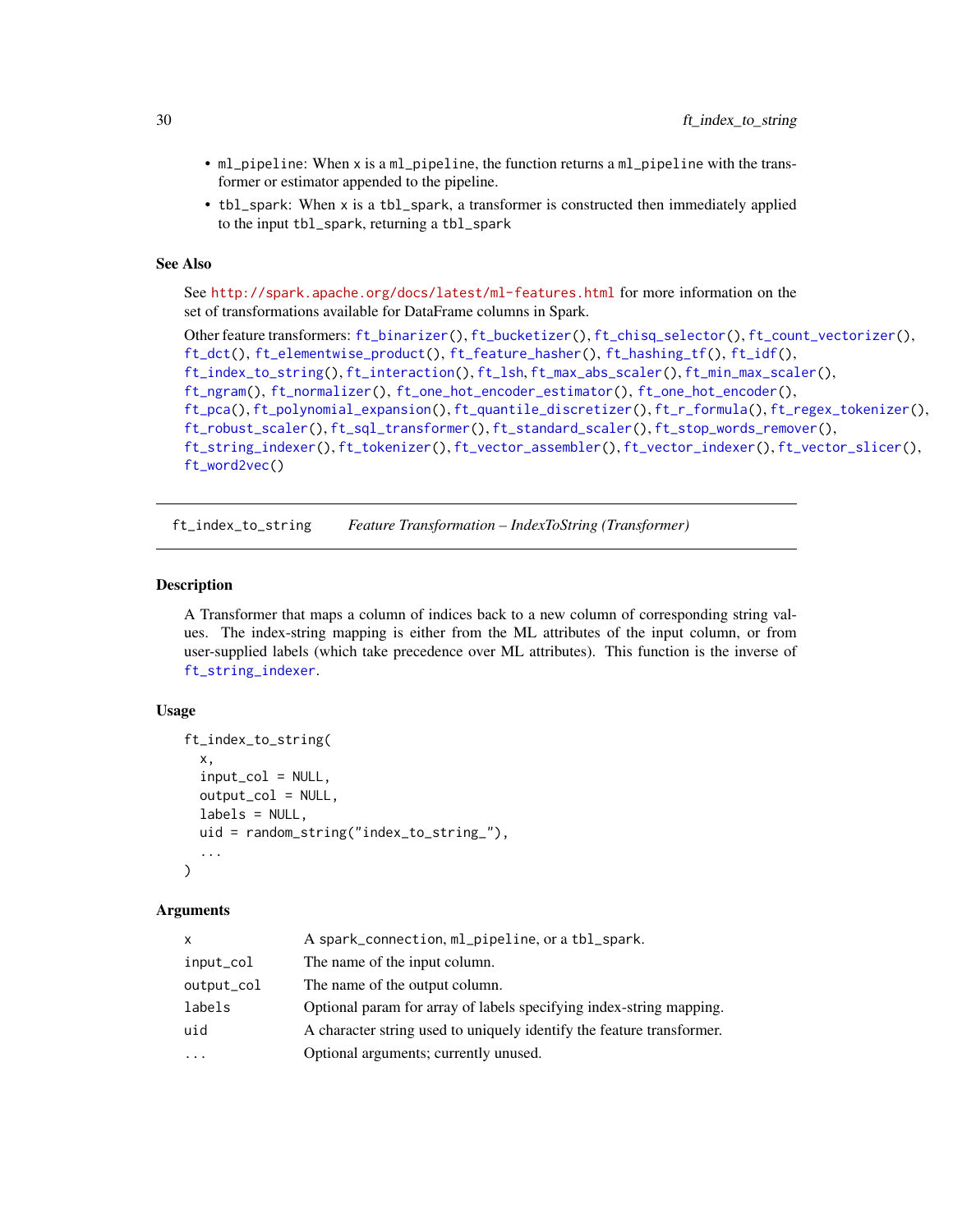#### <span id="page-30-0"></span>ft\_interaction 31

#### Value

The object returned depends on the class of x.

- spark\_connection: When x is a spark\_connection, the function returns a ml\_transformer, a ml\_estimator, or one of their subclasses. The object contains a pointer to a Spark Transformer or Estimator object and can be used to compose Pipeline objects.
- ml\_pipeline: When x is a ml\_pipeline, the function returns a ml\_pipeline with the transformer or estimator appended to the pipeline.
- tbl\_spark: When x is a tbl\_spark, a transformer is constructed then immediately applied to the input tbl\_spark, returning a tbl\_spark

#### See Also

See <http://spark.apache.org/docs/latest/ml-features.html> for more information on the set of transformations available for DataFrame columns in Spark.

#### [ft\\_string\\_indexer](#page-57-1)

Other feature transformers: [ft\\_binarizer\(](#page-13-1)), [ft\\_bucketizer\(](#page-15-1)), [ft\\_chisq\\_selector\(](#page-17-1)), [ft\\_count\\_vectorizer\(](#page-19-1)), [ft\\_dct\(](#page-20-1)), [ft\\_elementwise\\_product\(](#page-22-1)), [ft\\_feature\\_hasher\(](#page-23-1)), [ft\\_hashing\\_tf\(](#page-25-1)), [ft\\_idf\(](#page-26-1)), [ft\\_imputer\(](#page-28-1)), [ft\\_interaction\(](#page-30-1)), [ft\\_lsh](#page-31-1), [ft\\_max\\_abs\\_scaler\(](#page-34-1)), [ft\\_min\\_max\\_scaler\(](#page-36-1)), [ft\\_ngram\(](#page-37-1)), [ft\\_normalizer\(](#page-39-1)), [ft\\_one\\_hot\\_encoder\\_estimator\(](#page-41-1)), [ft\\_one\\_hot\\_encoder\(](#page-40-1)), [ft\\_pca\(](#page-43-1)), [ft\\_polynomial\\_expansion\(](#page-44-1)), [ft\\_quantile\\_discretizer\(](#page-46-1)), [ft\\_r\\_formula\(](#page-50-1)), [ft\\_regex\\_tokenizer\(](#page-48-1)), [ft\\_robust\\_scaler\(](#page-49-1)), [ft\\_sql\\_transformer\(](#page-52-1)), [ft\\_standard\\_scaler\(](#page-54-1)), [ft\\_stop\\_words\\_remover\(](#page-55-1)), [ft\\_string\\_indexer\(](#page-57-1)), [ft\\_tokenizer\(](#page-58-1)), [ft\\_vector\\_assembler\(](#page-60-1)), [ft\\_vector\\_indexer\(](#page-61-1)), [ft\\_vector\\_slicer\(](#page-62-1)), [ft\\_word2vec\(](#page-63-1))

<span id="page-30-1"></span>

ft\_interaction *Feature Transformation – Interaction (Transformer)*

### **Description**

Implements the feature interaction transform. This transformer takes in Double and Vector type columns and outputs a flattened vector of their feature interactions. To handle interaction, we first one-hot encode any nominal features. Then, a vector of the feature cross-products is produced.

#### Usage

```
ft_interaction(
  x,
  input_cols = NULL,
  output\_col = NULL,uid = random_string("interaction_"),
  ...
)
```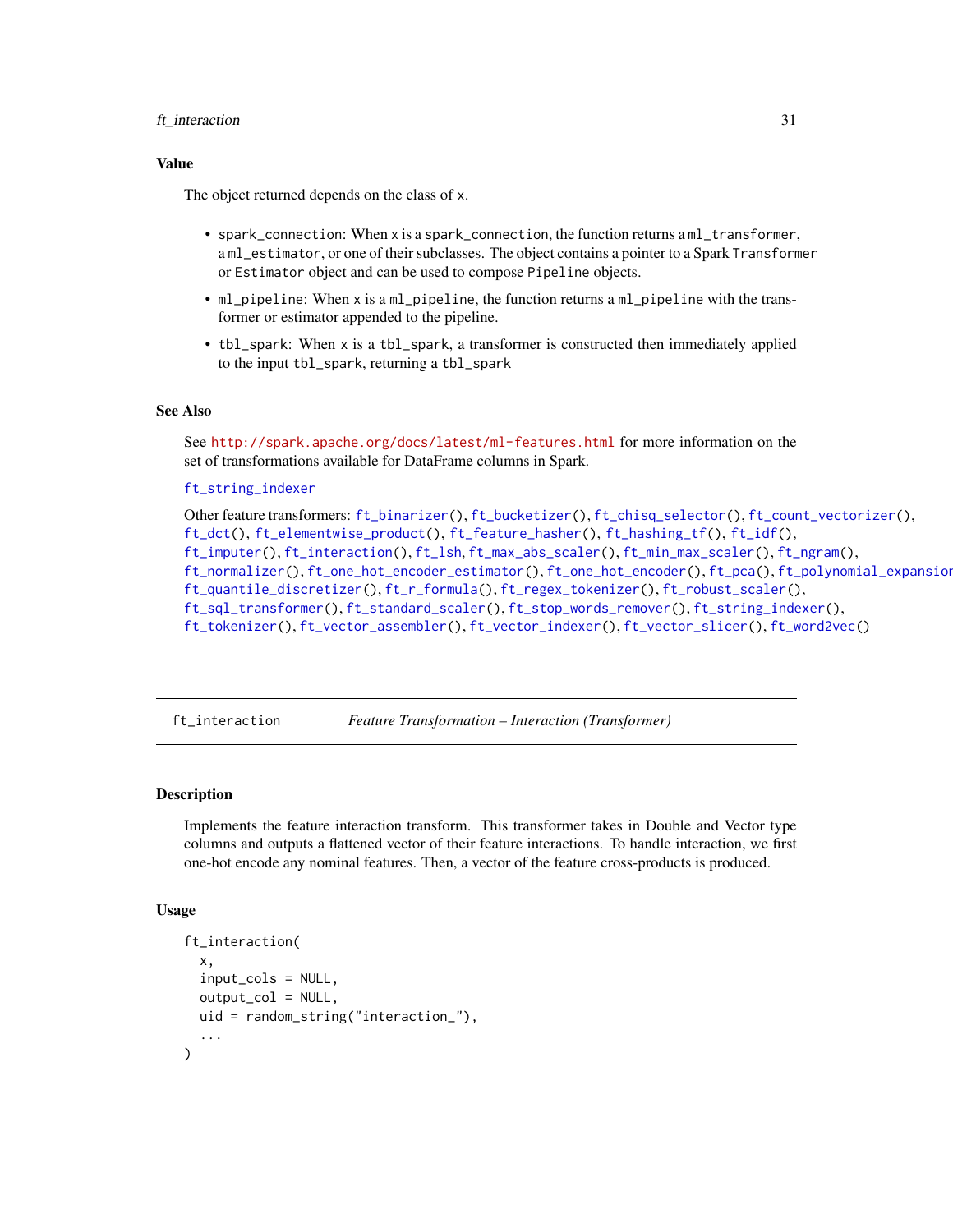#### <span id="page-31-0"></span>**Arguments**

| x          | A spark_connection, ml_pipeline, or a tbl_spark.                      |
|------------|-----------------------------------------------------------------------|
| input_cols | The names of the input columns                                        |
| output_col | The name of the output column.                                        |
| uid        | A character string used to uniquely identify the feature transformer. |
| $\ddotsc$  | Optional arguments; currently unused.                                 |
|            |                                                                       |

### Value

The object returned depends on the class of x.

- spark\_connection: When x is a spark\_connection, the function returns a ml\_transformer, a ml\_estimator, or one of their subclasses. The object contains a pointer to a Spark Transformer or Estimator object and can be used to compose Pipeline objects.
- ml\_pipeline: When x is a ml\_pipeline, the function returns a ml\_pipeline with the transformer or estimator appended to the pipeline.
- tbl\_spark: When x is a tbl\_spark, a transformer is constructed then immediately applied to the input tbl\_spark, returning a tbl\_spark

#### See Also

See <http://spark.apache.org/docs/latest/ml-features.html> for more information on the set of transformations available for DataFrame columns in Spark.

Other feature transformers: [ft\\_binarizer\(](#page-13-1)), [ft\\_bucketizer\(](#page-15-1)), [ft\\_chisq\\_selector\(](#page-17-1)), [ft\\_count\\_vectorizer\(](#page-19-1)), [ft\\_dct\(](#page-20-1)), [ft\\_elementwise\\_product\(](#page-22-1)), [ft\\_feature\\_hasher\(](#page-23-1)), [ft\\_hashing\\_tf\(](#page-25-1)), [ft\\_idf\(](#page-26-1)), [ft\\_imputer\(](#page-28-1)), [ft\\_index\\_to\\_string\(](#page-29-1)), [ft\\_lsh](#page-31-1), [ft\\_max\\_abs\\_scaler\(](#page-34-1)), [ft\\_min\\_max\\_scaler\(](#page-36-1)), [ft\\_ngram\(](#page-37-1)), [ft\\_normalizer\(](#page-39-1)), [ft\\_one\\_hot\\_encoder\\_estimator\(](#page-41-1)), [ft\\_one\\_hot\\_encoder\(](#page-40-1)), [ft\\_pca\(](#page-43-1)), [ft\\_polynomial\\_expansion\(](#page-44-1)), [ft\\_quantile\\_discretizer\(](#page-46-1)), [ft\\_r\\_formula\(](#page-50-1)), [ft\\_regex\\_tokenizer\(](#page-48-1)), [ft\\_robust\\_scaler\(](#page-49-1)), [ft\\_sql\\_transformer\(](#page-52-1)), [ft\\_standard\\_scaler\(](#page-54-1)), [ft\\_stop\\_words\\_remover\(](#page-55-1)), [ft\\_string\\_indexer\(](#page-57-1)), [ft\\_tokenizer\(](#page-58-1)), [ft\\_vector\\_assembler\(](#page-60-1)), [ft\\_vector\\_indexer\(](#page-61-1)), [ft\\_vector\\_slicer\(](#page-62-1)), [ft\\_word2vec\(](#page-63-1))

<span id="page-31-1"></span>ft\_lsh *Feature Transformation – LSH (Estimator)*

### Description

Locality Sensitive Hashing functions for Euclidean distance (Bucketed Random Projection) and Jaccard distance (MinHash).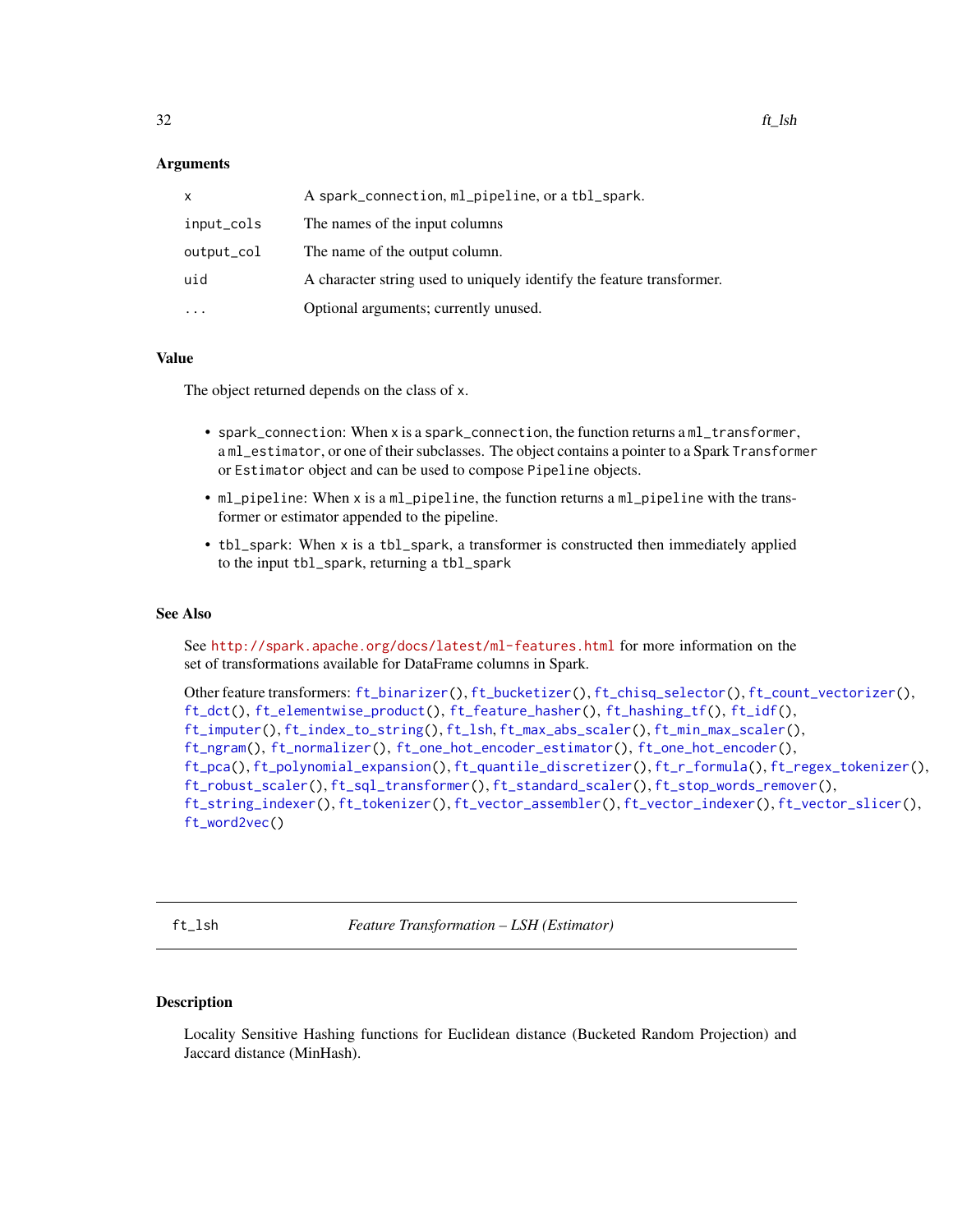#### $ft\_lsh$  33

### Usage

```
ft_bucketed_random_projection_lsh(
  x,
  input_col = NULL,
  output_col = NULL,
 bucket_length = NULL,
  num_hash_tables = 1,
  seed = NULL,
 uid = random_string("bucketed_random_projection_lsh_"),
  ...
\mathcal{L}ft_minhash_lsh(
  x,
  input_col = NULL,
  output_col = NULL,
 num_hash_tables = 1L,
  seed = NULL,
 uid = random_string("minhash_lsh_"),
  ...
\mathcal{L}
```
### Arguments

| x               | A spark_connection, ml_pipeline, or a tbl_spark.                                                                                                                                                                                                    |
|-----------------|-----------------------------------------------------------------------------------------------------------------------------------------------------------------------------------------------------------------------------------------------------|
| input_col       | The name of the input column.                                                                                                                                                                                                                       |
| output_col      | The name of the output column.                                                                                                                                                                                                                      |
| bucket_length   | The length of each hash bucket, a larger bucket lowers the false negative rate.<br>The number of buckets will be (max L2 norm of input vectors) / bucketLength.                                                                                     |
| num_hash_tables |                                                                                                                                                                                                                                                     |
|                 | Number of hash tables used in LSH OR-amplification. LSH OR-amplification<br>can be used to reduce the false negative rate. Higher values for this param lead to<br>a reduced false negative rate, at the expense of added computational complexity. |
| seed            | A random seed. Set this value if you need your results to be reproducible across<br>repeated calls.                                                                                                                                                 |
| uid             | A character string used to uniquely identify the feature transformer.                                                                                                                                                                               |
| $\cdot$         | Optional arguments; currently unused.                                                                                                                                                                                                               |
|                 |                                                                                                                                                                                                                                                     |

### Details

In the case where  $x$  is a tbl\_spark, the estimator fits against  $x$  to obtain a transformer, which is then immediately used to transform x, returning a tbl\_spark.

### Value

The object returned depends on the class of x.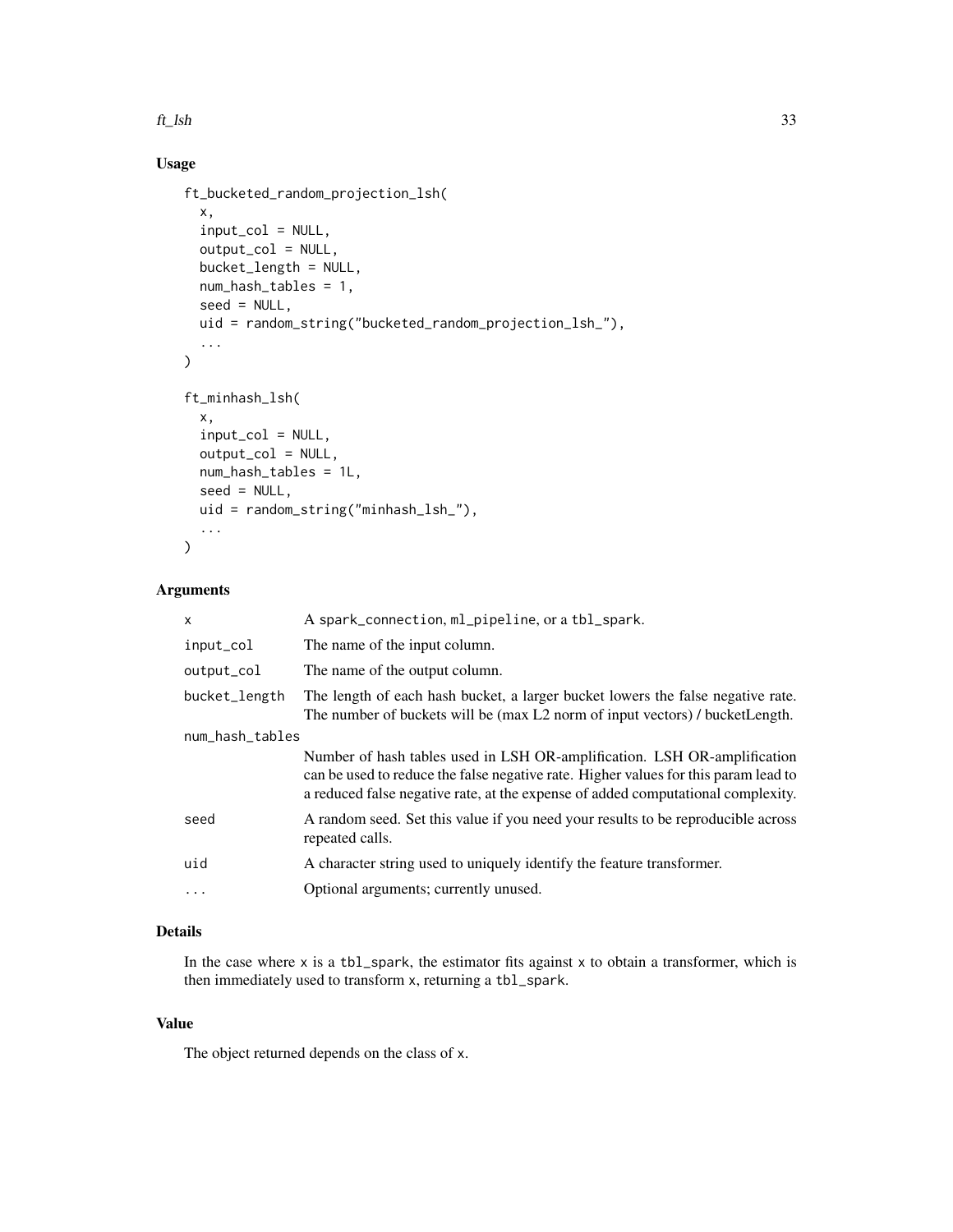- <span id="page-33-0"></span>• spark\_connection: When x is a spark\_connection, the function returns a ml\_transformer, a ml\_estimator, or one of their subclasses. The object contains a pointer to a Spark Transformer or Estimator object and can be used to compose Pipeline objects.
- ml\_pipeline: When x is a ml\_pipeline, the function returns a ml\_pipeline with the transformer or estimator appended to the pipeline.
- tbl\_spark: When x is a tbl\_spark, a transformer is constructed then immediately applied to the input tbl\_spark, returning a tbl\_spark

#### See Also

See <http://spark.apache.org/docs/latest/ml-features.html> for more information on the set of transformations available for DataFrame columns in Spark.

#### ft\_lsh\_utils

```
Other feature transformers: ft_binarizer(), ft_bucketizer(), ft_chisq_selector(), ft_count_vectorizer(),
ft_dct(), ft_elementwise_product(), ft_feature_hasher(), ft_hashing_tf(), ft_idf(),
ft_imputer(), ft_index_to_string(), ft_interaction(), ft_max_abs_scaler(), ft_min_max_scaler(),
ft_ngram(), ft_normalizer(), ft_one_hot_encoder_estimator(), ft_one_hot_encoder(),
ft_pca(), ft_polynomial_expansion(), ft_quantile_discretizer(), ft_r_formula(), ft_regex_tokenizer(),
ft_robust_scaler(), ft_sql_transformer(), ft_standard_scaler(), ft_stop_words_remover(),
ft_string_indexer(), ft_tokenizer(), ft_vector_assembler(), ft_vector_indexer(), ft_vector_slicer(),
ft_word2vec()
```
ft\_lsh\_utils *Utility functions for LSH models*

#### Description

Utility functions for LSH models

#### Usage

```
ml_approx_nearest_neighbors(
 model,
  dataset,
  key,
  num_nearest_neighbors,
  dist_col = "distCol"
)
ml_approx_similarity_join(
 model,
  dataset_a,
  dataset_b,
  threshold,
  dist_col = "distCol"
)
```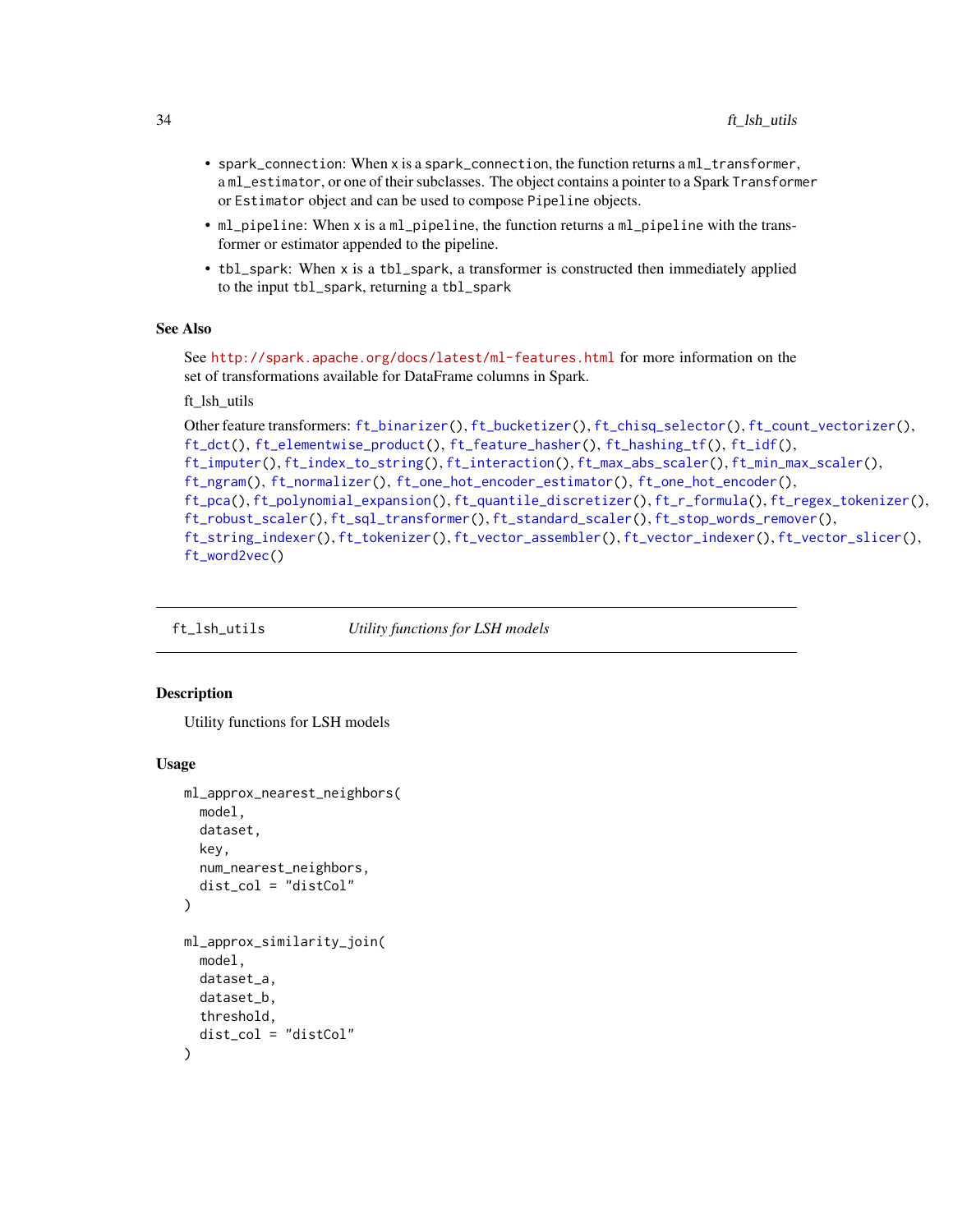### <span id="page-34-0"></span>ft\_max\_abs\_scaler 35

#### Arguments

| model                 | A fitted LSH model, returned by either ft_minhash_lsh() or ft_bucketed_random_projection_lsh() |
|-----------------------|------------------------------------------------------------------------------------------------|
| dataset               | The dataset to search for nearest neighbors of the key.                                        |
| key                   | Feature vector representing the item to search for.                                            |
| num_nearest_neighbors |                                                                                                |
|                       | The maximum number of nearest neighbors.                                                       |
| dist_col              | Output column for storing the distance between each result row and the key.                    |
| dataset_a             | One of the datasets to join.                                                                   |
| dataset_b             | Another dataset to join.                                                                       |
| threshold             | The threshold for the distance of row pairs.                                                   |

<span id="page-34-1"></span>ft\_max\_abs\_scaler *Feature Transformation – MaxAbsScaler (Estimator)*

### Description

Rescale each feature individually to range [-1, 1] by dividing through the largest maximum absolute value in each feature. It does not shift/center the data, and thus does not destroy any sparsity.

### Usage

```
ft_max_abs_scaler(
  x,
  input_col = NULL,
  output_col = NULL,
  uid = random_string("max_abs_scaler_"),
  ...
\mathcal{L}
```
### Arguments

| X          | A spark_connection, ml_pipeline, or a tbl_spark.                      |
|------------|-----------------------------------------------------------------------|
| input_col  | The name of the input column.                                         |
| output_col | The name of the output column.                                        |
| uid        | A character string used to uniquely identify the feature transformer. |
|            | Optional arguments; currently unused.                                 |

#### Details

In the case where  $x$  is a tbl\_spark, the estimator fits against  $x$  to obtain a transformer, which is then immediately used to transform x, returning a tbl\_spark.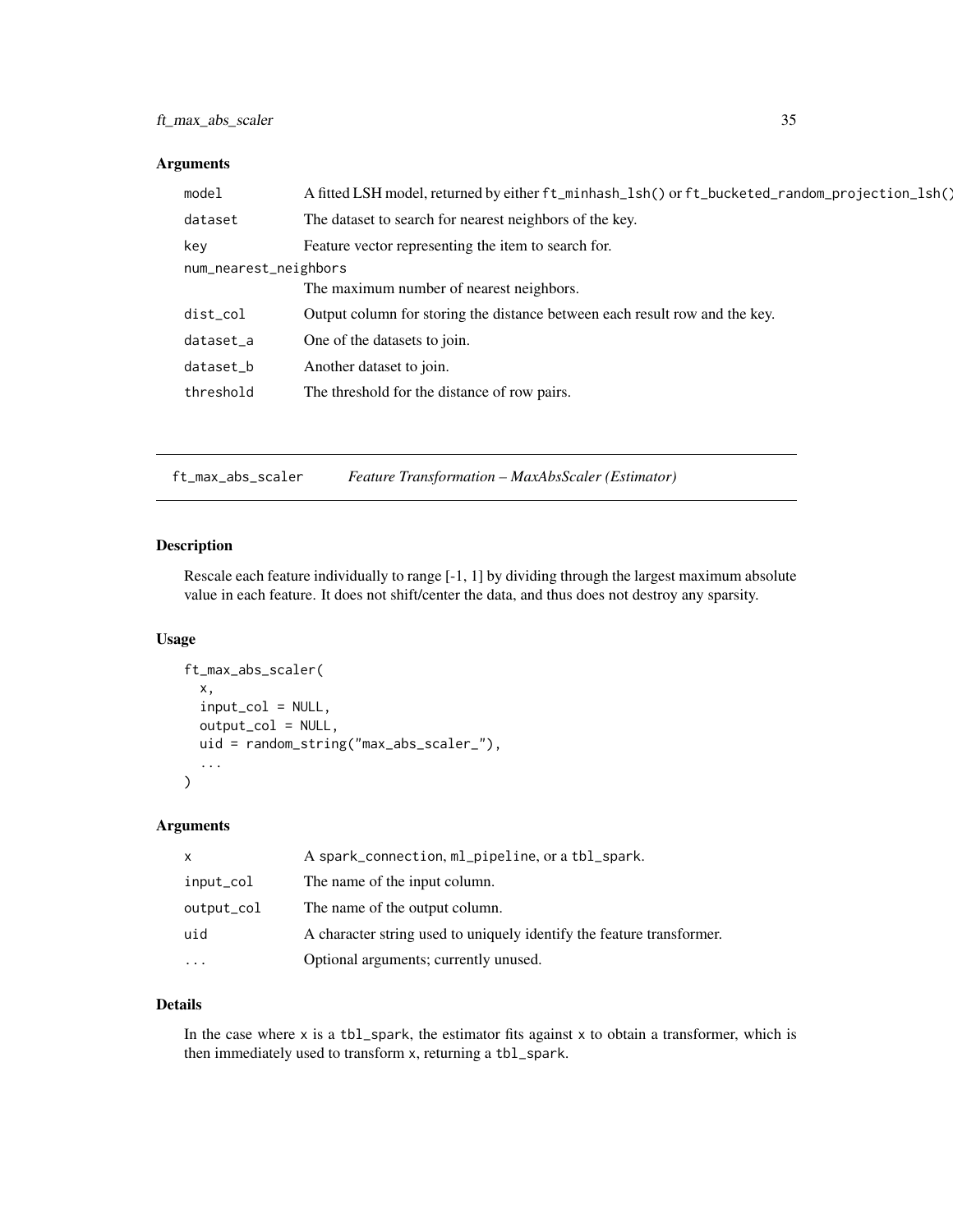The object returned depends on the class of x.

- spark\_connection: When x is a spark\_connection, the function returns a ml\_transformer, a ml\_estimator, or one of their subclasses. The object contains a pointer to a Spark Transformer or Estimator object and can be used to compose Pipeline objects.
- ml\_pipeline: When x is a ml\_pipeline, the function returns a ml\_pipeline with the transformer or estimator appended to the pipeline.
- tbl\_spark: When x is a tbl\_spark, a transformer is constructed then immediately applied to the input tbl\_spark, returning a tbl\_spark

#### See Also

See <http://spark.apache.org/docs/latest/ml-features.html> for more information on the set of transformations available for DataFrame columns in Spark.

```
Other feature transformers: ft_binarizer(), ft_bucketizer(), ft_chisq_selector(), ft_count_vectorizer(),
ft_dct(), ft_elementwise_product(), ft_feature_hasher(), ft_hashing_tf(), ft_idf(),
ft_imputer(), ft_index_to_string(), ft_interaction(), ft_lsh, ft_min_max_scaler(),
ft_ngram(), ft_normalizer(), ft_one_hot_encoder_estimator(), ft_one_hot_encoder(),
ft_pca(), ft_polynomial_expansion(), ft_quantile_discretizer(), ft_r_formula(), ft_regex_tokenizer(),
ft_robust_scaler(), ft_sql_transformer(), ft_standard_scaler(), ft_stop_words_remover(),
ft_string_indexer(), ft_tokenizer(), ft_vector_assembler(), ft_vector_indexer(), ft_vector_slicer(),
ft_word2vec()
```
#### Examples

```
## Not run:
sc <- spark_connect(master = "local")
iris_tbl <- sdf_copy_to(sc, iris, name = "iris_tbl", overwrite = TRUE)
features <- c("Sepal_Length", "Sepal_Width", "Petal_Length", "Petal_Width")
iris_tbl %>%
 ft_vector_assembler(
    input_col = features,
    output_col = "features_temp"
 ) %>%
 ft_max_abs_scaler(
    input_col = "features_temp",
   output_col = "features"
 )
## End(Not run)
```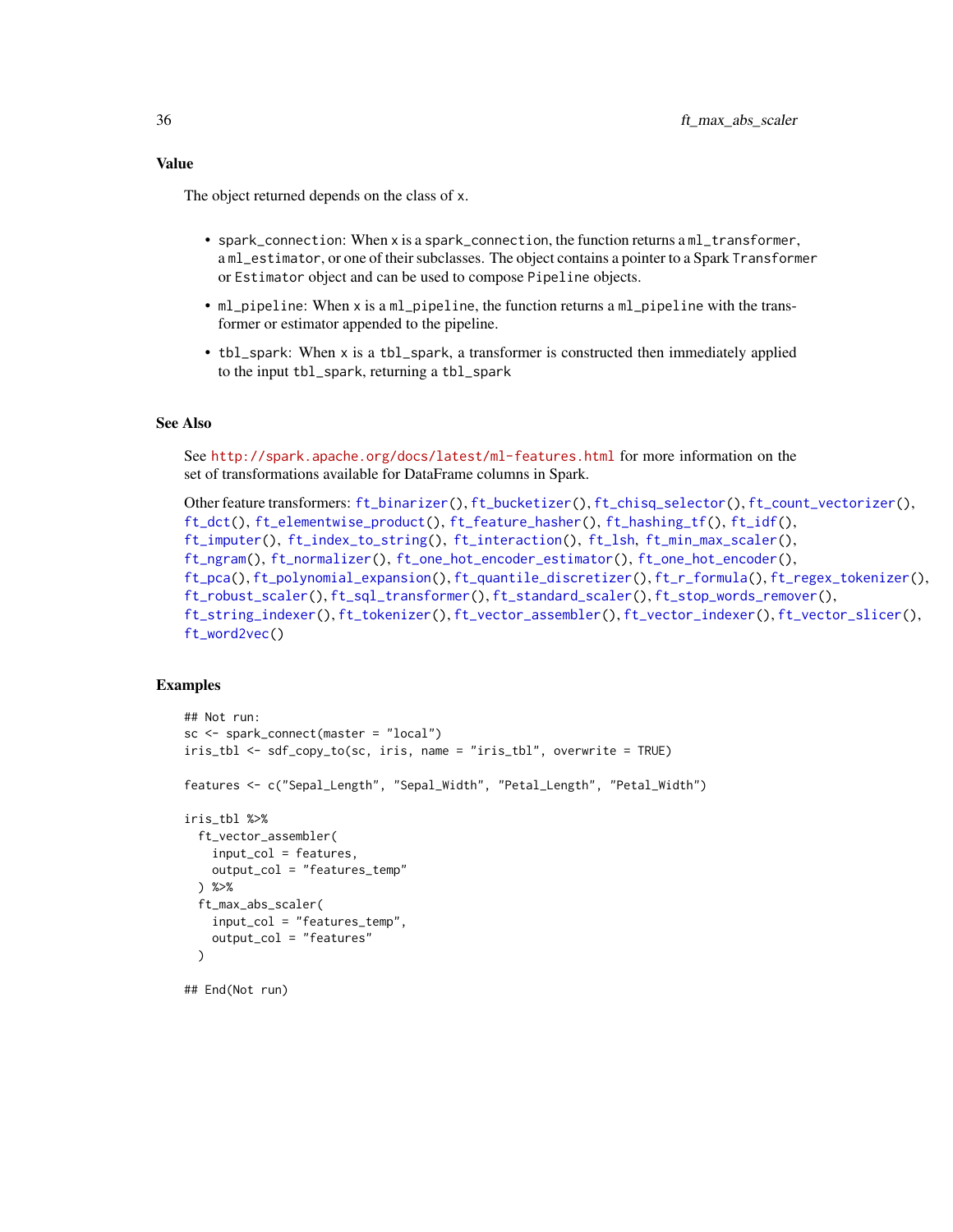<span id="page-36-0"></span>ft\_min\_max\_scaler *Feature Transformation – MinMaxScaler (Estimator)*

#### Description

Rescale each feature individually to a common range [min, max] linearly using column summary statistics, which is also known as min-max normalization or Rescaling

## Usage

```
ft_min_max_scaler(
  x,
  input_col = NULL,
  output_col = NULL,
 min = 0,
 max = 1,
 uid = random_string("min_max_scaler_"),
  ...
)
```
## Arguments

| $\mathsf{x}$ | A spark_connection, ml_pipeline, or a tbl_spark.                      |
|--------------|-----------------------------------------------------------------------|
| input_col    | The name of the input column.                                         |
| output_col   | The name of the output column.                                        |
| min          | Lower bound after transformation, shared by all features Default: 0.0 |
| max          | Upper bound after transformation, shared by all features Default: 1.0 |
| uid          | A character string used to uniquely identify the feature transformer. |
|              | Optional arguments; currently unused.                                 |

# Details

In the case where  $x$  is a tbl\_spark, the estimator fits against  $x$  to obtain a transformer, which is then immediately used to transform x, returning a tbl\_spark.

#### Value

The object returned depends on the class of x.

- spark\_connection: When x is a spark\_connection, the function returns a ml\_transformer, a ml\_estimator, or one of their subclasses. The object contains a pointer to a Spark Transformer or Estimator object and can be used to compose Pipeline objects.
- ml\_pipeline: When x is a ml\_pipeline, the function returns a ml\_pipeline with the transformer or estimator appended to the pipeline.
- tbl\_spark: When x is a tbl\_spark, a transformer is constructed then immediately applied to the input tbl\_spark, returning a tbl\_spark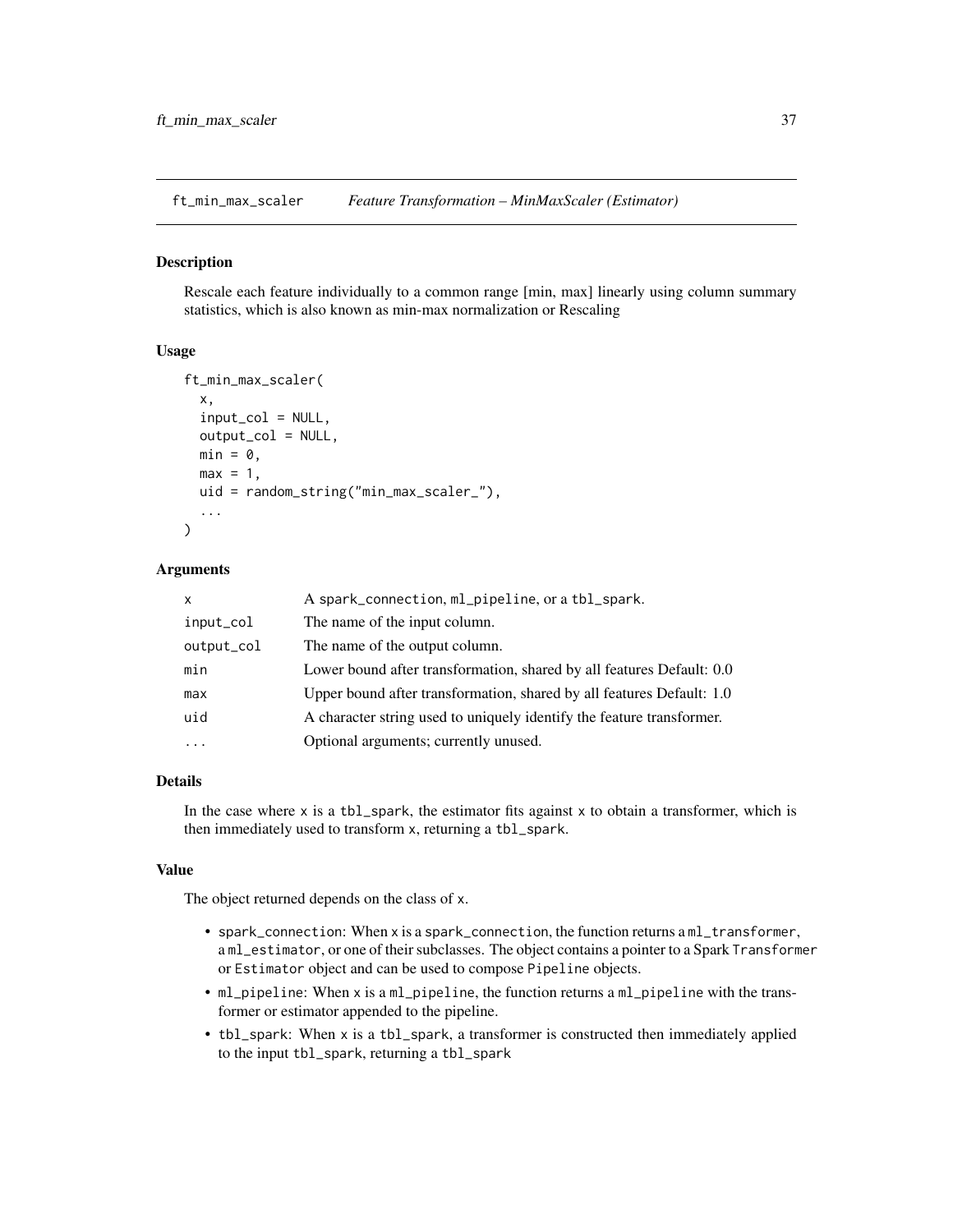# See Also

See <http://spark.apache.org/docs/latest/ml-features.html> for more information on the set of transformations available for DataFrame columns in Spark.

```
Other feature transformers: ft_binarizer(), ft_bucketizer(), ft_chisq_selector(), ft_count_vectorizer(),
ft_dct(), ft_elementwise_product(), ft_feature_hasher(), ft_hashing_tf(), ft_idf(),
ft_imputer(), ft_index_to_string(), ft_interaction(), ft_lsh, ft_max_abs_scaler(),
ft_ngram(), ft_normalizer(), ft_one_hot_encoder_estimator(), ft_one_hot_encoder(),
ft_pca(), ft_polynomial_expansion(), ft_quantile_discretizer(), ft_r_formula(), ft_regex_tokenizer(),
ft_robust_scaler(), ft_sql_transformer(), ft_standard_scaler(), ft_stop_words_remover(),
ft_string_indexer(), ft_tokenizer(), ft_vector_assembler(), ft_vector_indexer(), ft_vector_slicer(),
ft_word2vec()
```
## Examples

```
## Not run:
sc <- spark_connect(master = "local")
iris_tbl <- sdf_copy_to(sc, iris, name = "iris_tbl", overwrite = TRUE)
features <- c("Sepal_Length", "Sepal_Width", "Petal_Length", "Petal_Width")
iris_tbl %>%
 ft_vector_assembler(
   input_col = features,
   output_col = "features_temp"
 ) %>%
 ft_min_max_scaler(
    input_col = "features_temp",
    output_col = "features"
 \lambda## End(Not run)
```
<span id="page-37-0"></span>

ft\_ngram *Feature Transformation – NGram (Transformer)*

## Description

A feature transformer that converts the input array of strings into an array of n-grams. Null values in the input array are ignored. It returns an array of n-grams where each n-gram is represented by a space-separated string of words.

#### Usage

```
ft_ngram(
  x,
  input_col = NULL,
  output_col = NULL,
```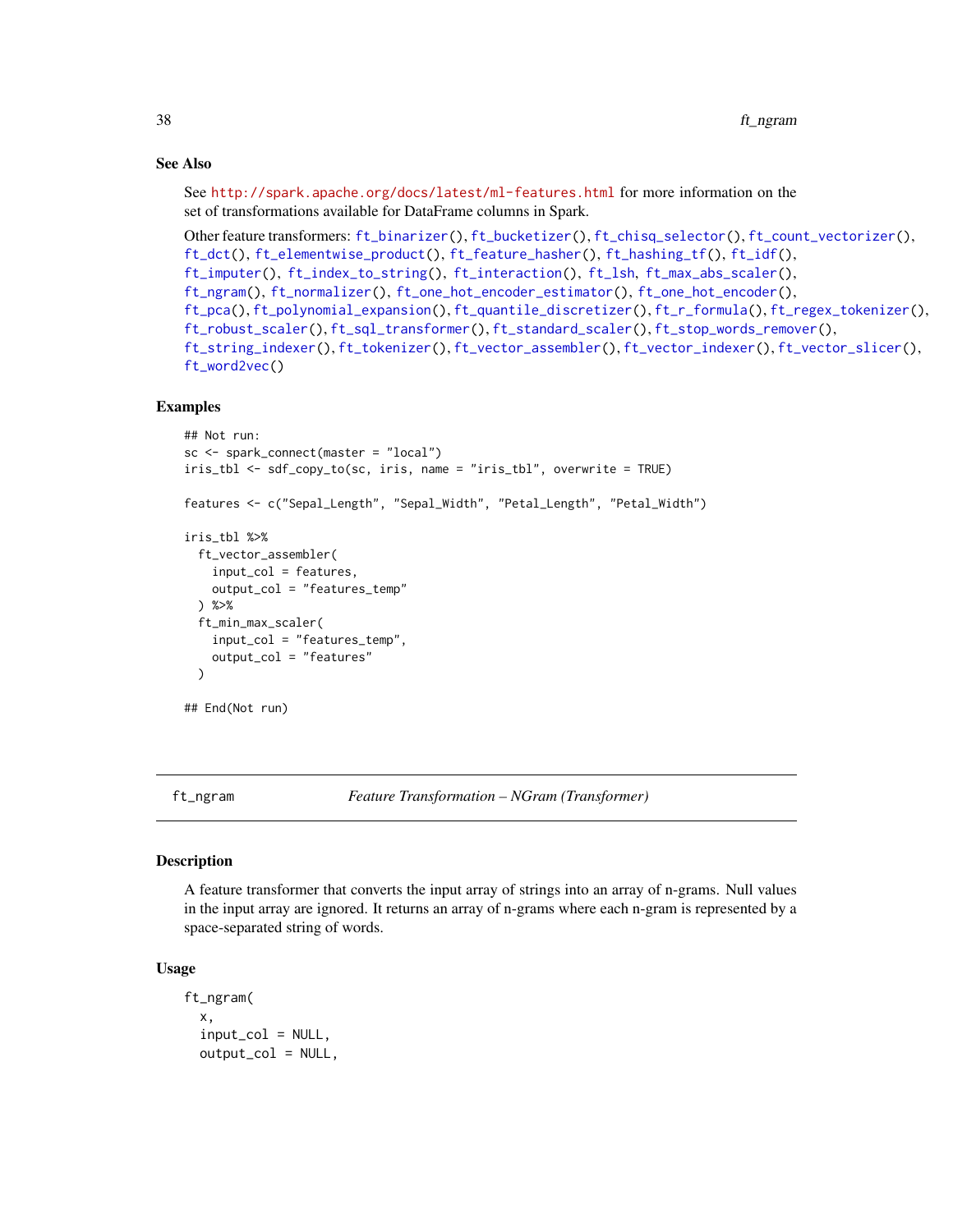### ft\_ngram 39

```
n = 2,
  uid = random_string("ngram_"),
  ...
\lambda
```
# Arguments

| x          | A spark_connection, ml_pipeline, or a tbl_spark.                               |
|------------|--------------------------------------------------------------------------------|
| input_col  | The name of the input column.                                                  |
| output_col | The name of the output column.                                                 |
| n          | Minimum n-gram length, greater than or equal to 1. Default: 2, bigram features |
| uid        | A character string used to uniquely identify the feature transformer.          |
| $\ddotsc$  | Optional arguments; currently unused.                                          |
|            |                                                                                |

# Details

When the input is empty, an empty array is returned. When the input array length is less than n (number of elements per n-gram), no n-grams are returned.

# Value

The object returned depends on the class of x.

- spark\_connection: When x is a spark\_connection, the function returns a ml\_transformer, a ml\_estimator, or one of their subclasses. The object contains a pointer to a Spark Transformer or Estimator object and can be used to compose Pipeline objects.
- ml\_pipeline: When x is a ml\_pipeline, the function returns a ml\_pipeline with the transformer or estimator appended to the pipeline.
- tbl\_spark: When x is a tbl\_spark, a transformer is constructed then immediately applied to the input tbl\_spark, returning a tbl\_spark

# See Also

See <http://spark.apache.org/docs/latest/ml-features.html> for more information on the set of transformations available for DataFrame columns in Spark.

```
Other feature transformers: ft_binarizer(), ft_bucketizer(), ft_chisq_selector(), ft_count_vectorizer(),
ft_dct(), ft_elementwise_product(), ft_feature_hasher(), ft_hashing_tf(), ft_idf(),
ft_imputer(), ft_index_to_string(), ft_interaction(), ft_lsh, ft_max_abs_scaler(),
ft_min_max_scaler(), ft_normalizer(), ft_one_hot_encoder_estimator(), ft_one_hot_encoder(),
ft_pca(), ft_polynomial_expansion(), ft_quantile_discretizer(), ft_r_formula(), ft_regex_tokenizer(),
ft_robust_scaler(), ft_sql_transformer(), ft_standard_scaler(), ft_stop_words_remover(),
ft_string_indexer(), ft_tokenizer(), ft_vector_assembler(), ft_vector_indexer(), ft_vector_slicer(),
ft_word2vec()
```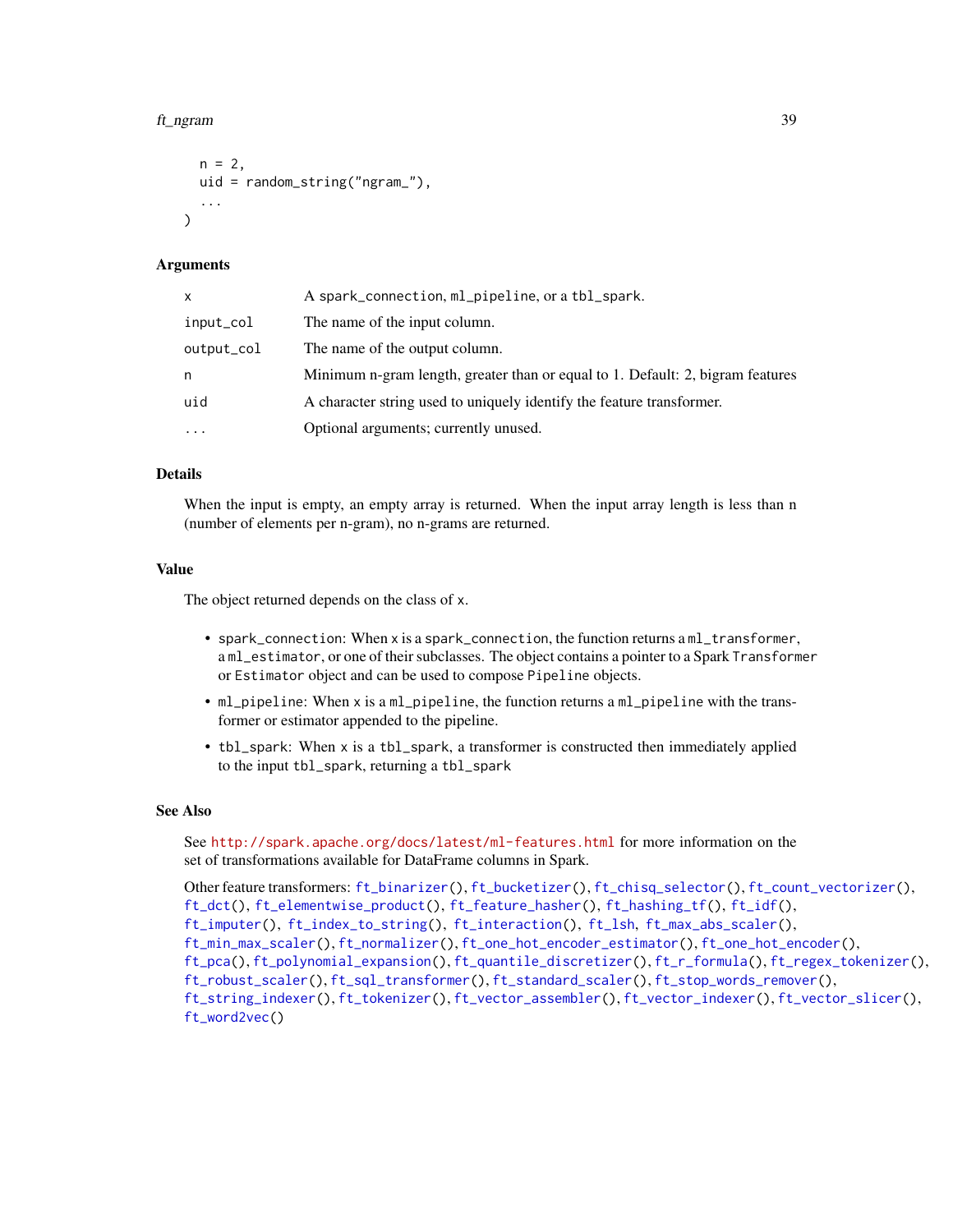<span id="page-39-0"></span>

## Description

Normalize a vector to have unit norm using the given p-norm.

## Usage

```
ft_normalizer(
  x,
  input\_col = NULL,output_col = NULL,
 p = 2,
 uid = random_string("normalizer_"),
  ...
)
```
# Arguments

| $\mathsf{x}$ | A spark_connection, ml_pipeline, or a tbl_spark.                      |
|--------------|-----------------------------------------------------------------------|
| input_col    | The name of the input column.                                         |
| output_col   | The name of the output column.                                        |
| p            | Normalization in $L^p$ space. Must be $\geq 1$ . Defaults to 2.       |
| uid          | A character string used to uniquely identify the feature transformer. |
|              | Optional arguments; currently unused.                                 |

## Value

The object returned depends on the class of x.

- spark\_connection: When x is a spark\_connection, the function returns a ml\_transformer, a ml\_estimator, or one of their subclasses. The object contains a pointer to a Spark Transformer or Estimator object and can be used to compose Pipeline objects.
- ml\_pipeline: When x is a ml\_pipeline, the function returns a ml\_pipeline with the transformer or estimator appended to the pipeline.
- tbl\_spark: When x is a tbl\_spark, a transformer is constructed then immediately applied to the input tbl\_spark, returning a tbl\_spark

# See Also

See <http://spark.apache.org/docs/latest/ml-features.html> for more information on the set of transformations available for DataFrame columns in Spark.

Other feature transformers: [ft\\_binarizer\(](#page-13-0)), [ft\\_bucketizer\(](#page-15-0)), [ft\\_chisq\\_selector\(](#page-17-0)), [ft\\_count\\_vectorizer\(](#page-19-0)), [ft\\_dct\(](#page-20-0)), [ft\\_elementwise\\_product\(](#page-22-0)), [ft\\_feature\\_hasher\(](#page-23-0)), [ft\\_hashing\\_tf\(](#page-25-0)), [ft\\_idf\(](#page-26-0)),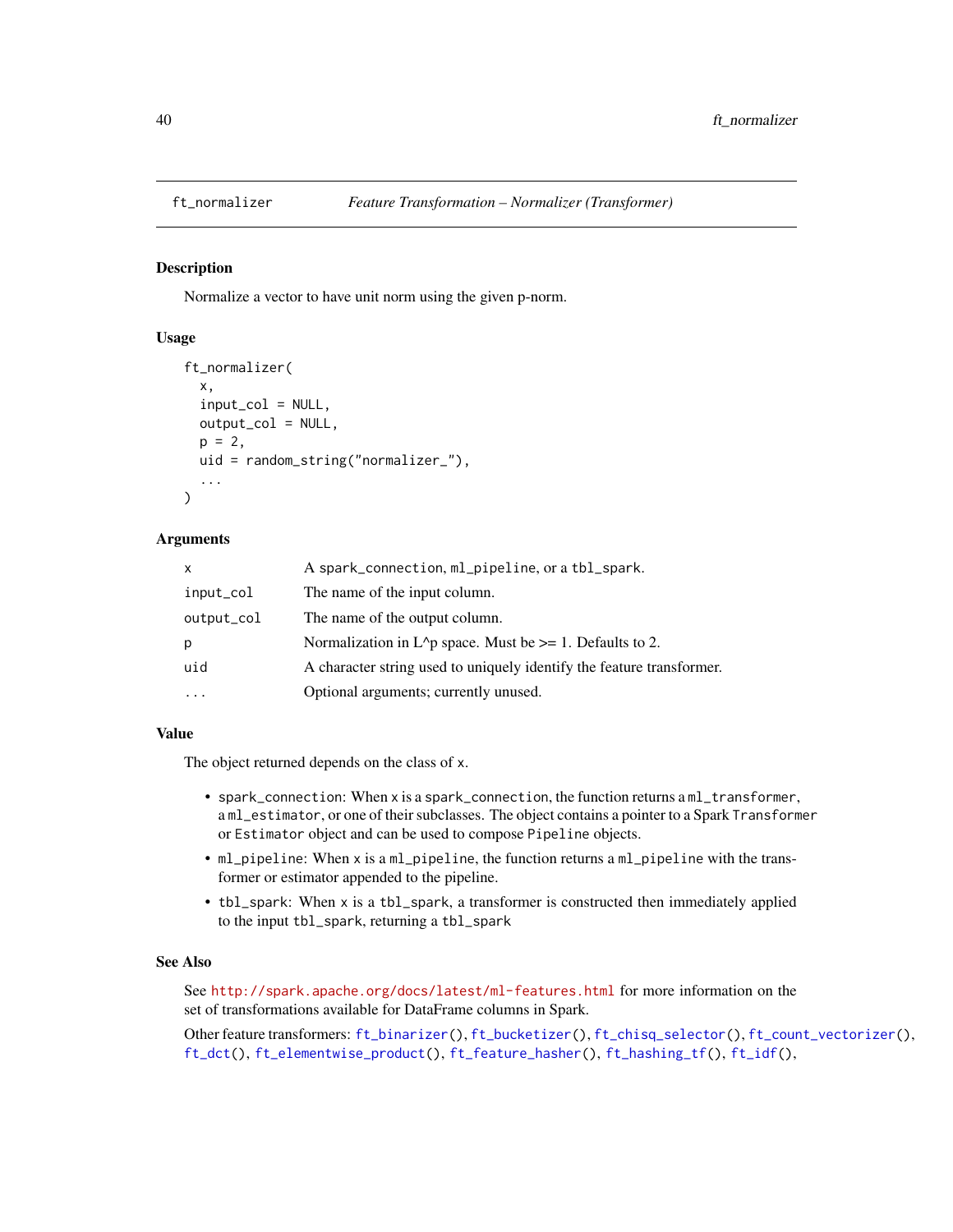# ft\_one\_hot\_encoder 41

```
ft_imputer(), ft_index_to_string(), ft_interaction(), ft_lsh, ft_max_abs_scaler(),
ft_min_max_scaler(), ft_ngram(), ft_one_hot_encoder_estimator(), ft_one_hot_encoder(),
ft_pca(), ft_polynomial_expansion(), ft_quantile_discretizer(), ft_r_formula(), ft_regex_tokenizer(),
ft_robust_scaler(), ft_sql_transformer(), ft_standard_scaler(), ft_stop_words_remover(),
ft_string_indexer(), ft_tokenizer(), ft_vector_assembler(), ft_vector_indexer(), ft_vector_slicer(),
ft_word2vec()
```
<span id="page-40-0"></span>ft\_one\_hot\_encoder *Feature Transformation – OneHotEncoder (Transformer)*

# Description

One-hot encoding maps a column of label indices to a column of binary vectors, with at most a single one-value. This encoding allows algorithms which expect continuous features, such as Logistic Regression, to use categorical features. Typically, used with ft\_string\_indexer() to index a column first.

# Usage

```
ft_one_hot_encoder(
  x,
  input_cols = NULL,
  output_cols = NULL,
  handle_invalid = NULL,
  drop\_last = TRUE,
  uid = random_string("one_hot_encoder_"),
  ...
\mathcal{E}
```
## Arguments

| X              | A spark_connection, ml_pipeline, or a tbl_spark.                                                                                                                                                                                      |
|----------------|---------------------------------------------------------------------------------------------------------------------------------------------------------------------------------------------------------------------------------------|
| input_cols     | The name of the input columns.                                                                                                                                                                                                        |
| output_cols    | The name of the output columns.                                                                                                                                                                                                       |
| handle_invalid | (Spark $2.1.0+$ ) Param for how to handle invalid entries. Options are 'skip' (filter<br>out rows with invalid values), 'error' (throw an error), or 'keep' (keep invalid<br>values in a special additional bucket). Default: "error" |
| drop_last      | Whether to drop the last category. Defaults to TRUE.                                                                                                                                                                                  |
| uid            | A character string used to uniquely identify the feature transformer.                                                                                                                                                                 |
| $\cdot$        | Optional arguments; currently unused.                                                                                                                                                                                                 |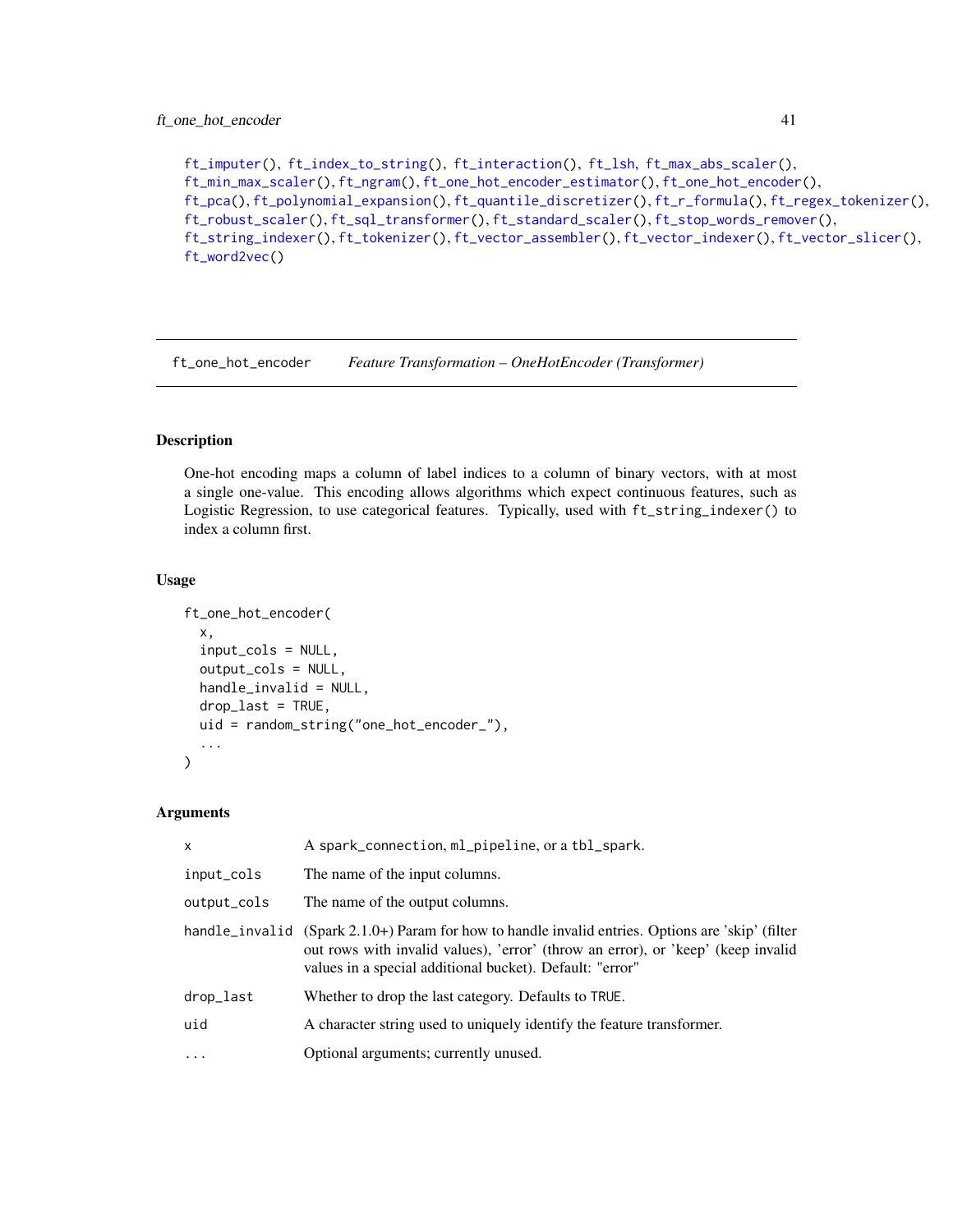The object returned depends on the class of x.

- spark\_connection: When x is a spark\_connection, the function returns a ml\_transformer, a ml\_estimator, or one of their subclasses. The object contains a pointer to a Spark Transformer or Estimator object and can be used to compose Pipeline objects.
- ml\_pipeline: When x is a ml\_pipeline, the function returns a ml\_pipeline with the transformer or estimator appended to the pipeline.
- tbl\_spark: When x is a tbl\_spark, a transformer is constructed then immediately applied to the input tbl\_spark, returning a tbl\_spark

#### See Also

See <http://spark.apache.org/docs/latest/ml-features.html> for more information on the set of transformations available for DataFrame columns in Spark.

```
Other feature transformers: ft_binarizer(), ft_bucketizer(), ft_chisq_selector(), ft_count_vectorizer(),
ft_dct(), ft_elementwise_product(), ft_feature_hasher(), ft_hashing_tf(), ft_idf(),
ft_imputer(), ft_index_to_string(), ft_interaction(), ft_lsh, ft_max_abs_scaler(),
ft_min_max_scaler(), ft_ngram(), ft_normalizer(), ft_one_hot_encoder_estimator(), ft_pca(),
ft_polynomial_expansion(), ft_quantile_discretizer(), ft_r_formula(), ft_regex_tokenizer(),
ft_robust_scaler(), ft_sql_transformer(), ft_standard_scaler(), ft_stop_words_remover(),
ft_string_indexer(), ft_tokenizer(), ft_vector_assembler(), ft_vector_indexer(), ft_vector_slicer(),
ft_word2vec()
```
<span id="page-41-0"></span>ft\_one\_hot\_encoder\_estimator

*Feature Transformation – OneHotEncoderEstimator (Estimator)*

## **Description**

A one-hot encoder that maps a column of category indices to a column of binary vectors, with at most a single one-value per row that indicates the input category index. For example with 5 categories, an input value of 2.0 would map to an output vector of [0.0, 0.0, 1.0, 0.0]. The last category is not included by default (configurable via dropLast), because it makes the vector entries sum up to one, and hence linearly dependent. So an input value of 4.0 maps to [0.0, 0.0, 0.0, 0.0].

# Usage

```
ft_one_hot_encoder_estimator(
  x,
  input_cols = NULL,
  output_cols = NULL,
  handle_invalid = "error",
  drop\_last = TRUE,
  uid = random_string("one_hot_encoder_estimator_"),
  ...
)
```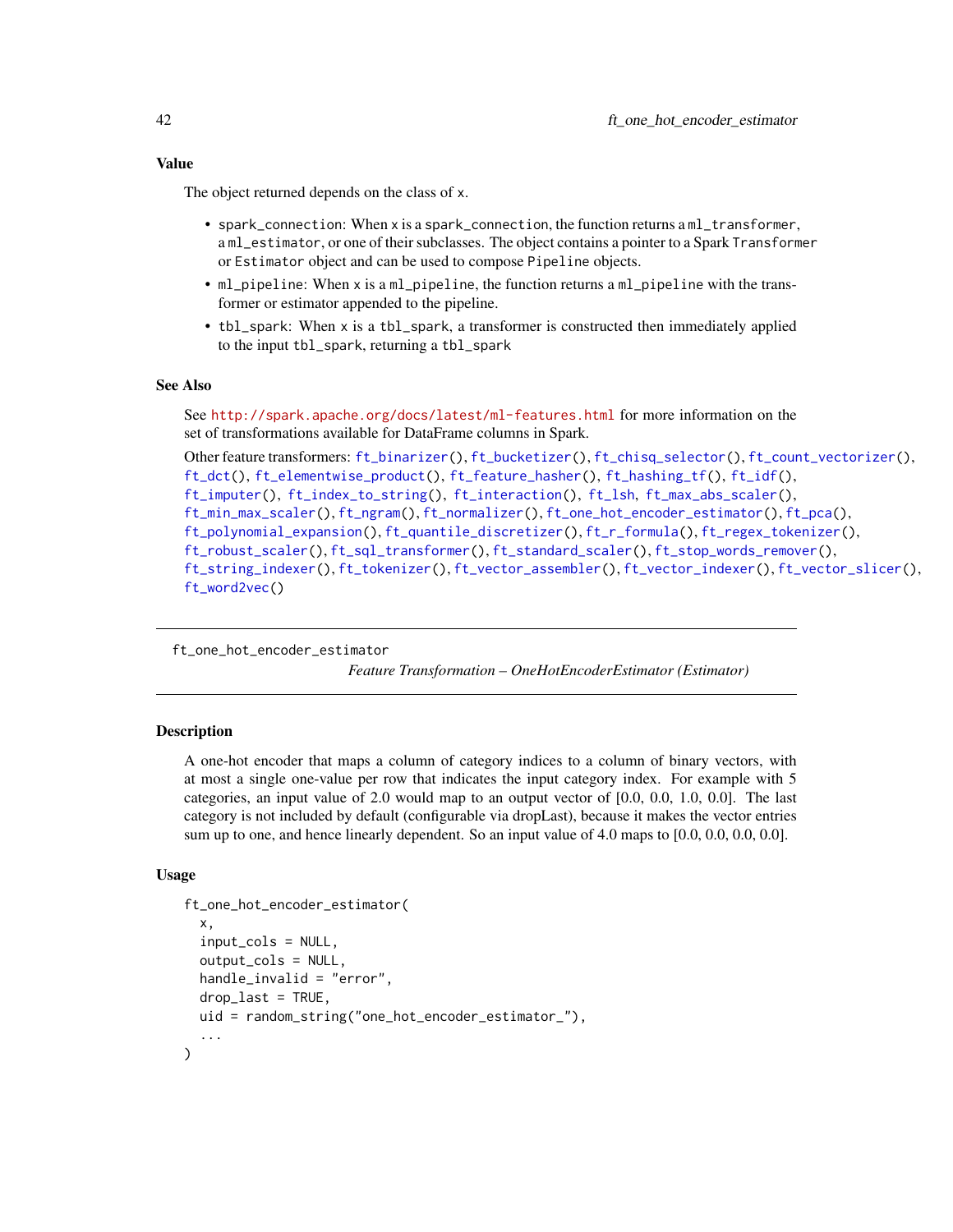#### Arguments

| X                 | A spark_connection, ml_pipeline, or a tbl_spark.                                                                                                                                                                                      |
|-------------------|---------------------------------------------------------------------------------------------------------------------------------------------------------------------------------------------------------------------------------------|
| input_cols        | Names of input columns.                                                                                                                                                                                                               |
| output_cols       | Names of output columns.                                                                                                                                                                                                              |
| handle_invalid    | (Spark $2.1.0+$ ) Param for how to handle invalid entries. Options are 'skip' (filter<br>out rows with invalid values), 'error' (throw an error), or 'keep' (keep invalid<br>values in a special additional bucket). Default: "error" |
| drop_last         | Whether to drop the last category. Defaults to TRUE.                                                                                                                                                                                  |
| uid               | A character string used to uniquely identify the feature transformer.                                                                                                                                                                 |
| $\cdot\cdot\cdot$ | Optional arguments; currently unused.                                                                                                                                                                                                 |

## Details

In the case where  $x$  is a tbl\_spark, the estimator fits against  $x$  to obtain a transformer, which is then immediately used to transform x, returning a tbl\_spark.

# Value

The object returned depends on the class of x.

- spark\_connection: When x is a spark\_connection, the function returns a ml\_transformer, a ml\_estimator, or one of their subclasses. The object contains a pointer to a Spark Transformer or Estimator object and can be used to compose Pipeline objects.
- ml\_pipeline: When x is a ml\_pipeline, the function returns a ml\_pipeline with the transformer or estimator appended to the pipeline.
- tbl\_spark: When x is a tbl\_spark, a transformer is constructed then immediately applied to the input tbl\_spark, returning a tbl\_spark

# See Also

See <http://spark.apache.org/docs/latest/ml-features.html> for more information on the set of transformations available for DataFrame columns in Spark.

```
Other feature transformers: ft_binarizer(), ft_bucketizer(), ft_chisq_selector(), ft_count_vectorizer(),
ft_dct(), ft_elementwise_product(), ft_feature_hasher(), ft_hashing_tf(), ft_idf(),
ft_imputer(), ft_index_to_string(), ft_interaction(), ft_lsh, ft_max_abs_scaler(),
ft_min_max_scaler(), ft_ngram(), ft_normalizer(), ft_one_hot_encoder(), ft_pca(), ft_polynomial_expansion(),
ft_quantile_discretizer(), ft_r_formula(), ft_regex_tokenizer(), ft_robust_scaler(),
ft_sql_transformer(), ft_standard_scaler(), ft_stop_words_remover(), ft_string_indexer(),
ft_tokenizer(), ft_vector_assembler(), ft_vector_indexer(), ft_vector_slicer(), ft_word2vec()
```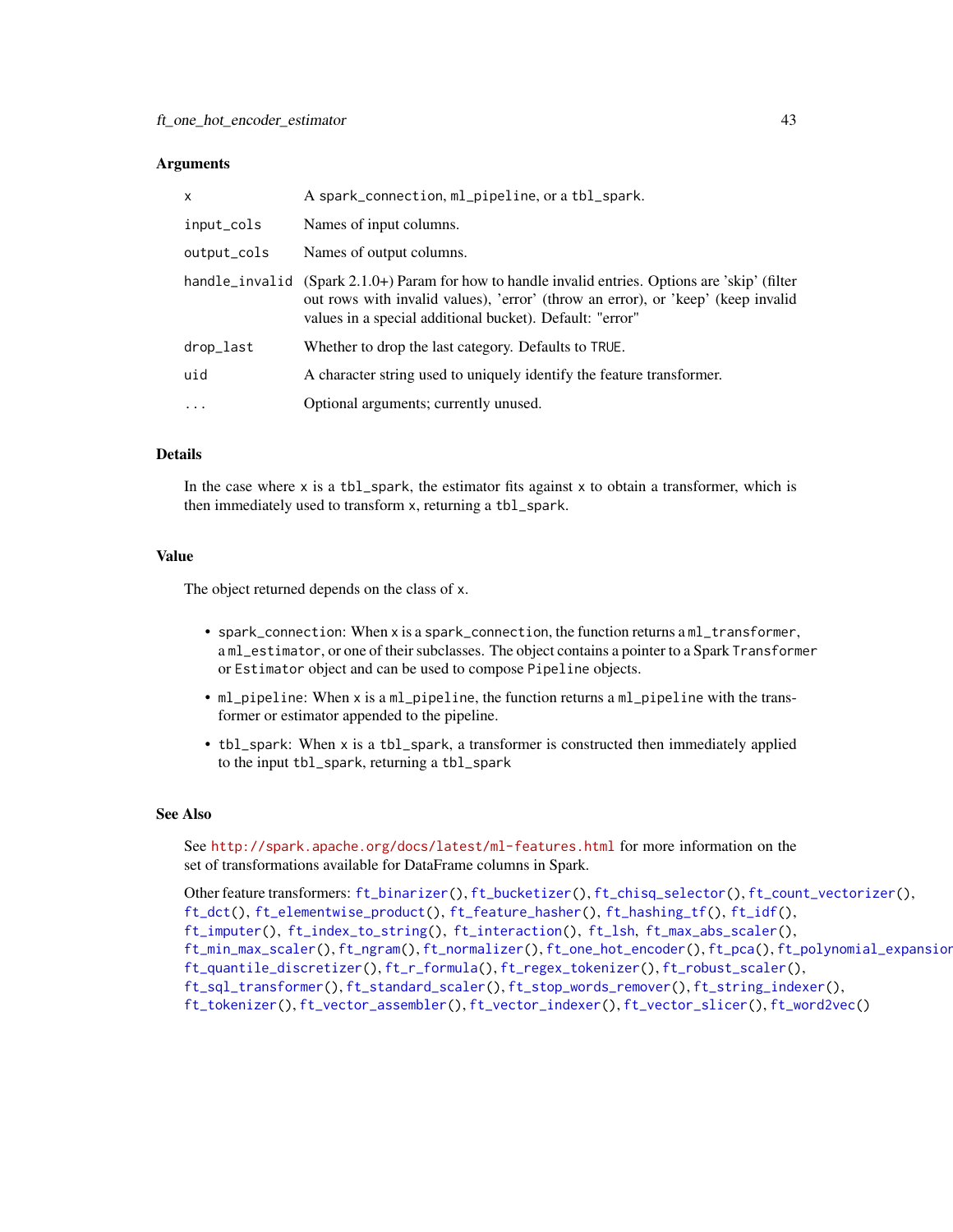## <span id="page-43-0"></span>Description

PCA trains a model to project vectors to a lower dimensional space of the top k principal components.

# Usage

```
ft_pca(
  x,
  input_col = NULL,
  output_col = NULL,
  k = NULL,uid = random_string("pca_"),
  ...
)
```

```
ml_pca(x, features = tol_vars(x), k = length(features), pc_prefix = "PC", ...)
```
## Arguments

| X           | A spark_connection, ml_pipeline, or a tbl_spark.                                             |
|-------------|----------------------------------------------------------------------------------------------|
| input_col   | The name of the input column.                                                                |
| output_col  | The name of the output column.                                                               |
| $\mathsf k$ | The number of principal components                                                           |
| uid         | A character string used to uniquely identify the feature transformer.                        |
| $\ddotsc$   | Optional arguments; currently unused.                                                        |
| features    | The columns to use in the principal components analysis. Defaults to all columns<br>$in x$ . |
| pc_prefix   | Length-one character vector used to prepend names of components.                             |

## Details

In the case where  $x$  is a tbl\_spark, the estimator fits against  $x$  to obtain a transformer, which is then immediately used to transform x, returning a tbl\_spark.

ml\_pca() is a wrapper around ft\_pca() that returns a ml\_model.

# Value

The object returned depends on the class of x.

• spark\_connection: When x is a spark\_connection, the function returns a ml\_transformer, a ml\_estimator, or one of their subclasses. The object contains a pointer to a Spark Transformer or Estimator object and can be used to compose Pipeline objects.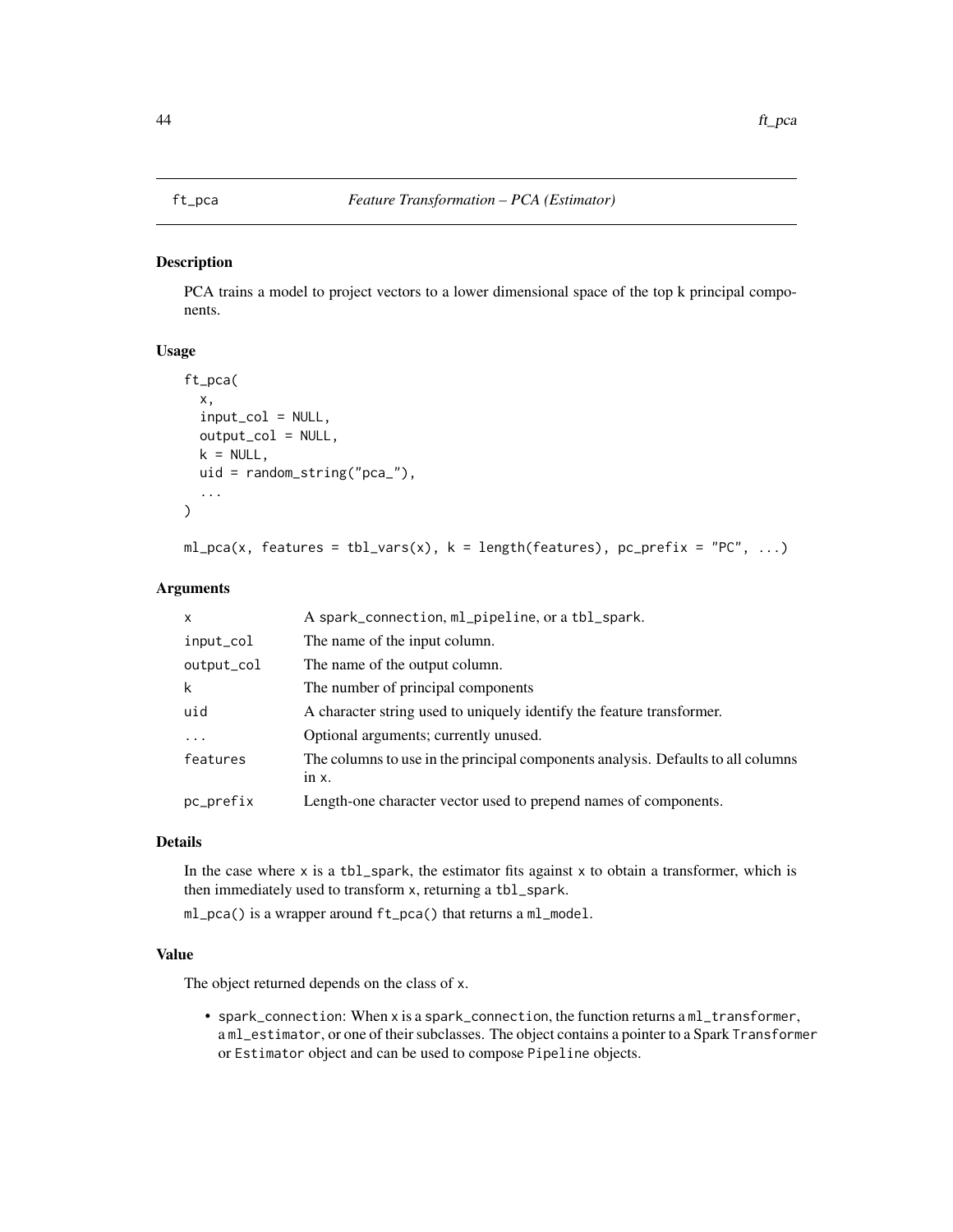- ml\_pipeline: When x is a ml\_pipeline, the function returns a ml\_pipeline with the transformer or estimator appended to the pipeline.
- tbl\_spark: When x is a tbl\_spark, a transformer is constructed then immediately applied to the input tbl\_spark, returning a tbl\_spark

## See Also

See <http://spark.apache.org/docs/latest/ml-features.html> for more information on the set of transformations available for DataFrame columns in Spark.

Other feature transformers: [ft\\_binarizer\(](#page-13-0)), [ft\\_bucketizer\(](#page-15-0)), [ft\\_chisq\\_selector\(](#page-17-0)), [ft\\_count\\_vectorizer\(](#page-19-0)), [ft\\_dct\(](#page-20-0)), [ft\\_elementwise\\_product\(](#page-22-0)), [ft\\_feature\\_hasher\(](#page-23-0)), [ft\\_hashing\\_tf\(](#page-25-0)), [ft\\_idf\(](#page-26-0)), [ft\\_imputer\(](#page-28-0)), [ft\\_index\\_to\\_string\(](#page-29-0)), [ft\\_interaction\(](#page-30-0)), [ft\\_lsh](#page-31-0), [ft\\_max\\_abs\\_scaler\(](#page-34-0)), [ft\\_min\\_max\\_scaler\(](#page-36-0)), [ft\\_ngram\(](#page-37-0)), [ft\\_normalizer\(](#page-39-0)), [ft\\_one\\_hot\\_encoder\\_estimator\(](#page-41-0)), [ft\\_one\\_hot\\_encoder\(](#page-40-0)), [ft\\_polynomial\\_expansion\(](#page-44-0)), [ft\\_quantile\\_discretizer\(](#page-46-0)), [ft\\_r\\_formula\(](#page-50-0)), [ft\\_regex\\_tokenizer\(](#page-48-0)), [ft\\_robust\\_scaler\(](#page-49-0)), [ft\\_sql\\_transformer\(](#page-52-0)), [ft\\_standard\\_scaler\(](#page-54-0)), [ft\\_stop\\_words\\_remover\(](#page-55-0)), [ft\\_string\\_indexer\(](#page-57-0)), [ft\\_tokenizer\(](#page-58-0)), [ft\\_vector\\_assembler\(](#page-60-0)), [ft\\_vector\\_indexer\(](#page-61-0)), [ft\\_vector\\_slicer\(](#page-62-0)), [ft\\_word2vec\(](#page-63-0))

# Examples

```
## Not run:
library(dplyr)
sc <- spark_connect(master = "local")
iris_tbl <- sdf_copy_to(sc, iris, name = "iris_tbl", overwrite = TRUE)
iris_tbl %>%
 select(-Species) %>%
 ml_pca(k = 2)## End(Not run)
```
<span id="page-44-0"></span>ft\_polynomial\_expansion

*Feature Transformation – PolynomialExpansion (Transformer)*

## Description

Perform feature expansion in a polynomial space. E.g. take a 2-variable feature vector as an example:  $(x, y)$ , if we want to expand it with degree 2, then we get  $(x, x * x, y, x * y, y * y)$ .

#### Usage

ft\_polynomial\_expansion( x, input\_col = NULL, output\_col = NULL,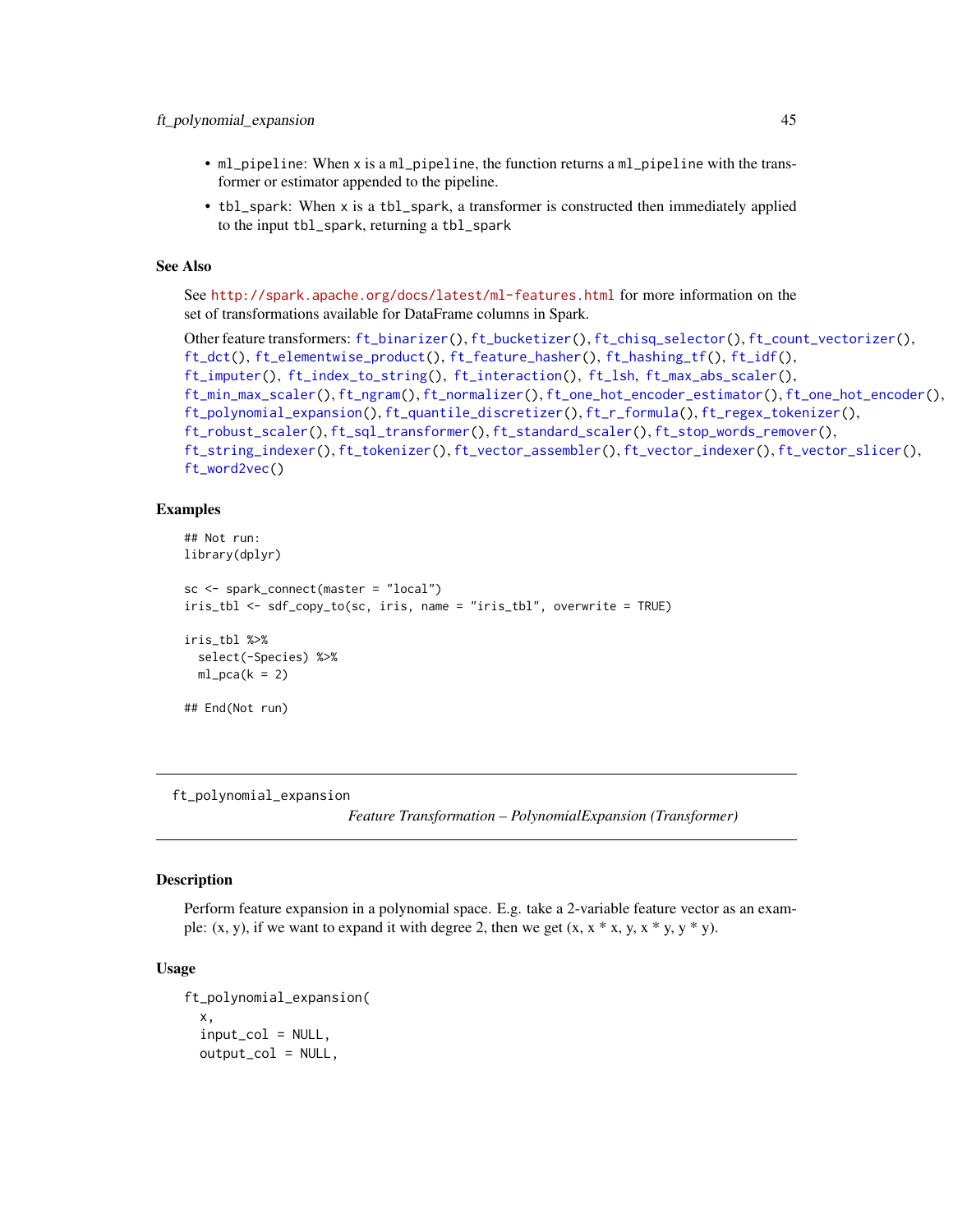```
degree = 2,
  uid = random_string("polynomial_expansion_"),
  ...
\lambda
```
# Arguments

| x          | A spark_connection, ml_pipeline, or a tbl_spark.                                                                         |
|------------|--------------------------------------------------------------------------------------------------------------------------|
| input_col  | The name of the input column.                                                                                            |
| output_col | The name of the output column.                                                                                           |
| degree     | The polynomial degree to expand, which should be greater than equal to 1. A<br>value of 1 means no expansion. Default: 2 |
| uid        | A character string used to uniquely identify the feature transformer.                                                    |
| $\cdots$   | Optional arguments; currently unused.                                                                                    |

# Value

The object returned depends on the class of x.

- spark\_connection: When x is a spark\_connection, the function returns a ml\_transformer, a ml\_estimator, or one of their subclasses. The object contains a pointer to a Spark Transformer or Estimator object and can be used to compose Pipeline objects.
- ml\_pipeline: When x is a ml\_pipeline, the function returns a ml\_pipeline with the transformer or estimator appended to the pipeline.
- tbl\_spark: When x is a tbl\_spark, a transformer is constructed then immediately applied to the input tbl\_spark, returning a tbl\_spark

# See Also

See <http://spark.apache.org/docs/latest/ml-features.html> for more information on the set of transformations available for DataFrame columns in Spark.

Other feature transformers: [ft\\_binarizer\(](#page-13-0)), [ft\\_bucketizer\(](#page-15-0)), [ft\\_chisq\\_selector\(](#page-17-0)), [ft\\_count\\_vectorizer\(](#page-19-0)), [ft\\_dct\(](#page-20-0)), [ft\\_elementwise\\_product\(](#page-22-0)), [ft\\_feature\\_hasher\(](#page-23-0)), [ft\\_hashing\\_tf\(](#page-25-0)), [ft\\_idf\(](#page-26-0)), [ft\\_imputer\(](#page-28-0)), [ft\\_index\\_to\\_string\(](#page-29-0)), [ft\\_interaction\(](#page-30-0)), [ft\\_lsh](#page-31-0), [ft\\_max\\_abs\\_scaler\(](#page-34-0)), [ft\\_min\\_max\\_scaler\(](#page-36-0)), [ft\\_ngram\(](#page-37-0)), [ft\\_normalizer\(](#page-39-0)), [ft\\_one\\_hot\\_encoder\\_estimator\(](#page-41-0)), [ft\\_one\\_hot\\_encoder\(](#page-40-0)), [ft\\_pca\(](#page-43-0)), [ft\\_quantile\\_discretizer\(](#page-46-0)), [ft\\_r\\_formula\(](#page-50-0)), [ft\\_regex\\_tokenizer\(](#page-48-0)), [ft\\_robust\\_scaler\(](#page-49-0)), [ft\\_sql\\_transformer\(](#page-52-0)), [ft\\_standard\\_scaler\(](#page-54-0)), [ft\\_stop\\_words\\_remover\(](#page-55-0)), [ft\\_string\\_indexer\(](#page-57-0)), [ft\\_tokenizer\(](#page-58-0)), [ft\\_vector\\_assembler\(](#page-60-0)), [ft\\_vector\\_indexer\(](#page-61-0)), [ft\\_vector\\_slicer\(](#page-62-0)), [ft\\_word2vec\(](#page-63-0))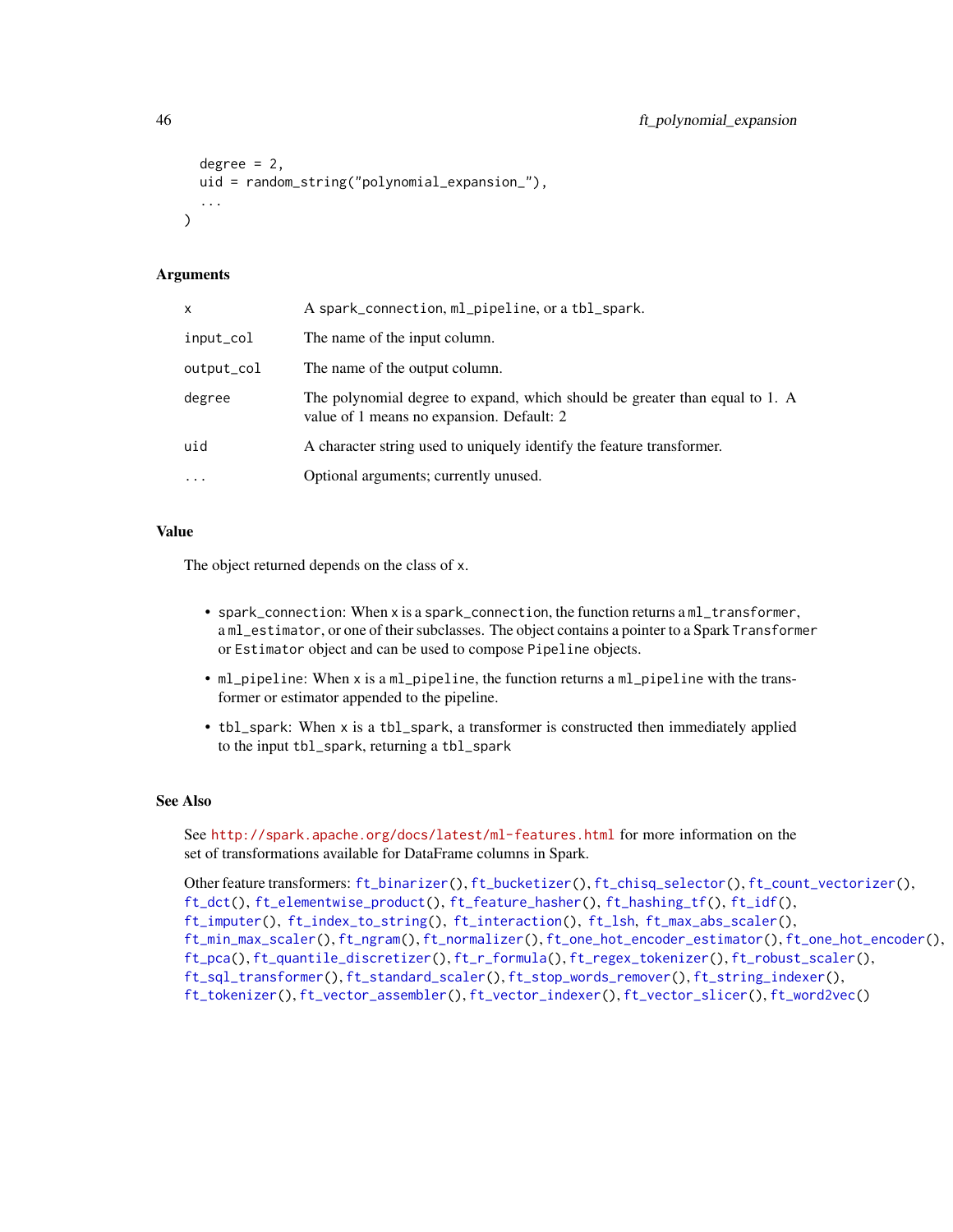<span id="page-46-0"></span>ft\_quantile\_discretizer

*Feature Transformation – QuantileDiscretizer (Estimator)*

# Description

ft\_quantile\_discretizer takes a column with continuous features and outputs a column with binned categorical features. The number of bins can be set using the num\_buckets parameter. It is possible that the number of buckets used will be smaller than this value, for example, if there are too few distinct values of the input to create enough distinct quantiles.

# Usage

```
ft_quantile_discretizer(
  x,
  input\_col = NULL,output_col = NULL,
  num_buckets = 2,
  input_cols = NULL,
  output_cols = NULL,
 num_buckets_array = NULL,
 handle_invalid = "error",
  relative_error = 0.001,
  uid = random_string("quantile_discretizer_"),
  ...
)
```
# Arguments

| X                 | A spark_connection, ml_pipeline, or a tbl_spark.                                                                                                                                                                                                     |  |
|-------------------|------------------------------------------------------------------------------------------------------------------------------------------------------------------------------------------------------------------------------------------------------|--|
| input_col         | The name of the input column.                                                                                                                                                                                                                        |  |
| output_col        | The name of the output column.                                                                                                                                                                                                                       |  |
| num_buckets       | Number of buckets (quantiles, or categories) into which data points are grouped.<br>Must be greater than or equal to 2.                                                                                                                              |  |
| input_cols        | Names of input columns.                                                                                                                                                                                                                              |  |
| output_cols       | Names of output columns.                                                                                                                                                                                                                             |  |
| num_buckets_array |                                                                                                                                                                                                                                                      |  |
|                   | Array of number of buckets (quantiles, or categories) into which data points are<br>grouped. Each value must be greater than or equal to 2.                                                                                                          |  |
|                   | handle_invalid (Spark $2.1.0+$ ) Param for how to handle invalid entries. Options are 'skip' (filter<br>out rows with invalid values), 'error' (throw an error), or 'keep' (keep invalid<br>values in a special additional bucket). Default: "error" |  |
|                   | relative_error (Spark 2.0.0+) Relative error (see documentation for org.apache.spark.sql.DataFrameStatFunctions.appro<br>here for description). Must be in the range $[0, 1]$ . default: 0.001                                                       |  |
| uid               | A character string used to uniquely identify the feature transformer.                                                                                                                                                                                |  |
| $\cdots$          | Optional arguments; currently unused.                                                                                                                                                                                                                |  |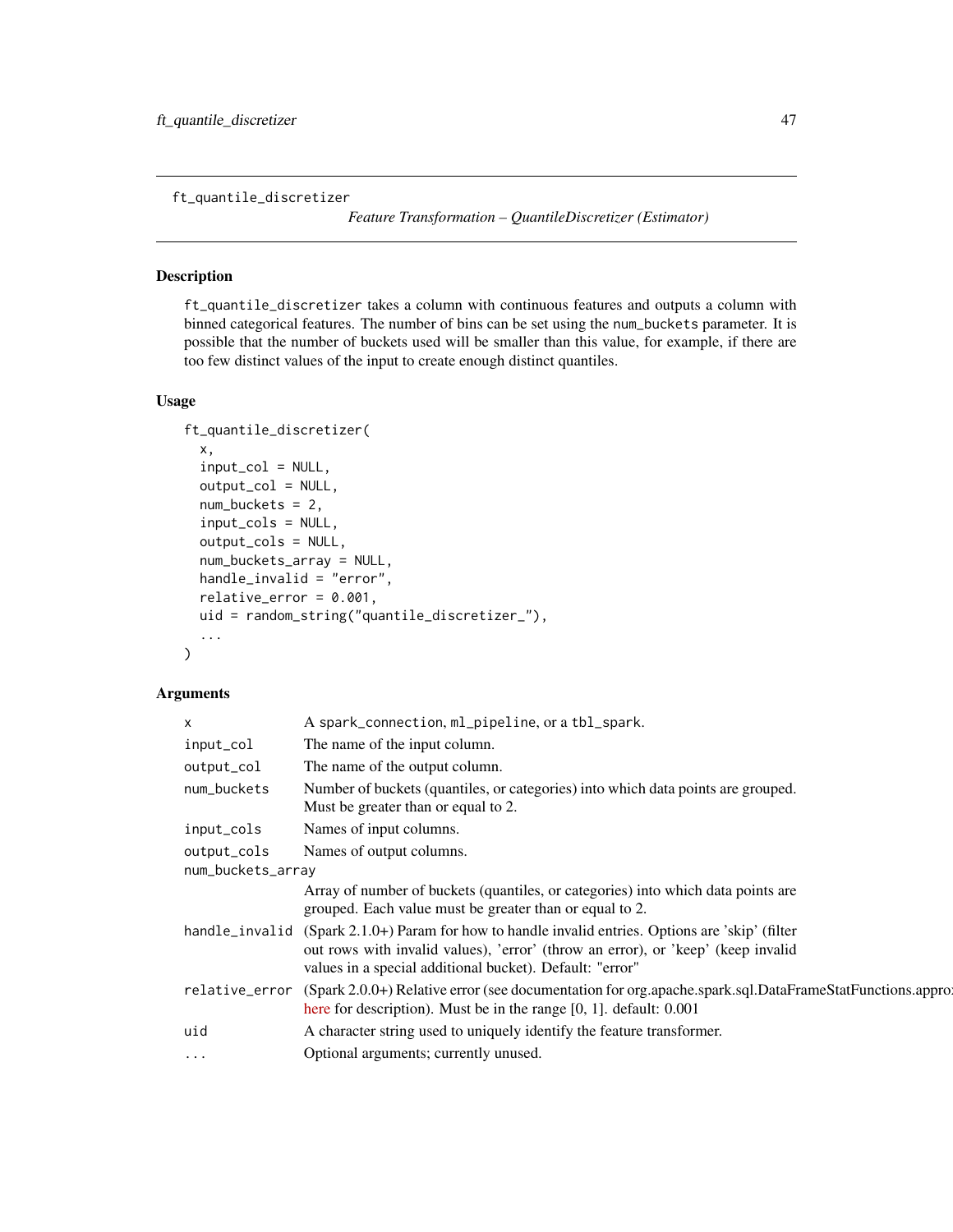# Details

NaN handling: null and NaN values will be ignored from the column during QuantileDiscretizer fitting. This will produce a Bucketizer model for making predictions. During the transformation, Bucketizer will raise an error when it finds NaN values in the dataset, but the user can also choose to either keep or remove NaN values within the dataset by setting handle\_invalid If the user chooses to keep NaN values, they will be handled specially and placed into their own bucket, for example, if 4 buckets are used, then non-NaN data will be put into buckets[0-3], but NaNs will be counted in a special bucket[4].

Algorithm: The bin ranges are chosen using an approximate algorithm (see the documentation for org.apache.spark.sql.DataFrameStatFunctions.approxQuantile [here](https://spark.apache.org/docs/latest/api/scala/index.html#org.apache.spark.sql.DataFrameStatFunctions) for a detailed description). The precision of the approximation can be controlled with the relative\_error parameter. The lower and upper bin bounds will be -Infinity and +Infinity, covering all real values.

Note that the result may be different every time you run it, since the sample strategy behind it is non-deterministic.

In the case where  $x$  is a tbl\_spark, the estimator fits against  $x$  to obtain a transformer, which is then immediately used to transform x, returning a tbl\_spark.

#### Value

The object returned depends on the class of x.

- spark\_connection: When x is a spark\_connection, the function returns a ml\_transformer, a ml\_estimator, or one of their subclasses. The object contains a pointer to a Spark Transformer or Estimator object and can be used to compose Pipeline objects.
- ml\_pipeline: When x is a ml\_pipeline, the function returns a ml\_pipeline with the transformer or estimator appended to the pipeline.
- tbl\_spark: When x is a tbl\_spark, a transformer is constructed then immediately applied to the input tbl\_spark, returning a tbl\_spark

## See Also

See <http://spark.apache.org/docs/latest/ml-features.html> for more information on the set of transformations available for DataFrame columns in Spark.

## ft bucketizer

Other feature transformers: [ft\\_binarizer\(](#page-13-0)), [ft\\_bucketizer\(](#page-15-0)), [ft\\_chisq\\_selector\(](#page-17-0)), [ft\\_count\\_vectorizer\(](#page-19-0)), [ft\\_dct\(](#page-20-0)), [ft\\_elementwise\\_product\(](#page-22-0)), [ft\\_feature\\_hasher\(](#page-23-0)), [ft\\_hashing\\_tf\(](#page-25-0)), [ft\\_idf\(](#page-26-0)), [ft\\_imputer\(](#page-28-0)), [ft\\_index\\_to\\_string\(](#page-29-0)), [ft\\_interaction\(](#page-30-0)), [ft\\_lsh](#page-31-0), [ft\\_max\\_abs\\_scaler\(](#page-34-0)), [ft\\_min\\_max\\_scaler\(](#page-36-0)), [ft\\_ngram\(](#page-37-0)), [ft\\_normalizer\(](#page-39-0)), [ft\\_one\\_hot\\_encoder\\_estimator\(](#page-41-0)), [ft\\_one\\_hot\\_encoder\(](#page-40-0)), [ft\\_pca\(](#page-43-0)), [ft\\_polynomial\\_expansion\(](#page-44-0)), [ft\\_r\\_formula\(](#page-50-0)), [ft\\_regex\\_tokenizer\(](#page-48-0)), [ft\\_robust\\_scaler\(](#page-49-0)), [ft\\_sql\\_transformer\(](#page-52-0)), [ft\\_standard\\_scaler\(](#page-54-0)), [ft\\_stop\\_words\\_remover\(](#page-55-0)), [ft\\_string\\_indexer\(](#page-57-0)), [ft\\_tokenizer\(](#page-58-0)), [ft\\_vector\\_assembler\(](#page-60-0)), [ft\\_vector\\_indexer\(](#page-61-0)), [ft\\_vector\\_slicer\(](#page-62-0)), [ft\\_word2vec\(](#page-63-0))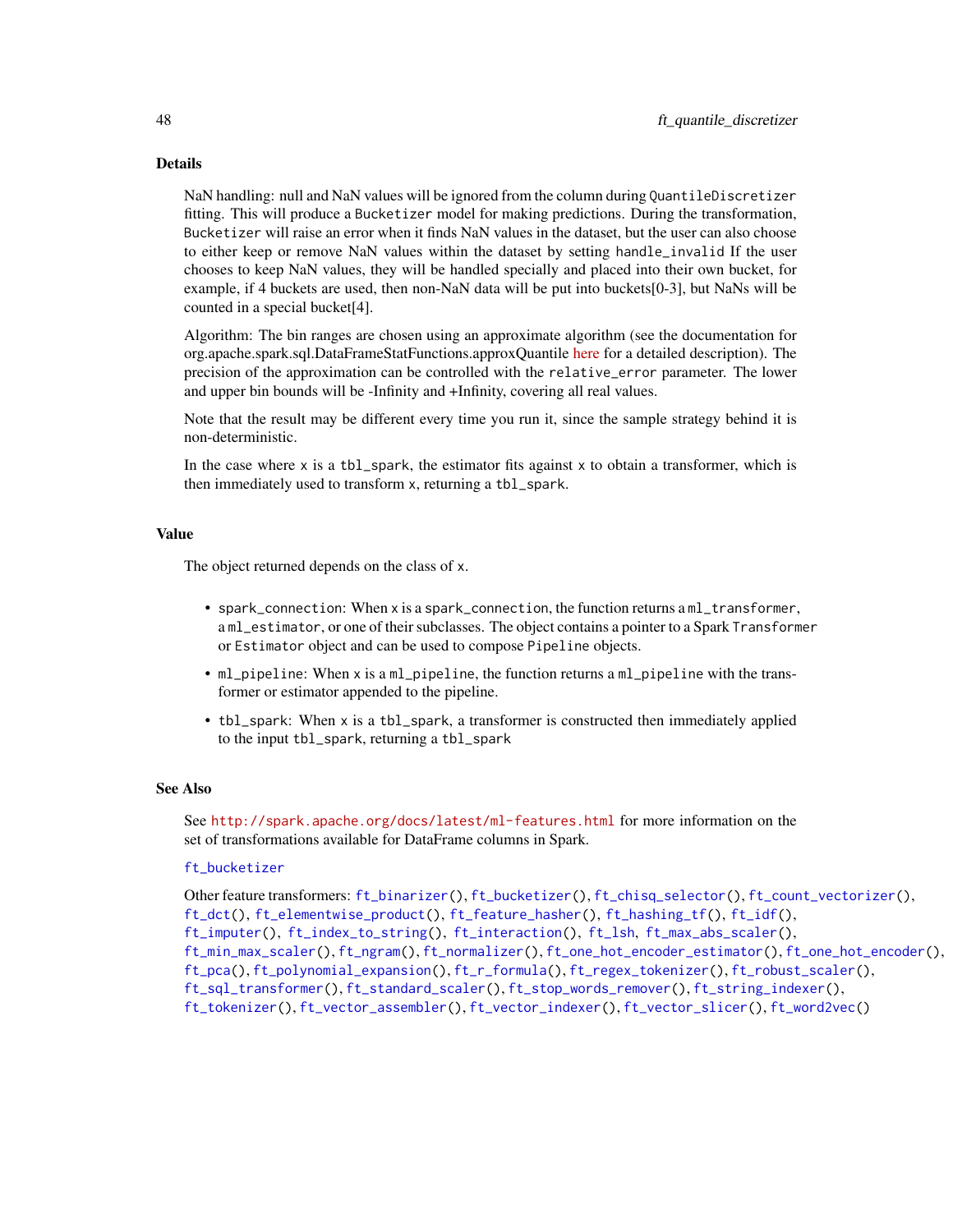<span id="page-48-0"></span>ft\_regex\_tokenizer *Feature Transformation – RegexTokenizer (Transformer)*

# Description

A regex based tokenizer that extracts tokens either by using the provided regex pattern to split the text (default) or repeatedly matching the regex (if gaps is false). Optional parameters also allow filtering tokens using a minimal length. It returns an array of strings that can be empty.

## Usage

```
ft_regex_tokenizer(
 x,
  input\_col = NULL,output_col = NULL,
  gaps = TRUE,min_token_length = 1,
 pattern = ''\&5'',
  to_lower_case = TRUE,
  uid = random_string("regex_tokenizer_"),
  ...
)
```
## Arguments

| X                | A spark_connection, ml_pipeline, or a tbl_spark.                            |  |
|------------------|-----------------------------------------------------------------------------|--|
| input_col        | The name of the input column.                                               |  |
| output_col       | The name of the output column.                                              |  |
| gaps             | Indicates whether regex splits on gaps (TRUE) or matches tokens (FALSE).    |  |
| min_token_length |                                                                             |  |
|                  | Minimum token length, greater than or equal to 0.                           |  |
| pattern          | The regular expression pattern to be used.                                  |  |
| to_lower_case    | Indicates whether to convert all characters to lowercase before tokenizing. |  |
| uid              | A character string used to uniquely identify the feature transformer.       |  |
| .                | Optional arguments; currently unused.                                       |  |
|                  |                                                                             |  |

# Value

The object returned depends on the class of x.

- spark\_connection: When x is a spark\_connection, the function returns a ml\_transformer, a ml\_estimator, or one of their subclasses. The object contains a pointer to a Spark Transformer or Estimator object and can be used to compose Pipeline objects.
- ml\_pipeline: When x is a ml\_pipeline, the function returns a ml\_pipeline with the transformer or estimator appended to the pipeline.
- tbl\_spark: When x is a tbl\_spark, a transformer is constructed then immediately applied to the input tbl\_spark, returning a tbl\_spark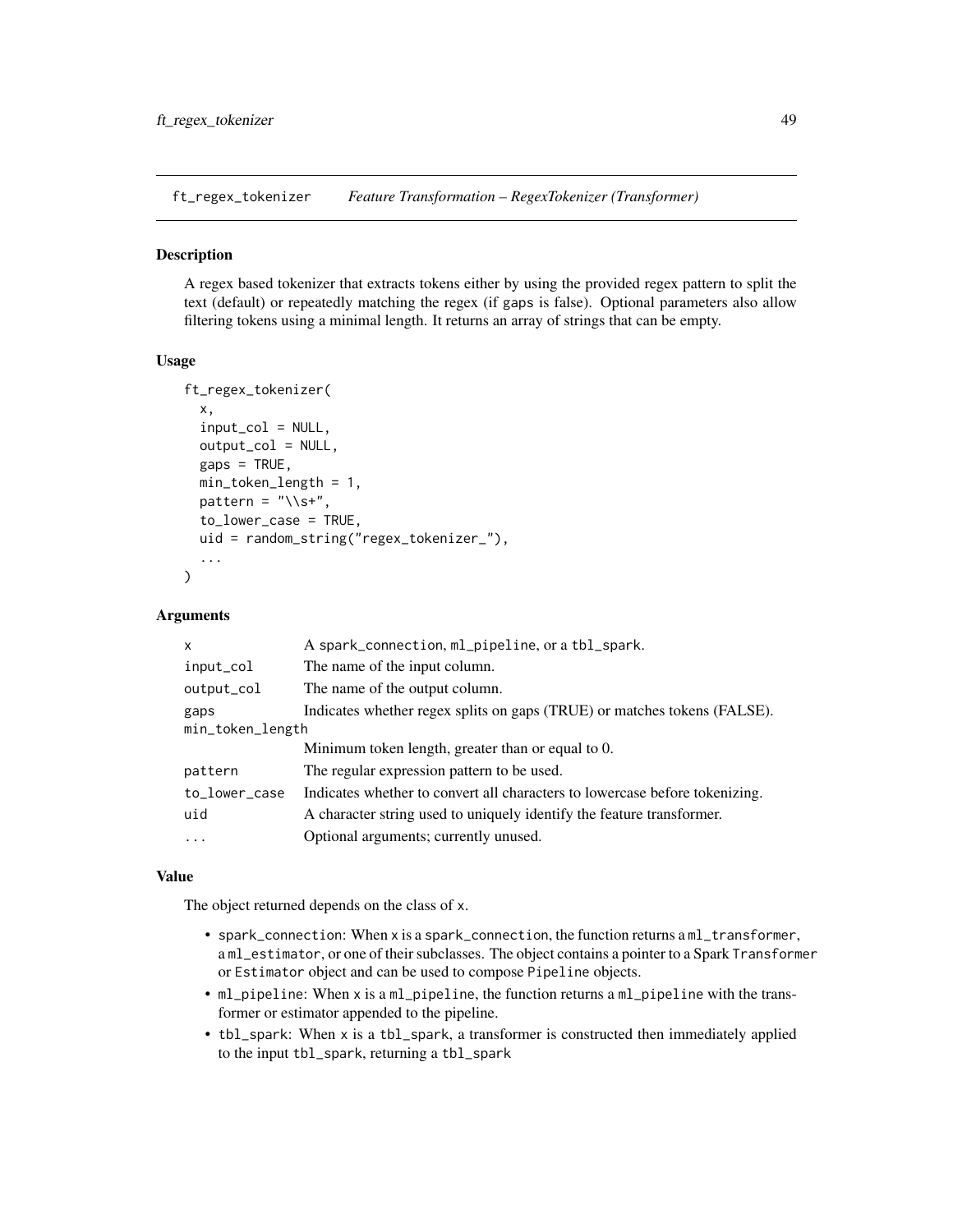# See Also

See <http://spark.apache.org/docs/latest/ml-features.html> for more information on the set of transformations available for DataFrame columns in Spark.

```
Other feature transformers: ft_binarizer(), ft_bucketizer(), ft_chisq_selector(), ft_count_vectorizer(),
ft_dct(), ft_elementwise_product(), ft_feature_hasher(), ft_hashing_tf(), ft_idf(),
ft_imputer(), ft_index_to_string(), ft_interaction(), ft_lsh, ft_max_abs_scaler(),
ft_min_max_scaler(), ft_ngram(), ft_normalizer(), ft_one_hot_encoder_estimator(), ft_one_hot_encoder(),
ft_pca(), ft_polynomial_expansion(), ft_quantile_discretizer(), ft_r_formula(), ft_robust_scaler(),
ft_sql_transformer(), ft_standard_scaler(), ft_stop_words_remover(), ft_string_indexer(),
ft_tokenizer(), ft_vector_assembler(), ft_vector_indexer(), ft_vector_slicer(), ft_word2vec()
```
<span id="page-49-0"></span>ft\_robust\_scaler *Feature Transformation – RobustScaler (Estimator)*

# Description

RobustScaler removes the median and scales the data according to the quantile range. The quantile range is by default IQR (Interquartile Range, quantile range between the 1st quartile = 25th quantile and the 3rd quartile = 75th quantile) but can be configured. Centering and scaling happen independently on each feature by computing the relevant statistics on the samples in the training set. Median and quantile range are then stored to be used on later data using the transform method. Note that missing values are ignored in the computation of medians and ranges.

## Usage

```
ft_robust_scaler(
  x,
  input_col = NULL,
  output_col = NULL,
  lower = 0.25,upper = 0.75,
 with_centering = TRUE,
 with_scaling = TRUE,
  relative_error = 0.001,
  uid = random_string("ft_robust_scaler_"),
  ...
)
```
## Arguments

| X.         | A spark_connection, ml_pipeline, or a tbl_spark. |
|------------|--------------------------------------------------|
| input_col  | The name of the input column.                    |
| output_col | The name of the output column.                   |
| lower      | Lower quantile to calculate quantile range.      |
| upper      | Upper quantile to calculate quantile range.      |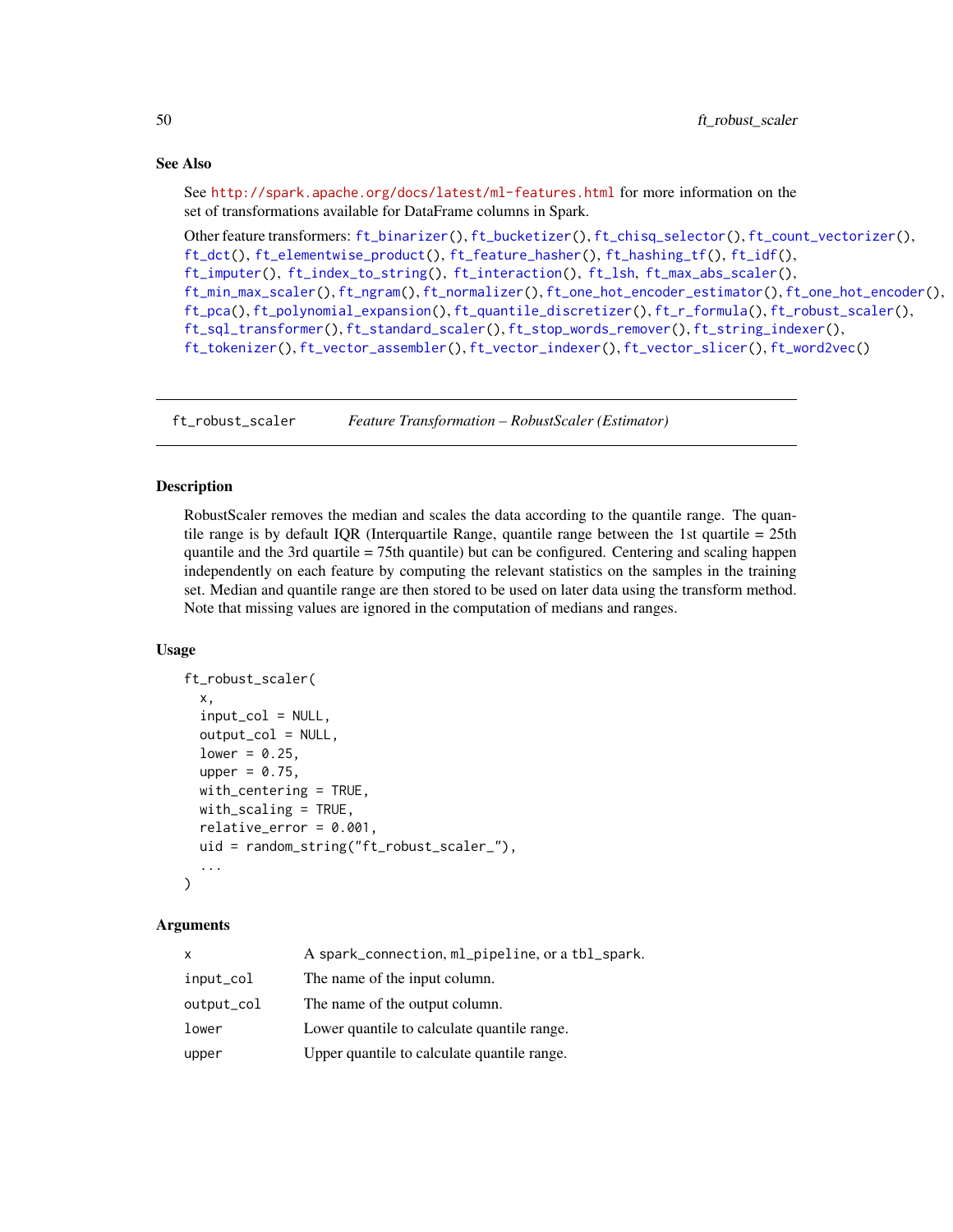### ft\_r\_formula 51

|              | with_centering Whether to center data with median.                    |
|--------------|-----------------------------------------------------------------------|
| with_scaling | Whether to scale the data to quantile range.                          |
|              | relative_error The target relative error for quantile computation.    |
| uid          | A character string used to uniquely identify the feature transformer. |
| $\cdots$     | Optional arguments; currently unused.                                 |

## Details

In the case where  $x$  is a tbl\_spark, the estimator fits against  $x$  to obtain a transformer, which is then immediately used to transform x, returning a tbl\_spark.

#### Value

The object returned depends on the class of x.

- spark\_connection: When x is a spark\_connection, the function returns a ml\_transformer, a ml\_estimator, or one of their subclasses. The object contains a pointer to a Spark Transformer or Estimator object and can be used to compose Pipeline objects.
- ml\_pipeline: When x is a ml\_pipeline, the function returns a ml\_pipeline with the transformer or estimator appended to the pipeline.
- tbl\_spark: When x is a tbl\_spark, a transformer is constructed then immediately applied to the input tbl\_spark, returning a tbl\_spark

#### See Also

See <http://spark.apache.org/docs/latest/ml-features.html> for more information on the set of transformations available for DataFrame columns in Spark.

Other feature transformers: [ft\\_binarizer\(](#page-13-0)), [ft\\_bucketizer\(](#page-15-0)), [ft\\_chisq\\_selector\(](#page-17-0)), [ft\\_count\\_vectorizer\(](#page-19-0)), [ft\\_dct\(](#page-20-0)), [ft\\_elementwise\\_product\(](#page-22-0)), [ft\\_feature\\_hasher\(](#page-23-0)), [ft\\_hashing\\_tf\(](#page-25-0)), [ft\\_idf\(](#page-26-0)), [ft\\_imputer\(](#page-28-0)), [ft\\_index\\_to\\_string\(](#page-29-0)), [ft\\_interaction\(](#page-30-0)), [ft\\_lsh](#page-31-0), [ft\\_max\\_abs\\_scaler\(](#page-34-0)), [ft\\_min\\_max\\_scaler\(](#page-36-0)), [ft\\_ngram\(](#page-37-0)), [ft\\_normalizer\(](#page-39-0)), [ft\\_one\\_hot\\_encoder\\_estimator\(](#page-41-0)), [ft\\_one\\_hot\\_encoder\(](#page-40-0)), [ft\\_pca\(](#page-43-0)), [ft\\_polynomial\\_expansion\(](#page-44-0)), [ft\\_quantile\\_discretizer\(](#page-46-0)), [ft\\_r\\_formula\(](#page-50-0)), [ft\\_regex\\_tokenizer\(](#page-48-0)), [ft\\_sql\\_transformer\(](#page-52-0)), [ft\\_standard\\_scaler\(](#page-54-0)), [ft\\_stop\\_words\\_remover\(](#page-55-0)), [ft\\_string\\_indexer\(](#page-57-0)), [ft\\_tokenizer\(](#page-58-0)), [ft\\_vector\\_assembler\(](#page-60-0)), [ft\\_vector\\_indexer\(](#page-61-0)), [ft\\_vector\\_slicer\(](#page-62-0)), [ft\\_word2vec\(](#page-63-0))

<span id="page-50-0"></span>ft\_r\_formula *Feature Transformation – RFormula (Estimator)*

## Description

Implements the transforms required for fitting a dataset against an R model formula. Currently we support a limited subset of the R operators, including  $\gamma$ , ., ., +, and -. Also see the R formula docs here: <http://stat.ethz.ch/R-manual/R-patched/library/stats/html/formula.html>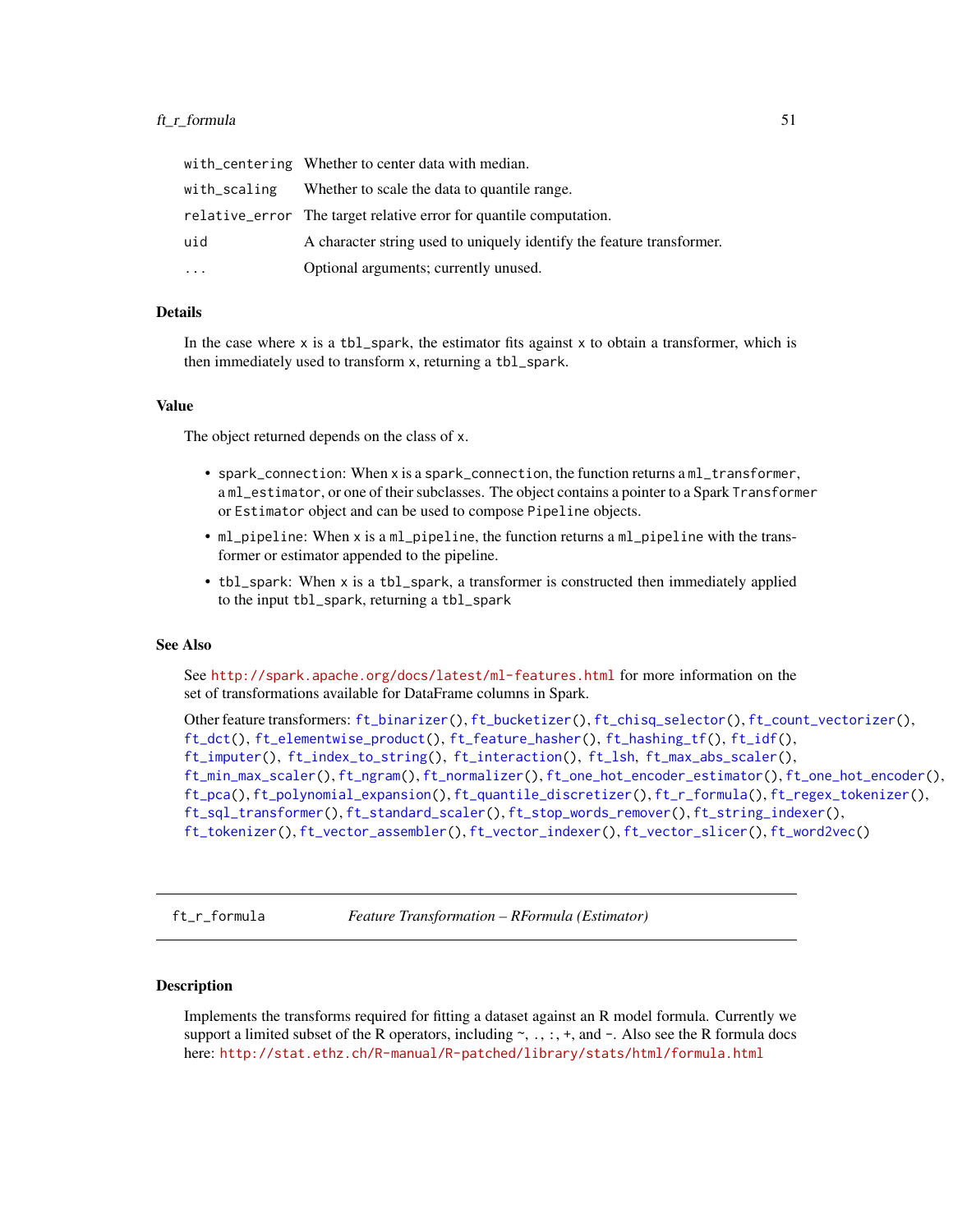# Usage

```
ft_r_formula(
 x,
  formula = NULL,
  features_col = "features",
 label_col = "label",
  force_index_label = FALSE,
 uid = random_string("r_formula_"),
  ...
\mathcal{L}
```
# Arguments

| x                 | A spark_connection, ml_pipeline, or a tbl_spark.                                                                                                                                                                                                                                                    |  |
|-------------------|-----------------------------------------------------------------------------------------------------------------------------------------------------------------------------------------------------------------------------------------------------------------------------------------------------|--|
| formula           | R formula as a character string or a formula. Formula objects are converted to<br>character strings directly and the environment is not captured.                                                                                                                                                   |  |
| features_col      | Features column name, as a length-one character vector. The column should<br>be single vector column of numeric values. Usually this column is output by<br>ft_r_formula.                                                                                                                           |  |
| label_col         | Label column name. The column should be a numeric column. Usually this<br>column is output by $ft_r_formula$ .                                                                                                                                                                                      |  |
| force_index_label |                                                                                                                                                                                                                                                                                                     |  |
|                   | (Spark 2.1.0+) Force to index label whether it is numeric or string type. Usually<br>we index label only when it is string type. If the formula was used by classifi-<br>cation algorithms, we can force to index label even it is numeric type by setting<br>this param with true. Default: FALSE. |  |
| uid               | A character string used to uniquely identify the feature transformer.                                                                                                                                                                                                                               |  |
| $\cdots$          | Optional arguments; currently unused.                                                                                                                                                                                                                                                               |  |

# Details

The basic operators in the formula are:

- ~ separate target and terms
- $\bullet$  + concat terms, "+ 0" means removing intercept
- - remove a term, "- 1" means removing intercept
- : interaction (multiplication for numeric values, or binarized categorical values)
- . all columns except target

Suppose a and b are double columns, we use the following simple examples to illustrate the effect of RFormula:

- $y \sim a + b$  means model  $y \sim w\theta + w1 \times a + w2 \times b$  where w $\theta$  is the intercept and w1, w2 are coefficients.
- $y \sim a + b + a:b 1$  means model  $y \sim w1 \times a + w2 \times b + w3 \times a \times b$  where w1, w2, w3 are coefficients.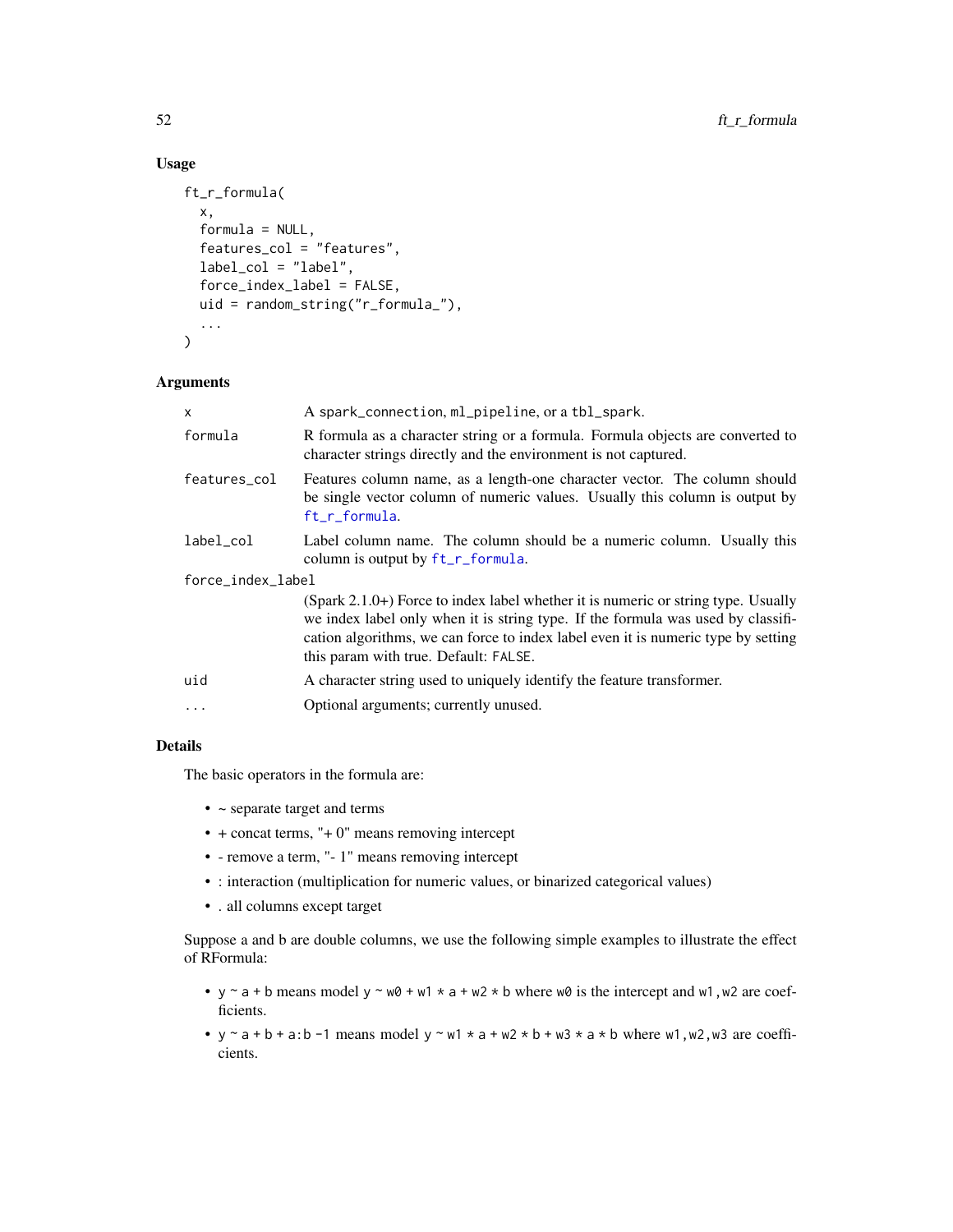## ft\_sql\_transformer 53

RFormula produces a vector column of features and a double or string column of label. Like when formulas are used in R for linear regression, string input columns will be one-hot encoded, and numeric columns will be cast to doubles. If the label column is of type string, it will be first transformed to double with StringIndexer. If the label column does not exist in the DataFrame, the output label column will be created from the specified response variable in the formula.

In the case where  $x$  is a tbl\_spark, the estimator fits against  $x$  to obtain a transformer, which is then immediately used to transform x, returning a tbl\_spark.

#### Value

The object returned depends on the class of x.

- spark\_connection: When x is a spark\_connection, the function returns a ml\_transformer, a ml\_estimator, or one of their subclasses. The object contains a pointer to a Spark Transformer or Estimator object and can be used to compose Pipeline objects.
- ml\_pipeline: When x is a ml\_pipeline, the function returns a ml\_pipeline with the transformer or estimator appended to the pipeline.
- tbl\_spark: When x is a tbl\_spark, a transformer is constructed then immediately applied to the input tbl\_spark, returning a tbl\_spark

#### See Also

See <http://spark.apache.org/docs/latest/ml-features.html> for more information on the set of transformations available for DataFrame columns in Spark.

```
Other feature transformers: ft_binarizer(), ft_bucketizer(), ft_chisq_selector(), ft_count_vectorizer(),
ft_dct(), ft_elementwise_product(), ft_feature_hasher(), ft_hashing_tf(), ft_idf(),
ft_imputer(), ft_index_to_string(), ft_interaction(), ft_lsh, ft_max_abs_scaler(),
ft_min_max_scaler(), ft_ngram(), ft_normalizer(), ft_one_hot_encoder_estimator(), ft_one_hot_encoder(),
ft_pca(), ft_polynomial_expansion(), ft_quantile_discretizer(), ft_regex_tokenizer(),
ft_robust_scaler(), ft_sql_transformer(), ft_standard_scaler(), ft_stop_words_remover(),
ft_string_indexer(), ft_tokenizer(), ft_vector_assembler(), ft_vector_indexer(), ft_vector_slicer(),
ft_word2vec()
```
<span id="page-52-0"></span>ft\_sql\_transformer *Feature Transformation – SQLTransformer*

## Description

Implements the transformations which are defined by SQL statement. Currently we only support SQL syntax like 'SELECT ... FROM \_\_THIS\_\_ ...' where '\_\_THIS\_\_' represents the underlying table of the input dataset. The select clause specifies the fields, constants, and expressions to display in the output, it can be any select clause that Spark SQL supports. Users can also use Spark SQL built-in function and UDFs to operate on these selected columns.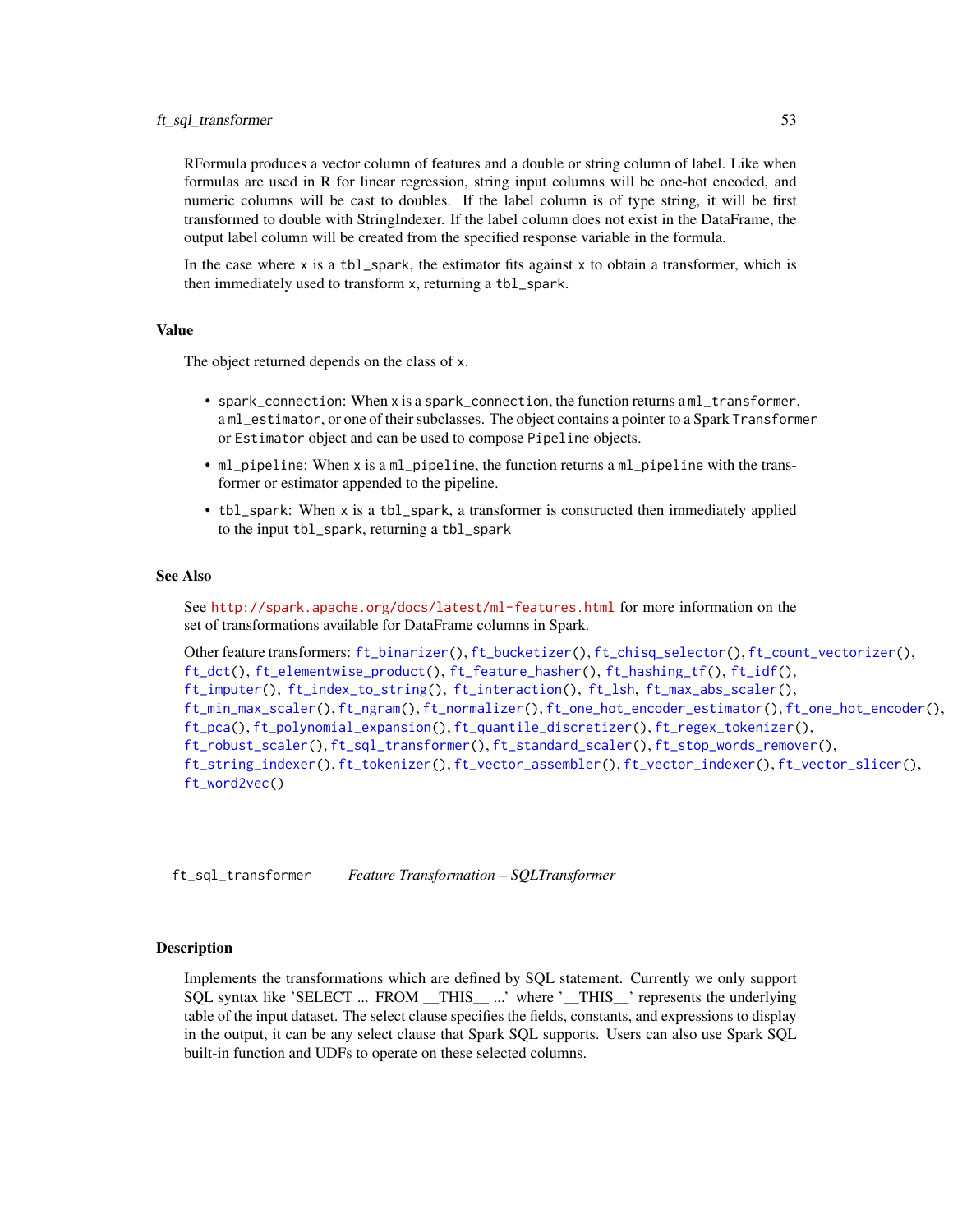# Usage

```
ft_sql_transformer(
  x,
  statement = NULL,
  uid = random_string("sql_transformer_"),
  ...
\lambda
```
ft\_dplyr\_transformer(x, tbl, uid = random\_string("dplyr\_transformer\_"), ...)

## Arguments

| X         | A spark_connection, ml_pipeline, or a tbl_spark.                      |
|-----------|-----------------------------------------------------------------------|
| statement | A SOL statement.                                                      |
| uid       | A character string used to uniquely identify the feature transformer. |
| $\cdot$   | Optional arguments; currently unused.                                 |
| tbl       | A tbl_spark generated using dplyr transformations.                    |
|           |                                                                       |

# Details

ft\_dplyr\_transformer() is mostly a wrapper around ft\_sql\_transformer() that takes a tbl\_spark instead of a SQL statement. Internally, the ft\_dplyr\_transformer() extracts the dplyr transformations used to generate tbl as a SQL statement or a sampling operation. Note that only singletable dplyr verbs are supported and that the sdf\_ family of functions are not.

#### Value

The object returned depends on the class of x.

- spark\_connection: When x is a spark\_connection, the function returns a ml\_transformer, a ml\_estimator, or one of their subclasses. The object contains a pointer to a Spark Transformer or Estimator object and can be used to compose Pipeline objects.
- ml\_pipeline: When x is a ml\_pipeline, the function returns a ml\_pipeline with the transformer or estimator appended to the pipeline.
- tbl\_spark: When x is a tbl\_spark, a transformer is constructed then immediately applied to the input tbl\_spark, returning a tbl\_spark

## See Also

See <http://spark.apache.org/docs/latest/ml-features.html> for more information on the set of transformations available for DataFrame columns in Spark.

Other feature transformers: [ft\\_binarizer\(](#page-13-0)), [ft\\_bucketizer\(](#page-15-0)), [ft\\_chisq\\_selector\(](#page-17-0)), [ft\\_count\\_vectorizer\(](#page-19-0)), [ft\\_dct\(](#page-20-0)), [ft\\_elementwise\\_product\(](#page-22-0)), [ft\\_feature\\_hasher\(](#page-23-0)), [ft\\_hashing\\_tf\(](#page-25-0)), [ft\\_idf\(](#page-26-0)), [ft\\_imputer\(](#page-28-0)), [ft\\_index\\_to\\_string\(](#page-29-0)), [ft\\_interaction\(](#page-30-0)), [ft\\_lsh](#page-31-0), [ft\\_max\\_abs\\_scaler\(](#page-34-0)), [ft\\_min\\_max\\_scaler\(](#page-36-0)), [ft\\_ngram\(](#page-37-0)), [ft\\_normalizer\(](#page-39-0)), [ft\\_one\\_hot\\_encoder\\_estimator\(](#page-41-0)), [ft\\_one\\_hot\\_encoder\(](#page-40-0)), [ft\\_pca\(](#page-43-0)), [ft\\_polynomial\\_expansion\(](#page-44-0)), [ft\\_quantile\\_discretizer\(](#page-46-0)), [ft\\_r\\_formula\(](#page-50-0)), [ft\\_regex\\_tokenizer\(](#page-48-0)), [ft\\_robust\\_scaler\(](#page-49-0)), [ft\\_standard\\_scaler\(](#page-54-0)), [ft\\_stop\\_words\\_remover\(](#page-55-0)), [ft\\_string\\_indexer\(](#page-57-0)), [ft\\_tokenizer\(](#page-58-0)), [ft\\_vector\\_assembler\(](#page-60-0)), [ft\\_vector\\_indexer\(](#page-61-0)), [ft\\_vector\\_slicer\(](#page-62-0)), [ft\\_word2vec\(](#page-63-0))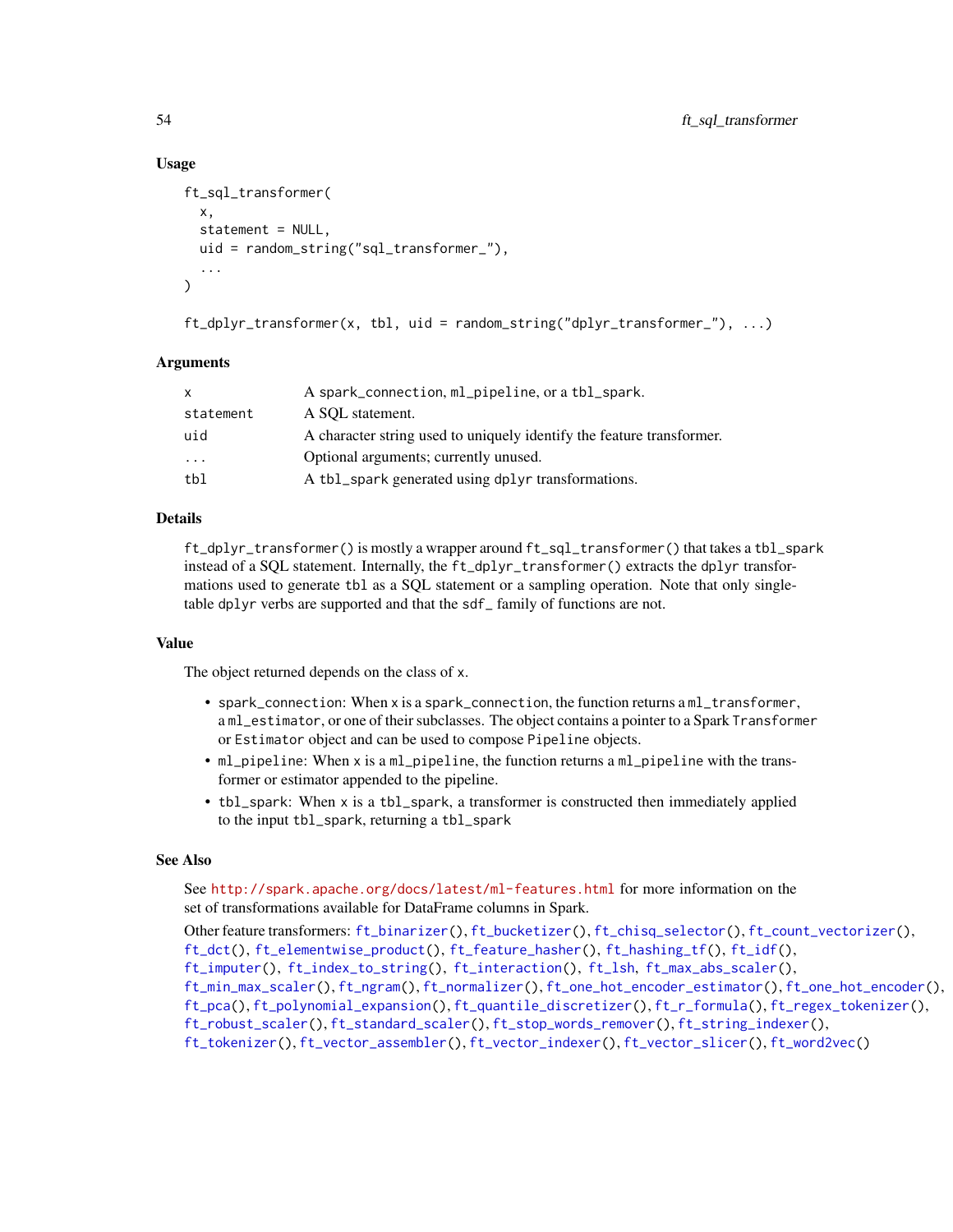<span id="page-54-0"></span>ft\_standard\_scaler *Feature Transformation – StandardScaler (Estimator)*

# Description

Standardizes features by removing the mean and scaling to unit variance using column summary statistics on the samples in the training set. The "unit std" is computed using the corrected sample standard deviation, which is computed as the square root of the unbiased sample variance.

## Usage

```
ft_standard_scaler(
  x,
  input_col = NULL,
 output\_col = NULL,
 with_mean = FALSE,
 with\_std = TRUE,uid = random_string("standard_scaler_"),
  ...
)
```
# Arguments

| $\mathsf{x}$ | A spark_connection, ml_pipeline, or a tbl_spark.                                                                                                 |
|--------------|--------------------------------------------------------------------------------------------------------------------------------------------------|
| input_col    | The name of the input column.                                                                                                                    |
| output_col   | The name of the output column.                                                                                                                   |
| with_mean    | Whether to center the data with mean before scaling. It will build a dense output,<br>so take care when applying to sparse input. Default: FALSE |
| with_std     | Whether to scale the data to unit standard deviation. Default: TRUE                                                                              |
| uid          | A character string used to uniquely identify the feature transformer.                                                                            |
| $\ddotsc$    | Optional arguments; currently unused.                                                                                                            |

# Details

In the case where  $x$  is a tbl\_spark, the estimator fits against  $x$  to obtain a transformer, which is then immediately used to transform x, returning a tbl\_spark.

#### Value

The object returned depends on the class of x.

- spark\_connection: When x is a spark\_connection, the function returns a ml\_transformer, a ml\_estimator, or one of their subclasses. The object contains a pointer to a Spark Transformer or Estimator object and can be used to compose Pipeline objects.
- ml\_pipeline: When x is a ml\_pipeline, the function returns a ml\_pipeline with the transformer or estimator appended to the pipeline.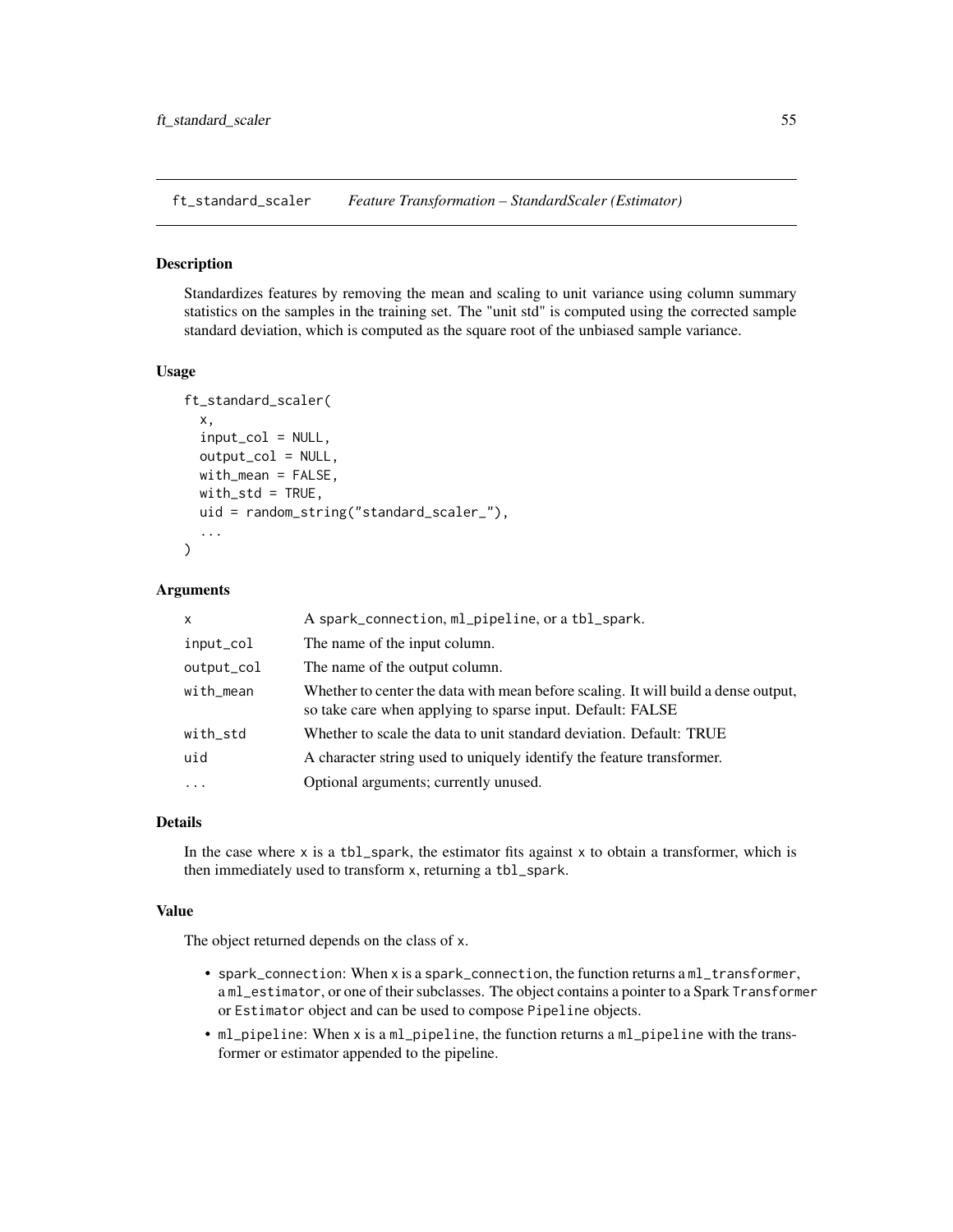• tbl\_spark: When x is a tbl\_spark, a transformer is constructed then immediately applied to the input tbl\_spark, returning a tbl\_spark

## See Also

See <http://spark.apache.org/docs/latest/ml-features.html> for more information on the set of transformations available for DataFrame columns in Spark.

```
Other feature transformers: ft_binarizer(), ft_bucketizer(), ft_chisq_selector(), ft_count_vectorizer(),
ft_dct(), ft_elementwise_product(), ft_feature_hasher(), ft_hashing_tf(), ft_idf(),
ft_imputer(), ft_index_to_string(), ft_interaction(), ft_lsh, ft_max_abs_scaler(),
ft_min_max_scaler(), ft_ngram(), ft_normalizer(), ft_one_hot_encoder_estimator(), ft_one_hot_encoder(),
ft_pca(), ft_polynomial_expansion(), ft_quantile_discretizer(), ft_r_formula(), ft_regex_tokenizer(),
ft_robust_scaler(), ft_sql_transformer(), ft_stop_words_remover(), ft_string_indexer(),
ft_tokenizer(), ft_vector_assembler(), ft_vector_indexer(), ft_vector_slicer(), ft_word2vec()
```
## Examples

```
## Not run:
sc <- spark_connect(master = "local")
iris_tbl <- sdf_copy_to(sc, iris, name = "iris_tbl", overwrite = TRUE)
features <- c("Sepal_Length", "Sepal_Width", "Petal_Length", "Petal_Width")
iris_tbl %>%
 ft_vector_assembler(
   input_col = features,
   output_col = "features_temp"
 ) %>%
 ft_standard_scaler(
    input_col = "features_temp",
    output_col = "features",
   with_mean = TRUE
 )
## End(Not run)
```
<span id="page-55-0"></span>ft\_stop\_words\_remover *Feature Transformation – StopWordsRemover (Transformer)*

## Description

A feature transformer that filters out stop words from input.

#### Usage

```
ft_stop_words_remover(
  x,
  input\_col = NULL,
```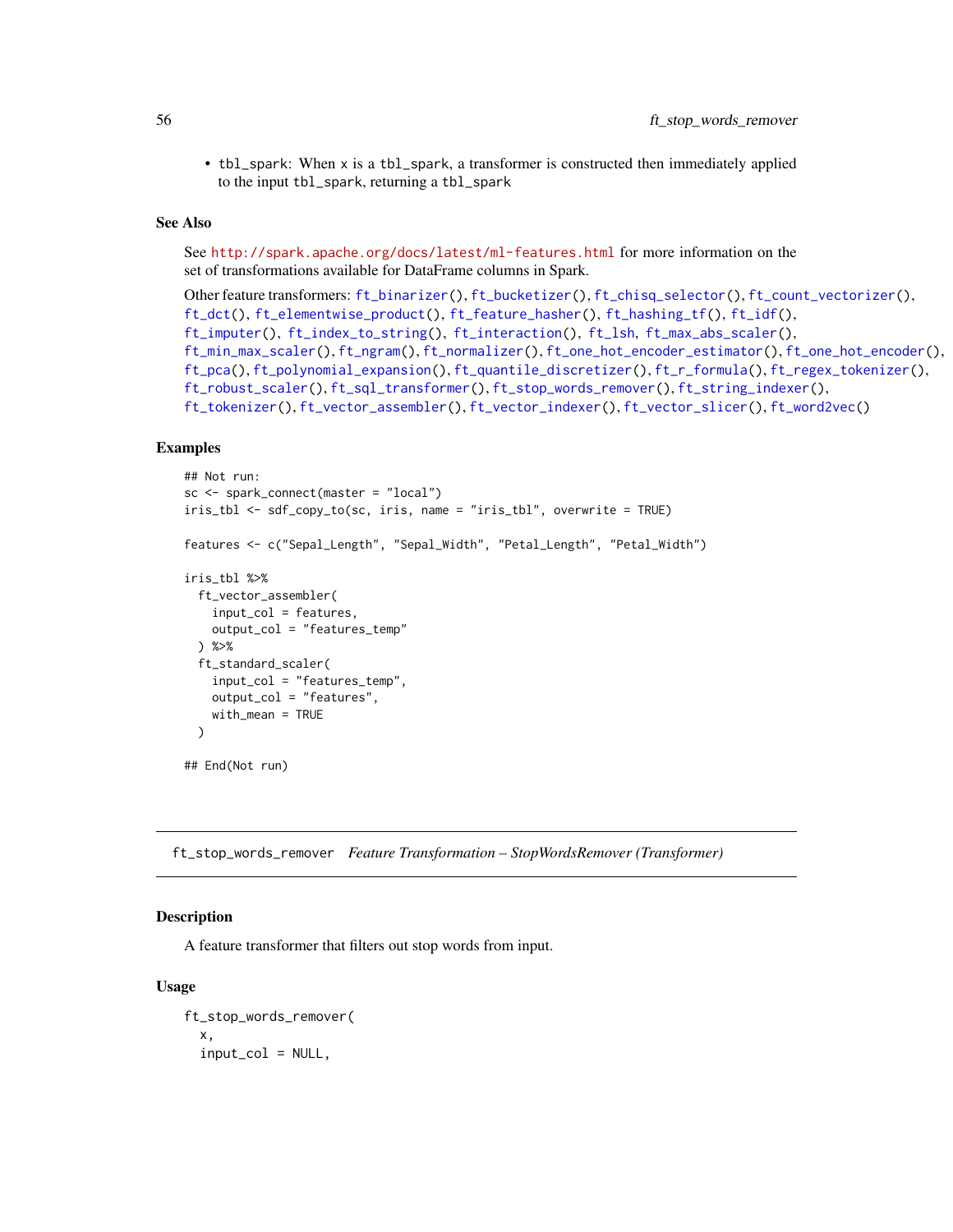```
output_col = NULL,
  case_sensitive = FALSE,
  stop_words = ml_default_stop_words(spark_connection(x), "english"),
  uid = random_string("stop_words_remover_"),
  ...
\mathcal{L}
```
#### Arguments

| $\mathsf{x}$ | A spark_connection, ml_pipeline, or a tbl_spark.                              |
|--------------|-------------------------------------------------------------------------------|
| input_col    | The name of the input column.                                                 |
| output_col   | The name of the output column.                                                |
|              | case_sensitive Whether to do a case sensitive comparison over the stop words. |
| stop_words   | The words to be filtered out.                                                 |
| uid          | A character string used to uniquely identify the feature transformer.         |
|              | Optional arguments; currently unused.                                         |

# Value

The object returned depends on the class of x.

- spark\_connection: When x is a spark\_connection, the function returns a ml\_transformer, a ml\_estimator, or one of their subclasses. The object contains a pointer to a Spark Transformer or Estimator object and can be used to compose Pipeline objects.
- ml\_pipeline: When x is a ml\_pipeline, the function returns a ml\_pipeline with the transformer or estimator appended to the pipeline.
- tbl\_spark: When x is a tbl\_spark, a transformer is constructed then immediately applied to the input tbl\_spark, returning a tbl\_spark

## See Also

See <http://spark.apache.org/docs/latest/ml-features.html> for more information on the set of transformations available for DataFrame columns in Spark.

#### [ml\\_default\\_stop\\_words](#page-102-0)

Other feature transformers: [ft\\_binarizer\(](#page-13-0)), [ft\\_bucketizer\(](#page-15-0)), [ft\\_chisq\\_selector\(](#page-17-0)), [ft\\_count\\_vectorizer\(](#page-19-0)), [ft\\_dct\(](#page-20-0)), [ft\\_elementwise\\_product\(](#page-22-0)), [ft\\_feature\\_hasher\(](#page-23-0)), [ft\\_hashing\\_tf\(](#page-25-0)), [ft\\_idf\(](#page-26-0)), [ft\\_imputer\(](#page-28-0)), [ft\\_index\\_to\\_string\(](#page-29-0)), [ft\\_interaction\(](#page-30-0)), [ft\\_lsh](#page-31-0), [ft\\_max\\_abs\\_scaler\(](#page-34-0)), [ft\\_min\\_max\\_scaler\(](#page-36-0)), [ft\\_ngram\(](#page-37-0)), [ft\\_normalizer\(](#page-39-0)), [ft\\_one\\_hot\\_encoder\\_estimator\(](#page-41-0)), [ft\\_one\\_hot\\_encoder\(](#page-40-0)), [ft\\_pca\(](#page-43-0)), [ft\\_polynomial\\_expansion\(](#page-44-0)), [ft\\_quantile\\_discretizer\(](#page-46-0)), [ft\\_r\\_formula\(](#page-50-0)), [ft\\_regex\\_tokenizer\(](#page-48-0)), [ft\\_robust\\_scaler\(](#page-49-0)), [ft\\_sql\\_transformer\(](#page-52-0)), [ft\\_standard\\_scaler\(](#page-54-0)), [ft\\_string\\_indexer\(](#page-57-0)), [ft\\_tokenizer\(](#page-58-0)), [ft\\_vector\\_assembler\(](#page-60-0)), [ft\\_vector\\_indexer\(](#page-61-0)), [ft\\_vector\\_slicer\(](#page-62-0)), [ft\\_word2vec\(](#page-63-0))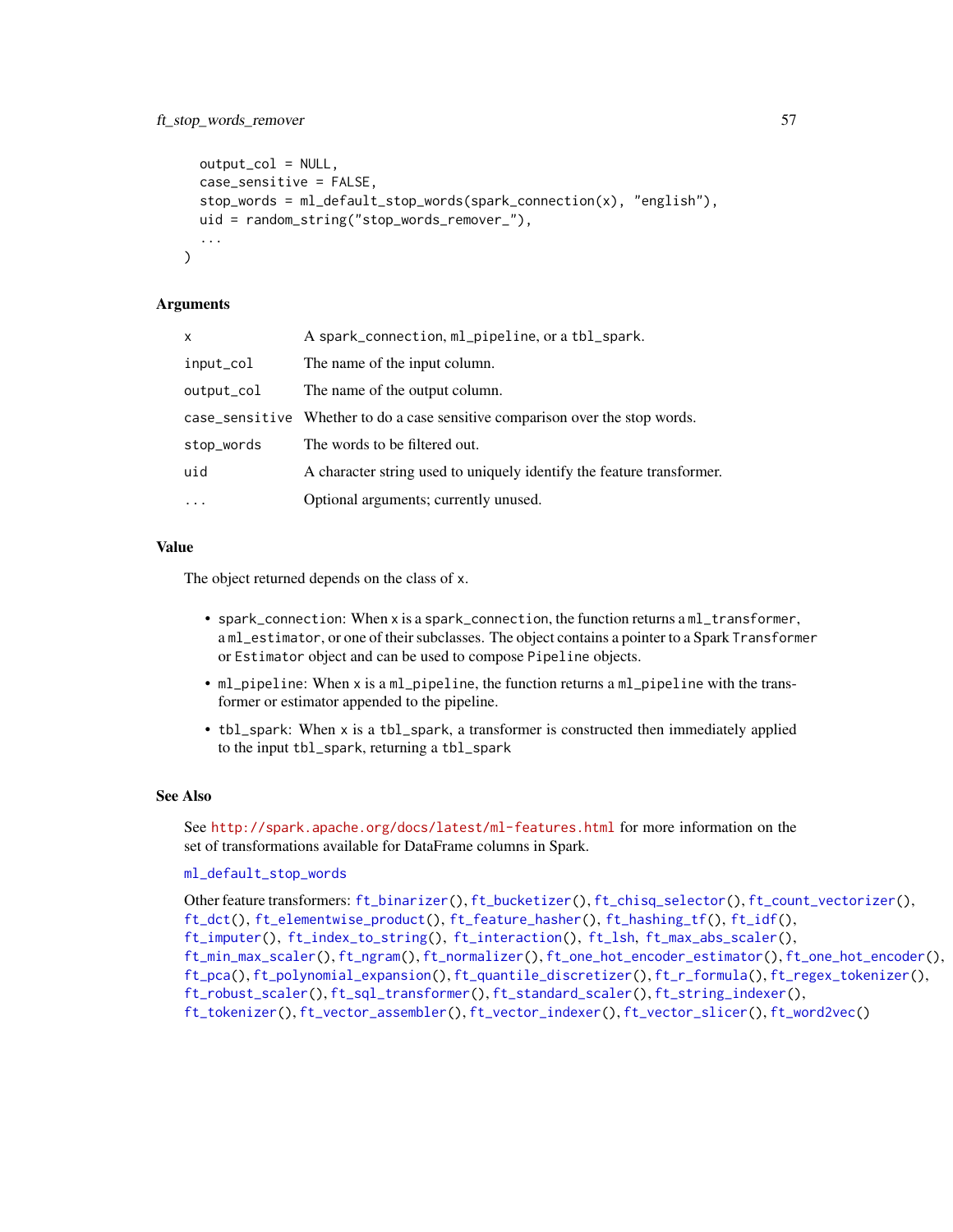# Description

A label indexer that maps a string column of labels to an ML column of label indices. If the input column is numeric, we cast it to string and index the string values. The indices are in [0,numLabels), ordered by label frequencies. So the most frequent label gets index 0. This function is the inverse of [ft\\_index\\_to\\_string](#page-29-0).

# Usage

```
ft_string_indexer(
  x,
  input\_col = NULL,output_col = NULL,
 handle_invalid = "error",
 string_order_type = "frequencyDesc",
 uid = random_string("string_indexer_"),
  ...
)
ml_labels(model)
ft_string_indexer_model(
  x,
  input_col = NULL,
 output_col = NULL,
 labels,
 handle_invalid = "error",
 uid = random_string("string_indexer_model_"),
  ...
)
```
# Arguments

| x                 | A spark_connection, ml_pipeline, or a tbl_spark.                                                                                                                                                                                                  |  |
|-------------------|---------------------------------------------------------------------------------------------------------------------------------------------------------------------------------------------------------------------------------------------------|--|
| input_col         | The name of the input column.                                                                                                                                                                                                                     |  |
| output_col        | The name of the output column.                                                                                                                                                                                                                    |  |
|                   | handle_invalid (Spark 2.1.0+) Param for how to handle invalid entries. Options are 'skip' (filter<br>out rows with invalid values), 'error' (throw an error), or 'keep' (keep invalid<br>values in a special additional bucket). Default: "error" |  |
| string_order_type |                                                                                                                                                                                                                                                   |  |
|                   | $(Spark 2.3+)$ How to order labels of string column. The first label after ordering                                                                                                                                                               |  |
|                   | is assigned an index of 0. Options are "frequency Desc", "frequency Asc",                                                                                                                                                                         |  |
|                   | "alphabetDesc", and "alphabetAsc". Defaults to "frequencyDesc".                                                                                                                                                                                   |  |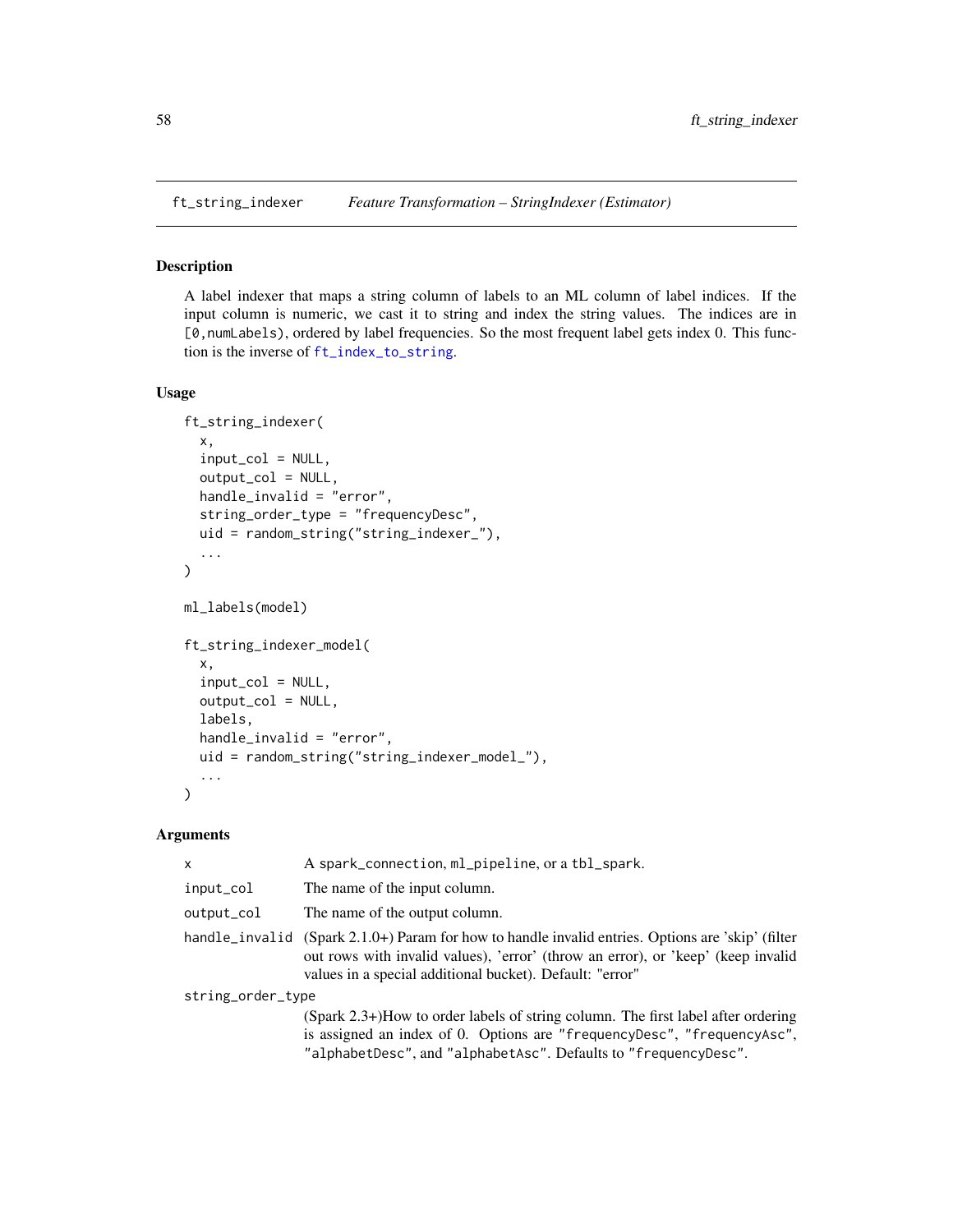#### ft\_tokenizer 59

| uid       | A character string used to uniquely identify the feature transformer. |
|-----------|-----------------------------------------------------------------------|
| $\ddotsc$ | Optional arguments; currently unused.                                 |
| model     | A fitted StringIndexer model returned by ft_string_indexer()          |
| labels    | Vector of labels, corresponding to indices to be assigned.            |

#### Details

In the case where  $x$  is a tbl\_spark, the estimator fits against  $x$  to obtain a transformer, which is then immediately used to transform x, returning a tbl\_spark.

## Value

The object returned depends on the class of x.

- spark\_connection: When x is a spark\_connection, the function returns a ml\_transformer, a ml\_estimator, or one of their subclasses. The object contains a pointer to a Spark Transformer or Estimator object and can be used to compose Pipeline objects.
- ml\_pipeline: When x is a ml\_pipeline, the function returns a ml\_pipeline with the transformer or estimator appended to the pipeline.
- tbl\_spark: When x is a tbl\_spark, a transformer is constructed then immediately applied to the input tbl\_spark, returning a tbl\_spark
- ml\_labels() returns a vector of labels, corresponding to indices to be assigned.

## See Also

See <http://spark.apache.org/docs/latest/ml-features.html> for more information on the set of transformations available for DataFrame columns in Spark.

#### [ft\\_index\\_to\\_string](#page-29-0)

```
Other feature transformers: ft_binarizer(), ft_bucketizer(), ft_chisq_selector(), ft_count_vectorizer(),
ft_dct(), ft_elementwise_product(), ft_feature_hasher(), ft_hashing_tf(), ft_idf(),
ft_imputer(), ft_index_to_string(), ft_interaction(), ft_lsh, ft_max_abs_scaler(),
ft_min_max_scaler(), ft_ngram(), ft_normalizer(), ft_one_hot_encoder_estimator(), ft_one_hot_encoder(),
ft_pca(), ft_polynomial_expansion(), ft_quantile_discretizer(), ft_r_formula(), ft_regex_tokenizer(),
ft_robust_scaler(), ft_sql_transformer(), ft_standard_scaler(), ft_stop_words_remover(),
ft_tokenizer(), ft_vector_assembler(), ft_vector_indexer(), ft_vector_slicer(), ft_word2vec()
```
<span id="page-58-0"></span>ft\_tokenizer *Feature Transformation – Tokenizer (Transformer)*

# Description

A tokenizer that converts the input string to lowercase and then splits it by white spaces.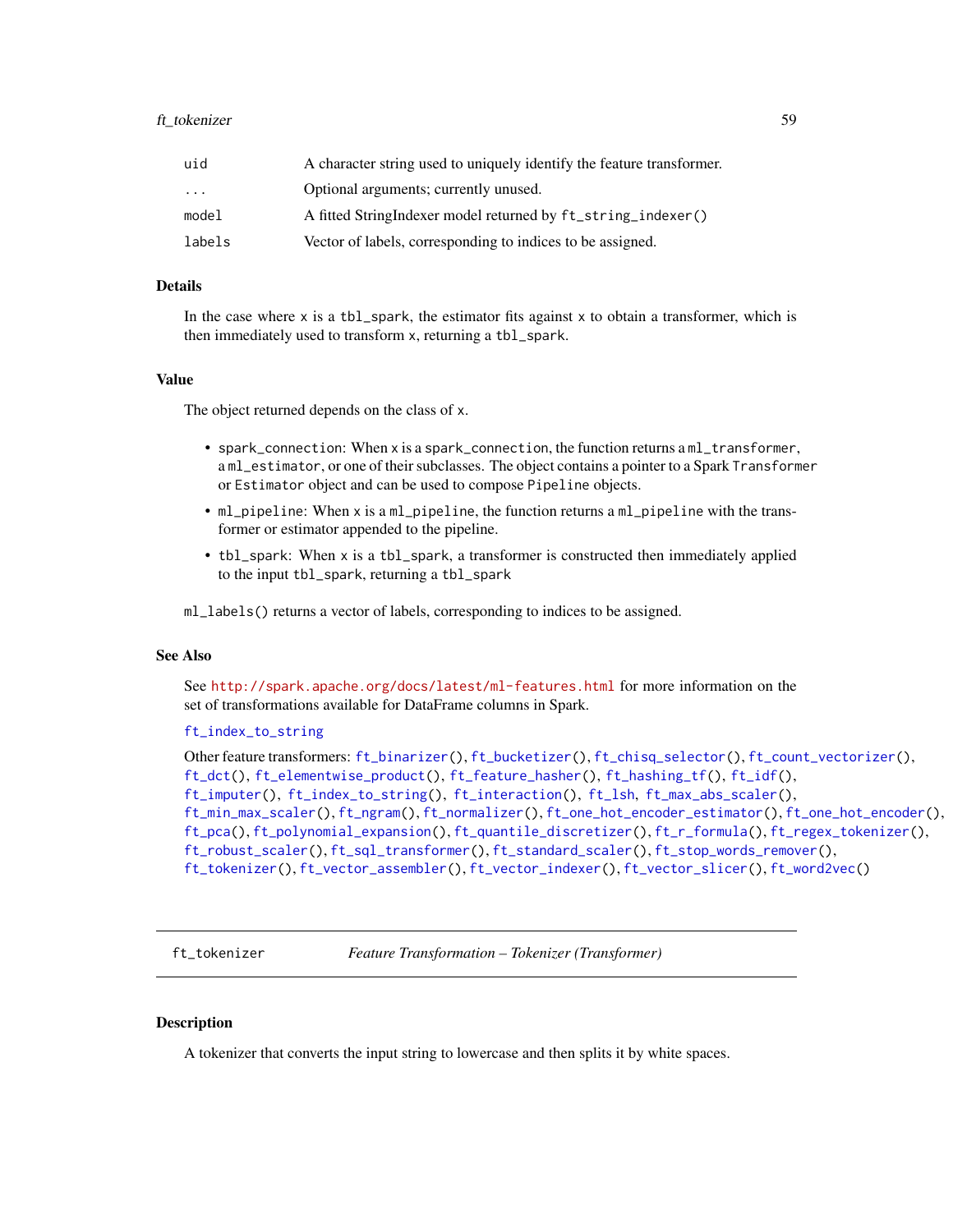# Usage

```
ft_tokenizer(
  x,
  input\_col = NULL,output\_col = NULL,uid = random_string("tokenizer_"),
  ...
)
```
# Arguments

| X          | A spark_connection, ml_pipeline, or a tbl_spark.                      |
|------------|-----------------------------------------------------------------------|
| input_col  | The name of the input column.                                         |
| output_col | The name of the output column.                                        |
| uid        | A character string used to uniquely identify the feature transformer. |
| $\cdots$   | Optional arguments; currently unused.                                 |

# Value

The object returned depends on the class of x.

- spark\_connection: When x is a spark\_connection, the function returns a ml\_transformer, a ml\_estimator, or one of their subclasses. The object contains a pointer to a Spark Transformer or Estimator object and can be used to compose Pipeline objects.
- ml\_pipeline: When x is a ml\_pipeline, the function returns a ml\_pipeline with the transformer or estimator appended to the pipeline.
- tbl\_spark: When x is a tbl\_spark, a transformer is constructed then immediately applied to the input tbl\_spark, returning a tbl\_spark

## See Also

See <http://spark.apache.org/docs/latest/ml-features.html> for more information on the set of transformations available for DataFrame columns in Spark.

```
Other feature transformers: ft_binarizer(), ft_bucketizer(), ft_chisq_selector(), ft_count_vectorizer(),
ft_dct(), ft_elementwise_product(), ft_feature_hasher(), ft_hashing_tf(), ft_idf(),
ft_imputer(), ft_index_to_string(), ft_interaction(), ft_lsh, ft_max_abs_scaler(),
ft_min_max_scaler(), ft_ngram(), ft_normalizer(), ft_one_hot_encoder_estimator(), ft_one_hot_encoder(),
ft_pca(), ft_polynomial_expansion(), ft_quantile_discretizer(), ft_r_formula(), ft_regex_tokenizer(),
ft_robust_scaler(), ft_sql_transformer(), ft_standard_scaler(), ft_stop_words_remover(),
ft_string_indexer(), ft_vector_assembler(), ft_vector_indexer(), ft_vector_slicer(),
ft_word2vec()
```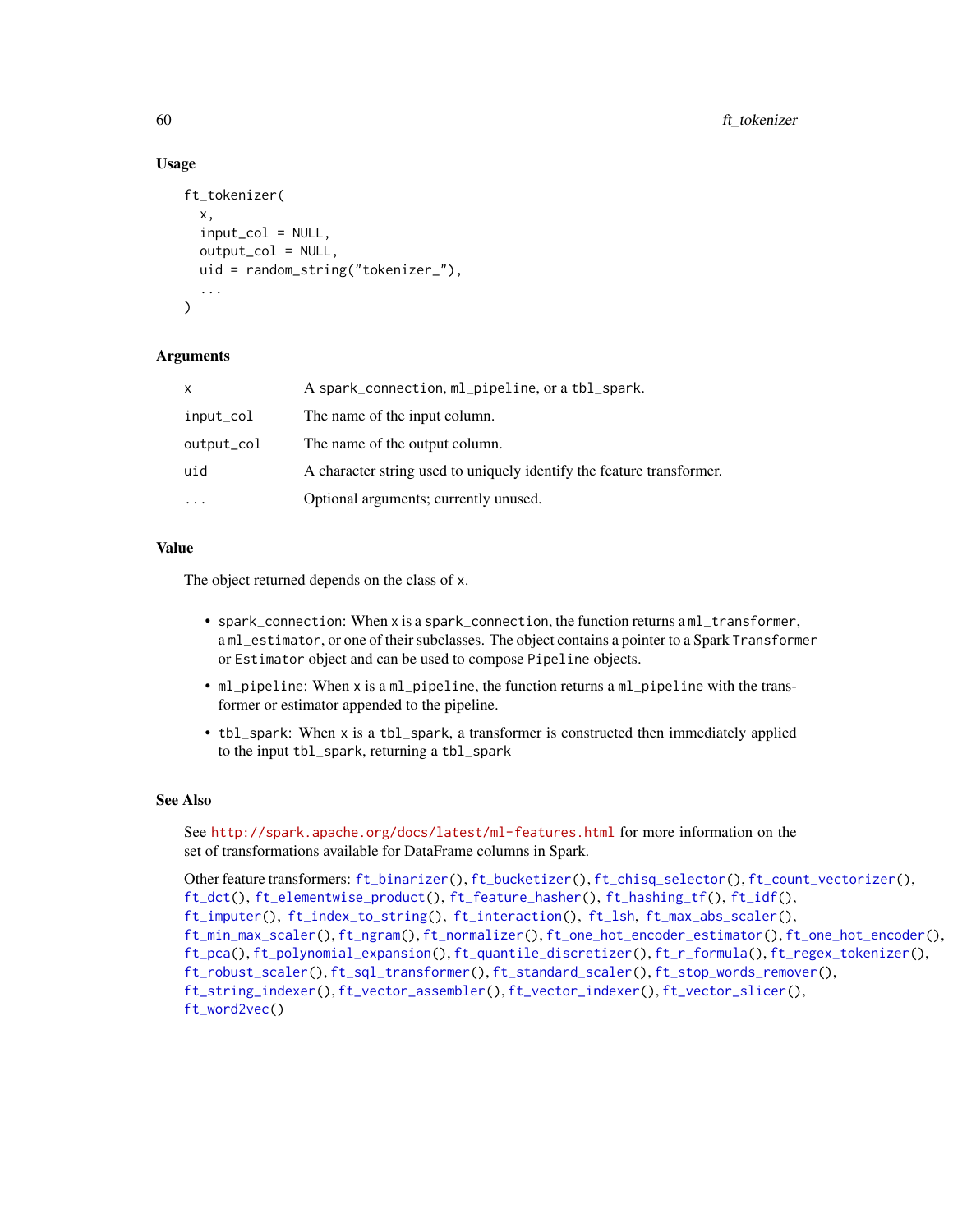<span id="page-60-0"></span>ft\_vector\_assembler *Feature Transformation – VectorAssembler (Transformer)*

## **Description**

Combine multiple vectors into a single row-vector; that is, where each row element of the newly generated column is a vector formed by concatenating each row element from the specified input columns.

## Usage

```
ft_vector_assembler(
  x,
  input_cols = NULL,
  output_col = NULL,
  uid = random_string("vector_assembler_"),
  ...
\lambda
```
## **Arguments**

| x          | A spark_connection, ml_pipeline, or a tbl_spark.                      |
|------------|-----------------------------------------------------------------------|
| input_cols | The names of the input columns                                        |
| output_col | The name of the output column.                                        |
| uid        | A character string used to uniquely identify the feature transformer. |
| $\ddotsc$  | Optional arguments; currently unused.                                 |

## Value

The object returned depends on the class of x.

- spark\_connection: When x is a spark\_connection, the function returns a ml\_transformer, a ml\_estimator, or one of their subclasses. The object contains a pointer to a Spark Transformer or Estimator object and can be used to compose Pipeline objects.
- ml\_pipeline: When x is a ml\_pipeline, the function returns a ml\_pipeline with the transformer or estimator appended to the pipeline.
- tbl\_spark: When x is a tbl\_spark, a transformer is constructed then immediately applied to the input tbl\_spark, returning a tbl\_spark

# See Also

See <http://spark.apache.org/docs/latest/ml-features.html> for more information on the set of transformations available for DataFrame columns in Spark.

Other feature transformers: [ft\\_binarizer\(](#page-13-0)), [ft\\_bucketizer\(](#page-15-0)), [ft\\_chisq\\_selector\(](#page-17-0)), [ft\\_count\\_vectorizer\(](#page-19-0)), [ft\\_dct\(](#page-20-0)), [ft\\_elementwise\\_product\(](#page-22-0)), [ft\\_feature\\_hasher\(](#page-23-0)), [ft\\_hashing\\_tf\(](#page-25-0)), [ft\\_idf\(](#page-26-0)),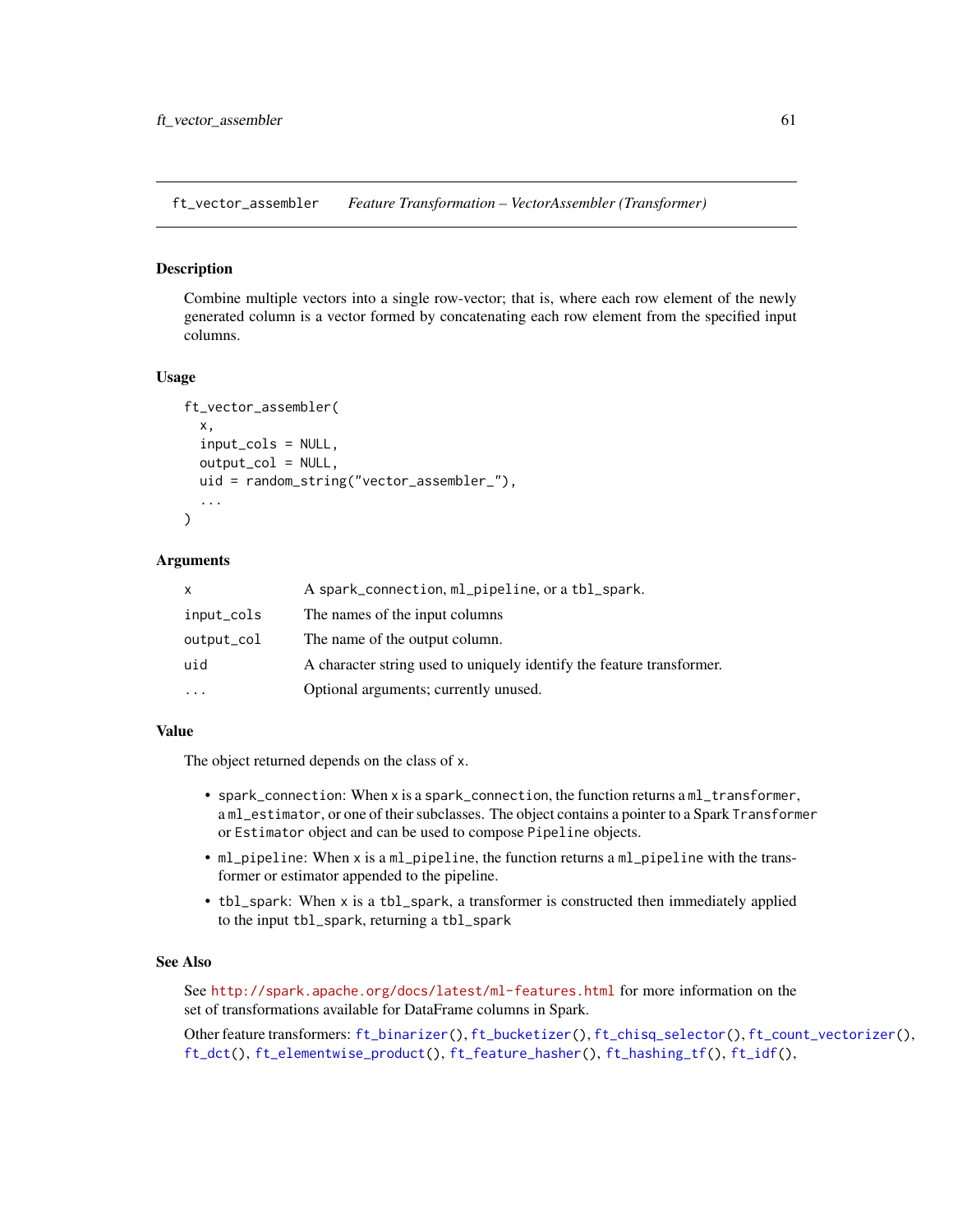```
ft_imputer(), ft_index_to_string(), ft_interaction(), ft_lsh, ft_max_abs_scaler(),
ft_min_max_scaler(), ft_ngram(), ft_normalizer(), ft_one_hot_encoder_estimator(), ft_one_hot_encoder(),
ft_pca(), ft_polynomial_expansion(), ft_quantile_discretizer(), ft_r_formula(), ft_regex_tokenizer(),
ft_robust_scaler(), ft_sql_transformer(), ft_standard_scaler(), ft_stop_words_remover(),
ft_string_indexer(), ft_tokenizer(), ft_vector_indexer(), ft_vector_slicer(), ft_word2vec()
```
<span id="page-61-0"></span>ft\_vector\_indexer *Feature Transformation – VectorIndexer (Estimator)*

## Description

Indexing categorical feature columns in a dataset of Vector.

# Usage

```
ft_vector_indexer(
  x,
  input_col = NULL,
 output_col = NULL,
 max_categories = 20,
 uid = random_string("vector_indexer_"),
  ...
)
```
# Arguments

| $\mathsf{x}$ | A spark_connection, ml_pipeline, or a tbl_spark.                                                                                                                                                                                   |
|--------------|------------------------------------------------------------------------------------------------------------------------------------------------------------------------------------------------------------------------------------|
| input_col    | The name of the input column.                                                                                                                                                                                                      |
| output_col   | The name of the output column.                                                                                                                                                                                                     |
|              | max categories Threshold for the number of values a categorical feature can take. If a feature is<br>found to have > max_categories values, then it is declared continuous. Must<br>be greater than or equal to 2. Defaults to 20. |
| uid          | A character string used to uniquely identify the feature transformer.                                                                                                                                                              |
| $\ddotsc$    | Optional arguments; currently unused.                                                                                                                                                                                              |

# Details

In the case where  $x$  is a tbl\_spark, the estimator fits against  $x$  to obtain a transformer, which is then immediately used to transform x, returning a tbl\_spark.

# Value

The object returned depends on the class of x.

• spark\_connection: When x is a spark\_connection, the function returns a ml\_transformer, a ml\_estimator, or one of their subclasses. The object contains a pointer to a Spark Transformer or Estimator object and can be used to compose Pipeline objects.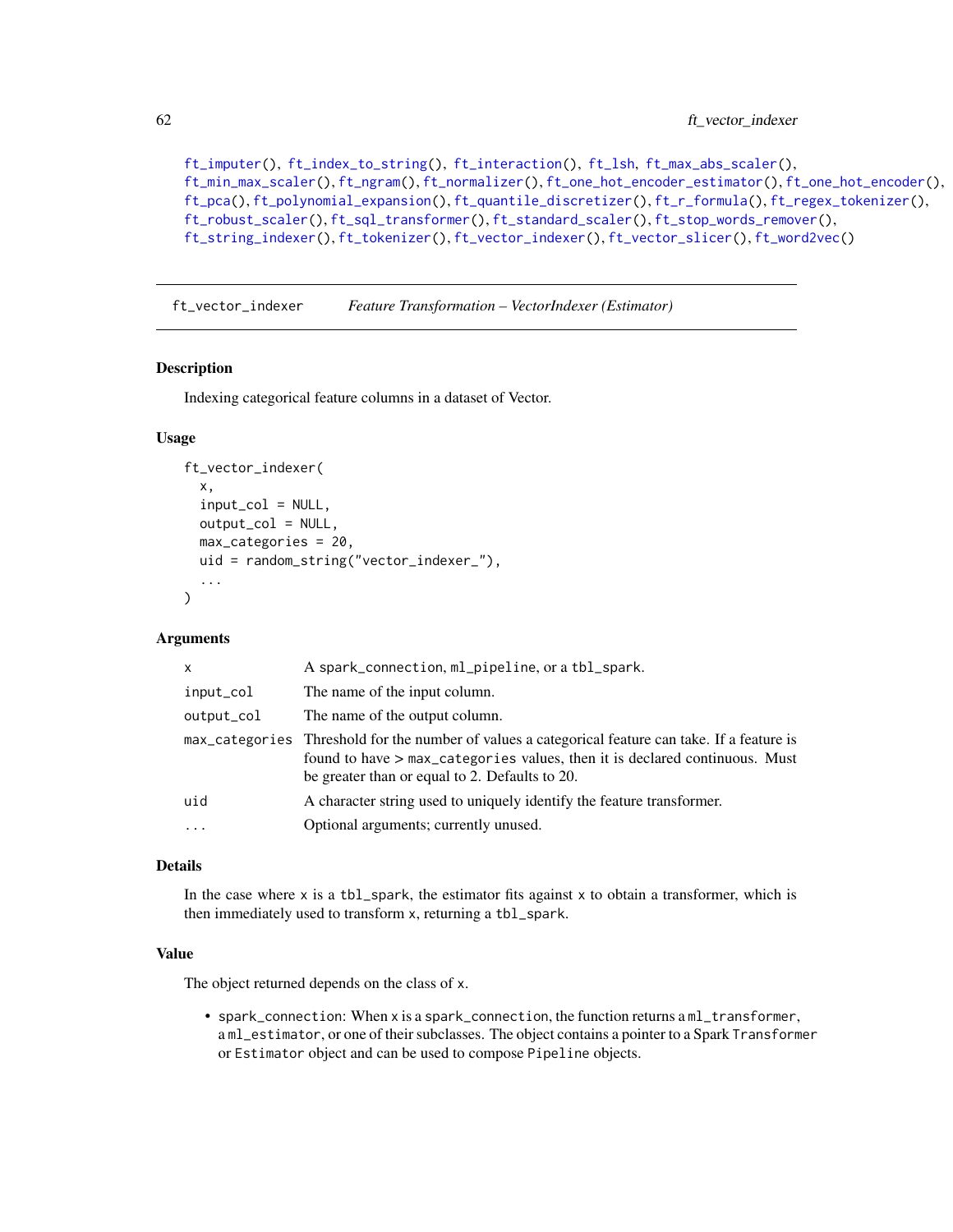## ft\_vector\_slicer 63

- ml\_pipeline: When x is a ml\_pipeline, the function returns a ml\_pipeline with the transformer or estimator appended to the pipeline.
- tbl\_spark: When x is a tbl\_spark, a transformer is constructed then immediately applied to the input tbl\_spark, returning a tbl\_spark

## See Also

See <http://spark.apache.org/docs/latest/ml-features.html> for more information on the set of transformations available for DataFrame columns in Spark.

```
Other feature transformers: ft_binarizer(), ft_bucketizer(), ft_chisq_selector(), ft_count_vectorizer(),
ft_dct(), ft_elementwise_product(), ft_feature_hasher(), ft_hashing_tf(), ft_idf(),
ft_imputer(), ft_index_to_string(), ft_interaction(), ft_lsh, ft_max_abs_scaler(),
ft_min_max_scaler(), ft_ngram(), ft_normalizer(), ft_one_hot_encoder_estimator(), ft_one_hot_encoder(),
ft_pca(), ft_polynomial_expansion(), ft_quantile_discretizer(), ft_r_formula(), ft_regex_tokenizer(),
ft_robust_scaler(), ft_sql_transformer(), ft_standard_scaler(), ft_stop_words_remover(),
ft_string_indexer(), ft_tokenizer(), ft_vector_assembler(), ft_vector_slicer(), ft_word2vec()
```
<span id="page-62-0"></span>ft\_vector\_slicer *Feature Transformation – VectorSlicer (Transformer)*

## Description

Takes a feature vector and outputs a new feature vector with a subarray of the original features.

## Usage

```
ft_vector_slicer(
  x,
  input_col = NULL,
 output_col = NULL,
  indices = NULL,
 uid = random_string("vector_slicer_"),
  ...
\lambda
```
#### Arguments

| x          | A spark_connection, ml_pipeline, or a tbl_spark.                                                    |  |
|------------|-----------------------------------------------------------------------------------------------------|--|
| input_col  | The name of the input column.                                                                       |  |
| output_col | The name of the output column.                                                                      |  |
| indices    | An vector of indices to select features from a vector column. Note that the<br>indices are 0-based. |  |
| uid        | A character string used to uniquely identify the feature transformer.                               |  |
| .          | Optional arguments; currently unused.                                                               |  |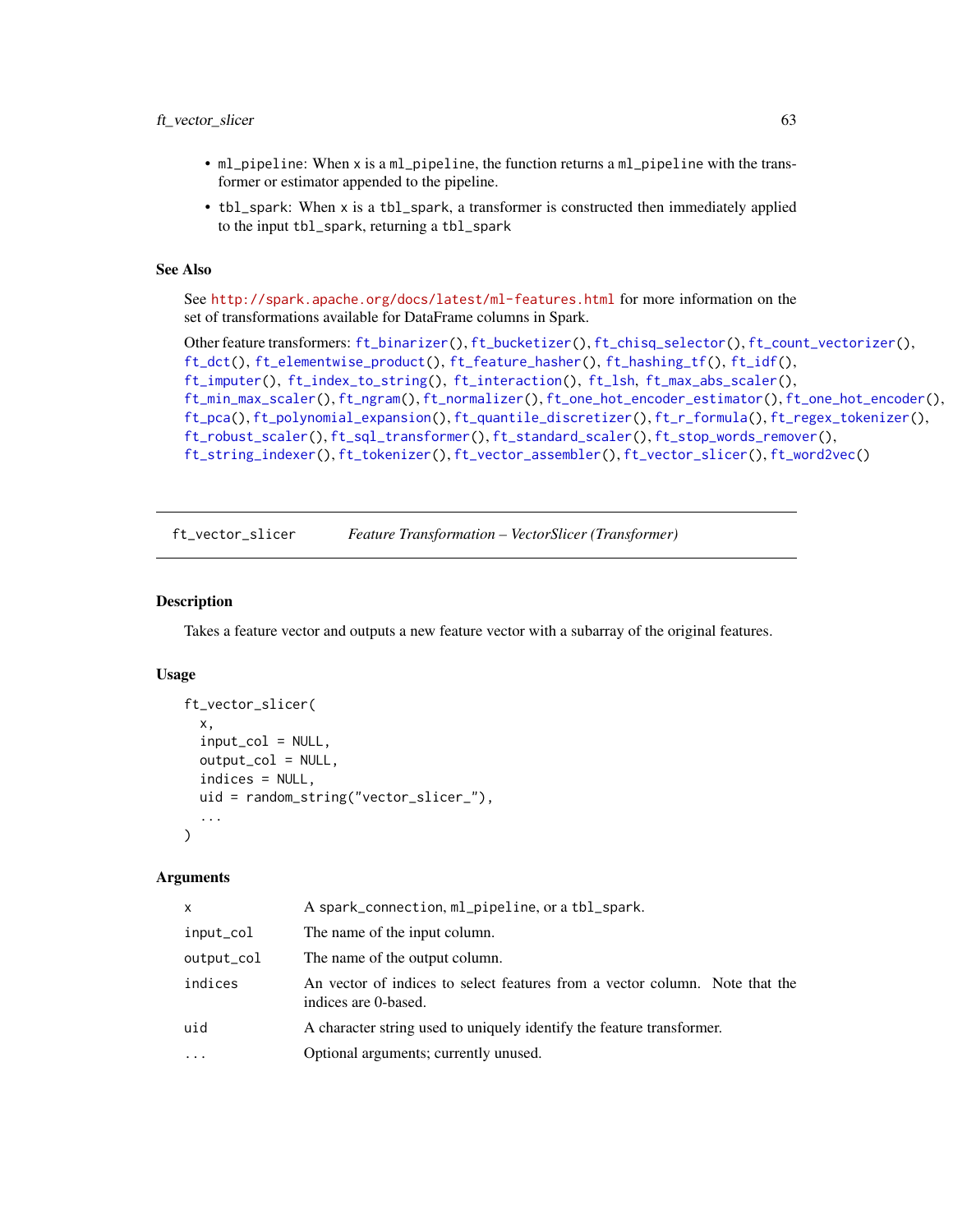The object returned depends on the class of x.

- spark\_connection: When x is a spark\_connection, the function returns a ml\_transformer, a ml\_estimator, or one of their subclasses. The object contains a pointer to a Spark Transformer or Estimator object and can be used to compose Pipeline objects.
- ml\_pipeline: When x is a ml\_pipeline, the function returns a ml\_pipeline with the transformer or estimator appended to the pipeline.
- tbl\_spark: When x is a tbl\_spark, a transformer is constructed then immediately applied to the input tbl\_spark, returning a tbl\_spark

## See Also

See <http://spark.apache.org/docs/latest/ml-features.html> for more information on the set of transformations available for DataFrame columns in Spark.

```
Other feature transformers: ft_binarizer(), ft_bucketizer(), ft_chisq_selector(), ft_count_vectorizer(),
ft_dct(), ft_elementwise_product(), ft_feature_hasher(), ft_hashing_tf(), ft_idf(),
ft_imputer(), ft_index_to_string(), ft_interaction(), ft_lsh, ft_max_abs_scaler(),
ft_min_max_scaler(), ft_ngram(), ft_normalizer(), ft_one_hot_encoder_estimator(), ft_one_hot_encoder(),
ft_pca(), ft_polynomial_expansion(), ft_quantile_discretizer(), ft_r_formula(), ft_regex_tokenizer(),
ft_robust_scaler(), ft_sql_transformer(), ft_standard_scaler(), ft_stop_words_remover(),
ft_string_indexer(), ft_tokenizer(), ft_vector_assembler(), ft_vector_indexer(), ft_word2vec()
```
<span id="page-63-0"></span>ft\_word2vec *Feature Transformation – Word2Vec (Estimator)*

## Description

Word2Vec transforms a word into a code for further natural language processing or machine learning process.

### Usage

```
ft_word2vec(
  x,
  input\_col = NULL,output\_col = NULL,vector_size = 100,
  min\_count = 5,
 max_sentence_length = 1000,
  num_partitions = 1,
  step_size = 0.025,
  max\_iter = 1,
  seed = NULL,
  uid = random_string("word2vec_"),
  ...
```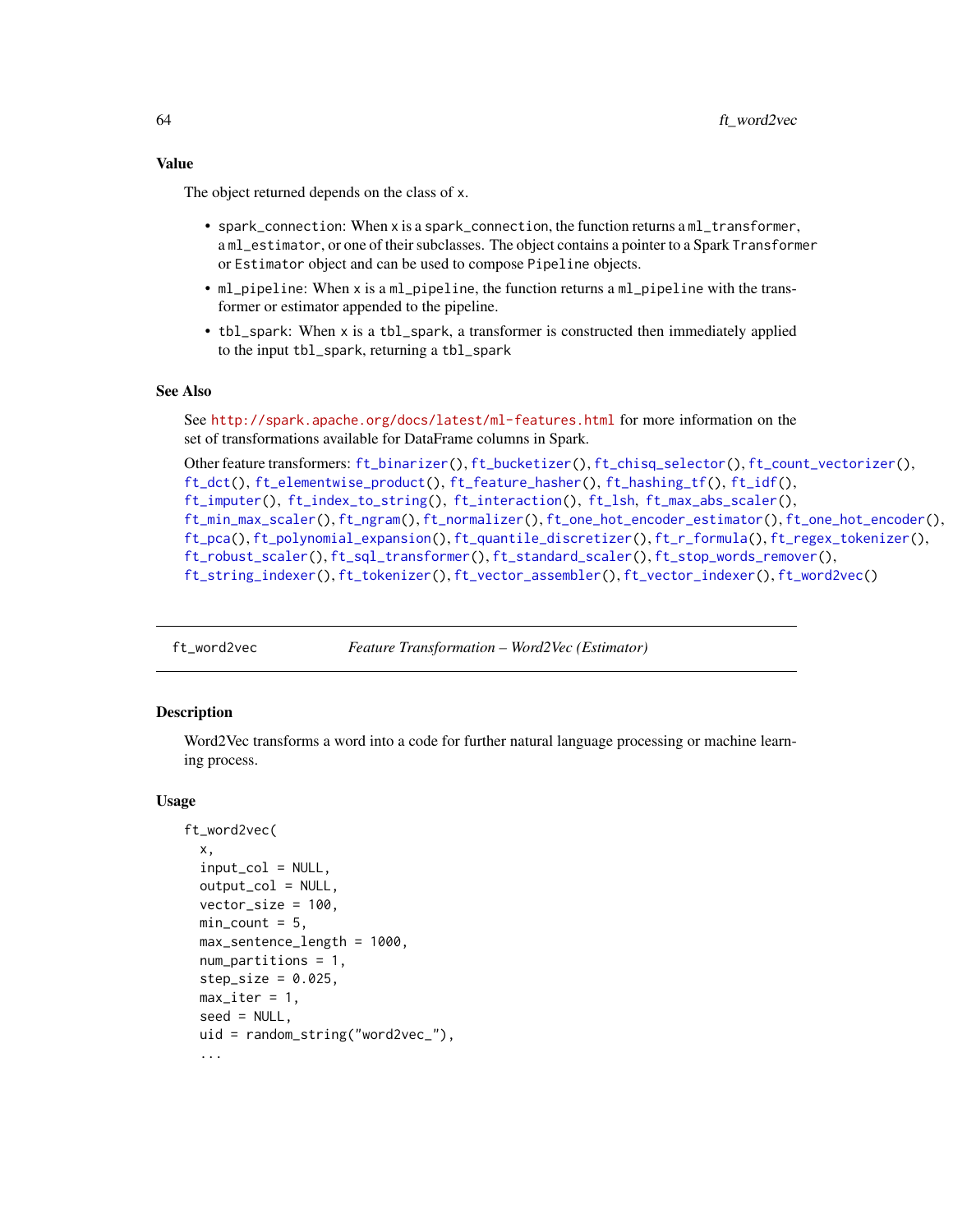# ft\_word2vec 65

# $\mathcal{L}$

ml\_find\_synonyms(model, word, num)

#### Arguments

| X                   | A spark_connection, ml_pipeline, or a tbl_spark.                                                                                                                                                                   |
|---------------------|--------------------------------------------------------------------------------------------------------------------------------------------------------------------------------------------------------------------|
| input_col           | The name of the input column.                                                                                                                                                                                      |
| output_col          | The name of the output column.                                                                                                                                                                                     |
| vector_size         | The dimension of the code that you want to transform from words. Default: 100                                                                                                                                      |
| min count           | The minimum number of times a token must appear to be included in the word2vec<br>model's vocabulary. Default: 5                                                                                                   |
| max_sentence_length |                                                                                                                                                                                                                    |
|                     | $(Spark 2.0.0+)$ Sets the maximum length (in words) of each sentence in the input<br>data. Any sentence longer than this threshold will be divided into chunks of up<br>to max_sentence_length size. Default: 1000 |
|                     | num_partitions Number of partitions for sentences of words. Default: 1                                                                                                                                             |
| step_size           | Param for Step size to be used for each iteration of optimization $(0.0)$ .                                                                                                                                        |
| max_iter            | The maximum number of iterations to use.                                                                                                                                                                           |
| seed                | A random seed. Set this value if you need your results to be reproducible across<br>repeated calls.                                                                                                                |
| uid                 | A character string used to uniquely identify the feature transformer.                                                                                                                                              |
| $\cdots$            | Optional arguments; currently unused.                                                                                                                                                                              |
| model               | A fitted Word2Vec model, returned by ft_word2vec().                                                                                                                                                                |
| word                | A word, as a length-one character vector.                                                                                                                                                                          |
| num                 | Number of words closest in similarity to the given word to find.                                                                                                                                                   |
|                     |                                                                                                                                                                                                                    |

# Details

In the case where  $x$  is a tbl\_spark, the estimator fits against  $x$  to obtain a transformer, which is then immediately used to transform x, returning a tbl\_spark.

# Value

The object returned depends on the class of x.

- spark\_connection: When x is a spark\_connection, the function returns a ml\_transformer, a ml\_estimator, or one of their subclasses. The object contains a pointer to a Spark Transformer or Estimator object and can be used to compose Pipeline objects.
- ml\_pipeline: When x is a ml\_pipeline, the function returns a ml\_pipeline with the transformer or estimator appended to the pipeline.
- tbl\_spark: When x is a tbl\_spark, a transformer is constructed then immediately applied to the input tbl\_spark, returning a tbl\_spark

ml\_find\_synonyms() returns a DataFrame of synonyms and cosine similarities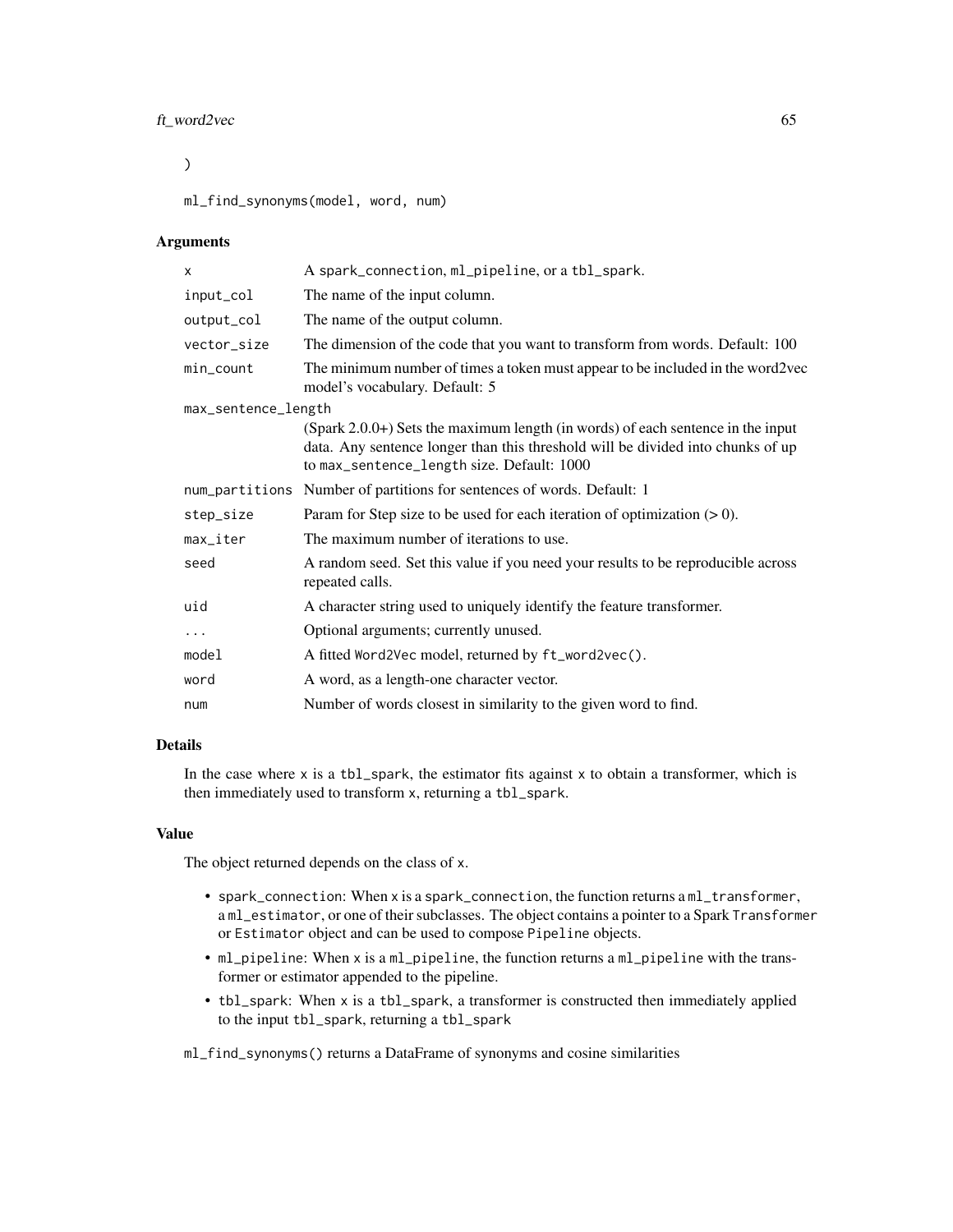# See Also

See <http://spark.apache.org/docs/latest/ml-features.html> for more information on the set of transformations available for DataFrame columns in Spark.

Other feature transformers: [ft\\_binarizer\(](#page-13-0)), [ft\\_bucketizer\(](#page-15-0)), [ft\\_chisq\\_selector\(](#page-17-0)), [ft\\_count\\_vectorizer\(](#page-19-0)), [ft\\_dct\(](#page-20-0)), [ft\\_elementwise\\_product\(](#page-22-0)), [ft\\_feature\\_hasher\(](#page-23-0)), [ft\\_hashing\\_tf\(](#page-25-0)), [ft\\_idf\(](#page-26-0)), [ft\\_imputer\(](#page-28-0)), [ft\\_index\\_to\\_string\(](#page-29-0)), [ft\\_interaction\(](#page-30-0)), [ft\\_lsh](#page-31-0), [ft\\_max\\_abs\\_scaler\(](#page-34-0)), [ft\\_min\\_max\\_scaler\(](#page-36-0)), [ft\\_ngram\(](#page-37-0)), [ft\\_normalizer\(](#page-39-0)), [ft\\_one\\_hot\\_encoder\\_estimator\(](#page-41-0)), [ft\\_one\\_hot\\_encoder\(](#page-40-0)), [ft\\_pca\(](#page-43-0)), [ft\\_polynomial\\_expansion\(](#page-44-0)), [ft\\_quantile\\_discretizer\(](#page-46-0)), [ft\\_r\\_formula\(](#page-50-0)), [ft\\_regex\\_tokenizer\(](#page-48-0)), [ft\\_robust\\_scaler\(](#page-49-0)), [ft\\_sql\\_transformer\(](#page-52-0)), [ft\\_standard\\_scaler\(](#page-54-0)), [ft\\_stop\\_words\\_remover\(](#page-55-0)), [ft\\_string\\_indexer\(](#page-57-0)), [ft\\_tokenizer\(](#page-58-0)), [ft\\_vector\\_assembler\(](#page-60-0)), [ft\\_vector\\_indexer\(](#page-61-0)), [ft\\_vector\\_slicer\(](#page-62-0))

<span id="page-65-0"></span>full\_join *Full join*

## Description

See [full\\_join](#page-65-0) for more details.

get\_spark\_sql\_catalog\_implementation

*Retrieve the Spark connection's SQL catalog implementation property*

# Description

Retrieve the Spark connection's SQL catalog implementation property

## Usage

```
get_spark_sql_catalog_implementation(sc)
```
## **Arguments**

sc spark\_connection

## Value

spark.sql.catalogImplementation property from the connection's runtime configuration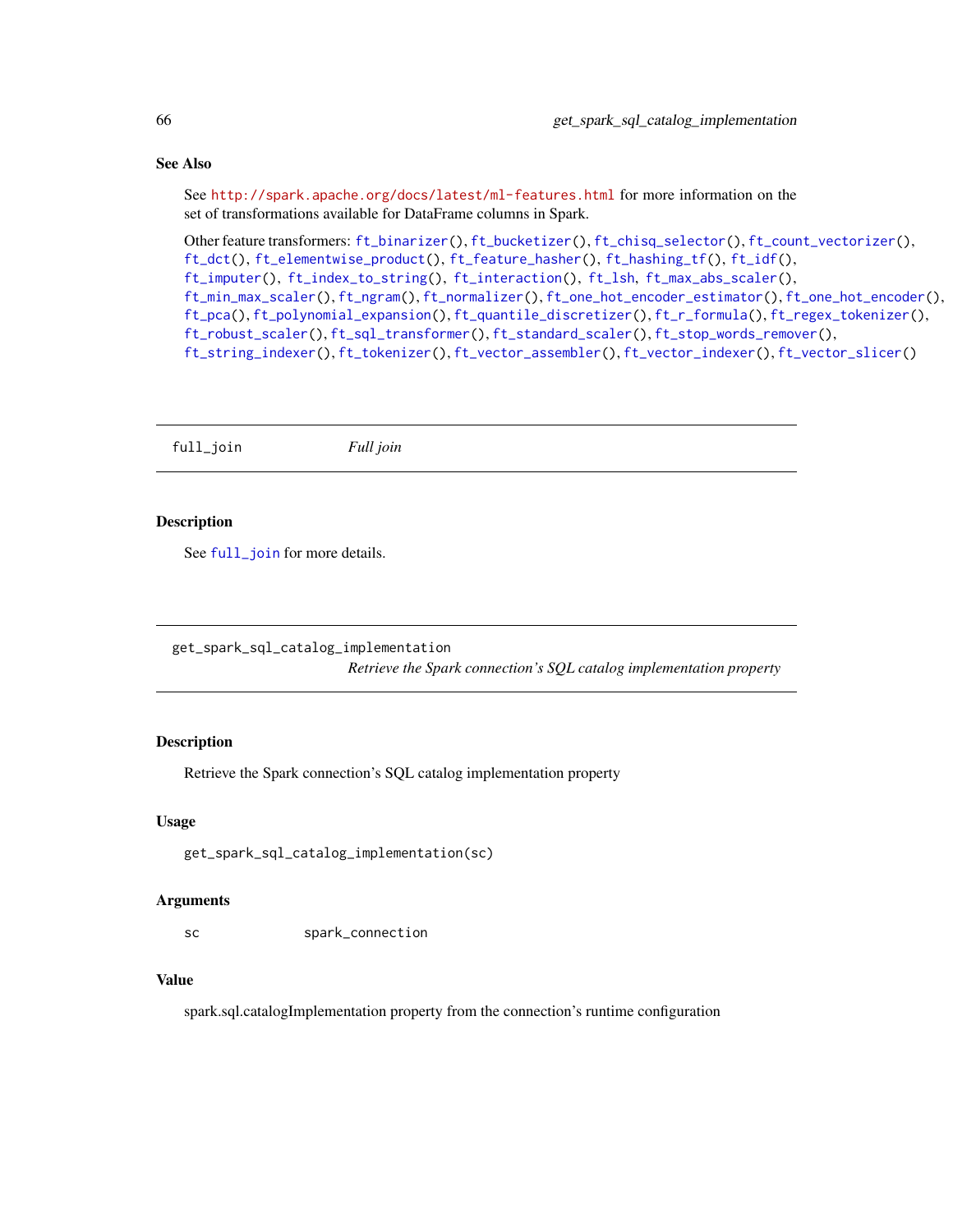hive\_context\_config *Runtime configuration interface for Hive*

# Description

Retrieves the runtime configuration interface for Hive.

## Usage

```
hive_context_config(sc)
```
# Arguments

sc A spark\_connection.

| hof_aggregate<br>Apply Aggregate Function to Array Column |  |
|-----------------------------------------------------------|--|
|-----------------------------------------------------------|--|

# Description

Apply an element-wise aggregation function to an array column (this is essentially a dplyr wrapper for the aggregate(array<T>,A,function<A,T,A>[,function<A,R>]): R built-in Spark SQL functions)

# Usage

```
hof_aggregate(
  x,
  start,
  merge,
  finish = NULL,
  expr = NULL,dest_col = NULL,
  ...
\mathcal{L}
```
## Arguments

| $\mathsf{x}$ | The Spark data frame to run aggregation on                                                                                           |
|--------------|--------------------------------------------------------------------------------------------------------------------------------------|
| start        | The starting value of the aggregation                                                                                                |
| merge        | The aggregation function                                                                                                             |
| finish       | Optional param specifying a transformation to apply on the final value of the<br>aggregation                                         |
| expr         | The array being aggregated, could be any SQL expression evaluating to an array<br>(default: the last column of the Spark data frame) |
| dest_col     | Column to store the aggregated result (default: expr)                                                                                |
|              | Additional params to dplyr:: mutate                                                                                                  |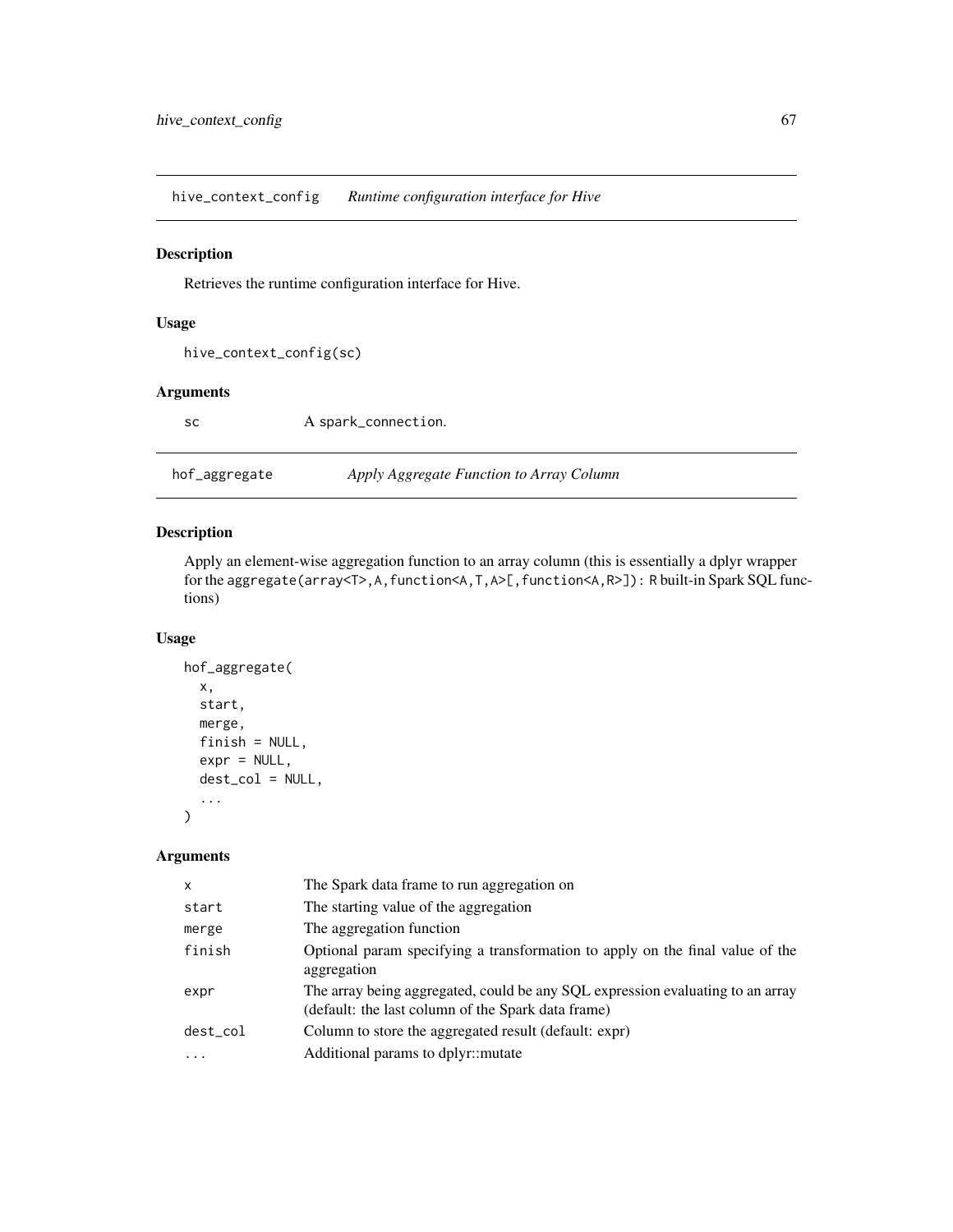# Examples

## Not run:

```
library(sparklyr)
sc <- spark_connect(master = "local")
# concatenates all numbers of each array in `array_column` and add parentheses
# around the resulting string
copy_to(sc, tibble::tibble(array_column = list(1:5, 21:25))) %>%
 hof_aggregate(
   start = ",
   merge = \sim CONCAT(.y, .x),
   finish = \sim CONCAT("(", .x, ")")
  )
## End(Not run)
```
hof\_array\_sort *Sorts array using a custom comparator*

# Description

Applies a custom comparator function to sort an array (this is essentially a dplyr wrapper to the 'array\_sort(expr, func)' higher- order function, which is supported since Spark 3.0)

# Usage

```
hof_array_sort(x, func, expr = NULL, dest_col = NULL, ...)
```
#### Arguments

| $\boldsymbol{\mathsf{x}}$ | The Spark data frame to be processed                                                                                                                                                                                                                                                |
|---------------------------|-------------------------------------------------------------------------------------------------------------------------------------------------------------------------------------------------------------------------------------------------------------------------------------|
| func                      | The comparator function to apply (it should take 2 array elements as arguments<br>and return an integer, with a return value of -1 indicating the first element is less<br>than the second, 0 indicating equality, or 1 indicating the first element is greater<br>than the second) |
| expr                      | The array being sorted, could be any SQL expression evaluating to an array<br>(default: the last column of the Spark data frame)                                                                                                                                                    |
| dest col                  | Column to store the sorted result (default: expr)                                                                                                                                                                                                                                   |
|                           | Additional params to dplyr::mutate                                                                                                                                                                                                                                                  |

# Examples

## Not run:

```
library(sparklyr)
sc \le spark_connect(master = "local", version = "3.0.0")
```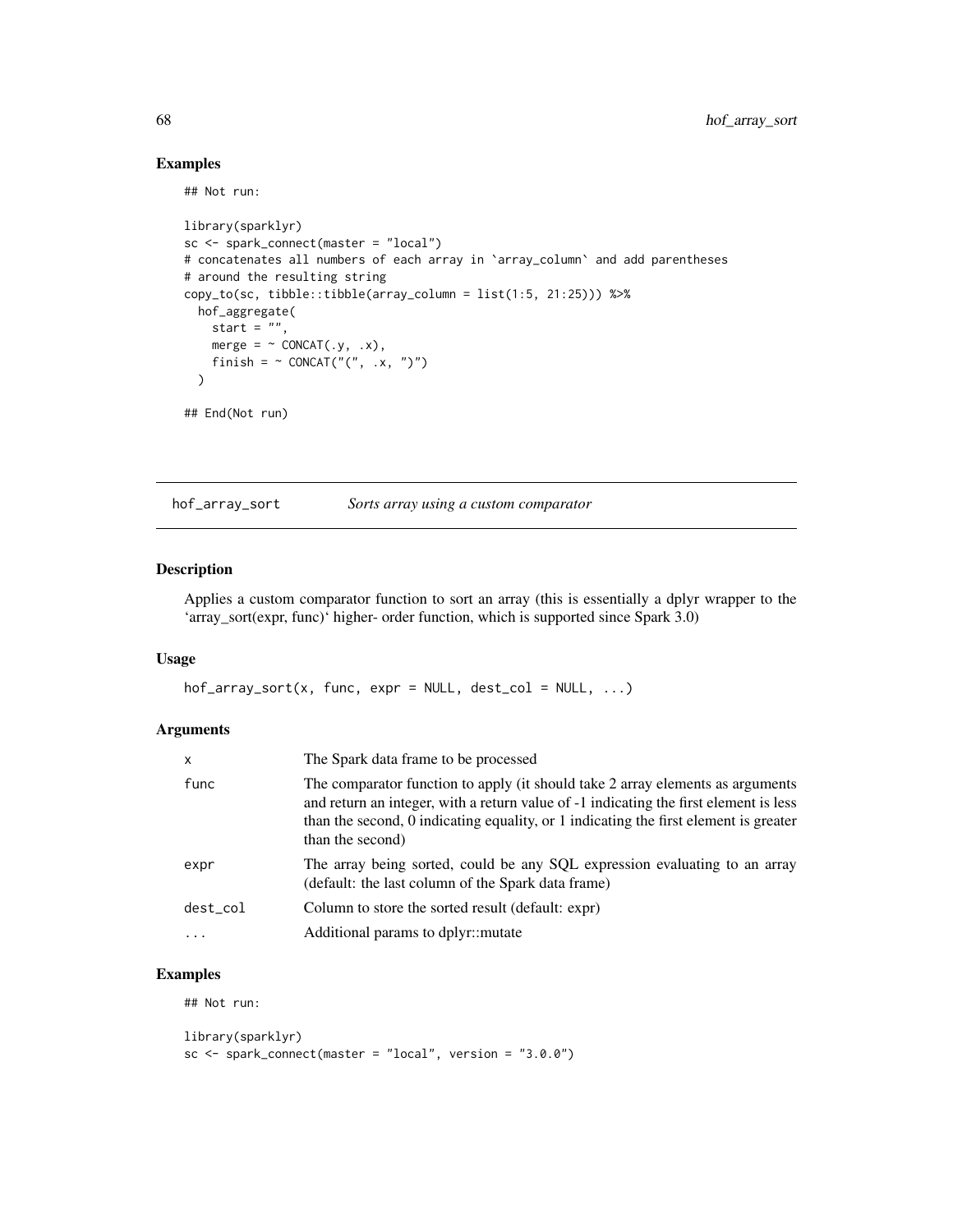hof\_exists 69

```
copy_to(
  sc,
  tibble::tibble(
   # x contains 2 arrays each having elements in ascending order
   x = list(1:5, 6:10))
) %>%
  # now each array from x gets sorted in descending order
  hof_array_sort(~ as.integer(sign(.y - .x)))
## End(Not run)
```
hof\_exists *Determine Whether Some Element Exists in an Array Column*

## Description

Determines whether an element satisfying the given predicate exists in each array from an array column (this is essentially a dplyr wrapper for the exists(array<T>,function<T,Boolean>): Boolean built-in Spark SQL function)

# Usage

```
hof\_exists(x, pred, expr = NULL, dest\_col = NULL, ...)
```
## Arguments

| $\mathsf{x}$ | The Spark data frame to search                                                |
|--------------|-------------------------------------------------------------------------------|
| pred         | A boolean predicate                                                           |
| expr         | The array being searched (could be any SQL expression evaluating to an array) |
| dest_col     | Column to store the search result                                             |
| $\cdots$     | Additional params to dplyr::mutate                                            |

|--|

## Description

Apply an element-wise filtering function to an array column (this is essentially a dplyr wrapper for the filter(array<T>,function<T,Boolean>): array<T> built-in Spark SQL functions)

## Usage

```
hof_fitter(x, func, expr = NULL, dest_col = NULL, ...)
```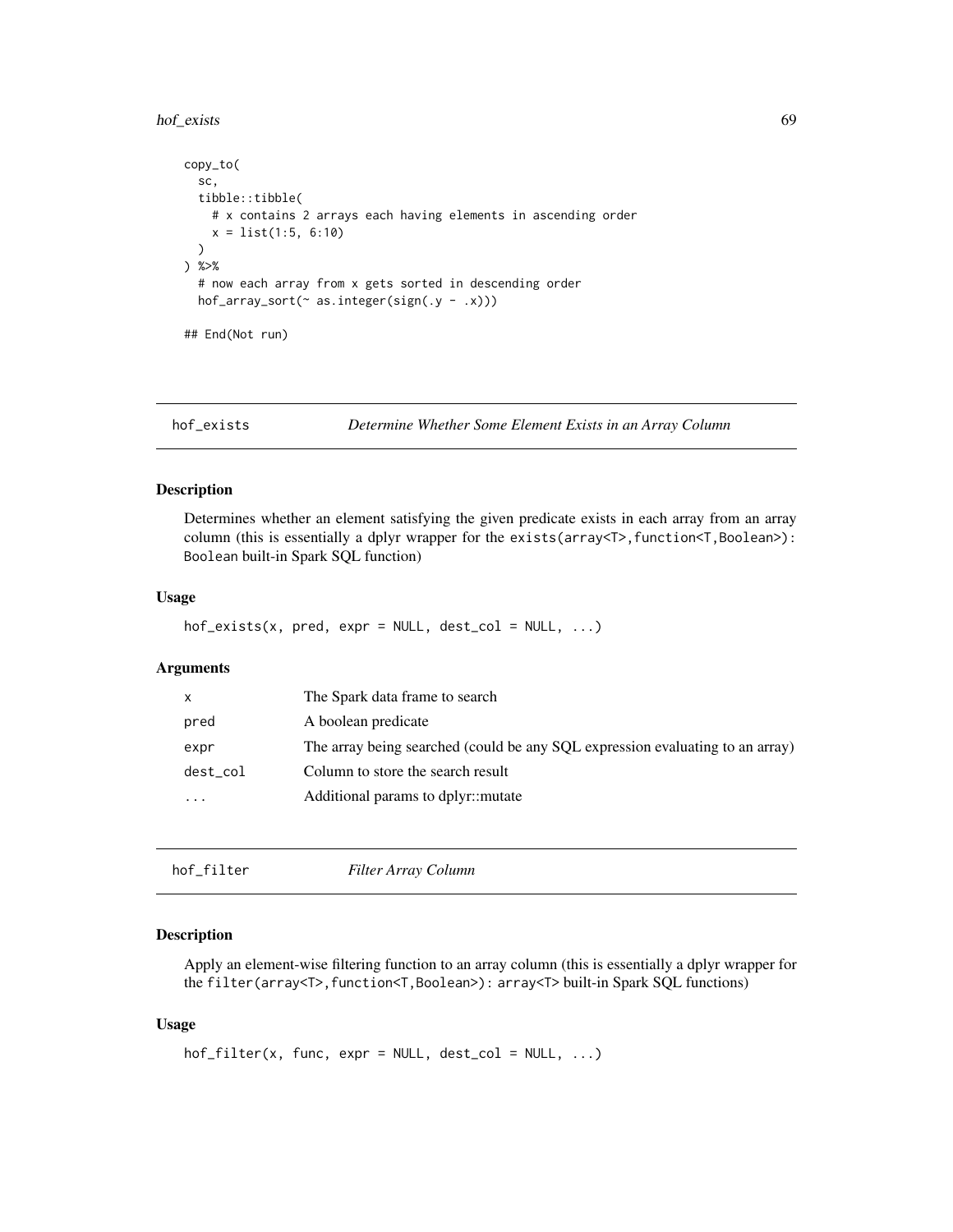70 hof\_forall

# Arguments

| x        | The Spark data frame to filter                                                                                                     |
|----------|------------------------------------------------------------------------------------------------------------------------------------|
| func     | The filtering function                                                                                                             |
| expr     | The array being filtered, could be any SQL expression evaluating to an array<br>(default: the last column of the Spark data frame) |
| dest_col | Column to store the filtered result (default: expr)                                                                                |
| .        | Additional params to dplyr::mutate                                                                                                 |

# Examples

## Not run:

```
library(sparklyr)
sc <- spark_connect(master = "local")
# only keep odd elements in each array in `array_column`
copy_to(sc, tibble::tibble(array_column = list(1:5, 21:25))) %>%
 hof_fitter(\sim .x % 2 == 1)
```
## End(Not run)

hof\_forall *Checks whether all elements in an array satisfy a predicate*

# Description

Checks whether the predicate specified holds for all elements in an array (this is essentially a dplyr wrapper to the 'forall(expr, pred)' higher- order function, which is supported since Spark 3.0)

# Usage

```
hof_forall(x, pred, expr = NULL, dest_col = NULL, ...)
```
# Arguments

| $\mathsf{x}$      | The Spark data frame to be processed                                                                                             |
|-------------------|----------------------------------------------------------------------------------------------------------------------------------|
| pred              | The predicate to test (it should take an array element as argument and return a<br>boolean value)                                |
| expr              | The array being tested, could be any SQL expression evaluating to an array<br>(default: the last column of the Spark data frame) |
| dest col          | Column to store the boolean result (default: expr)                                                                               |
| $\cdot\cdot\cdot$ | Additional params to dplyr::mutate                                                                                               |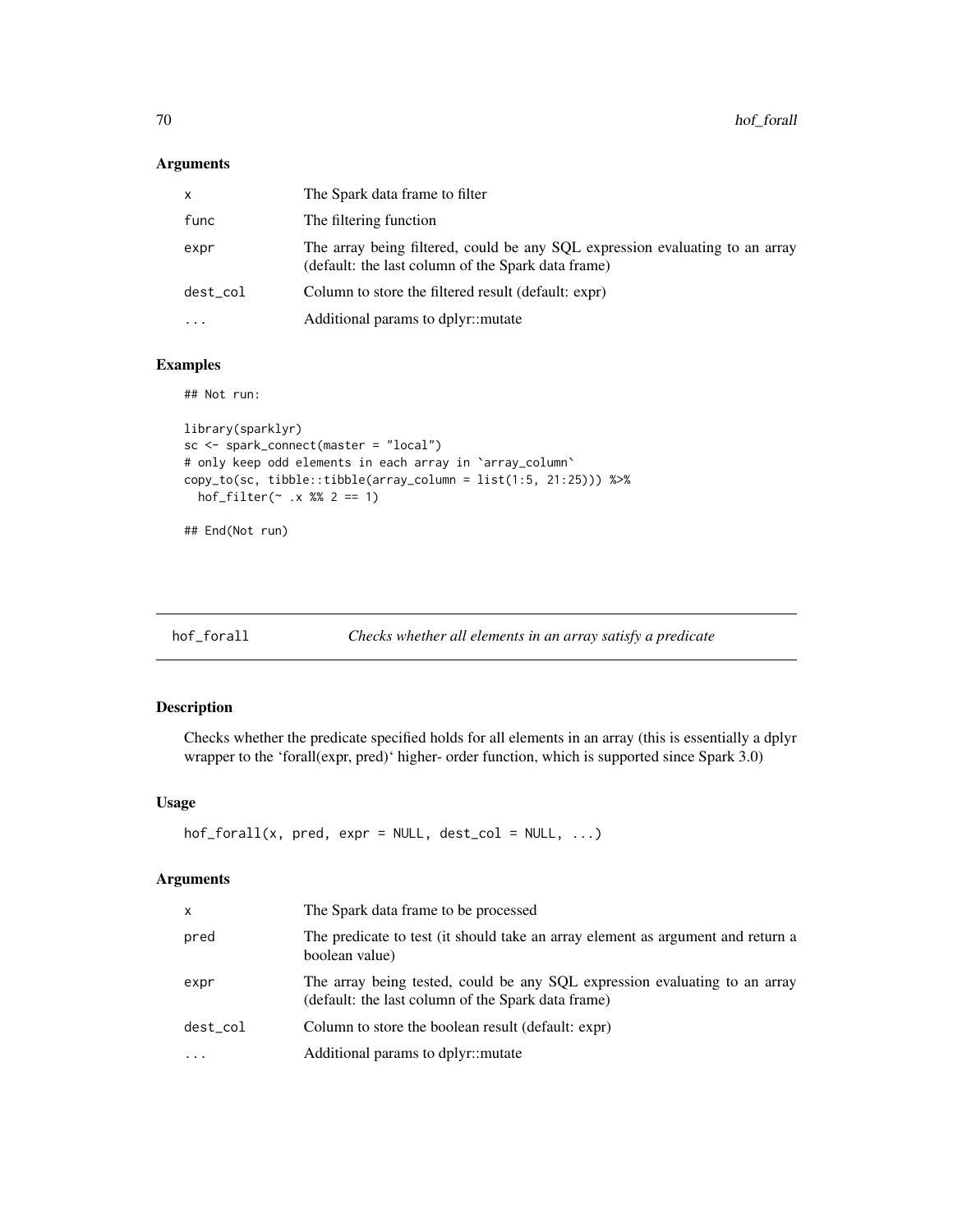# hof\_map\_filter 71

# Examples

## Not run:

```
sc \leq spark_connect(master = "local", version = "3.0.0")
df <- tibble::tibble(
  x = list(c(1, 2, 3, 4, 5), c(6, 7, 8, 9, 10)),y = list(c(1, 4, 2, 8, 5), c(7, 1, 4, 2, 8)),\mathcal{L}sdf <- sdf_copy_to(sc, df, overwrite = TRUE)
all_positive_tbl <- sdf %>%
 hof_forall(pred = \sim .x > 0, expr = y, dest_col = all_positive) %>%
  dplyr::select(all_positive)
## End(Not run)
```
hof\_map\_filter *Filters a map*

## Description

Filters entries in a map using the function specified (this is essentially a dplyr wrapper to the 'map\_filter(expr, func)' higher- order function, which is supported since Spark 3.0)

## Usage

```
hof_map_fitter(x, func, expr = NULL, dest_col = NULL, ...)
```
#### Arguments

| $\mathsf{x}$ | The Spark data frame to be processed                                                                                                                                                      |
|--------------|-------------------------------------------------------------------------------------------------------------------------------------------------------------------------------------------|
| func         | The filter function to apply (it should take (key, value) as arguments and return<br>a boolean value, with FALSE indicating the key-value pair should be discarded<br>and TRUE otherwise) |
| expr         | The map being filtered, could be any SQL expression evaluating to a map (de-<br>fault: the last column of the Spark data frame)                                                           |
| dest col     | Column to store the filtered result (default: expr)                                                                                                                                       |
| $\ddotsc$    | Additional params to dplyr:: mutate                                                                                                                                                       |

# Examples

## Not run:

```
library(sparklyr)
sc \leq spark_connect(master = "local", version = "3.0.0")
sdf \leq sdf_{\text{len}(sc, 1)} \gg \text{dplyr:}: mutate(m = \text{map}(1, 0, 2, 2, 3, -1))
```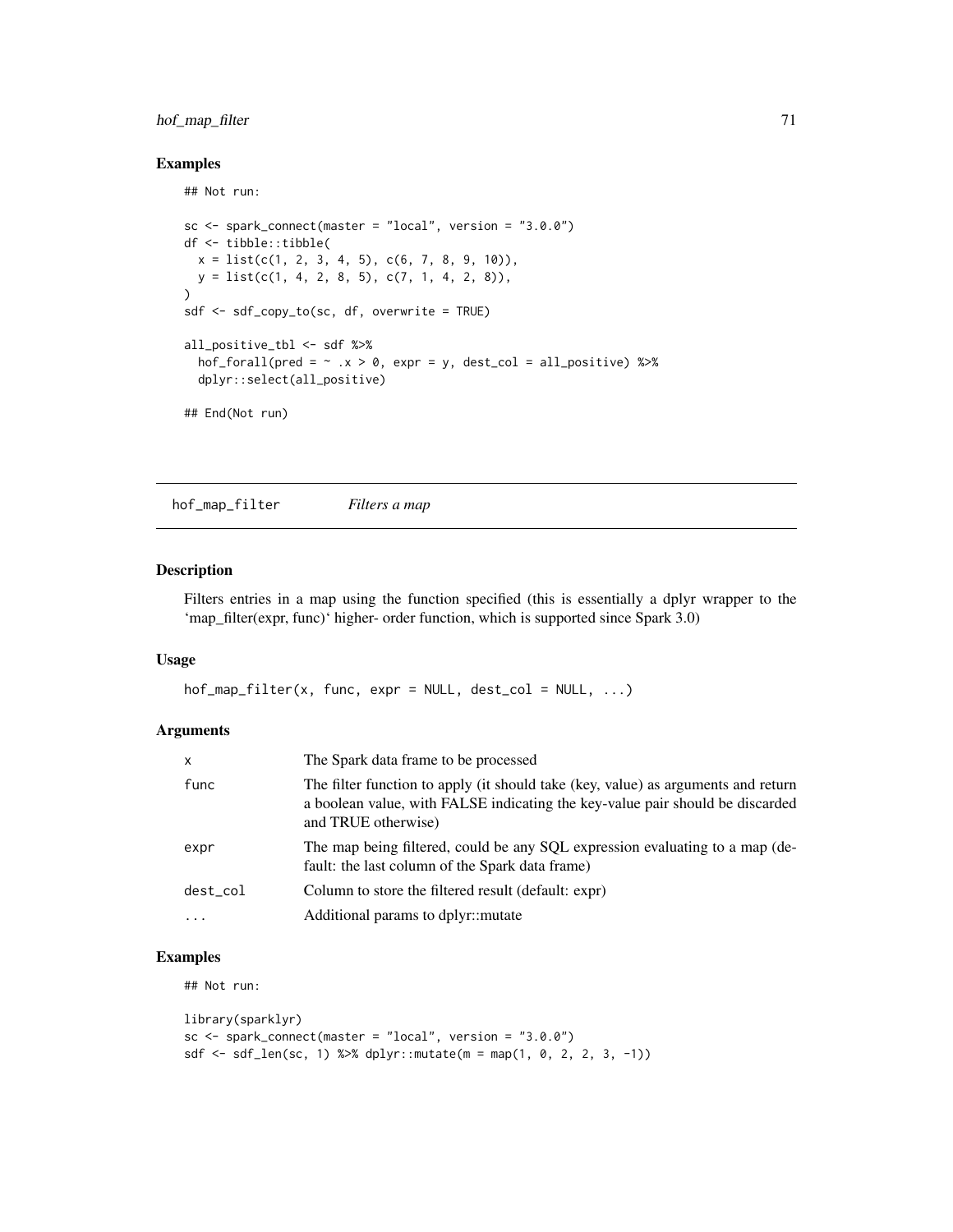```
filtered_sdf <- sdf %>% hof_map_filter(\sim .x > .y)
## End(Not run)
```
hof\_map\_zip\_with *Merges two maps into one*

# Description

Merges two maps into a single map by applying the function specified to pairs of values with the same key (this is essentially a dplyr wrapper to the 'map\_zip\_with(map1, map2, func)' higherorder function, which is supported since Spark 3.0)

# Usage

```
hof_map_zip_with(x, func, dest_col = NULL, map1 = NULL, map2 = NULL, ...)
```
# Arguments

| X        | The Spark data frame to be processed                                                                                                                                                                                                                                   |
|----------|------------------------------------------------------------------------------------------------------------------------------------------------------------------------------------------------------------------------------------------------------------------------|
| func     | The function to apply (it should take (key, value1, value2) as arguments, where<br>(key, value1) is a key-value pair present in map1, (key, value2) is a key-value<br>pair present in map2, and return a transformed value associated with key in the<br>resulting map |
| dest_col | Column to store the query result (default: the last column of the Spark data<br>frame)                                                                                                                                                                                 |
| map1     | The first map being merged, could be any SQL expression evaluating to a map<br>(default: the first column of the Spark data frame)                                                                                                                                     |
| map2     | The second map being merged, could be any SQL expression evaluating to a<br>map (default: the second column of the Spark data frame)                                                                                                                                   |
| .        | Additional params to dplyr::mutate                                                                                                                                                                                                                                     |

# Examples

```
## Not run:
```

```
library(sparklyr)
sc \le spark_connect(master = "local", version = "3.0.0")
# create a Spark dataframe with 2 columns of type MAP<STRING, INT>
two_maps_tbl <- sdf_copy_to(
  sc,
  tibble::tibble(
      m1 = c("{\n    '"\{ \n    ''\n    '1\n    ''\n    '2\n    '3\n    ''\n    '4\n    '5\n    ''\n    '6\n    ''\n    '7\n    '7\n    '1\n    '1\n    '4\n    ''\n    '3\n    '6\n    ''\n    '5\n    '9\n    ,m2 = c("{\"1\":1,\"3\":3,\"5\":5}", "{\"2\":2,\"4\":4,\"6\":6}")
  ),
```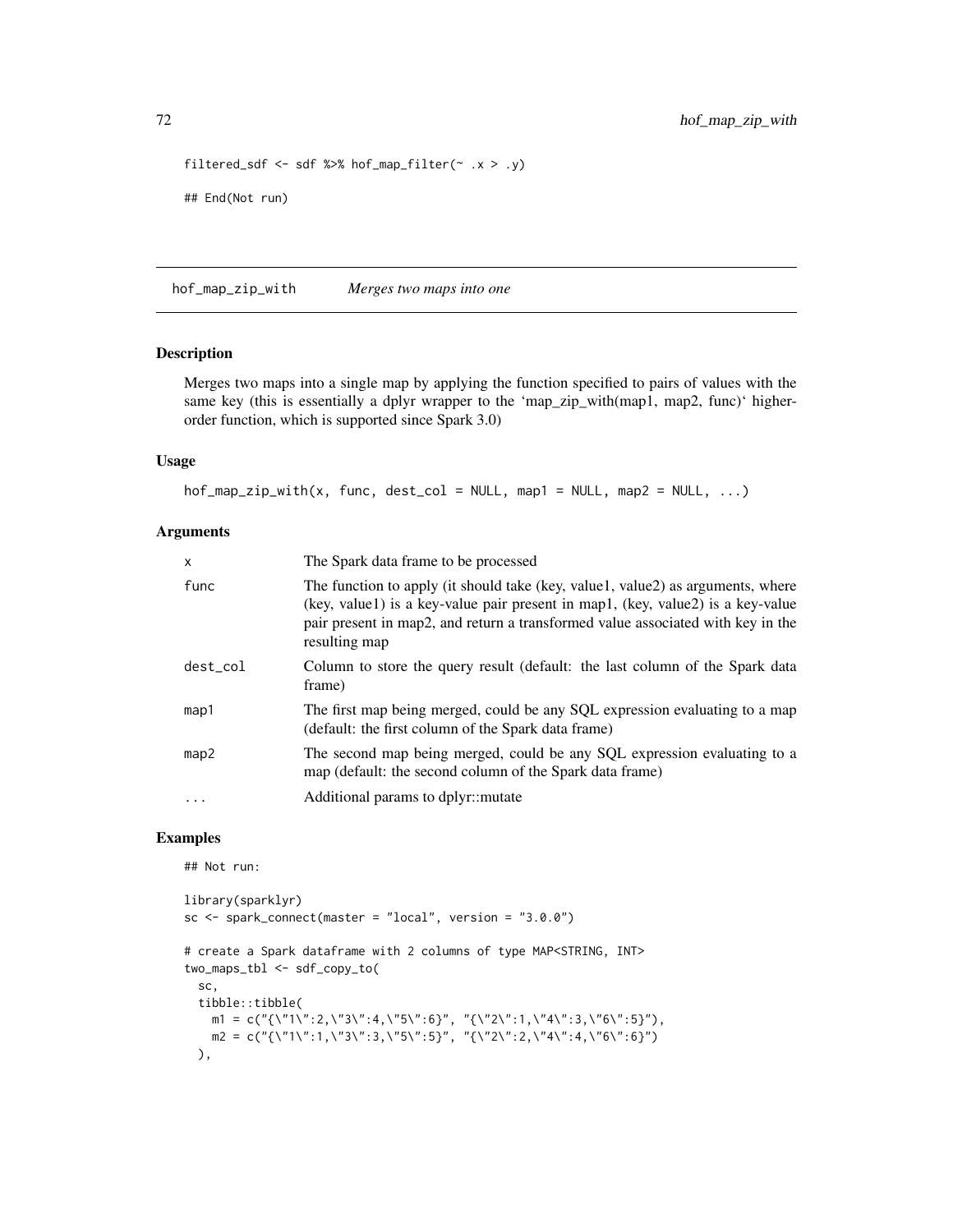## hof\_transform 73

```
overwrite = TRUE
) %>%
 dplyr::mutate(m1 = from_json(m1, "MAP<STRING, INT>"),
                m2 = from_json(m2, "MAP<STRING, INT>"))
# create a 3rd column containing MAP<STRING, INT> values derived from the
# first 2 columns
transformed_two_maps_tbl <- two_maps_tbl %>%
 hof_map_zip_with(
    func = .(k, v1, v2) %->% (CONCAT(k, "''_v, v1, "''_v, v2)),
   dest\_col = m3)
## End(Not run)
```
hof\_transform *Transform Array Column*

#### Description

Apply an element-wise transformation function to an array column (this is essentially a dplyr wrapper for the transform(array<T>,function<T,U>): array<U> and the transform(array<T>,function<T,Int,U>): array<U> built-in Spark SQL functions)

#### Usage

```
hof_Lransform(x, func, expr = NULL, dest\_col = NULL, ...)
```
## Arguments

| $\mathsf{x}$ | The Spark data frame to transform                                                                                                     |
|--------------|---------------------------------------------------------------------------------------------------------------------------------------|
| func         | The transformation to apply                                                                                                           |
| expr         | The array being transformed, could be any SQL expression evaluating to an<br>array (default: the last column of the Spark data frame) |
| dest_col     | Column to store the transformed result (default: expr)                                                                                |
|              | Additional params to dplyr::mutate                                                                                                    |

# Examples

## Not run:

```
library(sparklyr)
sc <- spark_connect(master = "local")
# applies the (x \rightarrow x * x) transformation to elements of all arrays
copy_to(se, tibble::tibble(ar = list(1:5, 21:25))) %>%
 hof_transform(~ .x * .x)
```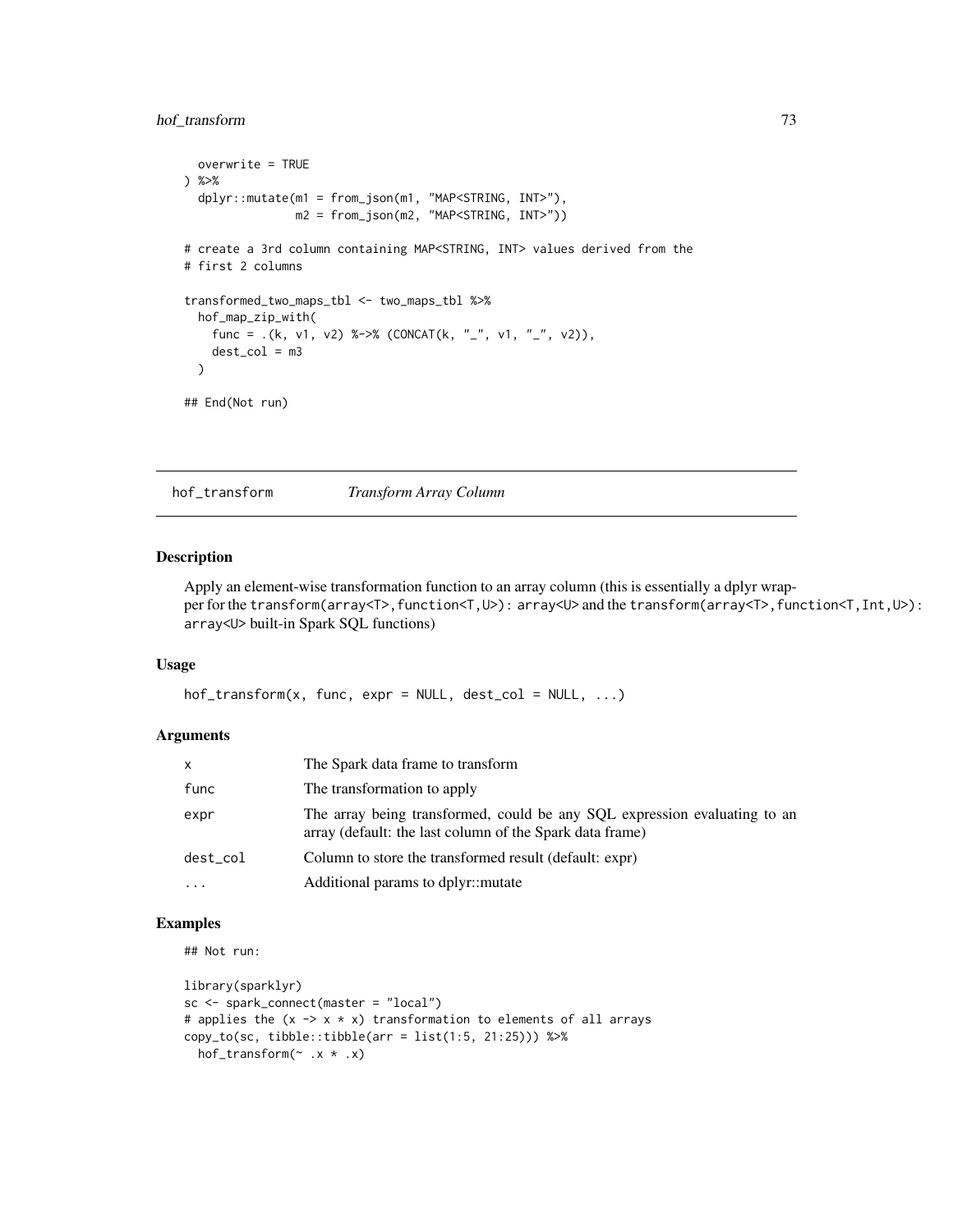## End(Not run)

hof\_transform\_keys *Transforms keys of a map*

### Description

Applies the transformation function specified to all keys of a map (this is essentially a dplyr wrapper to the 'transform\_keys(expr, func)' higher- order function, which is supported since Spark 3.0)

#### Usage

```
hof_transform_keys(x, func, expr = NULL, dest_col = NULL, ...)
```
## Arguments

| X        | The Spark data frame to be processed                                                                                             |
|----------|----------------------------------------------------------------------------------------------------------------------------------|
| func     | The transformation function to apply (it should take (key, value) as arguments<br>and return a transformed key)                  |
| expr     | The map being transformed, could be any SQL expression evaluating to a map<br>(default: the last column of the Spark data frame) |
| dest col | Column to store the transformed result (default: expr)                                                                           |
| $\cdots$ | Additional params to dplyr::mutate                                                                                               |

## Examples

## Not run:

```
library(sparklyr)
sc \leftarrow spark_connect(master = "local", version = "3.0.0")
sdf <- sdf_len(sc, 1) %>% dplyr::mutate(m = map("a", 0L, "b", 2L, "c", -1L))
transformed_sdf <- sdf %>% hof_transform_keys(~ CONCAT(.x, " == ", .y))
```
## End(Not run)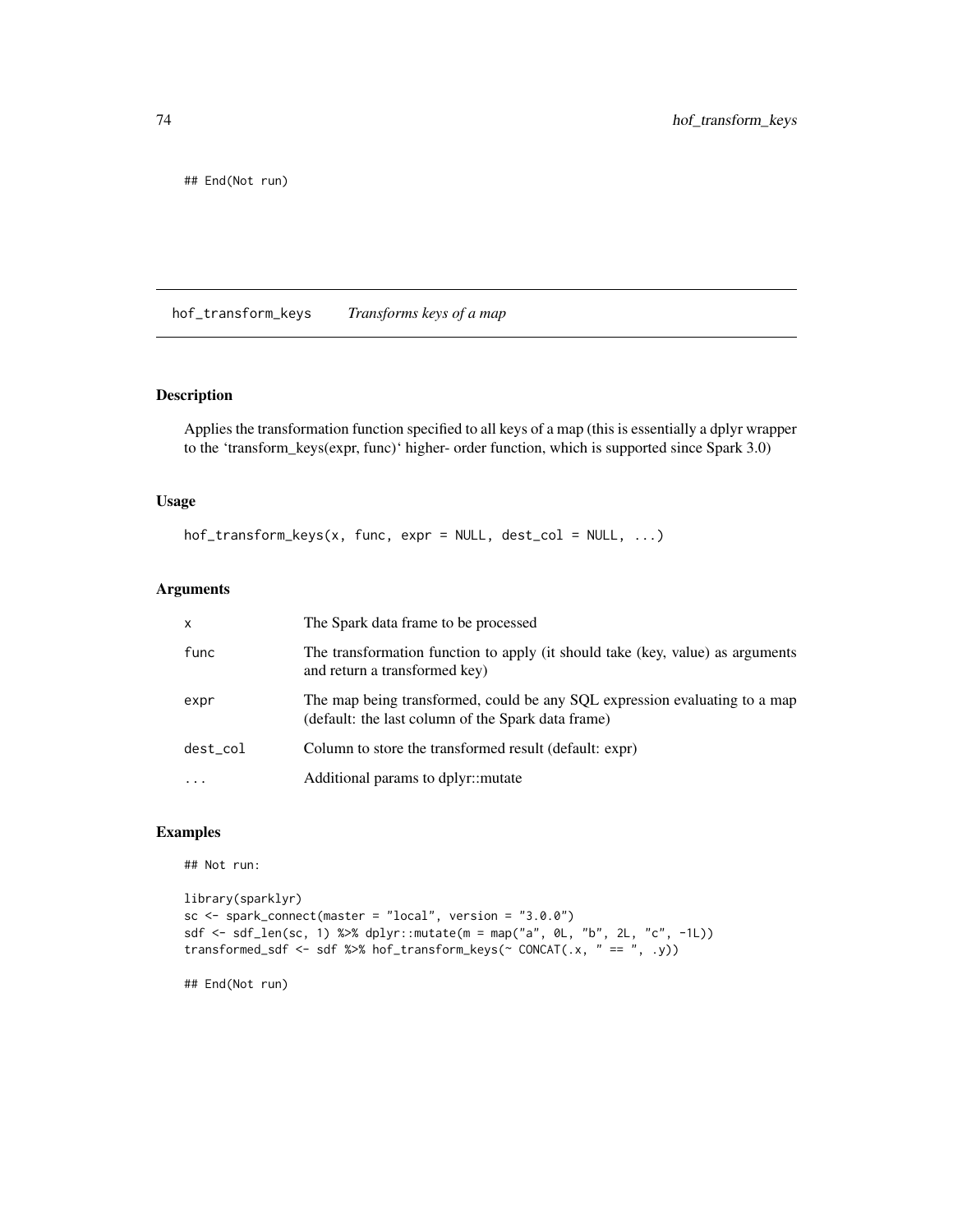## Description

Applies the transformation function specified to all values of a map (this is essentially a dplyr wrapper to the 'transform\_values(expr, func)' higher- order function, which is supported since Spark 3.0)

## Usage

```
hof_{transform\_values(x, func, expr = NULL, dest_{col} = NULL, ...)
```
#### Arguments

| x         | The Spark data frame to be processed                                                                                             |
|-----------|----------------------------------------------------------------------------------------------------------------------------------|
| func      | The transformation function to apply (it should take (key, value) as arguments<br>and return a transformed value)                |
| expr      | The map being transformed, could be any SQL expression evaluating to a map<br>(default: the last column of the Spark data frame) |
| dest col  | Column to store the transformed result (default: expr)                                                                           |
| $\ddotsc$ | Additional params to dplyr::mutate                                                                                               |

## Examples

## Not run:

```
library(sparklyr)
sc \leftarrow spark_connect(master = "local", version = "3.0.0")
sdf <- sdf_len(sc, 1) %>% dplyr::mutate(m = map("a", 0L, "b", 2L, "c", -1L))
transformed_sdf <- sdf %>% hof_transform_values(~ CONCAT(.x, " == ", .y))
```
## End(Not run)

hof\_zip\_with *Combines 2 Array Columns*

## Description

Applies an element-wise function to combine elements from 2 array columns (this is essentially a dplyr wrapper for the zip\_with(array<T>,array<U>,function<T,U,R>): array<R> built-in function in Spark SQL)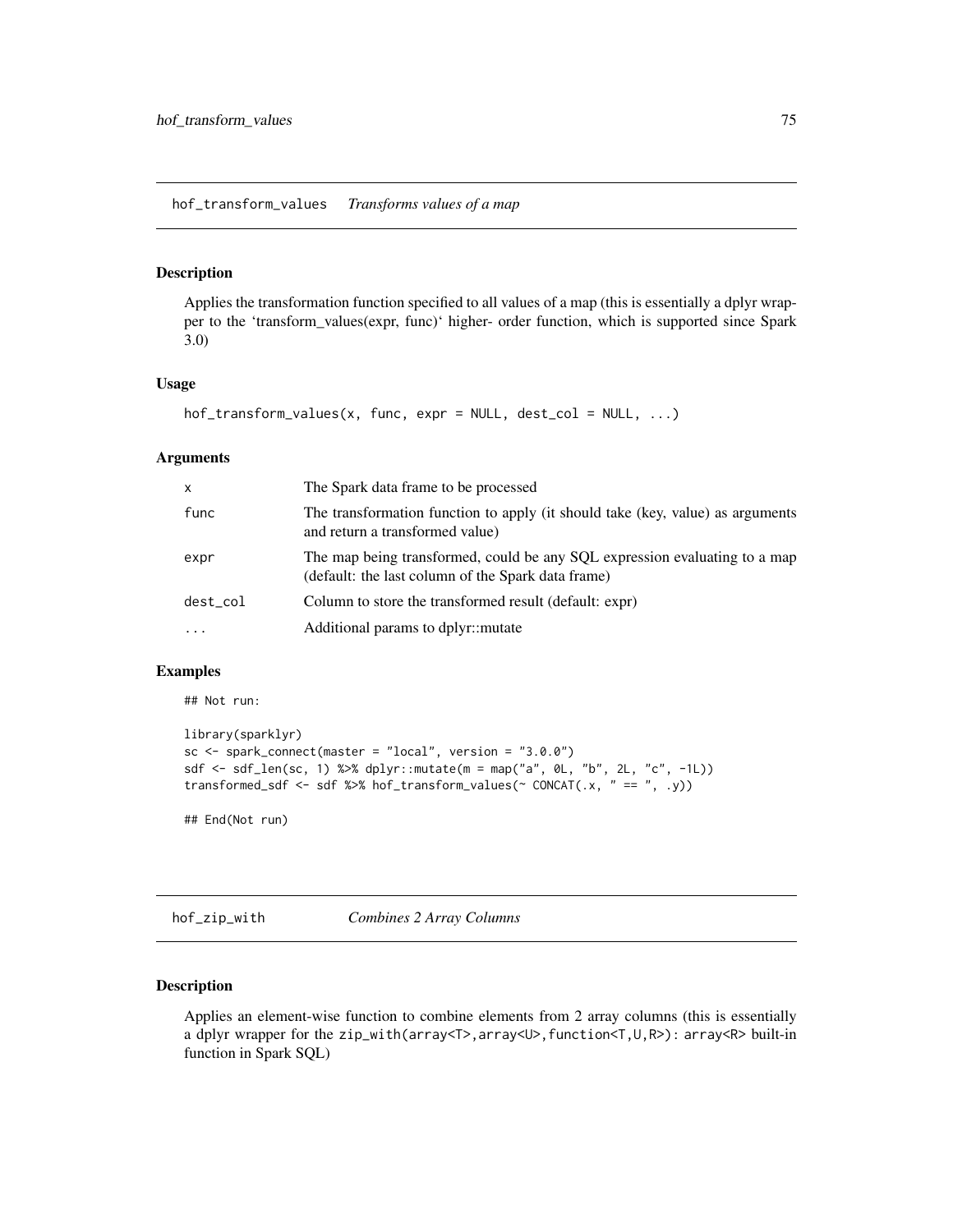### Usage

hof\_zip\_with(x, func, dest\_col = NULL, left = NULL, right = NULL, ...)

### Arguments

| X        | The Spark data frame to process                                                               |
|----------|-----------------------------------------------------------------------------------------------|
| func     | Element-wise combining function to be applied                                                 |
| dest_col | Column to store the query result (default: the last column of the Spark data<br>frame)        |
| left     | Any expression evaluating to an array (default: the first column of the Spark<br>data frame)  |
| right    | Any expression evaluating to an array (default: the second column of the Spark<br>data frame) |
| $\cdots$ | Additional params to dplyr::mutate                                                            |

## Examples

## Not run:

```
library(sparklyr)
sc <- spark_connect(master = "local")
# compute element-wise products of 2 arrays from each row of `left` and `right`
# and store the resuling array in `res`
copy_to(
  sc,
  tibble::tibble(
    left = list(1:5, 21:25),
    right = list(6:10, 16:20),
    res = c(0, 0))
) %>%
  hof_zip_with(~ .x * .y)
## End(Not run)
```
<span id="page-75-0"></span>inner\_join *Inner join*

## Description

See [inner\\_join](#page-75-0) for more details.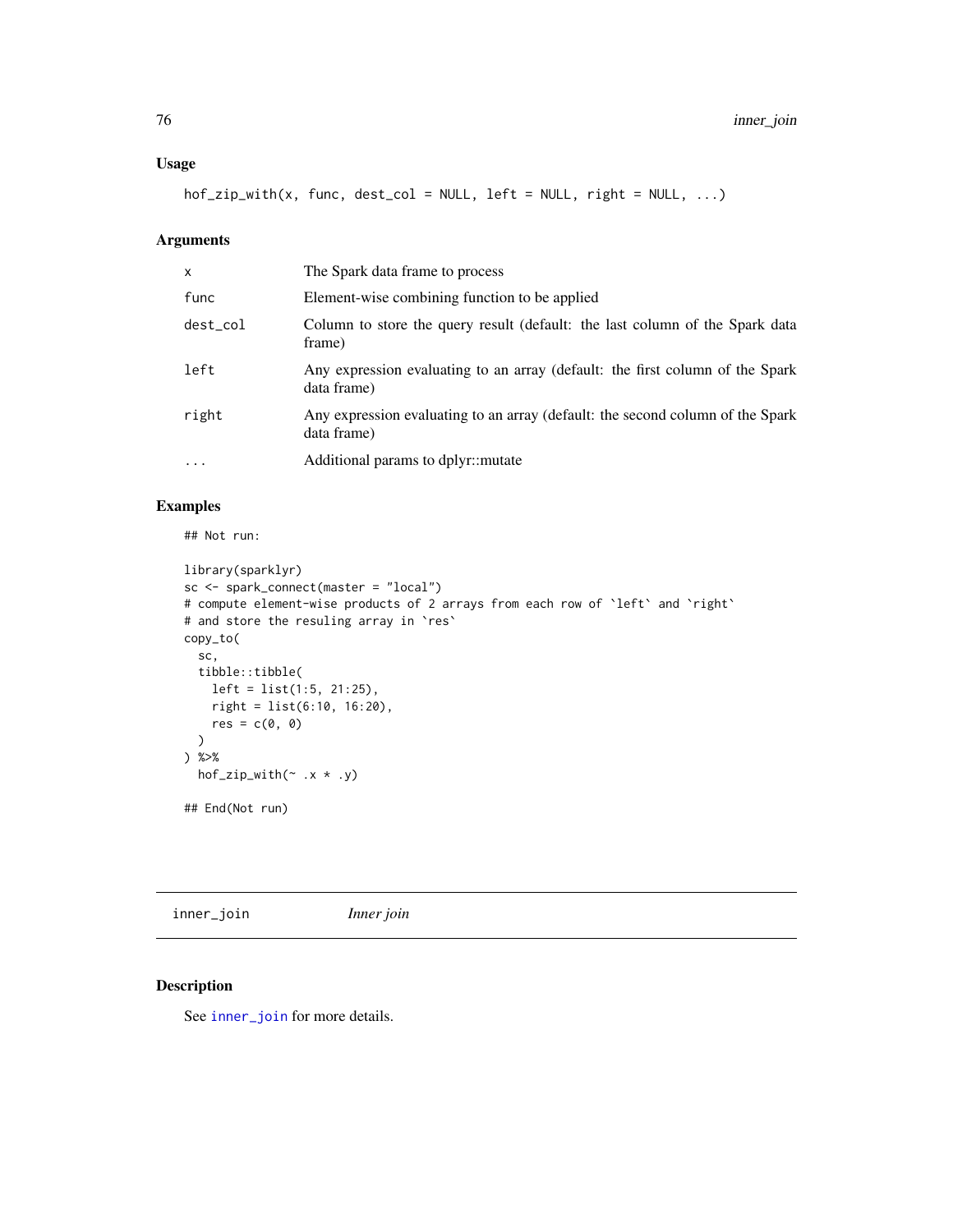## Description

Invoke methods on Java object references. These functions provide a mechanism for invoking various Java object methods directly from R.

### Usage

```
invoke(jobj, method, ...)
invoke_static(sc, class, method, ...)
invoke_new(sc, class, ...)
```
### Arguments

| jobj       | An R object acting as a Java object reference (typically, a spark_jobj). |
|------------|--------------------------------------------------------------------------|
| method     | The name of the method to be invoked.                                    |
| $\ddots$ . | Optional arguments, currently unused.                                    |
| <b>SC</b>  | A spark_connection.                                                      |
| class      | The name of the Java class whose methods should be invoked.              |

### Details

Use each of these functions in the following scenarios:

| invoke     | Execute a method on a Java object reference (typically, a spark_jobj). |
|------------|------------------------------------------------------------------------|
|            | invoke static Execute a static method associated with a Java class.    |
| invoke new | Invoke a constructor associated with a Java class.                     |

## Examples

sc <- spark\_connect(master = "spark://HOST:PORT") spark\_context(sc) %>% invoke("textFile", "file.csv", 1L) %>% invoke("count")

join.tbl\_spark *Join Spark tbls.*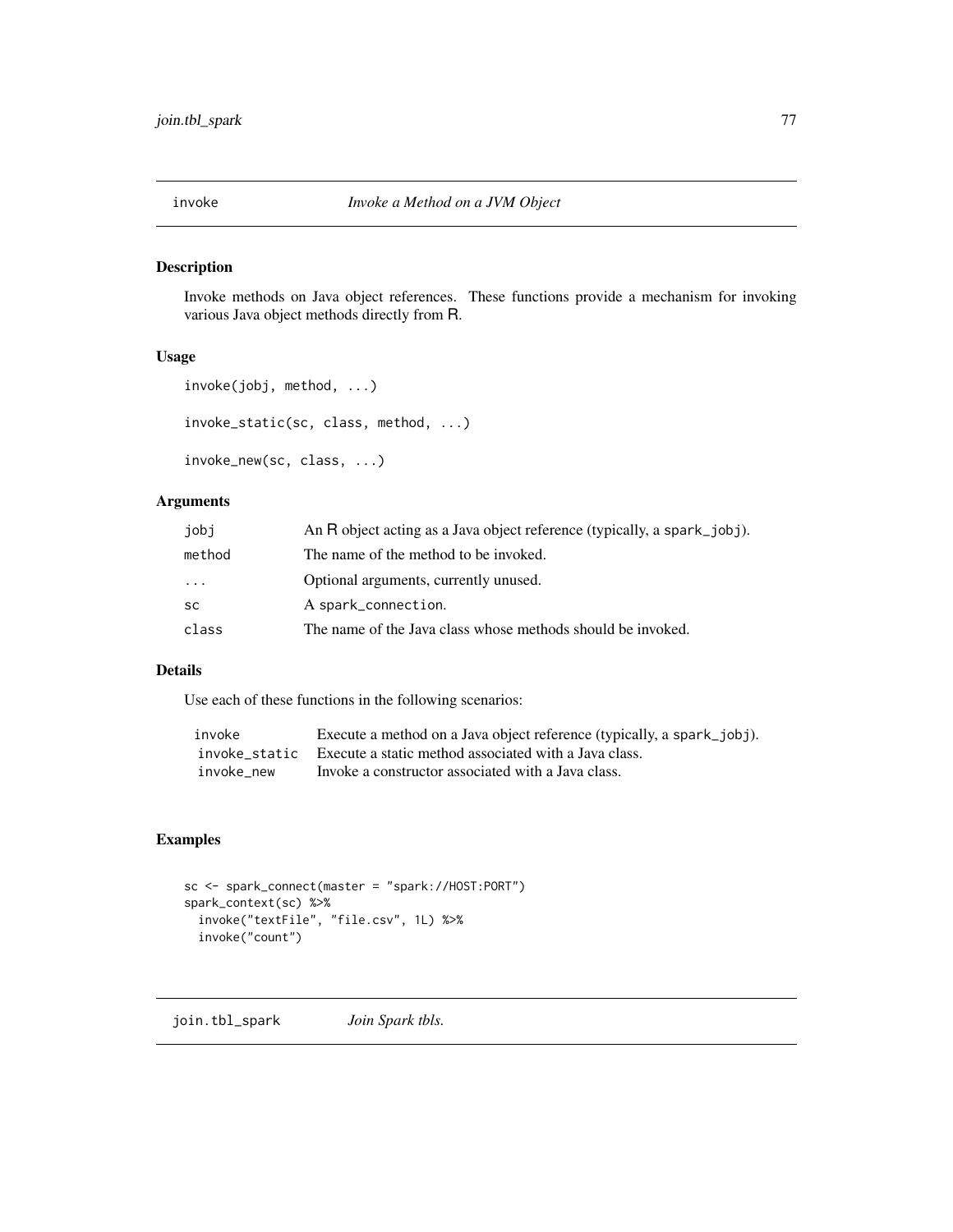### Description

These functions are wrappers around their 'dplyr' equivalents that set Spark SQL-compliant values for the 'suffix' argument by replacing dots ('.') with underscores ('\_'). See [join] for a description of the general purpose of the functions.

#### Usage

```
## S3 method for class 'tbl_spark'
inner_join(
 x,
 y,
 by = NULL,
  copy = FALSE,
  sufficient = c("_x", "_y"),auto_index = FALSE,
  ...,
  sql\_on = NULL)
## S3 method for class 'tbl_spark'
left_join(
 x,
 y,
 by = NULL,
  copy = FALSE,sufficient = c("_x", "_y"),auto_index = FALSE,
  ...,
  sql\_on = NULL)
## S3 method for class 'tbl_spark'
right_join(
 x,
 y,
 by = NULL,
  copy = FALSE,sufficient = c("_x", "_y"),auto_index = FALSE,
  ...,
  sql\_on = NULL\mathcal{L}## S3 method for class 'tbl_spark'
full_join(
 x,
 y,
 by = NULL,
```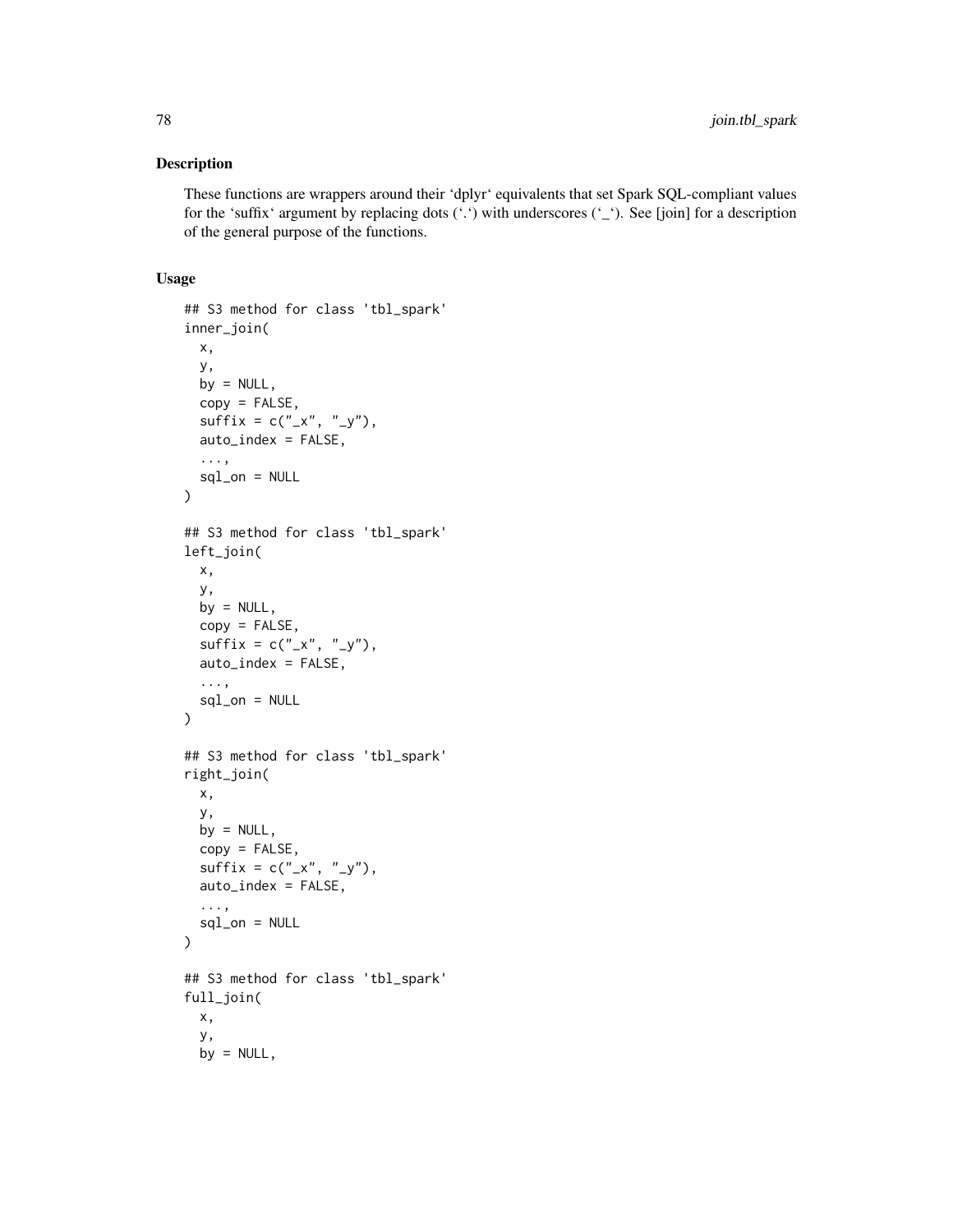### left\_join 79

```
copy = FALSE,
  suffix = c("x", "y"),
  auto_index = FALSE,
  ...,
  sql_on = NULL
\mathcal{L}
```
# Arguments

| X          | A pair of lazy data frames backed by database queries.                                                                                                                                                                                                                                                                         |
|------------|--------------------------------------------------------------------------------------------------------------------------------------------------------------------------------------------------------------------------------------------------------------------------------------------------------------------------------|
| у          | A pair of lazy data frames backed by database queries.                                                                                                                                                                                                                                                                         |
| by         | A character vector of variables to join by.                                                                                                                                                                                                                                                                                    |
|            | If NULL, the default, $*$ _join() will perform a natural join, using all variables in<br>common across x and y. A message lists the variables so that you can check<br>they're correct; suppress the message by supplying by explicitly.                                                                                       |
|            | To join by different variables on $x$ and $y$ , use a named vector. For example, by =<br>$c("a" = "b")$ will match $x$ \$a to $y$ \$b.                                                                                                                                                                                         |
|            | To join by multiple variables, use a vector with length $> 1$ . For example, by =<br>c("a", "b") will match x\$a to y\$a and x\$b to y\$b. Use a named vector to match<br>different variables in x and y. For example, by = $c("a" = "b", "c" = "d")$ will<br>match x\$a to y\$b and x\$c to y\$d.                             |
|            | To perform a cross-join, generating all combinations of x and y, use by = character().                                                                                                                                                                                                                                         |
| copy       | If $x$ and $y$ are not from the same data source, and copy is TRUE, then $y$ will be<br>copied into a temporary table in same database as x. *_join() will automatically<br>run ANALYZE on the created table in the hope that this will make you queries as<br>efficient as possible by giving more data to the query planner. |
|            | This allows you to join tables across srcs, but it's potentially expensive operation<br>so you must opt into it.                                                                                                                                                                                                               |
| suffix     | If there are non-joined duplicate variables in x and y, these suffixes will be added<br>to the output to disambiguate them. Should be a character vector of length 2.                                                                                                                                                          |
| auto_index | if copy is TRUE, automatically create indices for the variables in by. This may<br>speed up the join if there are matching indexes in x.                                                                                                                                                                                       |
| $\cdots$   | Other parameters passed onto methods.                                                                                                                                                                                                                                                                                          |
| sql_on     | A custom join predicate as an SQL expression. Usually joins use column equal-<br>ity, but you can perform more complex queries by supply sql_on which should<br>be a SQL expression that uses LHS and RHS aliases to refer to the left-hand side<br>or right-hand side of the join respectively.                               |
|            |                                                                                                                                                                                                                                                                                                                                |

<span id="page-78-0"></span>left\_join *Left join*

# Description

See [left\\_join](#page-78-0) for more details.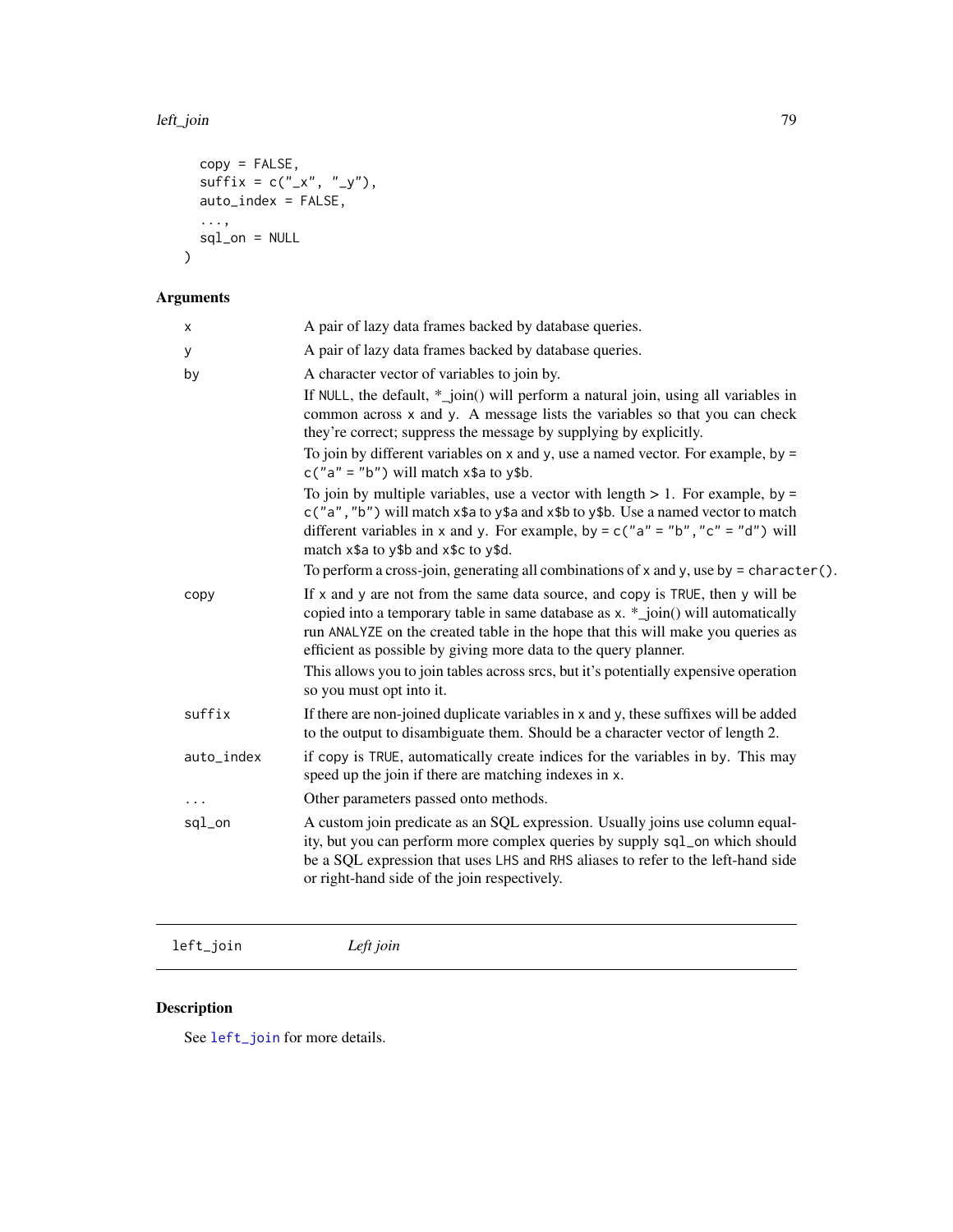list\_sparklyr\_jars *list all sparklyr-\*.jar files that have been built*

## Description

list all sparklyr-\*.jar files that have been built

## Usage

```
list_sparklyr_jars()
```
livy\_config *Create a Spark Configuration for Livy*

## Description

Create a Spark Configuration for Livy

## Usage

```
livy_config(
  config = spark\_config(),username = NULL,
  password = NULL,
  negotiate = FALSE,
  custom_headers = list(`X-Requested-By` = "sparklyr"),
  proxy = NULL,
  curl_opts = NULL,
  ...
)
```
## Arguments

| config    | Optional base configuration                                                                                                                                                                                                                           |
|-----------|-------------------------------------------------------------------------------------------------------------------------------------------------------------------------------------------------------------------------------------------------------|
| username  | The username to use in the Authorization header                                                                                                                                                                                                       |
| password  | The password to use in the Authorization header                                                                                                                                                                                                       |
| negotiate | Whether to use gssnegotiate method or not                                                                                                                                                                                                             |
|           | custom_headers List of custom headers to append to http requests. Defaults to list ("X-Requested-By"<br>$=$ "sparklyr").                                                                                                                              |
| proxy     | Either NULL or a proxy specified by httr::use_proxy(). Defaults to NULL.                                                                                                                                                                              |
| curl_opts | List of CURL options (e.g., verbose, connecttimeout, dns_cache_timeout, etc,<br>see httr::httr_options() for a list of valid options) – NOTE: these configurations<br>are for libcurl only and separate from HTTP headers or Livy session parameters. |
| $\ddotsc$ | additional Livy session parameters                                                                                                                                                                                                                    |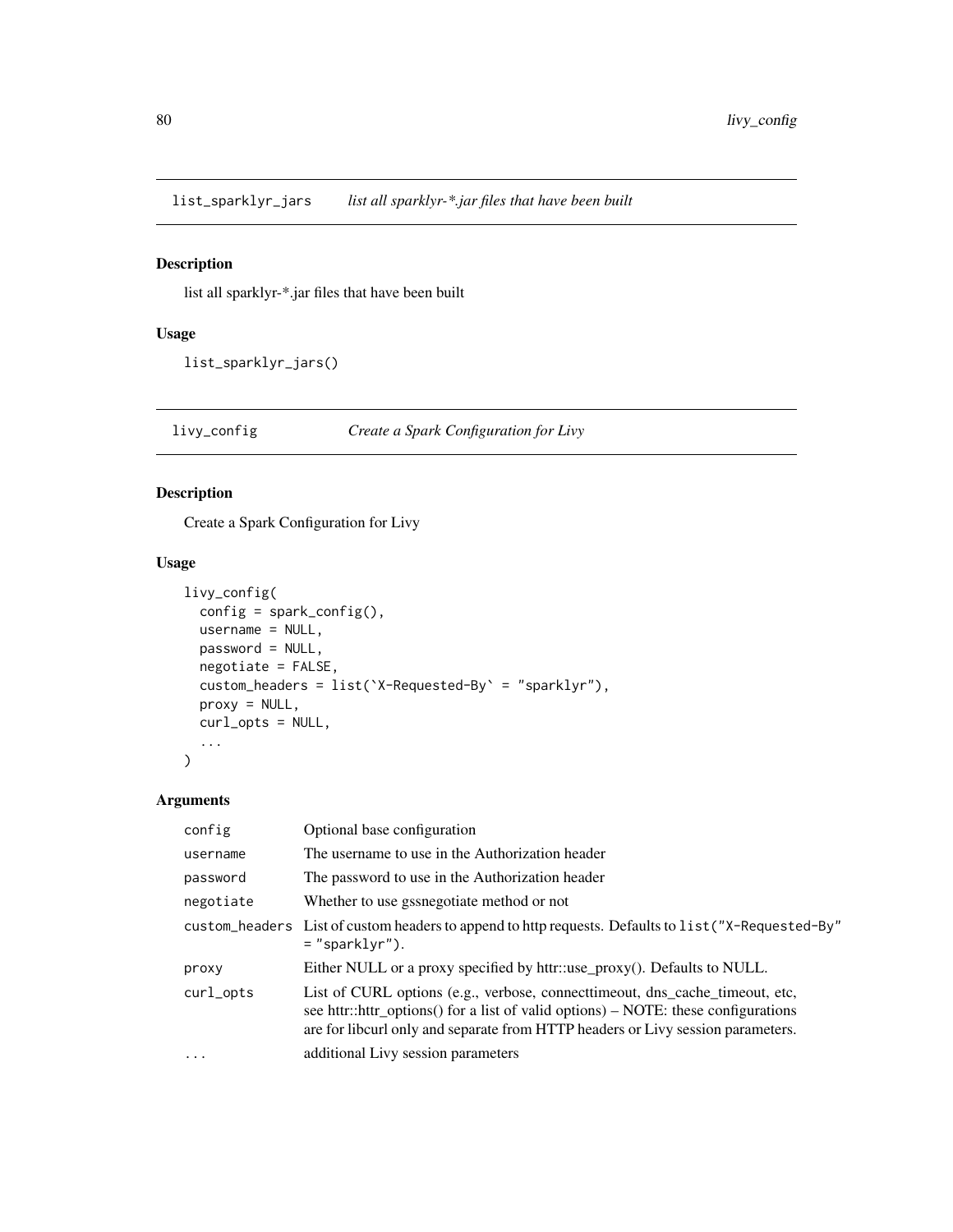### Details

Extends a Spark spark\_config() configuration with settings for Livy. For instance, username and password define the basic authentication settings for a Livy session.

The default value of "custom\_headers" is set to list("X-Requested-By" = "sparklyr") in order to facilitate connection to Livy servers with CSRF protection enabled.

Additional parameters for Livy sessions are:

proxy\_user User to impersonate when starting the session

jars jars to be used in this session

py\_files Python files to be used in this session

files files to be used in this session

driver\_memory Amount of memory to use for the driver process

driver\_cores Number of cores to use for the driver process

executor\_memory Amount of memory to use per executor process

executor cores Number of cores to use for each executor

num\_executors Number of executors to launch for this session

archives Archives to be used in this session

queue The name of the YARN queue to which submitted

name The name of this session

heartbeat\_timeout Timeout in seconds to which session be orphaned

conf Spark configuration properties (Map of key=value)

Note that queue is supported only by version 0.4.0 of Livy or newer. If you are using the older one, specify queue via config (e.g. config = spark\_config(spark.yarn.queue = "my\_queue")).

#### Value

Named list with configuration data

livy\_service\_start *Start Livy*

### Description

Starts the livy service.

Stops the running instances of the livy service.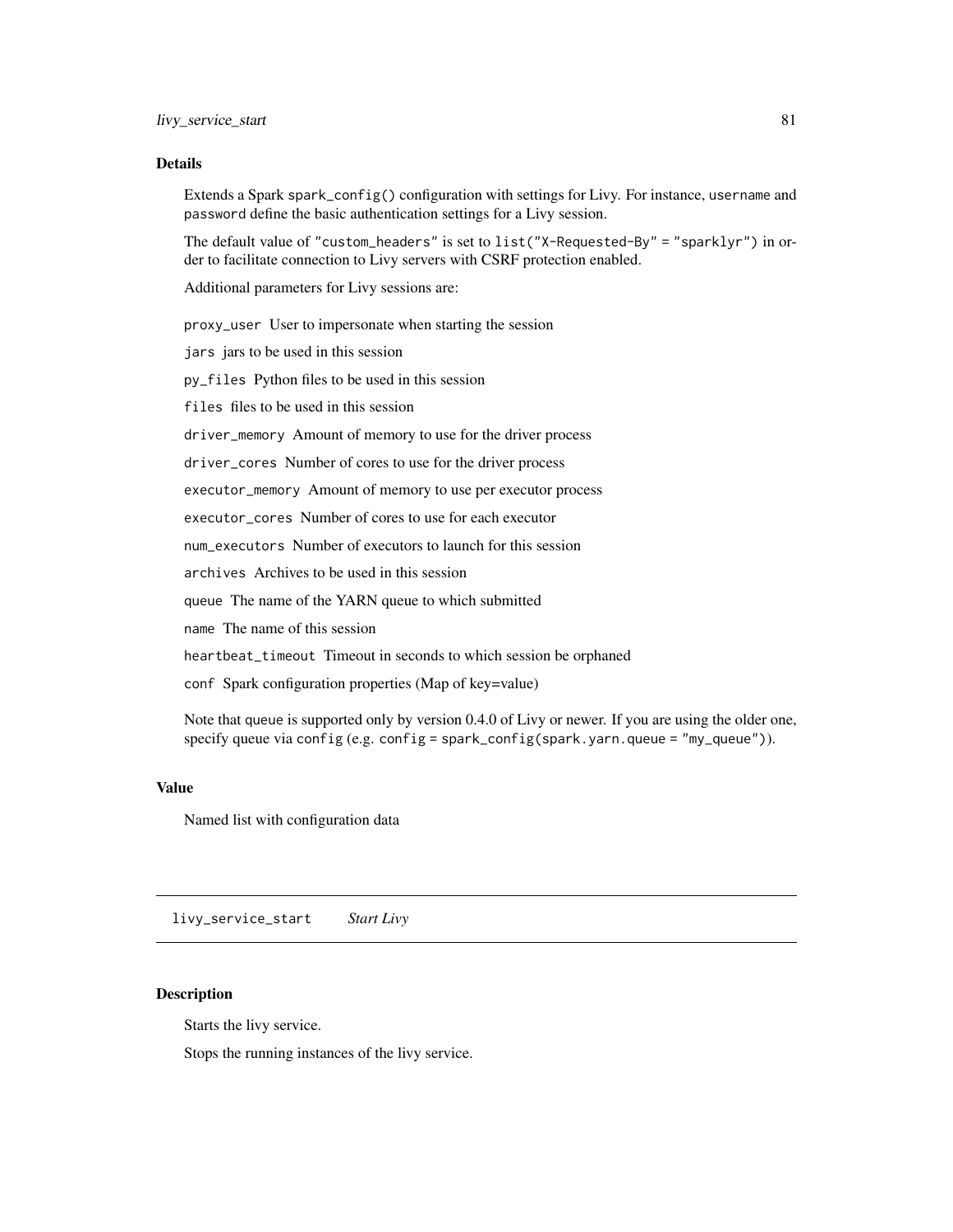# Usage

```
livy_service_start(
 version = NULL,
  spark_version = NULL,
  stdout = ",
  stderr = "",
  ...
)
```
livy\_service\_stop()

## Arguments

| version   | The version of 'livy' to use.                                                                |
|-----------|----------------------------------------------------------------------------------------------|
|           | spark_version The version of 'spark' to connect to.                                          |
|           | stdout, stderr where output to 'stdout' or 'stderr' should be sent. Same options as system2. |
| $\ddotsc$ | Optional arguments; currently unused.                                                        |

ml-params *Spark ML – ML Params*

# Description

Helper methods for working with parameters for ML objects.

## Usage

```
ml_is_set(x, param, ...)
ml_param_map(x, ...)
ml_param(x, param, allow_null = FALSE, ...)
ml_params(x, parents = NULL, allow\_null = FALSE, ...)
```
## Arguments

| x          | A Spark ML object, either a pipeline stage or an evaluator.                                                                                                |
|------------|------------------------------------------------------------------------------------------------------------------------------------------------------------|
| param      | The parameter to extract or set.                                                                                                                           |
| .          | Optional arguments; currently unused.                                                                                                                      |
| allow_null | Whether to allow NULL results when extracting parameters. If FALSE, an error<br>will be thrown if the specified parameter is not found. Defaults to FALSE. |
| params     | A vector of parameters to extract.                                                                                                                         |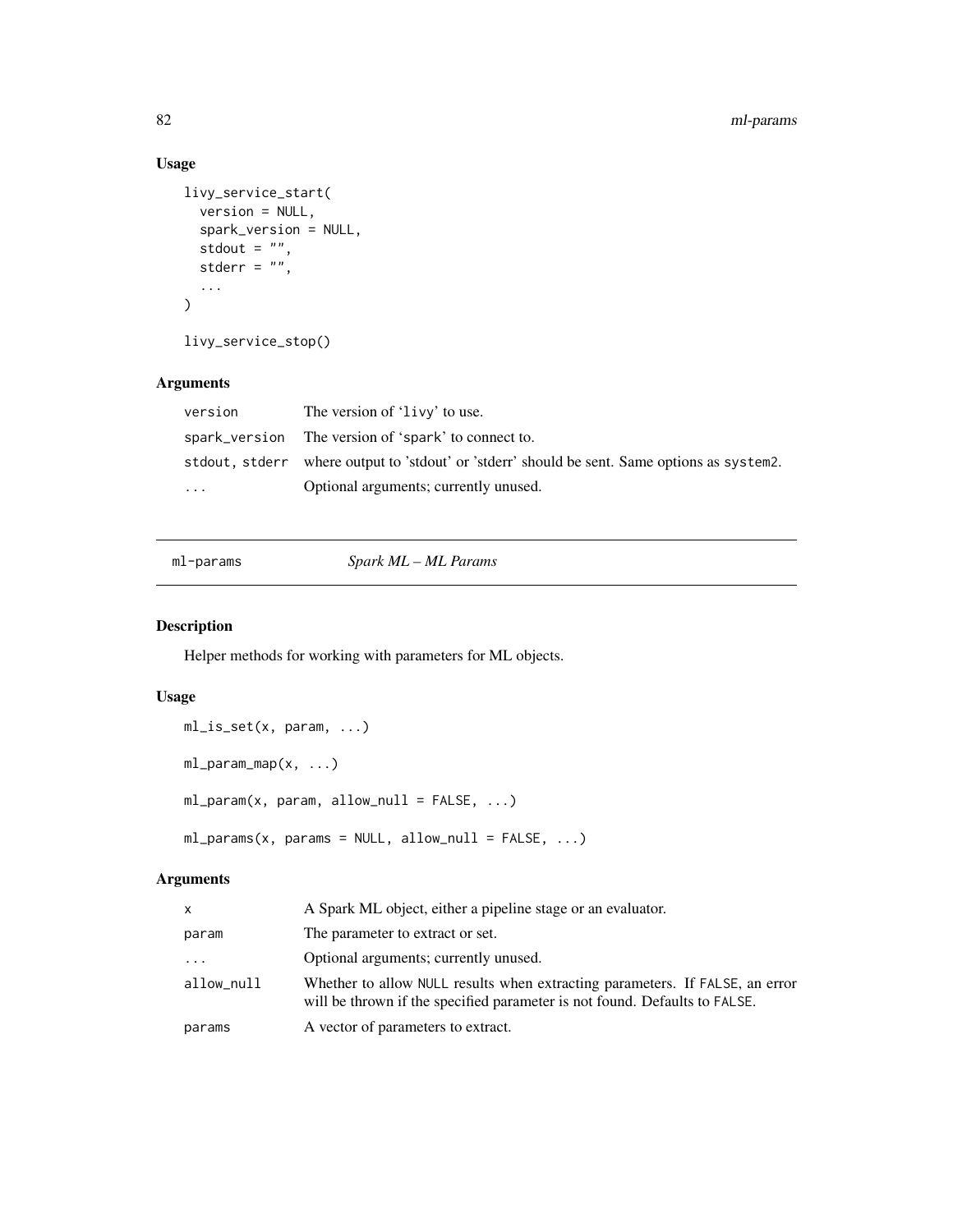#### <span id="page-82-0"></span>Description

Save/load Spark ML objects

### Usage

```
ml\_save(x, path, overwrite = FALSE, ...)## S3 method for class 'ml_model'
ml_save(
 x,
 path,
 overwrite = FALSE,
  type = c("pipeline_model", "pipeline"),
  ...
\mathcal{L}
```
ml\_load(sc, path)

### Arguments

| $\mathsf{x}$ | A ML object, which could be a ml_pipeline_stage or a ml_model |
|--------------|---------------------------------------------------------------|
| path         | The path where the object is to be serialized/deserialized.   |
| overwrite    | Whether to overwrite the existing path, defaults to FALSE.    |
| .            | Optional arguments; currently unused.                         |
| type         | Whether to save the pipeline model or the pipeline.           |
| <b>SC</b>    | A Spark connection.                                           |

## Value

ml\_save() serializes a Spark object into a format that can be read back into sparklyr or by the Scala or PySpark APIs. When called on ml\_model objects, i.e. those that were created via the tbl\_spark -formula signature, the associated pipeline model is serialized. In other words, the saved model contains both the data processing (RFormulaModel) stage and the machine learning stage.

ml\_load() reads a saved Spark object into sparklyr. It calls the correct Scala load method based on parsing the saved metadata. Note that a PipelineModel object saved from a sparklyr ml\_model via ml\_save() will be read back in as an ml\_pipeline\_model, rather than the ml\_model object.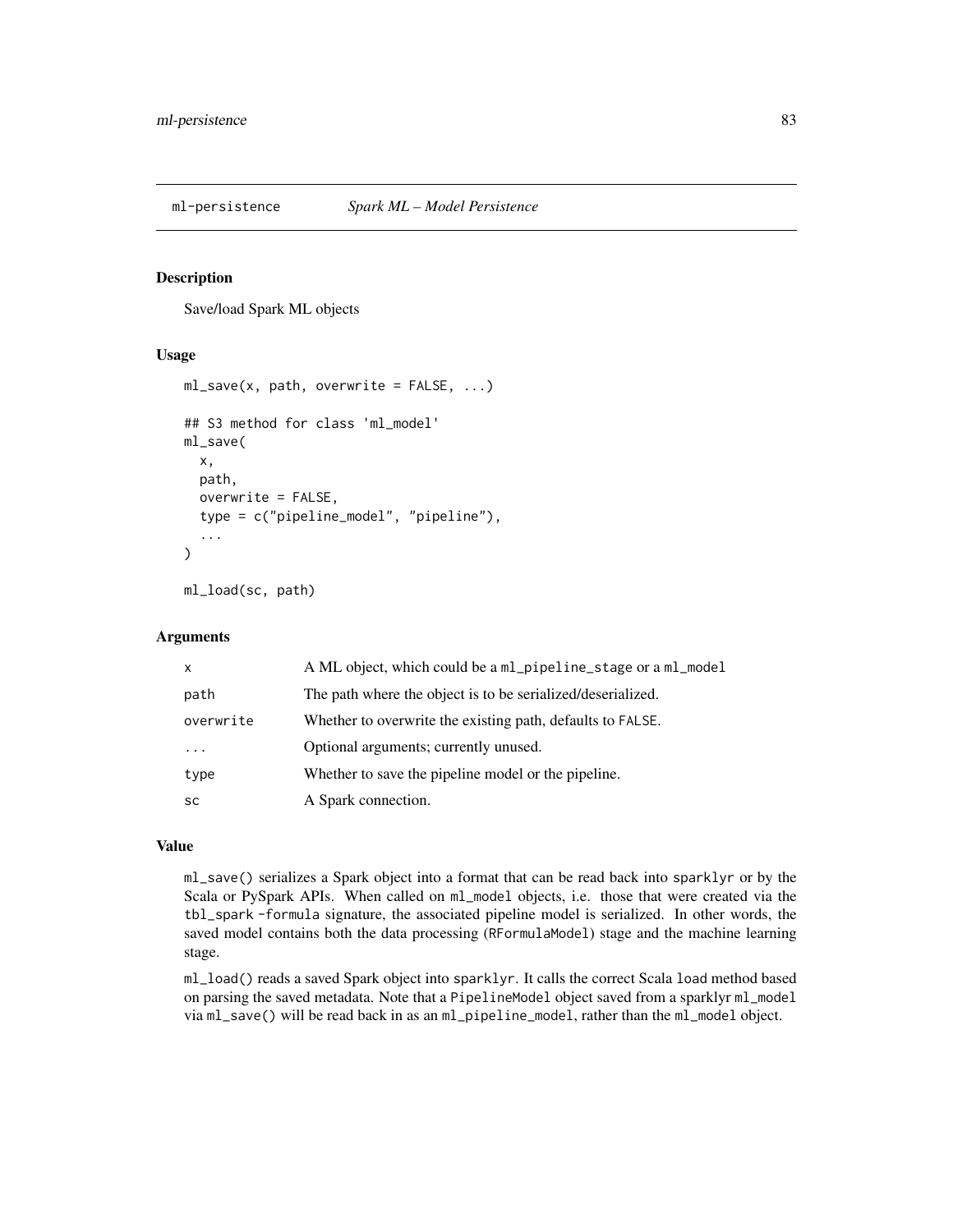ml-transform-methods *Spark ML – Transform, fit, and predict methods (ml\_ interface)*

### Description

Methods for transformation, fit, and prediction. These are mirrors of the corresponding [sdf-transform](#page-161-0)[methods.](#page-161-0)

### Usage

```
is_ml_transformer(x)
is_ml_estimator(x)
ml_fit(x, dataset, ...)
ml_transform(x, dataset, ...)
ml_fit_and_transform(x, dataset, ...)
ml_predict(x, dataset, ...)
## S3 method for class 'ml_model_classification'
ml_predict(x, dataset, probability_prefix = "probability_", ...)
```
### Arguments

| X                  | A ml_estimator, ml_transformer (or a list thereof), or ml_model object. |
|--------------------|-------------------------------------------------------------------------|
| dataset            | A tbl_spark.                                                            |
| $\cdot$            | Optional arguments; currently unused.                                   |
| probability_prefix |                                                                         |
|                    | String used to prepend the class probability output columns.            |

### Details

These methods are

## Value

When x is an estimator, ml\_fit() returns a transformer whereas ml\_fit\_and\_transform() returns a transformed dataset. When x is a transformer, ml\_transform() and ml\_predict() return a transformed dataset. When ml\_predict() is called on a ml\_model object, additional columns (e.g. probabilities in case of classification models) are appended to the transformed output for the user's convenience.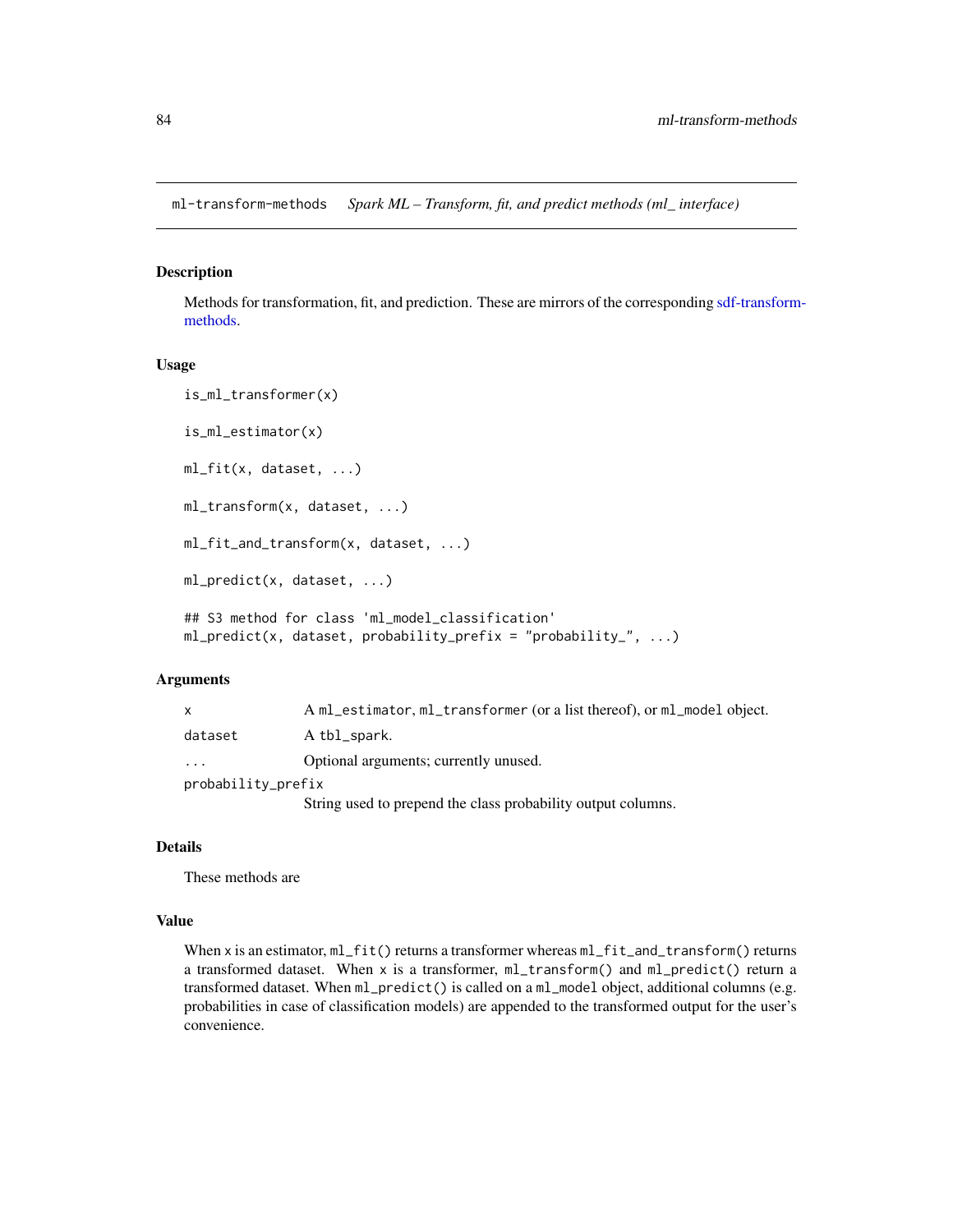### Description

Perform hyper-parameter tuning using either K-fold cross validation or train-validation split.

### Usage

```
ml_sub_models(model)
ml_validation_metrics(model)
ml_cross_validator(
  x,
 estimator = NULL,
  estimator_param_maps = NULL,
  evaluator = NULL,
 num_folds = 3,
  collect_sub_models = FALSE,
  parallelism = 1,
  seed = NULL,
 uid = random_string("cross_validator_"),
  ...
)
ml_train_validation_split(
  x,
 estimator = NULL,
 estimator_param_maps = NULL,
 evaluator = NULL,
  train_ratio = 0.75,
  collect_sub_models = FALSE,
 parallelism = 1,
  seed = NULL,
 uid = random_string("train_validation_split_"),
  ...
\mathcal{L}
```
## Arguments

| model                | A cross validation or train-validation-split model. |  |  |
|----------------------|-----------------------------------------------------|--|--|
| $\mathsf{x}$         | A spark_connection, ml_pipeline, or a tbl_spark.    |  |  |
| estimator            | A ml_estimator object.                              |  |  |
| estimator_param_maps |                                                     |  |  |
|                      |                                                     |  |  |

A named list of stages and hyper-parameter sets to tune. See details.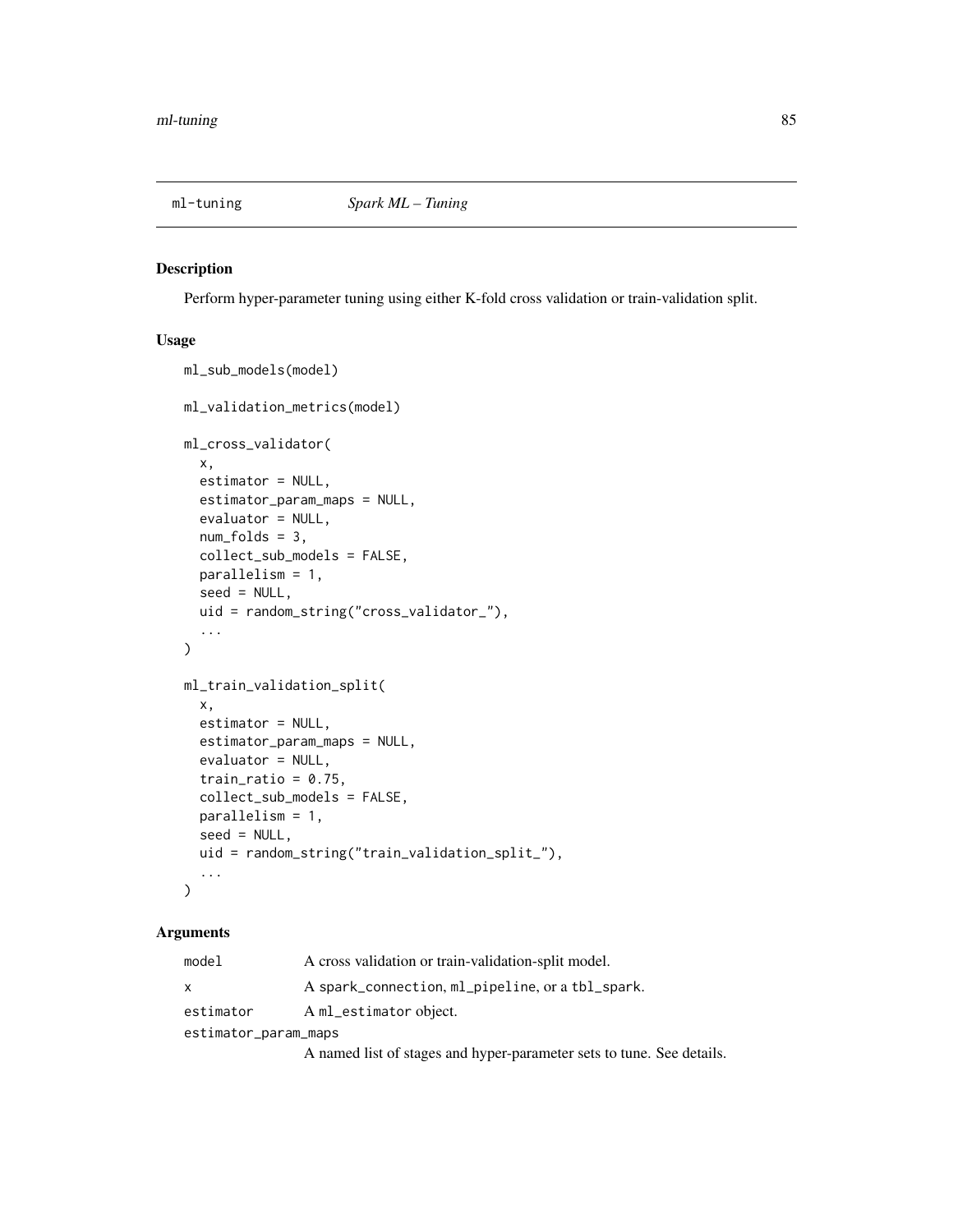| evaluator          | A ml_evaluator object, see ml_evaluator.                                                                                                                                                                                                                                                                      |
|--------------------|---------------------------------------------------------------------------------------------------------------------------------------------------------------------------------------------------------------------------------------------------------------------------------------------------------------|
| num_folds          | Number of folds for cross validation. Must be $\geq$ 2. Default: 3                                                                                                                                                                                                                                            |
| collect_sub_models |                                                                                                                                                                                                                                                                                                               |
|                    | Whether to collect a list of sub-models trained during tuning. If set to FALSE,<br>then only the single best sub-model will be available after fitting. If set to true,<br>then all sub-models will be available. Warning: For large models, collecting all<br>sub-models can cause OOMs on the Spark driver. |
| parallelism        | The number of threads to use when running parallel algorithms. Default is 1 for<br>serial execution.                                                                                                                                                                                                          |
| seed               | A random seed. Set this value if you need your results to be reproducible across<br>repeated calls.                                                                                                                                                                                                           |
| uid                | A character string used to uniquely identify the ML estimator.                                                                                                                                                                                                                                                |
| $\ddots$           | Optional arguments; currently unused.                                                                                                                                                                                                                                                                         |
| train_ratio        | Ratio between train and validation data. Must be between 0 and 1. Default: 0.75                                                                                                                                                                                                                               |

### Details

ml\_cross\_validator() performs k-fold cross validation while ml\_train\_validation\_split() performs tuning on one pair of train and validation datasets.

### Value

The object returned depends on the class of x.

- spark\_connection: When x is a spark\_connection, the function returns an instance of a ml\_cross\_validator or ml\_traing\_validation\_split object.
- ml\_pipeline: When x is a ml\_pipeline, the function returns a ml\_pipeline with the tuning estimator appended to the pipeline.
- tbl\_spark: When x is a tbl\_spark, a tuning estimator is constructed then immediately fit with the input tbl\_spark, returning a ml\_cross\_validation\_model or a ml\_train\_validation\_split\_model object.

For cross validation, ml\_sub\_models() returns a nested list of models, where the first layer represents fold indices and the second layer represents param maps. For train-validation split,  $ml$ <sub>sub</sub>\_models() returns a list of models, corresponding to the order of the estimator param maps.

ml\_validation\_metrics() returns a data frame of performance metrics and hyperparameter combinations.

### Examples

```
## Not run:
sc <- spark_connect(master = "local")
iris_tbl <- sdf_copy_to(sc, iris, name = "iris_tbl", overwrite = TRUE)
# Create a pipeline
pipeline <- ml_pipeline(sc) %>%
 ft_r_formula(Species ~ .) %>%
```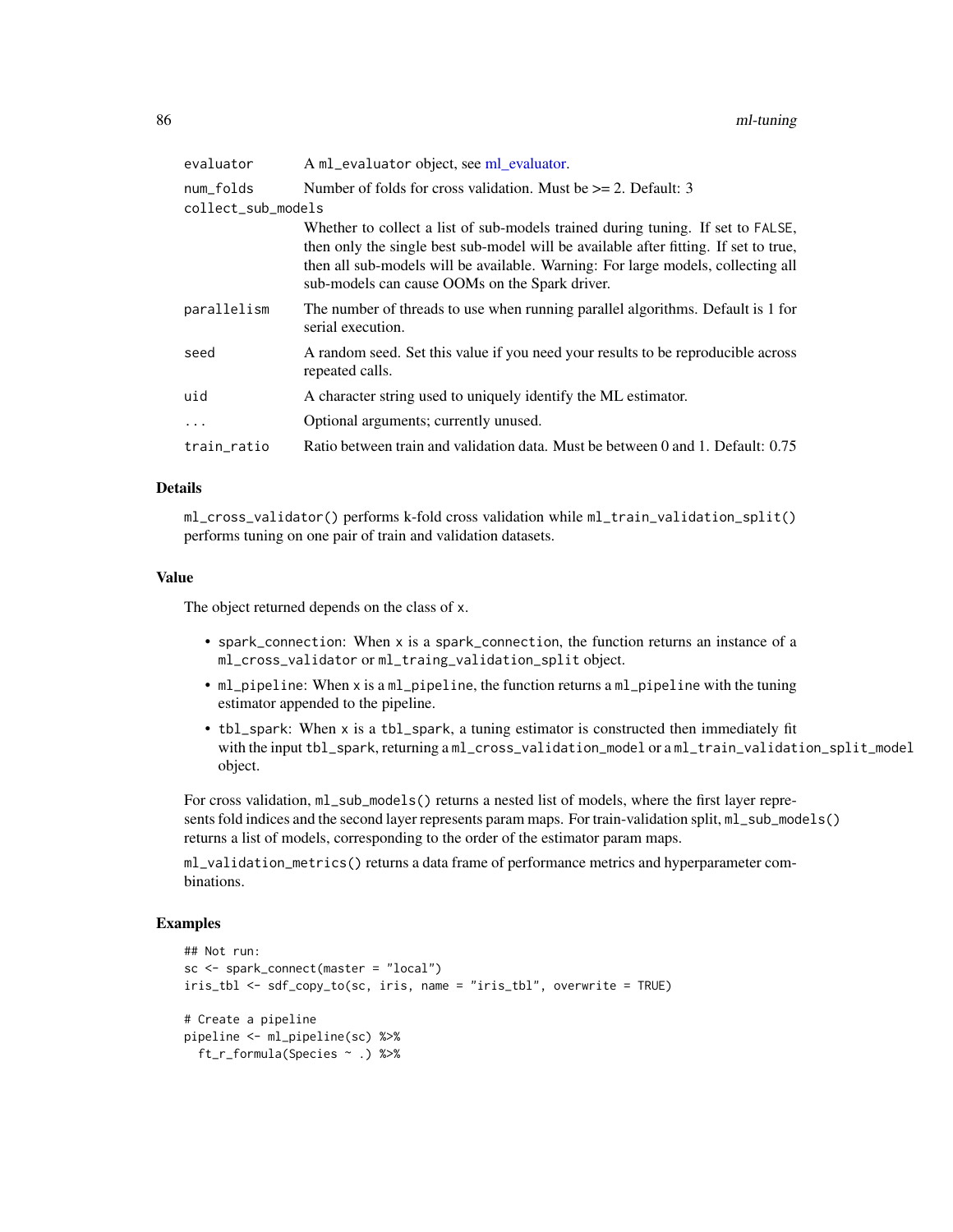```
ml_random_forest_classifier()
# Specify hyperparameter grid
grid <- list(
  random_forest = list(
    num\_trees = c(5, 10),max\_depth = c(5, 10),
    impurity = c("entropy", "gini")
  \lambda\lambda# Create the cross validator object
cv <- ml_cross_validator(
  sc,
  estimator = pipeline, estimator_param_maps = grid,
  evaluator = ml_multiclass_classification_evaluator(sc),
  num_folds = 3,
  parallelism = 4
)
# Train the models
cv_model <- ml_fit(cv, iris_tbl)
# Print the metrics
ml_validation_metrics(cv_model)
## End(Not run)
```
<span id="page-86-0"></span>ml\_aft\_survival\_regression *Spark ML – Survival Regression*

### Description

Fit a parametric survival regression model named accelerated failure time (AFT) model (see [Accel](https://en.wikipedia.org/wiki/Accelerated_failure_time_model)[erated failure time model \(Wikipedia\)\)](https://en.wikipedia.org/wiki/Accelerated_failure_time_model) based on the Weibull distribution of the survival time.

### Usage

```
ml_aft_survival_regression(
  x,
  formula = NULL,
  censor_col = "censor",
 quantile_probabilities = c(0.01, 0.05, 0.1, 0.25, 0.5, 0.75, 0.9, 0.95, 0.99),
  fit<sub>_</sub>intercept = TRUE,
  max\_iter = 100L,tol = 1e-06,aggregation_depth = 2,
```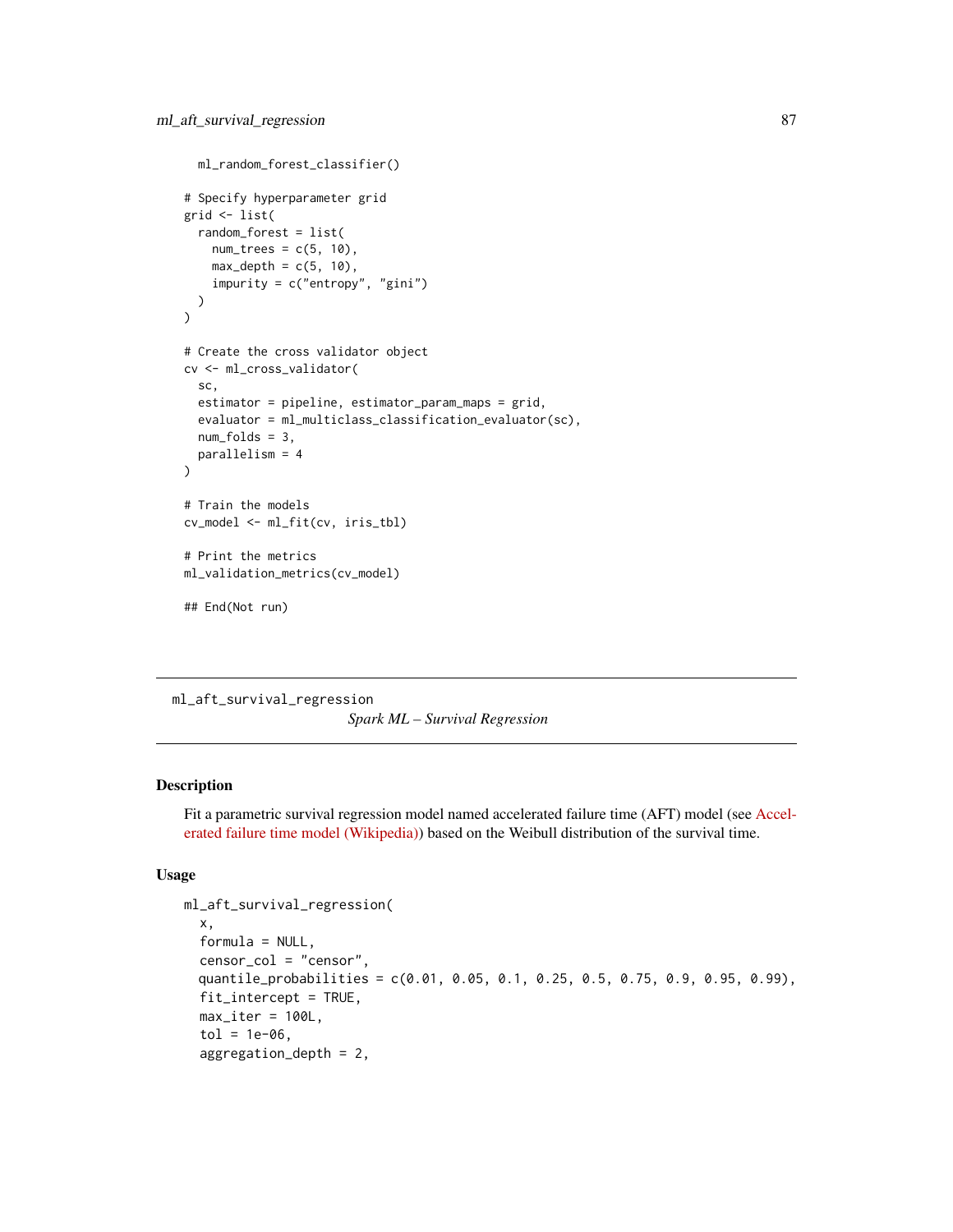```
quantiles_col = NULL,
  features_col = "features",
  label_col = "label",
 prediction_col = "prediction",
 uid = random_string("aft_survival_regression_"),
  ...
\mathcal{L}ml_survival_regression(
  x,
  formula = NULL,
  censor_col = "censor",
 quantile_probabilities = c(0.01, 0.05, 0.1, 0.25, 0.5, 0.75, 0.9, 0.95, 0.99),
 fit_intercept = TRUE,
 max\_iter = 100L,tol = 1e-06,aggregation_depth = 2,
  quantiles_col = NULL,
  features_col = "features",
  label_col = "label",
 prediction_col = "prediction",
 uid = random_string("aft_survival_regression_"),
  response = NULL,
 features = NULL,
  ...
\mathcal{L}
```
### Arguments

| $\mathsf{x}$           | A spark_connection, ml_pipeline, or a tbl_spark.                                                                                                                              |  |
|------------------------|-------------------------------------------------------------------------------------------------------------------------------------------------------------------------------|--|
| formula                | Used when $x$ is a tbl_spark. R formula as a character string or a formula.<br>This is used to transform the input dataframe before fitting, see ft_r_formula for<br>details. |  |
| censor_col             | Censor column name. The value of this column could be 0 or 1. If the value is<br>1, it means the event has occurred <i>i.e.</i> uncensored; otherwise censored.               |  |
| quantile_probabilities |                                                                                                                                                                               |  |
|                        | Quantile probabilities array. Values of the quantile probabilities array should be<br>in the range $(0, 1)$ and the array should be non-empty.                                |  |
| fit_intercept          | Boolean; should the model be fit with an intercept term?                                                                                                                      |  |
| $max$ <sub>Liter</sub> | The maximum number of iterations to use.                                                                                                                                      |  |
| tol                    | Param for the convergence tolerance for iterative algorithms.                                                                                                                 |  |
| aggregation_depth      |                                                                                                                                                                               |  |
|                        | (Spark 2.1.0+) Suggested depth for tree Aggregate $(>= 2)$ .                                                                                                                  |  |
| quantiles_col          | Quantiles column name. This column will output quantiles of corresponding<br>quantile Probabilities if it is set.                                                             |  |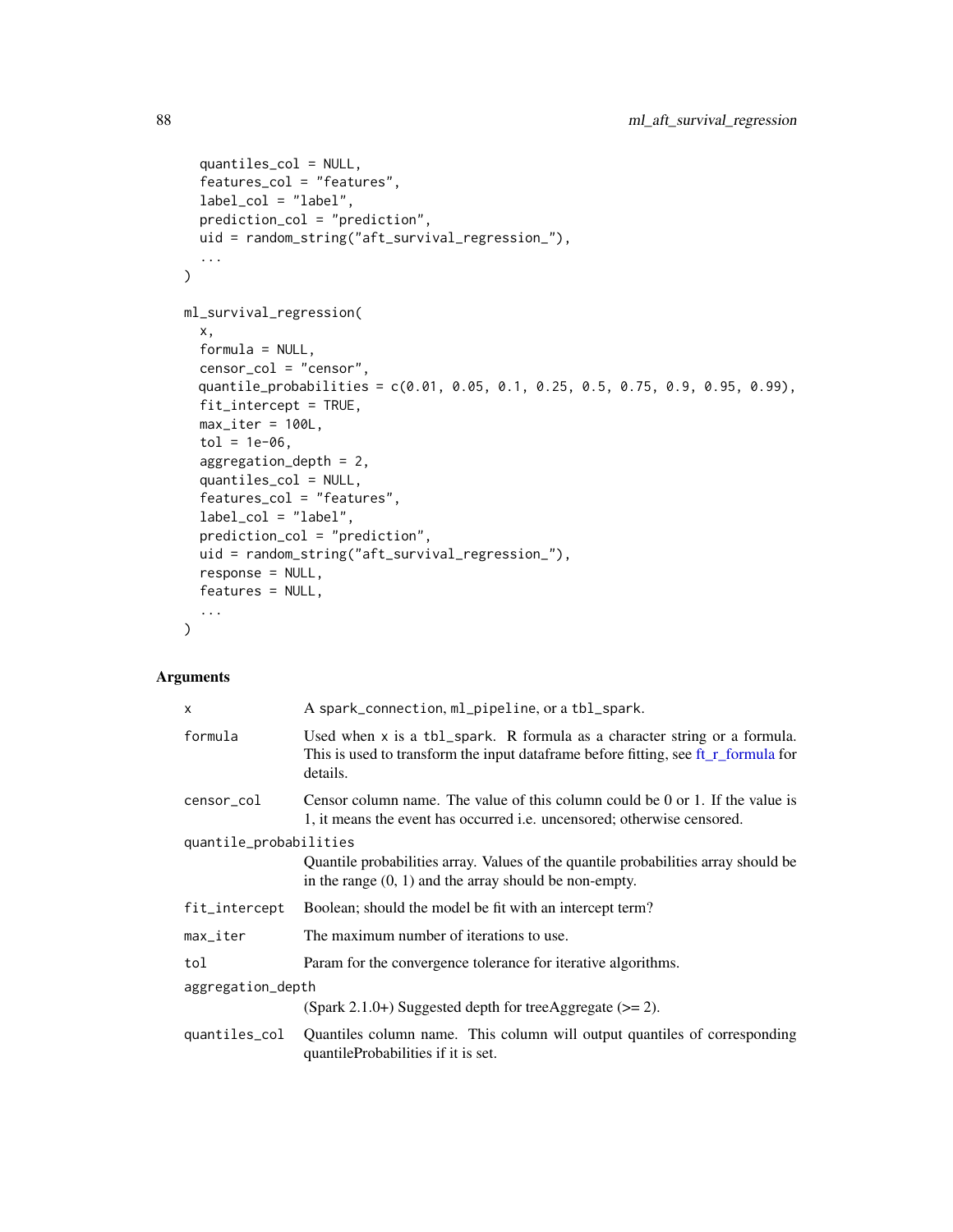| features_col | Features column name, as a length-one character vector. The column should<br>be single vector column of numeric values. Usually this column is output by<br>ft_r_formula. |
|--------------|---------------------------------------------------------------------------------------------------------------------------------------------------------------------------|
| label_col    | Label column name. The column should be a numeric column. Usually this<br>column is output by ft_r_formula.                                                               |
|              | prediction_col Prediction column name.                                                                                                                                    |
| uid          | A character string used to uniquely identify the ML estimator.                                                                                                            |
| .            | Optional arguments; see Details.                                                                                                                                          |
| response     | (Deprecated) The name of the response column (as a length-one character vec-<br>$tor.$ )                                                                                  |
| features     | (Deprecated) The name of features (terms) to use for the model fit.                                                                                                       |

### Details

When x is a tbl\_spark and formula (alternatively, response and features) is specified, the function returns a ml\_model object wrapping a ml\_pipeline\_model which contains data pre-processing transformers, the ML predictor, and, for classification models, a post-processing transformer that converts predictions into class labels. For classification, an optional argument predicted\_label\_col (defaults to "predicted\_label") can be used to specify the name of the predicted label column. In addition to the fitted ml\_pipeline\_model, ml\_model objects also contain a ml\_pipeline object where the ML predictor stage is an estimator ready to be fit against data. This is utilized by [ml\\_save](#page-82-0) with type = "pipeline" to faciliate model refresh workflows.

ml\_survival\_regression() is an alias for ml\_aft\_survival\_regression() for backwards compatibility.

#### Value

The object returned depends on the class of x.

- spark\_connection: When x is a spark\_connection, the function returns an instance of a ml\_estimator object. The object contains a pointer to a Spark Predictor object and can be used to compose Pipeline objects.
- ml\_pipeline: When x is a ml\_pipeline, the function returns a ml\_pipeline with the predictor appended to the pipeline.
- tbl\_spark: When x is a tbl\_spark, a predictor is constructed then immediately fit with the input tbl\_spark, returning a prediction model.
- tbl\_spark, with formula: specified When formula is specified, the input tbl\_spark is first transformed using a RFormula transformer before being fit by the predictor. The object returned in this case is a ml\_model which is a wrapper of a ml\_pipeline\_model.

#### See Also

See <http://spark.apache.org/docs/latest/ml-classification-regression.html> for more information on the set of supervised learning algorithms.

Other ml algorithms: [ml\\_decision\\_tree\\_classifier\(](#page-97-0)), [ml\\_gbt\\_classifier\(](#page-110-0)), ml\_generalized\_linear\_regression [ml\\_isotonic\\_regression\(](#page-119-0)), [ml\\_linear\\_regression\(](#page-129-0)), [ml\\_linear\\_svc\(](#page-131-0)), [ml\\_logistic\\_regression\(](#page-134-0)), [ml\\_multilayer\\_perceptron\\_classifier\(](#page-138-0)), [ml\\_naive\\_bayes\(](#page-142-0)), [ml\\_one\\_vs\\_rest\(](#page-145-0)), [ml\\_random\\_forest\\_classifier\(](#page-148-0))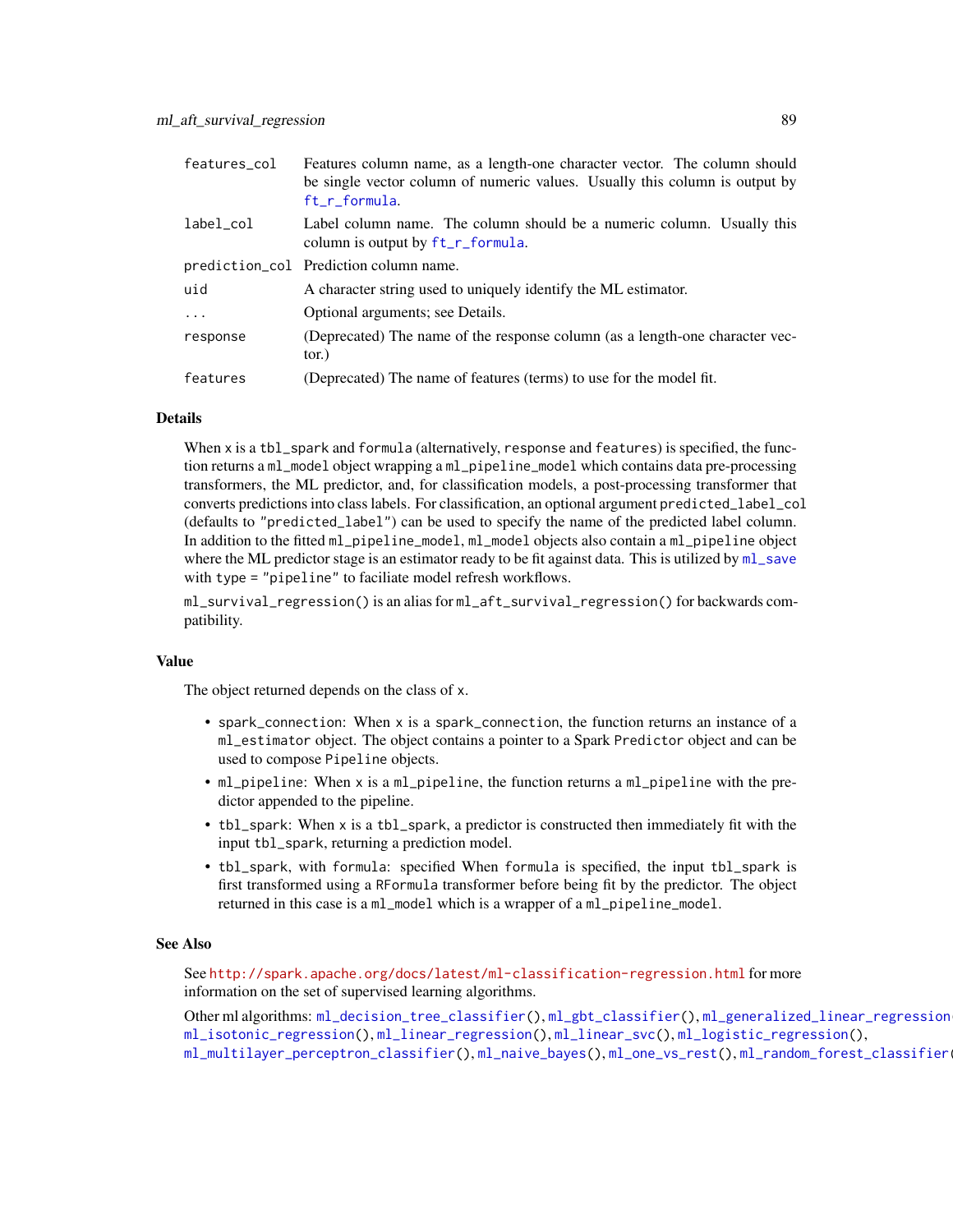### Examples

## Not run:

```
library(survival)
library(sparklyr)
sc <- spark_connect(master = "local")
ovarian_tbl <- sdf_copy_to(sc, ovarian, name = "ovarian_tbl", overwrite = TRUE)
partitions <- ovarian_tbl %>%
  sdf_random_split(training = 0.7, test = 0.3, seed = 1111)
ovarian_training <- partitions$training
ovarian_test <- partitions$test
sur_reg <- ovarian_training %>%
 ml_aft_survival_regression(futime ~ecog_ps + rx + age + resid_ds, censor_col = "fustat")pred <- ml_predict(sur_reg, ovarian_test)
pred
## End(Not run)
```
ml\_als *Spark ML – ALS*

## Description

Perform recommendation using Alternating Least Squares (ALS) matrix factorization.

#### Usage

```
ml_als(
  x,
  formula = NULL,
  rating_col = "rating",
  user\_col = "user",item_col = "item",
  rank = 10,
  reg_param = 0.1,
  implicit_prefs = FALSE,
  alpha = 1,
  nonnegative = FALSE,
  max\_iter = 10,
  num_user_blocks = 10,
  num_item_blocks = 10,
  checkpoint_interval = 10,
```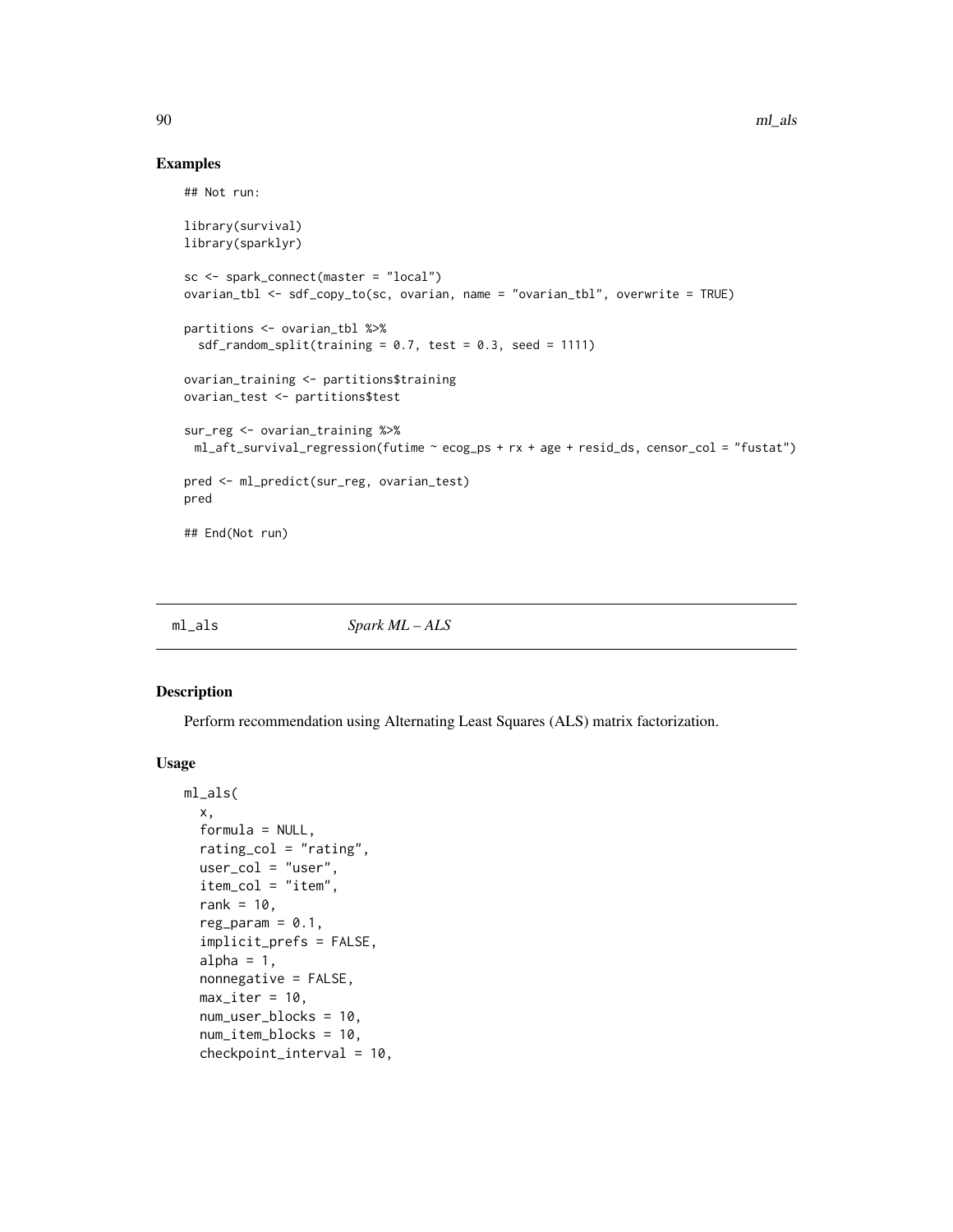```
cold_start_strategy = "nan",
 intermediate_storage_level = "MEMORY_AND_DISK",
 final_storage_level = "MEMORY_AND_DISK",
 uid = random_string("als_"),
  ...
\mathcal{L}
```

```
ml_recommend(model, type = c("items", "users"), n = 1)
```
# Arguments

| x                                                            | A spark_connection, ml_pipeline, or a tbl_spark.                                                                                                                                                                                                                                                                                                                                                                                                                        |  |
|--------------------------------------------------------------|-------------------------------------------------------------------------------------------------------------------------------------------------------------------------------------------------------------------------------------------------------------------------------------------------------------------------------------------------------------------------------------------------------------------------------------------------------------------------|--|
| formula                                                      | Used when x is a tbl_spark. R formula as a character string or a formula. This<br>is used to transform the input dataframe before fitting, see ft_r_formula for de-<br>tails. The ALS model requires a specific formula format, please use rating_col<br>~user_col + item_col.                                                                                                                                                                                          |  |
| rating_col                                                   | Column name for ratings. Default: "rating"                                                                                                                                                                                                                                                                                                                                                                                                                              |  |
| user_col                                                     | Column name for user ids. Ids must be integers. Other numeric types are sup-<br>ported for this column, but will be cast to integers as long as they fall within the<br>integer value range. Default: "user"                                                                                                                                                                                                                                                            |  |
| item_col                                                     | Column name for item ids. Ids must be integers. Other numeric types are sup-<br>ported for this column, but will be cast to integers as long as they fall within the<br>integer value range. Default: "item"                                                                                                                                                                                                                                                            |  |
| rank                                                         | Rank of the matrix factorization (positive). Default: 10                                                                                                                                                                                                                                                                                                                                                                                                                |  |
| reg_param                                                    | Regularization parameter.                                                                                                                                                                                                                                                                                                                                                                                                                                               |  |
|                                                              | implicit_prefs Whether to use implicit preference. Default: FALSE.                                                                                                                                                                                                                                                                                                                                                                                                      |  |
| alpha                                                        | Alpha parameter in the implicit preference formulation (nonnegative).                                                                                                                                                                                                                                                                                                                                                                                                   |  |
| nonnegative                                                  | Whether to apply nonnegativity constraints. Default: FALSE.                                                                                                                                                                                                                                                                                                                                                                                                             |  |
| Maximum number of iterations.<br>max_iter<br>num_user_blocks |                                                                                                                                                                                                                                                                                                                                                                                                                                                                         |  |
|                                                              | Number of user blocks (positive). Default: 10                                                                                                                                                                                                                                                                                                                                                                                                                           |  |
| num_item_blocks                                              |                                                                                                                                                                                                                                                                                                                                                                                                                                                                         |  |
|                                                              | Number of item blocks (positive). Default: 10                                                                                                                                                                                                                                                                                                                                                                                                                           |  |
| checkpoint_interval                                          |                                                                                                                                                                                                                                                                                                                                                                                                                                                                         |  |
|                                                              | Set checkpoint interval $(>= 1)$ or disable checkpoint $(-1)$ . E.g. 10 means that the<br>cache will get checkpointed every 10 iterations, defaults to 10.                                                                                                                                                                                                                                                                                                              |  |
| cold_start_strategy                                          |                                                                                                                                                                                                                                                                                                                                                                                                                                                                         |  |
|                                                              | (Spark 2.2.0+) Strategy for dealing with unknown or new users/items at predic-<br>tion time. This may be useful in cross-validation or production scenarios, for<br>handling user/item ids the model has not seen in the training data. Supported<br>values: - "nan": predicted value for unknown ids will be NaN. - "drop": rows in<br>the input DataFrame containing unknown ids will be dropped from the output<br>DataFrame containing predictions. Default: "nan". |  |
| intermediate_storage_level                                   |                                                                                                                                                                                                                                                                                                                                                                                                                                                                         |  |
|                                                              | (Spark 2.0.0+) StorageLevel for intermediate datasets. Pass in a string represen-<br>tation of StorageLevel. Cannot be "NONE". Default: "MEMORY_AND_DISK".                                                                                                                                                                                                                                                                                                              |  |
|                                                              |                                                                                                                                                                                                                                                                                                                                                                                                                                                                         |  |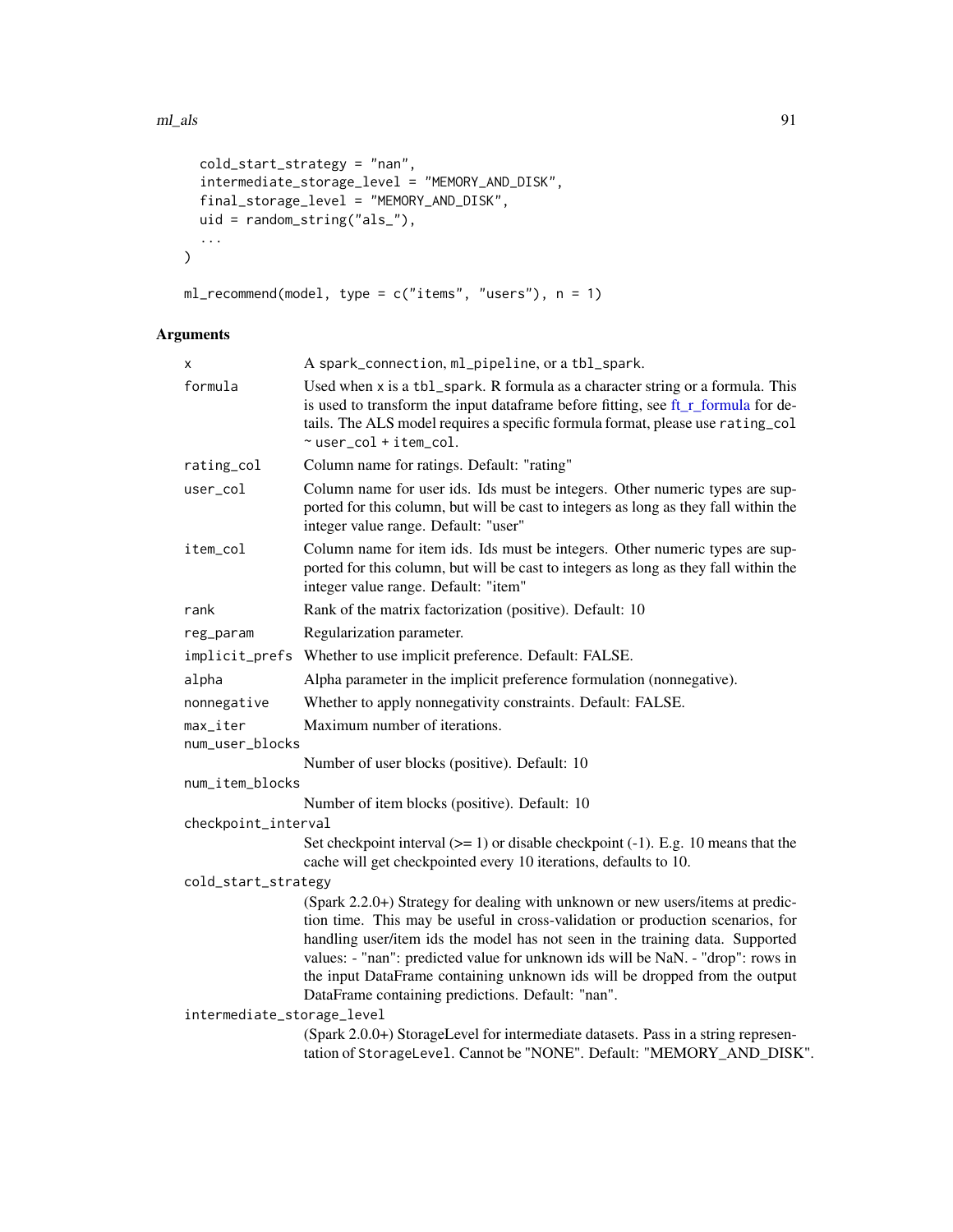| final_storage_level |                                                                                                                                      |
|---------------------|--------------------------------------------------------------------------------------------------------------------------------------|
|                     | (Spark 2.0.0+) StorageLevel for ALS model factors. Pass in a string representa-<br>tion of StorageLevel. Default: "MEMORY_AND_DISK". |
| uid                 | A character string used to uniquely identify the ML estimator.                                                                       |
| $\ddots$            | Optional arguments; currently unused.                                                                                                |
| model               | An ALS model object                                                                                                                  |
| type                | What to recommend, one of items or users                                                                                             |
| n                   | Maximum number of recommendations to return                                                                                          |

#### Details

ml\_recommend() returns the top n users/items recommended for each item/user, for all items/users. The output has been transformed (exploded and separated) from the default Spark outputs to be more user friendly.

### Value

ALS attempts to estimate the ratings matrix R as the product of two lower-rank matrices, X and Y, i.e.  $X^*$  Yt = R. Typically these approximations are called 'factor' matrices. The general approach is iterative. During each iteration, one of the factor matrices is held constant, while the other is solved for using least squares. The newly-solved factor matrix is then held constant while solving for the other factor matrix.

This is a blocked implementation of the ALS factorization algorithm that groups the two sets of factors (referred to as "users" and "products") into blocks and reduces communication by only sending one copy of each user vector to each product block on each iteration, and only for the product blocks that need that user's feature vector. This is achieved by pre-computing some information about the ratings matrix to determine the "out-links" of each user (which blocks of products it will contribute to) and "in-link" information for each product (which of the feature vectors it receives from each user block it will depend on). This allows us to send only an array of feature vectors between each user block and product block, and have the product block find the users' ratings and update the products based on these messages.

For implicit preference data, the algorithm used is based on "Collaborative Filtering for Implicit Feedback Datasets", available at <https://doi.org/10.1109/ICDM.2008.22>, adapted for the blocked approach used here.

Essentially instead of finding the low-rank approximations to the rating matrix R, this finds the approximations for a preference matrix P where the elements of P are 1 if r is greater than 0 and 0 if r is less than or equal to 0. The ratings then act as 'confidence' values related to strength of indicated user preferences rather than explicit ratings given to items.

The object returned depends on the class of x.

- spark\_connection: When x is a spark\_connection, the function returns an instance of a ml\_als recommender object, which is an Estimator.
- ml\_pipeline: When x is a ml\_pipeline, the function returns a ml\_pipeline with the recommender appended to the pipeline.
- tbl\_spark: When x is a tbl\_spark, a recommender estimator is constructed then immediately fit with the input tbl\_spark, returning a recommendation model, i.e. ml\_als\_model.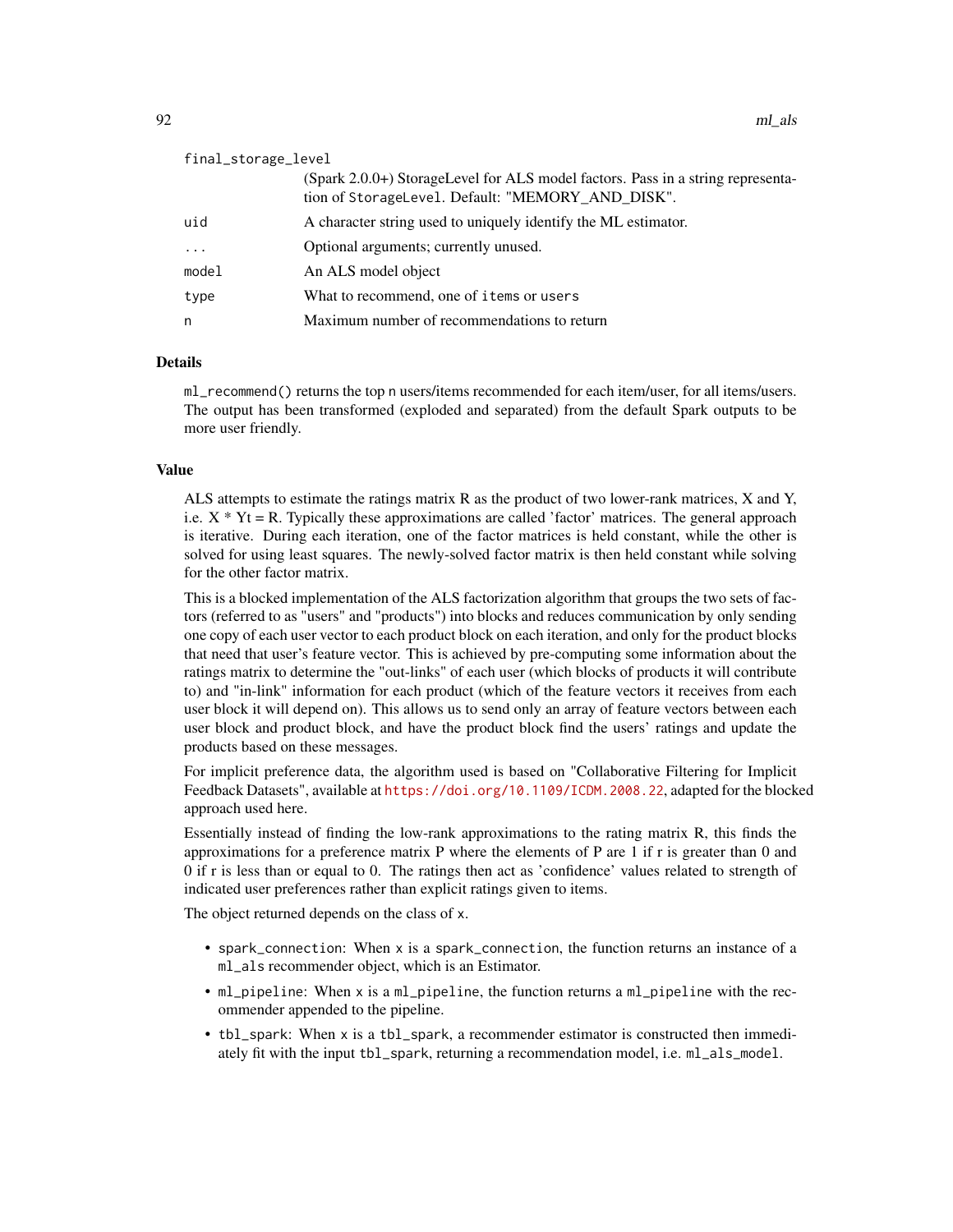## ml\_als\_tidiers 93

## Not run:

## Examples

```
library(sparklyr)
sc <- spark_connect(master = "local")
movies <- data.frame(
  user = c(1, 2, 0, 1, 2, 0),
  item = c(1, 1, 1, 2, 2, 0),
  rating = c(3, 1, 2, 4, 5, 4)\mathcal{L}movies_tbl <- sdf_copy_to(sc, movies)
model <- ml_als(movies_tbl, rating ~ user + item)
ml_predict(model, movies_tbl)
ml_recommend(model, type = "item", 1)
## End(Not run)
```
ml\_als\_tidiers *Tidying methods for Spark ML ALS*

#### Description

These methods summarize the results of Spark ML models into tidy forms.

## Usage

```
## S3 method for class 'ml_model_als'
tidy(x, ...)
## S3 method for class 'ml_model_als'
augment(x, newdata = NULL, ...)## S3 method for class 'ml_model_als'
\text{glance}(x, \ldots)
```
## Arguments

| x                       | a Spark ML model.                              |
|-------------------------|------------------------------------------------|
| $\cdot$ $\cdot$ $\cdot$ | extra arguments (not used.)                    |
| newdata                 | a tbl_spark of new data to use for prediction. |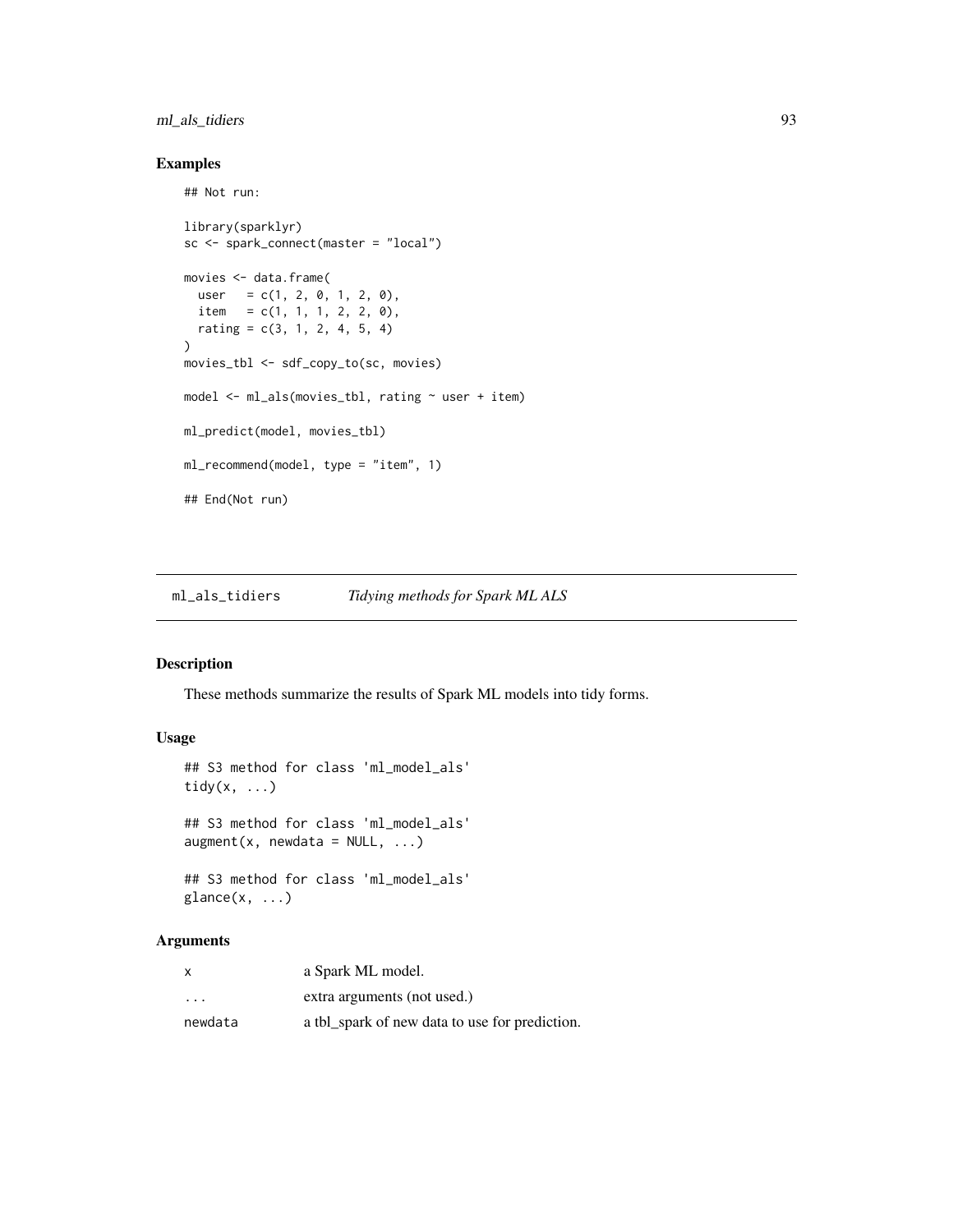ml\_bisecting\_kmeans *Spark ML – Bisecting K-Means Clustering*

### Description

A bisecting k-means algorithm based on the paper "A comparison of document clustering techniques" by Steinbach, Karypis, and Kumar, with modification to fit Spark. The algorithm starts from a single cluster that contains all points. Iteratively it finds divisible clusters on the bottom level and bisects each of them using k-means, until there are k leaf clusters in total or no leaf clusters are divisible. The bisecting steps of clusters on the same level are grouped together to increase parallelism. If bisecting all divisible clusters on the bottom level would result more than k leaf clusters, larger clusters get higher priority.

#### Usage

```
ml_bisecting_kmeans(
  x,
  formula = NULL,
  k = 4,
  max\_iter = 20,
  seed = NULL,
  min_divisible_cluster_size = 1,
  features_col = "features",
  prediction_col = "prediction",
  uid = random_string("bisecting_bisecting_kmeans_"),
  ...
)
```
### Arguments

| A spark_connection, ml_pipeline, or a tbl_spark.                                                                                                                              |  |  |
|-------------------------------------------------------------------------------------------------------------------------------------------------------------------------------|--|--|
| Used when $x$ is a tbl_spark. R formula as a character string or a formula.<br>This is used to transform the input dataframe before fitting, see ft_r_formula for<br>details. |  |  |
| The number of clusters to create                                                                                                                                              |  |  |
| The maximum number of iterations to use.                                                                                                                                      |  |  |
| A random seed. Set this value if you need your results to be reproducible across<br>repeated calls.                                                                           |  |  |
| min_divisible_cluster_size                                                                                                                                                    |  |  |
| The minimum number of points (if greater than or equal to $1.0$ ) or the minimum<br>proportion of points (if less than 1.0) of a divisible cluster (default: 1.0).            |  |  |
| Features column name, as a length-one character vector. The column should<br>be single vector column of numeric values. Usually this column is output by<br>ft_r_formula.     |  |  |
|                                                                                                                                                                               |  |  |

prediction\_col Prediction column name.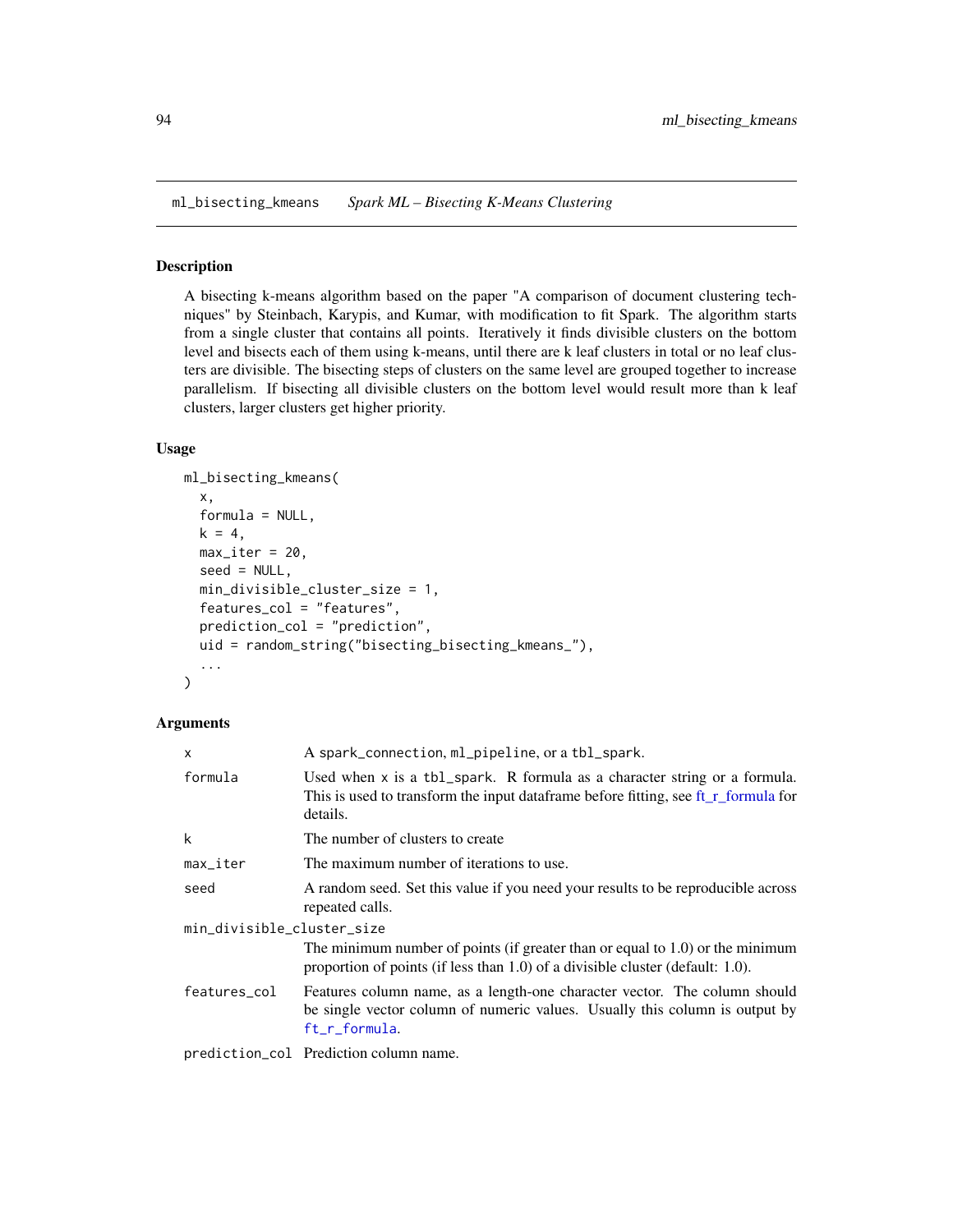## ml\_chisquare\_test 95

| uid | A character string used to uniquely identify the ML estimator. |
|-----|----------------------------------------------------------------|
| .   | Optional arguments, see Details.                               |

#### Value

The object returned depends on the class of x.

- spark\_connection: When x is a spark\_connection, the function returns an instance of a ml\_estimator object. The object contains a pointer to a Spark Estimator object and can be used to compose Pipeline objects.
- ml\_pipeline: When x is a ml\_pipeline, the function returns a ml\_pipeline with the clustering estimator appended to the pipeline.
- tbl\_spark: When x is a tbl\_spark, an estimator is constructed then immediately fit with the input tbl\_spark, returning a clustering model.
- tbl\_spark, with formula or features specified: When formula is specified, the input tbl\_spark is first transformed using a RFormula transformer before being fit by the estimator. The object returned in this case is a ml\_model which is a wrapper of a ml\_pipeline\_model. This signature does not apply to  $m1$ <sup>lda</sup>().

## See Also

See <http://spark.apache.org/docs/latest/ml-clustering.html> for more information on the set of clustering algorithms.

Other ml clustering algorithms: [ml\\_gaussian\\_mixture\(](#page-108-0)), [ml\\_kmeans\(](#page-121-0)), [ml\\_lda\(](#page-123-0))

### Examples

```
## Not run:
library(dplyr)
sc <- spark_connect(master = "local")
iris_tbl <- sdf_copy_to(sc, iris, name = "iris_tbl", overwrite = TRUE)
iris_tbl %>%
 select(-Species) %>%
 ml_bisecting_kmeans(k = 4, Species \sim .)
## End(Not run)
```
ml\_chisquare\_test *Chi-square hypothesis testing for categorical data.*

### Description

Conduct Pearson's independence test for every feature against the label. For each feature, the (feature, label) pairs are converted into a contingency matrix for which the Chi-squared statistic is computed. All label and feature values must be categorical.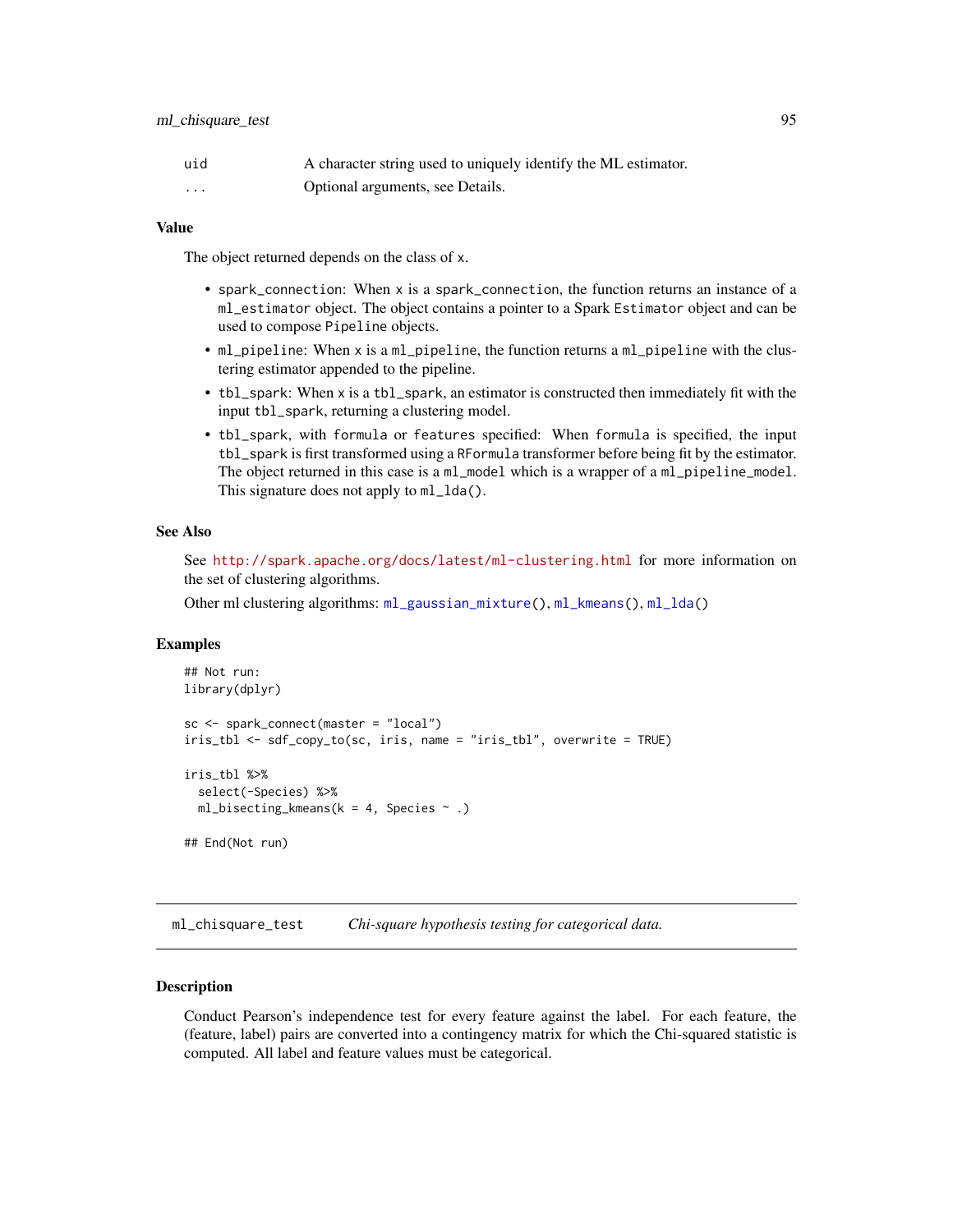#### Usage

ml\_chisquare\_test(x, features, label)

#### **Arguments**

|          | A tbl_spark.                                                                                                                    |
|----------|---------------------------------------------------------------------------------------------------------------------------------|
| features | The name(s) of the feature columns. This can also be the name of a single vector<br>column created using ft_vector_assembler(). |
| label    | The name of the label column.                                                                                                   |

### Value

A data frame with one row for each (feature, label) pair with p-values, degrees of freedom, and test statistics.

## Examples

```
## Not run:
sc <- spark_connect(master = "local")
iris_tbl <- sdf_copy_to(sc, iris, name = "iris_tbl", overwrite = TRUE)
features <- c("Petal_Width", "Petal_Length", "Sepal_Length", "Sepal_Width")
ml_chisquare_test(iris_tbl, features = features, label = "Species")
## End(Not run)
```
ml\_clustering\_evaluator

*Spark ML - Clustering Evaluator*

## Description

Evaluator for clustering results. The metric computes the Silhouette measure using the squared Euclidean distance. The Silhouette is a measure for the validation of the consistency within clusters. It ranges between 1 and -1, where a value close to 1 means that the points in a cluster are close to the other points in the same cluster and far from the points of the other clusters.

### Usage

```
ml_clustering_evaluator(
  x,
  features_col = "features",
 prediction_col = "prediction",
 metric_name = "silhouette",
 uid = random_string("clustering_evaluator_"),
  ...
)
```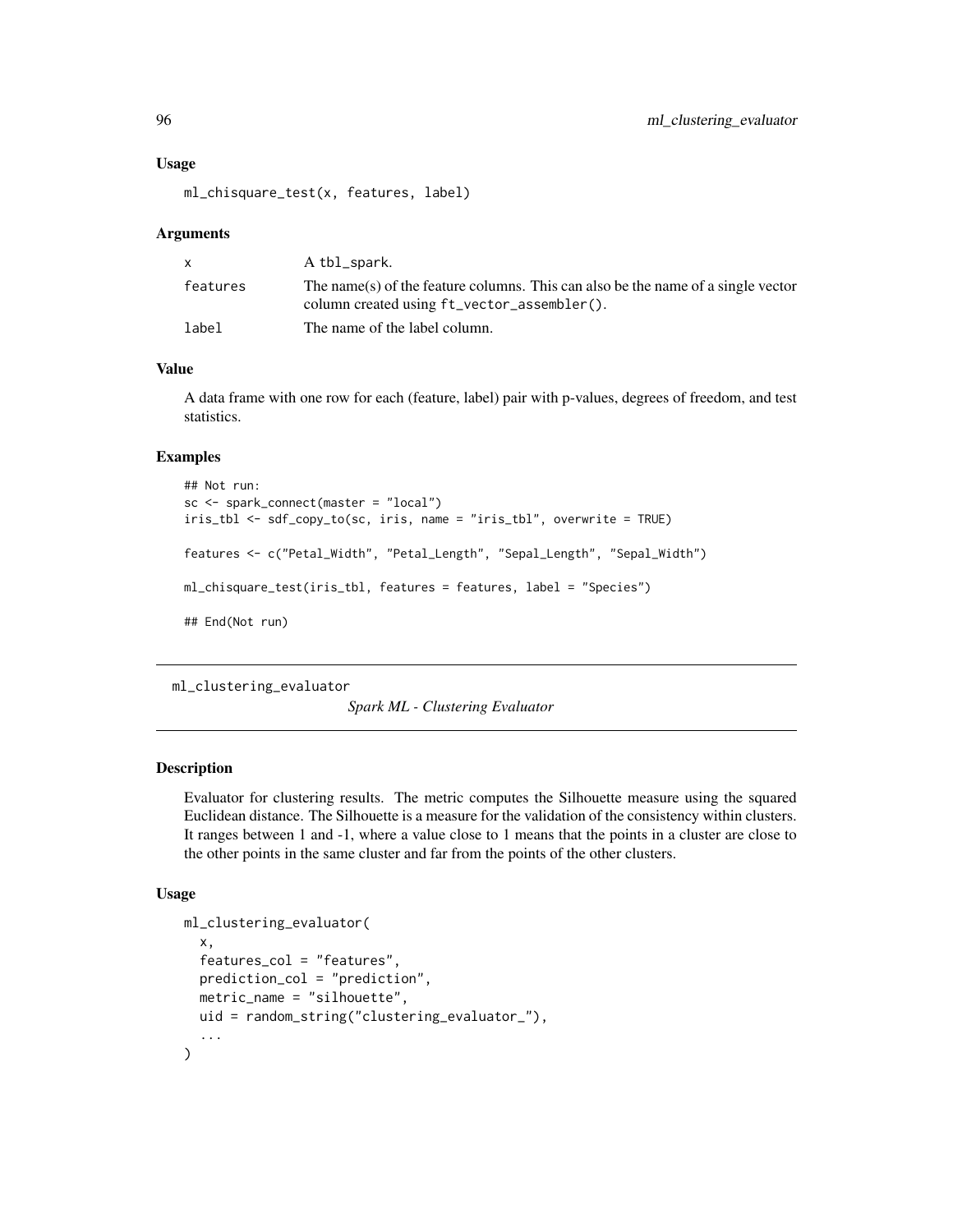### Arguments

| $\mathsf{x}$ | A spark_connection object or a tbl_spark containing label and prediction<br>columns. The latter should be the output of sdf_predict. |
|--------------|--------------------------------------------------------------------------------------------------------------------------------------|
| features_col | Name of features column.                                                                                                             |
|              | prediction_col Name of the prediction column.                                                                                        |
| metric_name  | The performance metric. Currently supports "silhouette".                                                                             |
| uid          | A character string used to uniquely identify the ML estimator.                                                                       |
| $\cdot$      | Optional arguments; currently unused.                                                                                                |

### Value

The calculated performance metric

### Examples

```
## Not run:
sc <- spark_connect(master = "local")
iris_tbl <- sdf_copy_to(sc, iris, name = "iris_tbl", overwrite = TRUE)
partitions <- iris_tbl %>%
  sdf_random_split(training = 0.7, test = 0.3, seed = 1111)
iris_training <- partitions$training
iris_test <- partitions$test
formula \leq Species \sim .
# Train the models
kmeans_model <- ml_kmeans(iris_training, formula = formula)
b_kmeans_model <- ml_bisecting_kmeans(iris_training, formula = formula)
gmm_model <- ml_gaussian_mixture(iris_training, formula = formula)
# Predict
pred_kmeans <- ml_predict(kmeans_model, iris_test)
pred_b_kmeans <- ml_predict(b_kmeans_model, iris_test)
pred_gmm <- ml_predict(gmm_model, iris_test)
# Evaluate
ml_clustering_evaluator(pred_kmeans)
ml_clustering_evaluator(pred_b_kmeans)
ml_clustering_evaluator(pred_gmm)
## End(Not run)
```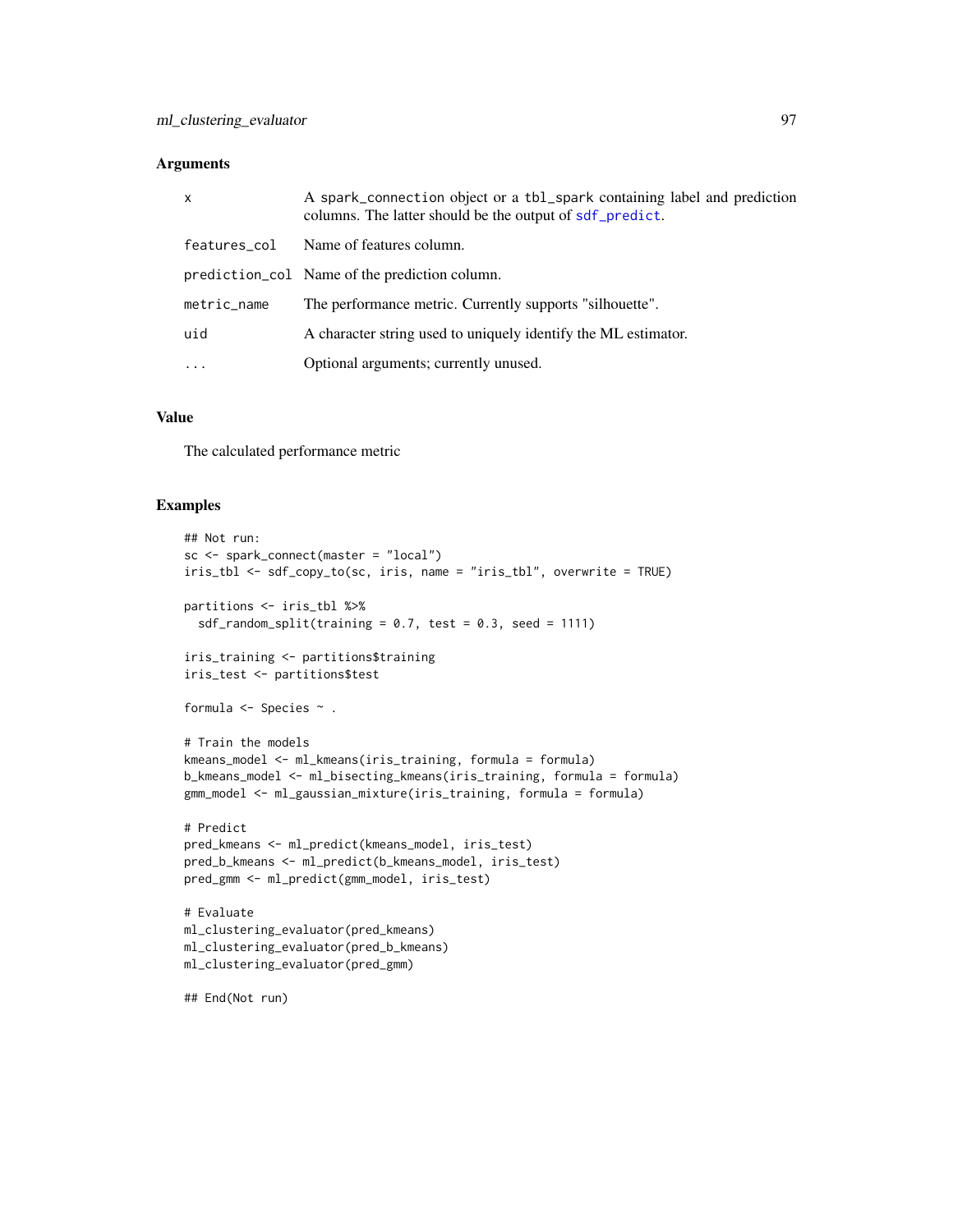## Description

Compute correlation matrix

## Usage

 $ml_corr(x, columns = NULL, method = c("pearson", "spearman"))$ 

### Arguments

| X.      | A tbl_spark.                                                                                                                                                                    |
|---------|---------------------------------------------------------------------------------------------------------------------------------------------------------------------------------|
| columns | The names of the columns to calculate correlations of. If only one column is<br>specified, it must be a vector column (for example, assembled using $ft\_vector\_assember()$ ). |
| method  | The method to use, either "pearson" or "spearman".                                                                                                                              |

# Value

A correlation matrix organized as a data frame.

## Examples

```
## Not run:
sc <- spark_connect(master = "local")
iris_tbl <- sdf_copy_to(sc, iris, name = "iris_tbl", overwrite = TRUE)
features <- c("Petal_Width", "Petal_Length", "Sepal_Length", "Sepal_Width")
ml_corr(iris_tbl, columns = features, method = "pearson")
## End(Not run)
```
<span id="page-97-0"></span>ml\_decision\_tree\_classifier *Spark ML – Decision Trees*

## Description

Perform classification and regression using decision trees.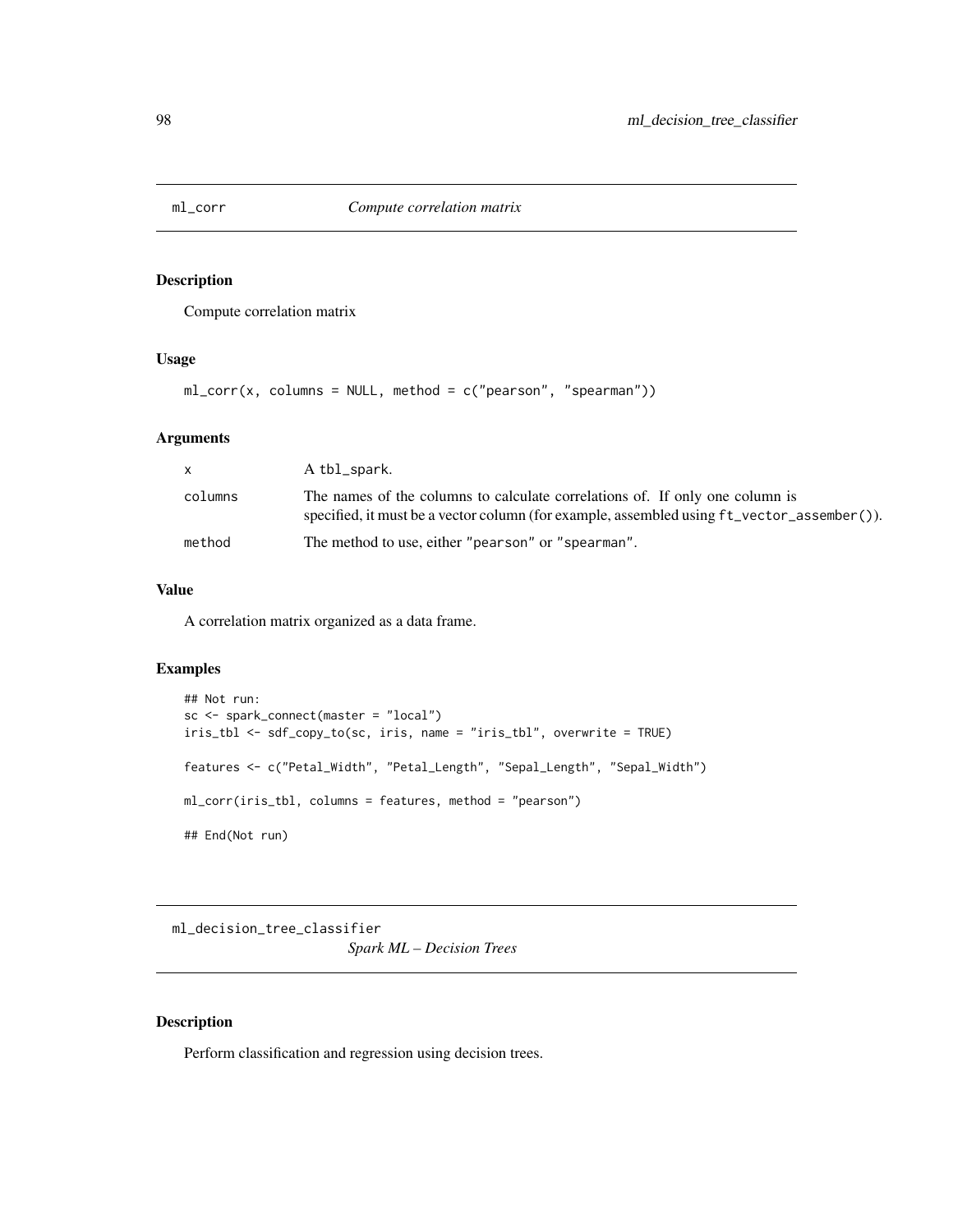### Usage

```
ml_decision_tree_classifier(
  x,
  formula = NULL,max\_depth = 5,
  max\_bins = 32,
  min_instances_per_node = 1,
  min\_info\_gain = 0,
  impurity = "gini",
  seed = NULL,
  thresholds = NULL,
  cache_node_ids = FALSE,
  checkpoint_interval = 10,
  max_memory_in_mb = 256,
  features_col = "features",
  label_col = "label",
  prediction_col = "prediction",
  probability_col = "probability",
  raw_prediction_col = "rawPrediction",
  uid = random_string("decision_tree_classifier_"),
  ...
\mathcal{L}ml_decision_tree(
  x,
  formula = NULL,type = c("auto", "regression", "classification"),
  features_col = "features",
  label_col = "label",
  prediction_col = "prediction",
  variance_col = NULL,
  probability_col = "probability",
  raw_prediction_col = "rawPrediction",
  checkpoint_interval = 10L,
  impurity = "auto",
  max\_bins = 32L,
  max\_depth = 5L,
  min\_info\_gain = 0,
  min_instances_per_node = 1L,
  seed = NULL,
  thresholds = NULL,
  cache_node_ids = FALSE,
  max\_memory\_in\_mb = 256L,
  uid = random_string("decision_tree_"),
  response = NULL,
  features = NULL,
  ...
)
```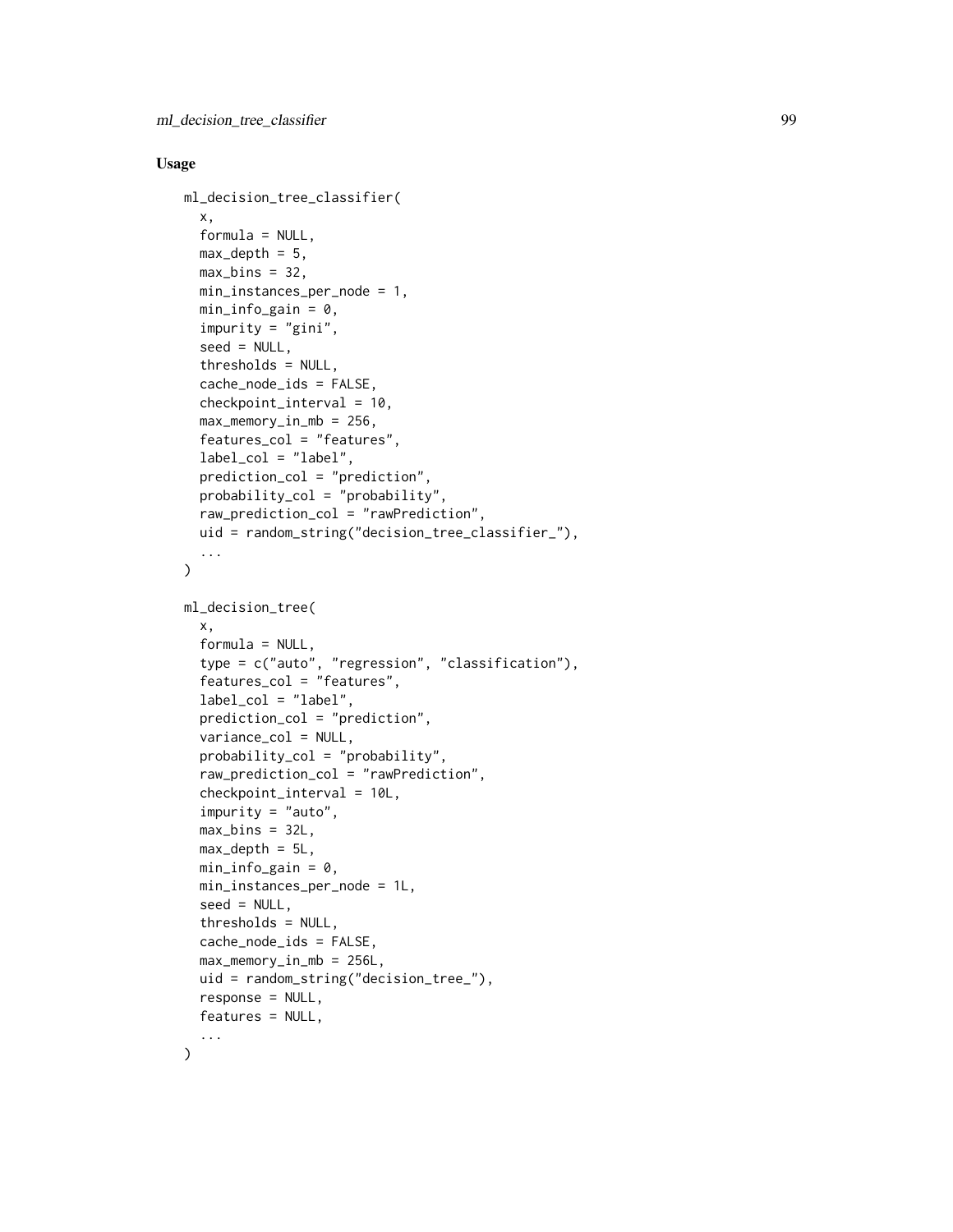```
ml_decision_tree_regressor(
  x,
 formula = NULL,
 max\_depth = 5,
 max\_bins = 32,
 min_instances_per_node = 1,
 min\_info\_gain = 0,
  impurity = "variance",
  seed = NULL,
  cache_node_ids = FALSE,
  checkpoint_interval = 10,
 max_memory_in_mb = 256,
 variance_col = NULL,
  features_col = "features",
  label\_col = "label",prediction_col = "prediction",
 uid = random_string("decision_tree_regressor_"),
  ...
\mathcal{L}
```
# Arguments

| X                      | A spark_connection, ml_pipeline, or a tbl_spark.                                                                                                                                                                                                                                                                                                                |
|------------------------|-----------------------------------------------------------------------------------------------------------------------------------------------------------------------------------------------------------------------------------------------------------------------------------------------------------------------------------------------------------------|
| formula                | Used when x is a tbl_spark. R formula as a character string or a formula.<br>This is used to transform the input dataframe before fitting, see ft_r_formula for<br>details.                                                                                                                                                                                     |
| max_depth              | Maximum depth of the tree $(>= 0)$ ; that is, the maximum number of nodes sep-<br>arating any leaves from the root of the tree.                                                                                                                                                                                                                                 |
| max_bins               | The maximum number of bins used for discretizing continuous features and for<br>choosing how to split on features at each node. More bins give higher granular-<br>ity.                                                                                                                                                                                         |
| min_instances_per_node |                                                                                                                                                                                                                                                                                                                                                                 |
|                        | Minimum number of instances each child must have after split.                                                                                                                                                                                                                                                                                                   |
| min_info_gain          | Minimum information gain for a split to be considered at a tree node. Should be<br>$\geq 0$ , defaults to 0.                                                                                                                                                                                                                                                    |
| impurity               | Criterion used for information gain calculation. Supported: "entropy" and "gini"<br>(default) for classification and "variance" (default) for regression. For ml_decision_tree,<br>setting "auto" will default to the appropriate criterion based on model type.                                                                                                |
| seed                   | Seed for random numbers.                                                                                                                                                                                                                                                                                                                                        |
| thresholds             | Thresholds in multi-class classification to adjust the probability of predicting<br>each class. Array must have length equal to the number of classes, with values<br>$> 0$ excepting that at most one value may be 0. The class with largest value $p/t$<br>is predicted, where p is the original probability of that class and t is the class's<br>threshold. |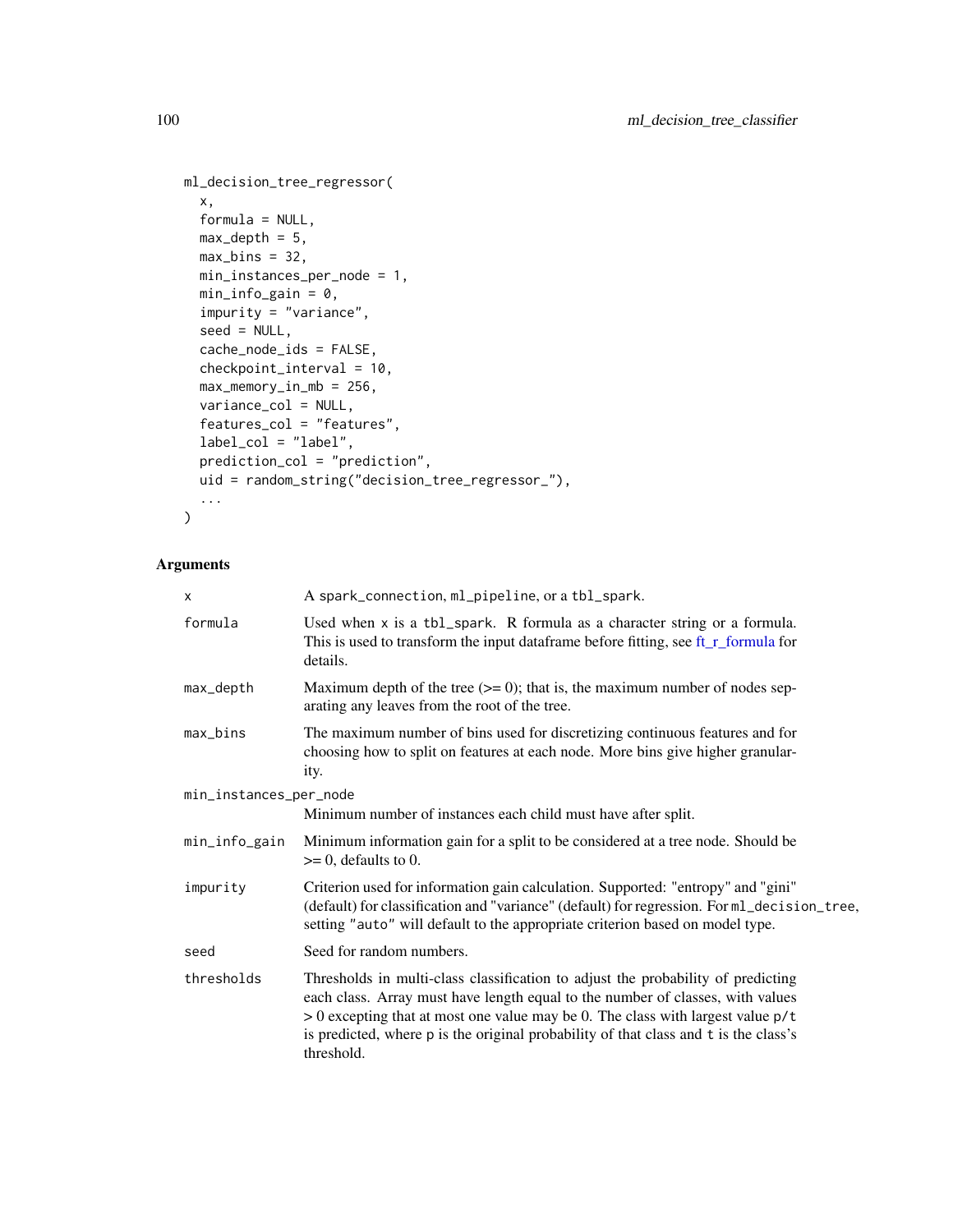cache\_node\_ids If FALSE, the algorithm will pass trees to executors to match instances with nodes. If TRUE, the algorithm will cache node IDs for each instance. Caching can speed up training of deeper trees. Defaults to FALSE.

#### checkpoint\_interval

Set checkpoint interval  $(>= 1)$  or disable checkpoint  $(-1)$ . E.g. 10 means that the cache will get checkpointed every 10 iterations, defaults to 10.

#### max\_memory\_in\_mb

Maximum memory in MB allocated to histogram aggregation. If too small, then 1 node will be split per iteration, and its aggregates may exceed this size. Defaults to 256.

- features\_col Features column name, as a length-one character vector. The column should be single vector column of numeric values. Usually this column is output by ft r formula.
- label\_col Label column name. The column should be a numeric column. Usually this column is output by [ft\\_r\\_formula](#page-50-0).
- prediction\_col Prediction column name.
- probability\_col

Column name for predicted class conditional probabilities.

### raw\_prediction\_col

Raw prediction (a.k.a. confidence) column name.

- uid A character string used to uniquely identify the ML estimator.
- ... Optional arguments; see Details.

type The type of model to fit. "regression" treats the response as a continuous variable, while "classification" treats the response as a categorical variable. When "auto" is used, the model type is inferred based on the response variable type – if it is a numeric type, then regression is used; classification otherwise.

- variance\_col (Optional) Column name for the biased sample variance of prediction.
- response (Deprecated) The name of the response column (as a length-one character vector.)
- features (Deprecated) The name of features (terms) to use for the model fit.

### Details

When x is a tbl\_spark and formula (alternatively, response and features) is specified, the function returns a ml\_model object wrapping a ml\_pipeline\_model which contains data pre-processing transformers, the ML predictor, and, for classification models, a post-processing transformer that converts predictions into class labels. For classification, an optional argument predicted\_label\_col (defaults to "predicted\_label") can be used to specify the name of the predicted label column. In addition to the fitted ml\_pipeline\_model, ml\_model objects also contain a ml\_pipeline object where the ML predictor stage is an estimator ready to be fit against data. This is utilized by  $m_{\text{1}}$  save with type = "pipeline" to faciliate model refresh workflows.

ml\_decision\_tree is a wrapper around ml\_decision\_tree\_regressor.tbl\_spark and ml\_decision\_tree\_classifier and calls the appropriate method based on model type.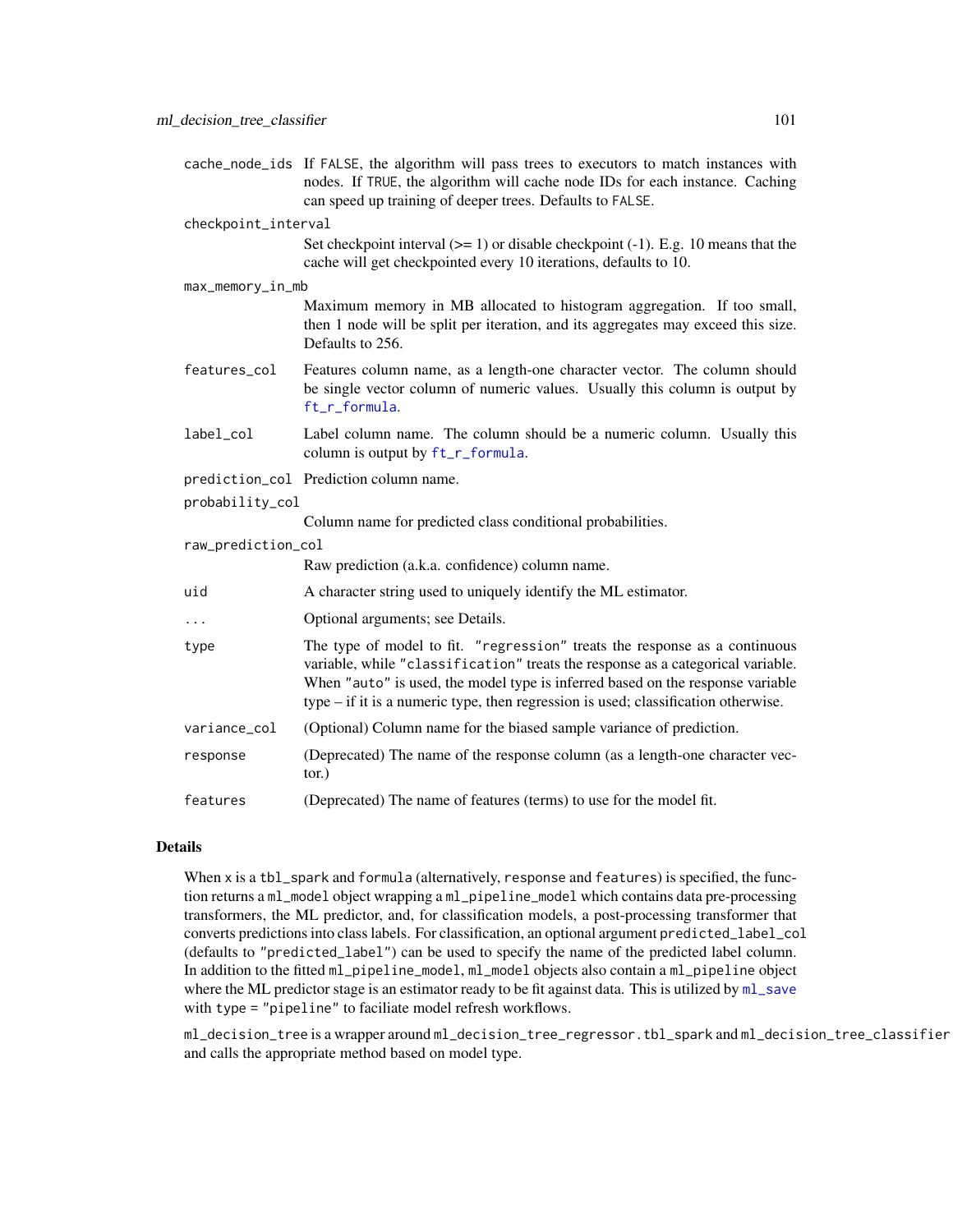The object returned depends on the class of x.

- spark\_connection: When x is a spark\_connection, the function returns an instance of a ml\_estimator object. The object contains a pointer to a Spark Predictor object and can be used to compose Pipeline objects.
- ml\_pipeline: When x is a ml\_pipeline, the function returns a ml\_pipeline with the predictor appended to the pipeline.
- tbl\_spark: When x is a tbl\_spark, a predictor is constructed then immediately fit with the input tbl\_spark, returning a prediction model.
- tbl\_spark, with formula: specified When formula is specified, the input tbl\_spark is first transformed using a RFormula transformer before being fit by the predictor. The object returned in this case is a ml\_model which is a wrapper of a ml\_pipeline\_model.

#### See Also

See <http://spark.apache.org/docs/latest/ml-classification-regression.html> for more information on the set of supervised learning algorithms.

Other ml algorithms: [ml\\_aft\\_survival\\_regression\(](#page-86-0)), [ml\\_gbt\\_classifier\(](#page-110-0)), [ml\\_generalized\\_linear\\_regression\(](#page-114-0)), [ml\\_isotonic\\_regression\(](#page-119-0)), [ml\\_linear\\_regression\(](#page-129-0)), [ml\\_linear\\_svc\(](#page-131-0)), [ml\\_logistic\\_regression\(](#page-134-0)), [ml\\_multilayer\\_perceptron\\_classifier\(](#page-138-0)), [ml\\_naive\\_bayes\(](#page-142-0)), [ml\\_one\\_vs\\_rest\(](#page-145-0)), [ml\\_random\\_forest\\_classifier\(](#page-148-0))

### Examples

```
## Not run:
sc <- spark_connect(master = "local")
iris_tbl <- sdf_copy_to(sc, iris, name = "iris_tbl", overwrite = TRUE)
partitions <- iris_tbl %>%
 sdf_random_split(training = 0.7, test = 0.3, seed = 1111)
iris_training <- partitions$training
iris_test <- partitions$test
dt_model <- iris_training %>%
 ml_decision_tree(Species ~ .)
pred <- ml_predict(dt_model, iris_test)
ml_multiclass_classification_evaluator(pred)
## End(Not run)
```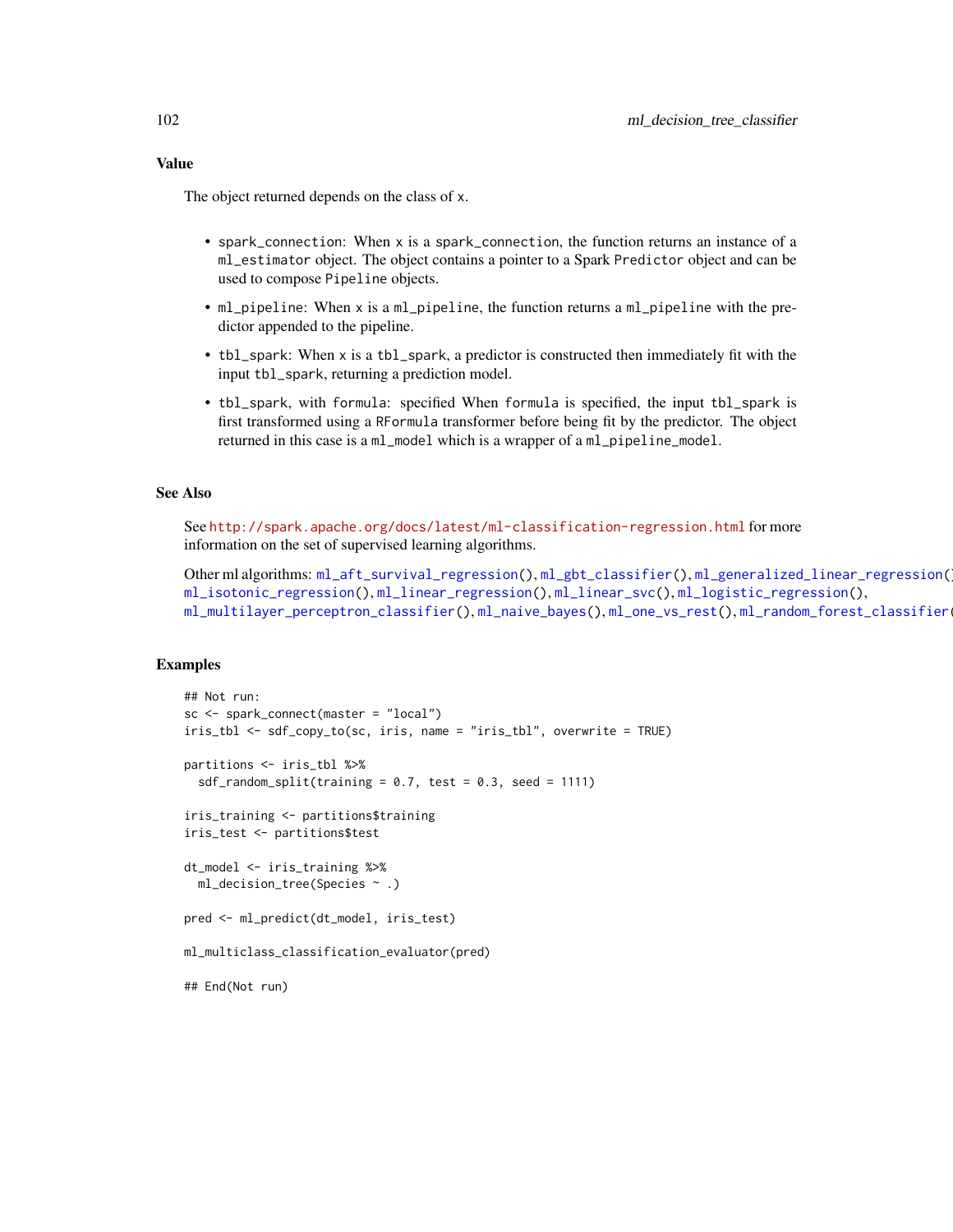ml\_default\_stop\_words *Default stop words*

## Description

Loads the default stop words for the given language.

#### Usage

```
ml_default_stop_words(
  sc,
  language = c("english", "danish", "dutch", "finnish", "french", "german",
  "hungarian", "italian", "norwegian", "portuguese", "russian", "spanish", "swedish",
    "turkish"),
  ...
)
```
## Arguments

| <b>SC</b> | A spark_connection                    |
|-----------|---------------------------------------|
| language  | A character string.                   |
| .         | Optional arguments; currently unused. |

## Details

Supported languages: danish, dutch, english, finnish, french, german, hungarian, italian, norwegian, portuguese, russian, spanish, swedish, turkish. Defaults to English. See [https://anoncvs.](https://anoncvs.postgresql.org/cvsweb.cgi/pgsql/src/backend/snowball/stopwords/) [postgresql.org/cvsweb.cgi/pgsql/src/backend/snowball/stopwords/](https://anoncvs.postgresql.org/cvsweb.cgi/pgsql/src/backend/snowball/stopwords/) for more details

### Value

A list of stop words.

# See Also

[ft\\_stop\\_words\\_remover](#page-55-0)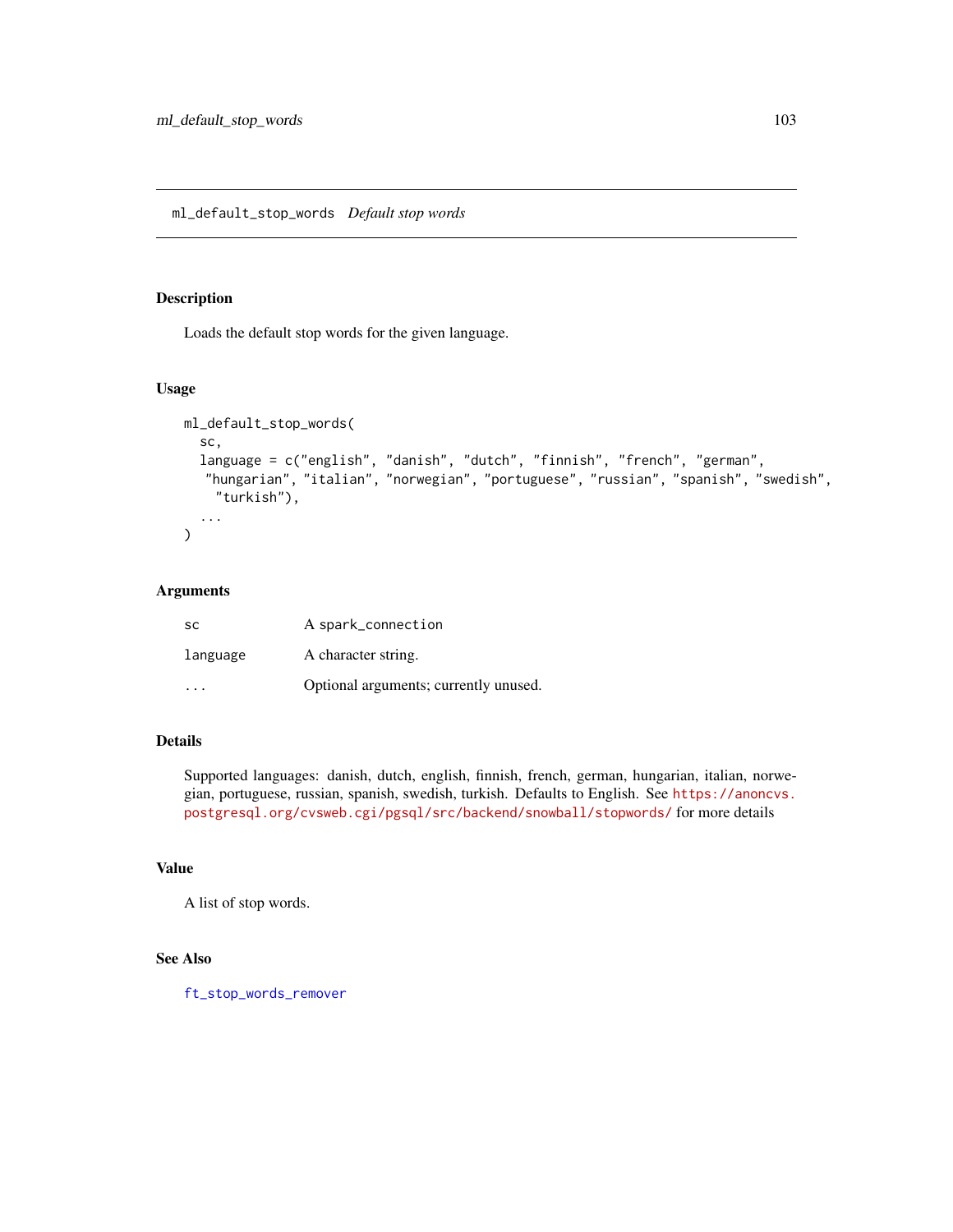#### Description

Compute performance metrics.

### Usage

```
ml_evaluate(x, dataset)
## S3 method for class 'ml_model_logistic_regression'
ml_evaluate(x, dataset)
## S3 method for class 'ml_logistic_regression_model'
ml_evaluate(x, dataset)
## S3 method for class 'ml_model_linear_regression'
ml_evaluate(x, dataset)
## S3 method for class 'ml_linear_regression_model'
ml_evaluate(x, dataset)
## S3 method for class 'ml_model_generalized_linear_regression'
ml_evaluate(x, dataset)
## S3 method for class 'ml_generalized_linear_regression_model'
ml_evaluate(x, dataset)
## S3 method for class 'ml_model_clustering'
ml_evaluate(x, dataset)
## S3 method for class 'ml_model_classification'
ml_evaluate(x, dataset)
## S3 method for class 'ml_evaluator'
```

```
ml_evaluate(x, dataset)
```
### Arguments

| X       | An ML model object or an evaluator object. |
|---------|--------------------------------------------|
| dataset | The dataset to be validate the model on.   |

## Examples

## Not run: sc <- spark\_connect(master = "local")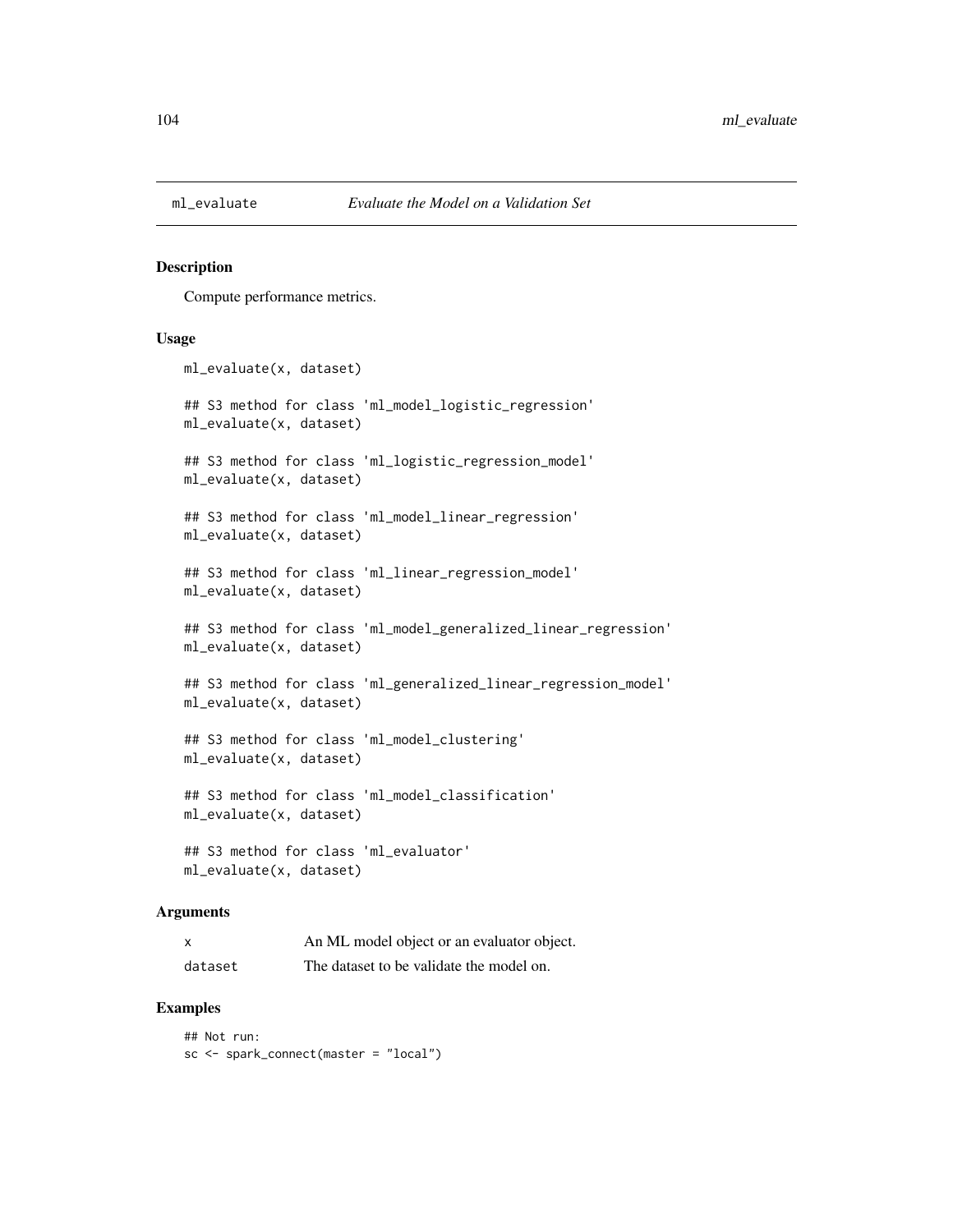### ml\_evaluator 105

```
iris_tbl <- sdf_copy_to(sc, iris, name = "iris_tbl", overwrite = TRUE)
ml_gaussian_mixture(iris_tbl, Species ~ .) %>%
  ml_evaluate(iris_tbl)
ml_kmeans(iris_tbl, Species ~ .) %>%
  ml_evaluate(iris_tbl)
ml_bisecting_kmeans(iris_tbl, Species ~ .) %>%
  ml_evaluate(iris_tbl)
## End(Not run)
```
<span id="page-104-0"></span>ml\_evaluator *Spark ML - Evaluators*

## Description

A set of functions to calculate performance metrics for prediction models. Also see the Spark ML Documentation <https://spark.apache.org/docs/latest/api/scala/index.html#org.apache.spark.ml.evaluation.package>

### Usage

```
ml_binary_classification_evaluator(
  x,
  label_col = "label",
  raw_prediction_col = "rawPrediction",
  metric_name = "areaUnderROC",
 uid = random_string("binary_classification_evaluator_"),
  ...
\lambdaml_binary_classification_eval(
  x,
 label_col = "label",
 prediction_col = "prediction",
 metric_name = "areaUnderROC"
)
ml_multiclass_classification_evaluator(
  x,
  label_col = "label",
 prediction_col = "prediction",
  metric_name = "f1",uid = random_string("multiclass_classification_evaluator_"),
  ...
)
```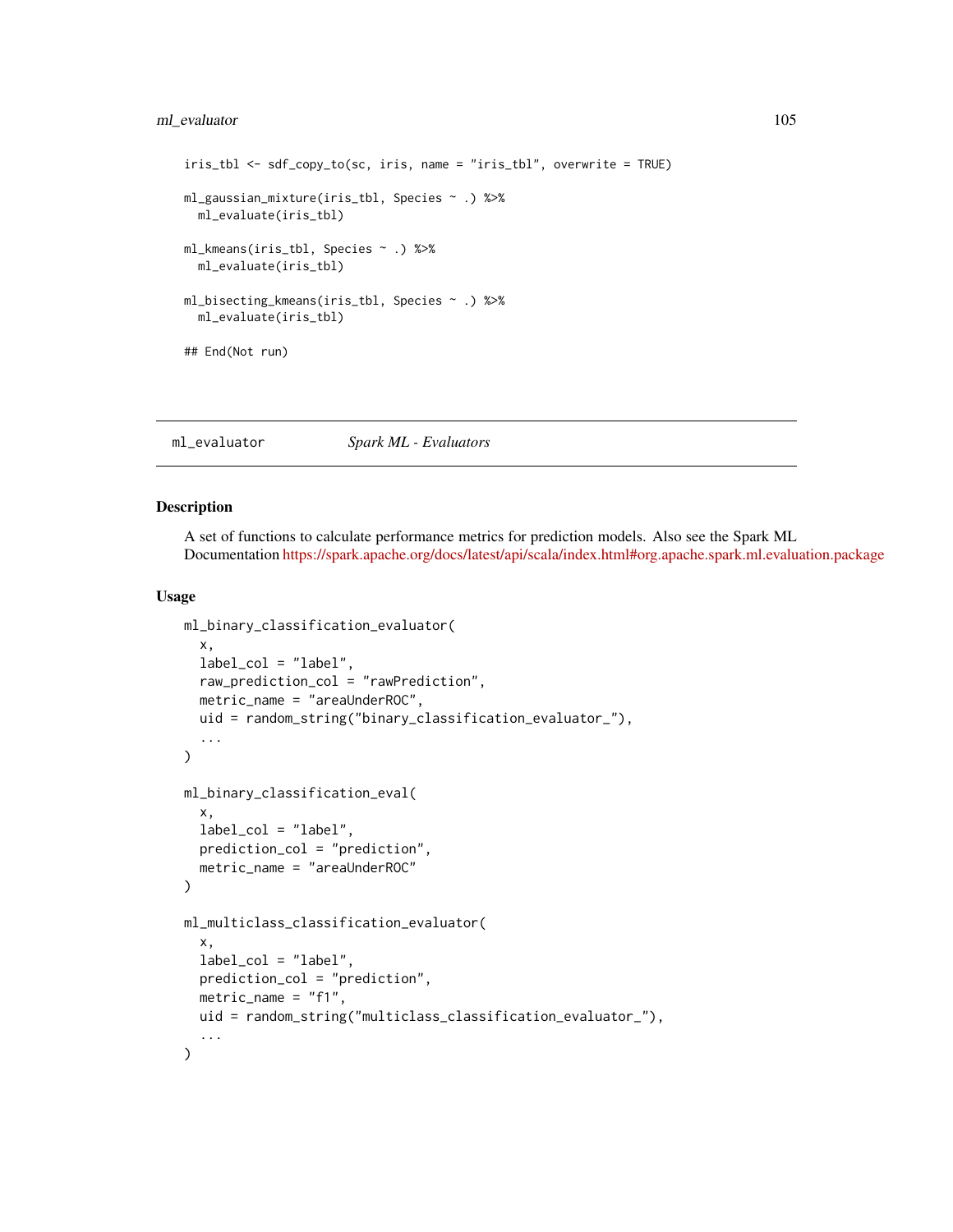```
ml_classification_eval(
  x,
  label_col = "label",
  prediction_col = "prediction",
 metric_name = "f1")
ml_regression_evaluator(
  x,
  label_col = "label",
  prediction_col = "prediction",
 metric_name = "rmse",
 uid = random_string("regression_evaluator_"),
  ...
)
```
# Arguments

| X                  | A spark_connection object or a tbl_spark containing label and prediction<br>columns. The latter should be the output of sdf_predict.         |
|--------------------|----------------------------------------------------------------------------------------------------------------------------------------------|
| label_col          | Name of column string specifying which column contains the true labels or val-<br>ues.                                                       |
| raw_prediction_col |                                                                                                                                              |
|                    | Raw prediction (a.k.a. confidence) column name.                                                                                              |
| metric_name        | The performance metric. See details.                                                                                                         |
| uid                | A character string used to uniquely identify the ML estimator.                                                                               |
| .                  | Optional arguments; currently unused.                                                                                                        |
|                    | prediction_col Name of the column that contains the predicted label or value NOT the scored<br>probability. Column should be of type Double. |

### Details

The following metrics are supported

- Binary Classification: areaUnderROC (default) or areaUnderPR (not available in Spark 2.X.)
- Multiclass Classification: f1 (default), precision, recall, weightedPrecision, weightedRecall or accuracy; for Spark 2.X: f1 (default), weightedPrecision, weightedRecall or accuracy.
- Regression: rmse (root mean squared error, default), mse (mean squared error), r2, or mae (mean absolute error.)

ml\_binary\_classification\_eval() is an alias for ml\_binary\_classification\_evaluator() for backwards compatibility.

ml\_classification\_eval() is an alias for ml\_multiclass\_classification\_evaluator() for backwards compatibility.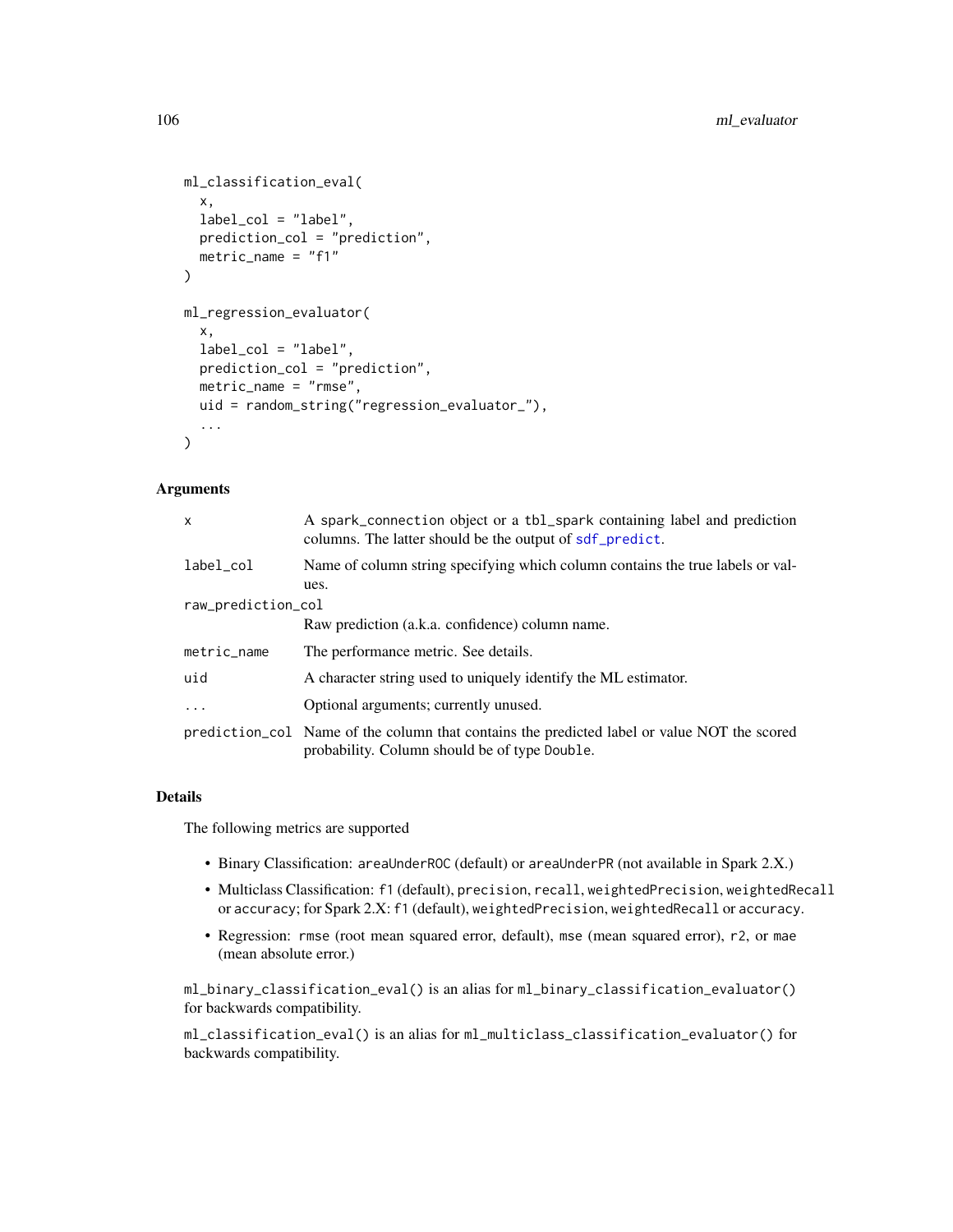### Value

The calculated performance metric

#### Examples

```
## Not run:
sc <- spark_connect(master = "local")
mtcars_tbl <- sdf_copy_to(sc, mtcars, name = "mtcars_tbl", overwrite = TRUE)
partitions <- mtcars_tbl %>%
  sdf_random_split(training = 0.7, test = 0.3, seed = 1111)
mtcars_training <- partitions$training
mtcars_test <- partitions$test
# for multiclass classification
rf_model <- mtcars_training %>%
  ml\_random\_forest(cyl ~ ., type = "classification")pred <- ml_predict(rf_model, mtcars_test)
ml_multiclass_classification_evaluator(pred)
# for regression
rf_model <- mtcars_training %>%
  ml\_random\_forest(cyl ~ , , type = "regression")pred <- ml_predict(rf_model, mtcars_test)
ml_regression_evaluator(pred, label_col = "cyl")
# for binary classification
rf_model <- mtcars_training %>%
 ml_random_forest(am ~ gear + carb, type = "classification")
pred <- ml_predict(rf_model, mtcars_test)
ml_binary_classification_evaluator(pred)
## End(Not run)
```
ml\_feature\_importances

*Spark ML - Feature Importance for Tree Models*

### Description

Spark ML - Feature Importance for Tree Models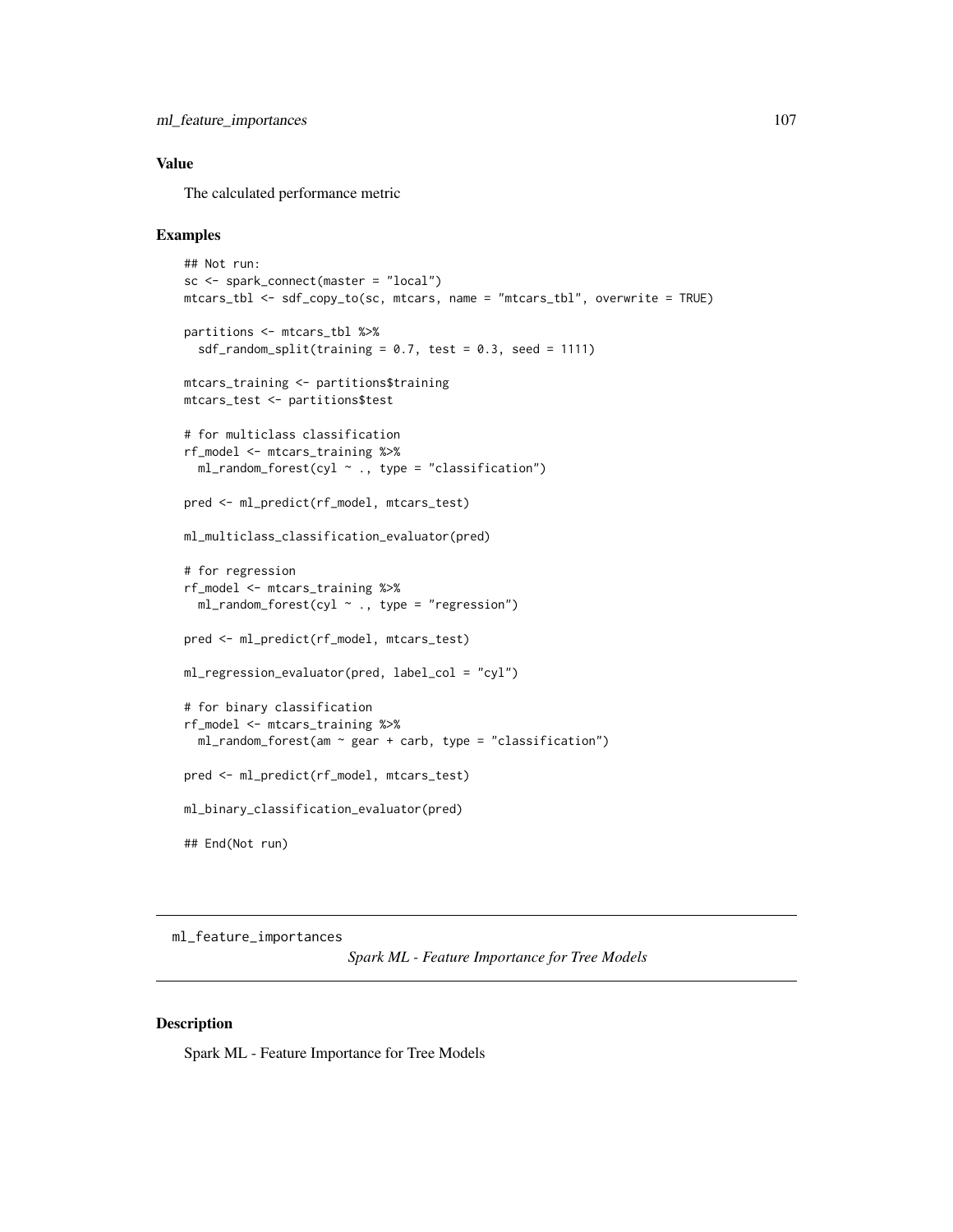## Usage

ml\_feature\_importances(model, ...)

ml\_tree\_feature\_importance(model, ...)

## Arguments

| model                   | A decision tree-based model.          |
|-------------------------|---------------------------------------|
| $\cdot$ $\cdot$ $\cdot$ | Optional arguments; currently unused. |

# Value

For ml\_model, a sorted data frame with feature labels and their relative importance. For ml\_prediction\_model, a vector of relative importances.

ml\_fpgrowth *Frequent Pattern Mining – FPGrowth*

## Description

A parallel FP-growth algorithm to mine frequent itemsets.

### Usage

```
ml_fpgrowth(
  x,
  items_col = "items",
 min\_confidence = 0.8,
 min\_support = 0.3,prediction_col = "prediction",
 uid = random_string("fpgrowth_"),
  ...
\mathcal{L}ml_association_rules(model)
```
ml\_freq\_itemsets(model)

## Arguments

| $\mathsf{x}$ | A spark_connection, ml_pipeline, or a tbl_spark.                                                                                                                                                           |
|--------------|------------------------------------------------------------------------------------------------------------------------------------------------------------------------------------------------------------|
| items col    | Items column name. Default: "items"                                                                                                                                                                        |
|              | min_confidence Minimal confidence for generating Association Rule, min_confidence will not<br>affect the mining for frequent itemsets, but will affect the association rules gen-<br>eration. Default: 0.8 |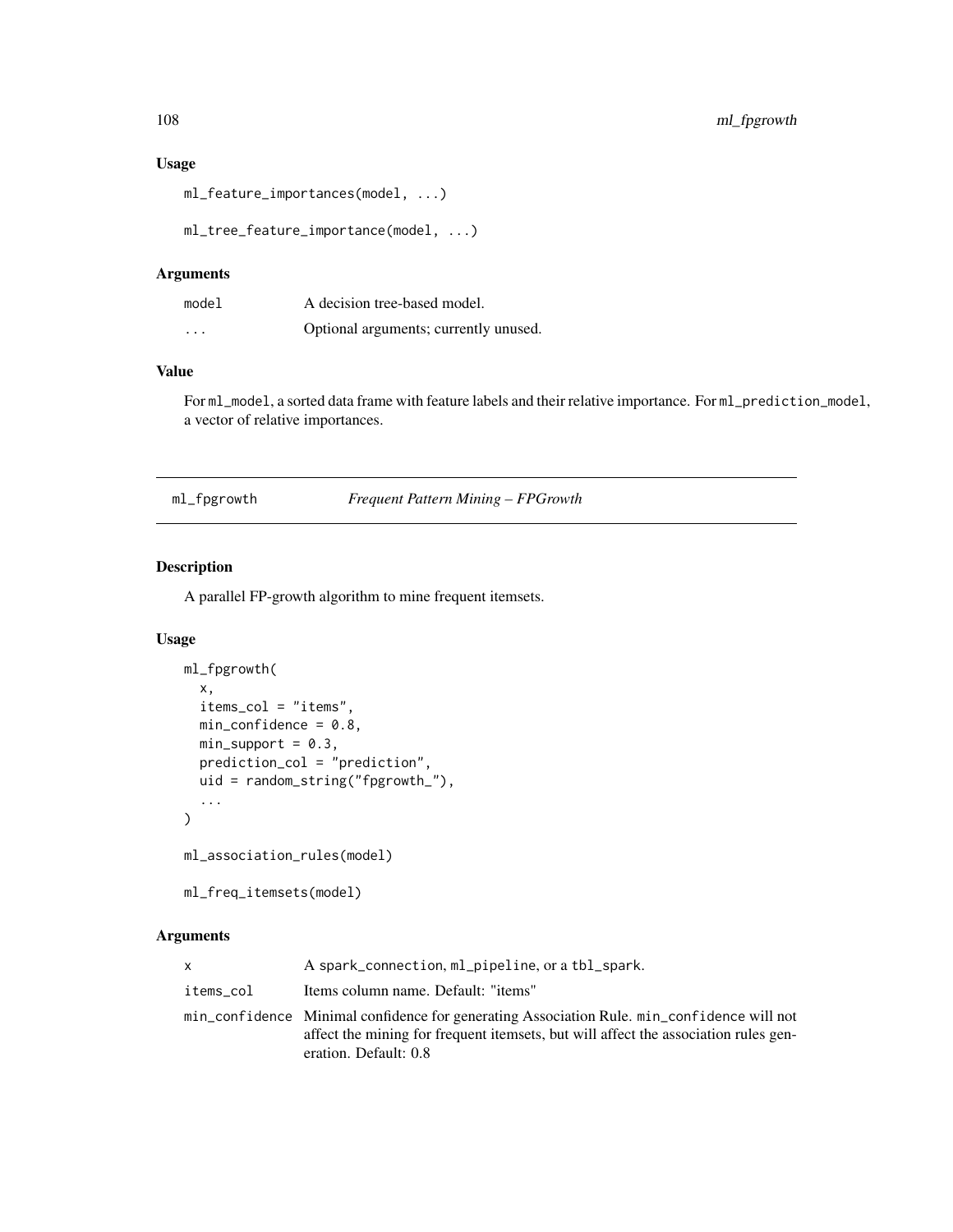| min_support | Minimal support level of the frequent pattern. [0.0, 1.0]. Any pattern that ap-<br>pears more than (min_support * size-of-the-dataset) times will be output in the<br>frequent itemsets. Default: 0.3 |
|-------------|-------------------------------------------------------------------------------------------------------------------------------------------------------------------------------------------------------|
|             | prediction_col Prediction column name.                                                                                                                                                                |
| uid         | A character string used to uniquely identify the ML estimator.                                                                                                                                        |
| $\cdot$     | Optional arguments; currently unused.                                                                                                                                                                 |
| model       | A fitted FPGrowth model returned by ml_fpgrowth()                                                                                                                                                     |

<span id="page-108-0"></span>ml\_gaussian\_mixture *Spark ML – Gaussian Mixture clustering.*

#### Description

This class performs expectation maximization for multivariate Gaussian Mixture Models (GMMs). A GMM represents a composite distribution of independent Gaussian distributions with associated "mixing" weights specifying each's contribution to the composite. Given a set of sample points, this class will maximize the log-likelihood for a mixture of k Gaussians, iterating until the loglikelihood changes by less than tol, or until it has reached the max number of iterations. While this process is generally guaranteed to converge, it is not guaranteed to find a global optimum.

## Usage

```
ml_gaussian_mixture(
  x,
  formula = NULL,
  k = 2,
  max\_iter = 100,
  tol = 0.01,seed = NULL,
  features_col = "features",
  prediction_col = "prediction",
  probability_col = "probability",
  uid = random_string("gaussian_mixture_"),
  ...
\mathcal{L}
```

| X        | A spark_connection, ml_pipeline, or a tbl_spark.                                                                                                                            |
|----------|-----------------------------------------------------------------------------------------------------------------------------------------------------------------------------|
| formula  | Used when x is a tbl_spark. R formula as a character string or a formula.<br>This is used to transform the input dataframe before fitting, see ft_r_formula for<br>details. |
| k        | The number of clusters to create                                                                                                                                            |
| max_iter | The maximum number of iterations to use.                                                                                                                                    |
| tol      | Param for the convergence tolerance for iterative algorithms.                                                                                                               |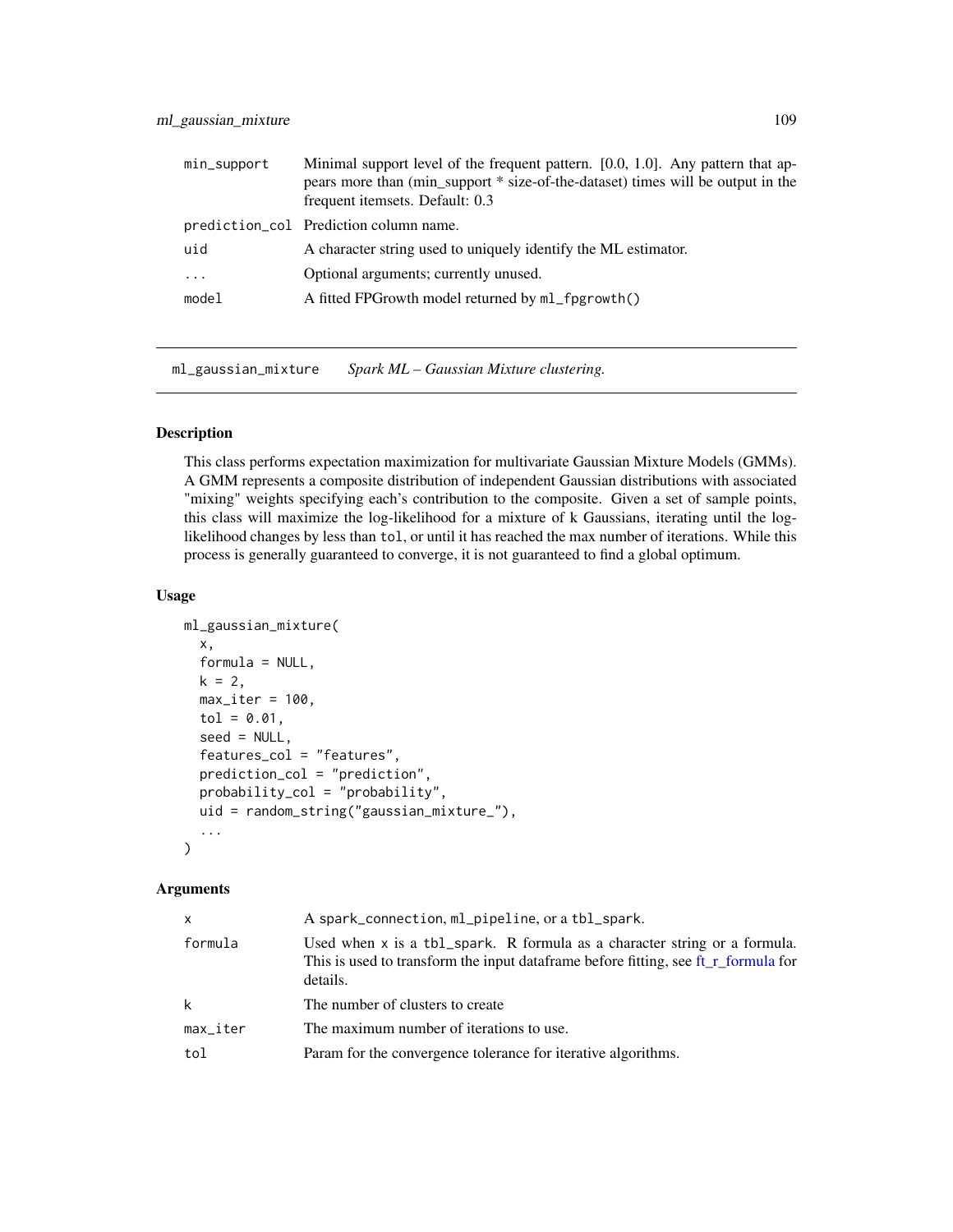| seed            | A random seed. Set this value if you need your results to be reproducible across<br>repeated calls.                                                                                                                    |
|-----------------|------------------------------------------------------------------------------------------------------------------------------------------------------------------------------------------------------------------------|
| features col    | Features column name, as a length-one character vector. The column should<br>be single vector column of numeric values. Usually this column is output by<br>ft_r_formula.                                              |
| probability_col | prediction_col Prediction column name.                                                                                                                                                                                 |
|                 | Column name for predicted class conditional probabilities. Note: Not all mod-<br>els output well-calibrated probability estimates! These probabilities should be<br>treated as confidences, not precise probabilities. |
| uid             | A character string used to uniquely identify the ML estimator.                                                                                                                                                         |
| .               | Optional arguments, see Details.                                                                                                                                                                                       |

## Value

The object returned depends on the class of x.

- spark\_connection: When x is a spark\_connection, the function returns an instance of a ml\_estimator object. The object contains a pointer to a Spark Estimator object and can be used to compose Pipeline objects.
- ml\_pipeline: When x is a ml\_pipeline, the function returns a ml\_pipeline with the clustering estimator appended to the pipeline.
- tbl\_spark: When x is a tbl\_spark, an estimator is constructed then immediately fit with the input tbl\_spark, returning a clustering model.
- tbl\_spark, with formula or features specified: When formula is specified, the input tbl\_spark is first transformed using a RFormula transformer before being fit by the estimator. The object returned in this case is a ml\_model which is a wrapper of a ml\_pipeline\_model. This signature does not apply to  $ml\_lda()$ .

## See Also

See <http://spark.apache.org/docs/latest/ml-clustering.html> for more information on the set of clustering algorithms.

Other ml clustering algorithms: [ml\\_bisecting\\_kmeans\(](#page-93-0)), [ml\\_kmeans\(](#page-121-0)), [ml\\_lda\(](#page-123-0))

## Examples

```
## Not run:
sc <- spark_connect(master = "local")
iris_tbl <- sdf_copy_to(sc, iris, name = "iris_tbl", overwrite = TRUE)
gmm_model <- ml_gaussian_mixture(iris_tbl, Species ~ .)
pred <- sdf_predict(iris_tbl, gmm_model)
ml_clustering_evaluator(pred)
```
## End(Not run)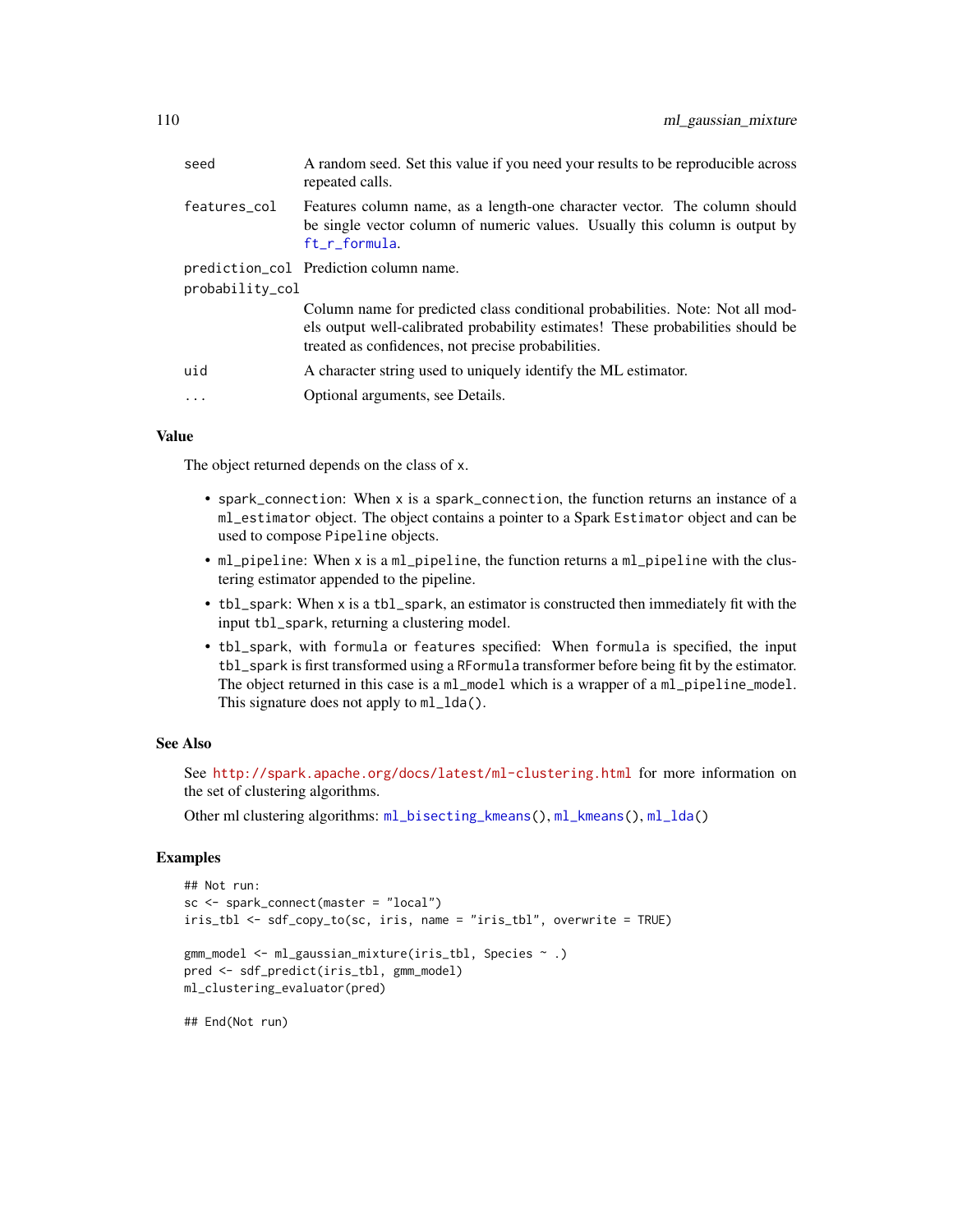#### <span id="page-110-0"></span>Description

Perform binary classification and regression using gradient boosted trees. Multiclass classification is not supported yet.

#### Usage

```
ml_gbt_classifier(
 x,
  formula = NULL,
 max\_iter = 20,
 max\_depth = 5,
  step_size = 0.1,
  subsampling_rate = 1,
  feature_subset_strategy = "auto",
 min_instances_per_node = 1L,
 max\_bins = 32,
 min\_info\_gain = 0,
  loss_type = "logistic",
  seed = NULL,thresholds = NULL,
  checkpoint_interval = 10,
  cache_node_ids = FALSE,
  max\_memory\_in\_mb = 256,
  features_col = "features",
  label_col = "label",
 prediction_col = "prediction",
 probability_col = "probability",
  raw_prediction_col = "rawPrediction",
 uid = random_string("gbt_classifier_"),
  ...
\mathcal{E}ml_gradient_boosted_trees(
  x,
  formula = NULL,
  type = c("auto", "regression", "classification"),
  features_col = "features",
  label_col = "label",
  prediction_col = "prediction",
  probability_col = "probability",
  raw_prediction_col = "rawPrediction",
  checkpoint_interval = 10,
  loss_type = c("auto", "logistic", "squared", "absolute"),
```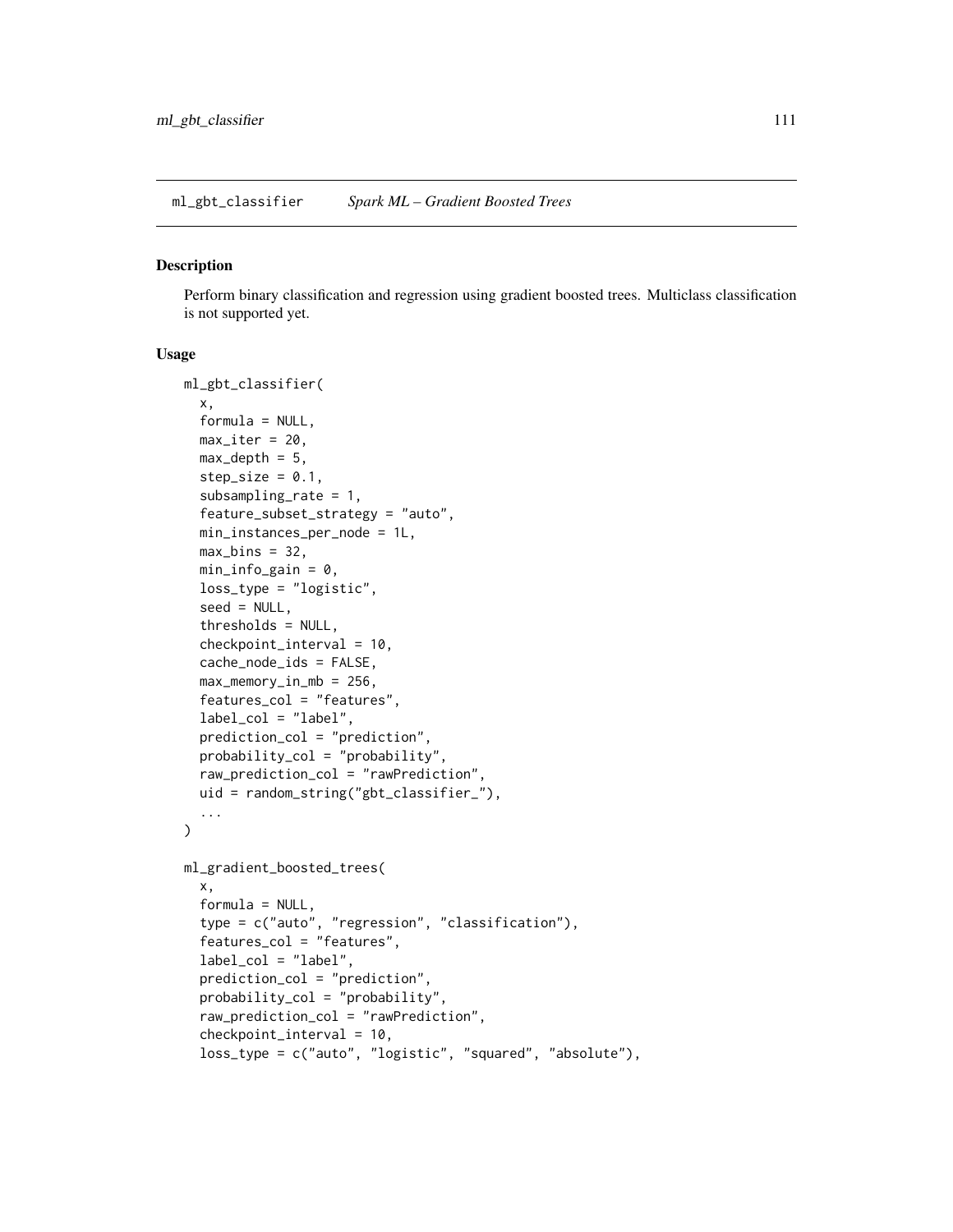```
max_bins = 32,
 max\_depth = 5,
 max\_iter = 20L,
 min\_info\_gain = 0,
 min_instances_per_node = 1,
  step_size = 0.1,
  subsampling_rate = 1,
  feature_subset_strategy = "auto",
  seed = NULL,
  thresholds = NULL,
  cache_node_ids = FALSE,
 max_memory_in_mb = 256,
 uid = random_string("gradient_boosted_trees_"),
  response = NULL,
 features = NULL,
  ...
\lambdaml_gbt_regressor(
 x,
 formula = NULL,
 max\_iter = 20,
 max\_depth = 5,
  step_size = 0.1,
  subsampling_rate = 1,
  feature_subset_strategy = "auto",
 min_instances_per_node = 1,
 max\_bins = 32,
 min\_info\_gain = 0,
 loss_type = "squared",
  seed = NULL,
  checkpoint_interval = 10,
  cache_node_ids = FALSE,
 max_memory_in_mb = 256,
  features_col = "features",
 label_col = "label",
 prediction_col = "prediction",
 uid = random_string("gbt_regressor_"),
  ...
\mathcal{L}
```

| x.       | A spark_connection, ml_pipeline, or a tbl_spark.                                                                                                                            |
|----------|-----------------------------------------------------------------------------------------------------------------------------------------------------------------------------|
| formula  | Used when x is a tbl_spark. R formula as a character string or a formula.<br>This is used to transform the input dataframe before fitting, see ft_r_formula for<br>details. |
| max_iter | Maxmimum number of iterations.                                                                                                                                              |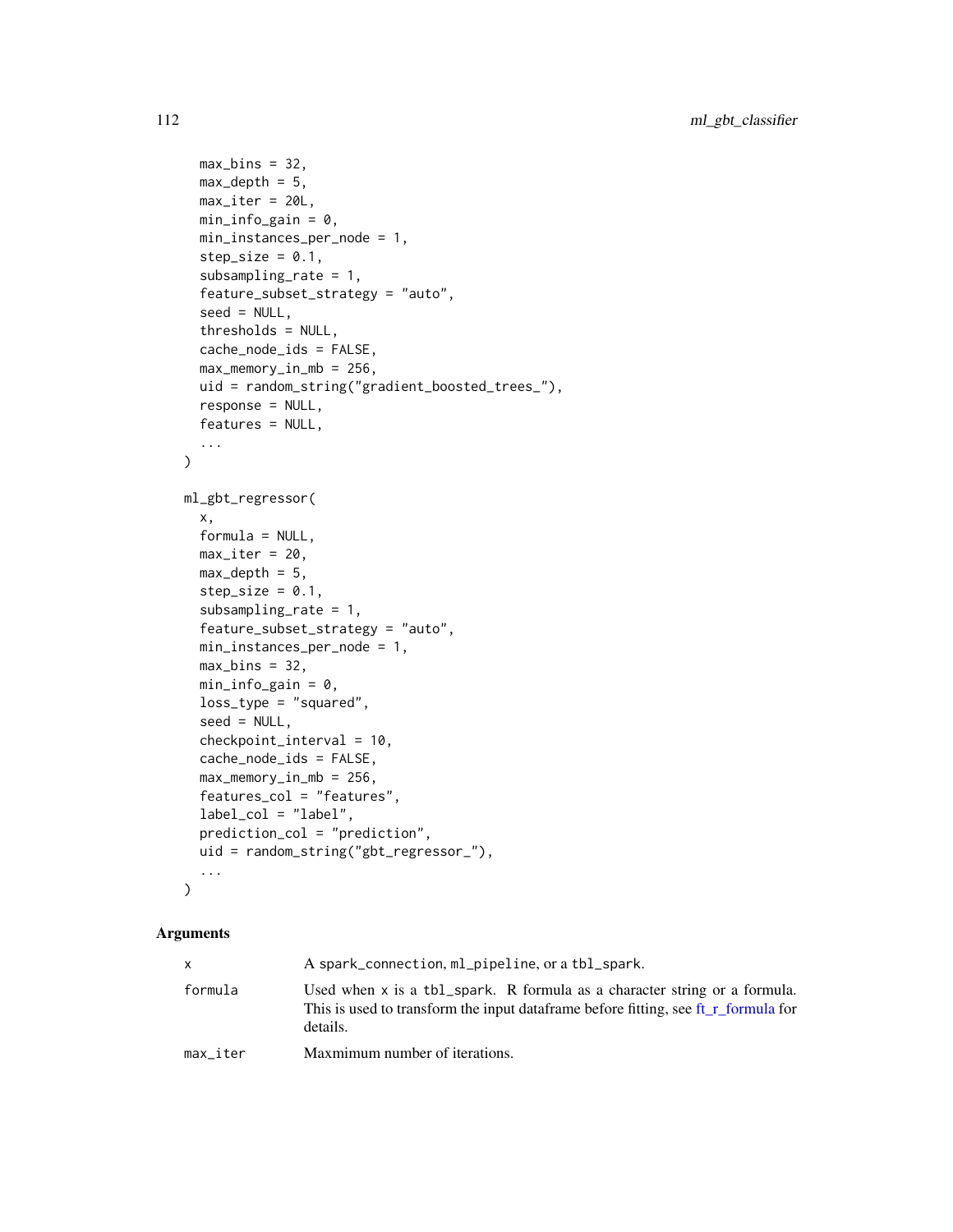| max_depth               | Maximum depth of the tree $(>= 0)$ ; that is, the maximum number of nodes sep-<br>arating any leaves from the root of the tree.                                                                                                                                                                    |
|-------------------------|----------------------------------------------------------------------------------------------------------------------------------------------------------------------------------------------------------------------------------------------------------------------------------------------------|
| step_size               | Step size (a.k.a. learning rate) in interval $(0, 1]$ for shrinking the contribution of<br>each estimator. $(default = 0.1)$                                                                                                                                                                       |
| subsampling_rate        |                                                                                                                                                                                                                                                                                                    |
|                         | Fraction of the training data used for learning each decision tree, in range $(0, 1]$ .<br>$(detault = 1.0)$                                                                                                                                                                                       |
| feature_subset_strategy |                                                                                                                                                                                                                                                                                                    |
|                         | The number of features to consider for splits at each tree node. See details for<br>options.                                                                                                                                                                                                       |
| min_instances_per_node  |                                                                                                                                                                                                                                                                                                    |
|                         | Minimum number of instances each child must have after split.                                                                                                                                                                                                                                      |
| max_bins                | The maximum number of bins used for discretizing continuous features and for<br>choosing how to split on features at each node. More bins give higher granular-<br>ity.                                                                                                                            |
| min_info_gain           | Minimum information gain for a split to be considered at a tree node. Should be<br>$\geq 0$ , defaults to 0.                                                                                                                                                                                       |
| loss_type               | Loss function which GBT tries to minimize. Supported: "squared" (L2) and<br>"absolute" $(L1)$ (default = squared) for regression and "logistic" (default)<br>for classification. For ml_gradient_boosted_trees, setting "auto" will de-<br>fault to the appropriate loss type based on model type. |
| seed                    | Seed for random numbers.                                                                                                                                                                                                                                                                           |
| thresholds              | Thresholds in multi-class classification to adjust the probability of predicting                                                                                                                                                                                                                   |
|                         | each class. Array must have length equal to the number of classes, with values<br>> 0 excepting that at most one value may be 0. The class with largest value p/t<br>is predicted, where p is the original probability of that class and t is the class's<br>threshold.                            |
| checkpoint_interval     |                                                                                                                                                                                                                                                                                                    |
|                         | Set checkpoint interval $(>= 1)$ or disable checkpoint $(-1)$ . E.g. 10 means that the<br>cache will get checkpointed every 10 iterations, defaults to 10.                                                                                                                                         |
|                         | cache_node_ids If FALSE, the algorithm will pass trees to executors to match instances with<br>nodes. If TRUE, the algorithm will cache node IDs for each instance. Caching<br>can speed up training of deeper trees. Defaults to FALSE.                                                           |
| max_memory_in_mb        |                                                                                                                                                                                                                                                                                                    |
|                         | Maximum memory in MB allocated to histogram aggregation. If too small,<br>then 1 node will be split per iteration, and its aggregates may exceed this size.<br>Defaults to 256.                                                                                                                    |
| features_col            | Features column name, as a length-one character vector. The column should<br>be single vector column of numeric values. Usually this column is output by<br>ft_r_formula.                                                                                                                          |
| label_col               | Label column name. The column should be a numeric column. Usually this<br>column is output by ft_r_formula.                                                                                                                                                                                        |
| probability_col         | prediction_col Prediction column name.<br>Column name for predicted class conditional probabilities.                                                                                                                                                                                               |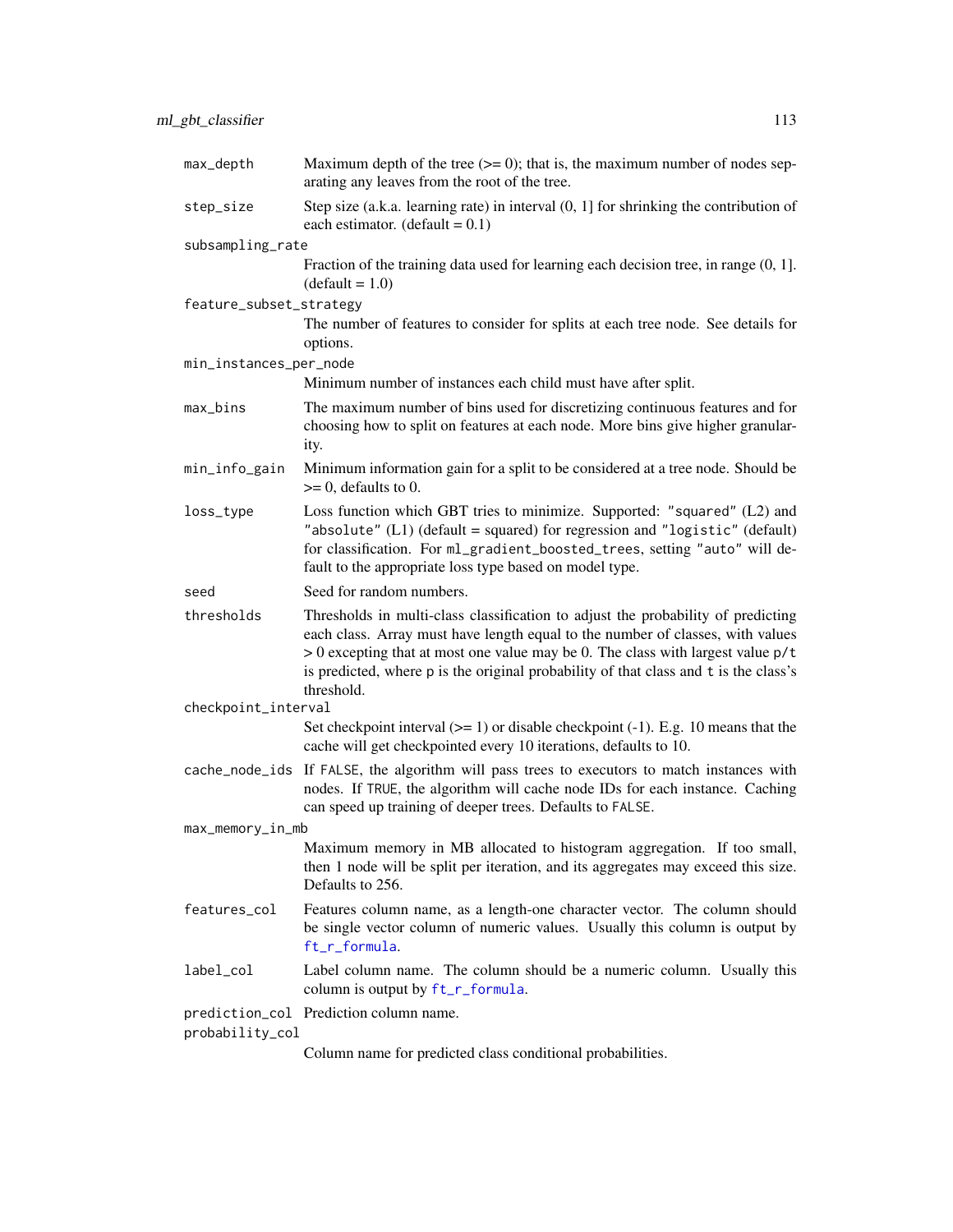| raw_prediction_col |                                                                                                                                                                                                                                                                                                                                         |  |
|--------------------|-----------------------------------------------------------------------------------------------------------------------------------------------------------------------------------------------------------------------------------------------------------------------------------------------------------------------------------------|--|
|                    | Raw prediction (a.k.a. confidence) column name.                                                                                                                                                                                                                                                                                         |  |
| uid                | A character string used to uniquely identify the ML estimator.                                                                                                                                                                                                                                                                          |  |
| $\cdots$           | Optional arguments; see Details.                                                                                                                                                                                                                                                                                                        |  |
| type               | The type of model to fit. "regression" treats the response as a continuous<br>variable, while "classification" treats the response as a categorical variable.<br>When "auto" is used, the model type is inferred based on the response variable<br>$type$ – if it is a numeric type, then regression is used; classification otherwise. |  |
| response           | (Deprecated) The name of the response column (as a length-one character vec-<br>$tor.$ )                                                                                                                                                                                                                                                |  |
| features           | (Deprecated) The name of features (terms) to use for the model fit.                                                                                                                                                                                                                                                                     |  |

When x is a tbl\_spark and formula (alternatively, response and features) is specified, the function returns a ml\_model object wrapping a ml\_pipeline\_model which contains data pre-processing transformers, the ML predictor, and, for classification models, a post-processing transformer that converts predictions into class labels. For classification, an optional argument predicted\_label\_col (defaults to "predicted\_label") can be used to specify the name of the predicted label column. In addition to the fitted ml\_pipeline\_model, ml\_model objects also contain a ml\_pipeline object where the ML predictor stage is an estimator ready to be fit against data. This is utilized by [ml\\_save](#page-82-0) with type = "pipeline" to faciliate model refresh workflows.

The supported options for feature\_subset\_strategy are

- "auto": Choose automatically for task: If num\_trees == 1, set to "all". If num\_trees > 1 (forest), set to "sqrt" for classification and to "onethird" for regression.
- "all": use all features
- "onethird": use 1/3 of the features
- "sqrt": use use sqrt(number of features)
- "log2": use log2(number of features)
- "n": when n is in the range  $(0, 1.0]$ , use n  $*$  number of features. When n is in the range  $(1, 1.0]$ number of features), use n features. (default = "auto")

ml\_gradient\_boosted\_trees is a wrapper around ml\_gbt\_regressor.tbl\_spark and ml\_gbt\_classifier.tbl\_spark and calls the appropriate method based on model type.

#### Value

The object returned depends on the class of x.

- spark\_connection: When x is a spark\_connection, the function returns an instance of a ml\_estimator object. The object contains a pointer to a Spark Predictor object and can be used to compose Pipeline objects.
- ml\_pipeline: When x is a ml\_pipeline, the function returns a ml\_pipeline with the predictor appended to the pipeline.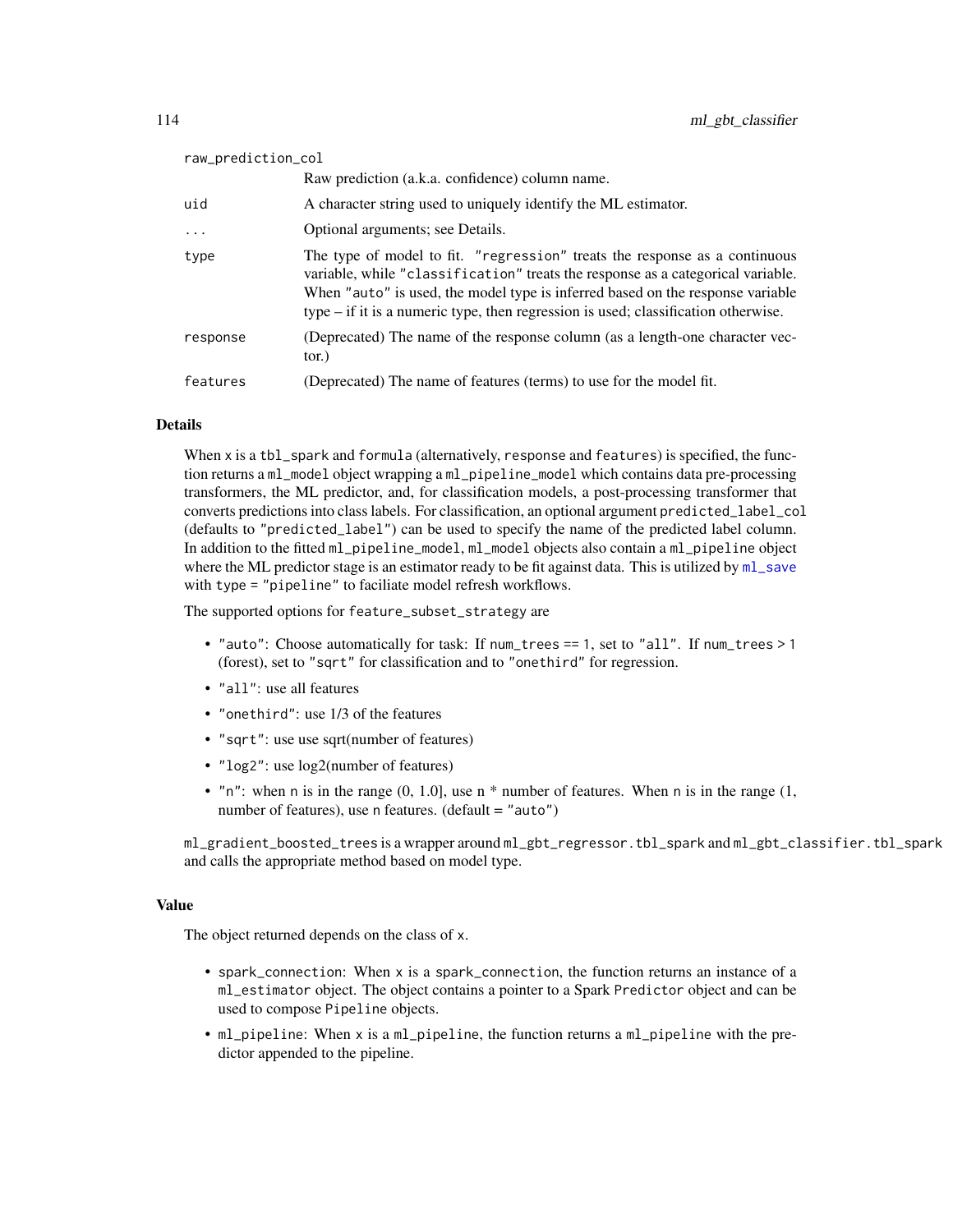- tbl\_spark: When x is a tbl\_spark, a predictor is constructed then immediately fit with the input tbl\_spark, returning a prediction model.
- tbl\_spark, with formula: specified When formula is specified, the input tbl\_spark is first transformed using a RFormula transformer before being fit by the predictor. The object returned in this case is a ml\_model which is a wrapper of a ml\_pipeline\_model.

## See Also

See <http://spark.apache.org/docs/latest/ml-classification-regression.html> for more information on the set of supervised learning algorithms.

Other ml algorithms: [ml\\_aft\\_survival\\_regression\(](#page-86-0)), [ml\\_decision\\_tree\\_classifier\(](#page-97-0)), ml\_generalized\_linear\_r [ml\\_isotonic\\_regression\(](#page-119-0)), [ml\\_linear\\_regression\(](#page-129-0)), [ml\\_linear\\_svc\(](#page-131-0)), [ml\\_logistic\\_regression\(](#page-134-0)), [ml\\_multilayer\\_perceptron\\_classifier\(](#page-138-0)), [ml\\_naive\\_bayes\(](#page-142-0)), [ml\\_one\\_vs\\_rest\(](#page-145-0)), [ml\\_random\\_forest\\_classifier\(](#page-148-0))

## Examples

```
## Not run:
sc <- spark_connect(master = "local")
iris_tbl <- sdf_copy_to(sc, iris, name = "iris_tbl", overwrite = TRUE)
partitions <- iris_tbl %>%
 sdf_r andom_split(training = 0.7, test = 0.3, seed = 1111)
iris_training <- partitions$training
iris_test <- partitions$test
gbt_model <- iris_training %>%
 ml_gradient_boosted_trees(Sepal_Length ~ Petal_Length + Petal_Width)
pred <- ml_predict(gbt_model, iris_test)
ml_regression_evaluator(pred, label_col = "Sepal_Length")
## End(Not run)
```
<span id="page-114-0"></span>ml\_generalized\_linear\_regression *Spark ML – Generalized Linear Regression*

## **Description**

Perform regression using Generalized Linear Model (GLM).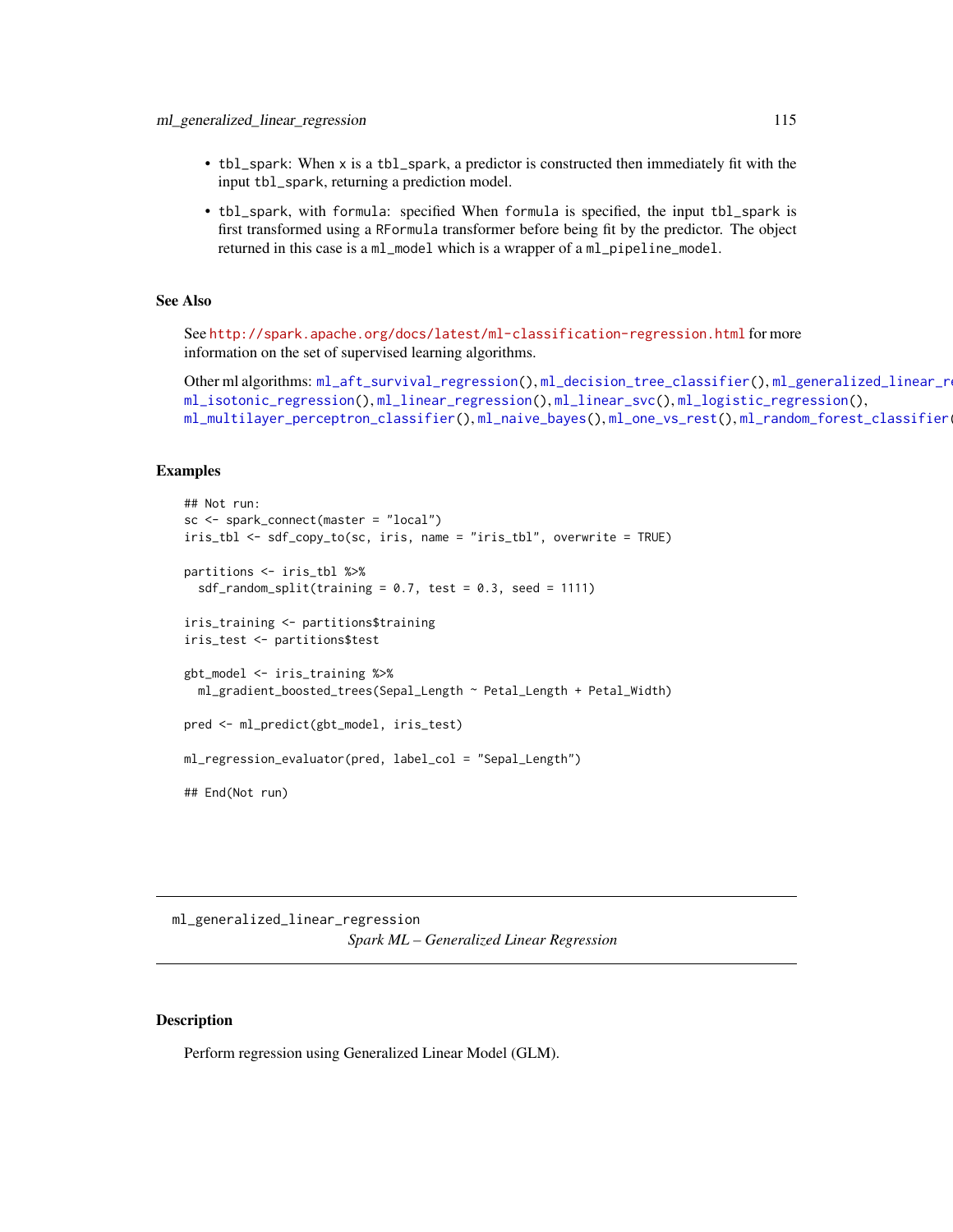## Usage

```
ml_generalized_linear_regression(
  x,
  formula = NULL,
 family = "gaussian",
  link = NULL,fit_intercept = TRUE,
 offset_col = NULL,
  link_power = NULL,
 link_prediction_col = NULL,
  reg_param = 0,
 max\_iter = 25,
 weight_col = NULL,
  solver = "irls",
  tol = 1e-06,variance_power = 0,
  features_col = "features",
 label_col = "label",
 prediction_col = "prediction",
 uid = random_string("generalized_linear_regression_"),
  ...
\mathcal{L}
```

| A spark_connection, ml_pipeline, or a tbl_spark.                                                                                                                                                                                                                                            |  |  |
|---------------------------------------------------------------------------------------------------------------------------------------------------------------------------------------------------------------------------------------------------------------------------------------------|--|--|
| Used when $x$ is a tbl_spark. R formula as a character string or a formula.<br>This is used to transform the input dataframe before fitting, see ft_r_formula for<br>details.                                                                                                               |  |  |
| Name of family which is a description of the error distribution to be used in<br>the model. Supported options: "gaussian", "binomial", "poisson", "gamma" and<br>"tweedie". Default is "gaussian".                                                                                          |  |  |
| Name of link function which provides the relationship between the linear predic-<br>tor and the mean of the distribution function. See for supported link functions.                                                                                                                        |  |  |
| Boolean; should the model be fit with an intercept term?                                                                                                                                                                                                                                    |  |  |
| Offset column name. If this is not set, we treat all instance offsets as 0.0. The<br>feature specified as offset has a constant coefficient of 1.0.                                                                                                                                         |  |  |
| Index in the power link function. Only applicable to the Tweedie family. Note<br>that link power 0, 1, -1 or 0.5 corresponds to the Log, Identity, Inverse or Sqrt<br>link, respectively. When not set, this value defaults to 1 - variancePower, which<br>matches the R "statmod" package. |  |  |
| link_prediction_col                                                                                                                                                                                                                                                                         |  |  |
| Link prediction (linear predictor) column name. Default is not set, which means<br>we do not output link prediction.                                                                                                                                                                        |  |  |
| Regularization parameter (aka lambda)                                                                                                                                                                                                                                                       |  |  |
| The maximum number of iterations to use.                                                                                                                                                                                                                                                    |  |  |
|                                                                                                                                                                                                                                                                                             |  |  |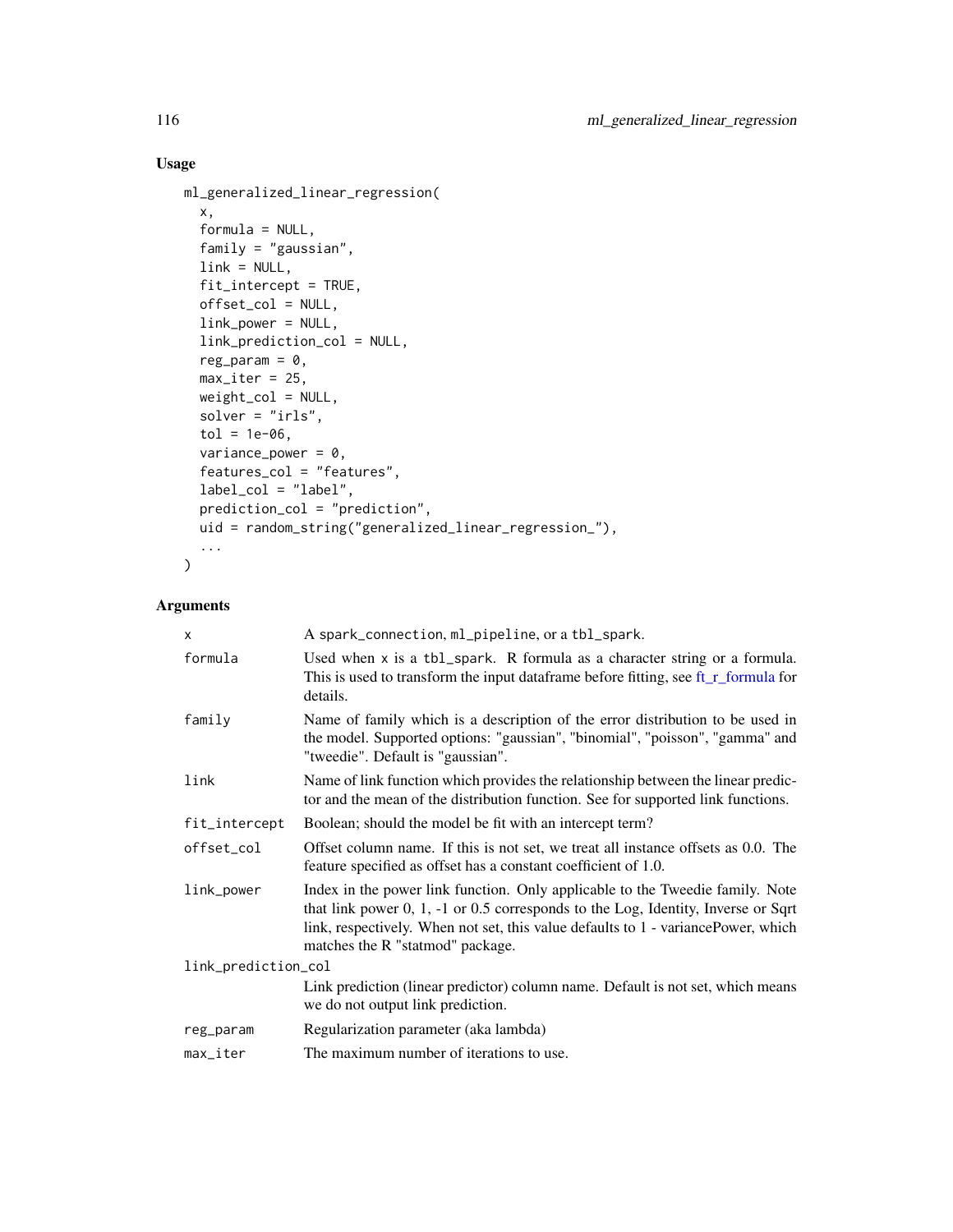| weight_col   | The name of the column to use as weights for the model fit.                                                                                                                                                                                                                                                                                                                                                |  |
|--------------|------------------------------------------------------------------------------------------------------------------------------------------------------------------------------------------------------------------------------------------------------------------------------------------------------------------------------------------------------------------------------------------------------------|--|
| solver       | Solver algorithm for optimization.                                                                                                                                                                                                                                                                                                                                                                         |  |
| tol          | Param for the convergence tolerance for iterative algorithms.                                                                                                                                                                                                                                                                                                                                              |  |
|              | variance_power Power in the variance function of the Tweedie distribution which provides the<br>relationship between the variance and mean of the distribution. Only applicable<br>to the Tweedie family. (see Tweedie Distribution (Wikipedia)) Supported values:<br>0 and $[1, \text{Inf})$ . Note that variance power 0, 1, or 2 corresponds to the Gaussian,<br>Poisson or Gamma family, respectively. |  |
| features_col | Features column name, as a length-one character vector. The column should<br>be single vector column of numeric values. Usually this column is output by<br>ft_r_formula.                                                                                                                                                                                                                                  |  |
| label_col    | Label column name. The column should be a numeric column. Usually this<br>column is output by $ft_r_formula$ .                                                                                                                                                                                                                                                                                             |  |
|              | prediction_col Prediction column name.                                                                                                                                                                                                                                                                                                                                                                     |  |
| uid          | A character string used to uniquely identify the ML estimator.                                                                                                                                                                                                                                                                                                                                             |  |
| $\cdots$     | Optional arguments; see Details.                                                                                                                                                                                                                                                                                                                                                                           |  |

When x is a tbl\_spark and formula (alternatively, response and features) is specified, the function returns a ml\_model object wrapping a ml\_pipeline\_model which contains data pre-processing transformers, the ML predictor, and, for classification models, a post-processing transformer that converts predictions into class labels. For classification, an optional argument predicted\_label\_col (defaults to "predicted\_label") can be used to specify the name of the predicted label column. In addition to the fitted ml\_pipeline\_model, ml\_model objects also contain a ml\_pipeline object where the ML predictor stage is an estimator ready to be fit against data. This is utilized by  $m_{\text{L}}$  save with type = "pipeline" to faciliate model refresh workflows.

Valid link functions for each family is listed below. The first link function of each family is the default one.

- gaussian: "identity", "log", "inverse"
- binomial: "logit", "probit", "loglog"
- poisson: "log", "identity", "sqrt"
- gamma: "inverse", "identity", "log"
- tweedie: power link function specified through link\_power. The default link power in the tweedie family is 1 -variance\_power.

#### Value

The object returned depends on the class of x.

- spark\_connection: When x is a spark\_connection, the function returns an instance of a ml\_estimator object. The object contains a pointer to a Spark Predictor object and can be used to compose Pipeline objects.
- ml\_pipeline: When x is a ml\_pipeline, the function returns a ml\_pipeline with the predictor appended to the pipeline.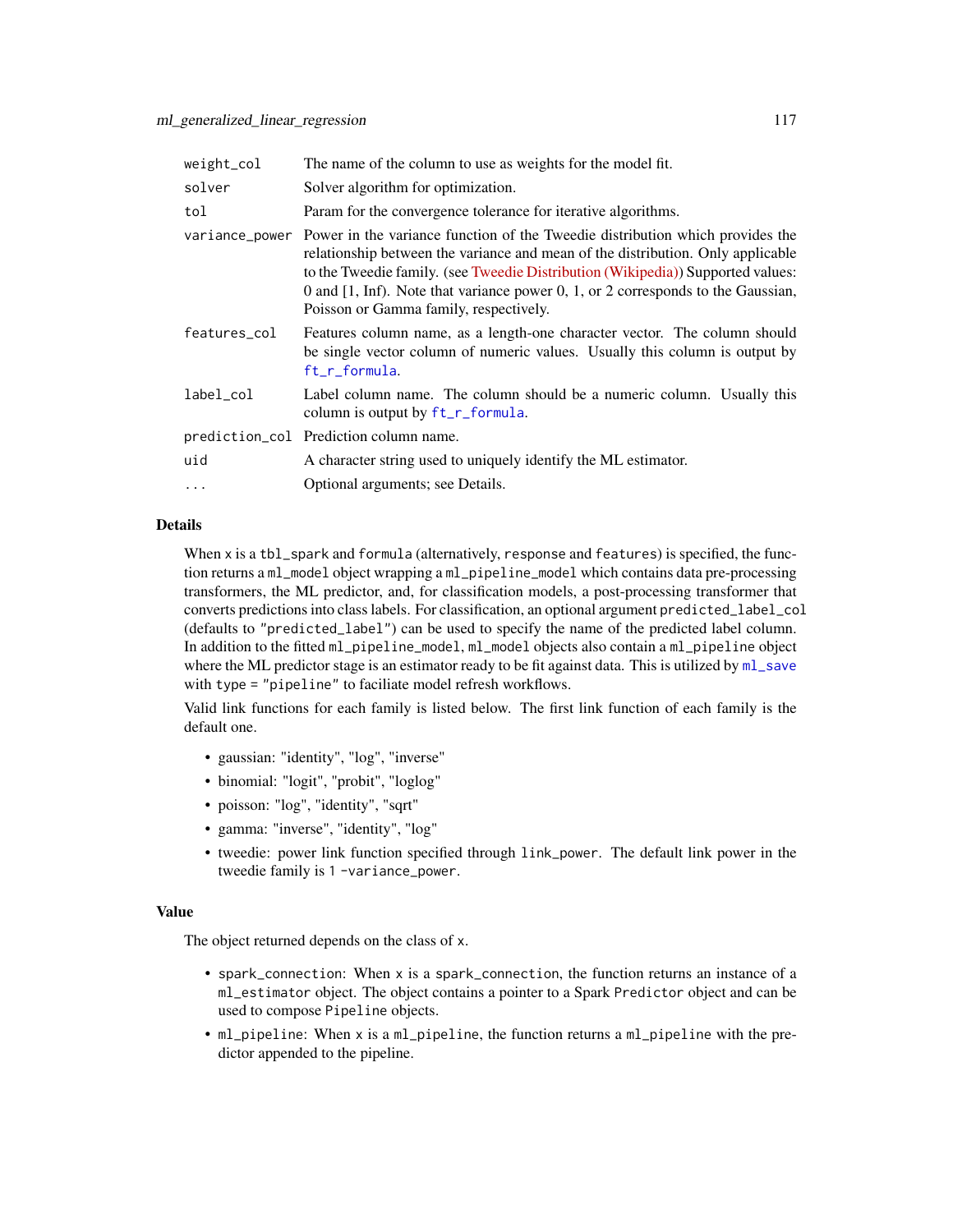- tbl\_spark: When x is a tbl\_spark, a predictor is constructed then immediately fit with the input tbl\_spark, returning a prediction model.
- tbl\_spark, with formula: specified When formula is specified, the input tbl\_spark is first transformed using a RFormula transformer before being fit by the predictor. The object returned in this case is a ml\_model which is a wrapper of a ml\_pipeline\_model.

#### See Also

See <http://spark.apache.org/docs/latest/ml-classification-regression.html> for more information on the set of supervised learning algorithms.

```
Other ml algorithms: ml_aft_survival_regression(), ml_decision_tree_classifier(), ml_gbt_classifier(),
ml_isotonic_regression(), ml_linear_regression(), ml_linear_svc(), ml_logistic_regression(),
ml_multilayer_perceptron_classifier(), ml_naive_bayes(), ml_one_vs_rest(), ml_random_forest_classifier()
```
#### Examples

```
## Not run:
library(sparklyr)
sc <- spark_connect(master = "local")
mtcars_tbl <- sdf_copy_to(sc, mtcars, name = "mtcars_tbl", overwrite = TRUE)
partitions <- mtcars_tbl %>%
  sdf_random_split(training = 0.7, test = 0.3, seed = 1111)
mtcars_training <- partitions$training
mtcars_test <- partitions$test
# Specify the grid
family <- c("gaussian", "gamma", "poisson")
link <- c("identity", "log")
family_link <- expand.grid(family = family, link = link, stringsAsFactors = FALSE)
family_link \leq data.frame(family_link, rmse = 0)
# Train the models
for (i in 1:nrow(family_link)) {
  glm_model <- mtcars_training %>%
    ml_generalized_linear_regression(mpg ~ .,
      family = family\_link[i, 1],link = family_link[i, 2]
   \lambdapred <- ml_predict(glm_model, mtcars_test)
  family_link[i, 3] <- ml_regression_evaluator(pred, label_col = "mpg")
}
family_link
## End(Not run)
```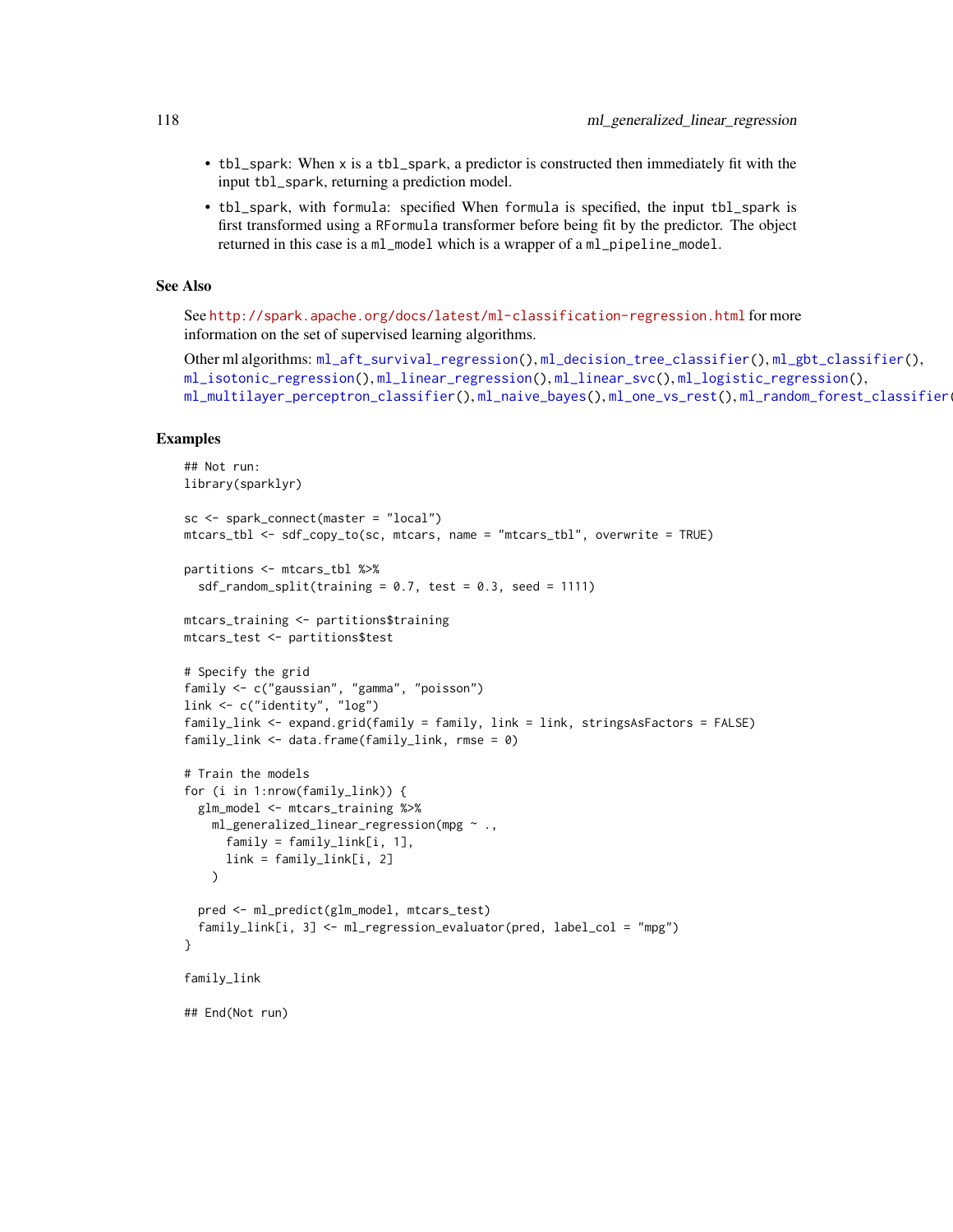## Description

These methods summarize the results of Spark ML models into tidy forms.

## Usage

```
## S3 method for class 'ml_model_generalized_linear_regression'
tidy(x, exponentiate = FALSE, ...)## S3 method for class 'ml_model_linear_regression'
tidy(x, \ldots)## S3 method for class 'ml_model_generalized_linear_regression'
augment(
 x,
  newdata = NULL,type.residuals = c("working", "deviance", "pearson", "response"),
  ...
\lambda## S3 method for class 'ml_model_linear_regression'
augment(
 x,
  newdata = NULL,
  type.residuals = c("working", "deviance", "pearson", "response"),
  ...
\mathcal{E}## S3 method for class 'ml_model_generalized_linear_regression'
glance(x, \ldots)## S3 method for class 'ml_model_linear_regression'
\text{glance}(x, \ldots)
```

| $\mathsf{x}$ | a Spark ML model.                                                                                              |  |
|--------------|----------------------------------------------------------------------------------------------------------------|--|
| exponentiate | For GLM, whether to exponentiate the coefficient estimates (typical for logistic<br>regression.)               |  |
| $\cdot$      | extra arguments (not used.)                                                                                    |  |
| newdata      | a tbl spark of new data to use for prediction.                                                                 |  |
|              | type residuals type of residuals, defaults to "working". Must be set to "working" when<br>newdata is supplied. |  |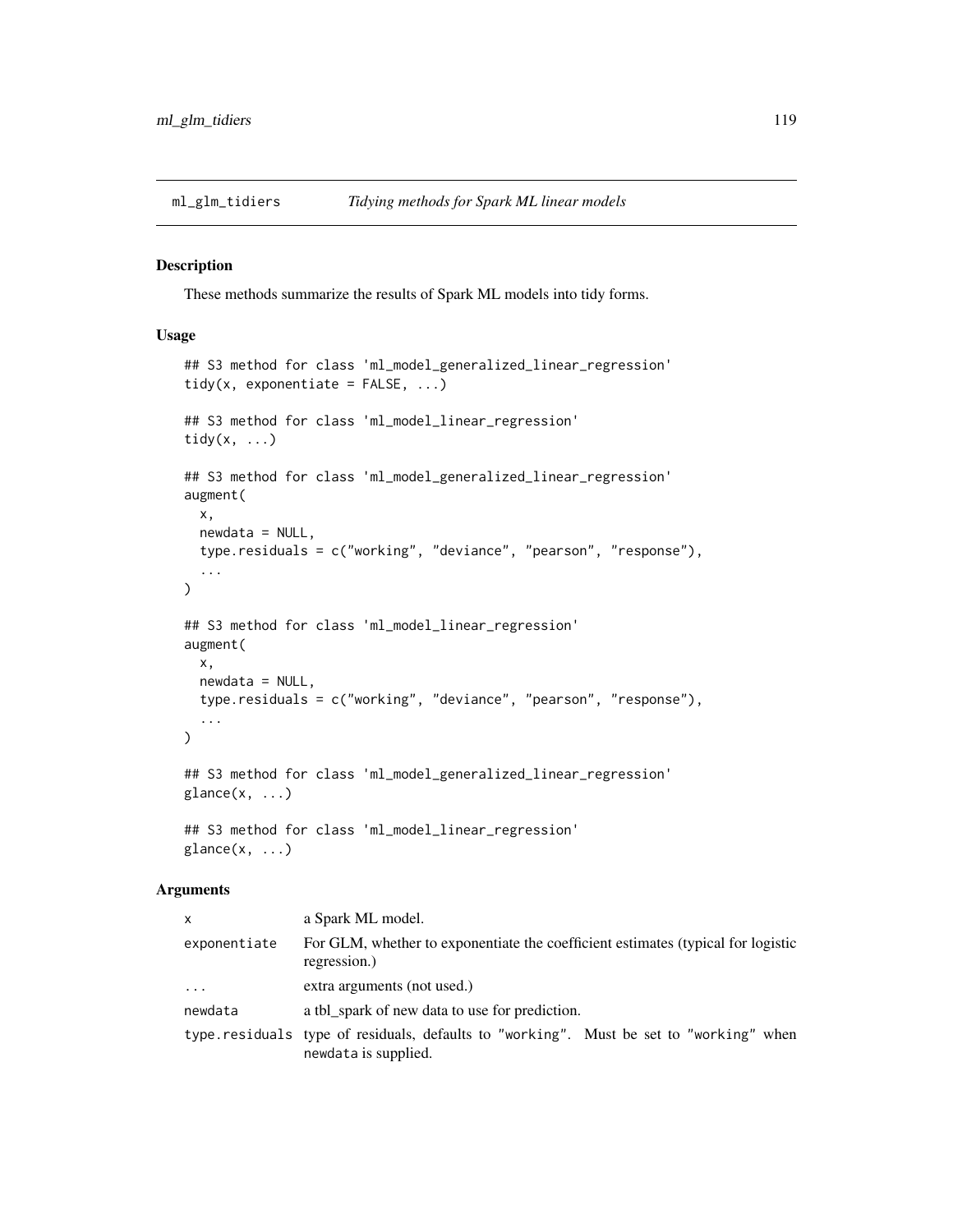The residuals attached by augment are of type "working" by default, which is different from the default of "deviance" for residuals() or sdf\_residuals().

### <span id="page-119-0"></span>ml\_isotonic\_regression

*Spark ML – Isotonic Regression*

## Description

Currently implemented using parallelized pool adjacent violators algorithm. Only univariate (single feature) algorithm supported.

## Usage

```
ml_isotonic_regression(
  x,
  formula = NULL,
  feature_index = 0,
  isotonic = TRUE,
  weight_col = NULL,
  features_col = "features",
  label_col = "label",
 prediction_col = "prediction",
  uid = random_string("isotonic_regression_"),
  ...
)
```

| X             | A spark_connection, ml_pipeline, or a tbl_spark.                                                                                                                              |  |
|---------------|-------------------------------------------------------------------------------------------------------------------------------------------------------------------------------|--|
| formula       | Used when $x$ is a tbl_spark. R formula as a character string or a formula.<br>This is used to transform the input dataframe before fitting, see ft_r_formula for<br>details. |  |
| feature_index | Index of the feature if features_col is a vector column (default: 0), no effect<br>otherwise.                                                                                 |  |
| isotonic      | Whether the output sequence should be isotonic/increasing (true) or antitonic/decreasing<br>(false). Default: true                                                            |  |
| weight_col    | The name of the column to use as weights for the model fit.                                                                                                                   |  |
| features_col  | Features column name, as a length-one character vector. The column should<br>be single vector column of numeric values. Usually this column is output by<br>ft_r_formula.     |  |
| label col     | Label column name. The column should be a numeric column. Usually this<br>column is output by ft_r_formula.                                                                   |  |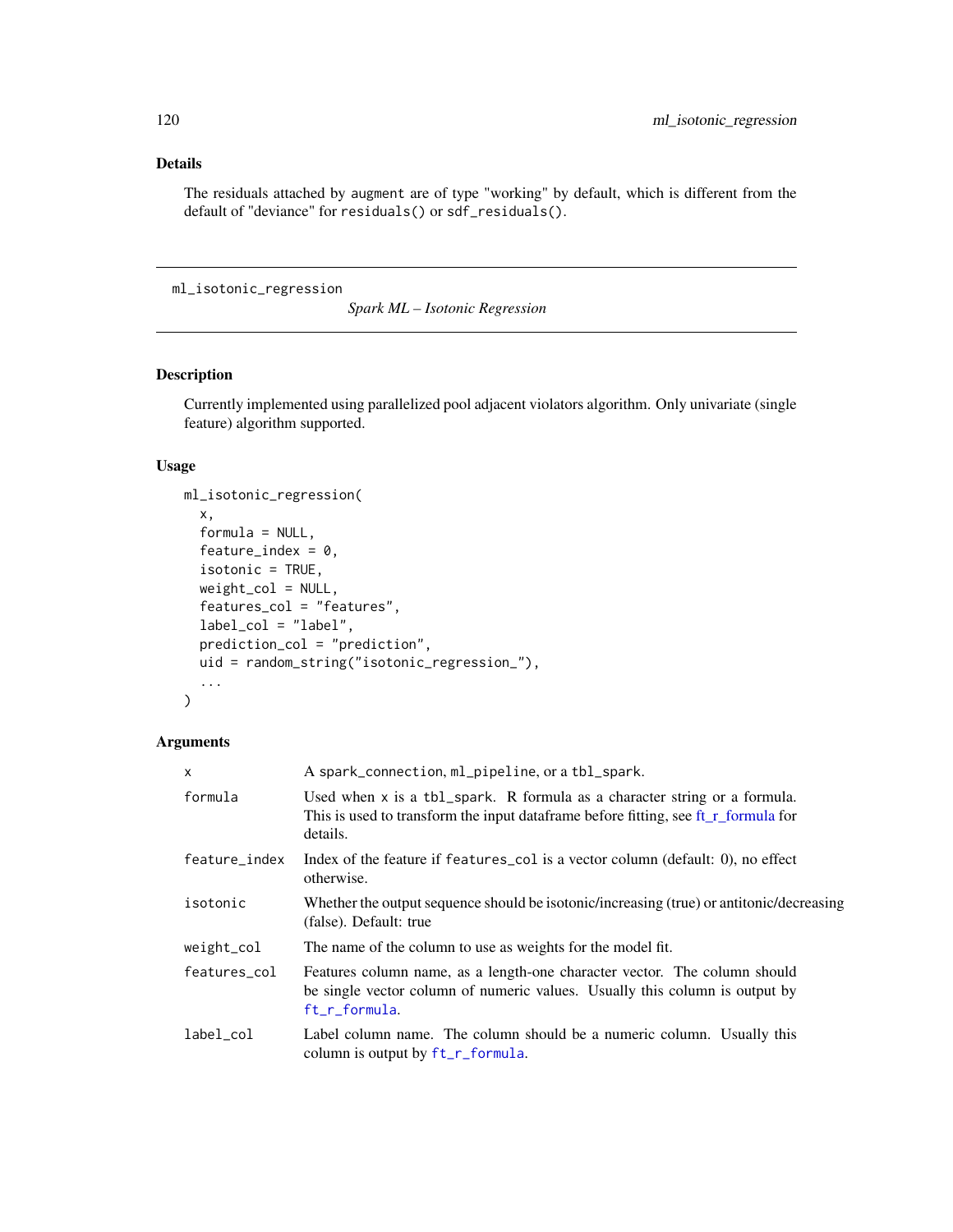|                         | prediction_col Prediction column name.                         |
|-------------------------|----------------------------------------------------------------|
| uid                     | A character string used to uniquely identify the ML estimator. |
| $\cdot$ $\cdot$ $\cdot$ | Optional arguments; see Details.                               |

When x is a tbl\_spark and formula (alternatively, response and features) is specified, the function returns a ml\_model object wrapping a ml\_pipeline\_model which contains data pre-processing transformers, the ML predictor, and, for classification models, a post-processing transformer that converts predictions into class labels. For classification, an optional argument predicted\_label\_col (defaults to "predicted\_label") can be used to specify the name of the predicted label column. In addition to the fitted ml\_pipeline\_model, ml\_model objects also contain a ml\_pipeline object where the ML predictor stage is an estimator ready to be fit against data. This is utilized by  $m_{\text{1}}$  save with type = "pipeline" to faciliate model refresh workflows.

#### Value

The object returned depends on the class of x.

- spark\_connection: When x is a spark\_connection, the function returns an instance of a ml\_estimator object. The object contains a pointer to a Spark Predictor object and can be used to compose Pipeline objects.
- ml\_pipeline: When x is a ml\_pipeline, the function returns a ml\_pipeline with the predictor appended to the pipeline.
- tbl\_spark: When x is a tbl\_spark, a predictor is constructed then immediately fit with the input tbl\_spark, returning a prediction model.
- tbl\_spark, with formula: specified When formula is specified, the input tbl\_spark is first transformed using a RFormula transformer before being fit by the predictor. The object returned in this case is a ml\_model which is a wrapper of a ml\_pipeline\_model.

## See Also

See <http://spark.apache.org/docs/latest/ml-classification-regression.html> for more information on the set of supervised learning algorithms.

```
Other ml algorithms: ml_aft_survival_regression(), ml_decision_tree_classifier(), ml_gbt_classifier(),
ml_generalized_linear_regression(), ml_linear_regression(), ml_linear_svc(), ml_logistic_regression(),
ml_multilayer_perceptron_classifier(), ml_naive_bayes(), ml_one_vs_rest(), ml_random_forest_classifier()
```
#### Examples

```
## Not run:
sc <- spark_connect(master = "local")
iris_tbl <- sdf_copy_to(sc, iris, name = "iris_tbl", overwrite = TRUE)
partitions <- iris_tbl %>%
 sdf_random_split(training = 0.7, test = 0.3, seed = 1111)
```
iris\_training <- partitions\$training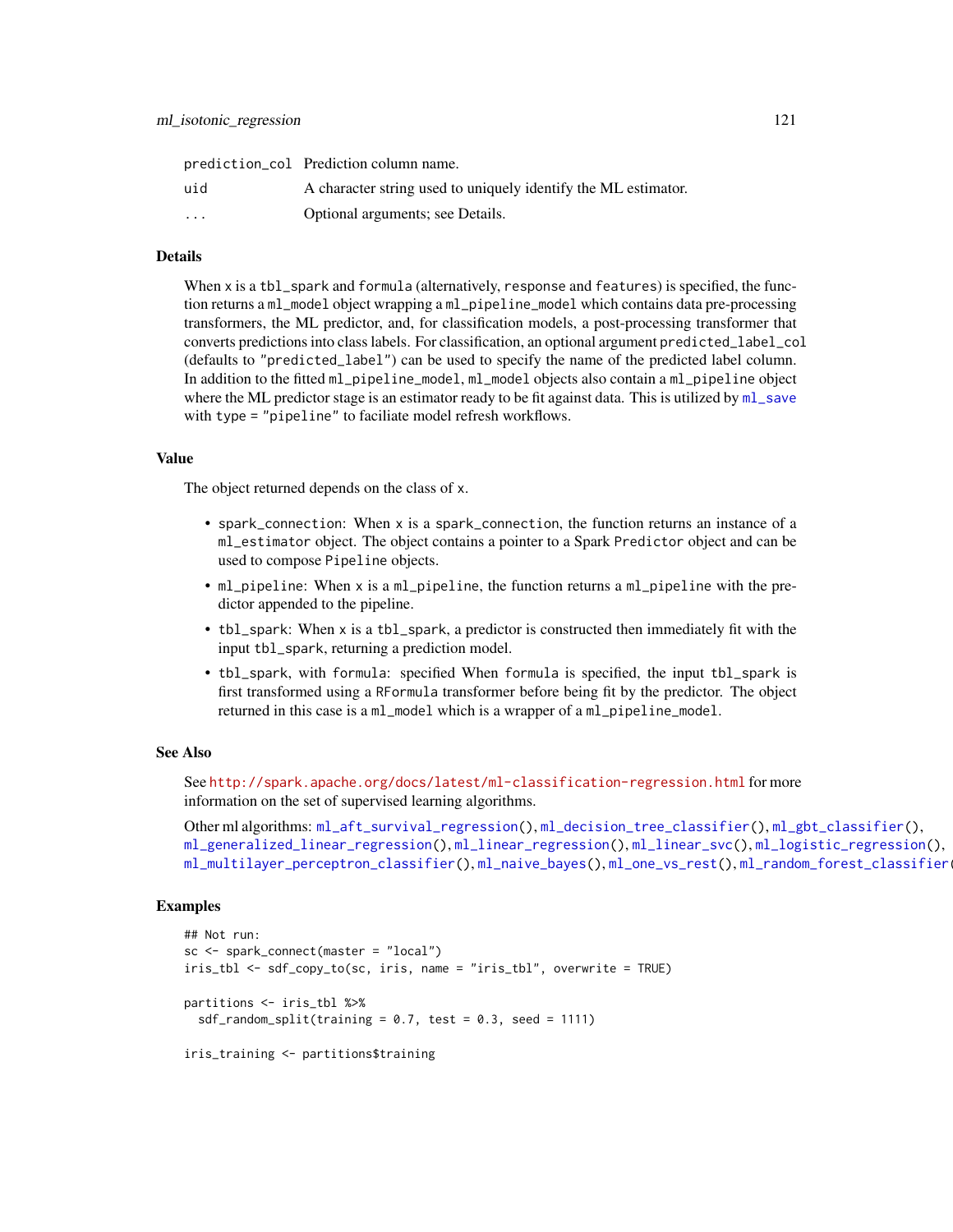## 122 ml\_kmeans

```
iris_test <- partitions$test
iso_res <- iris_tbl %>%
  ml_isotonic_regression(Petal_Length ~ Petal_Width)
pred <- ml_predict(iso_res, iris_test)
pred
## End(Not run)
```
ml\_isotonic\_regression\_tidiers

*Tidying methods for Spark ML Isotonic Regression*

#### Description

These methods summarize the results of Spark ML models into tidy forms.

## Usage

```
## S3 method for class 'ml_model_isotonic_regression'
tidy(x, ...)
## S3 method for class 'ml_model_isotonic_regression'
augment(x, newdata = NULL, ...)
```

```
## S3 method for class 'ml_model_isotonic_regression'
\text{glance}(x, \ldots)
```
## **Arguments**

| X        | a Spark ML model.                              |
|----------|------------------------------------------------|
| $\cdots$ | extra arguments (not used.)                    |
| newdata  | a tbl spark of new data to use for prediction. |

```
ml_kmeans Spark ML – K-Means Clustering
```
#### Description

K-means clustering with support for k-means|| initialization proposed by Bahmani et al. Using 'ml\_kmeans()' with the formula interface requires Spark 2.0+.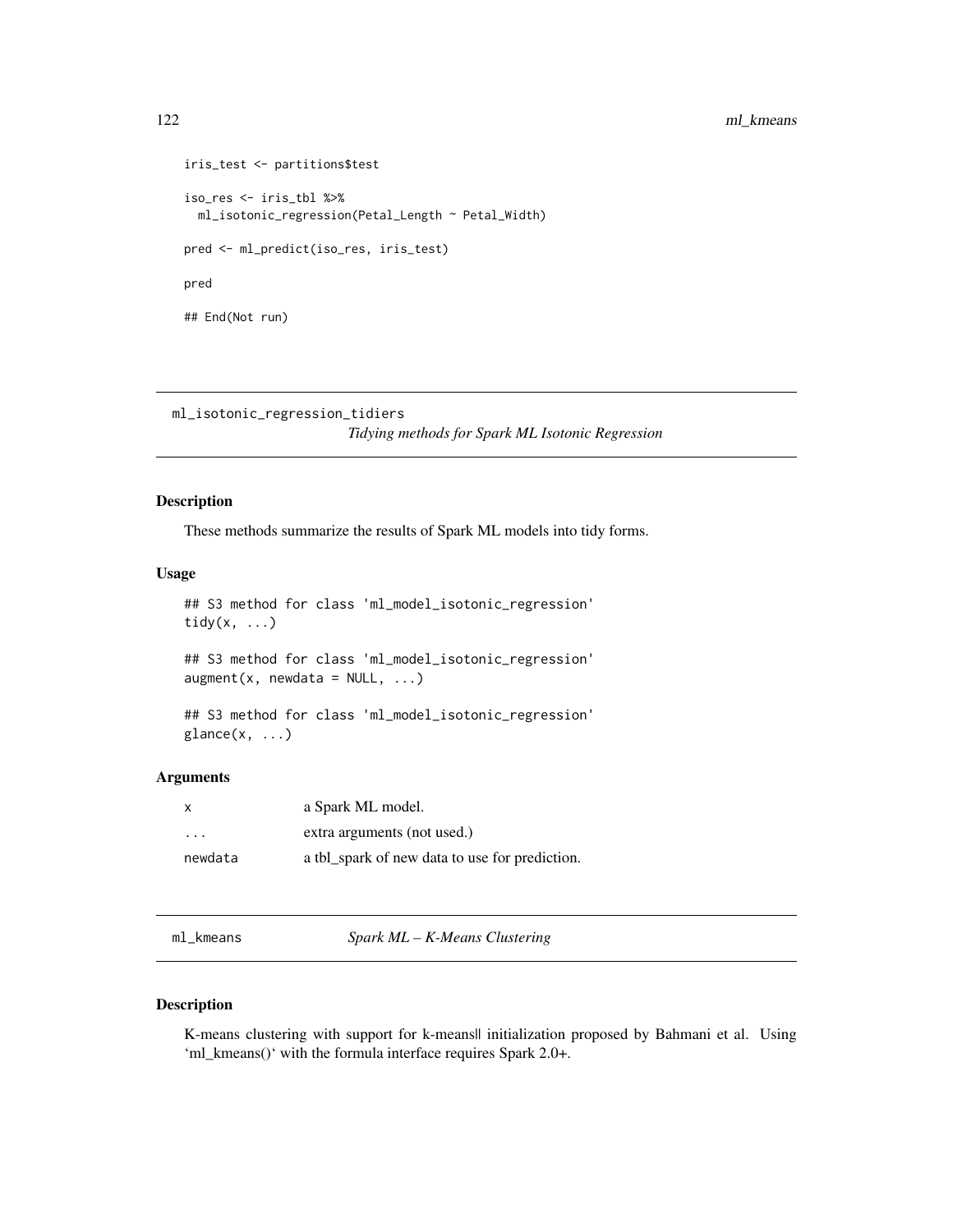ml\_kmeans 123

## Usage

```
ml_kmeans(
  x,
  formula = NULL,
  k = 2,max\_iter = 20,
  tol = 1e-04,init_steps = 2,
  init_mode = "k-means||",
  seed = NULL,
  features_col = "features",
 prediction_col = "prediction",
  uid = random_string("kmeans_"),
  ...
\overline{)}
```
ml\_compute\_cost(model, dataset)

| X                      | A spark_connection, ml_pipeline, or a tbl_spark.                                                                                                                                                                                           |
|------------------------|--------------------------------------------------------------------------------------------------------------------------------------------------------------------------------------------------------------------------------------------|
| formula                | Used when $x$ is a tbl_spark. R formula as a character string or a formula.<br>This is used to transform the input dataframe before fitting, see ft_r_formula for<br>details.                                                              |
| k                      | The number of clusters to create                                                                                                                                                                                                           |
| $max$ <sub>Liter</sub> | The maximum number of iterations to use.                                                                                                                                                                                                   |
| tol                    | Param for the convergence tolerance for iterative algorithms.                                                                                                                                                                              |
| init_steps             | Number of steps for the k-meansl initialization mode. This is an advanced set-<br>ting – the default of 2 is almost always enough. Must be $> 0$ . Default: 2.                                                                             |
| init_mode              | Initialization algorithm. This can be either "random" to choose random points<br>as initial cluster centers, or "k-meansll" to use a parallel variant of k-means++<br>(Bahmani et al., Scalable K-Means++, VLDB 2012). Default: k-meansll. |
| seed                   | A random seed. Set this value if you need your results to be reproducible across<br>repeated calls.                                                                                                                                        |
| features_col           | Features column name, as a length-one character vector. The column should<br>be single vector column of numeric values. Usually this column is output by<br>ft_r_formula.                                                                  |
|                        | prediction_col Prediction column name.                                                                                                                                                                                                     |
| uid                    | A character string used to uniquely identify the ML estimator.                                                                                                                                                                             |
| .                      | Optional arguments, see Details.                                                                                                                                                                                                           |
| model                  | A fitted K-means model returned by ml_kmeans()                                                                                                                                                                                             |
| dataset                | Dataset on which to calculate K-means cost                                                                                                                                                                                                 |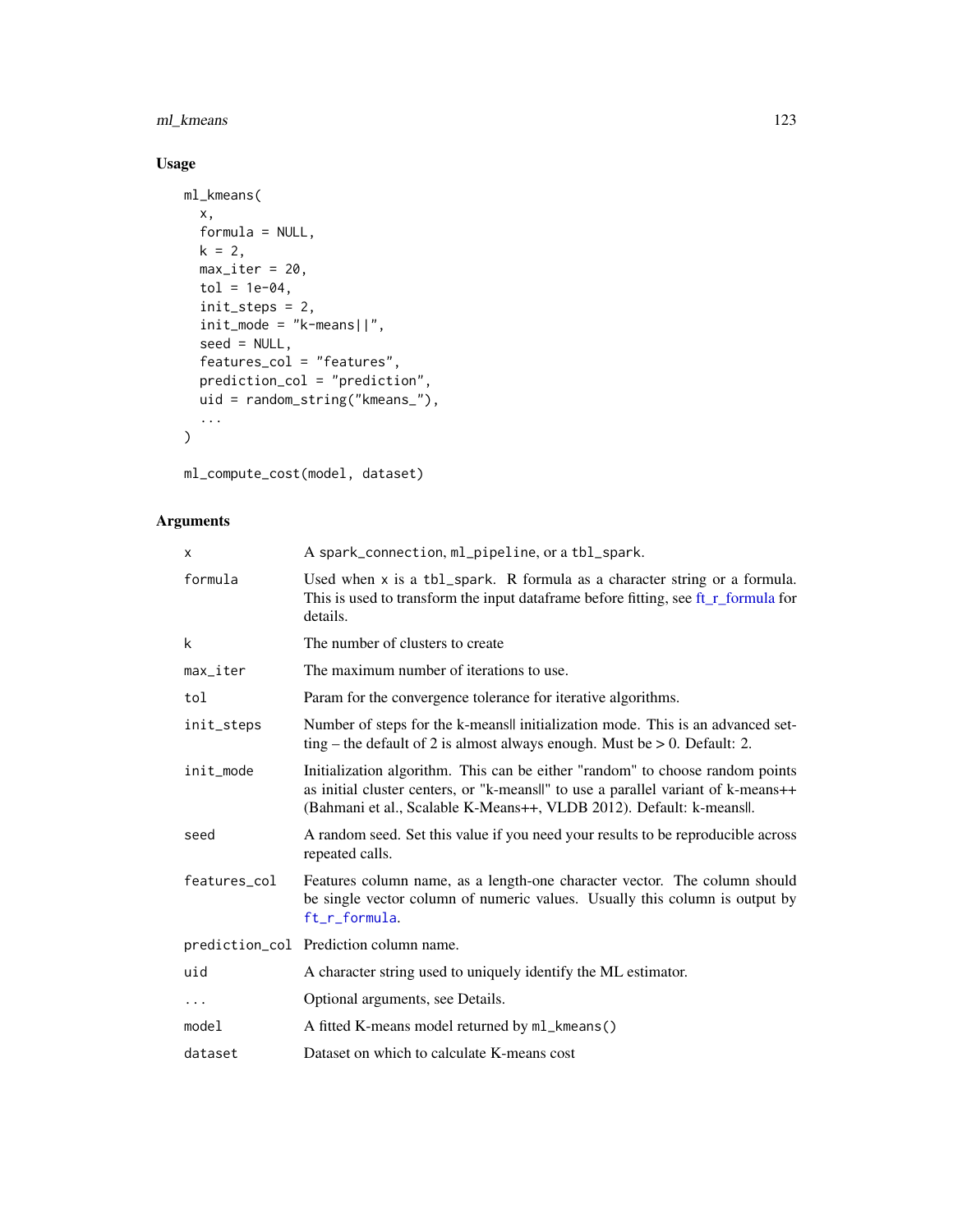## Value

The object returned depends on the class of x.

- spark\_connection: When x is a spark\_connection, the function returns an instance of a ml\_estimator object. The object contains a pointer to a Spark Estimator object and can be used to compose Pipeline objects.
- ml\_pipeline: When x is a ml\_pipeline, the function returns a ml\_pipeline with the clustering estimator appended to the pipeline.
- tbl\_spark: When x is a tbl\_spark, an estimator is constructed then immediately fit with the input tbl\_spark, returning a clustering model.
- tbl\_spark, with formula or features specified: When formula is specified, the input tbl\_spark is first transformed using a RFormula transformer before being fit by the estimator. The object returned in this case is a ml\_model which is a wrapper of a ml\_pipeline\_model. This signature does not apply to  $m1$  da().

ml\_compute\_cost() returns the K-means cost (sum of squared distances of points to their nearest center) for the model on the given data.

## See Also

See <http://spark.apache.org/docs/latest/ml-clustering.html> for more information on the set of clustering algorithms.

Other ml clustering algorithms: [ml\\_bisecting\\_kmeans\(](#page-93-0)), [ml\\_gaussian\\_mixture\(](#page-108-0)), [ml\\_lda\(](#page-123-0))

## Examples

```
## Not run:
sc <- spark_connect(master = "local")
iris_tbl <- sdf_copy_to(sc, iris, name = "iris_tbl", overwrite = TRUE)
ml_kmeans(iris_tbl, Species ~ .)
```

```
## End(Not run)
```
<span id="page-123-0"></span>

## Description

Latent Dirichlet Allocation (LDA), a topic model designed for text documents.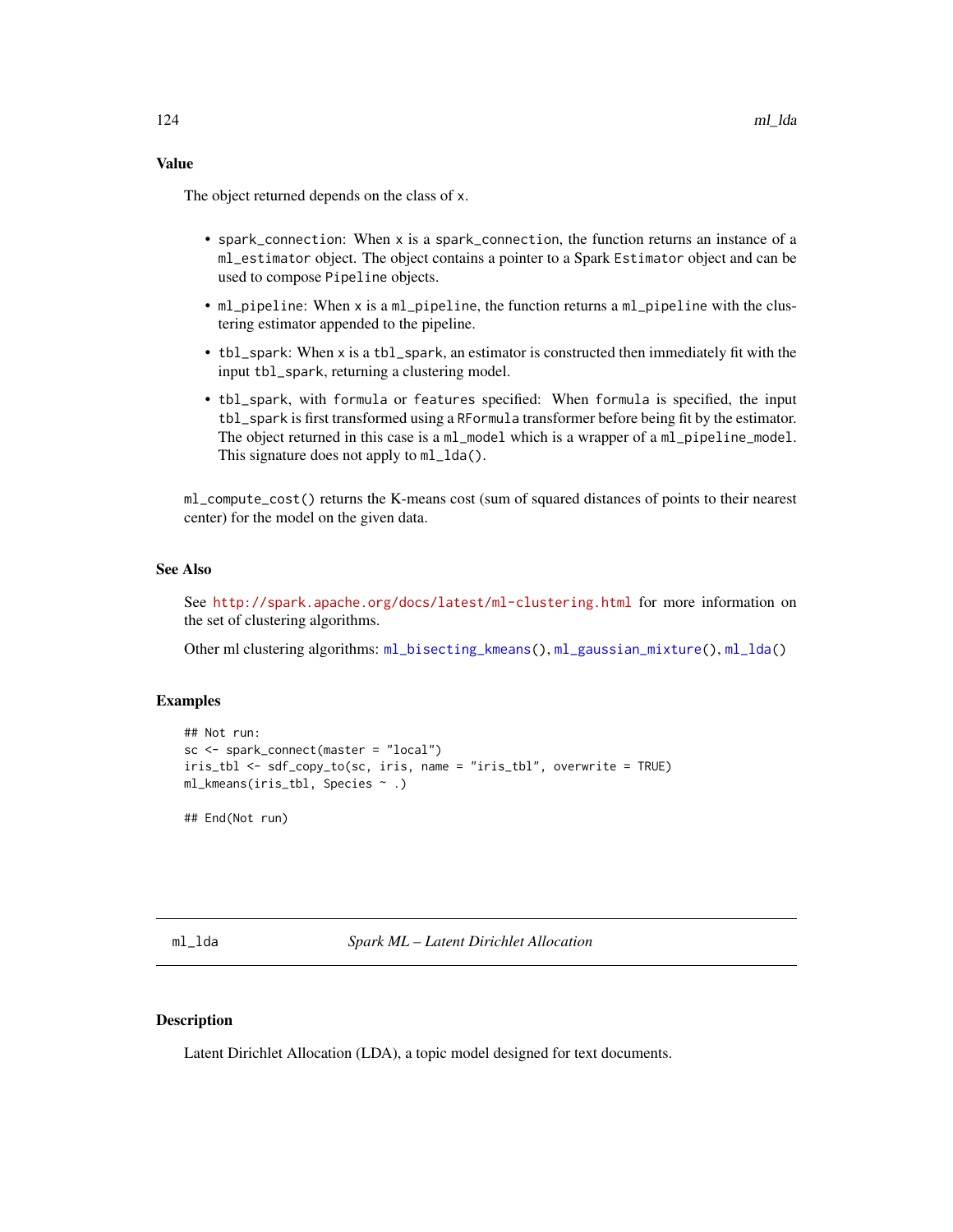ml\_lda 125

## Usage

```
ml_lda(
 x,
  formula = NULL,
 k = 10,
 max\_iter = 20,
  doc_concentration = NULL,
  topic_concentration = NULL,
  subsampling_rate = 0.05,
  optimizer = "online",
  checkpoint_interval = 10,
  keep_last_checkpoint = TRUE,
  learning\_decay = 0.51,learning_offset = 1024,
  optimize_doc_concentration = TRUE,
  seed = NULL,
  features_col = "features",
  topic_distribution_col = "topicDistribution",
  uid = random_string("lda_"),
  ...
\mathcal{L}ml_describe_topics(model, max_terms_per_topic = 10)
ml_log_likelihood(model, dataset)
ml_log_perplexity(model, dataset)
ml_topics_matrix(model)
```

| X                                           | A spark_connection, ml_pipeline, or a tbl_spark.                                                                                                                              |  |
|---------------------------------------------|-------------------------------------------------------------------------------------------------------------------------------------------------------------------------------|--|
| formula                                     | Used when $x$ is a tbl_spark. R formula as a character string or a formula.<br>This is used to transform the input dataframe before fitting, see ft_r_formula for<br>details. |  |
| k                                           | The number of clusters to create                                                                                                                                              |  |
| $max$ <sub>Liter</sub><br>doc concentration | The maximum number of iterations to use.                                                                                                                                      |  |
|                                             | Concentration parameter (commonly named "alpha") for the prior placed on<br>documents' distributions over topics ("theta"). See details.                                      |  |
| topic_concentration                         |                                                                                                                                                                               |  |
|                                             | Concentration parameter (commonly named "beta" or "eta") for the prior placed<br>on topics' distributions over terms.                                                         |  |
| subsampling_rate                            |                                                                                                                                                                               |  |
|                                             | (For Online optimizer only) Fraction of the corpus to be sampled and used in<br>each iteration of mini-batch gradient descent, in range $(0, 1]$ . Note that this             |  |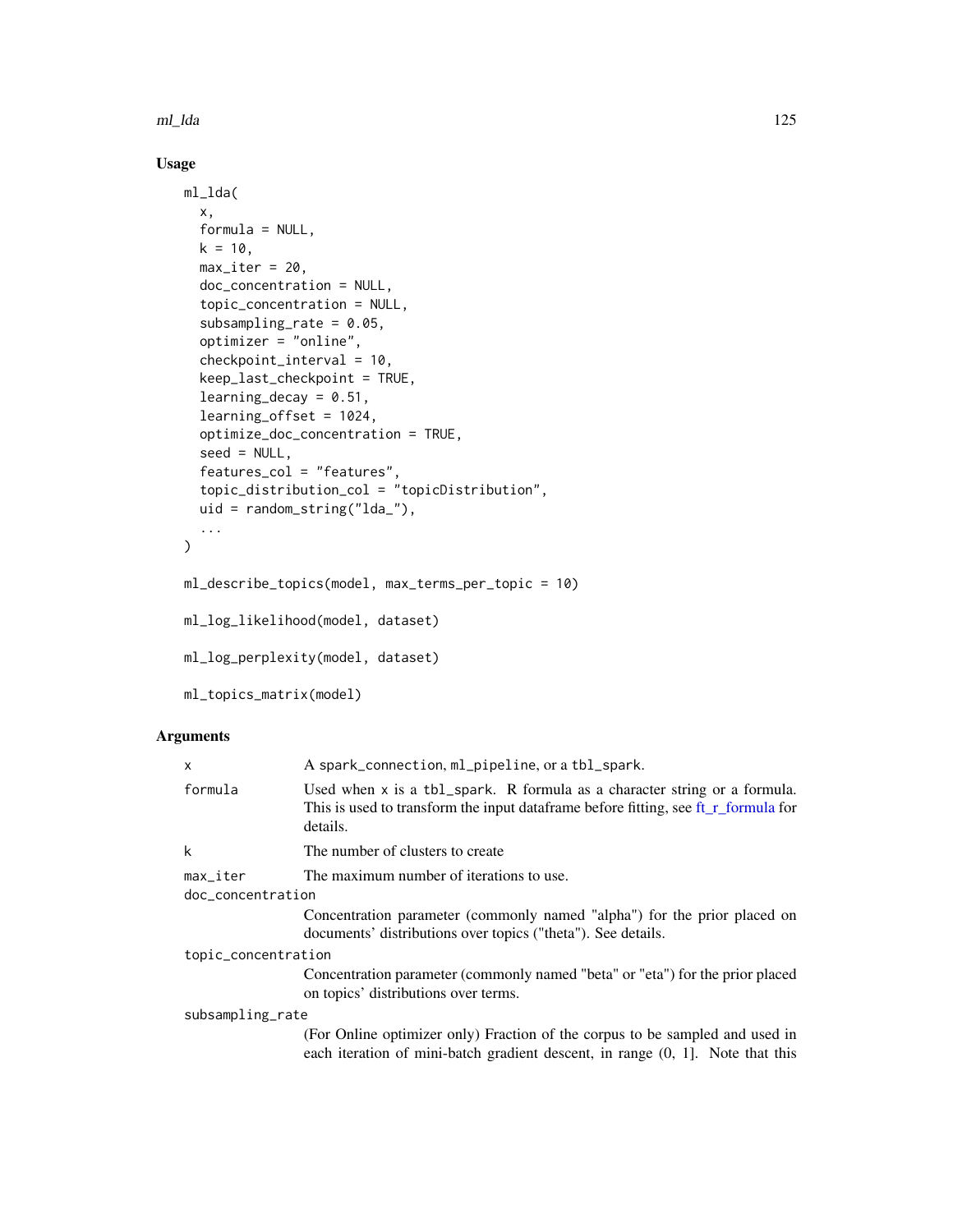should be adjusted in synch with max\_iter so the entire corpus is used. Specifically, set both so that maxIterations \* miniBatchFraction greater than or equal to 1.

optimizer Optimizer or inference algorithm used to estimate the LDA model. Supported: "online" for Online Variational Bayes (default) and "em" for Expectation-Maximization.

checkpoint\_interval

Set checkpoint interval  $(>= 1)$  or disable checkpoint  $(-1)$ . E.g. 10 means that the cache will get checkpointed every 10 iterations, defaults to 10.

keep\_last\_checkpoint

(Spark 2.0.0+) (For EM optimizer only) If using checkpointing, this indicates whether to keep the last checkpoint. If FALSE, then the checkpoint will be deleted. Deleting the checkpoint can cause failures if a data partition is lost, so set this bit with care. Note that checkpoints will be cleaned up via reference counting, regardless.

learning\_decay (For Online optimizer only) Learning rate, set as an exponential decay rate. This should be between (0.5, 1.0] to guarantee asymptotic convergence. This is called "kappa" in the Online LDA paper (Hoffman et al., 2010). Default: 0.51, based on Hoffman et al.

learning\_offset

(For Online optimizer only) A (positive) learning parameter that downweights early iterations. Larger values make early iterations count less. This is called "tau0" in the Online LDA paper (Hoffman et al., 2010) Default: 1024, following Hoffman et al.

optimize\_doc\_concentration

(For Online optimizer only) Indicates whether the doc\_concentration (Dirichlet parameter for document-topic distribution) will be optimized during training. Setting this to true will make the model more expressive and fit the training data better. Default: FALSE

- seed A random seed. Set this value if you need your results to be reproducible across repeated calls.
- features\_col Features column name, as a length-one character vector. The column should be single vector column of numeric values. Usually this column is output by [ft\\_r\\_formula](#page-50-0).

topic\_distribution\_col

Output column with estimates of the topic mixture distribution for each document (often called "theta" in the literature). Returns a vector of zeros for an empty document.

- uid A character string used to uniquely identify the ML estimator.
- ... Optional arguments, see Details.
- model A fitted LDA model returned by ml\_lda().

max\_terms\_per\_topic

Maximum number of terms to collect for each topic. Default value of 10.

dataset test corpus to use for calculating log likelihood or log perplexity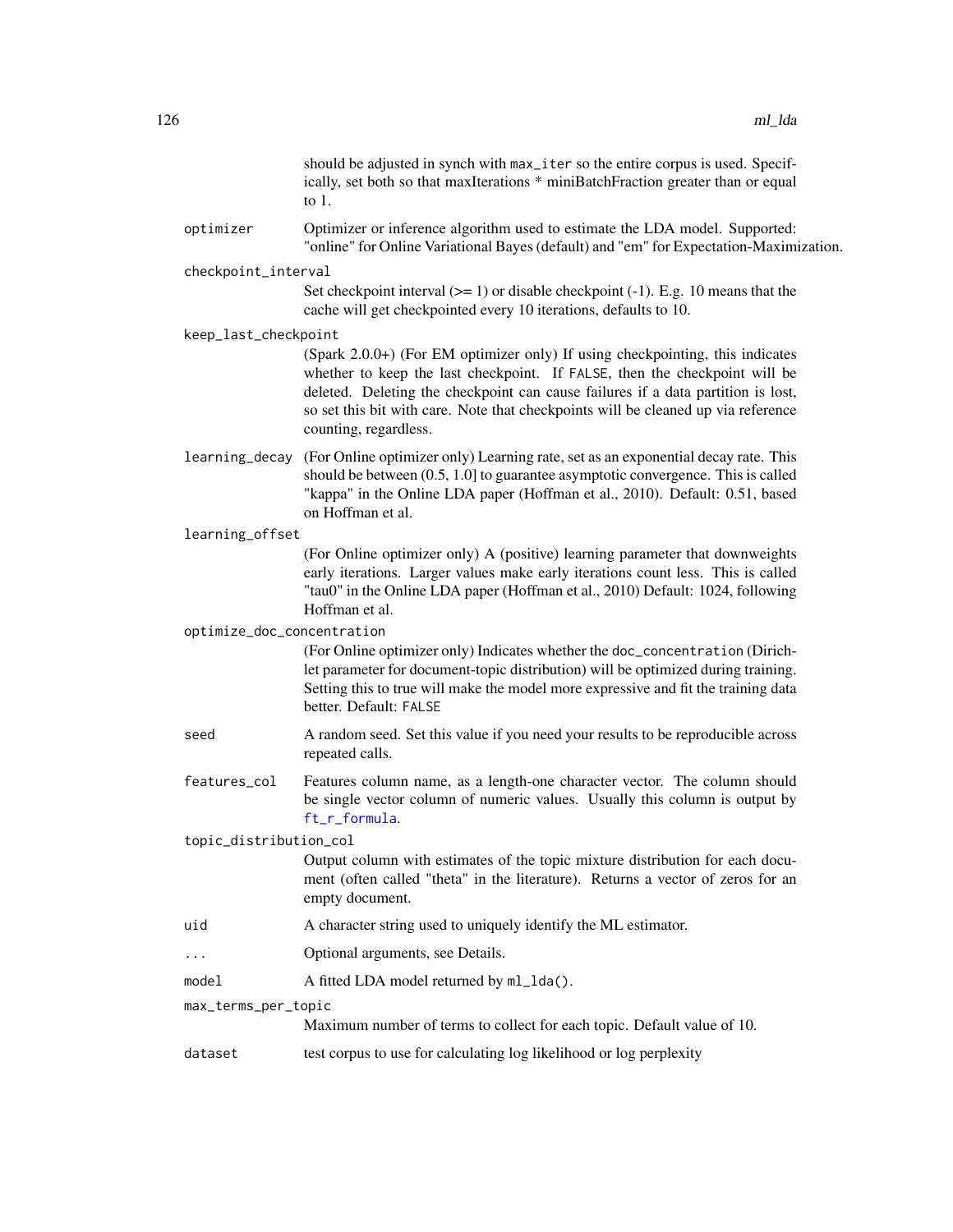ml\_lda 127

## Details

For 'ml\_lda.tbl\_spark' with the formula interface, you can specify named arguments in '...' that will be passed 'ft\_regex\_tokenizer()', 'ft\_stop\_words\_remover()', and 'ft\_count\_vectorizer()'. For example, to increase the default 'min\_token\_length', you can use 'ml\_lda(dataset, ~ text, min\_token\_length  $= 4$ <sup>.</sup>

Terminology for LDA:

- "term" = "word": an element of the vocabulary
- "token": instance of a term appearing in a document
- "topic": multinomial distribution over terms representing some concept
- "document": one piece of text, corresponding to one row in the input data

Original LDA paper (journal version): Blei, Ng, and Jordan. "Latent Dirichlet Allocation." JMLR, 2003.

Input data (features\_col): LDA is given a collection of documents as input data, via the features\_col parameter. Each document is specified as a Vector of length vocab\_size, where each entry is the count for the corresponding term (word) in the document. Feature transformers such as [ft\\_tokenizer](#page-58-0) and [ft\\_count\\_vectorizer](#page-19-0) can be useful for converting text to word count vectors

#### Value

The object returned depends on the class of x.

- spark\_connection: When x is a spark\_connection, the function returns an instance of a ml\_estimator object. The object contains a pointer to a Spark Estimator object and can be used to compose Pipeline objects.
- ml\_pipeline: When x is a ml\_pipeline, the function returns a ml\_pipeline with the clustering estimator appended to the pipeline.
- tbl\_spark: When x is a tbl\_spark, an estimator is constructed then immediately fit with the input tbl\_spark, returning a clustering model.
- tbl\_spark, with formula or features specified: When formula is specified, the input tbl\_spark is first transformed using a RFormula transformer before being fit by the estimator. The object returned in this case is a ml\_model which is a wrapper of a ml\_pipeline\_model. This signature does not apply to  $m1$  da().

ml\_describe\_topics returns a DataFrame with topics and their top-weighted terms.

ml\_log\_likelihood calculates a lower bound on the log likelihood of the entire corpus

## Parameter details

doc\_concentration: This is the parameter to a Dirichlet distribution, where larger values mean more smoothing (more regularization). If not set by the user, then doc\_concentration is set automatically. If set to singleton vector [alpha], then alpha is replicated to a vector of length k in fitting. Otherwise, the doc\_concentration vector must be length k. (default = automatic) Optimizer-specific parameter settings:

EM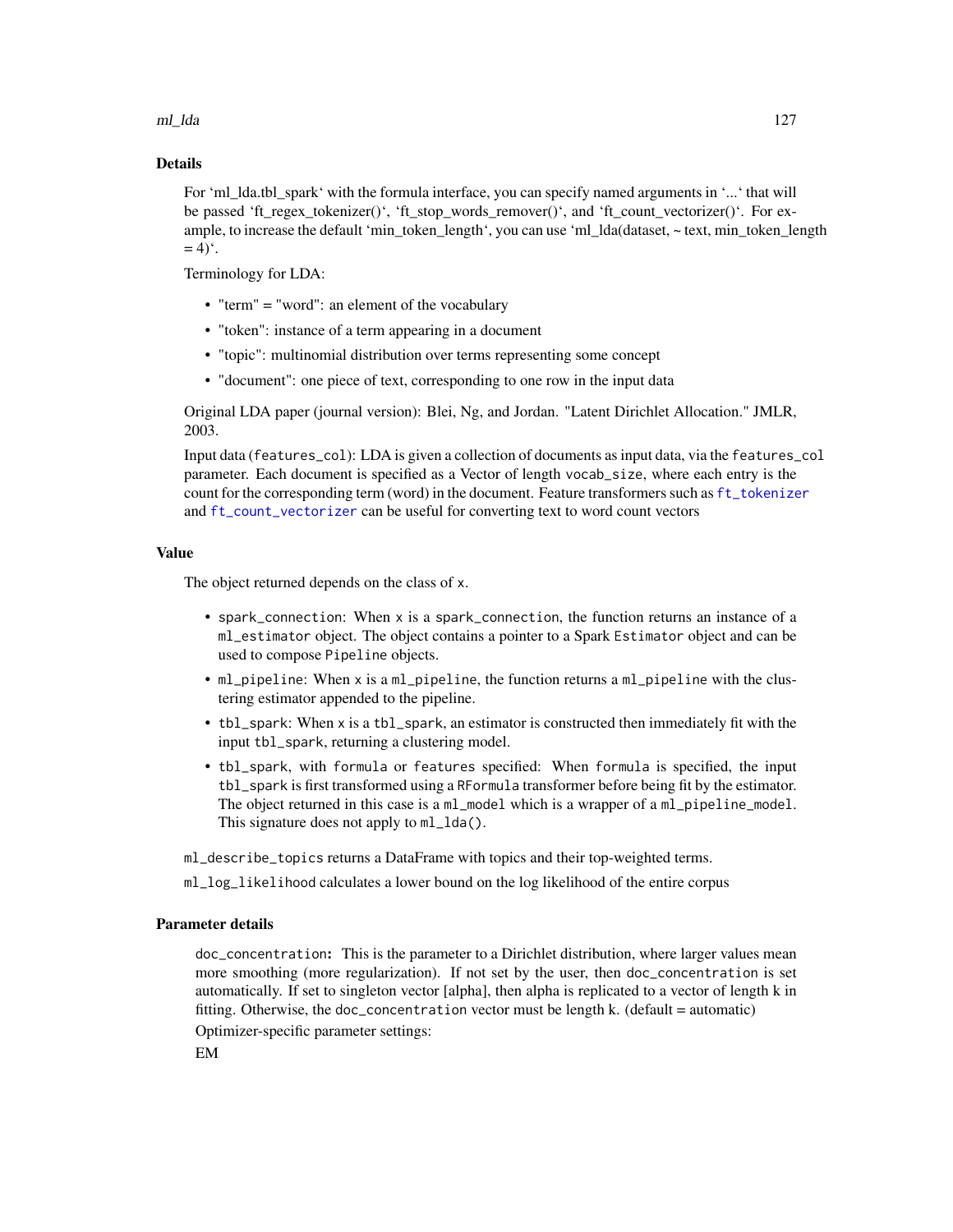- Currently only supports symmetric distributions, so all values in the vector should be the same.
- Values should be greater than 1.0
- default = uniformly  $(50/k) + 1$ , where  $50/k$  is common in LDA libraries and +1 follows from Asuncion et al. (2009), who recommend a +1 adjustment for EM.

#### Online

- Values should be greater than or equal to 0
- default = uniformly  $(1.0 / k)$ , following the implementation from [here](https://github.com/Blei-Lab/onlineldavb)

#### topic\_concentration:

This is the parameter to a symmetric Dirichlet distribution.

Note: The topics' distributions over terms are called "beta" in the original LDA paper by Blei et al., but are called "phi" in many later papers such as Asuncion et al., 2009.

If not set by the user, then  $topic\_concentration$  is set automatically. (default = automatic) Optimizer-specific parameter settings:

### EM

- Value should be greater than 1.0
- default  $= 0.1 + 1$ , where 0.1 gives a small amount of smoothing and  $+1$  follows Asuncion et al. (2009), who recommend a +1 adjustment for EM.

#### Online

- Value should be greater than or equal to 0
- default =  $(1.0 / k)$ , following the implementation from [here.](https://github.com/Blei-Lab/onlineldavb)

topic\_distribution\_col: This uses a variational approximation following Hoffman et al. (2010), where the approximate distribution is called "gamma." Technically, this method returns this approximation "gamma" for each document.

## See Also

See <http://spark.apache.org/docs/latest/ml-clustering.html> for more information on the set of clustering algorithms.

Other ml clustering algorithms: [ml\\_bisecting\\_kmeans\(](#page-93-0)), [ml\\_gaussian\\_mixture\(](#page-108-0)), [ml\\_kmeans\(](#page-121-0))

## Examples

```
## Not run:
library(janeaustenr)
library(dplyr)
sc <- spark_connect(master = "local")
lines_tbl <- sdf_copy_to(sc,
  austen_books()[c(1:30), ],
  name = "lines_tbl",
  overwrite = TRUE
)
# transform the data in a tidy form
```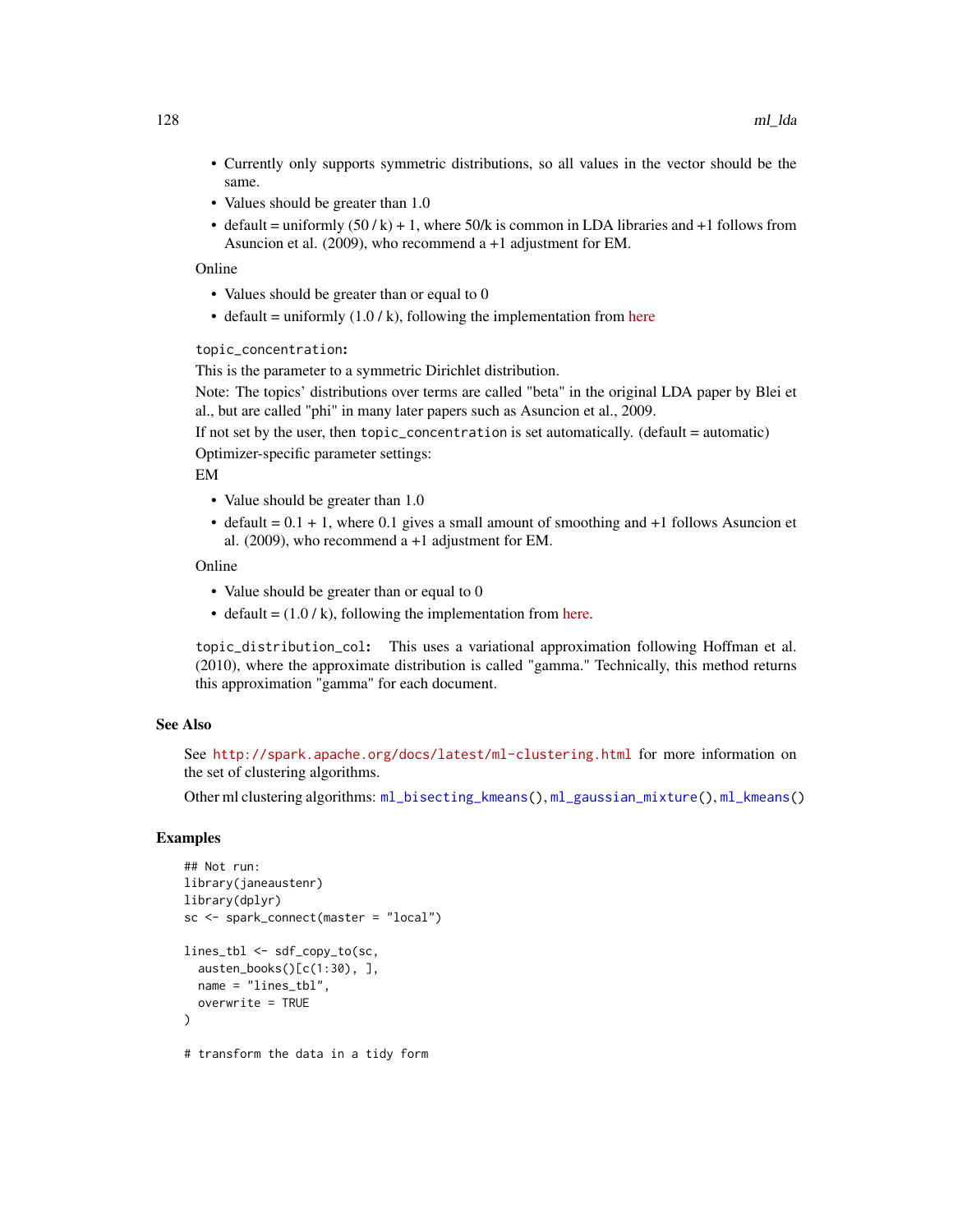```
lines_tbl_tidy <- lines_tbl %>%
  ft_tokenizer(
   input_col = "text",
   output_col = "word_list"
  ) %>%
  ft_stop_words_remover(
   input_col = "word_list",
   output_col = "wo_stop_words"
  ) %>%
  mutate(text = explode(wo_stop_words)) %>%
  filter(text != "") %>%
  select(text, book)
lda_model <- lines_tbl_tidy %>%
  ml\_lda(\text{text}, k = 4)# vocabulary and topics
tidy(lda_model)
## End(Not run)
```
ml\_lda\_tidiers *Tidying methods for Spark ML LDA models*

## Description

These methods summarize the results of Spark ML models into tidy forms.

## Usage

```
## S3 method for class 'ml_model_lda'
tidy(x, ...)
## S3 method for class 'ml_model_lda'
augment(x, newdata = NULL, ...)## S3 method for class 'ml_model_lda'
```
# $glance(x, \ldots)$

| x                       | a Spark ML model.                              |
|-------------------------|------------------------------------------------|
| $\cdot$ $\cdot$ $\cdot$ | extra arguments (not used.)                    |
| newdata                 | a tbl_spark of new data to use for prediction. |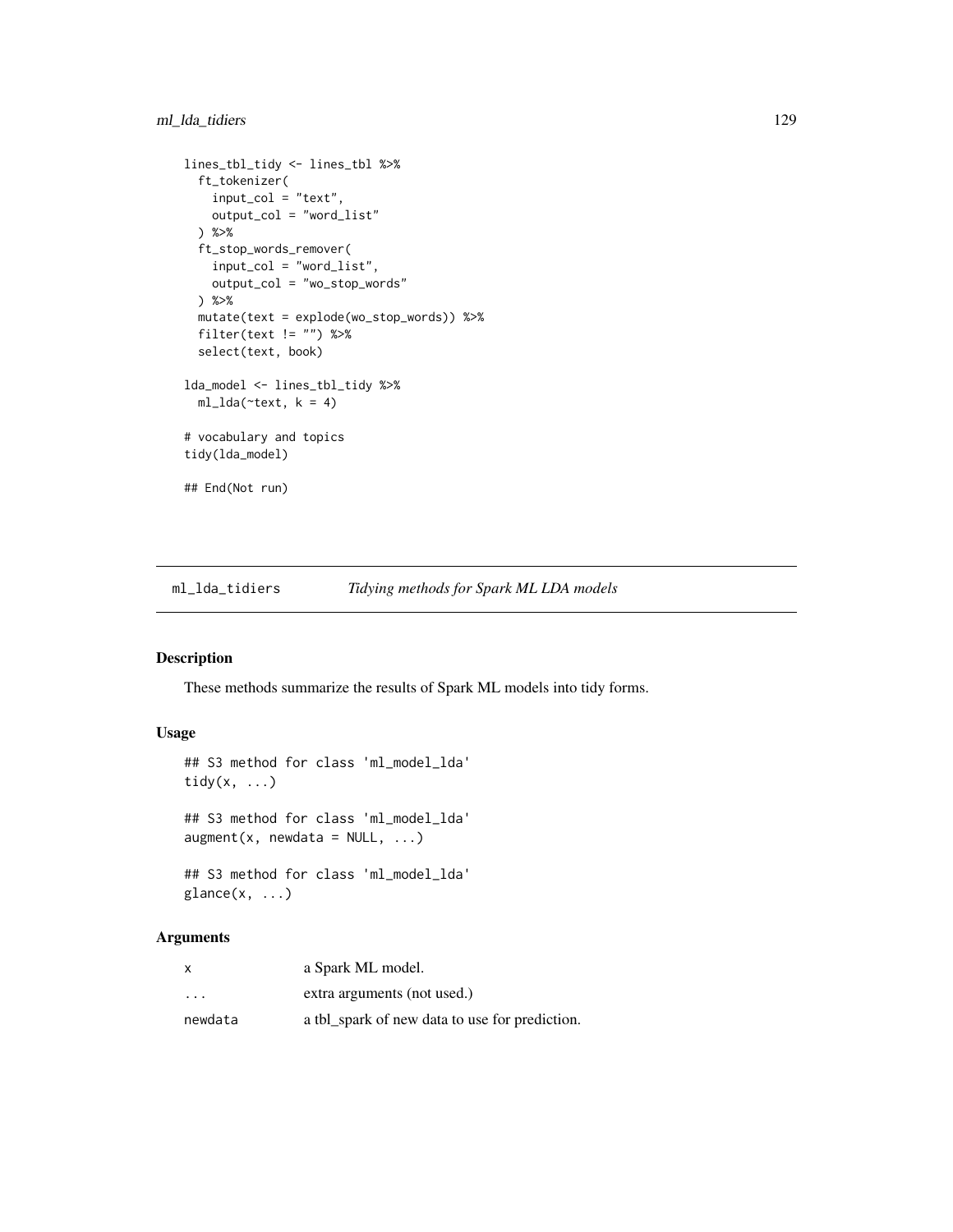<span id="page-129-0"></span>ml\_linear\_regression *Spark ML – Linear Regression*

## Description

Perform regression using linear regression.

## Usage

```
ml_linear_regression(
 x,
  formula = NULL,
 fit_intercept = TRUE,
 elastic_net_param = 0,
 reg\_param = 0,max\_iter = 100,
 weight_col = NULL,
  loss = "squaredError",
  solver = "auto",
  standardization = TRUE,
  tol = 1e-06,
  features_col = "features",
 label_col = "label",
 prediction_col = "prediction",
 uid = random_string("linear_regression_"),
  ...
\mathcal{E}
```

| x                 | A spark_connection, ml_pipeline, or a tbl_spark.                                                                                                                              |  |
|-------------------|-------------------------------------------------------------------------------------------------------------------------------------------------------------------------------|--|
| formula           | Used when $x$ is a tbl_spark. R formula as a character string or a formula.<br>This is used to transform the input dataframe before fitting, see ft_r_formula for<br>details. |  |
| fit_intercept     | Boolean; should the model be fit with an intercept term?                                                                                                                      |  |
| elastic_net_param |                                                                                                                                                                               |  |
|                   | ElasticNet mixing parameter, in range [0, 1]. For alpha = 0, the penalty is an L2<br>penalty. For alpha $= 1$ , it is an L1 penalty.                                          |  |
| reg_param         | Regularization parameter (aka lambda)                                                                                                                                         |  |
| max_iter          | The maximum number of iterations to use.                                                                                                                                      |  |
| weight_col        | The name of the column to use as weights for the model fit.                                                                                                                   |  |
| loss              | The loss function to be optimized. Supported options: "squaredError" and "hu-<br>ber". Default: "squaredError"                                                                |  |
| solver            | Solver algorithm for optimization.                                                                                                                                            |  |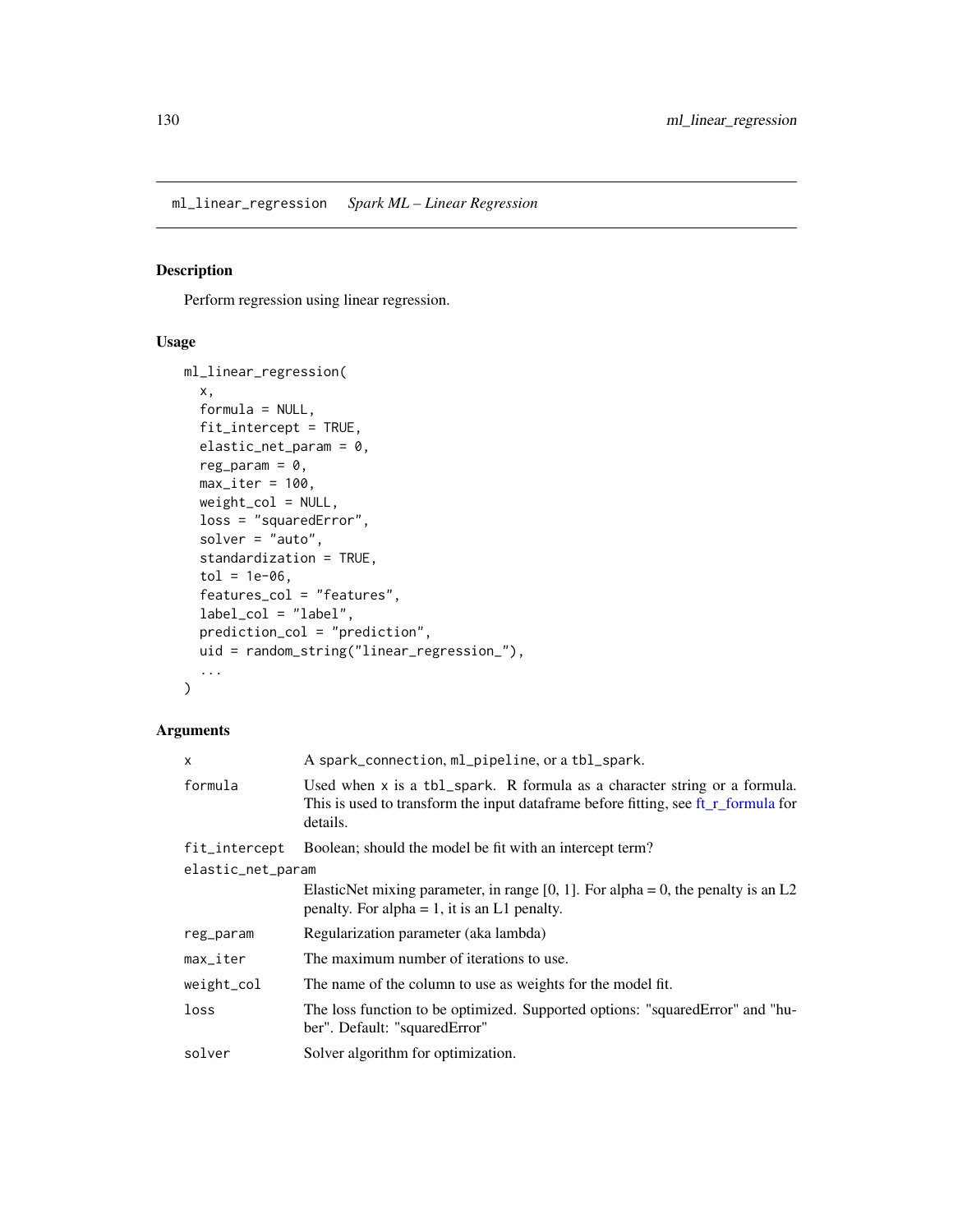| standardization |                                                                                                                                                                           |
|-----------------|---------------------------------------------------------------------------------------------------------------------------------------------------------------------------|
|                 | Whether to standardize the training features before fitting the model.                                                                                                    |
| tol             | Param for the convergence tolerance for iterative algorithms.                                                                                                             |
| features_col    | Features column name, as a length-one character vector. The column should<br>be single vector column of numeric values. Usually this column is output by<br>ft_r_formula. |
| label col       | Label column name. The column should be a numeric column. Usually this<br>column is output by ft_r_formula.                                                               |
|                 | prediction_col Prediction column name.                                                                                                                                    |
| uid             | A character string used to uniquely identify the ML estimator.                                                                                                            |
| $\ddots$        | Optional arguments; see Details.                                                                                                                                          |
|                 |                                                                                                                                                                           |

When x is a tbl\_spark and formula (alternatively, response and features) is specified, the function returns a ml\_model object wrapping a ml\_pipeline\_model which contains data pre-processing transformers, the ML predictor, and, for classification models, a post-processing transformer that converts predictions into class labels. For classification, an optional argument predicted\_label\_col (defaults to "predicted\_label") can be used to specify the name of the predicted label column. In addition to the fitted ml\_pipeline\_model, ml\_model objects also contain a ml\_pipeline object where the ML predictor stage is an estimator ready to be fit against data. This is utilized by  $m_1$  save with type = "pipeline" to faciliate model refresh workflows.

#### Value

The object returned depends on the class of x.

- spark\_connection: When x is a spark\_connection, the function returns an instance of a ml\_estimator object. The object contains a pointer to a Spark Predictor object and can be used to compose Pipeline objects.
- ml\_pipeline: When x is a ml\_pipeline, the function returns a ml\_pipeline with the predictor appended to the pipeline.
- tbl\_spark: When x is a tbl\_spark, a predictor is constructed then immediately fit with the input tbl\_spark, returning a prediction model.
- tbl\_spark, with formula: specified When formula is specified, the input tbl\_spark is first transformed using a RFormula transformer before being fit by the predictor. The object returned in this case is a ml\_model which is a wrapper of a ml\_pipeline\_model.

#### See Also

See <http://spark.apache.org/docs/latest/ml-classification-regression.html> for more information on the set of supervised learning algorithms.

Other ml algorithms: [ml\\_aft\\_survival\\_regression\(](#page-86-0)), [ml\\_decision\\_tree\\_classifier\(](#page-97-0)), [ml\\_gbt\\_classifier\(](#page-110-0)), [ml\\_generalized\\_linear\\_regression\(](#page-114-0)), [ml\\_isotonic\\_regression\(](#page-119-0)), [ml\\_linear\\_svc\(](#page-131-0)), [ml\\_logistic\\_regression\(](#page-134-0)), [ml\\_multilayer\\_perceptron\\_classifier\(](#page-138-0)), [ml\\_naive\\_bayes\(](#page-142-0)), [ml\\_one\\_vs\\_rest\(](#page-145-0)), [ml\\_random\\_forest\\_classifier\(](#page-148-0))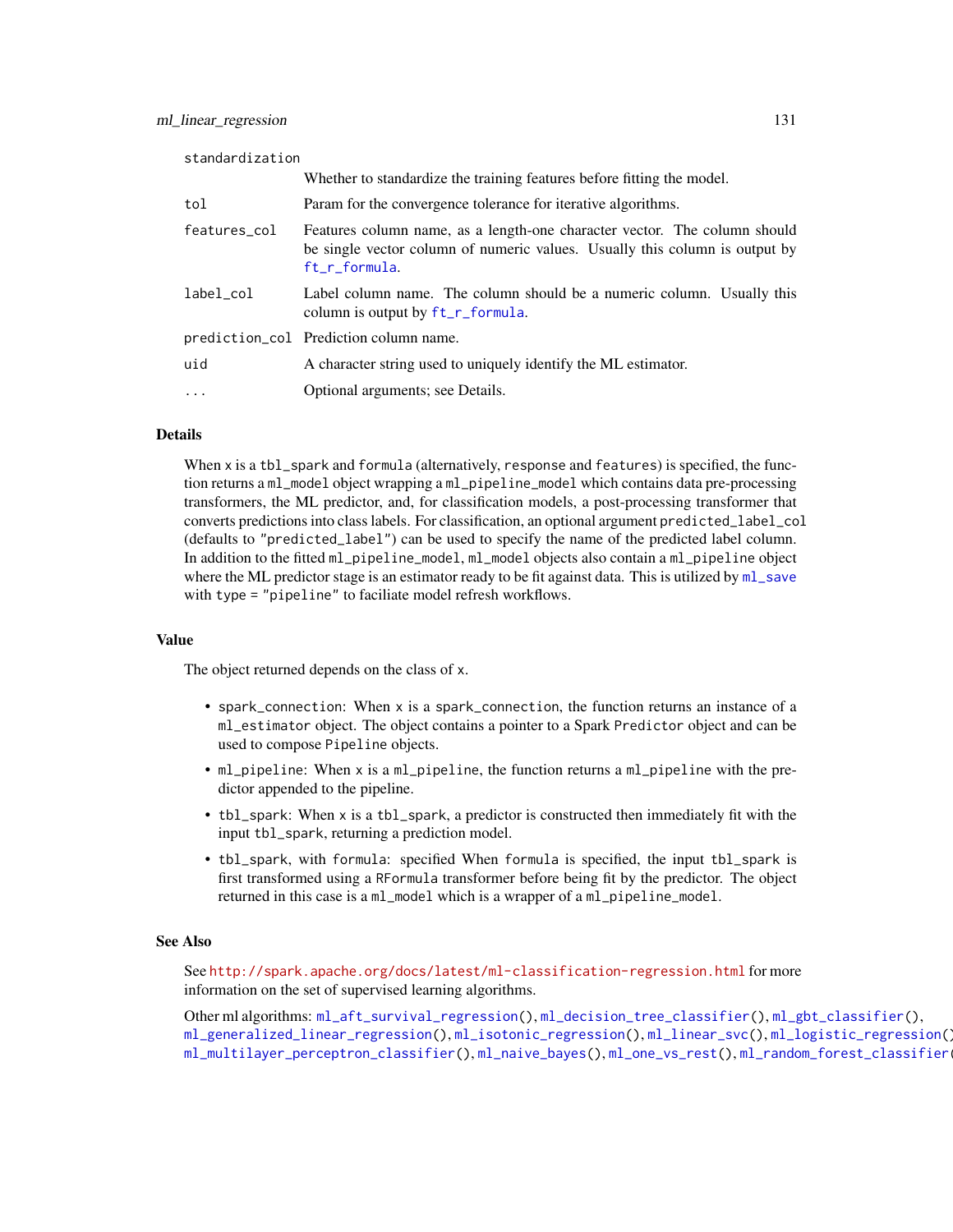## Examples

```
## Not run:
sc <- spark_connect(master = "local")
mtcars_tbl <- sdf_copy_to(sc, mtcars, name = "mtcars_tbl", overwrite = TRUE)
partitions <- mtcars_tbl %>%
  sdf_random_split(training = 0.7, test = 0.3, seed = 1111)
mtcars_training <- partitions$training
mtcars_test <- partitions$test
lm_model <- mtcars_training %>%
  ml_linear_regression(mpg ~ .)
pred <- ml_predict(lm_model, mtcars_test)
ml_regression_evaluator(pred, label_col = "mpg")
## End(Not run)
```
<span id="page-131-0"></span>ml\_linear\_svc *Spark ML – LinearSVC*

#### Description

Perform classification using linear support vector machines (SVM). This binary classifier optimizes the Hinge Loss using the OWLQN optimizer. Only supports L2 regularization currently.

#### Usage

```
ml_linear_svc(
  x,
  formula = NULL,fit_intercept = TRUE,
  reg\_param = 0,max\_iter = 100,
  standardization = TRUE,
  weight_col = NULL,
  tol = 1e-06,threshold = 0,
  aggregation_depth = 2,
  features_col = "features",
  label_col = "label",
  prediction_col = "prediction",
  raw_prediction_col = "rawPrediction",
  uid = random_string("linear_svc_"),
  ...
)
```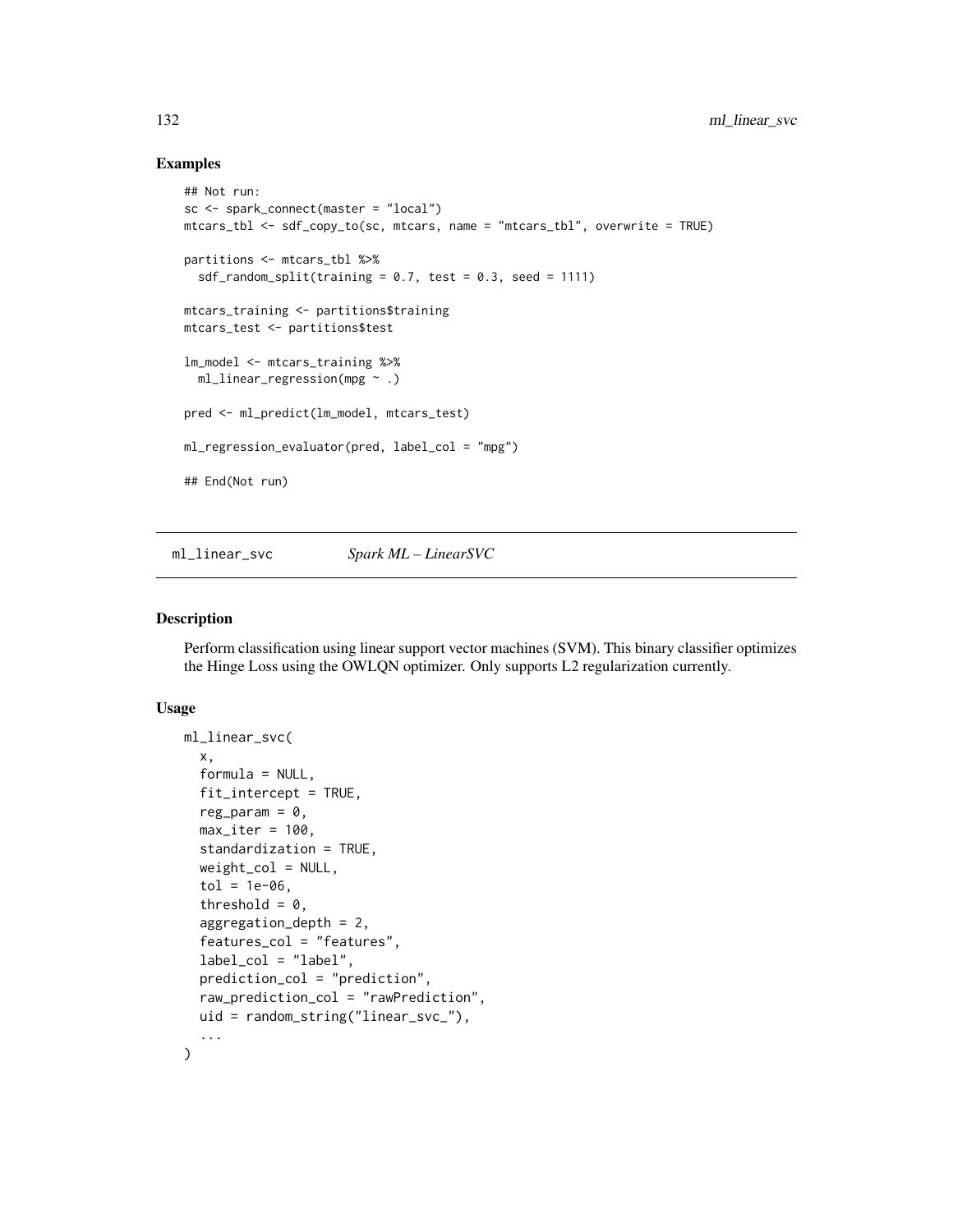#### **Arguments**

| X                                         | A spark_connection, ml_pipeline, or a tbl_spark.                                                                                                                              |
|-------------------------------------------|-------------------------------------------------------------------------------------------------------------------------------------------------------------------------------|
| formula                                   | Used when $x$ is a tbl_spark. R formula as a character string or a formula.<br>This is used to transform the input dataframe before fitting, see ft_r_formula for<br>details. |
| fit_intercept                             | Boolean; should the model be fit with an intercept term?                                                                                                                      |
| reg_param                                 | Regularization parameter (aka lambda)                                                                                                                                         |
| $max$ <sub>_iter</sub><br>standardization | The maximum number of iterations to use.                                                                                                                                      |
|                                           | Whether to standardize the training features before fitting the model.                                                                                                        |
| weight_col                                | The name of the column to use as weights for the model fit.                                                                                                                   |
| tol                                       | Param for the convergence tolerance for iterative algorithms.                                                                                                                 |
| threshold                                 | in binary classification prediction, in range $[0, 1]$ .                                                                                                                      |
| aggregation_depth                         |                                                                                                                                                                               |
|                                           | (Spark 2.1.0+) Suggested depth for treeAggregate $(>= 2)$ .                                                                                                                   |
| features_col                              | Features column name, as a length-one character vector. The column should<br>be single vector column of numeric values. Usually this column is output by<br>ft_r_formula.     |
| label_col                                 | Label column name. The column should be a numeric column. Usually this<br>column is output by ft_r_formula.                                                                   |
|                                           | prediction_col Prediction column name.                                                                                                                                        |
| raw_prediction_col                        |                                                                                                                                                                               |
|                                           | Raw prediction (a.k.a. confidence) column name.                                                                                                                               |
| uid                                       | A character string used to uniquely identify the ML estimator.                                                                                                                |
| $\cdots$                                  | Optional arguments; see Details.                                                                                                                                              |

#### Details

When x is a tbl\_spark and formula (alternatively, response and features) is specified, the function returns a ml\_model object wrapping a ml\_pipeline\_model which contains data pre-processing transformers, the ML predictor, and, for classification models, a post-processing transformer that converts predictions into class labels. For classification, an optional argument predicted\_label\_col (defaults to "predicted\_label") can be used to specify the name of the predicted label column. In addition to the fitted ml\_pipeline\_model, ml\_model objects also contain a ml\_pipeline object where the ML predictor stage is an estimator ready to be fit against data. This is utilized by  $m_1$  save with type = "pipeline" to faciliate model refresh workflows.

## Value

The object returned depends on the class of x.

• spark\_connection: When x is a spark\_connection, the function returns an instance of a ml\_estimator object. The object contains a pointer to a Spark Predictor object and can be used to compose Pipeline objects.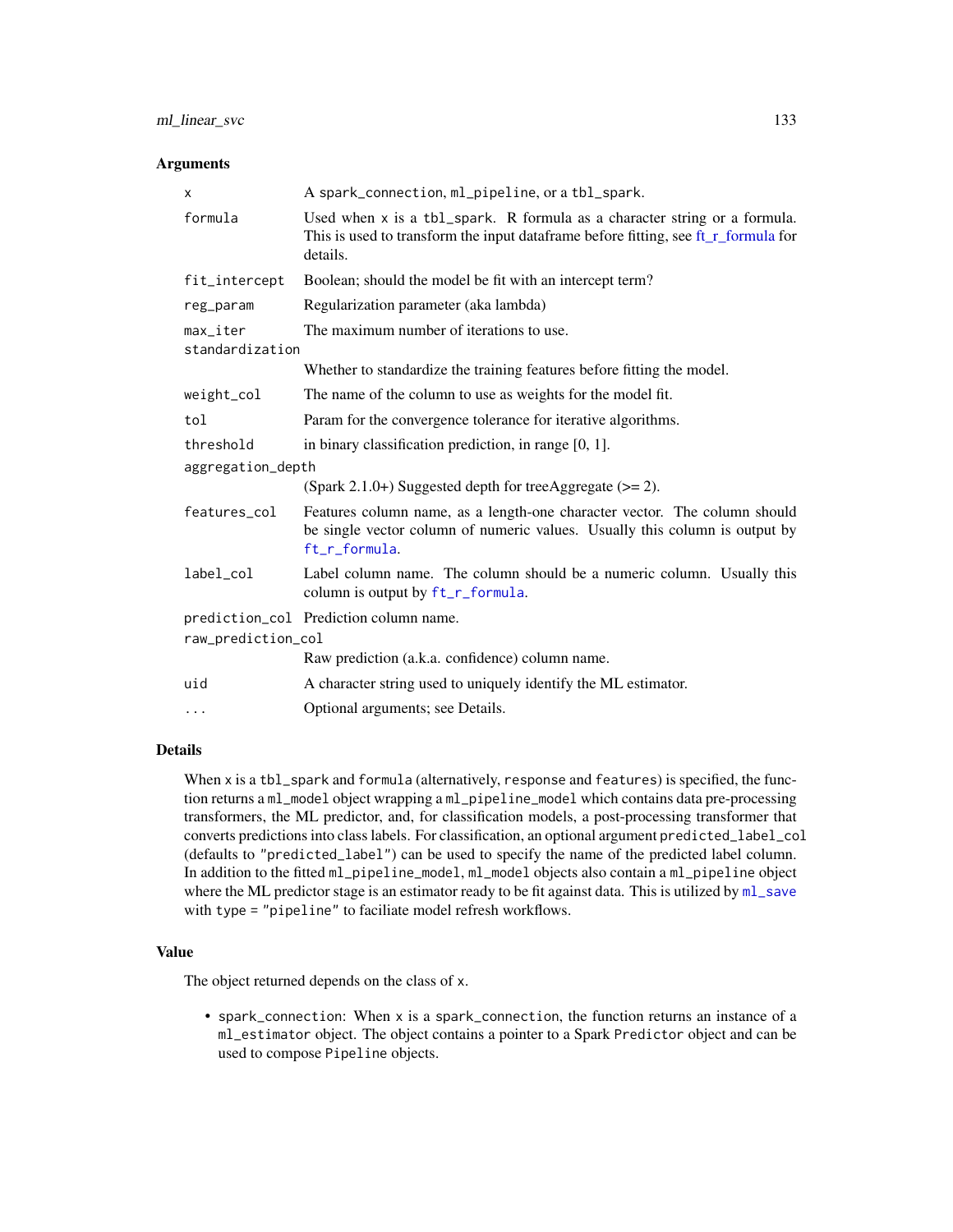- ml\_pipeline: When x is a ml\_pipeline, the function returns a ml\_pipeline with the predictor appended to the pipeline.
- tbl\_spark: When x is a tbl\_spark, a predictor is constructed then immediately fit with the input tbl\_spark, returning a prediction model.
- tbl\_spark, with formula: specified When formula is specified, the input tbl\_spark is first transformed using a RFormula transformer before being fit by the predictor. The object returned in this case is a ml\_model which is a wrapper of a ml\_pipeline\_model.

#### See Also

See <http://spark.apache.org/docs/latest/ml-classification-regression.html> for more information on the set of supervised learning algorithms.

```
Other ml algorithms: ml_aft_survival_regression(), ml_decision_tree_classifier(), ml_gbt_classifier(),
ml_generalized_linear_regression(), ml_isotonic_regression(), ml_linear_regression(),
ml_logistic_regression(), ml_multilayer_perceptron_classifier(), ml_naive_bayes(),
ml_one_vs_rest(), ml_random_forest_classifier()
```
## Examples

```
## Not run:
library(dplyr)
sc <- spark_connect(master = "local")
iris_tbl <- sdf_copy_to(sc, iris, name = "iris_tbl", overwrite = TRUE)
partitions <- iris_tbl %>%
  filter(Species != "setosa") %>%
  sdf_random_split(training = 0.7, test = 0.3, seed = 1111)
iris_training <- partitions$training
iris_test <- partitions$test
svc_model <- iris_training %>%
  ml_linear_svc(Species ~ .)
pred <- ml_predict(svc_model, iris_test)
ml_binary_classification_evaluator(pred)
## End(Not run)
```
ml\_linear\_svc\_tidiers *Tidying methods for Spark ML linear svc*

## Description

These methods summarize the results of Spark ML models into tidy forms.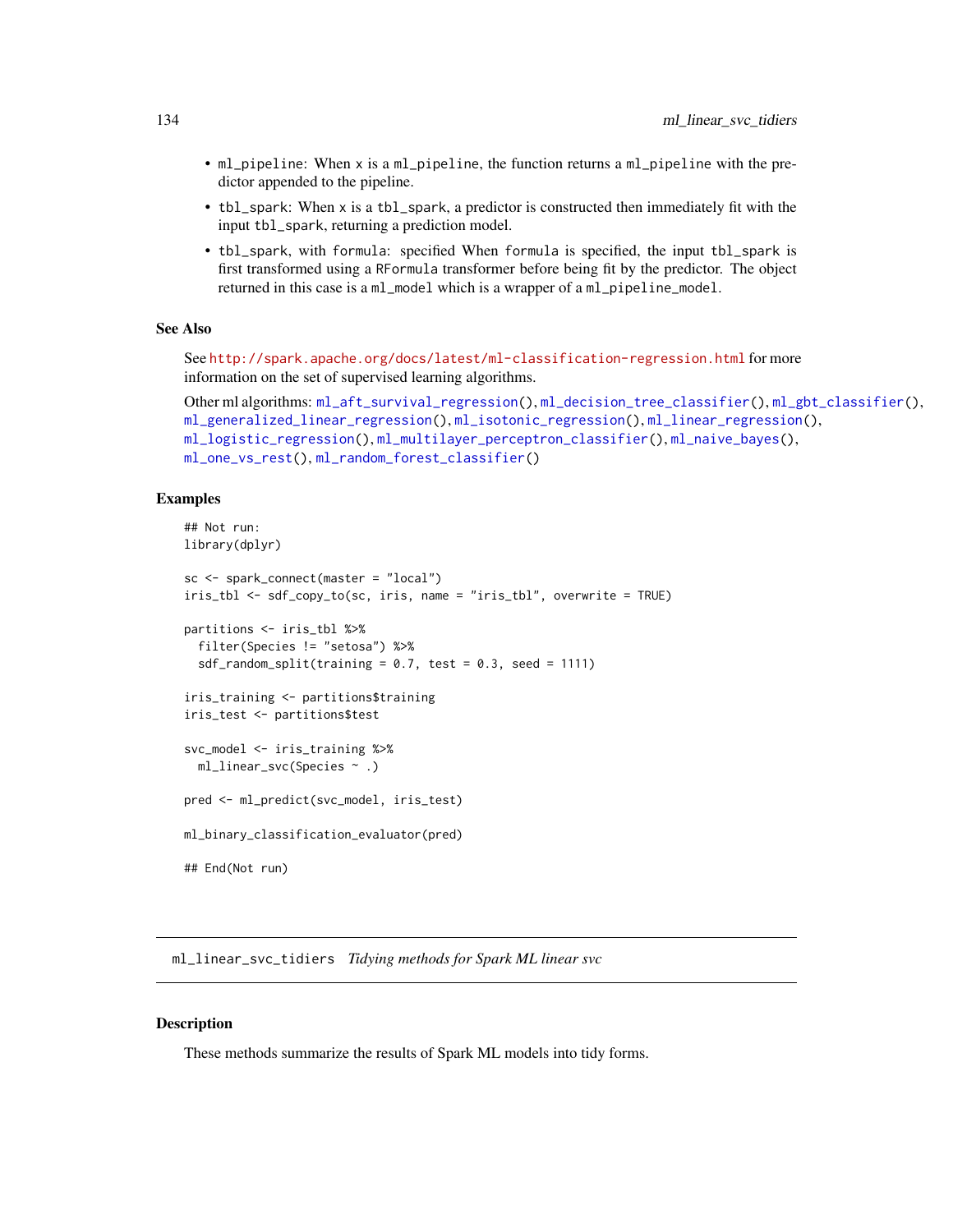## Usage

```
## S3 method for class 'ml_model_linear_svc'
tidy(x, \ldots)## S3 method for class 'ml_model_linear_svc'
augment(x, newdata = NULL, ...)## S3 method for class 'ml_model_linear_svc'
```
 $\text{glance}(x, \ldots)$ 

## Arguments

| X                       | a Spark ML model.                              |
|-------------------------|------------------------------------------------|
| $\cdot$ $\cdot$ $\cdot$ | extra arguments (not used.)                    |
| newdata                 | a tbl_spark of new data to use for prediction. |

```
ml_logistic_regression
```
*Spark ML – Logistic Regression*

## Description

Perform classification using logistic regression.

## Usage

```
ml_logistic_regression(
  x,
  formula = NULL,
  fit_intercept = TRUE,
  elastic_net_param = 0,
  reg_param = 0,
 max\_iter = 100,
  threshold = 0.5,
  thresholds = NULL,
  tol = 1e-06,weight_col = NULL,
  aggregation_depth = 2,
  lower_bounds_on_coefficients = NULL,
  lower_bounds_on_intercepts = NULL,
  upper_bounds_on_coefficients = NULL,
  upper_bounds_on_intercepts = NULL,
  features_col = "features",
  label_col = "label",
  family = "auto",
  prediction_col = "prediction",
```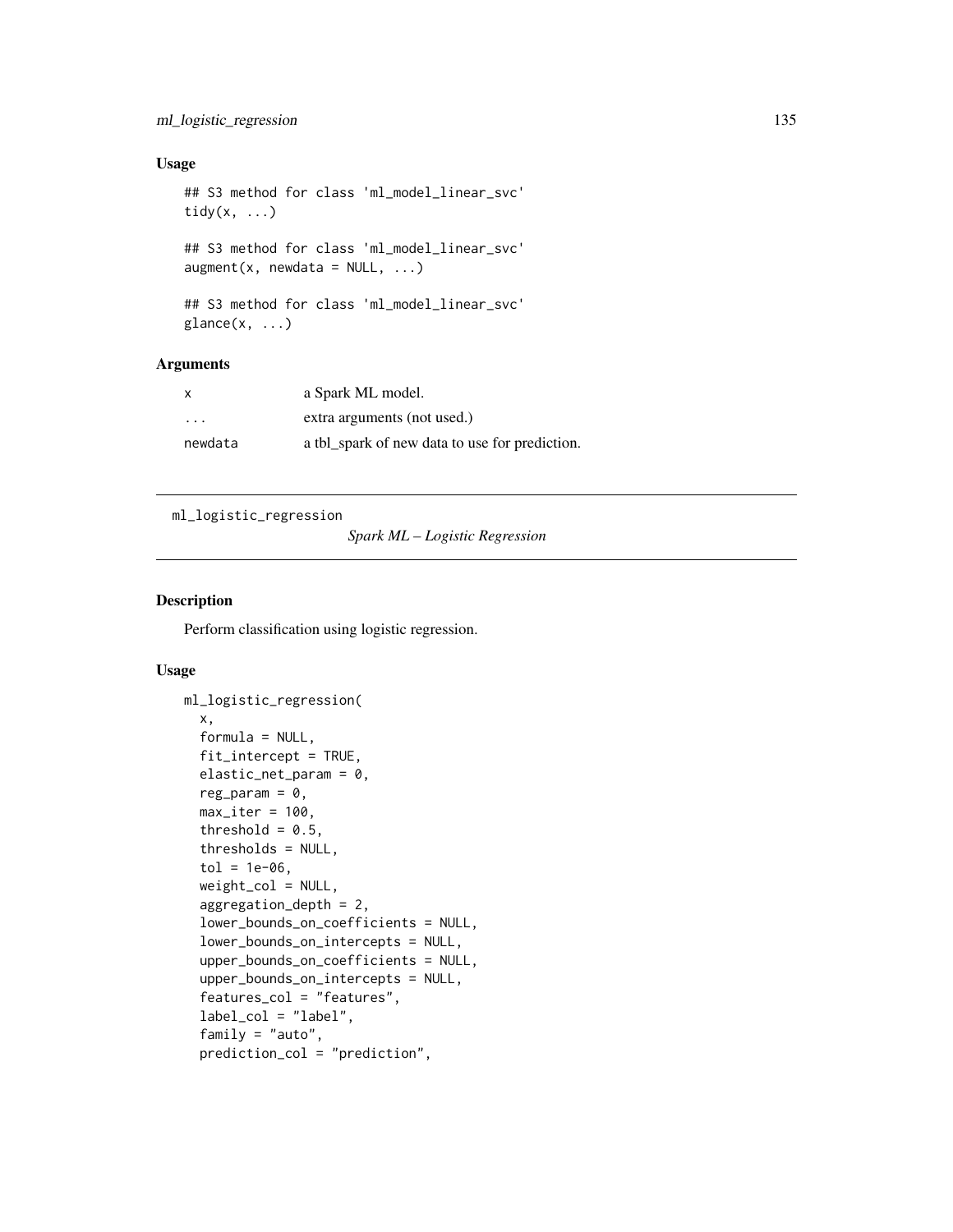```
probability_col = "probability",
  raw_prediction_col = "rawPrediction",
 uid = random_string("logistic_regression_"),
 ...
\overline{)}
```

| х                                                                                                              | A spark_connection, ml_pipeline, or a tbl_spark.                                                                                                                                                                                                                                                                                                            |  |
|----------------------------------------------------------------------------------------------------------------|-------------------------------------------------------------------------------------------------------------------------------------------------------------------------------------------------------------------------------------------------------------------------------------------------------------------------------------------------------------|--|
| formula                                                                                                        | Used when x is a tbl_spark. R formula as a character string or a formula.<br>This is used to transform the input dataframe before fitting, see ft_r_formula for<br>details.                                                                                                                                                                                 |  |
| fit_intercept                                                                                                  | Boolean; should the model be fit with an intercept term?                                                                                                                                                                                                                                                                                                    |  |
| elastic_net_param                                                                                              |                                                                                                                                                                                                                                                                                                                                                             |  |
|                                                                                                                | ElasticNet mixing parameter, in range [0, 1]. For alpha = 0, the penalty is an L2<br>penalty. For alpha = 1, it is an L1 penalty.                                                                                                                                                                                                                           |  |
| reg_param                                                                                                      | Regularization parameter (aka lambda)                                                                                                                                                                                                                                                                                                                       |  |
| max_iter                                                                                                       | The maximum number of iterations to use.                                                                                                                                                                                                                                                                                                                    |  |
| threshold                                                                                                      | in binary classification prediction, in range [0, 1].                                                                                                                                                                                                                                                                                                       |  |
| thresholds                                                                                                     | Thresholds in multi-class classification to adjust the probability of predicting<br>each class. Array must have length equal to the number of classes, with values<br>> 0 excepting that at most one value may be 0. The class with largest value p/t<br>is predicted, where p is the original probability of that class and t is the class's<br>threshold. |  |
| tol                                                                                                            | Param for the convergence tolerance for iterative algorithms.                                                                                                                                                                                                                                                                                               |  |
| weight_col                                                                                                     | The name of the column to use as weights for the model fit.                                                                                                                                                                                                                                                                                                 |  |
| aggregation_depth                                                                                              |                                                                                                                                                                                                                                                                                                                                                             |  |
|                                                                                                                | (Spark 2.1.0+) Suggested depth for treeAggregate $(>= 2)$ .                                                                                                                                                                                                                                                                                                 |  |
| lower_bounds_on_coefficients                                                                                   |                                                                                                                                                                                                                                                                                                                                                             |  |
|                                                                                                                | (Spark 2.2.0+) Lower bounds on coefficients if fitting under bound constrained<br>optimization. The bound matrix must be compatible with the shape (1, number<br>of features) for binomial regression, or (number of classes, number of features)<br>for multinomial regression.                                                                            |  |
| lower_bounds_on_intercepts                                                                                     |                                                                                                                                                                                                                                                                                                                                                             |  |
|                                                                                                                | (Spark 2.2.0+) Lower bounds on intercepts if fitting under bound constrained<br>optimization. The bounds vector size must be equal with 1 for binomial regres-<br>sion, or the number of classes for multinomial regression.                                                                                                                                |  |
| upper_bounds_on_coefficients<br>(Spark 2.2.0+) Upper bounds on coefficients if fitting under bound constrained |                                                                                                                                                                                                                                                                                                                                                             |  |
|                                                                                                                | optimization. The bound matrix must be compatible with the shape (1, number<br>of features) for binomial regression, or (number of classes, number of features)<br>for multinomial regression.                                                                                                                                                              |  |
| upper_bounds_on_intercepts                                                                                     |                                                                                                                                                                                                                                                                                                                                                             |  |
|                                                                                                                | (Spark 2.2.0+) Upper bounds on intercepts if fitting under bound constrained op-<br>timization. The bounds vector size must be equal with 1 for binomial regression,<br>or the number of classes for multinomial regression.                                                                                                                                |  |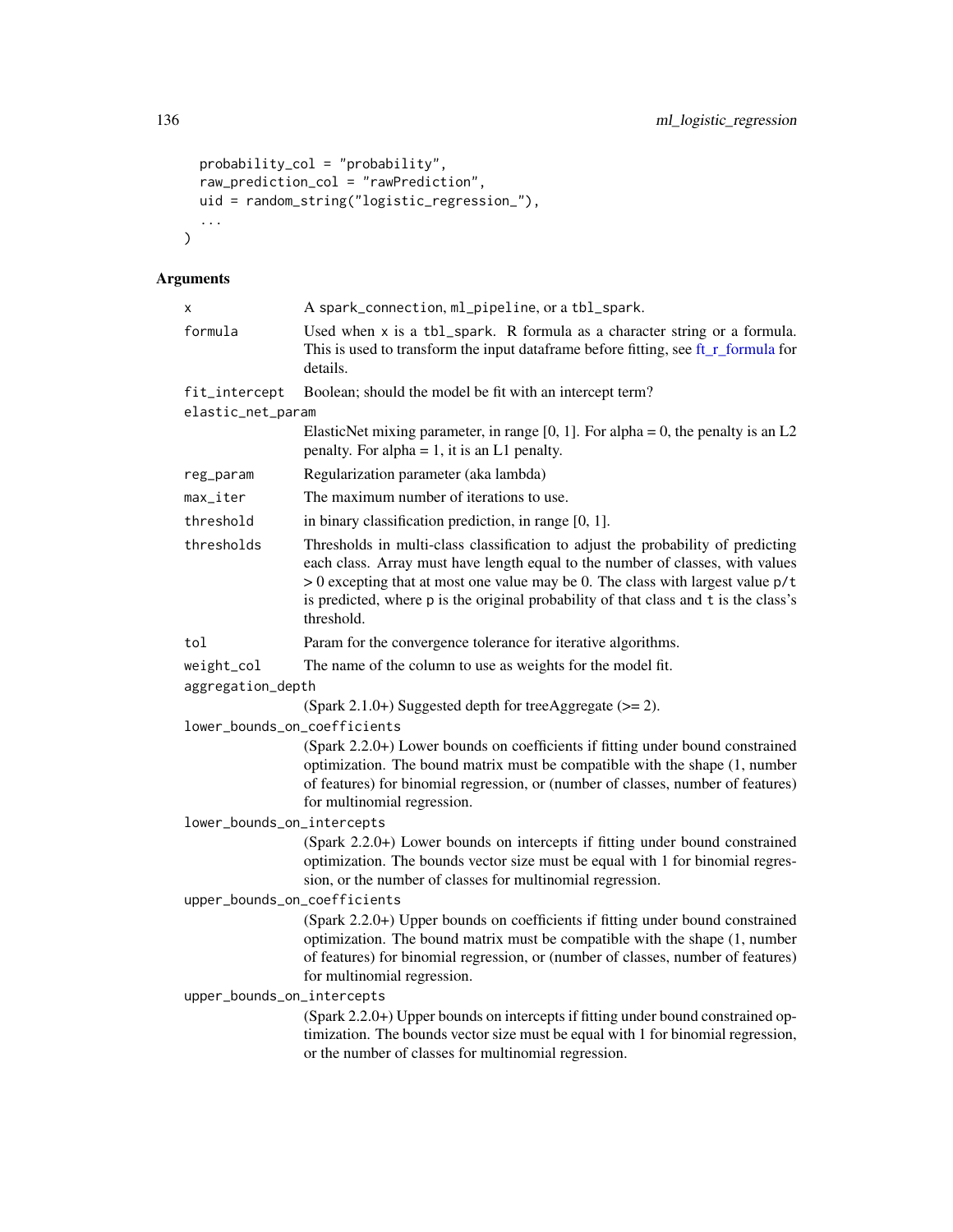| features_col       | Features column name, as a length-one character vector. The column should<br>be single vector column of numeric values. Usually this column is output by<br>ft_r_formula.                |  |
|--------------------|------------------------------------------------------------------------------------------------------------------------------------------------------------------------------------------|--|
| label_col          | Label column name. The column should be a numeric column. Usually this<br>column is output by ft_r_formula.                                                                              |  |
| family             | (Spark $2.1.0+$ ) Param for the name of family which is a description of the label<br>distribution to be used in the model. Supported options: "auto", "binomial", and<br>"multinomial." |  |
|                    | prediction_col Prediction column name.                                                                                                                                                   |  |
| probability_col    |                                                                                                                                                                                          |  |
|                    | Column name for predicted class conditional probabilities.                                                                                                                               |  |
| raw_prediction_col |                                                                                                                                                                                          |  |
|                    | Raw prediction (a.k.a. confidence) column name.                                                                                                                                          |  |
| uid                | A character string used to uniquely identify the ML estimator.                                                                                                                           |  |
| $\cdots$           | Optional arguments; see Details.                                                                                                                                                         |  |

When x is a tbl\_spark and formula (alternatively, response and features) is specified, the function returns a ml\_model object wrapping a ml\_pipeline\_model which contains data pre-processing transformers, the ML predictor, and, for classification models, a post-processing transformer that converts predictions into class labels. For classification, an optional argument predicted\_label\_col (defaults to "predicted\_label") can be used to specify the name of the predicted label column. In addition to the fitted ml\_pipeline\_model, ml\_model objects also contain a ml\_pipeline object where the ML predictor stage is an estimator ready to be fit against data. This is utilized by  $m_{\text{L}}$  save with type = "pipeline" to faciliate model refresh workflows.

#### Value

The object returned depends on the class of x.

- spark\_connection: When x is a spark\_connection, the function returns an instance of a ml\_estimator object. The object contains a pointer to a Spark Predictor object and can be used to compose Pipeline objects.
- ml\_pipeline: When x is a ml\_pipeline, the function returns a ml\_pipeline with the predictor appended to the pipeline.
- tbl\_spark: When x is a tbl\_spark, a predictor is constructed then immediately fit with the input tbl\_spark, returning a prediction model.
- tbl\_spark, with formula: specified When formula is specified, the input tbl\_spark is first transformed using a RFormula transformer before being fit by the predictor. The object returned in this case is a ml\_model which is a wrapper of a ml\_pipeline\_model.

#### See Also

See <http://spark.apache.org/docs/latest/ml-classification-regression.html> for more information on the set of supervised learning algorithms.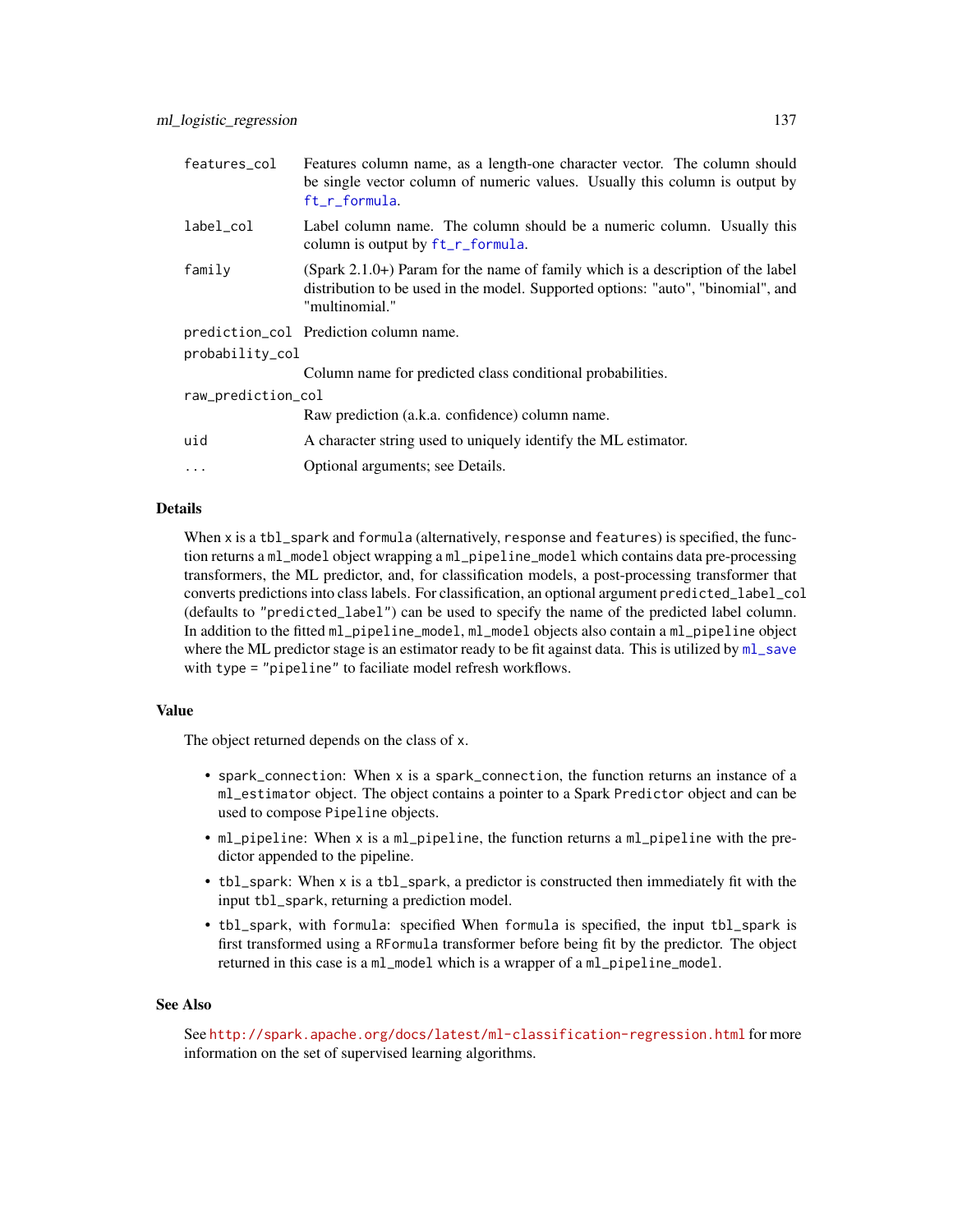```
Other ml algorithms: ml_aft_survival_regression(), ml_decision_tree_classifier(), ml_gbt_classifier(),
ml_generalized_linear_regression(), ml_isotonic_regression(), ml_linear_regression(),
ml_linear_svc(), ml_multilayer_perceptron_classifier(), ml_naive_bayes(), ml_one_vs_rest(),
ml_random_forest_classifier()
```
#### Examples

```
## Not run:
sc <- spark_connect(master = "local")
mtcars_tbl <- sdf_copy_to(sc, mtcars, name = "mtcars_tbl", overwrite = TRUE)
partitions <- mtcars_tbl %>%
  sdf_random_split(training = 0.7, test = 0.3, seed = 1111)
mtcars_training <- partitions$training
mtcars_test <- partitions$test
lr_model <- mtcars_training %>%
  ml_logistic_regression(am ~ gear + carb)
pred <- ml_predict(lr_model, mtcars_test)
ml_binary_classification_evaluator(pred)
## End(Not run)
```

```
ml_logistic_regression_tidiers
                         Tidying methods for Spark ML Logistic Regression
```
## Description

These methods summarize the results of Spark ML models into tidy forms.

#### Usage

```
## S3 method for class 'ml_model_logistic_regression'
tidy(x, \ldots)## S3 method for class 'ml_model_logistic_regression'
augment(x, newdata = NULL, ...)## S3 method for class 'ml_model_logistic_regression'
\text{glance}(x, \ldots)
```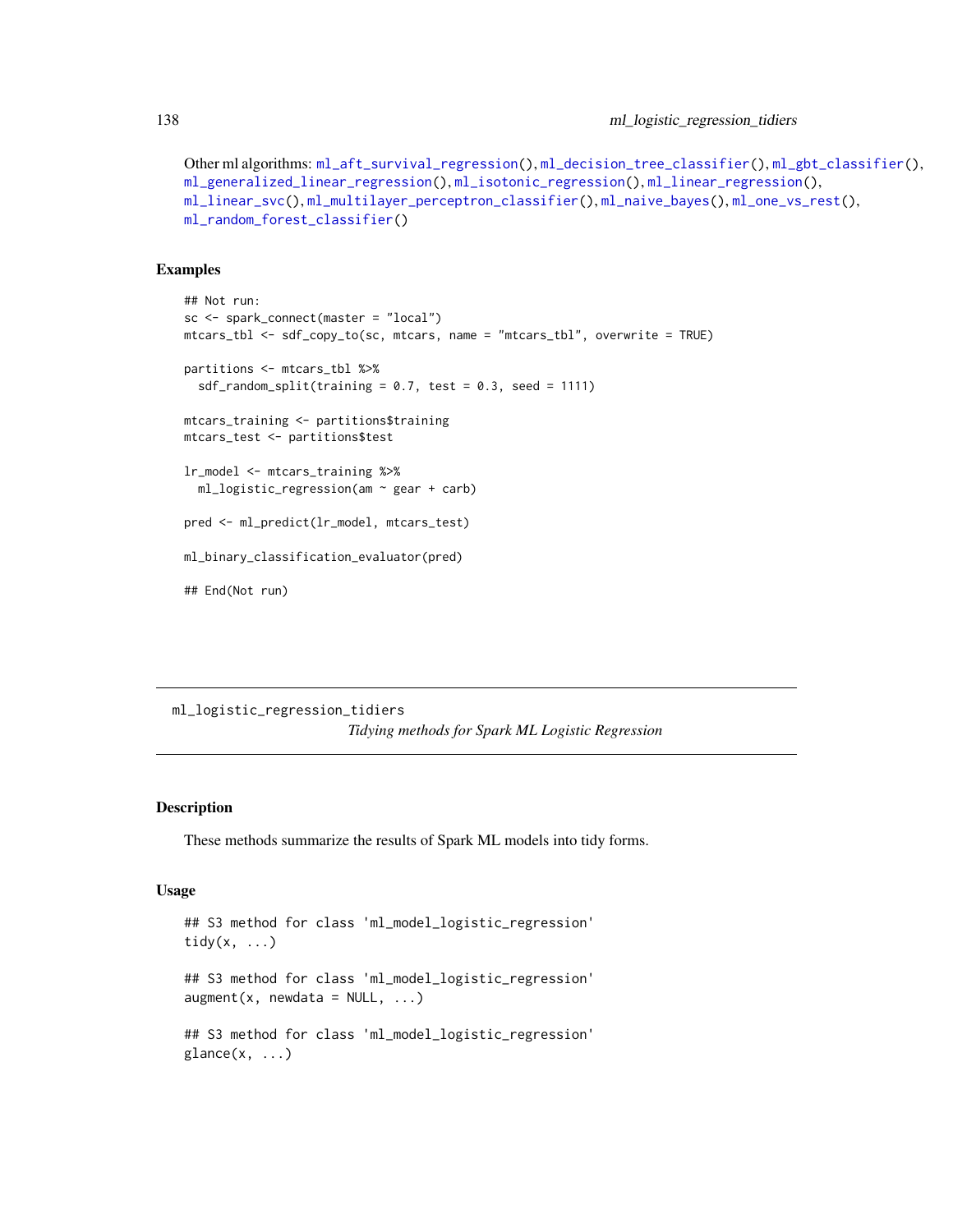## ml\_model\_data 139

## Arguments

| $\mathsf{X}$ | a Spark ML model.                              |
|--------------|------------------------------------------------|
| .            | extra arguments (not used.)                    |
| newdata      | a tbl_spark of new data to use for prediction. |

ml\_model\_data *Extracts data associated with a Spark ML model*

## Description

Extracts data associated with a Spark ML model

## Usage

ml\_model\_data(object)

## Arguments

object a Spark ML model

## Value

A tbl\_spark

<span id="page-138-0"></span>ml\_multilayer\_perceptron\_classifier *Spark ML – Multilayer Perceptron*

## Description

Classification model based on the Multilayer Perceptron. Each layer has sigmoid activation function, output layer has softmax.

## Usage

```
ml_multilayer_perceptron_classifier(
  x,
  formula = NULL,
 layers = NULL,
 max\_iter = 100,
 step\_size = 0.03,
  tol = 1e-06,
 block_size = 128,
  solver = "l-bfgs",
  seed = NULL,
```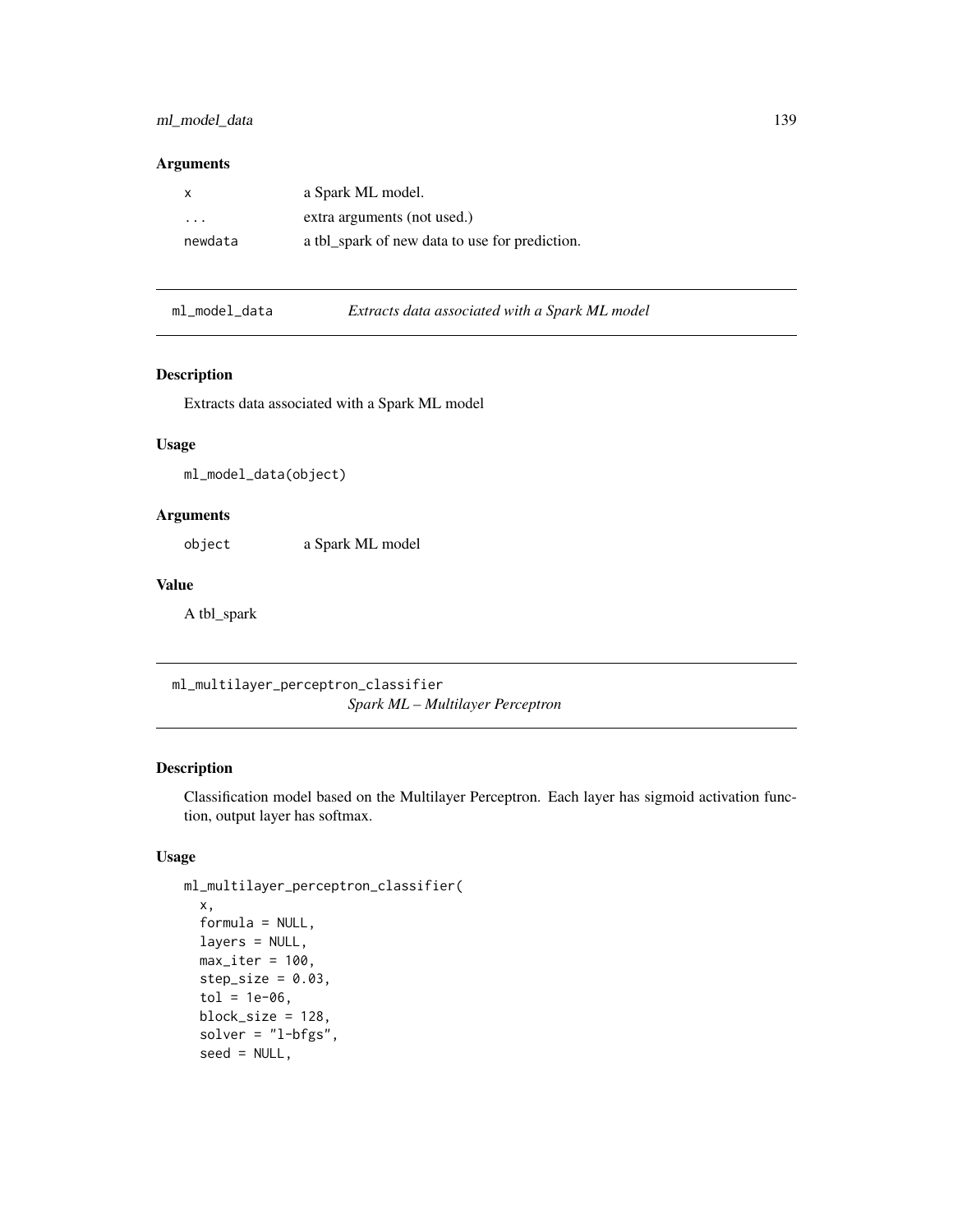```
initial_weights = NULL,
  thresholds = NULL,
  features_col = "features",
  label_col = "label",
  prediction_col = "prediction",
  probability_col = "probability",
  raw_prediction_col = "rawPrediction",
  uid = random_string("multilayer_perceptron_classifier_"),
  ...
)
ml_multilayer_perceptron(
  x,
  formula = NULL,layers,
  max\_iter = 100,
  step\_size = 0.03,
  tol = 1e-06,
 block_size = 128,
  solver = "l-bfgs",
  seed = NULL,
  initial_weights = NULL,
  features_col = "features",
  label_col = "label",
  thresholds = NULL,
 prediction_col = "prediction",
 probability_col = "probability",
  raw_prediction_col = "rawPrediction",
  uid = random_string("multilayer_perceptron_classifier_"),
  response = NULL,
  features = NULL,
  ...
\mathcal{L}
```

| $\mathsf{x}$           | A spark_connection, ml_pipeline, or a tbl_spark.                                                                                                                                                                                                                           |
|------------------------|----------------------------------------------------------------------------------------------------------------------------------------------------------------------------------------------------------------------------------------------------------------------------|
| formula                | Used when $x$ is a tbl_spark. R formula as a character string or a formula.<br>This is used to transform the input dataframe before fitting, see ft_r_formula for<br>details.                                                                                              |
| layers                 | A numeric vector describing the layers – each element in the vector gives the<br>size of a layer. For example, $c(4,5,2)$ would imply three layers, with an input<br>(feature) layer of size 4, an intermediate layer of size 5, and an output (class)<br>layer of size 2. |
| $max$ <sub>Liter</sub> | The maximum number of iterations to use.                                                                                                                                                                                                                                   |
| step_size              | Step size to be used for each iteration of optimization $(0)$ .                                                                                                                                                                                                            |
| tol                    | Param for the convergence tolerance for iterative algorithms.                                                                                                                                                                                                              |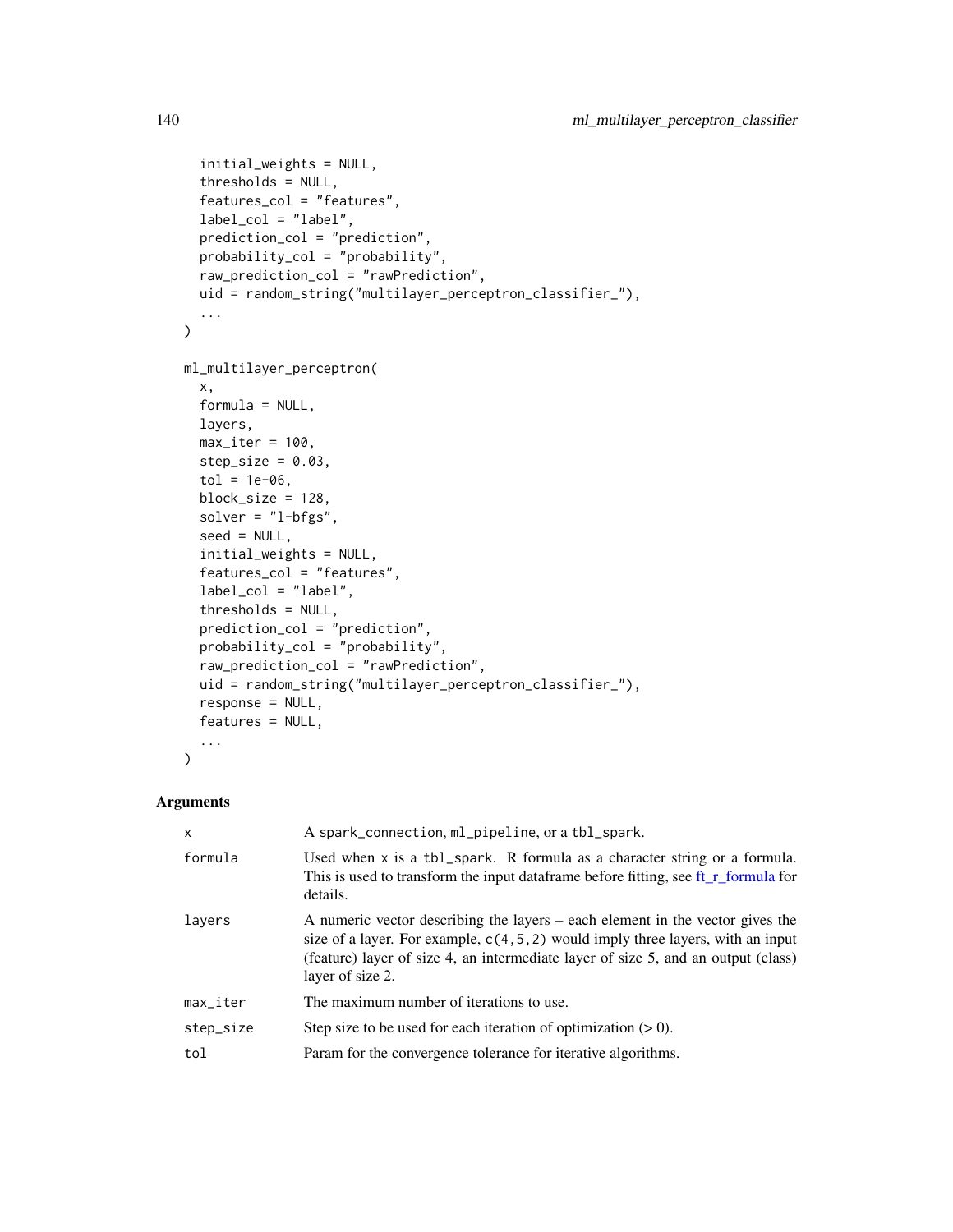| block_size         | Block size for stacking input data in matrices to speed up the computation. Data<br>is stacked within partitions. If block size is more than remaining data in a parti-<br>tion then it is adjusted to the size of this data. Recommended size is between 10<br>and 1000. Default: 128                                                                          |
|--------------------|-----------------------------------------------------------------------------------------------------------------------------------------------------------------------------------------------------------------------------------------------------------------------------------------------------------------------------------------------------------------|
| solver             | The solver algorithm for optimization. Supported options: "gd" (minibatch gra-<br>dient descent) or "l-bfgs". Default: "l-bfgs"                                                                                                                                                                                                                                 |
| seed               | A random seed. Set this value if you need your results to be reproducible across<br>repeated calls.                                                                                                                                                                                                                                                             |
| initial_weights    |                                                                                                                                                                                                                                                                                                                                                                 |
|                    | The initial weights of the model.                                                                                                                                                                                                                                                                                                                               |
| thresholds         | Thresholds in multi-class classification to adjust the probability of predicting<br>each class. Array must have length equal to the number of classes, with values<br>$> 0$ excepting that at most one value may be 0. The class with largest value $p/t$<br>is predicted, where p is the original probability of that class and t is the class's<br>threshold. |
| features_col       | Features column name, as a length-one character vector. The column should<br>be single vector column of numeric values. Usually this column is output by<br>ft_r_formula.                                                                                                                                                                                       |
| label_col          | Label column name. The column should be a numeric column. Usually this<br>column is output by ft_r_formula.                                                                                                                                                                                                                                                     |
|                    | prediction_col Prediction column name.                                                                                                                                                                                                                                                                                                                          |
| probability_col    |                                                                                                                                                                                                                                                                                                                                                                 |
|                    | Column name for predicted class conditional probabilities.                                                                                                                                                                                                                                                                                                      |
| raw_prediction_col |                                                                                                                                                                                                                                                                                                                                                                 |
|                    | Raw prediction (a.k.a. confidence) column name.                                                                                                                                                                                                                                                                                                                 |
| uid                | A character string used to uniquely identify the ML estimator.                                                                                                                                                                                                                                                                                                  |
| $\cdots$           | Optional arguments; see Details.                                                                                                                                                                                                                                                                                                                                |
| response           | (Deprecated) The name of the response column (as a length-one character vec-<br>tor.)                                                                                                                                                                                                                                                                           |
| features           | (Deprecated) The name of features (terms) to use for the model fit.                                                                                                                                                                                                                                                                                             |

When x is a tbl\_spark and formula (alternatively, response and features) is specified, the function returns a ml\_model object wrapping a ml\_pipeline\_model which contains data pre-processing transformers, the ML predictor, and, for classification models, a post-processing transformer that converts predictions into class labels. For classification, an optional argument predicted\_label\_col (defaults to "predicted\_label") can be used to specify the name of the predicted label column. In addition to the fitted ml\_pipeline\_model, ml\_model objects also contain a ml\_pipeline object where the ML predictor stage is an estimator ready to be fit against data. This is utilized by  $m_1$  save with type = "pipeline" to faciliate model refresh workflows.

ml\_multilayer\_perceptron() is an alias for ml\_multilayer\_perceptron\_classifier() for backwards compatibility.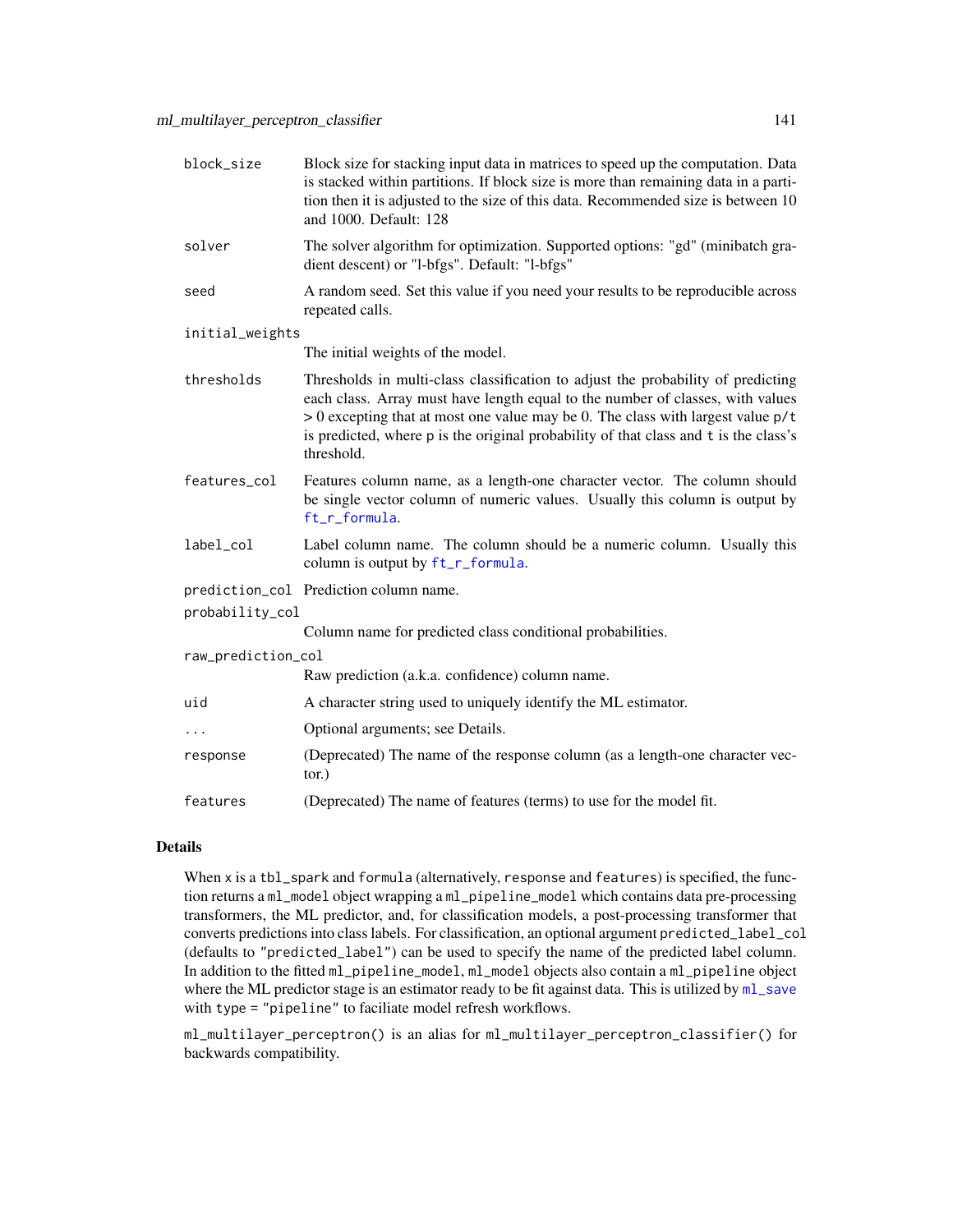The object returned depends on the class of x.

- spark\_connection: When x is a spark\_connection, the function returns an instance of a ml\_estimator object. The object contains a pointer to a Spark Predictor object and can be used to compose Pipeline objects.
- ml\_pipeline: When x is a ml\_pipeline, the function returns a ml\_pipeline with the predictor appended to the pipeline.
- tbl\_spark: When x is a tbl\_spark, a predictor is constructed then immediately fit with the input tbl\_spark, returning a prediction model.
- tbl\_spark, with formula: specified When formula is specified, the input tbl\_spark is first transformed using a RFormula transformer before being fit by the predictor. The object returned in this case is a ml\_model which is a wrapper of a ml\_pipeline\_model.

#### See Also

See <http://spark.apache.org/docs/latest/ml-classification-regression.html> for more information on the set of supervised learning algorithms.

```
Other ml algorithms: ml_aft_survival_regression(), ml_decision_tree_classifier(), ml_gbt_classifier(),
ml_generalized_linear_regression(), ml_isotonic_regression(), ml_linear_regression(),
ml_linear_svc(), ml_logistic_regression(), ml_naive_bayes(), ml_one_vs_rest(), ml_random_forest_classifier()
```
## Examples

```
## Not run:
sc <- spark_connect(master = "local")
iris_tbl <- sdf_copy_to(sc, iris, name = "iris_tbl", overwrite = TRUE)
partitions <- iris_tbl %>%
 sdf_random_split(training = 0.7, test = 0.3, seed = 1111)
iris_training <- partitions$training
iris_test <- partitions$test
mlp_model <- iris_training %>%
 ml_multilayer_perceptron_classifier(Species ~ ., layers = c(4, 3, 3))
pred <- ml_predict(mlp_model, iris_test)
ml_multiclass_classification_evaluator(pred)
```
## End(Not run)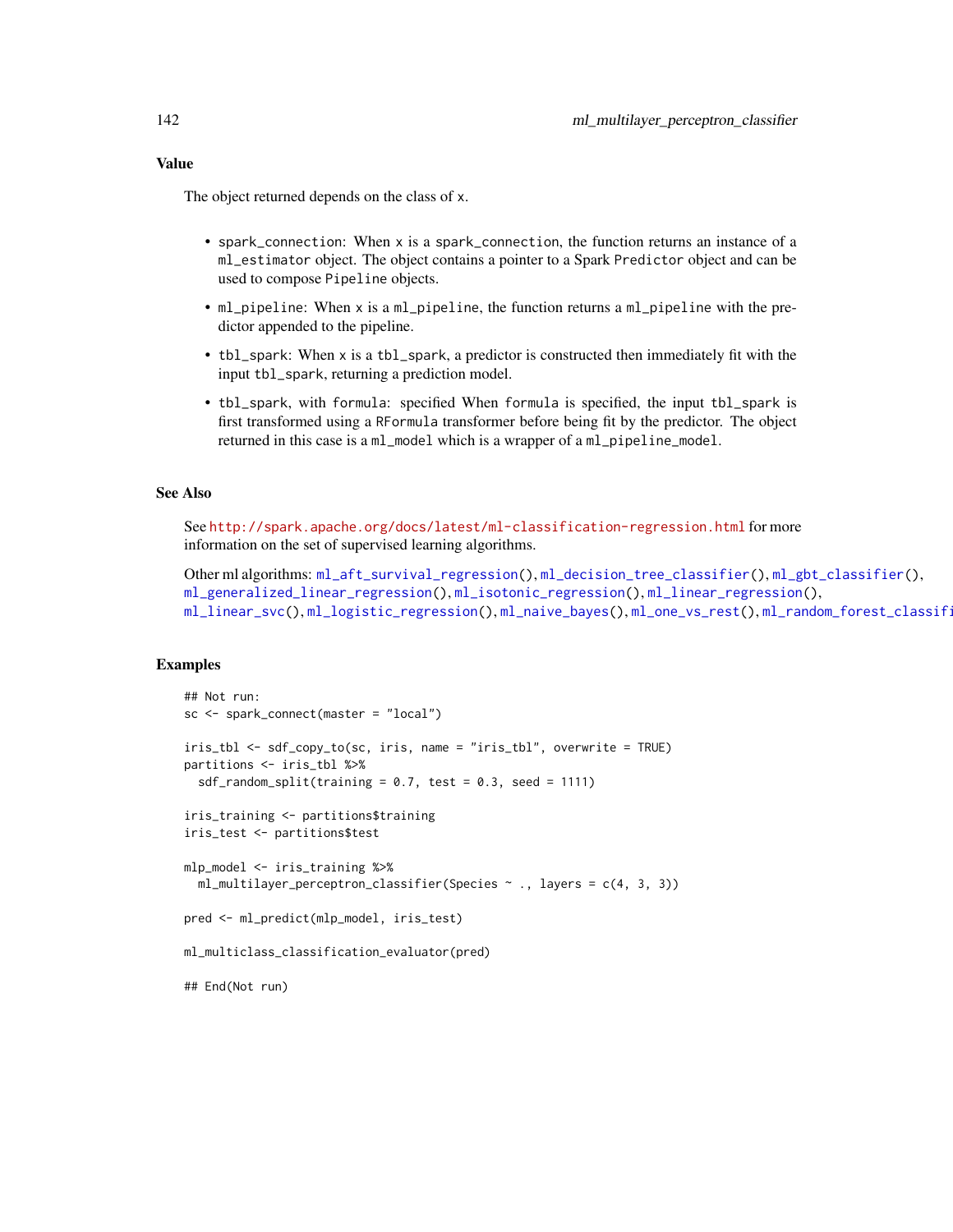ml\_multilayer\_perceptron\_tidiers *Tidying methods for Spark ML MLP*

#### Description

These methods summarize the results of Spark ML models into tidy forms.

## Usage

## S3 method for class 'ml\_model\_multilayer\_perceptron\_classification' tidy $(x, \ldots)$ 

## S3 method for class 'ml\_model\_multilayer\_perceptron\_classification'  $augment(x, newdata = NULL, ...)$ 

## S3 method for class 'ml\_model\_multilayer\_perceptron\_classification'  $\text{glance}(x, \ldots)$ 

## Arguments

| X       | a Spark ML model.                              |
|---------|------------------------------------------------|
| $\cdot$ | extra arguments (not used.)                    |
| newdata | a tbl_spark of new data to use for prediction. |

<span id="page-142-0"></span>ml\_naive\_bayes *Spark ML – Naive-Bayes*

## Description

Naive Bayes Classifiers. It supports Multinomial NB (see [here\)](http://nlp.stanford.edu/IR-book/html/htmledition/naive-bayes-text-classification-1.html) which can handle finitely supported discrete data. For example, by converting documents into TF-IDF vectors, it can be used for document classification. By making every vector a binary (0/1) data, it can also be used as Bernoulli NB (see [here\)](http://nlp.stanford.edu/IR-book/html/htmledition/the-bernoulli-model-1.html). The input feature values must be nonnegative.

## Usage

```
ml_naive_bayes(
  x,
  formula = NULL,model_type = "multinomial",
  smoothing = 1,
  thresholds = NULL,
  weight\_col = NULL,features_col = "features",
```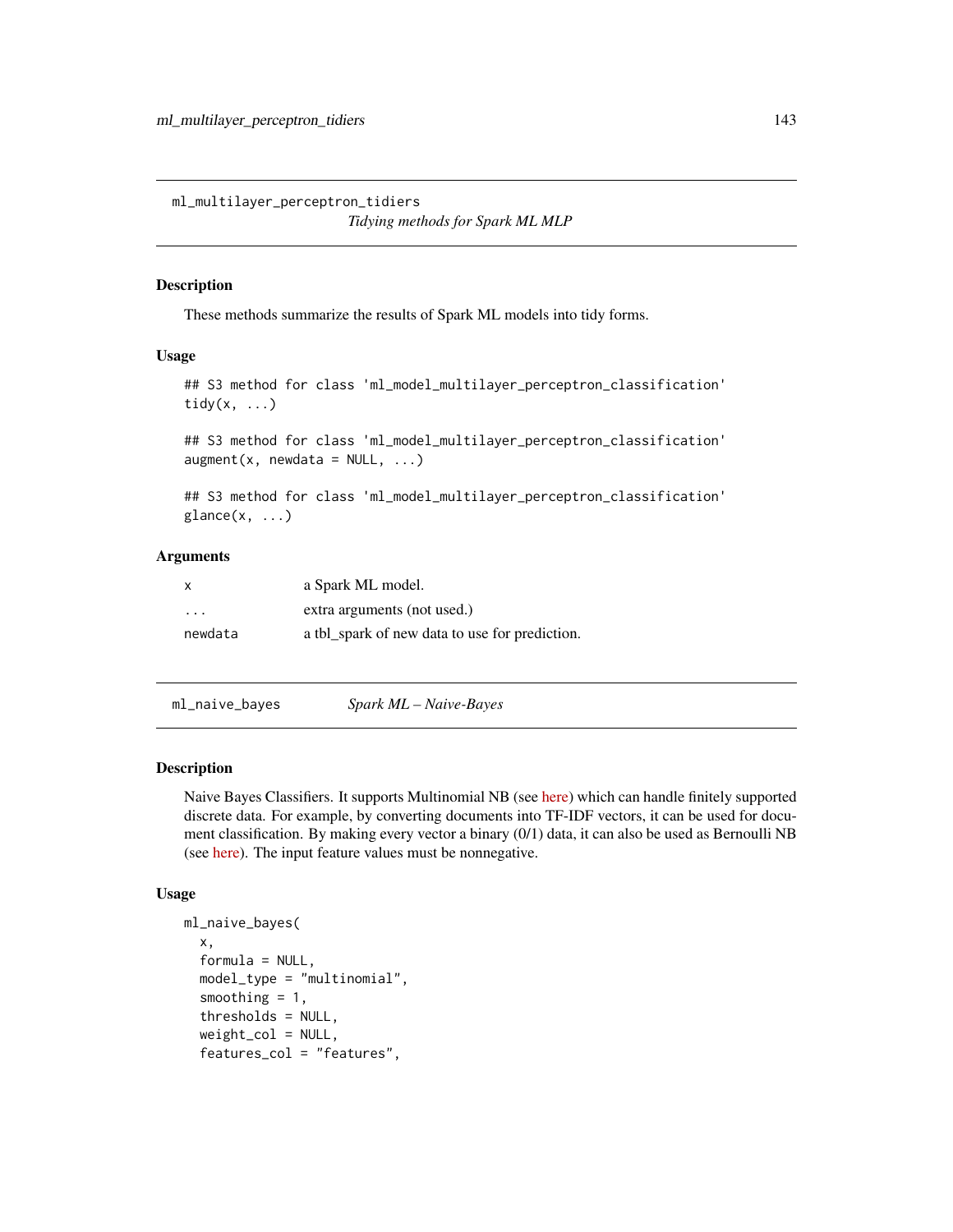```
label_col = "label",
 prediction_col = "prediction",
 probability_col = "probability",
  raw_prediction_col = "rawPrediction",
  uid = random_string("naive_bayes_"),
  ...
)
```
## Arguments

| X.                 | A spark_connection, ml_pipeline, or a tbl_spark.                                                                                                                                                                                                                                                                                                                |
|--------------------|-----------------------------------------------------------------------------------------------------------------------------------------------------------------------------------------------------------------------------------------------------------------------------------------------------------------------------------------------------------------|
| formula            | Used when $x$ is a tbl_spark. R formula as a character string or a formula.<br>This is used to transform the input dataframe before fitting, see ft_r_formula for<br>details.                                                                                                                                                                                   |
| model_type         | The model type. Supported options: "multinomial" and "bernoulli". (de-<br>$fault = multinomial)$                                                                                                                                                                                                                                                                |
| smoothing          | The (Laplace) smoothing parameter. Defaults to 1.                                                                                                                                                                                                                                                                                                               |
| thresholds         | Thresholds in multi-class classification to adjust the probability of predicting<br>each class. Array must have length equal to the number of classes, with values<br>$> 0$ excepting that at most one value may be 0. The class with largest value $p/t$<br>is predicted, where p is the original probability of that class and t is the class's<br>threshold. |
| weight_col         | (Spark 2.1.0+) Weight column name. If this is not set or empty, we treat all<br>instance weights as 1.0.                                                                                                                                                                                                                                                        |
| features_col       | Features column name, as a length-one character vector. The column should<br>be single vector column of numeric values. Usually this column is output by<br>ft_r_formula.                                                                                                                                                                                       |
| label_col          | Label column name. The column should be a numeric column. Usually this<br>column is output by ft_r_formula.                                                                                                                                                                                                                                                     |
| probability_col    | prediction_col Prediction column name.                                                                                                                                                                                                                                                                                                                          |
|                    | Column name for predicted class conditional probabilities.                                                                                                                                                                                                                                                                                                      |
| raw_prediction_col |                                                                                                                                                                                                                                                                                                                                                                 |
|                    | Raw prediction (a.k.a. confidence) column name.                                                                                                                                                                                                                                                                                                                 |
| uid                | A character string used to uniquely identify the ML estimator.                                                                                                                                                                                                                                                                                                  |
| $\ddots$ .         | Optional arguments; see Details.                                                                                                                                                                                                                                                                                                                                |
|                    |                                                                                                                                                                                                                                                                                                                                                                 |

## Details

When x is a tbl\_spark and formula (alternatively, response and features) is specified, the function returns a ml\_model object wrapping a ml\_pipeline\_model which contains data pre-processing transformers, the ML predictor, and, for classification models, a post-processing transformer that converts predictions into class labels. For classification, an optional argument predicted\_label\_col (defaults to "predicted\_label") can be used to specify the name of the predicted label column. In addition to the fitted ml\_pipeline\_model, ml\_model objects also contain a ml\_pipeline object where the ML predictor stage is an estimator ready to be fit against data. This is utilized by  $m_{\text{L}}$  save with type = "pipeline" to faciliate model refresh workflows.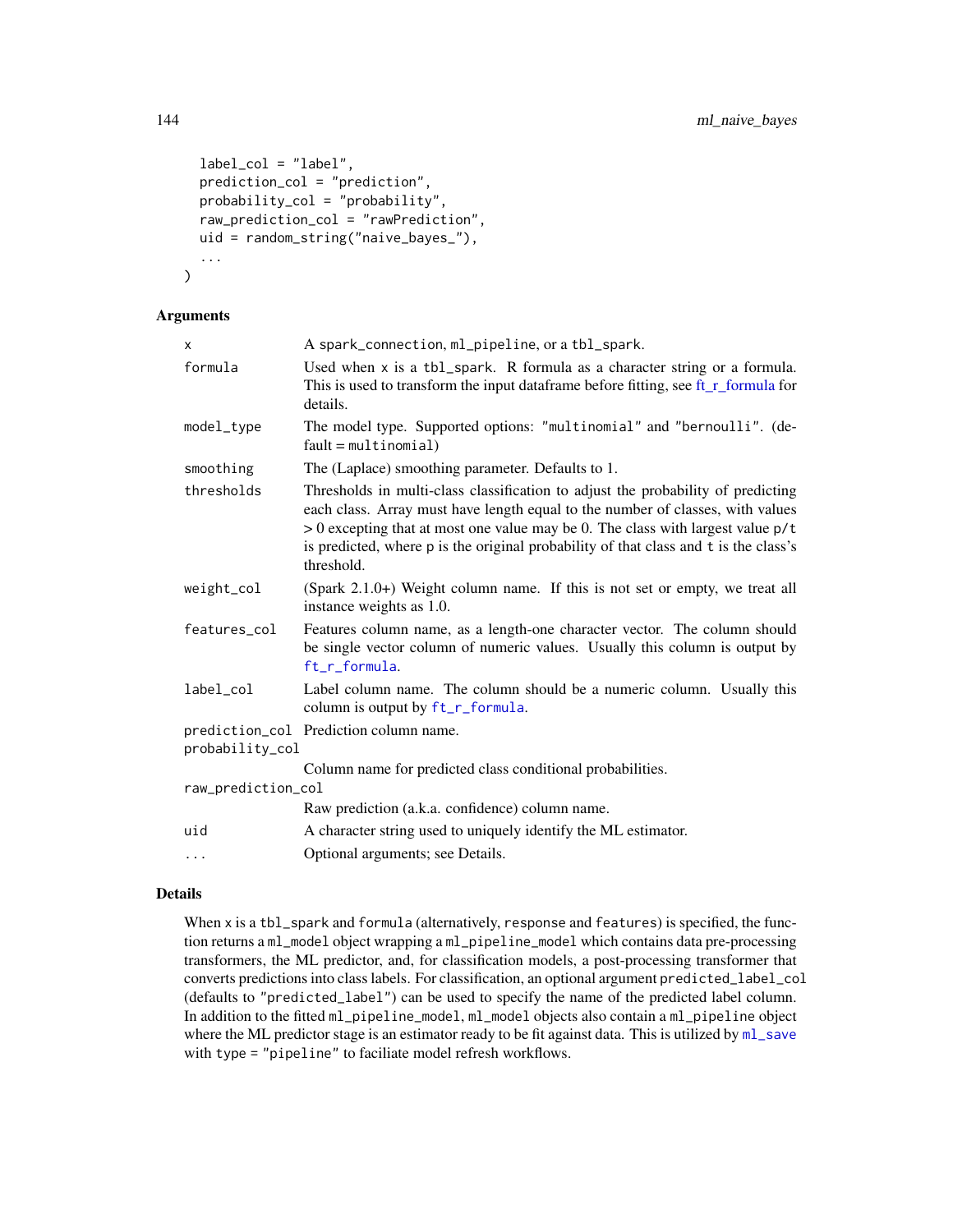#### Value

The object returned depends on the class of x.

- spark\_connection: When x is a spark\_connection, the function returns an instance of a ml\_estimator object. The object contains a pointer to a Spark Predictor object and can be used to compose Pipeline objects.
- ml\_pipeline: When x is a ml\_pipeline, the function returns a ml\_pipeline with the predictor appended to the pipeline.
- tbl\_spark: When x is a tbl\_spark, a predictor is constructed then immediately fit with the input tbl\_spark, returning a prediction model.
- tbl\_spark, with formula: specified When formula is specified, the input tbl\_spark is first transformed using a RFormula transformer before being fit by the predictor. The object returned in this case is a ml\_model which is a wrapper of a ml\_pipeline\_model.

#### See Also

See <http://spark.apache.org/docs/latest/ml-classification-regression.html> for more information on the set of supervised learning algorithms.

```
Other ml algorithms: ml_aft_survival_regression(), ml_decision_tree_classifier(), ml_gbt_classifier(),
ml_generalized_linear_regression(), ml_isotonic_regression(), ml_linear_regression(),
ml_linear_svc(), ml_logistic_regression(), ml_multilayer_perceptron_classifier(),
ml_one_vs_rest(), ml_random_forest_classifier()
```
#### Examples

```
## Not run:
sc <- spark_connect(master = "local")
iris_tbl <- sdf_copy_to(sc, iris, name = "iris_tbl", overwrite = TRUE)
partitions <- iris_tbl %>%
 sdf_random_split(training = 0.7, test = 0.3, seed = 1111)
iris_training <- partitions$training
iris_test <- partitions$test
nb_model <- iris_training %>%
 ml_naive_bayes(Species ~ .)
pred <- ml_predict(nb_model, iris_test)
ml_multiclass_classification_evaluator(pred)
## End(Not run)
```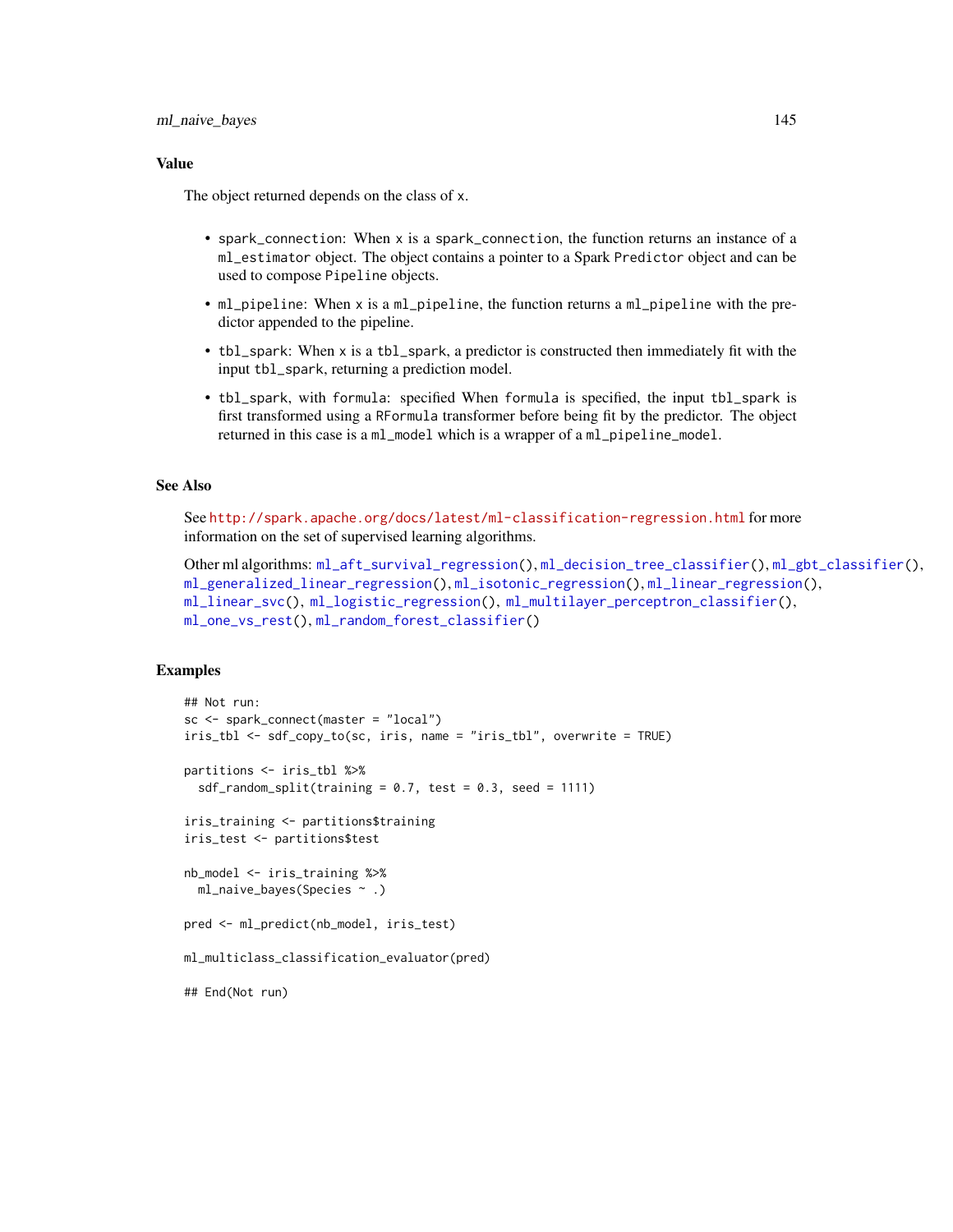```
ml_naive_bayes_tidiers
```
These methods summarize the results of Spark ML models into tidy forms.

#### Usage

```
## S3 method for class 'ml_model_naive_bayes'
tidy(x, ...)
## S3 method for class 'ml_model_naive_bayes'
augment(x, newdata = NULL, ...)## S3 method for class 'ml_model_naive_bayes'
\text{glance}(x, \ldots)
```
#### Arguments

| x       | a Spark ML model.                              |
|---------|------------------------------------------------|
| $\cdot$ | extra arguments (not used.)                    |
| newdata | a tbl_spark of new data to use for prediction. |

<span id="page-145-0"></span>ml\_one\_vs\_rest *Spark ML – OneVsRest*

# Description

Reduction of Multiclass Classification to Binary Classification. Performs reduction using one against all strategy. For a multiclass classification with k classes, train k models (one per class). Each example is scored against all k models and the model with highest score is picked to label the example.

```
ml_one_vs_rest(
  x,
  formula = NULL,classifier = NULL,
  features_col = "features",
  label_col = "label",
 prediction_col = "prediction",
 uid = random_string("one_vs_rest_"),
  ...
)
```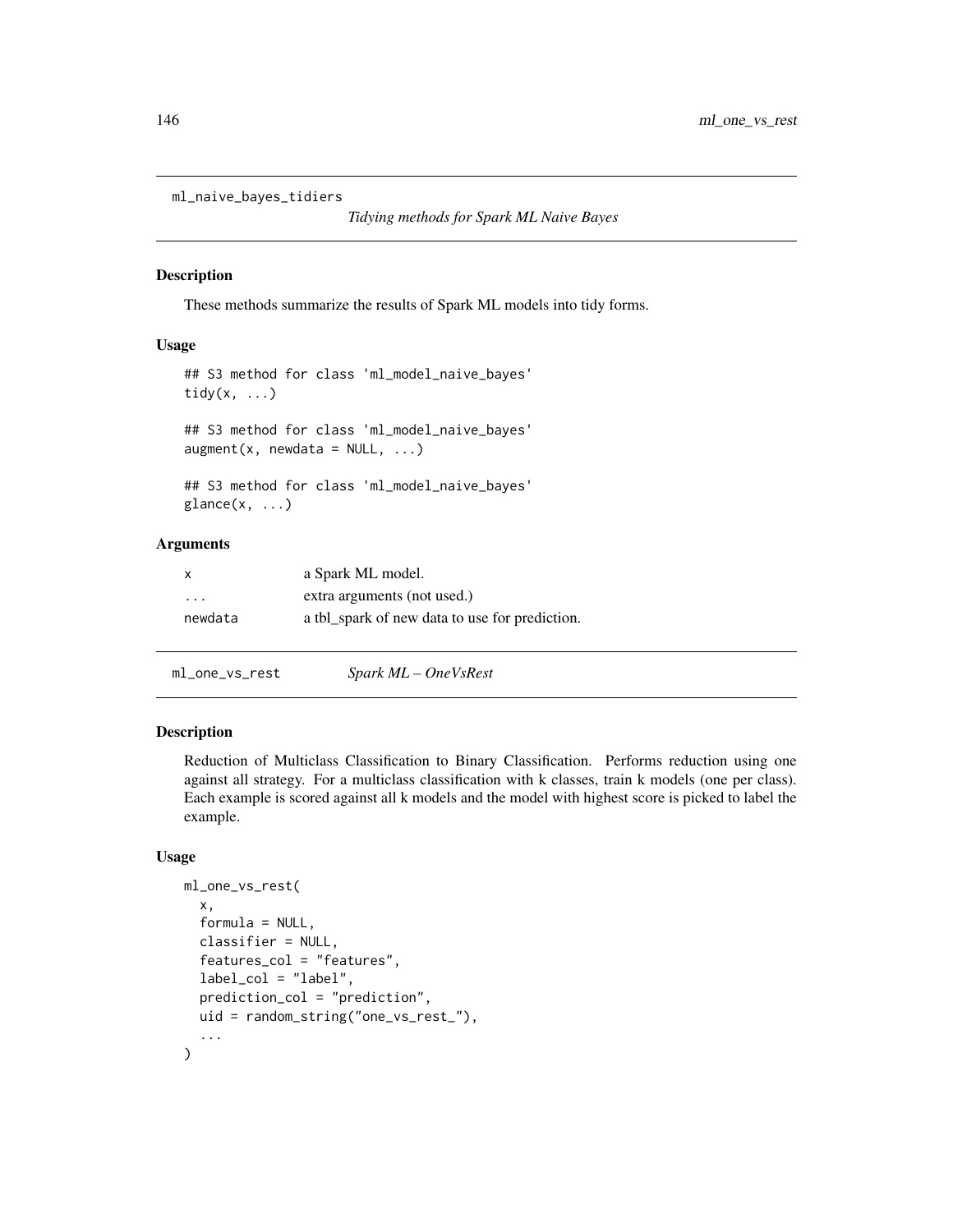| $\mathsf{x}$ | A spark_connection, ml_pipeline, or a tbl_spark.                                                                                                                              |
|--------------|-------------------------------------------------------------------------------------------------------------------------------------------------------------------------------|
| formula      | Used when $x$ is a tbl_spark. R formula as a character string or a formula.<br>This is used to transform the input dataframe before fitting, see ft_r_formula for<br>details. |
| classifier   | Object of class m <sub>1</sub> estimator. Base binary classifier that we reduce multiclass<br>classification into.                                                            |
| features_col | Features column name, as a length-one character vector. The column should<br>be single vector column of numeric values. Usually this column is output by<br>ft_r_formula.     |
| label_col    | Label column name. The column should be a numeric column. Usually this<br>column is output by ft_r_formula.                                                                   |
|              | prediction_col Prediction column name.                                                                                                                                        |
| uid          | A character string used to uniquely identify the ML estimator.                                                                                                                |
| $\cdot$      | Optional arguments; see Details.                                                                                                                                              |

#### Details

When x is a tbl\_spark and formula (alternatively, response and features) is specified, the function returns a ml\_model object wrapping a ml\_pipeline\_model which contains data pre-processing transformers, the ML predictor, and, for classification models, a post-processing transformer that converts predictions into class labels. For classification, an optional argument predicted\_label\_col (defaults to "predicted\_label") can be used to specify the name of the predicted label column. In addition to the fitted ml\_pipeline\_model, ml\_model objects also contain a ml\_pipeline object where the ML predictor stage is an estimator ready to be fit against data. This is utilized by [ml\\_save](#page-82-0) with type = "pipeline" to faciliate model refresh workflows.

#### Value

The object returned depends on the class of x.

- spark\_connection: When x is a spark\_connection, the function returns an instance of a ml\_estimator object. The object contains a pointer to a Spark Predictor object and can be used to compose Pipeline objects.
- ml\_pipeline: When x is a ml\_pipeline, the function returns a ml\_pipeline with the predictor appended to the pipeline.
- tbl\_spark: When x is a tbl\_spark, a predictor is constructed then immediately fit with the input tbl\_spark, returning a prediction model.
- tbl\_spark, with formula: specified When formula is specified, the input tbl\_spark is first transformed using a RFormula transformer before being fit by the predictor. The object returned in this case is a ml\_model which is a wrapper of a ml\_pipeline\_model.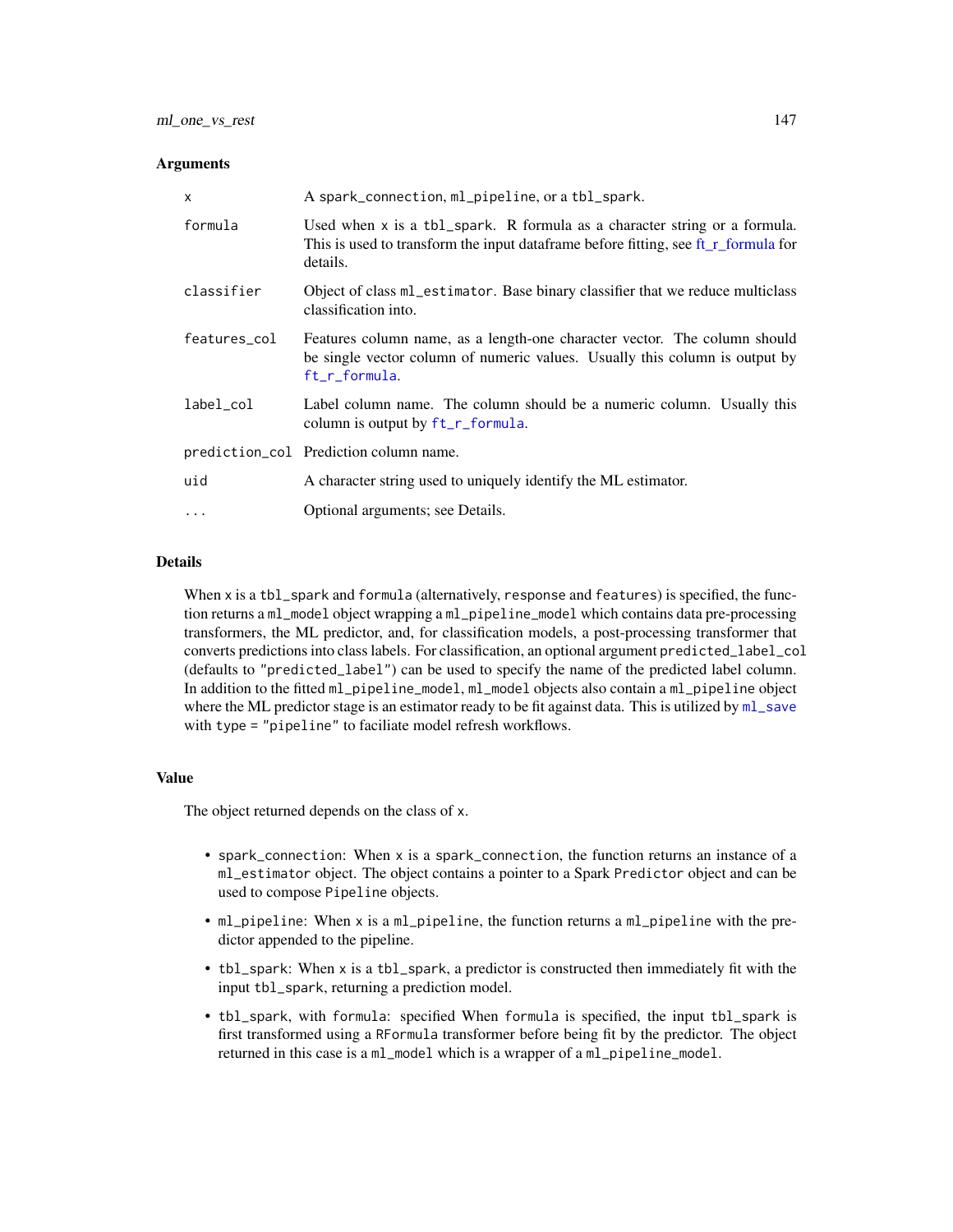# See Also

See <http://spark.apache.org/docs/latest/ml-classification-regression.html> for more information on the set of supervised learning algorithms.

```
Other ml algorithms: ml_aft_survival_regression(), ml_decision_tree_classifier(), ml_gbt_classifier(),
ml_generalized_linear_regression(), ml_isotonic_regression(), ml_linear_regression(),
ml_linear_svc(), ml_logistic_regression(), ml_multilayer_perceptron_classifier(),
ml_naive_bayes(), ml_random_forest_classifier()
```
ml\_pca\_tidiers *Tidying methods for Spark ML Principal Component Analysis*

#### Description

These methods summarize the results of Spark ML models into tidy forms.

#### Usage

```
## S3 method for class 'ml_model_pca'
tidy(x, \ldots)## S3 method for class 'ml_model_pca'
augment(x, newdata = NULL, ...)## S3 method for class 'ml_model_pca'
```

```
\text{glance}(x, \ldots)
```
# Arguments

| $\mathsf{x}$ | a Spark ML model.                              |
|--------------|------------------------------------------------|
| .            | extra arguments (not used.)                    |
| newdata      | a tbl_spark of new data to use for prediction. |

| ml_pipeline | $Spark ML-Pipelines$ |
|-------------|----------------------|
|-------------|----------------------|

# Description

Create Spark ML Pipelines

```
ml\_pipeline(x, ..., uid = random_string("pipeline_"))
```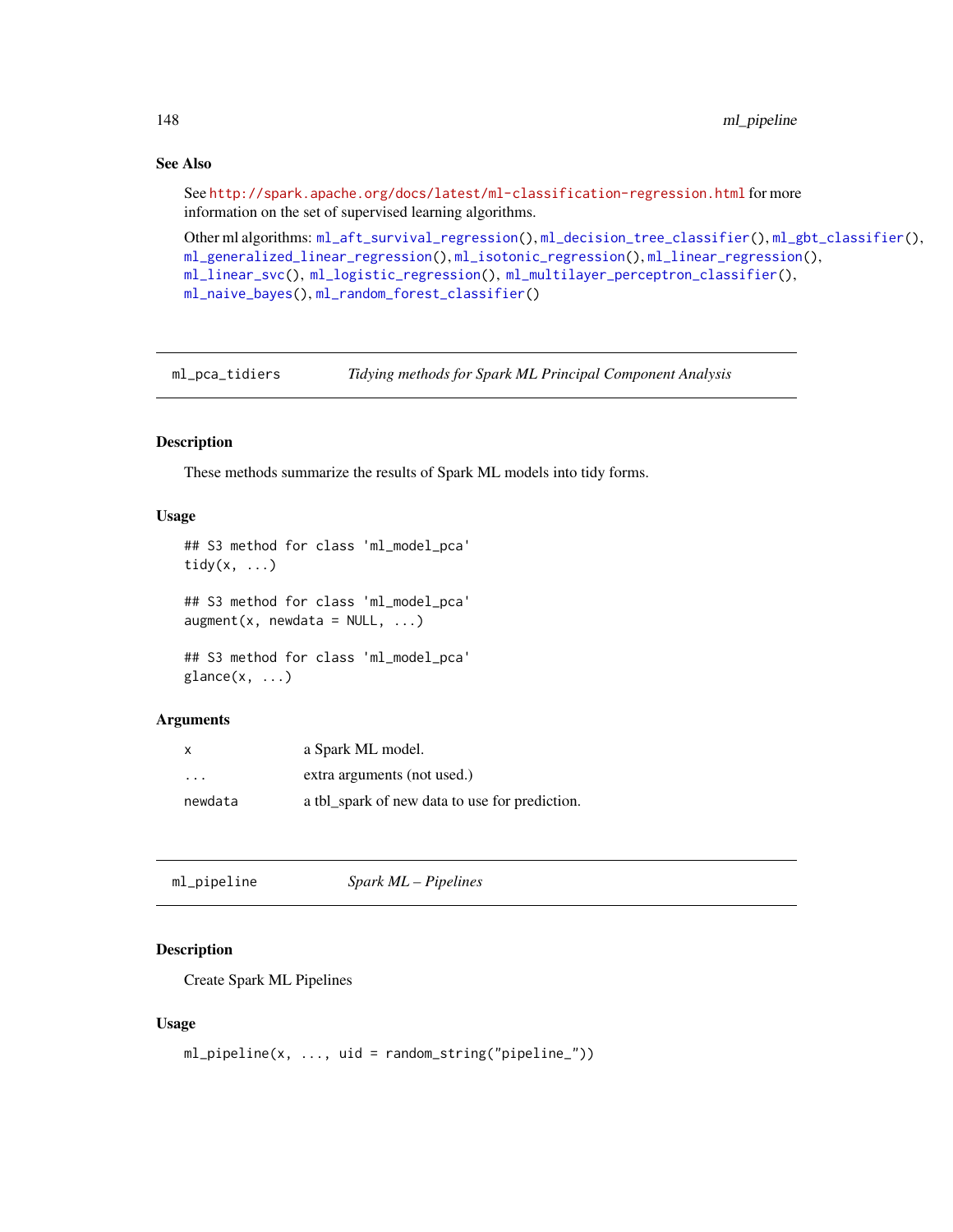| $\mathsf{x}$            | Either a spark_connection or ml_pipeline_stage objects         |
|-------------------------|----------------------------------------------------------------|
| $\cdot$ $\cdot$ $\cdot$ | ml_pipeline_stage objects.                                     |
| uid                     | A character string used to uniquely identify the ML estimator. |

#### Value

When  $x$  is a spark\_connection,  $m$ l\_pipeline() returns an empty pipeline object. When  $x$  is a ml\_pipeline\_stage, ml\_pipeline() returns an ml\_pipeline with the stages set to x and any transformers or estimators given in ....

<span id="page-148-0"></span>ml\_random\_forest\_classifier

*Spark ML – Random Forest*

#### Description

Perform classification and regression using random forests.

```
ml_random_forest_classifier(
 x,
  formula = NULL,num_trees = 20,
  subsampling_rate = 1,
 max\_depth = 5,
 min_instances_per_node = 1,
  feature_subset_strategy = "auto",
  impurity = "gini",
 min\_info\_gain = 0,
 max\_bins = 32,
  seed = NULL,
  thresholds = NULL,
  checkpoint_interval = 10,
  cache_node_ids = FALSE,
 max\_memory\_in\_mb = 256,
  features_col = "features",
  label_col = "label",
 prediction_col = "prediction",
 probability_col = "probability",
  raw_prediction_col = "rawPrediction",
 uid = random_string("random_forest_classifier_"),
  ...
)
```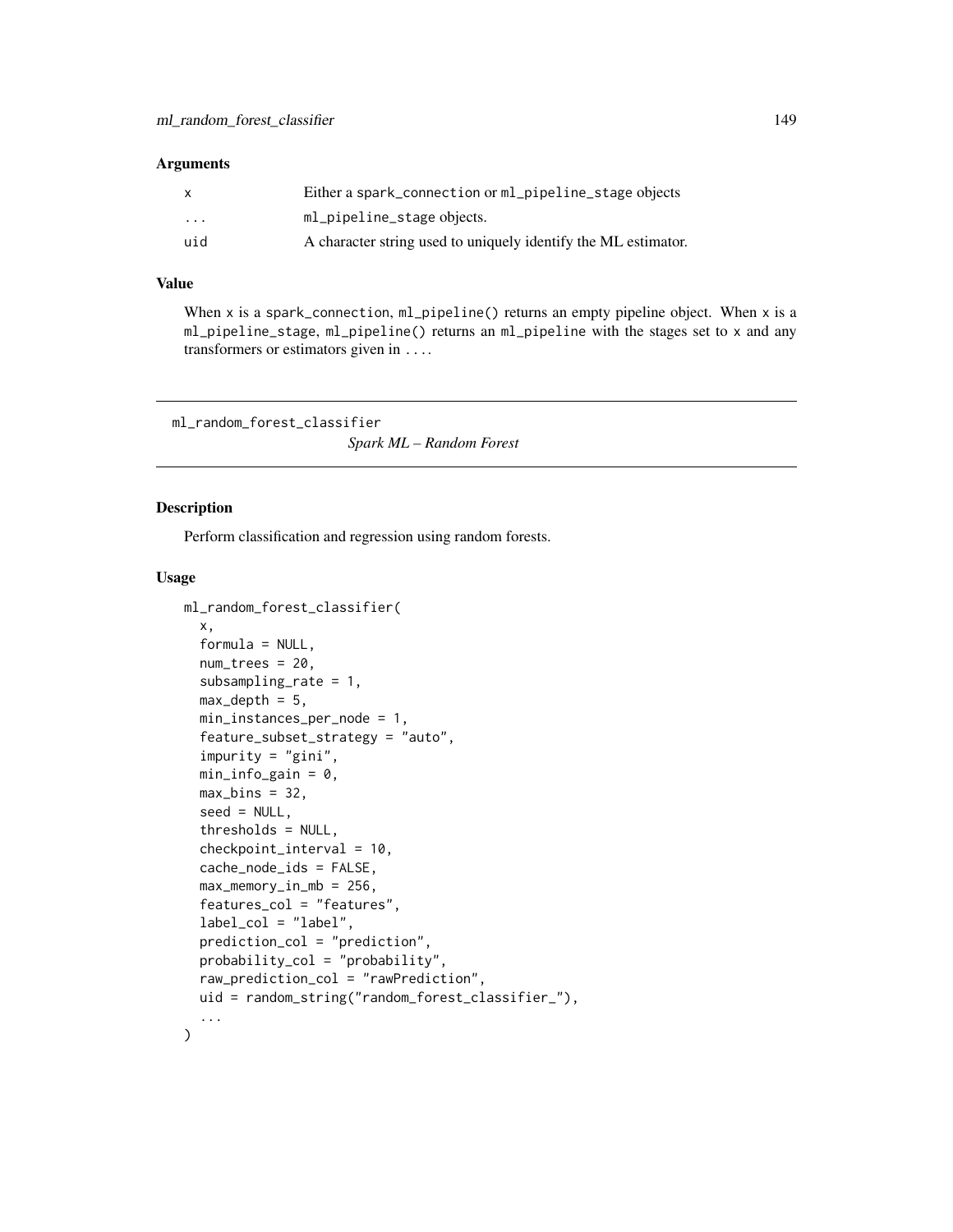```
ml_random_forest(
  x,
  formula = NULL,type = c("auto", "regression", "classification"),
  features_col = "features",
  label_col = "label",
 prediction_col = "prediction",
 probability_col = "probability",
  raw_prediction_col = "rawPrediction",
  feature_subset_strategy = "auto",
  impurity = "auto",
  checkpoint_interval = 10,
 max\_bins = 32,
 max\_depth = 5,
 num_trees = 20,
 min\_info\_gain = 0,
 min_instances_per_node = 1,
  subsampling_rate = 1,
  seed = NULL,
  thresholds = NULL,
  cache_node_ids = FALSE,
 max\_memory\_in\_mb = 256,
 uid = random_string("random_forest_"),
  response = NULL,
  features = NULL,
  ...
\mathcal{L}ml_random_forest_regressor(
 x,
  formula = NULL,num_trees = 20,
  subsampling_rate = 1,
 max\_depth = 5,
 min_instances_per_node = 1,
  feature_subset_strategy = "auto",
  impurity = "variance",
 min\_info\_gain = 0,
 max\_bins = 32,
  seed = NULL,
  checkpoint_interval = 10,
  cache_node_ids = FALSE,
 max_memory_in_mb = 256,
  features_col = "features",
  label_col = "label",
  prediction_col = "prediction",
  uid = random_string("random_forest_regressor_"),
  ...
```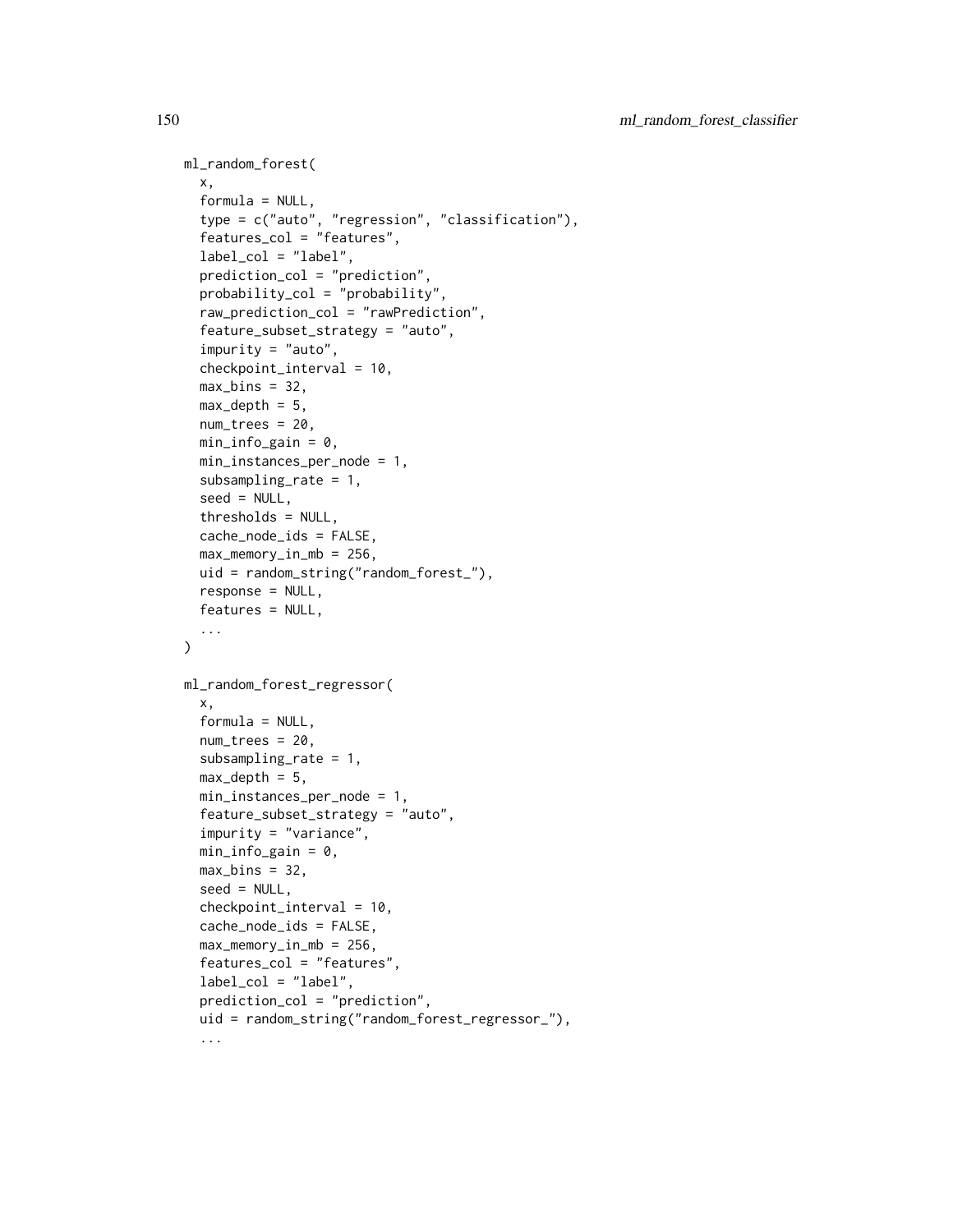$\overline{\phantom{a}}$ 

| x                       | A spark_connection, ml_pipeline, or a tbl_spark.                                                                                                                                                                                                                                                                                                                |
|-------------------------|-----------------------------------------------------------------------------------------------------------------------------------------------------------------------------------------------------------------------------------------------------------------------------------------------------------------------------------------------------------------|
| formula                 | Used when x is a tbl_spark. R formula as a character string or a formula.<br>This is used to transform the input dataframe before fitting, see ft_r_formula for<br>details.                                                                                                                                                                                     |
| num_trees               | Number of trees to train $(>= 1)$ . If 1, then no bootstrapping is used. If $> 1$ , then<br>bootstrapping is done.                                                                                                                                                                                                                                              |
| subsampling_rate        |                                                                                                                                                                                                                                                                                                                                                                 |
|                         | Fraction of the training data used for learning each decision tree, in range $(0, 1]$ .<br>$(default = 1.0)$                                                                                                                                                                                                                                                    |
| max_depth               | Maximum depth of the tree $(>= 0)$ ; that is, the maximum number of nodes sep-<br>arating any leaves from the root of the tree.                                                                                                                                                                                                                                 |
| min_instances_per_node  |                                                                                                                                                                                                                                                                                                                                                                 |
|                         | Minimum number of instances each child must have after split.                                                                                                                                                                                                                                                                                                   |
| feature_subset_strategy |                                                                                                                                                                                                                                                                                                                                                                 |
|                         | The number of features to consider for splits at each tree node. See details for<br>options.                                                                                                                                                                                                                                                                    |
| impurity                | Criterion used for information gain calculation. Supported: "entropy" and "gini"<br>(default) for classification and "variance" (default) for regression. For ml_decision_tree,<br>setting "auto" will default to the appropriate criterion based on model type.                                                                                                |
| min_info_gain           | Minimum information gain for a split to be considered at a tree node. Should be<br>$\geq 0$ , defaults to 0.                                                                                                                                                                                                                                                    |
| max_bins                | The maximum number of bins used for discretizing continuous features and for<br>choosing how to split on features at each node. More bins give higher granular-<br>ity.                                                                                                                                                                                         |
| seed                    | Seed for random numbers.                                                                                                                                                                                                                                                                                                                                        |
| thresholds              | Thresholds in multi-class classification to adjust the probability of predicting<br>each class. Array must have length equal to the number of classes, with values<br>$> 0$ excepting that at most one value may be 0. The class with largest value $p/t$<br>is predicted, where p is the original probability of that class and t is the class's<br>threshold. |
| checkpoint_interval     |                                                                                                                                                                                                                                                                                                                                                                 |
|                         | Set checkpoint interval $(>= 1)$ or disable checkpoint $(-1)$ . E.g. 10 means that the<br>cache will get checkpointed every 10 iterations, defaults to 10.                                                                                                                                                                                                      |
|                         | cache_node_ids If FALSE, the algorithm will pass trees to executors to match instances with<br>nodes. If TRUE, the algorithm will cache node IDs for each instance. Caching<br>can speed up training of deeper trees. Defaults to FALSE.                                                                                                                        |
| max_memory_in_mb        |                                                                                                                                                                                                                                                                                                                                                                 |
|                         | Maximum memory in MB allocated to histogram aggregation. If too small,<br>then 1 node will be split per iteration, and its aggregates may exceed this size.<br>Defaults to 256.                                                                                                                                                                                 |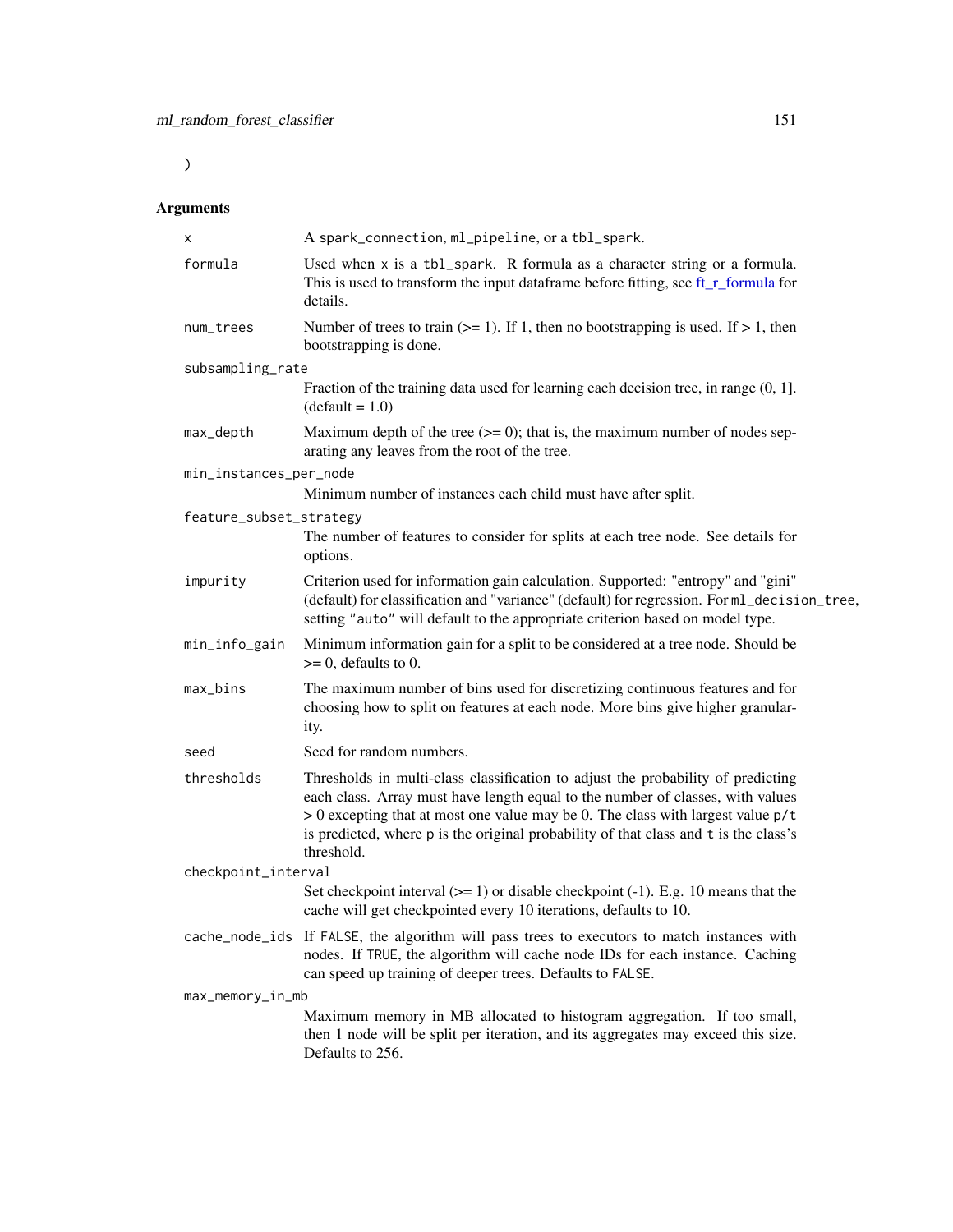| features_col       | Features column name, as a length-one character vector. The column should<br>be single vector column of numeric values. Usually this column is output by<br>ft_r_formula.                                                                                                                                                             |  |
|--------------------|---------------------------------------------------------------------------------------------------------------------------------------------------------------------------------------------------------------------------------------------------------------------------------------------------------------------------------------|--|
| label_col          | Label column name. The column should be a numeric column. Usually this<br>column is output by $ft_r-formula$ .                                                                                                                                                                                                                        |  |
|                    | prediction_col Prediction column name.                                                                                                                                                                                                                                                                                                |  |
| probability_col    |                                                                                                                                                                                                                                                                                                                                       |  |
|                    | Column name for predicted class conditional probabilities.                                                                                                                                                                                                                                                                            |  |
| raw_prediction_col |                                                                                                                                                                                                                                                                                                                                       |  |
|                    | Raw prediction (a.k.a. confidence) column name.                                                                                                                                                                                                                                                                                       |  |
| uid                | A character string used to uniquely identify the ML estimator.                                                                                                                                                                                                                                                                        |  |
| $\cdots$           | Optional arguments; see Details.                                                                                                                                                                                                                                                                                                      |  |
| type               | The type of model to fit. "regression" treats the response as a continuous<br>variable, while "classification" treats the response as a categorical variable.<br>When "auto" is used, the model type is inferred based on the response variable<br>type – if it is a numeric type, then regression is used; classification otherwise. |  |
| response           | (Deprecated) The name of the response column (as a length-one character vec-<br>tor.)                                                                                                                                                                                                                                                 |  |
| features           | (Deprecated) The name of features (terms) to use for the model fit.                                                                                                                                                                                                                                                                   |  |

#### Details

When x is a tbl\_spark and formula (alternatively, response and features) is specified, the function returns a ml\_model object wrapping a ml\_pipeline\_model which contains data pre-processing transformers, the ML predictor, and, for classification models, a post-processing transformer that converts predictions into class labels. For classification, an optional argument predicted\_label\_col (defaults to "predicted\_label") can be used to specify the name of the predicted label column. In addition to the fitted ml\_pipeline\_model, ml\_model objects also contain a ml\_pipeline object where the ML predictor stage is an estimator ready to be fit against data. This is utilized by  $m_{\text{L}}$  save with type = "pipeline" to faciliate model refresh workflows.

The supported options for feature\_subset\_strategy are

- "auto": Choose automatically for task: If num\_trees == 1, set to "all". If num\_trees > 1 (forest), set to "sqrt" for classification and to "onethird" for regression.
- "all": use all features
- "onethird": use 1/3 of the features
- "sqrt": use use sqrt(number of features)
- "log2": use log2(number of features)
- "n": when n is in the range  $(0, 1.0]$ , use n  $*$  number of features. When n is in the range  $(1, 1.0]$ number of features), use n features. (default = "auto")

ml\_random\_forest is a wrapper around ml\_random\_forest\_regressor.tbl\_spark and ml\_random\_forest\_classifier and calls the appropriate method based on model type.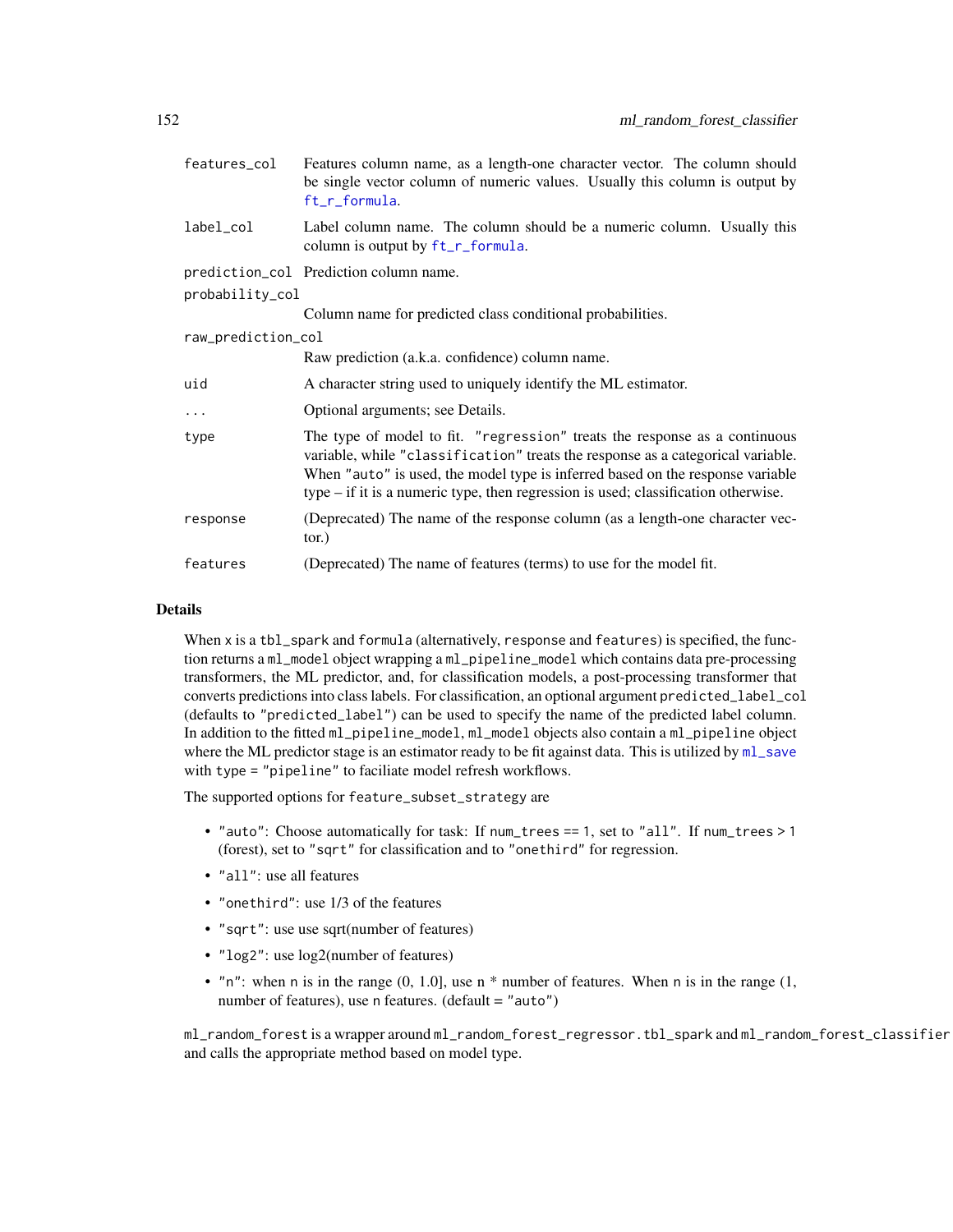## Value

The object returned depends on the class of x.

- spark\_connection: When x is a spark\_connection, the function returns an instance of a ml\_estimator object. The object contains a pointer to a Spark Predictor object and can be used to compose Pipeline objects.
- ml\_pipeline: When x is a ml\_pipeline, the function returns a ml\_pipeline with the predictor appended to the pipeline.
- tbl\_spark: When x is a tbl\_spark, a predictor is constructed then immediately fit with the input tbl\_spark, returning a prediction model.
- tbl\_spark, with formula: specified When formula is specified, the input tbl\_spark is first transformed using a RFormula transformer before being fit by the predictor. The object returned in this case is a ml\_model which is a wrapper of a ml\_pipeline\_model.

#### See Also

See <http://spark.apache.org/docs/latest/ml-classification-regression.html> for more information on the set of supervised learning algorithms.

```
Other ml algorithms: ml_aft_survival_regression(), ml_decision_tree_classifier(), ml_gbt_classifier(),
ml_generalized_linear_regression(), ml_isotonic_regression(), ml_linear_regression(),
ml_linear_svc(), ml_logistic_regression(), ml_multilayer_perceptron_classifier(),
ml_naive_bayes(), ml_one_vs_rest()
```
#### Examples

```
## Not run:
sc <- spark_connect(master = "local")
iris_tbl <- sdf_copy_to(sc, iris, name = "iris_tbl", overwrite = TRUE)
partitions <- iris_tbl %>%
 sdf_random_split(training = 0.7, test = 0.3, seed = 1111)
iris_training <- partitions$training
iris_test <- partitions$test
rf_model <- iris_training %>%
 ml_random_forest(Species ~ ., type = "classification")
pred <- ml_predict(rf_model, iris_test)
ml_multiclass_classification_evaluator(pred)
## End(Not run)
```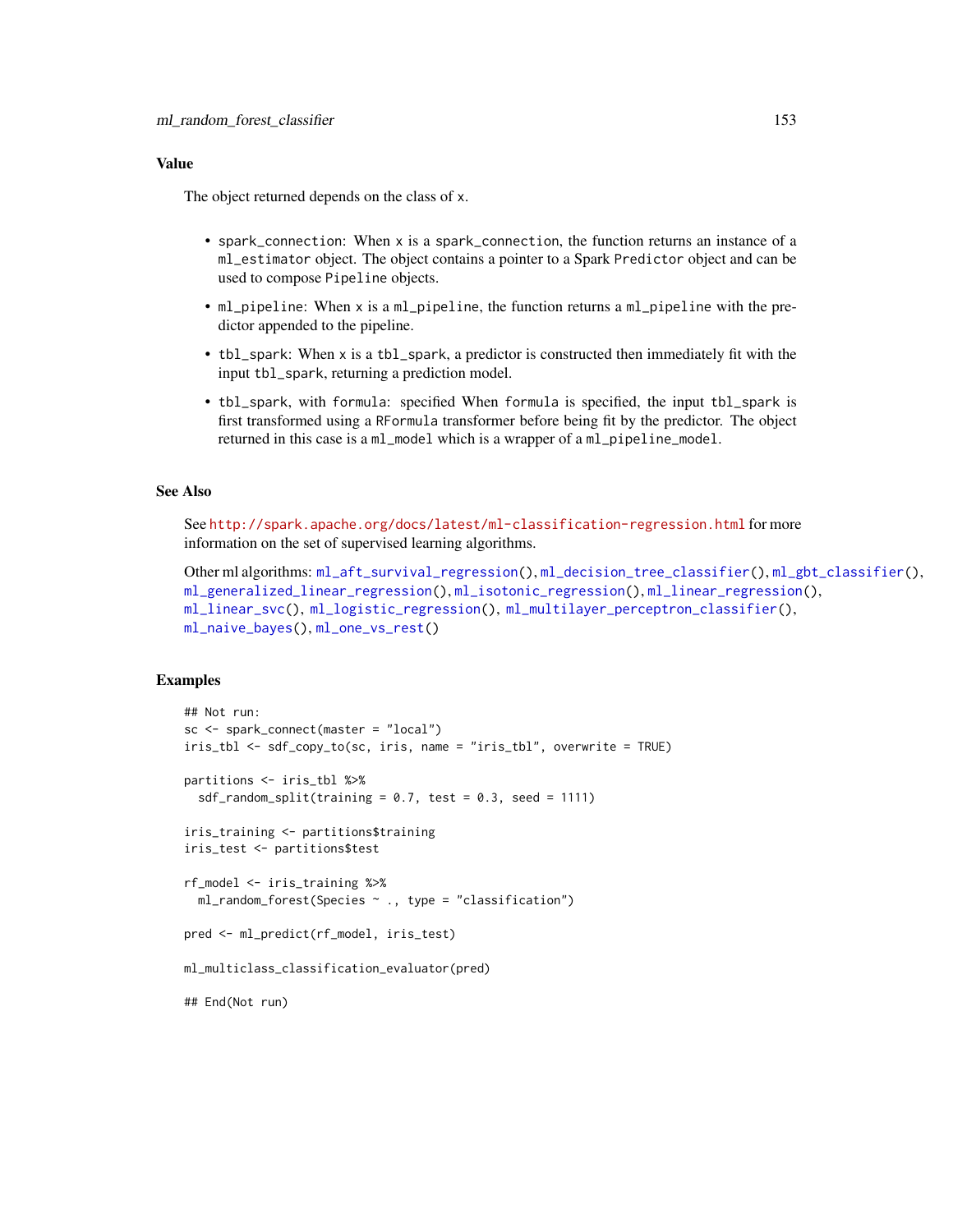Extraction of stages from a Pipeline or PipelineModel object.

# Usage

```
ml_stage(x, stage)
```
ml\_stages(x, stages = NULL)

# Arguments

| x      | A ml_pipeline or a ml_pipeline_model object               |
|--------|-----------------------------------------------------------|
| stage  | The UID of a stage in the pipeline.                       |
| stages | The UIDs of stages in the pipeline as a character vector. |

#### Value

For ml\_stage(): The stage specified.

For ml\_stages(): A list of stages. If stages is not set, the function returns all stages of the pipeline in a list.

ml\_summary *Spark ML – Extraction of summary metrics*

# Description

Extracts a metric from the summary object of a Spark ML model.

#### Usage

```
ml_summary(x, metric = NULL, allow_null = FALSE)
```

|            | A Spark ML model that has a summary.                                          |
|------------|-------------------------------------------------------------------------------|
| metric     | The name of the metric to extract. If not set, returns the summary object.    |
| allow null | Whether null results are allowed when the metric is not found in the summary. |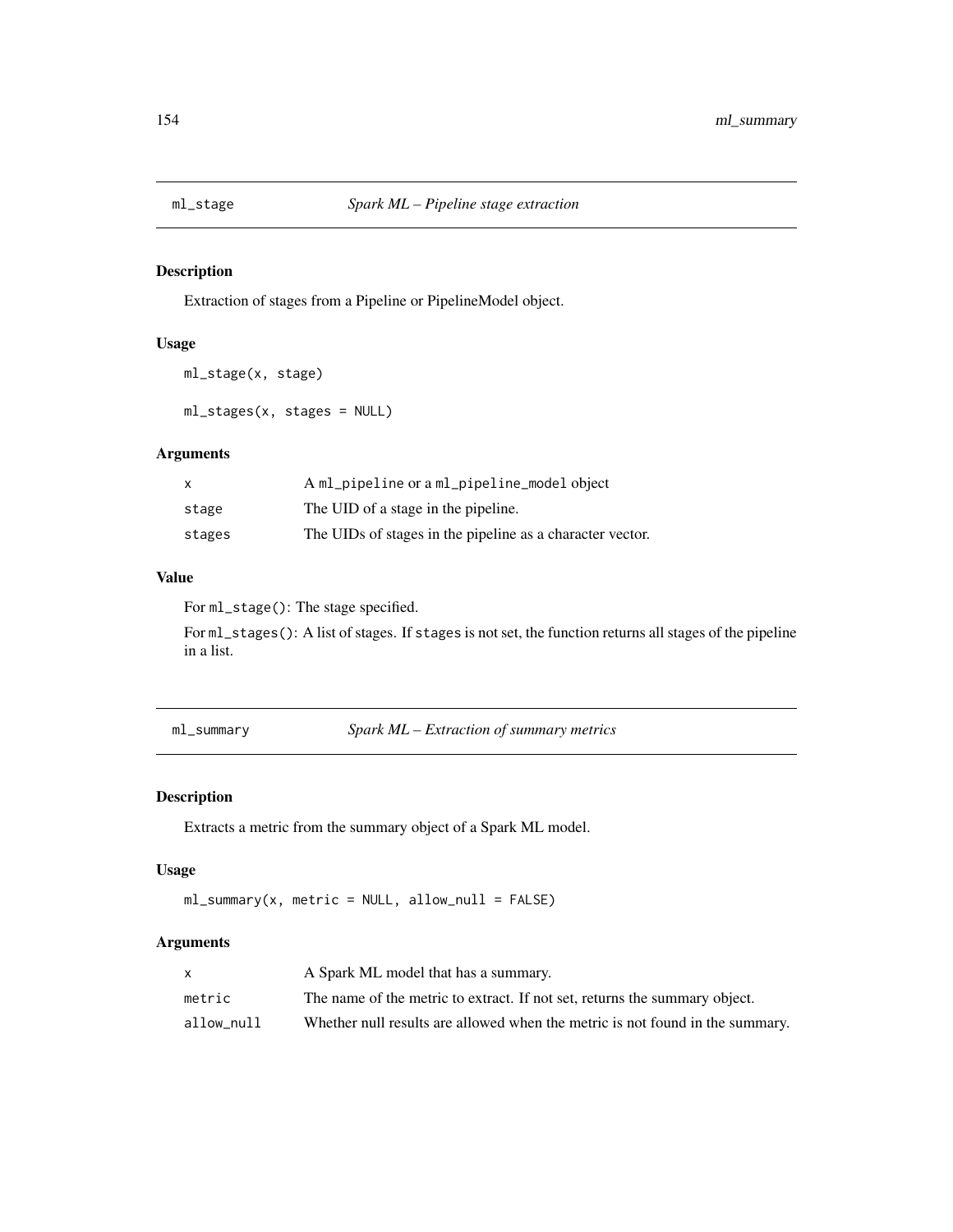ml\_survival\_regression\_tidiers

*Tidying methods for Spark ML Survival Regression*

#### Description

These methods summarize the results of Spark ML models into tidy forms.

#### Usage

```
## S3 method for class 'ml_model_aft_survival_regression'
tidy(x, \ldots)## S3 method for class 'ml_model_aft_survival_regression'
augment(x, newdata = NULL, ...)## S3 method for class 'ml_model_aft_survival_regression'
\text{glance}(x, \ldots)
```
### Arguments

| x        | a Spark ML model.                              |
|----------|------------------------------------------------|
| $\cdots$ | extra arguments (not used.)                    |
| newdata  | a tbl_spark of new data to use for prediction. |

|  | ml_tree_tidiers |  | Tidying methods for Spark ML tree models |  |  |
|--|-----------------|--|------------------------------------------|--|--|
|--|-----------------|--|------------------------------------------|--|--|

#### Description

These methods summarize the results of Spark ML models into tidy forms.

#### Usage

```
## S3 method for class 'ml_model_decision_tree_classification'
tidy(x, \ldots)
```
## S3 method for class 'ml\_model\_decision\_tree\_regression' tidy $(x, \ldots)$ 

## S3 method for class 'ml\_model\_decision\_tree\_classification'  $augment(x, newdata = NULL, ...)$ 

## S3 method for class 'ml\_model\_decision\_tree\_regression'  $augment(x, newdata = NULL, ...)$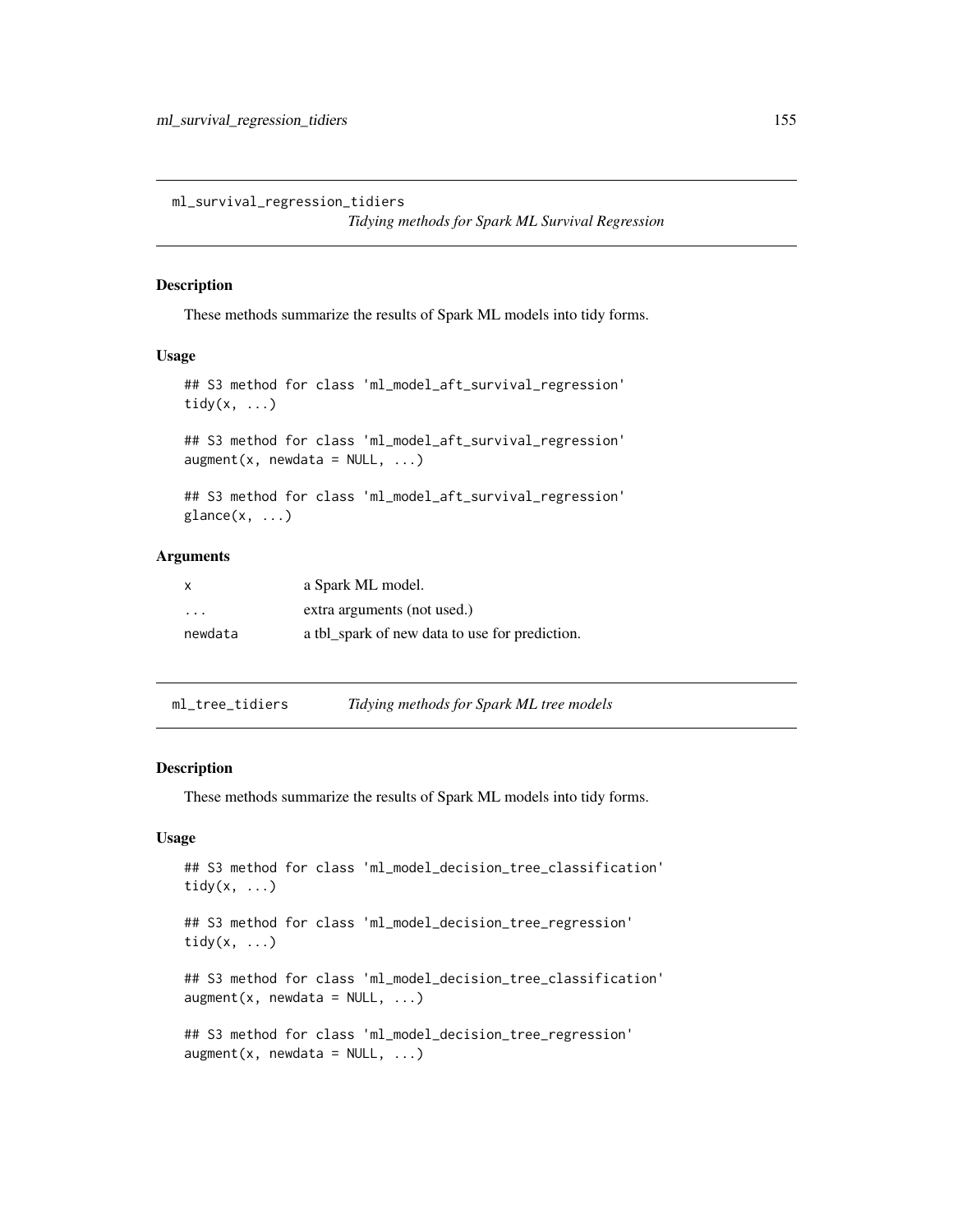```
## S3 method for class 'ml_model_decision_tree_classification'
\text{glance}(x, \ldots)## S3 method for class 'ml_model_decision_tree_regression'
\text{glance}(x, \ldots)## S3 method for class 'ml_model_random_forest_classification'
tidy(x, \ldots)## S3 method for class 'ml_model_random_forest_regression'
tidy(x, \ldots)## S3 method for class 'ml_model_random_forest_classification'
augment(x, newdata = NULL, ...)## S3 method for class 'ml_model_random_forest_regression'
augment(x, newdata = NULL, ...)## S3 method for class 'ml_model_random_forest_classification'
\text{glance}(x, \ldots)## S3 method for class 'ml_model_random_forest_regression'
\text{glance}(x, \ldots)## S3 method for class 'ml_model_gbt_classification'
tidy(x, \ldots)## S3 method for class 'ml_model_gbt_regression'
tidy(x, \ldots)## S3 method for class 'ml_model_gbt_classification'
augment(x, newdata = NULL, ...)## S3 method for class 'ml_model_gbt_regression'
augment(x, newdata = NULL, ...)## S3 method for class 'ml_model_gbt_classification'
\text{glance}(x, \ldots)## S3 method for class 'ml_model_gbt_regression'
\text{glance}(x, \ldots)
```

| x                       | a Spark ML model.                              |
|-------------------------|------------------------------------------------|
| $\cdot$ $\cdot$ $\cdot$ | extra arguments (not used.)                    |
| newdata                 | a tbl spark of new data to use for prediction. |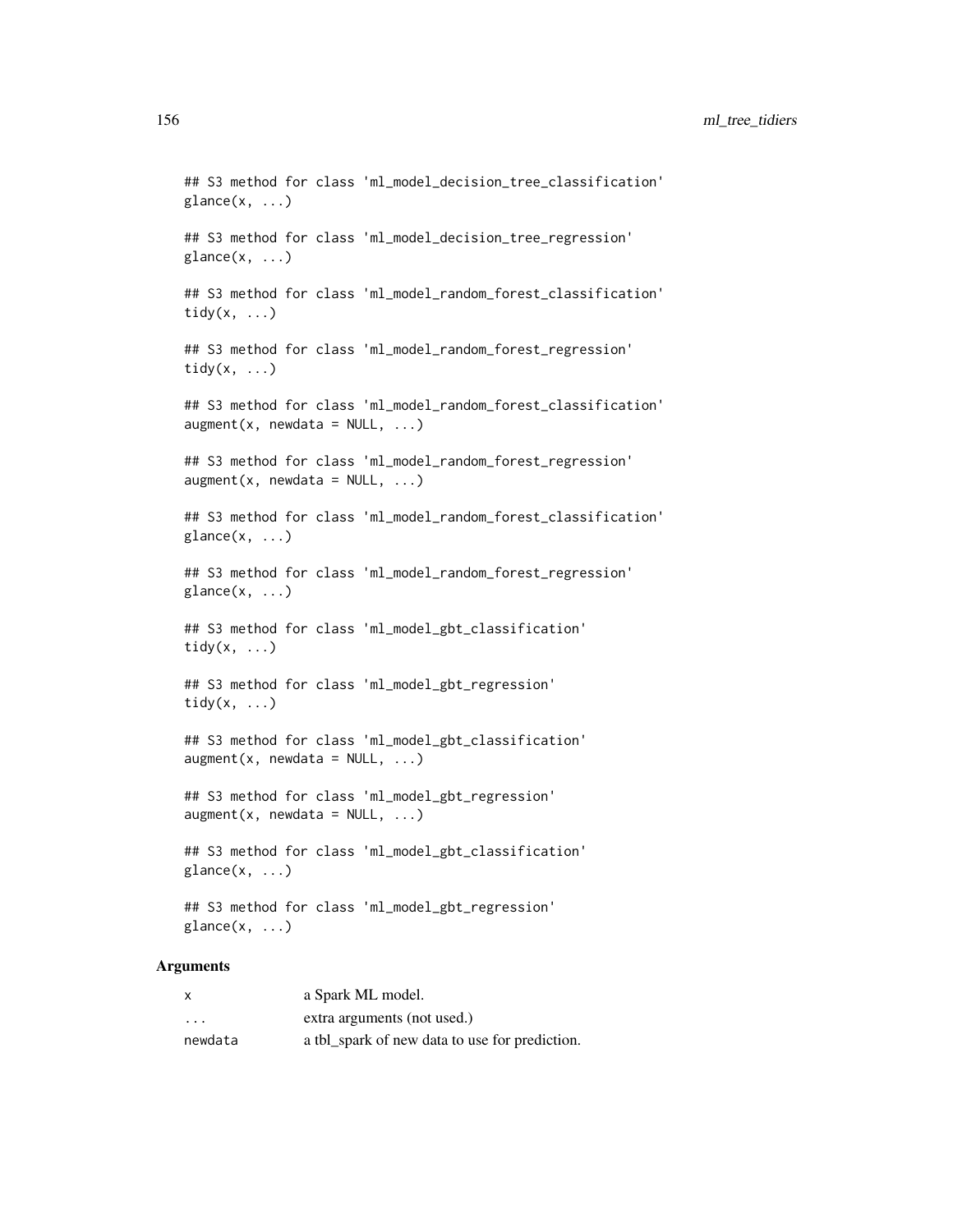Extracts the UID of an ML object.

#### Usage

ml\_uid(x)

#### Arguments

x A Spark ML object

ml\_unsupervised\_tidiers

*Tidying methods for Spark ML unsupervised models*

#### Description

These methods summarize the results of Spark ML models into tidy forms.

```
## S3 method for class 'ml_model_kmeans'
tidy(x, ...)
## S3 method for class 'ml_model_kmeans'
augment(x, newdata = NULL, ...)## S3 method for class 'ml_model_kmeans'
\text{glance}(x, \ldots)## S3 method for class 'ml_model_bisecting_kmeans'
tidy(x, \ldots)## S3 method for class 'ml_model_bisecting_kmeans'
augment(x, newdata = NULL, ...)## S3 method for class 'ml_model_bisecting_kmeans'
\text{glance}(x, \ldots)## S3 method for class 'ml_model_gaussian_mixture'
tidy(x, \ldots)
```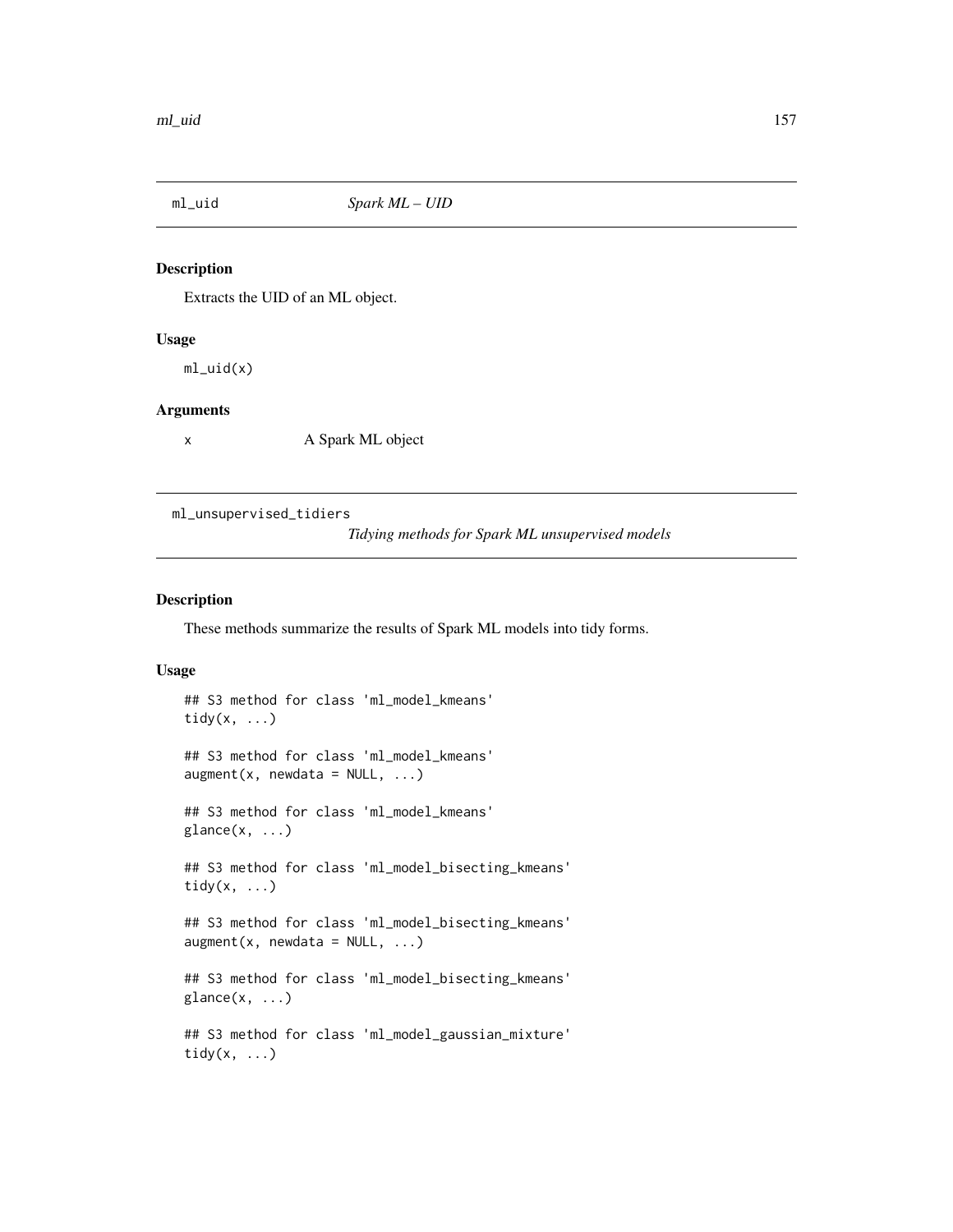```
## S3 method for class 'ml_model_gaussian_mixture'
augment(x, newdata = NULL, ...)
```

```
## S3 method for class 'ml_model_gaussian_mixture'
glance(x, ...)
```

| $\mathsf{X}$ | a Spark ML model.                              |
|--------------|------------------------------------------------|
| .            | extra arguments (not used.)                    |
| newdata      | a tbl_spark of new data to use for prediction. |

| na.replace | Replace Missing Values in Objects |
|------------|-----------------------------------|
|------------|-----------------------------------|

# Description

This S3 generic provides an interface for replacing [NA](#page-0-0) values within an object.

# Usage

```
na.replace(object, ...)
```
# Arguments

| object   | An R object.                                    |
|----------|-------------------------------------------------|
| $\cdots$ | Arguments passed along to implementing methods. |

<span id="page-157-0"></span>nest *Nest*

# Description

See [nest](#page-157-0) for more details.

<span id="page-157-1"></span>pivot\_longer *Pivot longer*

# Description

See [pivot\\_longer](#page-157-1) for more details.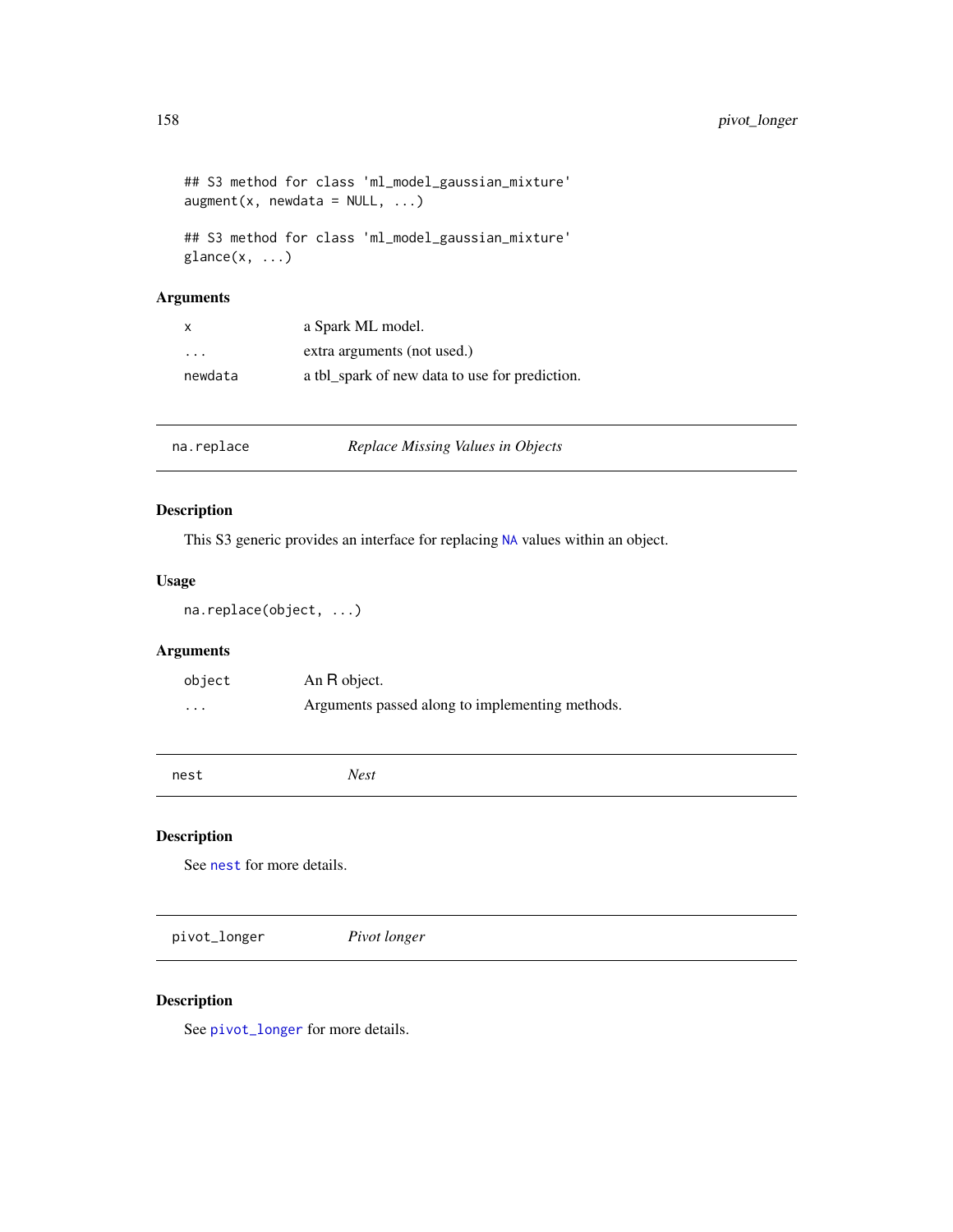<span id="page-158-0"></span>pivot\_wider *Pivot wider*

# Description

See [pivot\\_wider](#page-158-0) for more details.

random\_string *Random string generation*

# Description

Generate a random string with a given prefix.

# Usage

random\_string(prefix = "table")

# Arguments

prefix A length-one character vector.

reactiveSpark *Reactive spark reader*

# Description

Given a spark object, returns a reactive data source for the contents of the spark object. This function is most useful to read Spark streams.

# Usage

```
reactiveSpark(x, intervalMillis = 1000, session = NULL)
```

| <b>X</b> | An object coercable to a Spark DataFrame.                                                                                                                              |
|----------|------------------------------------------------------------------------------------------------------------------------------------------------------------------------|
|          | interval Millis Approximate number of milliseconds to wait to retrieve updated data frame.<br>This can be a numeric value, or a function that returns a numeric value. |
| session  | The user session to associate this file reader with, or NULL if none. If non-null,<br>the reader will automatically stop when the session ends.                        |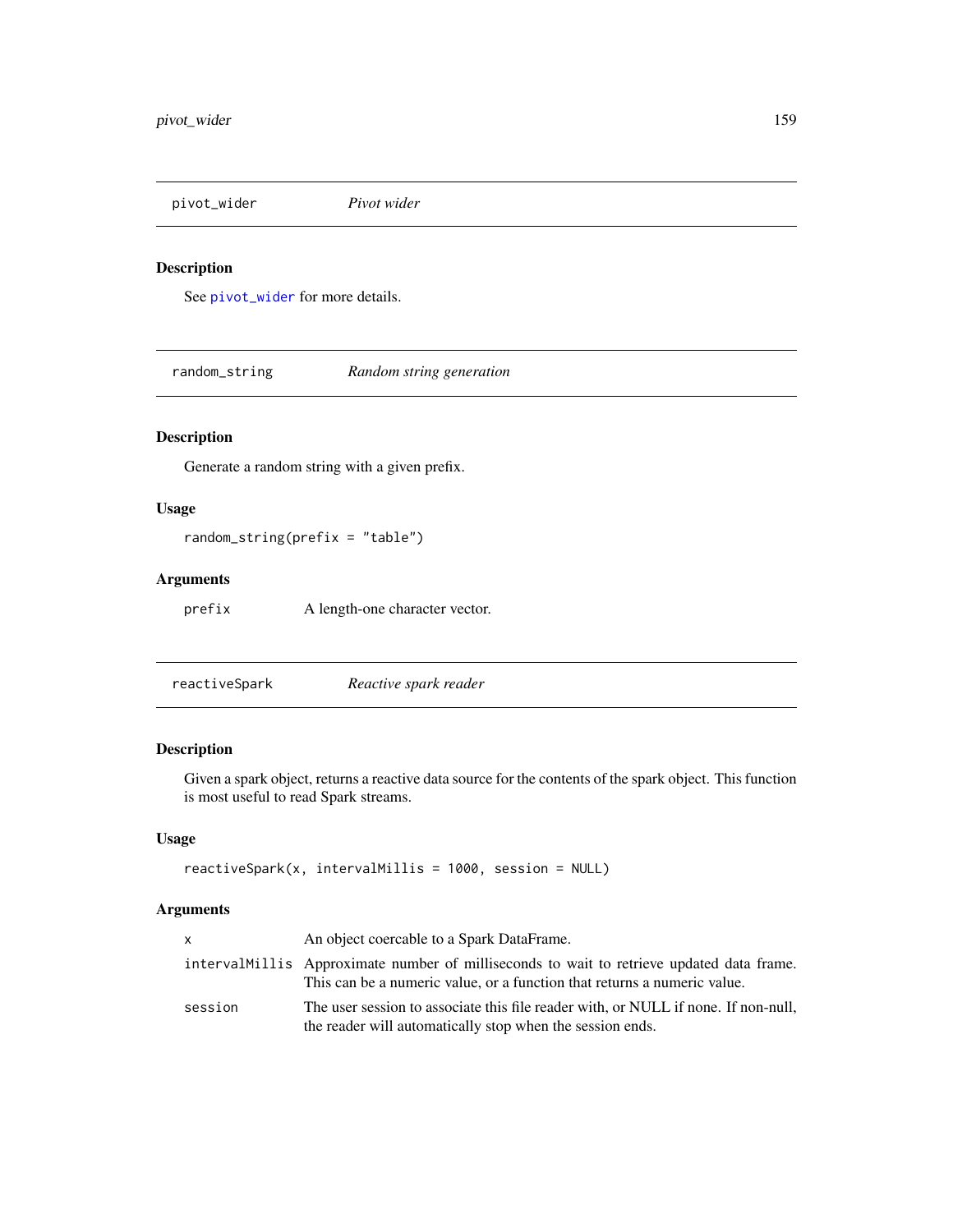Registers a parallel backend using the foreach package.

#### Usage

registerDoSpark(spark\_conn, parallelism = NULL, ...)

#### Arguments

| spark_conn              | Spark connection to use                                                                                                                                                                                                   |
|-------------------------|---------------------------------------------------------------------------------------------------------------------------------------------------------------------------------------------------------------------------|
| parallelism             | Level of parallelism to use for task execution (if unspecified, then it will take the<br>value of 'SparkContext.defaultParallelism()' which by default is the number of<br>cores available to the 'sparklyr' application) |
| $\cdot$ $\cdot$ $\cdot$ | additional options for sparklyr parallel backend (currently only the only valid<br>option is no<br>compile = $T$ , $F$ )                                                                                                  |

# Value

None

#### Examples

```
## Not run:
sc <- spark_connect(master = "local")
registerDoSpark(sc, nocompile = FALSE)
## End(Not run)
```
register\_extension *Register a Package that Implements a Spark Extension*

# Description

Registering an extension package will result in the package being automatically scanned for spark dependencies when a connection to Spark is created.

#### Usage

register\_extension(package)

registered\_extensions()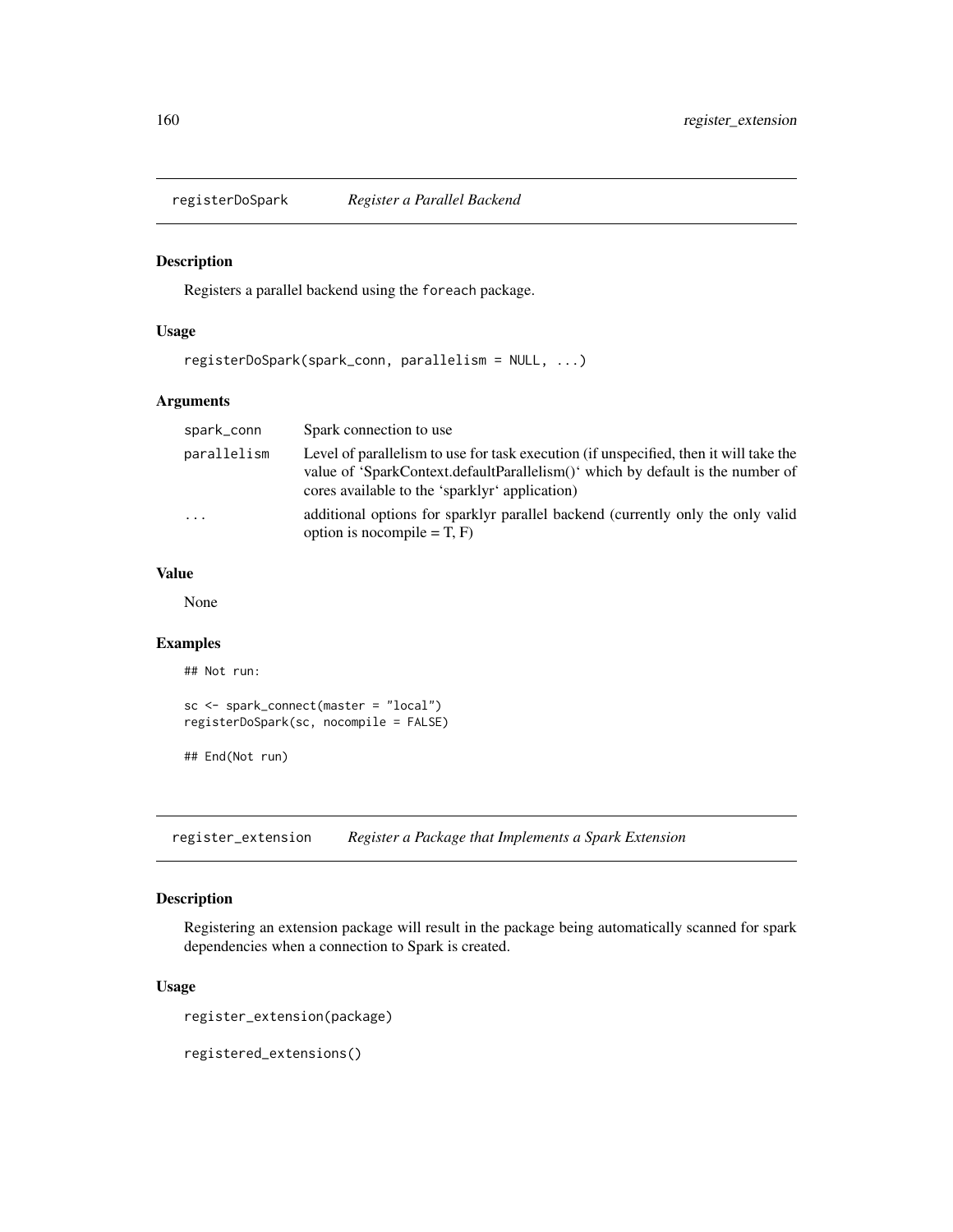#### right\_join 161

#### Arguments

package The package(s) to register.

## Note

Packages should typically register their extensions in their .onLoad hook – this ensures that their extensions are registered when their namespaces are loaded.

<span id="page-160-0"></span>right\_join *Right join*

# Description

See [right\\_join](#page-160-0) for more details.

sdf-saveload *Save / Load a Spark DataFrame*

# Description

Routines for saving and loading Spark DataFrames.

#### Usage

```
sdf_save_table(x, name, overwrite = FALSE, append = FALSE)
sdf_load_table(sc, name)
sdf_save_parquet(x, path, overwrite = FALSE, append = FALSE)
sdf_load_parquet(sc, path)
```

| $\mathsf{x}$ | A spark_connection, ml_pipeline, or a tbl_spark.          |
|--------------|-----------------------------------------------------------|
| name         | The table name to assign to the saved Spark DataFrame.    |
| overwrite    | Boolean; overwrite a pre-existing table of the same name? |
| append       | Boolean; append to a pre-existing table of the same name? |
| <b>SC</b>    | A spark_connection object.                                |
| path         | The path where the Spark DataFrame should be saved.       |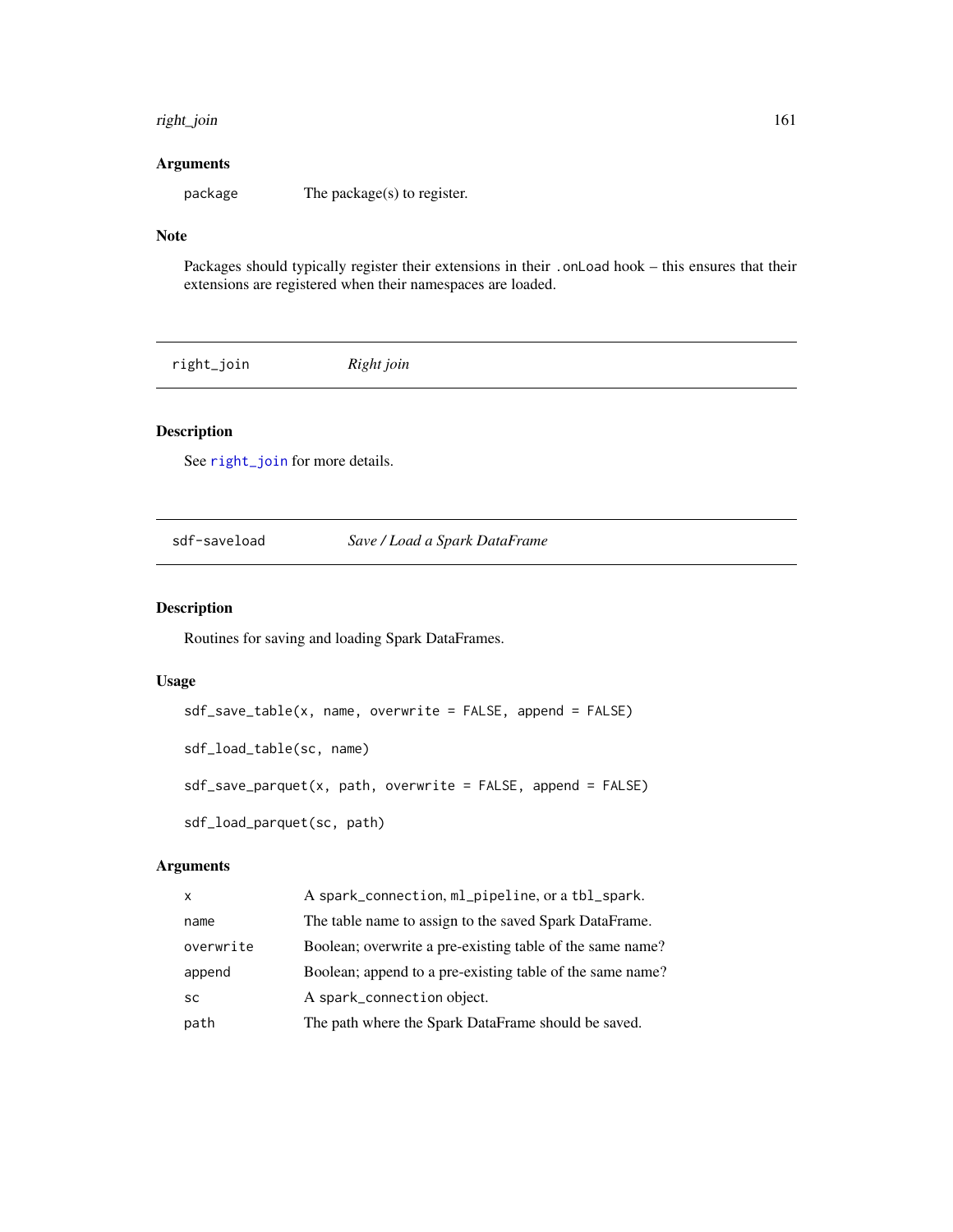sdf-transform-methods *Spark ML – Transform, fit, and predict methods (sdf\_ interface)*

#### Description

Deprecated methods for transformation, fit, and prediction. These are mirrors of the corresponding [ml-transform-methods.](#page-83-0)

#### Usage

```
sdf_predict(x, model, ...)
sdf_transform(x, transformer, ...)
sdf_fit(x, estimator, ...)
sdf_fit_and_transform(x, estimator, ...)
```
#### Arguments

| X           | A tbl_spark.                                                |
|-------------|-------------------------------------------------------------|
| model       | A ml_transformer or a ml_model object.                      |
| $\cdot$     | Optional arguments passed to the corresponding ml_ methods. |
| transformer | A ml_transformer object.                                    |
| estimator   | A ml_estimator object.                                      |

#### Value

sdf\_predict(), sdf\_transform(), and sdf\_fit\_and\_transform() return a transformed dataframe whereas sdf\_fit() returns a ml\_transformer.

| sdf<br>along |  |
|--------------|--|
|--------------|--|

**Create DataFrame for along Object** 

#### Description

Creates a DataFrame along the given object.

```
sdf_along(sc, along, repartition = NULL, type = c("integer", "integer64"))
```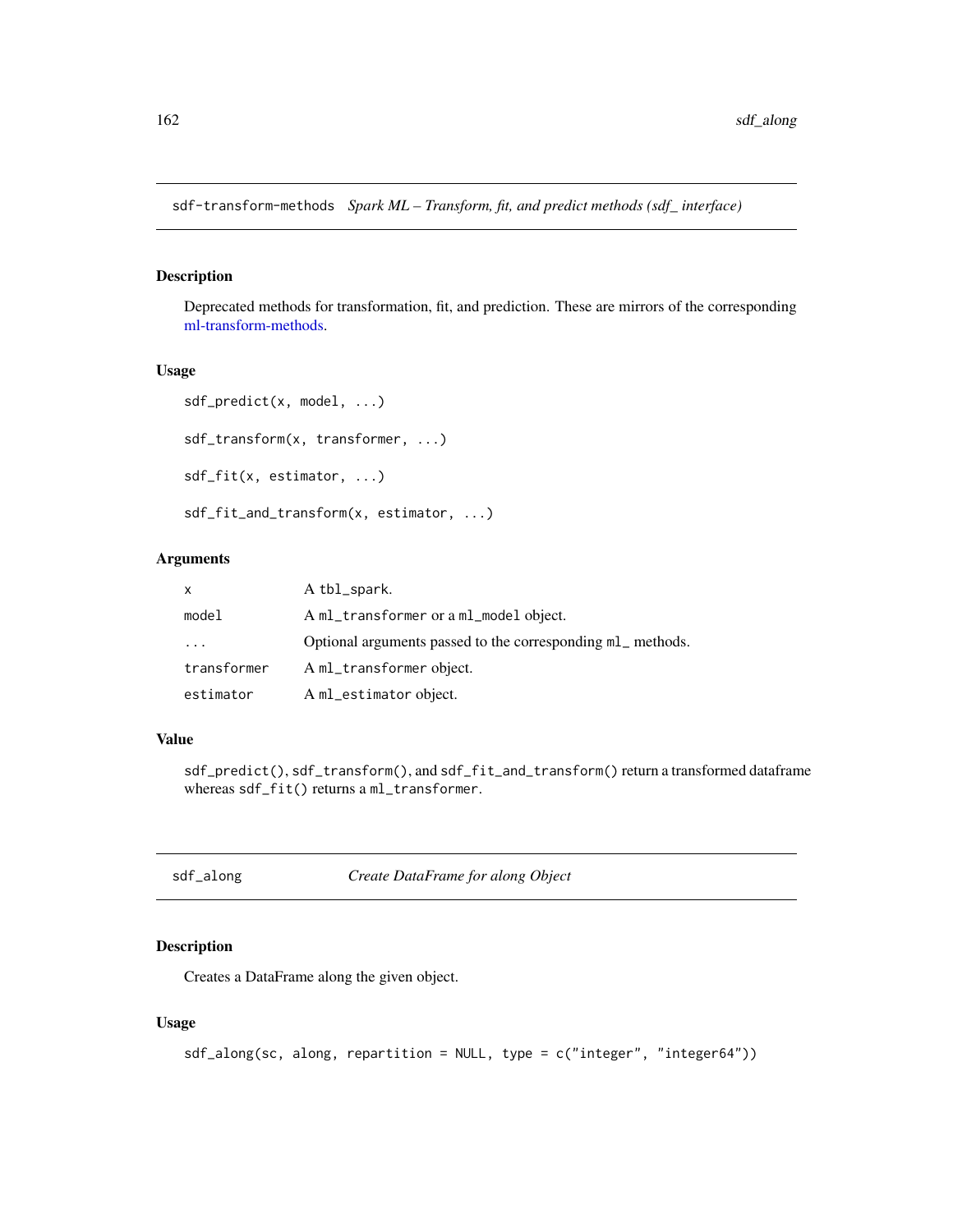#### sdf\_bind 163

#### Arguments

| <b>SC</b>   | The associated Spark connection.                                                        |
|-------------|-----------------------------------------------------------------------------------------|
| along       | Takes the length from the length of this argument.                                      |
| repartition | The number of partitions to use when distributing the data across the Spark<br>cluster. |
| type        | The data type to use for the index, either "integer" or "integer64".                    |

sdf\_bind *Bind multiple Spark DataFrames by row and column*

# Description

sdf\_bind\_rows() and sdf\_bind\_cols() are implementation of the common pattern of do.call(rbind,sdfs) or do.call(cbind, sdfs) for binding many Spark DataFrames into one.

#### Usage

 $sdf\_bind\_rows(..., id = NULL)$ 

sdf\_bind\_cols(...)

# Arguments

|    | Spark tbls to combine.                                                                                                                                                                                                                                                                                                                              |
|----|-----------------------------------------------------------------------------------------------------------------------------------------------------------------------------------------------------------------------------------------------------------------------------------------------------------------------------------------------------|
|    | Each argument can either be a Spark DataFrame or a list of Spark DataFrames                                                                                                                                                                                                                                                                         |
|    | When row-binding, columns are matched by name, and any missing columns<br>with be filled with NA.                                                                                                                                                                                                                                                   |
|    | When column-binding, rows are matched by position, so all data frames must<br>have the same number of rows.                                                                                                                                                                                                                                         |
| id | Data frame identifier.                                                                                                                                                                                                                                                                                                                              |
|    | When id is supplied, a new column of identifiers is created to link each row to<br>its original Spark DataFrame. The labels are taken from the named arguments<br>to sdf_bind_rows(). When a list of Spark DataFrames is supplied, the labels<br>are taken from the names of the list. If no names are found a numeric sequence<br>is used instead. |

# Details

The output of sdf\_bind\_rows() will contain a column if that column appears in any of the inputs.

# Value

sdf\_bind\_rows() and sdf\_bind\_cols() return tbl\_spark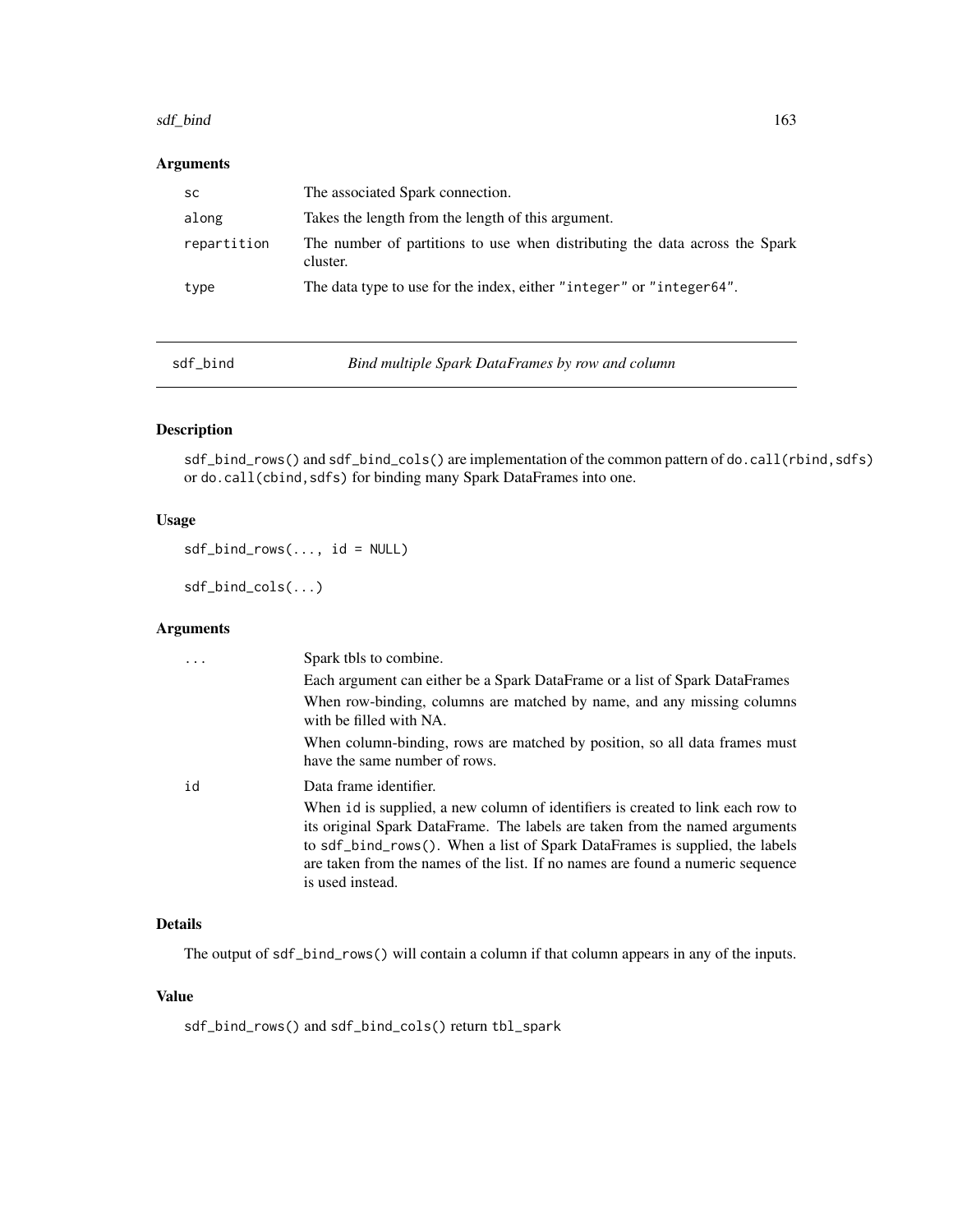sdf\_broadcast *Broadcast hint*

# Description

Used to force broadcast hash joins.

# Usage

sdf\_broadcast(x)

# Arguments

x A spark\_connection, ml\_pipeline, or a tbl\_spark.

| sdf_checkpoint | Checkpoint a Spark DataFrame |
|----------------|------------------------------|
|                |                              |

# Description

Checkpoint a Spark DataFrame

#### Usage

sdf\_checkpoint(x, eager = TRUE)

# Arguments

|       | an object coercible to a Spark DataFrame         |
|-------|--------------------------------------------------|
| eager | whether to truncate the lineage of the DataFrame |

sdf\_coalesce *Coalesces a Spark DataFrame*

# Description

Coalesces a Spark DataFrame

# Usage

sdf\_coalesce(x, partitions)

|            | A spark_connection, ml_pipeline, or a tbl_spark. |
|------------|--------------------------------------------------|
| partitions | number of partitions                             |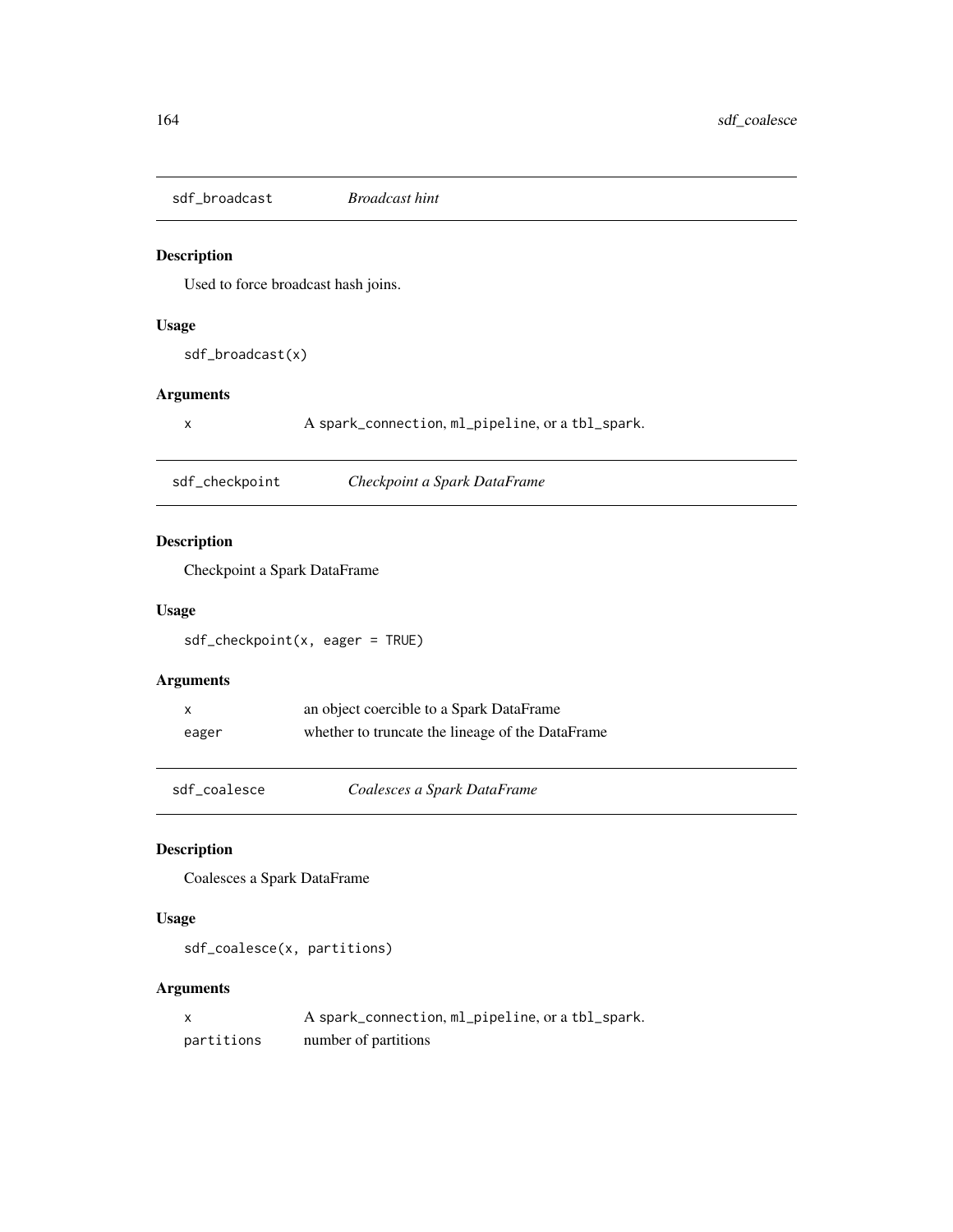Collects a Spark dataframe into R.

#### Usage

sdf\_collect(object, impl = c("row-wise", "row-wise-iter", "column-wise"), ...)

#### Arguments

| object | Spark dataframe to collect                                                                                                                                                                                                                                                                                                                                                                                                                                                                                                                                                                                                                                                                                                         |
|--------|------------------------------------------------------------------------------------------------------------------------------------------------------------------------------------------------------------------------------------------------------------------------------------------------------------------------------------------------------------------------------------------------------------------------------------------------------------------------------------------------------------------------------------------------------------------------------------------------------------------------------------------------------------------------------------------------------------------------------------|
| impl   | Which implementation to use while collecting Spark dataframe - row-wise:<br>fetch the entire dataframe into memory and then process it row-by-row - row-<br>wise-iter: iterate through the dataframe using RDD local iterator, processing<br>one row at a time (hence reducing memory footprint) - column-wise: fetch the<br>entire dataframe into memory and then process it column-by-column NOTE:<br>(1) this will not apply to streaming or arrow use cases (2) this parameter will<br>only affect implementation detail, and will not affect result of 'sdf_collect', and<br>should only be set if performance profiling indicates any particular choice will<br>be significantly better than the default choice ("row-wise") |
|        | Additional options.                                                                                                                                                                                                                                                                                                                                                                                                                                                                                                                                                                                                                                                                                                                |

<span id="page-164-0"></span>sdf\_copy\_to *Copy an Object into Spark*

# Description

Copy an object into Spark, and return an R object wrapping the copied object (typically, a Spark DataFrame).

# Usage

sdf\_copy\_to(sc, x, name, memory, repartition, overwrite, struct\_columns, ...) sdf\_import(x, sc, name, memory, repartition, overwrite, struct\_columns, ...)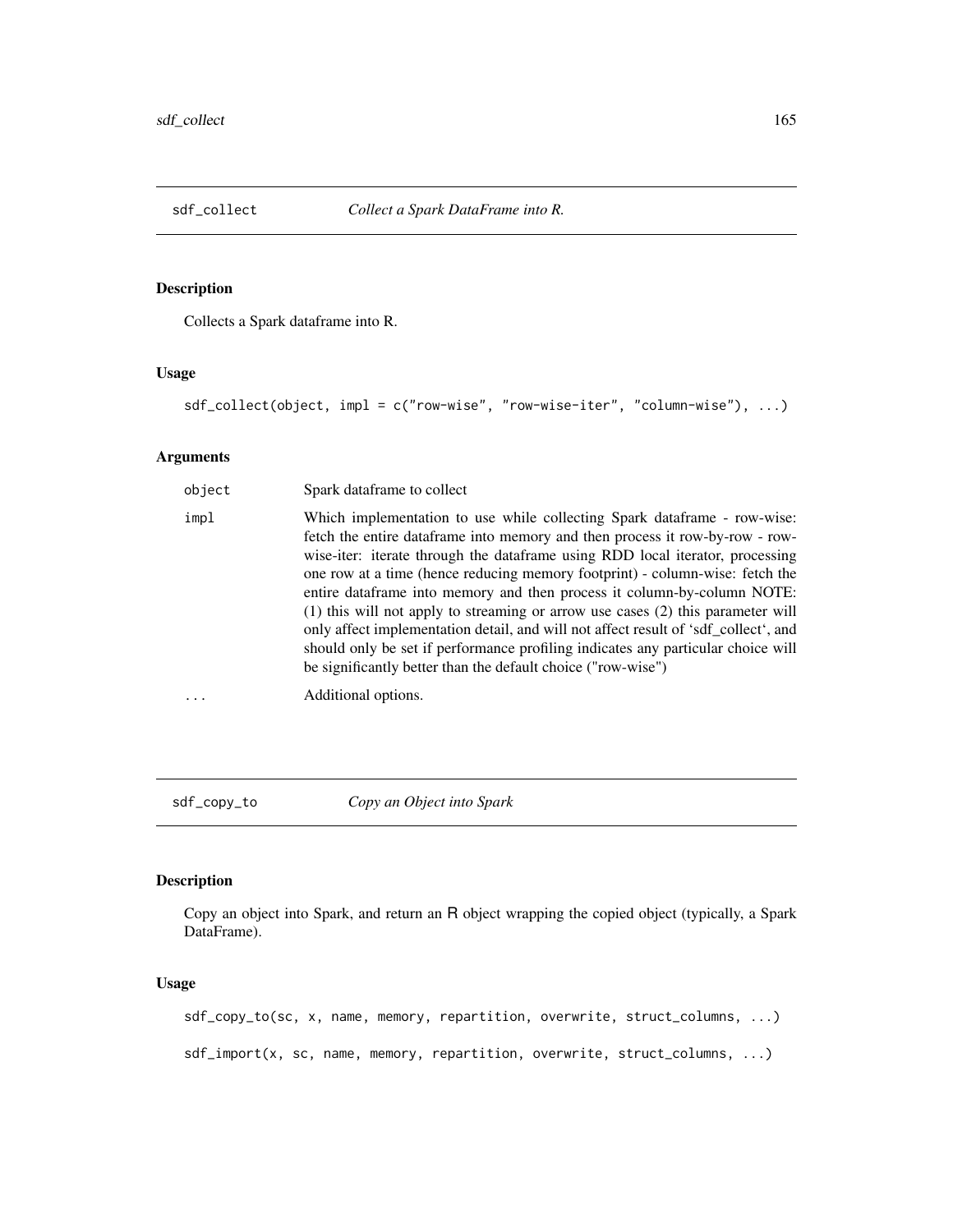| <b>SC</b>      | The associated Spark connection.                                                                                                                                                                                                                                                                                                                                                                                                                                                                            |
|----------------|-------------------------------------------------------------------------------------------------------------------------------------------------------------------------------------------------------------------------------------------------------------------------------------------------------------------------------------------------------------------------------------------------------------------------------------------------------------------------------------------------------------|
| x              | An R object from which a Spark DataFrame can be generated.                                                                                                                                                                                                                                                                                                                                                                                                                                                  |
| name           | The name to assign to the copied table in Spark.                                                                                                                                                                                                                                                                                                                                                                                                                                                            |
| memory         | Boolean; should the table be cached into memory?                                                                                                                                                                                                                                                                                                                                                                                                                                                            |
| repartition    | The number of partitions to use when distributing the table across the Spark<br>cluster. The default $(0)$ can be used to avoid partitioning.                                                                                                                                                                                                                                                                                                                                                               |
| overwrite      | Boolean; overwrite a pre-existing table with the name name if one already exists?                                                                                                                                                                                                                                                                                                                                                                                                                           |
| struct_columns | (only supported with Spark 2.4.0 or higher) A list of columns from the source<br>data frame that should be converted to Spark SQL StructType columns. The<br>source columns can contain either json strings or nested lists. All rows within<br>each source column should have identical schemas (because otherwise the con-<br>version result will contain unexpected null values or missing values as Spark<br>currently does not support schema discovery on individual rows within a struct<br>column). |
| .              | Optional arguments, passed to implementing methods.                                                                                                                                                                                                                                                                                                                                                                                                                                                         |

#### Advanced Usage

sdf\_copy\_to is an S3 generic that, by default, dispatches to sdf\_import. Package authors that would like to implement sdf\_copy\_to for a custom object type can accomplish this by implementing the associated method on sdf\_import.

# See Also

Other Spark data frames: [sdf\\_random\\_split\(](#page-175-0)), [sdf\\_register\(](#page-177-0)), [sdf\\_sample\(](#page-178-0)), [sdf\\_sort\(](#page-181-0)), [sdf\\_weighted\\_sample\(](#page-185-0))

#### Examples

```
## Not run:
sc <- spark_connect(master = "spark://HOST:PORT")
sdf_copy_to(sc, iris)
```
## End(Not run)

sdf\_crosstab *Cross Tabulation*

# Description

Builds a contingency table at each combination of factor levels.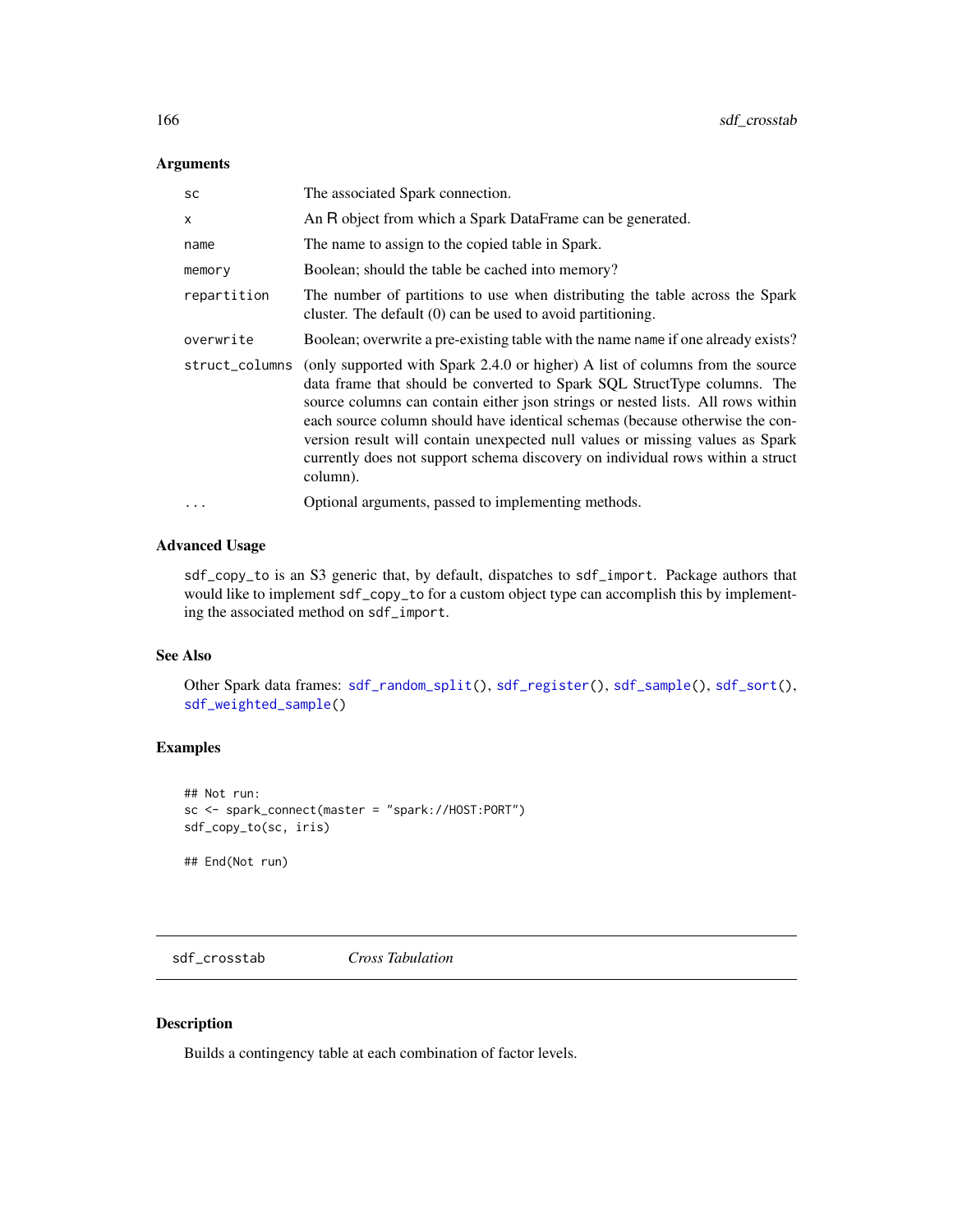# sdf\_debug\_string 167

# Usage

sdf\_crosstab(x, col1, col2)

#### Arguments

|       | A Spark DataFrame                                                                             |
|-------|-----------------------------------------------------------------------------------------------|
| col1  | The name of the first column. Distinct items will make the first item of each<br>row.         |
| col 2 | The name of the second column. Distinct items will make the column names of<br>the DataFrame. |

### Value

A DataFrame containing the contingency table.

| sdf_debug_string | Debug Info for Spark DataFrame |  |
|------------------|--------------------------------|--|
|------------------|--------------------------------|--|

# Description

Prints plan of execution to generate x. This plan will, among other things, show the number of partitions in parenthesis at the far left and indicate stages using indentation.

## Usage

sdf\_debug\_string(x, print = TRUE)

# Arguments

|       | An R object wrapping, or containing, a Spark DataFrame. |
|-------|---------------------------------------------------------|
| print | Print debug information?                                |
|       |                                                         |

sdf\_describe *Compute summary statistics for columns of a data frame*

# Description

Compute summary statistics for columns of a data frame

#### Usage

sdf\_describe(x, cols = colnames(x))

|      | An object coercible to a Spark DataFrame                       |
|------|----------------------------------------------------------------|
| cols | Columns to compute statistics for, given as a character vector |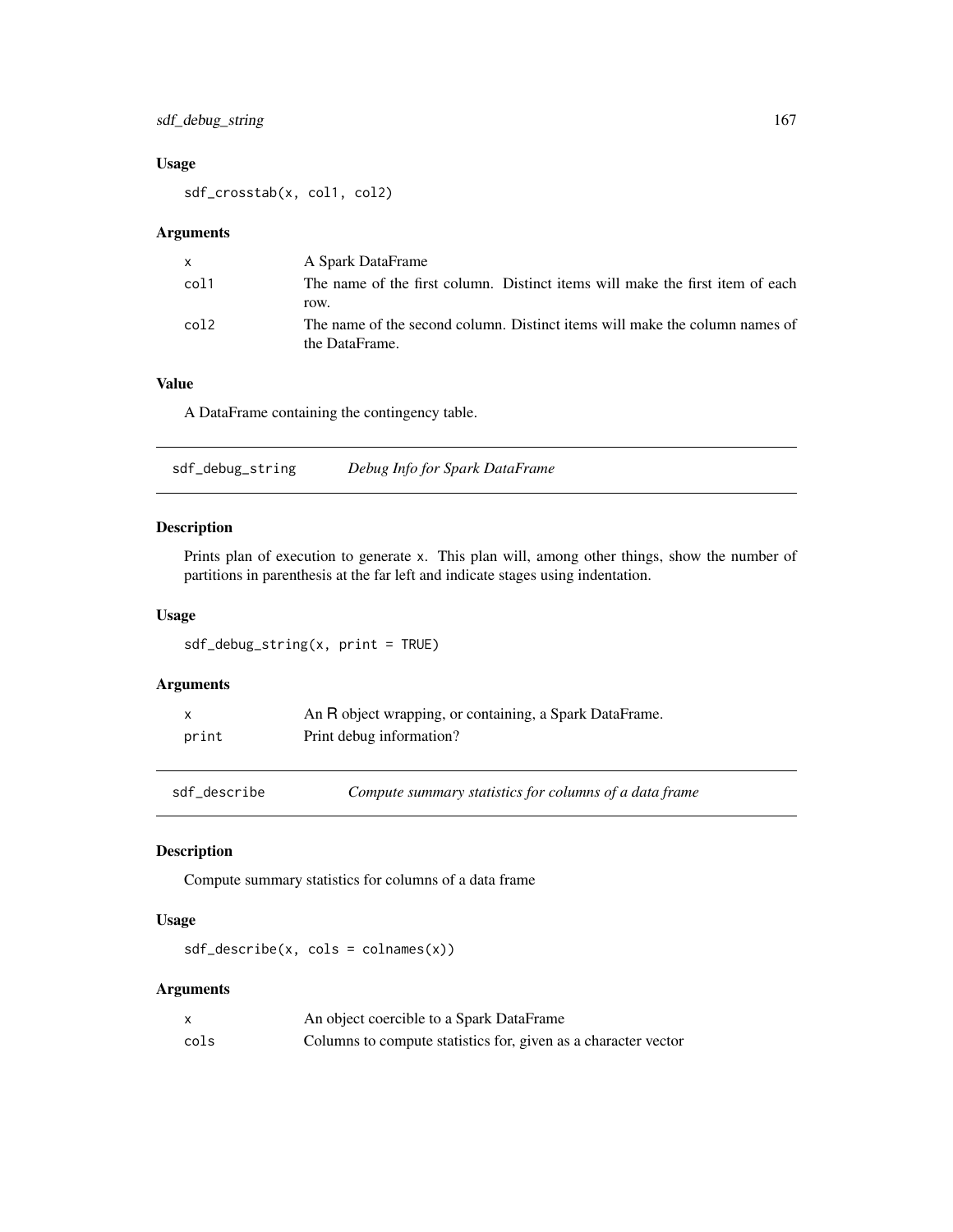sdf\_dim(), sdf\_nrow() and sdf\_ncol() provide similar functionality to dim(), nrow() and ncol().

# Usage

sdf\_dim(x) sdf\_nrow(x) sdf\_ncol(x)

# Arguments

x An object (usually a spark\_tbl).

sdf\_drop\_duplicates *Remove duplicates from a Spark DataFrame*

# Description

Remove duplicates from a Spark DataFrame

# Usage

```
sdf_drop_duplicates(x, cols = NULL)
```

|      | An object coercible to a Spark DataFrame                   |
|------|------------------------------------------------------------|
| cols | Subset of Columns to consider, given as a character vector |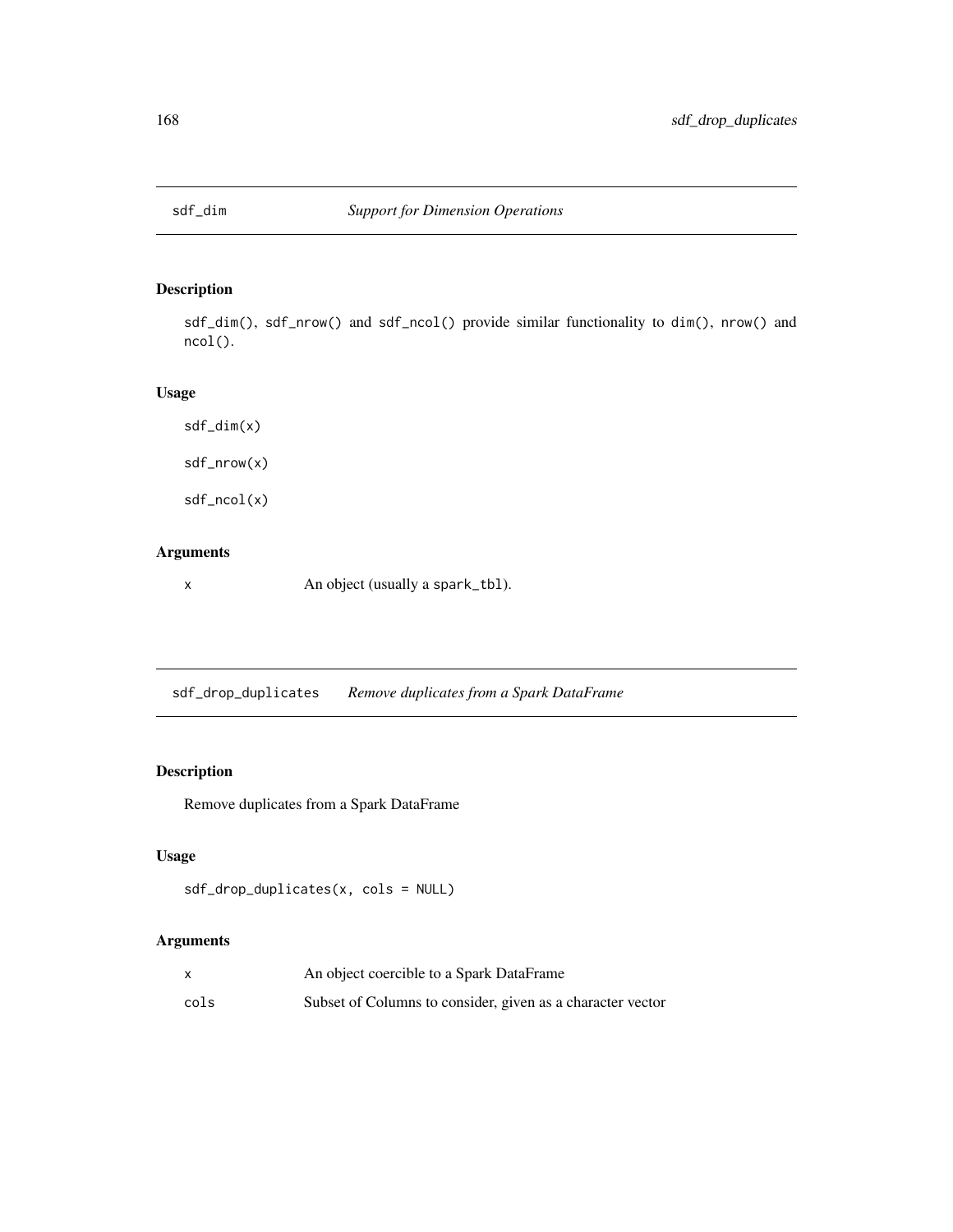Given one or more R vectors/factors or single-column Spark dataframes, perform an expand.grid operation on all of them and store the result in a Spark dataframe

# Usage

```
sdf_expand_grid(
  sc,
  ...,
 broadcast_vars = NULL,
 memory = TRUE,repartition = NULL,
 partition_by = NULL
)
```
# Arguments

| The associated Spark connection.                                                                                                                                                                                             |
|------------------------------------------------------------------------------------------------------------------------------------------------------------------------------------------------------------------------------|
| Each input variable can be either a R vector/factor or a Spark data frame. Un-<br>named inputs will assume the default names of 'Var1', 'Var2', etc in the result,<br>similar to what 'expand.grid' does for unnamed inputs. |
| broadcast_vars Indicates which input(s) should be broadcasted to all nodes of the Spark cluster<br>during the join process (default: none).                                                                                  |
| Boolean; whether the resulting Spark data frame should be cached into memory<br>(default: TRUE)                                                                                                                              |
| Number of partitions the resulting Spark dataframe should have                                                                                                                                                               |
| Vector of column names used for partitioning the resulting Spark dataframe,<br>only supported for Spark 2.0+                                                                                                                 |
|                                                                                                                                                                                                                              |

# Examples

```
## Not run:
sc <- spark_connect(master = "local")
grid_sdf <- sdf_expand_grid(sc, seq(5), rnorm(10), letters)
```
## End(Not run)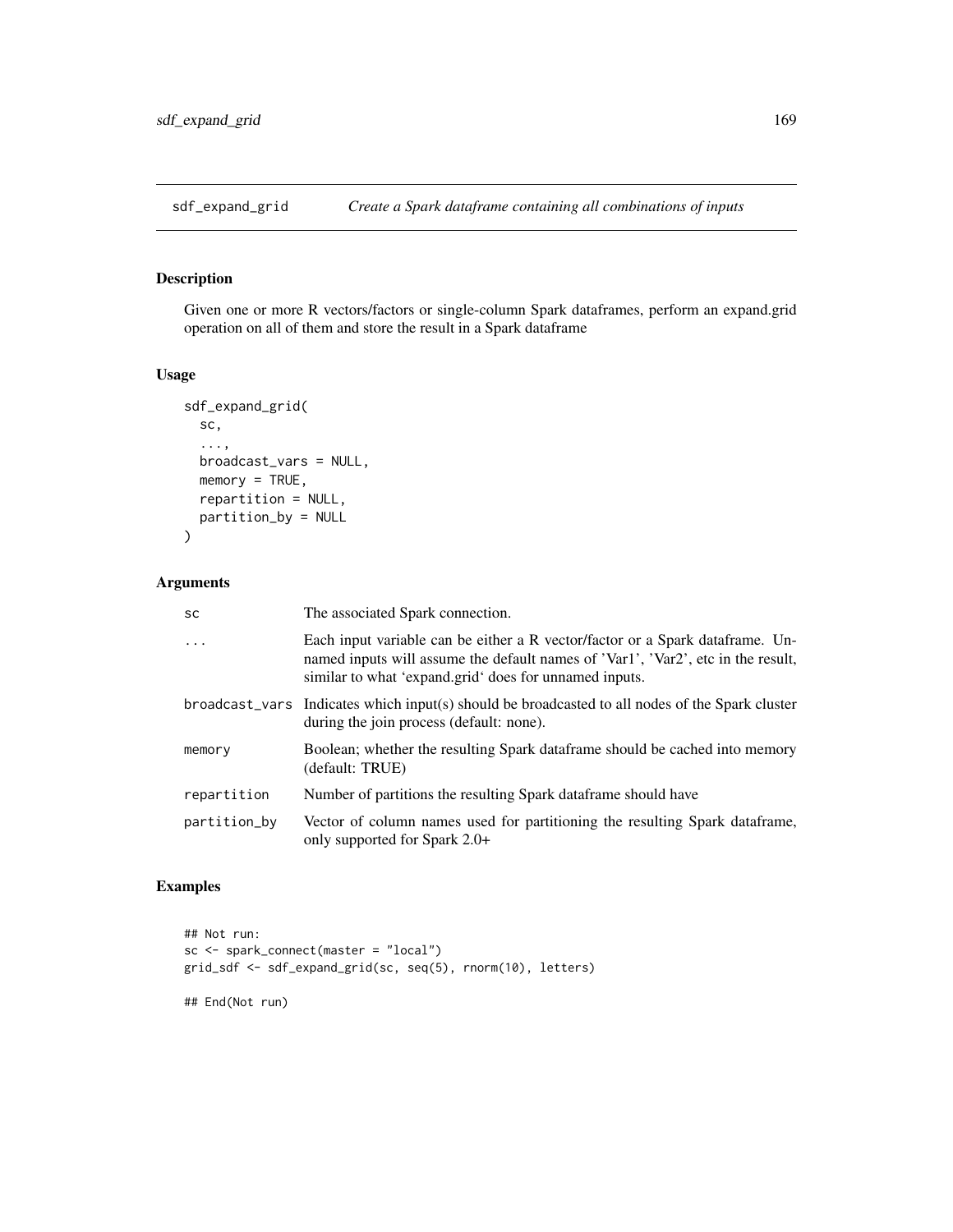Convert column(s) from avro format

# Usage

sdf\_from\_avro(x, cols)

# Arguments

|      | An object coercible to a Spark DataFrame                                             |
|------|--------------------------------------------------------------------------------------|
| cols | Named list of columns to transform from Avro format plus a valid Avro schema         |
|      | string for each column, where column names are keys and column schema                |
|      | strings are values (e.g., $c$ (example_primitive_col = "string", example_complex_col |
|      | ="{\"type\":\"record\",\"name\":\"person\",\"fields\":[{\"name\":\"person_name\",\"  |

| Spark DataFrame is Streaming<br>sdf_is_streaming |  |
|--------------------------------------------------|--|
|                                                  |  |

# Description

Is the given Spark DataFrame a streaming data?

# Usage

```
sdf_is_streaming(x)
```
# Arguments

x A spark\_connection, ml\_pipeline, or a tbl\_spark.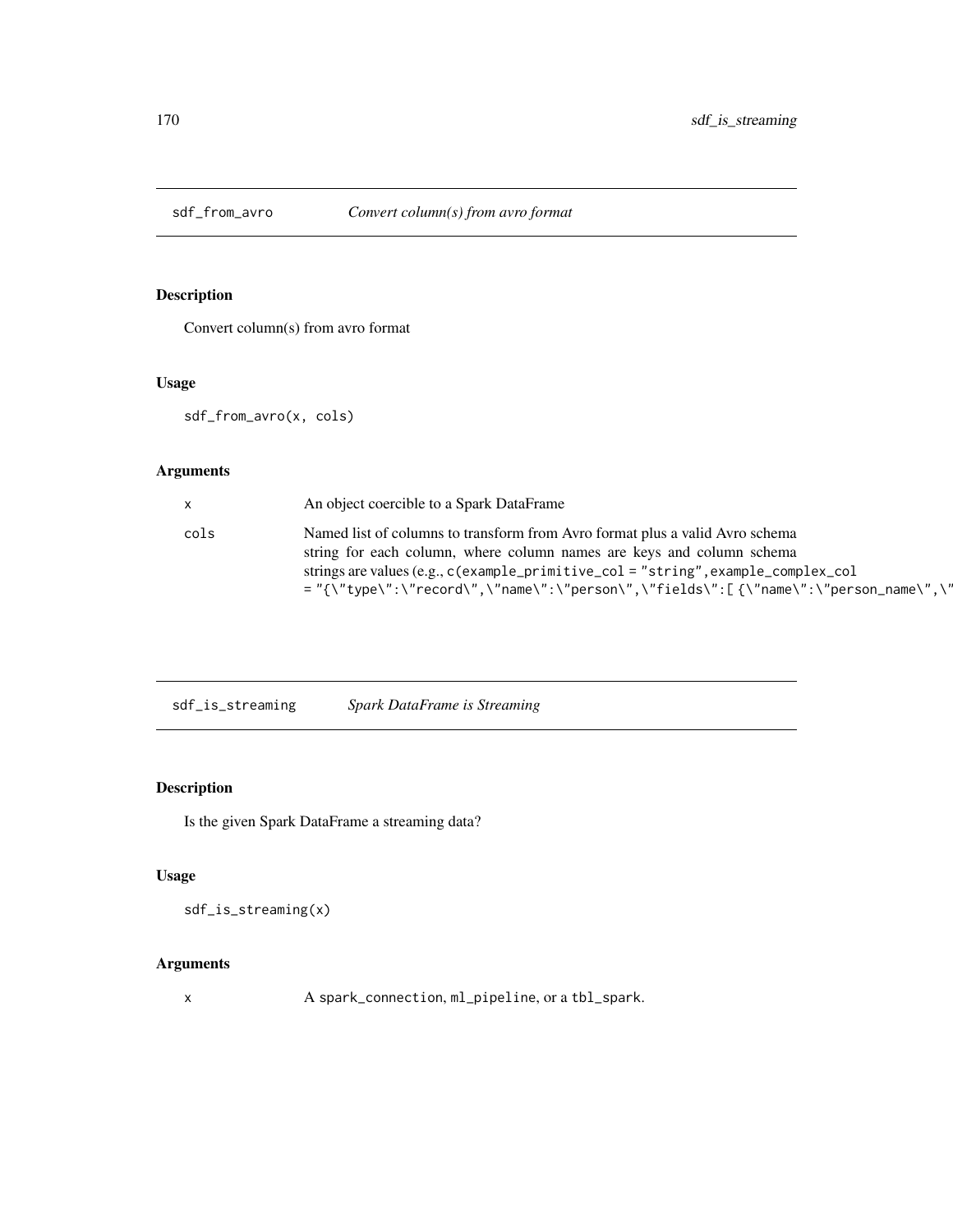Returns the last index of a Spark DataFrame. The Spark mapPartitionsWithIndex function is used to iterate through the last nonempty partition of the RDD to find the last record.

#### Usage

sdf\_last\_index(x, id = "id")

# Arguments

|    | A spark_connection, ml_pipeline, or a tbl_spark. |
|----|--------------------------------------------------|
| id | The name of the index column.                    |

| sdf len | Create DataFrame for Length |  |
|---------|-----------------------------|--|
|---------|-----------------------------|--|

# Description

Creates a DataFrame for the given length.

#### Usage

```
sdf_len(sc, length, repartition = NULL, type = c("integer", "integer64"))
```

| <b>SC</b>   | The associated Spark connection.                                                        |
|-------------|-----------------------------------------------------------------------------------------|
| length      | The desired length of the sequence.                                                     |
| repartition | The number of partitions to use when distributing the data across the Spark<br>cluster. |
| type        | The data type to use for the index, either "integer" or "integer64".                    |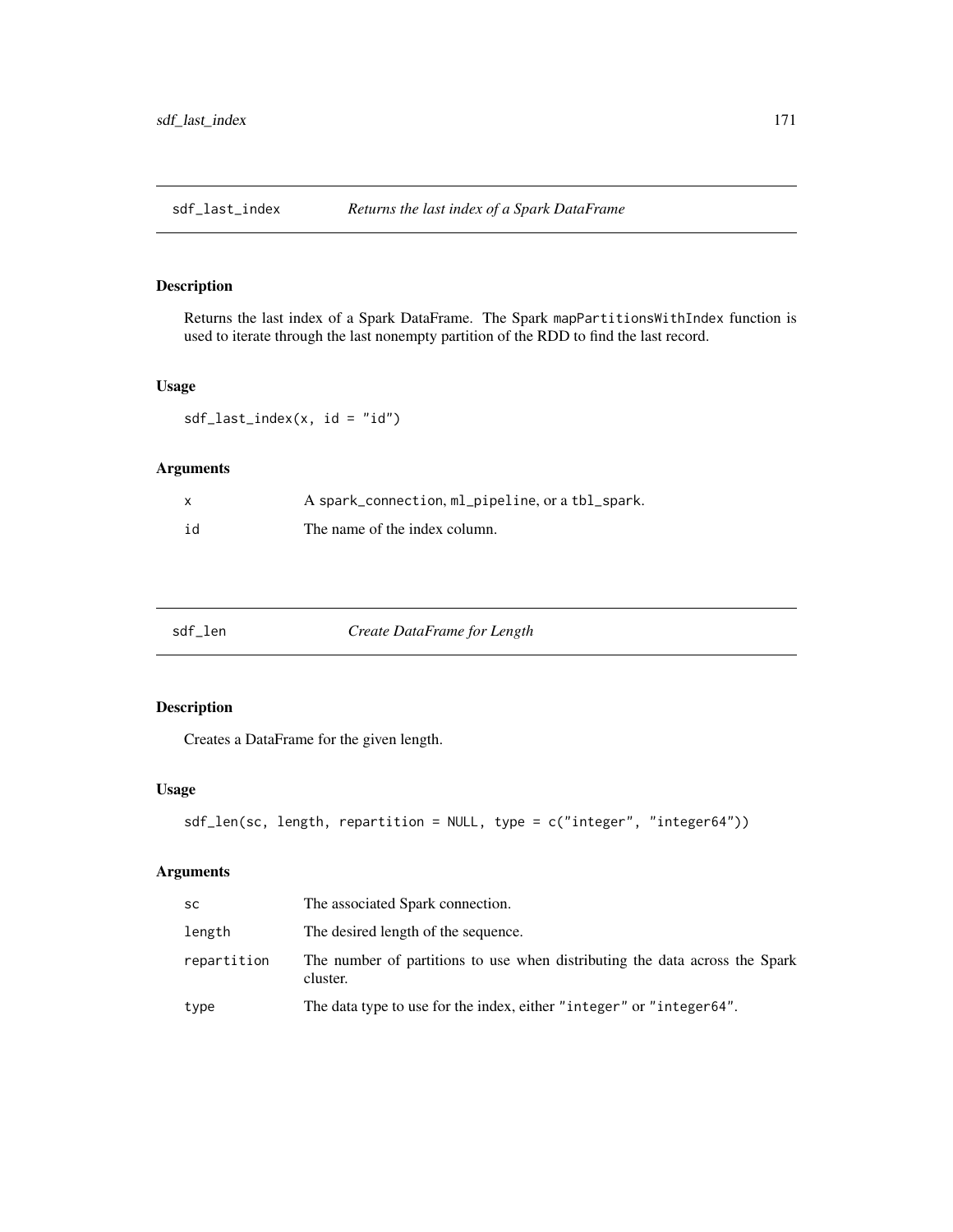sdf\_num\_partitions *Gets number of partitions of a Spark DataFrame*

#### Description

Gets number of partitions of a Spark DataFrame

# Usage

```
sdf_num_partitions(x)
```
#### Arguments

x A spark\_connection, ml\_pipeline, or a tbl\_spark.

| sdf_partition_sizes | Compute the number of records within each partition of a Spark |
|---------------------|----------------------------------------------------------------|
|                     | <i>DataFrame</i>                                               |

# Description

Compute the number of records within each partition of a Spark DataFrame

#### Usage

sdf\_partition\_sizes(x)

# Arguments

x A spark\_connection, ml\_pipeline, or a tbl\_spark.

# Examples

```
## Not run:
library(sparklyr)
sc <- spark_connect(master = "spark://HOST:PORT")
example_sdf <- sdf_len(sc, 100L, repartition = 10L)
example_sdf %>% sdf_partition_sizes() %>% print()
```
## End(Not run)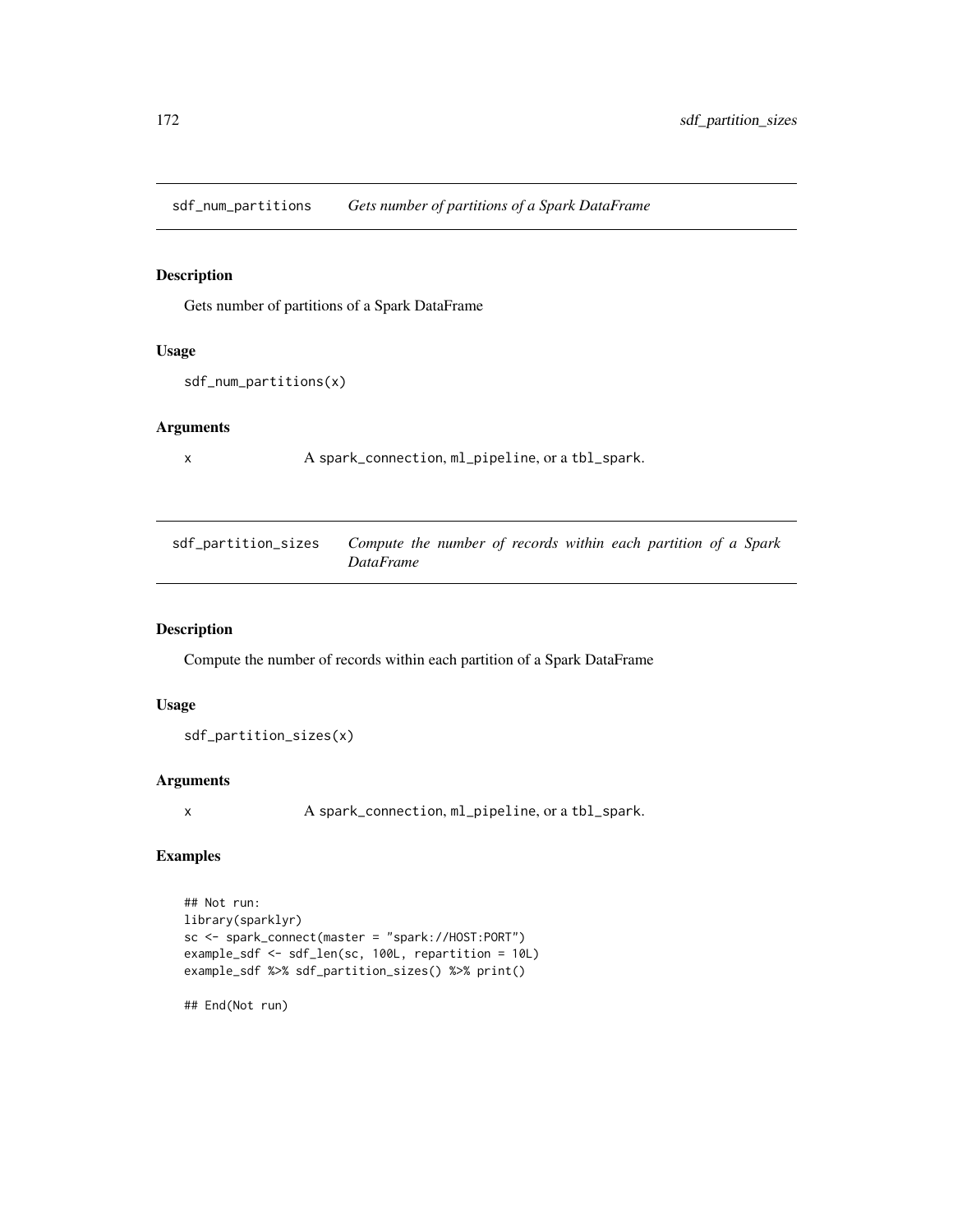Persist a Spark DataFrame, forcing any pending computations and (optionally) serializing the results to disk.

#### Usage

sdf\_persist(x, storage.level = "MEMORY\_AND\_DISK")

### Arguments

| A spark_connection, ml_pipeline, or a tbl_spark.                                                                                           |
|--------------------------------------------------------------------------------------------------------------------------------------------|
| storage. level The storage level to be used. Please view the Spark Documentation for informa-<br>tion on what storage levels are accepted. |

#### Details

Spark DataFrames invoke their operations lazily – pending operations are deferred until their results are actually needed. Persisting a Spark DataFrame effectively 'forces' any pending computations, and then persists the generated Spark DataFrame as requested (to memory, to disk, or otherwise).

Users of Spark should be careful to persist the results of any computations which are non-deterministic – otherwise, one might see that the values within a column seem to 'change' as new operations are performed on that data set.

sdf\_pivot *Pivot a Spark DataFrame*

#### Description

Construct a pivot table over a Spark Dataframe, using a syntax similar to that from reshape2:: dcast.

```
sdf_pivot(x, formula, fun.aggregate = "count")
```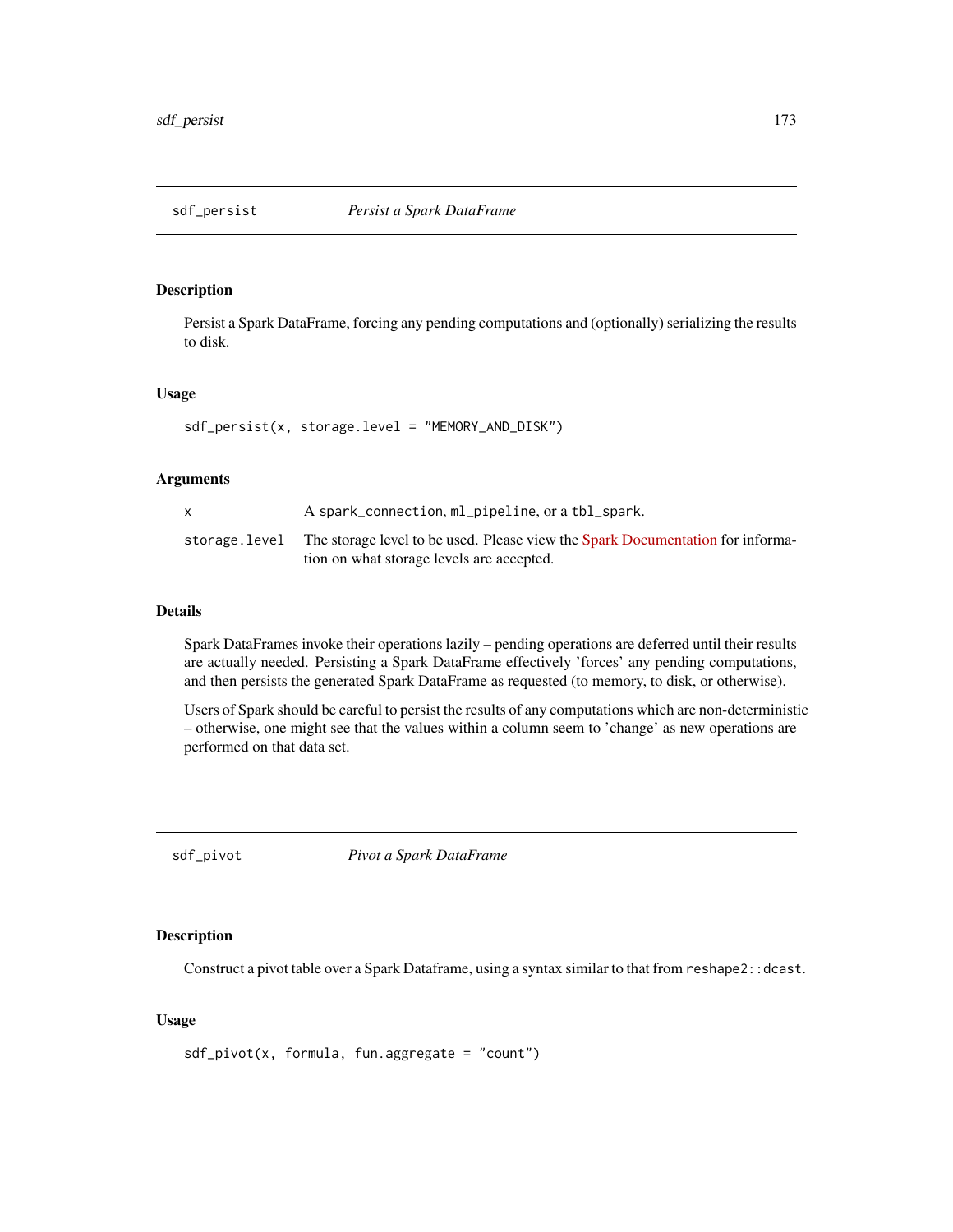| X             | A spark_connection, ml_pipeline, or a tbl_spark.                                                                                                                                                                                                                                   |
|---------------|------------------------------------------------------------------------------------------------------------------------------------------------------------------------------------------------------------------------------------------------------------------------------------|
| formula       | A two-sided R formula of the form $x_1 + x_2 +  \sim y_1$ . The left-hand side of<br>the formula indicates which variables are used for grouping, and the right-hand<br>side indicates which variable is used for pivoting. Currently, only a single pivot<br>column is supported. |
| fun.aggregate | How should the grouped dataset be aggregated? Can be a length-one character<br>vector, giving the name of a Spark aggregation function to be called; a named R<br>list mapping column names to an aggregation method, or an R function that is<br>invoked on the grouped dataset.  |

#### Examples

```
## Not run:
library(sparklyr)
library(dplyr)
sc <- spark_connect(master = "local")
iris_tbl <- sdf_copy_to(sc, iris, name = "iris_tbl", overwrite = TRUE)
# aggregating by mean
iris_tbl %>%
  mutate(Petal_Width = ifelse(Petal_Width > 1.5, "High", "Low")) %>%
  sdf_pivot(Petal_Width ~ Species,
   fun.aggregate = list(Petal_Length = "mean")
  )
# aggregating all observations in a list
iris_tbl %>%
 mutate(Petal_Width = ifelse(Petal_Width > 1.5, "High", "Low")) %>%
  sdf_pivot(Petal_Width ~ Species,
   fun.aggregate = list(Petal_Length = "collect_list")
  \lambda
```
## End(Not run)

sdf\_project *Project features onto principal components*

## Description

Project features onto principal components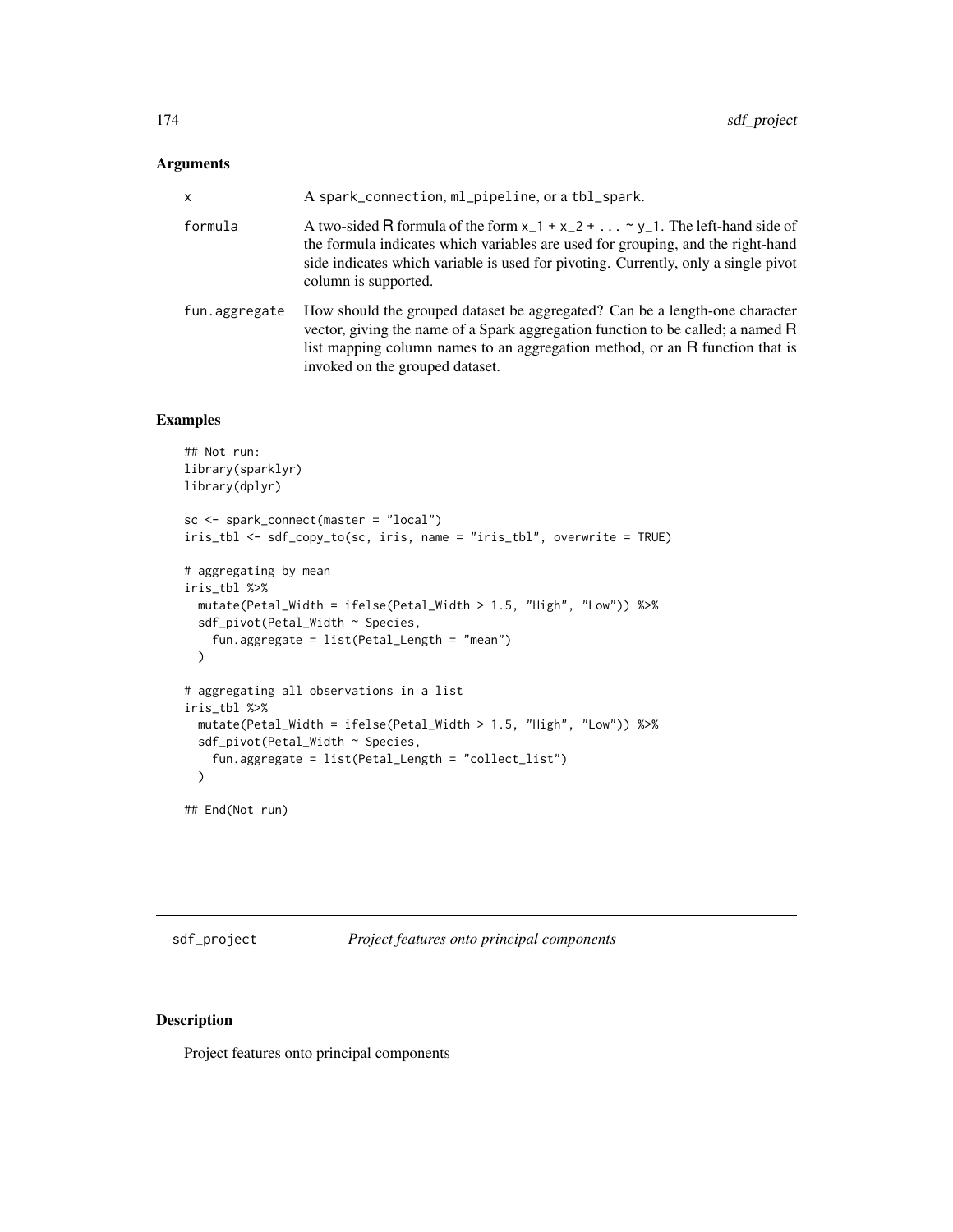# sdf\_quantile 175

# Usage

```
sdf_project(
  object,
  newdata,
  features = dimnames(object$pc)[[1]],
  feature_prefix = NULL,
  ...
\mathcal{E}
```
#### Arguments

| object   | A Spark PCA model object                                     |
|----------|--------------------------------------------------------------|
| newdata  | An object coercible to a Spark DataFrame                     |
| features | A vector of names of columns to be projected                 |
|          | feature_prefix The prefix used in naming the output features |
|          | Optional arguments; currently unused.                        |

#### Transforming Spark DataFrames

The family of functions prefixed with sdf\_ generally access the Scala Spark DataFrame API directly, as opposed to the dplyr interface which uses Spark SQL. These functions will 'force' any pending SQL in a dplyr pipeline, such that the resulting tbl\_spark object returned will no longer have the attached 'lazy' SQL operations. Note that the underlying Spark DataFrame *does* execute its operations lazily, so that even though the pending set of operations (currently) are not exposed at the R level, these operations will only be executed when you explicitly collect() the table.

sdf\_quantile *Compute (Approximate) Quantiles with a Spark DataFrame*

# Description

Given a numeric column within a Spark DataFrame, compute approximate quantiles (to some relative error).

```
sdf_quantile(
 x,
  column,
 probabilities = c(0, 0.25, 0.5, 0.75, 1),
  relative.error = 1e-05
)
```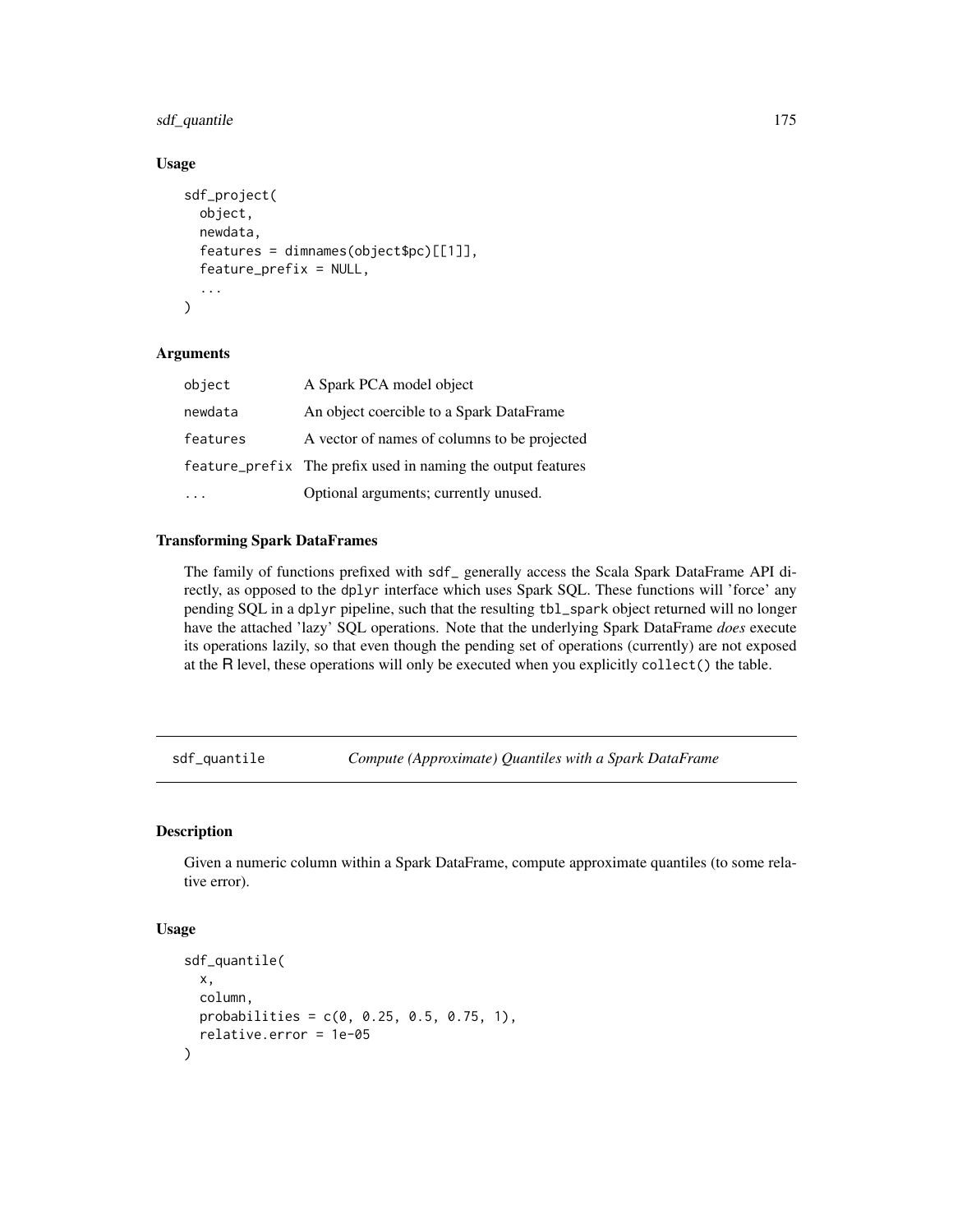| x             | A spark_connection, ml_pipeline, or a tbl_spark.                                                            |
|---------------|-------------------------------------------------------------------------------------------------------------|
| column        | The column(s) for which quantiles should be computed. Multiple columns are<br>only supported in Spark 2.0+. |
| probabilities | A numeric vector of probabilities, for which quantiles should be computed.                                  |
|               | relative.error The relative error - lower values imply more precision in the computed quan-<br>tiles.       |

<span id="page-175-0"></span>sdf\_random\_split *Partition a Spark Dataframe*

# Description

Partition a Spark DataFrame into multiple groups. This routine is useful for splitting a DataFrame into, for example, training and test datasets.

#### Usage

```
sdf_random_split(
 x,
  ...,
 weights = NULL,
 seed = sample(.Machine$integer.max, 1)
)
```
# sdf\_partition(x, ..., weights = NULL, seed = sample(.Machine\$integer.max, 1))

## Arguments

| x       | An object coercable to a Spark DataFrame.                                                                                                |
|---------|------------------------------------------------------------------------------------------------------------------------------------------|
| .       | Named parameters, mapping table names to weights. The weights will be nor-<br>malized such that they sum to 1.                           |
| weights | An alternate mechanism for supplying weights – when specified, this takes<br>precedence over the  arguments.                             |
| seed    | Random seed to use for randomly partitioning the dataset. Set this if you want<br>your partitioning to be reproducible on repeated runs. |

#### Details

The sampling weights define the probability that a particular observation will be assigned to a particular partition, not the resulting size of the partition. This implies that partitioning a DataFrame with, for example,

 $sdf_r$ andom\_split(x,training = 0.5,test = 0.5)

is not guaranteed to produce training and test partitions of equal size.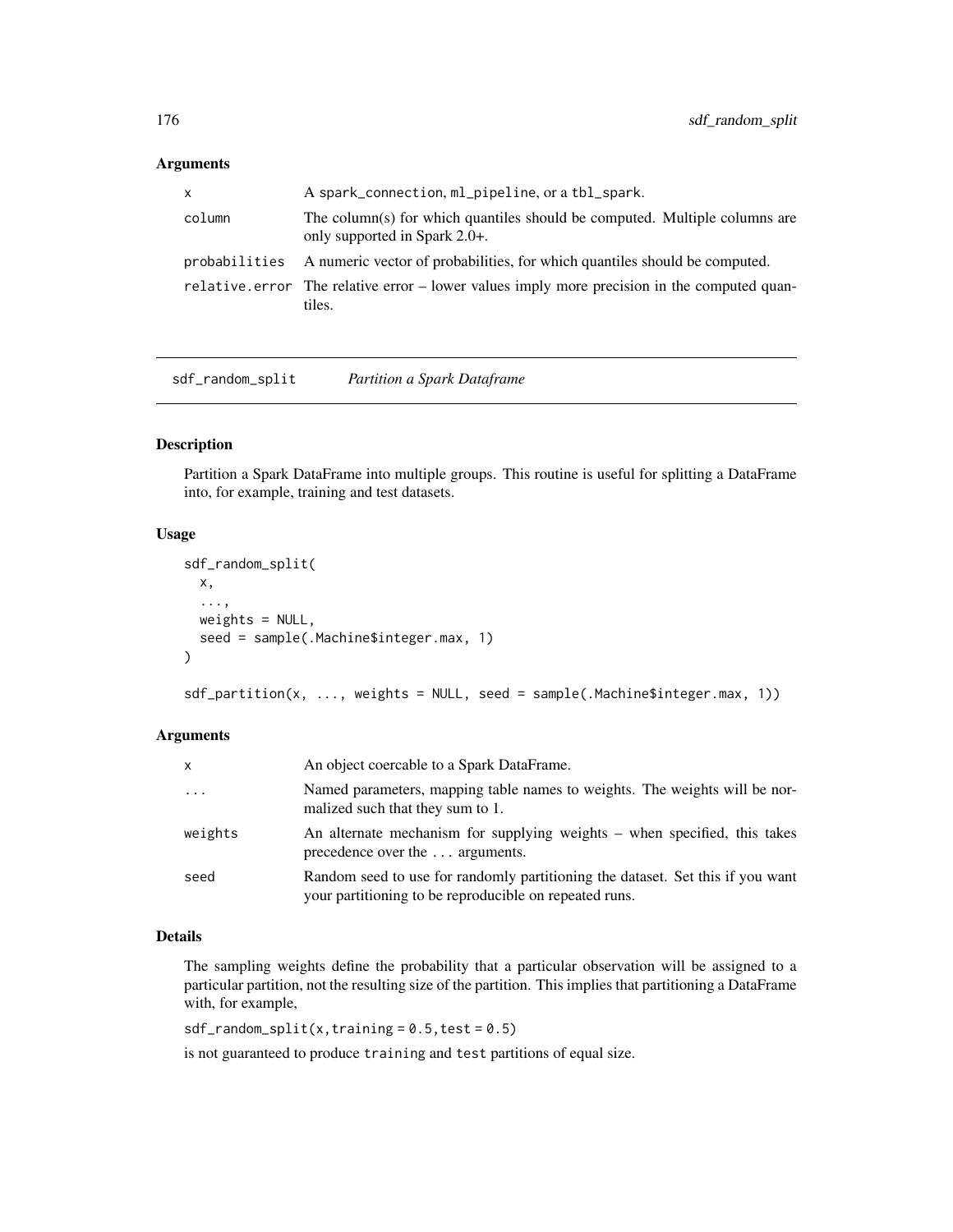#### Value

An R list of tbl\_sparks.

#### Transforming Spark DataFrames

The family of functions prefixed with sdf\_ generally access the Scala Spark DataFrame API directly, as opposed to the dplyr interface which uses Spark SQL. These functions will 'force' any pending SQL in a dplyr pipeline, such that the resulting tbl\_spark object returned will no longer have the attached 'lazy' SQL operations. Note that the underlying Spark DataFrame *does* execute its operations lazily, so that even though the pending set of operations (currently) are not exposed at the R level, these operations will only be executed when you explicitly collect() the table.

#### See Also

Other Spark data frames: [sdf\\_copy\\_to\(](#page-164-0)), [sdf\\_register\(](#page-177-0)), [sdf\\_sample\(](#page-178-0)), [sdf\\_sort\(](#page-181-0)), [sdf\\_weighted\\_sample\(](#page-185-0))

#### Examples

```
## Not run:
# randomly partition data into a 'training' and 'test'
# dataset, with 60% of the observations assigned to the
# 'training' dataset, and 40% assigned to the 'test' dataset
data(diamonds, package = "ggplot2")
diamonds_tbl <- copy_to(sc, diamonds, "diamonds")
partitions <- diamonds_tbl %>%
 sdf_r andom_split(training = 0.6, test = 0.4)
print(partitions)
# alternate way of specifying weights
weights \leq c(training = 0.6, test = 0.4)
diamonds_tbl %>% sdf_random_split(weights = weights)
```
## End(Not run)

sdf\_read\_column *Read a Column from a Spark DataFrame*

#### **Description**

Read a single column from a Spark DataFrame, and return the contents of that column back to R.

#### Usage

```
sdf_read_column(x, column)
```

|        | A spark_connection, ml_pipeline, or a tbl_spark. |
|--------|--------------------------------------------------|
| column | The name of a column within x.                   |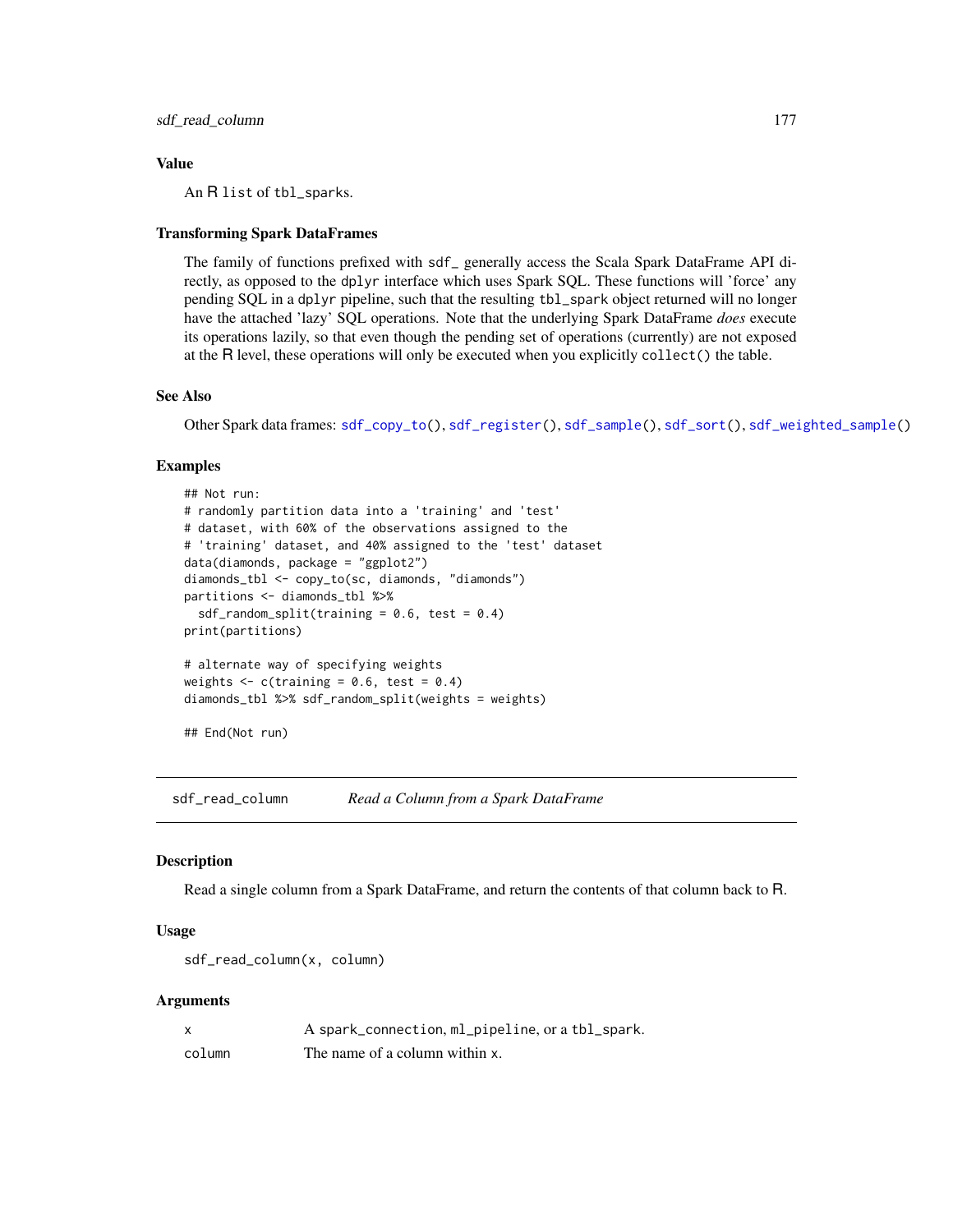#### Details

It is expected for this operation to preserve row order.

<span id="page-177-0"></span>sdf\_register *Register a Spark DataFrame*

#### Description

Registers a Spark DataFrame (giving it a table name for the Spark SQL context), and returns a tbl\_spark.

#### Usage

sdf\_register(x, name = NULL)

#### Arguments

| x    | A Spark DataFrame.           |
|------|------------------------------|
| name | A name to assign this table. |

#### Transforming Spark DataFrames

The family of functions prefixed with sdf\_ generally access the Scala Spark DataFrame API directly, as opposed to the dplyr interface which uses Spark SQL. These functions will 'force' any pending SQL in a dplyr pipeline, such that the resulting tbl\_spark object returned will no longer have the attached 'lazy' SQL operations. Note that the underlying Spark DataFrame *does* execute its operations lazily, so that even though the pending set of operations (currently) are not exposed at the R level, these operations will only be executed when you explicitly collect() the table.

# See Also

Other Spark data frames: [sdf\\_copy\\_to\(](#page-164-0)), [sdf\\_random\\_split\(](#page-175-0)), [sdf\\_sample\(](#page-178-0)), [sdf\\_sort\(](#page-181-0)), [sdf\\_weighted\\_sample\(](#page-185-0))

sdf\_repartition *Repartition a Spark DataFrame*

#### **Description**

Repartition a Spark DataFrame

```
sdf_repartition(x, partitions = NULL, partition_by = NULL)
```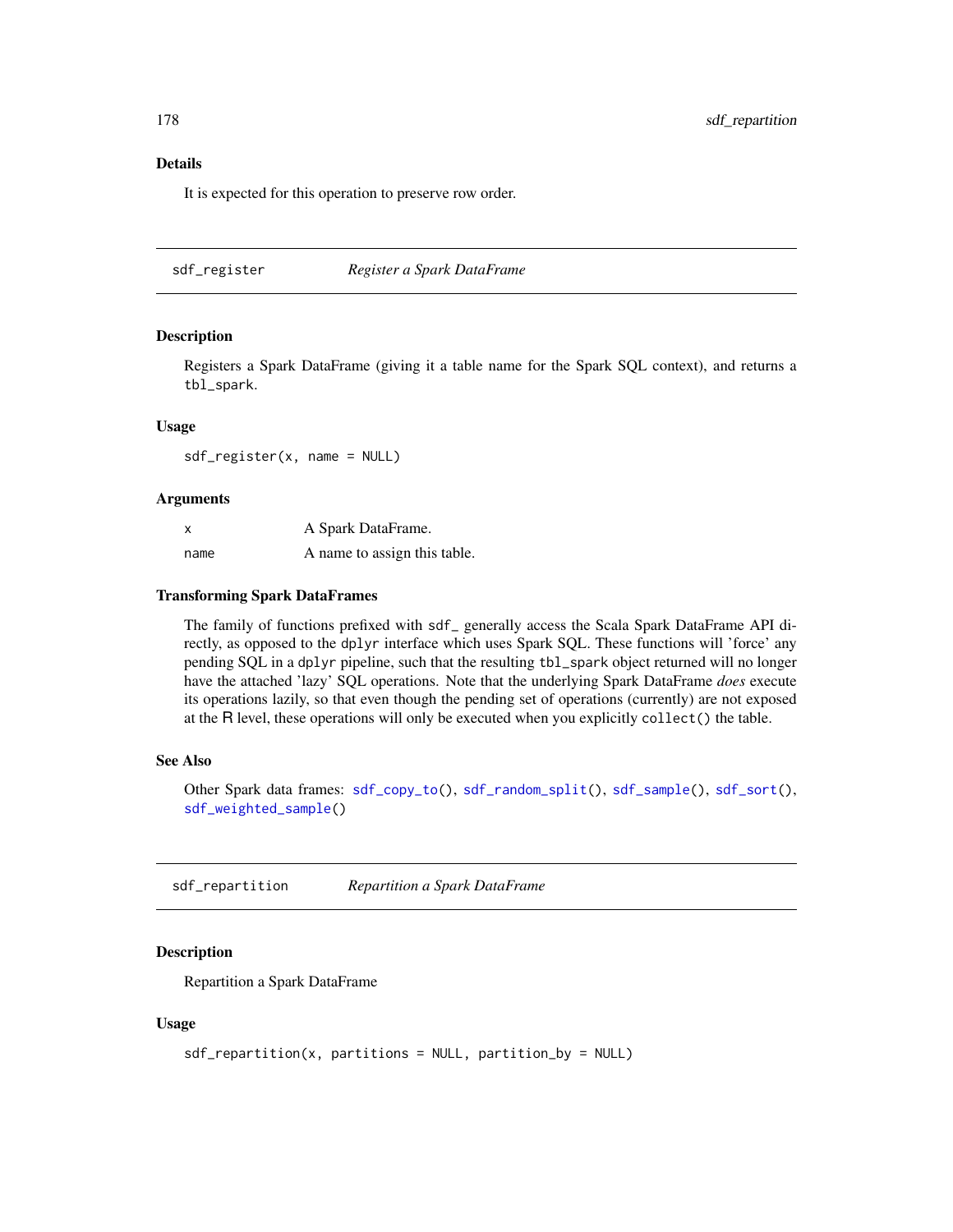| X            | A spark_connection, ml_pipeline, or a tbl_spark.                            |
|--------------|-----------------------------------------------------------------------------|
| partitions   | number of partitions                                                        |
| partition_by | vector of column names used for partitioning, only supported for Spark 2.0+ |

sdf\_residuals.ml\_model\_generalized\_linear\_regression *Model Residuals*

#### Description

This generic method returns a Spark DataFrame with model residuals added as a column to the model training data.

#### Usage

```
## S3 method for class 'ml_model_generalized_linear_regression'
sdf_residuals(
  object,
  type = c("deviance", "pearson", "working", "response"),
  ...
\mathcal{L}## S3 method for class 'ml_model_linear_regression'
sdf_residuals(object, ...)
```

```
sdf_residuals(object, ...)
```
#### Arguments

| object  | Spark ML model object.                      |
|---------|---------------------------------------------|
| type    | type of residuals which should be returned. |
| $\cdot$ | additional arguments                        |

<span id="page-178-0"></span>

|  | sdf_sample |  |  | Rand |
|--|------------|--|--|------|
|--|------------|--|--|------|

# sdf\_sample *Randomly Sample Rows from a Spark DataFrame*

# Description

Draw a random sample of rows (with or without replacement) from a Spark DataFrame.

```
sdf_sample(x, fraction = 1, replacement = TRUE, seed = NULL)
```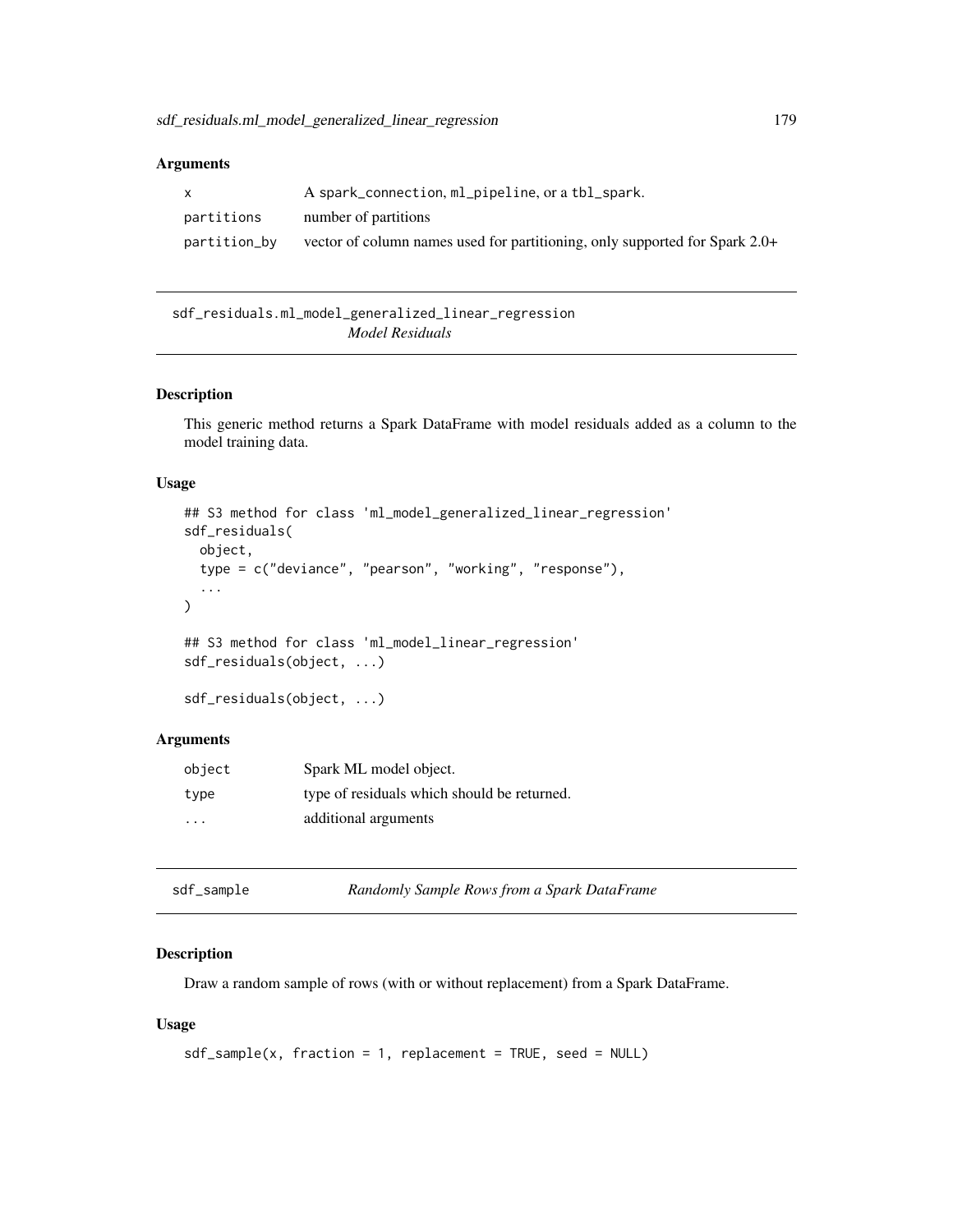| X           | An object coercable to a Spark DataFrame. |
|-------------|-------------------------------------------|
| fraction    | The fraction to sample.                   |
| replacement | Boolean; sample with replacement?         |
| seed        | An (optional) integer seed.               |

#### Transforming Spark DataFrames

The family of functions prefixed with sdf\_ generally access the Scala Spark DataFrame API directly, as opposed to the dplyr interface which uses Spark SQL. These functions will 'force' any pending SQL in a dplyr pipeline, such that the resulting tbl\_spark object returned will no longer have the attached 'lazy' SQL operations. Note that the underlying Spark DataFrame *does* execute its operations lazily, so that even though the pending set of operations (currently) are not exposed at the R level, these operations will only be executed when you explicitly collect() the table.

#### See Also

Other Spark data frames: [sdf\\_copy\\_to\(](#page-164-0)), [sdf\\_random\\_split\(](#page-175-0)), [sdf\\_register\(](#page-177-0)), [sdf\\_sort\(](#page-181-0)), [sdf\\_weighted\\_sample\(](#page-185-0))

sdf\_schema *Read the Schema of a Spark DataFrame*

#### Description

Read the schema of a Spark DataFrame.

#### Usage

sdf\_schema(x, expand\_nested\_cols = FALSE)

#### Arguments

x A spark\_connection, ml\_pipeline, or a tbl\_spark. expand\_nested\_cols

Whether to expand columns containing nested array of structs (which are usually created by tidyr::nest on a Spark data frame)

#### Details

The type column returned gives the string representation of the underlying Spark type for that column; for example, a vector of numeric values would be returned with the type "DoubleType". Please see the [Spark Scala API Documentation](http://spark.apache.org/docs/latest/api/scala/index.html#org.apache.spark.sql.types.package) for information on what types are available and exposed by Spark.

#### Value

An R list, with each list element describing the name and type of a column.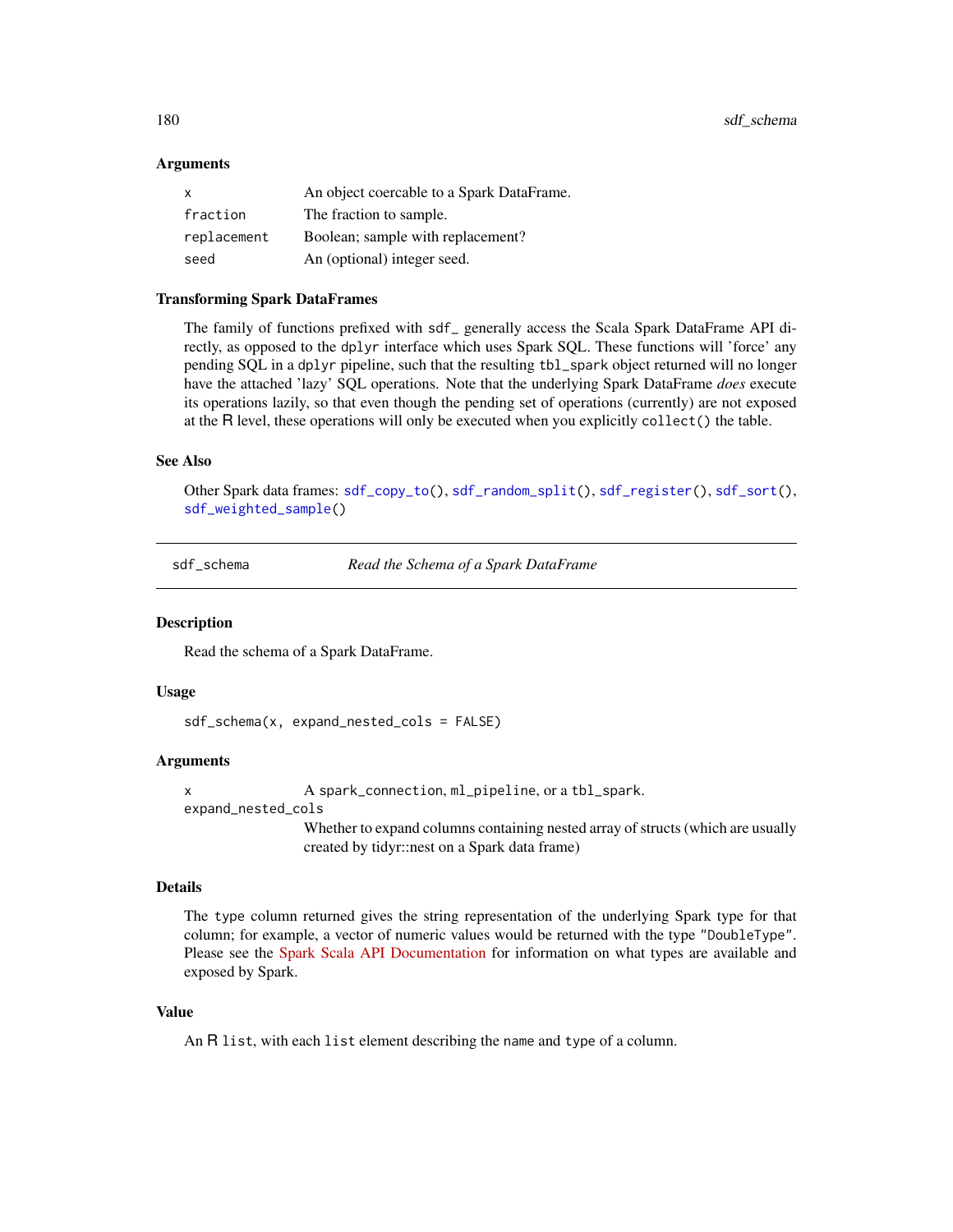sdf\_separate\_column *Separate a Vector Column into Scalar Columns*

#### Description

Given a vector column in a Spark DataFrame, split that into n separate columns, each column made up of the different elements in the column column.

# Usage

sdf\_separate\_column(x, column, into = NULL)

## Arguments

| $\mathsf{X}$ | A spark_connection, ml_pipeline, or a tbl_spark.                                                                                                                                                                                           |
|--------------|--------------------------------------------------------------------------------------------------------------------------------------------------------------------------------------------------------------------------------------------|
| column       | The name of a (vector-typed) column.                                                                                                                                                                                                       |
| into         | A specification of the columns that should be generated from column. This can<br>either be a vector of column names, or an R list mapping column names to the<br>(1-based) index at which a particular vector element should be extracted. |

sdf\_seq *Create DataFrame for Range*

## Description

Creates a DataFrame for the given range

## Usage

```
sdf_seq(
  sc,
  from = 1L,
  to = 1L,
 by = 1L,
  repartition = NULL,
  type = c("integer", "integer64")
)
```

| <b>SC</b>   | The associated Spark connection.                                                                                                      |
|-------------|---------------------------------------------------------------------------------------------------------------------------------------|
| from, to    | The start and end to use as a range                                                                                                   |
| by          | The increment of the sequence.                                                                                                        |
| repartition | The number of partitions to use when distributing the data across the Spark<br>cluster. Defaults to the minimum number of partitions. |
| type        | The data type to use for the index, either "integer" or "integer64".                                                                  |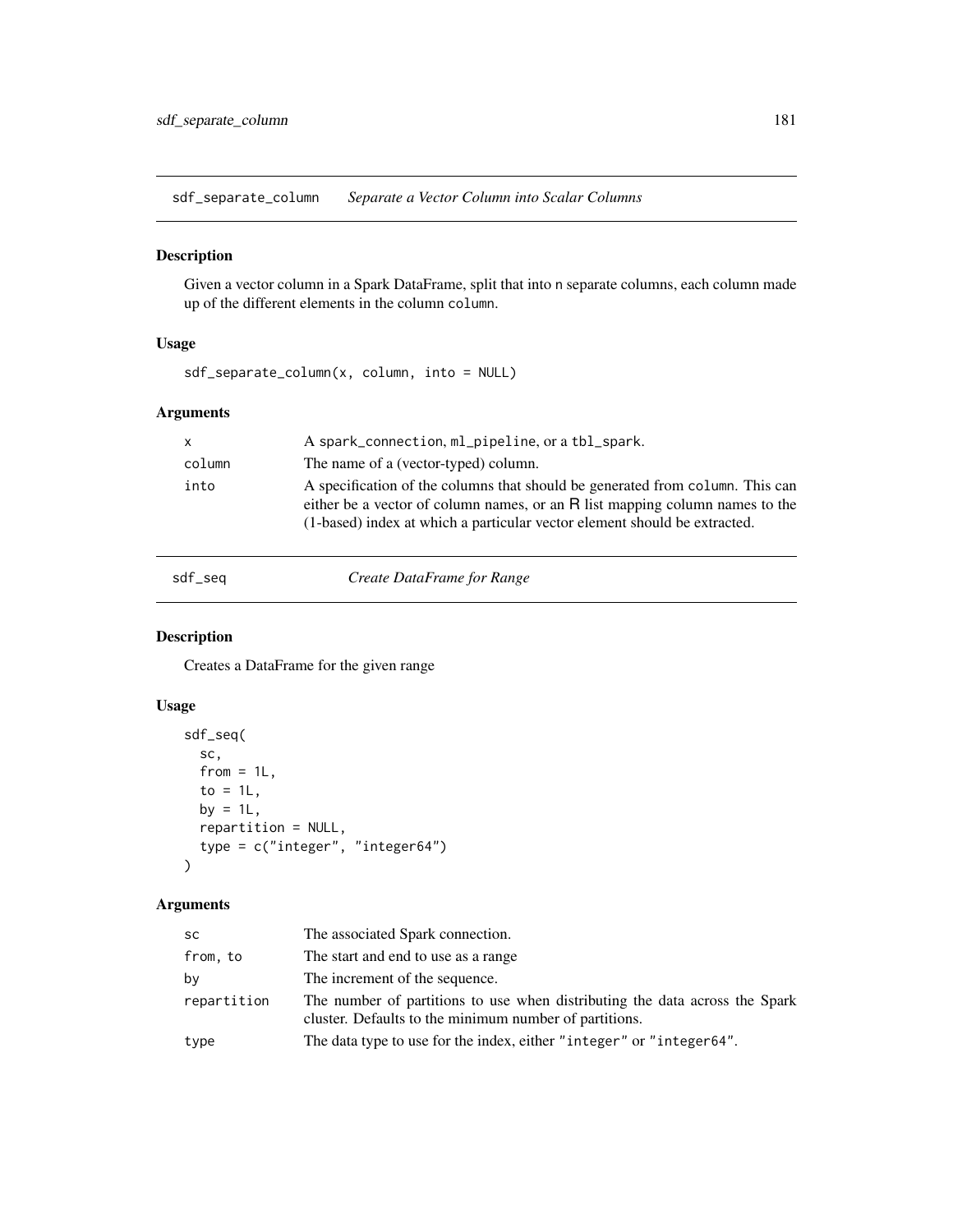<span id="page-181-0"></span>

#### Description

Sort a Spark DataFrame by one or more columns, with each column sorted in ascending order.

#### Usage

sdf\_sort(x, columns)

#### Arguments

|         | An object coercable to a Spark DataFrame. |
|---------|-------------------------------------------|
| columns | The column(s) to sort by.                 |

#### Transforming Spark DataFrames

The family of functions prefixed with sdf\_ generally access the Scala Spark DataFrame API directly, as opposed to the dplyr interface which uses Spark SQL. These functions will 'force' any pending SQL in a dplyr pipeline, such that the resulting tbl\_spark object returned will no longer have the attached 'lazy' SQL operations. Note that the underlying Spark DataFrame *does* execute its operations lazily, so that even though the pending set of operations (currently) are not exposed at the R level, these operations will only be executed when you explicitly collect() the table.

#### See Also

Other Spark data frames: [sdf\\_copy\\_to\(](#page-164-0)), [sdf\\_random\\_split\(](#page-175-0)), [sdf\\_register\(](#page-177-0)), [sdf\\_sample\(](#page-178-0)), [sdf\\_weighted\\_sample\(](#page-185-0))

sdf\_sql *Spark DataFrame from SQL*

#### Description

Defines a Spark DataFrame from a SQL query, useful to create Spark DataFrames without collecting the results immediately.

#### Usage

sdf\_sql(sc, sql)

| sc  | A spark_connection.                               |
|-----|---------------------------------------------------|
| sal | a 'SQL' query used to generate a Spark DataFrame. |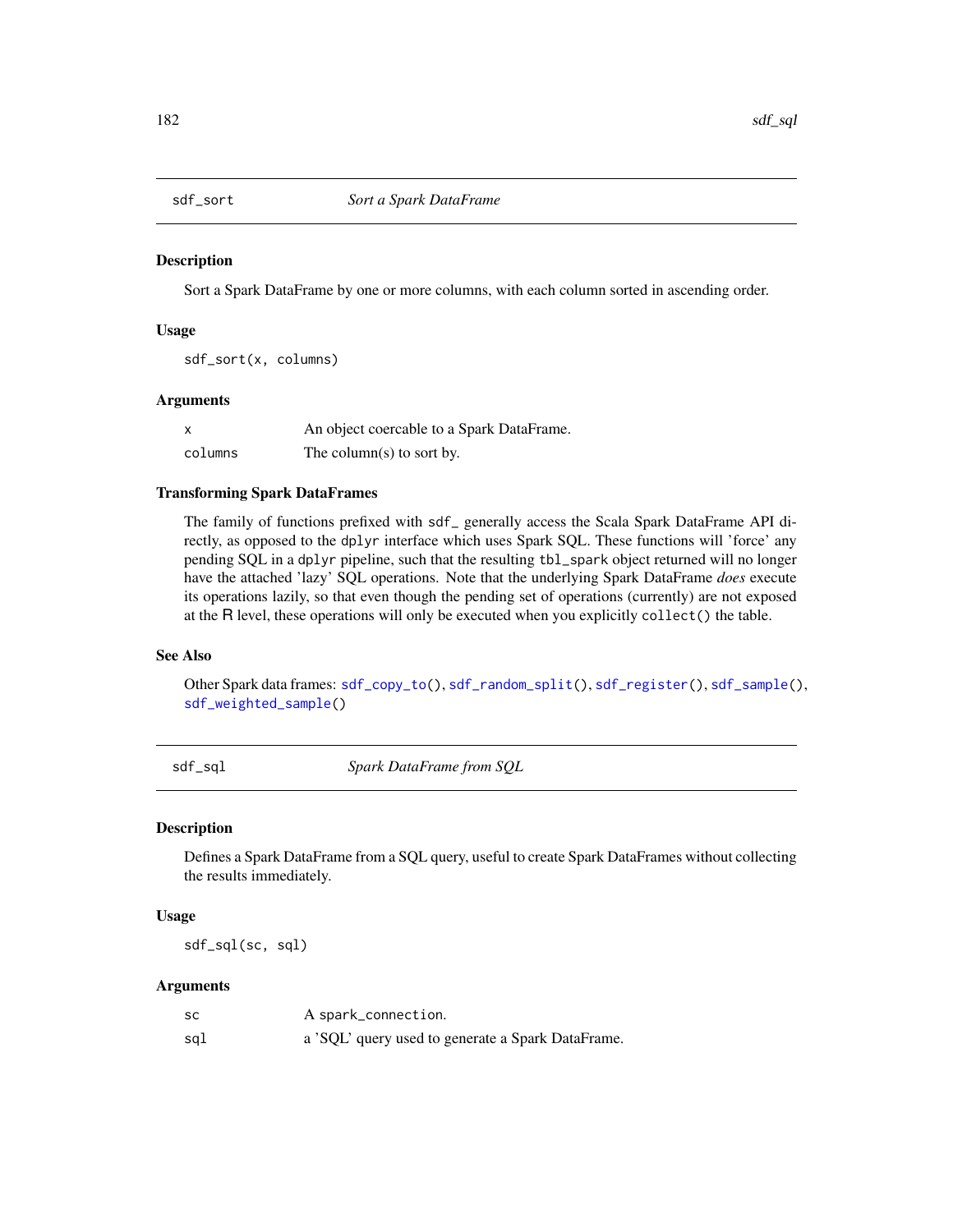## Description

Convert column(s) to avro format

## Usage

 $sdf_to_avro(x, \ncols = \ncolnames(x))$ 

## Arguments

| $\boldsymbol{\mathsf{x}}$ | An object coercible to a Spark DataFrame      |
|---------------------------|-----------------------------------------------|
| cols                      | Subset of Columns to convert into avro format |

sdf\_unnest\_longer *Unnest longer*

## Description

Expand a struct column or an array column within a Spark dataframe into one or more rows, similar what to tidyr::unnest\_longer does to an R dataframe. An index column, if included, will be 1-based if 'col' is an array column.

## Usage

```
sdf_unnest_longer(
  data,
  col,
  values_to = NULL,
  indices_to = NULL,
  include_indices = NULL,
 names_repair = "check_unique",
 ptype = list(),
  transform = list()\mathcal{L}
```

| data       | The Spark dataframe to be unnested                                                                                                                       |
|------------|----------------------------------------------------------------------------------------------------------------------------------------------------------|
| col        | The struct column to extract components from                                                                                                             |
| values_to  | Name of column to store vector values. Defaults to 'col'.                                                                                                |
| indices_to | A string giving the name of column which will contain the inner names or posi-<br>tion (if not named) of the values. Defaults to 'col' with '_id' suffix |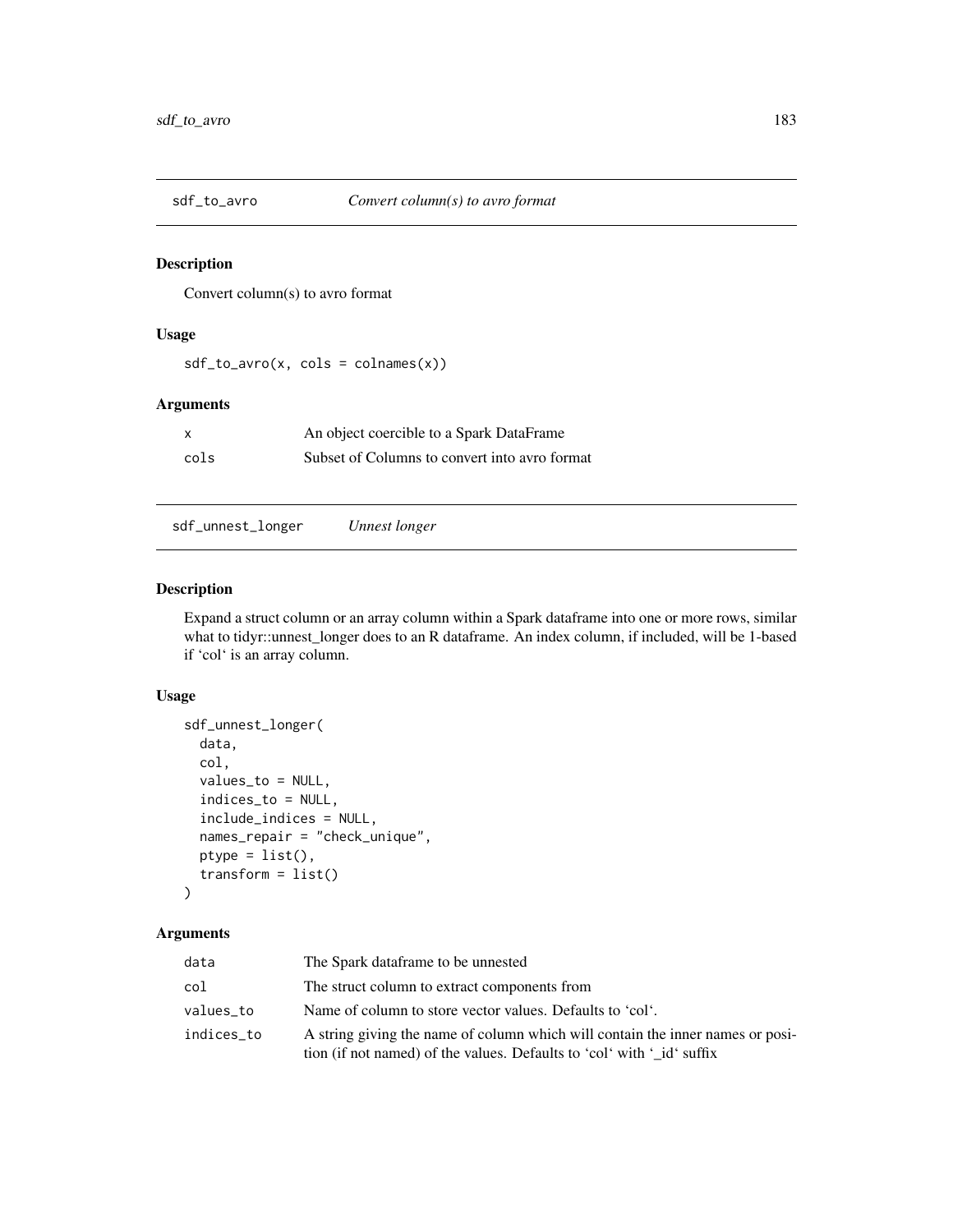| include_indices |                                                                                                                                                                                                                                                                                                                                                                              |
|-----------------|------------------------------------------------------------------------------------------------------------------------------------------------------------------------------------------------------------------------------------------------------------------------------------------------------------------------------------------------------------------------------|
|                 | Whether to include an index column. An index column will be included by<br>default if 'col' is a struct column. It will also be included if 'indices_to' is not<br>'NULL'.                                                                                                                                                                                                   |
| names_repair    | Strategy for fixing duplicate column names (the semantic will be exactly identi-<br>cal to that of '.name_repair' option in tibble)                                                                                                                                                                                                                                          |
| ptype           | Optionally, supply an R data frame prototype for the output. Each column of the<br>unnested result will be casted based on the Spark equivalent of the type of the<br>column with the same name within 'ptype', e.g., if 'ptype' has a column 'x' of<br>type 'character', then column 'x' of the unnested result will be casted from its<br>original SQL type to StringType. |
| transform       | Optionally, a named list of transformation functions applied                                                                                                                                                                                                                                                                                                                 |

# Examples

```
## Not run:
library(sparklyr)
sc <- spark_connect(master = "local", version = "2.4.0")
# unnesting a struct column
sdf <- copy_to(
 sc,
 tibble::tibble(
   x = 1:3,
    y = list(list(a = 1, b = 2), list(a = 3, b = 4), list(a = 5, b = 6)))
\mathcal{L}unnested <- sdf %>% sdf_unnest_longer(y, indices_to = "attr")
# unnesting an array column
sdf <- copy_to(
 sc,
 tibble::tibble(
   x = 1:3,
    y = list(1:10, 1:5, 1:2)
  \lambda\lambdaunnested <- sdf %>% sdf_unnest_longer(y, indices_to = "array_idx")
## End(Not run)
```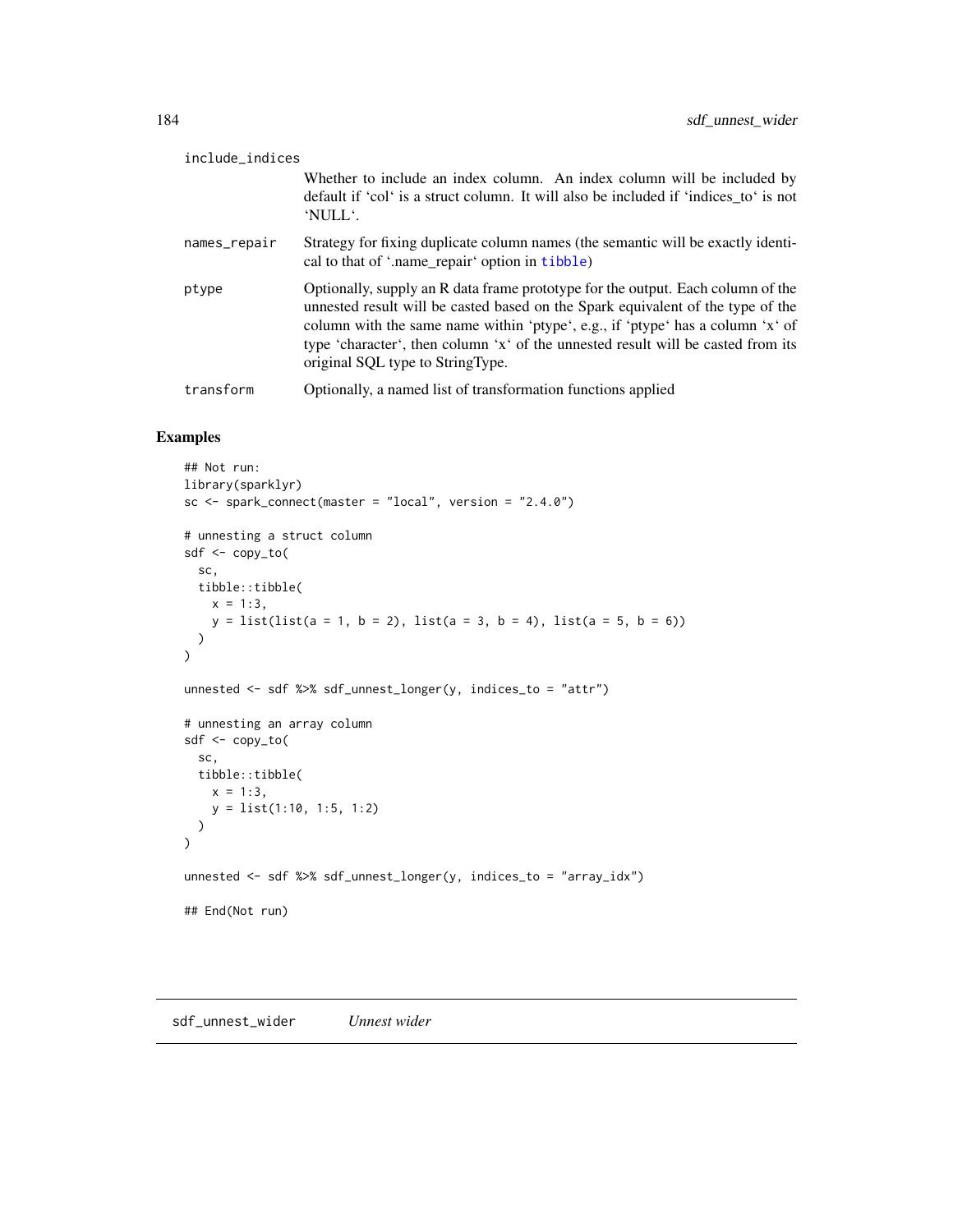sdf\_unnest\_wider 185

## Description

Flatten a struct column within a Spark dataframe into one or more columns, similar what to tidyr::unnest\_wider does to an R dataframe

#### Usage

```
sdf_unnest_wider(
  data,
  col,
 names_sep = NULL,
 names_repair = "check_unique",
 ptype = list(),
  transform = list()\lambda
```
## Arguments

| data         | The Spark dataframe to be unnested                                                                                                                                                                                                                                                                                                                                           |
|--------------|------------------------------------------------------------------------------------------------------------------------------------------------------------------------------------------------------------------------------------------------------------------------------------------------------------------------------------------------------------------------------|
| col          | The struct column to extract components from                                                                                                                                                                                                                                                                                                                                 |
| names_sep    | If 'NULL', the default, the names will be left as is. If a string, the inner and<br>outer names will be pasted together using 'names_sep' as the delimiter.                                                                                                                                                                                                                  |
| names_repair | Strategy for fixing duplicate column names (the semantic will be exactly identi-<br>cal to that of '.name_repair' option in tibble)                                                                                                                                                                                                                                          |
| ptype        | Optionally, supply an R data frame prototype for the output. Each column of the<br>unnested result will be casted based on the Spark equivalent of the type of the<br>column with the same name within 'ptype', e.g., if 'ptype' has a column 'x' of<br>type 'character', then column 'x' of the unnested result will be casted from its<br>original SQL type to StringType. |
| transform    | Optionally, a named list of transformation functions applied to each component<br>(e.g., list('x = as.character') to cast column 'x' to String).                                                                                                                                                                                                                             |

## Examples

```
## Not run:
library(sparklyr)
sc \leq spark_connect(master = "local", version = "2.4.0")
sdf <- copy_to(
  sc,
  tibble::tibble(
    x = 1:3,
    y = list(list(a = 1, b = 2), list(a = 3, b = 4), list(a = 5, b = 6)))
\lambda# flatten struct column 'y' into two separate columns 'y_a' and 'y_b'
unnested \leq sdf %>% sdf_unnest_wider(y, names_sep = "_")
```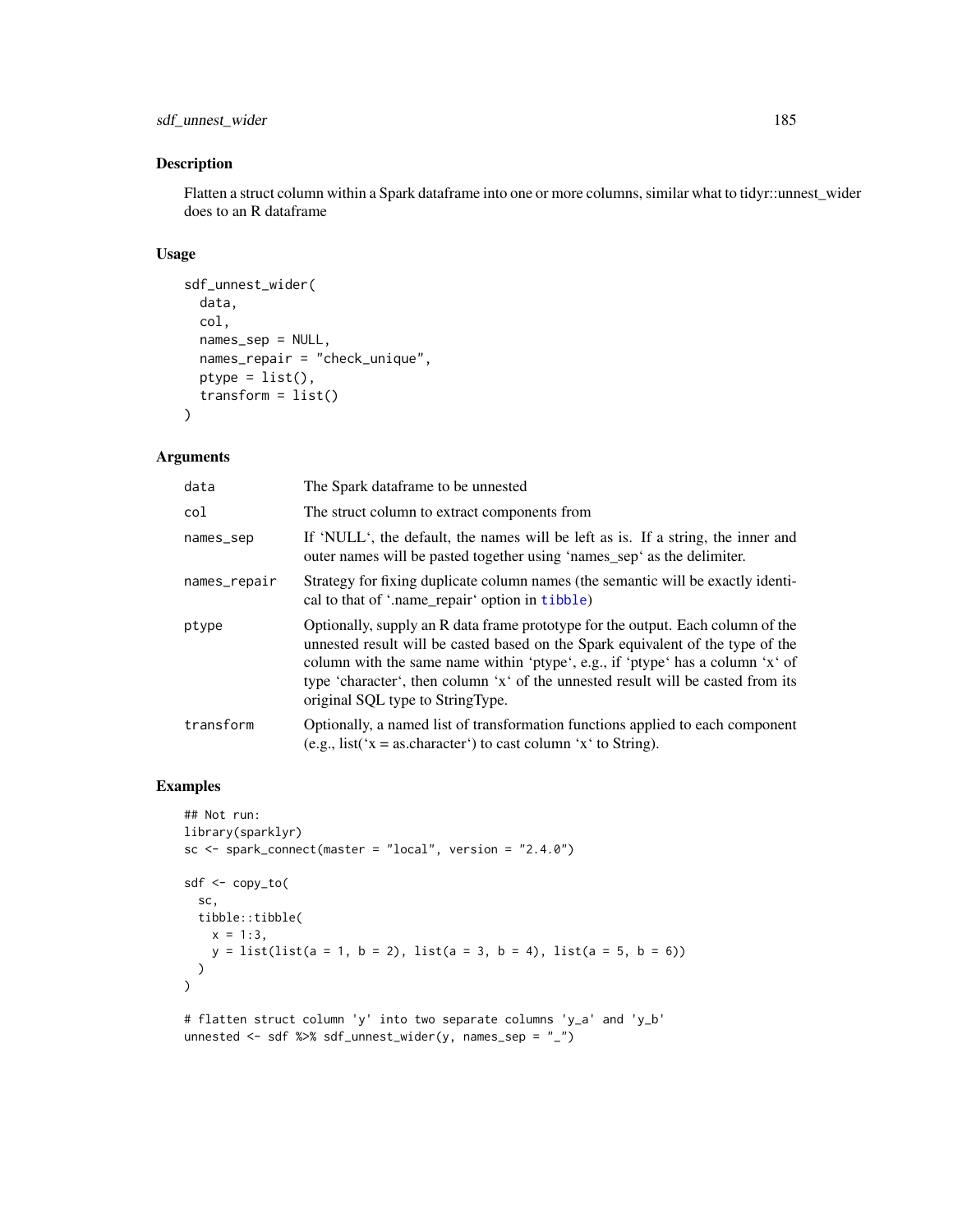## End(Not run)

<span id="page-185-0"></span>sdf\_weighted\_sample *Perform Weighted Random Sampling on a Spark DataFrame*

#### Description

Draw a random sample of rows (with or without replacement) from a Spark DataFrame If the sampling is done without replacement, then it will be conceptually equivalent to an iterative process such that in each step the probability of adding a row to the sample set is equal to its weight divided by summation of weights of all rows that are not in the sample set yet in that step.

#### Usage

```
sdf_weighted_sample(x, weight_col, k, replacement = TRUE, seed = NULL)
```
#### Arguments

| x           | An object coercable to a Spark DataFrame. |
|-------------|-------------------------------------------|
| weight_col  | Name of the weight column                 |
| k           | Sample set size                           |
| replacement | Whether to sample with replacement        |
| seed        | An (optional) integer seed                |

#### Transforming Spark DataFrames

The family of functions prefixed with sdf\_ generally access the Scala Spark DataFrame API directly, as opposed to the dplyr interface which uses Spark SQL. These functions will 'force' any pending SQL in a dplyr pipeline, such that the resulting tbl\_spark object returned will no longer have the attached 'lazy' SQL operations. Note that the underlying Spark DataFrame *does* execute its operations lazily, so that even though the pending set of operations (currently) are not exposed at the R level, these operations will only be executed when you explicitly collect() the table.

#### See Also

Other Spark data frames: [sdf\\_copy\\_to\(](#page-164-0)), [sdf\\_random\\_split\(](#page-175-0)), [sdf\\_register\(](#page-177-0)), [sdf\\_sample\(](#page-178-0)), [sdf\\_sort\(](#page-181-0))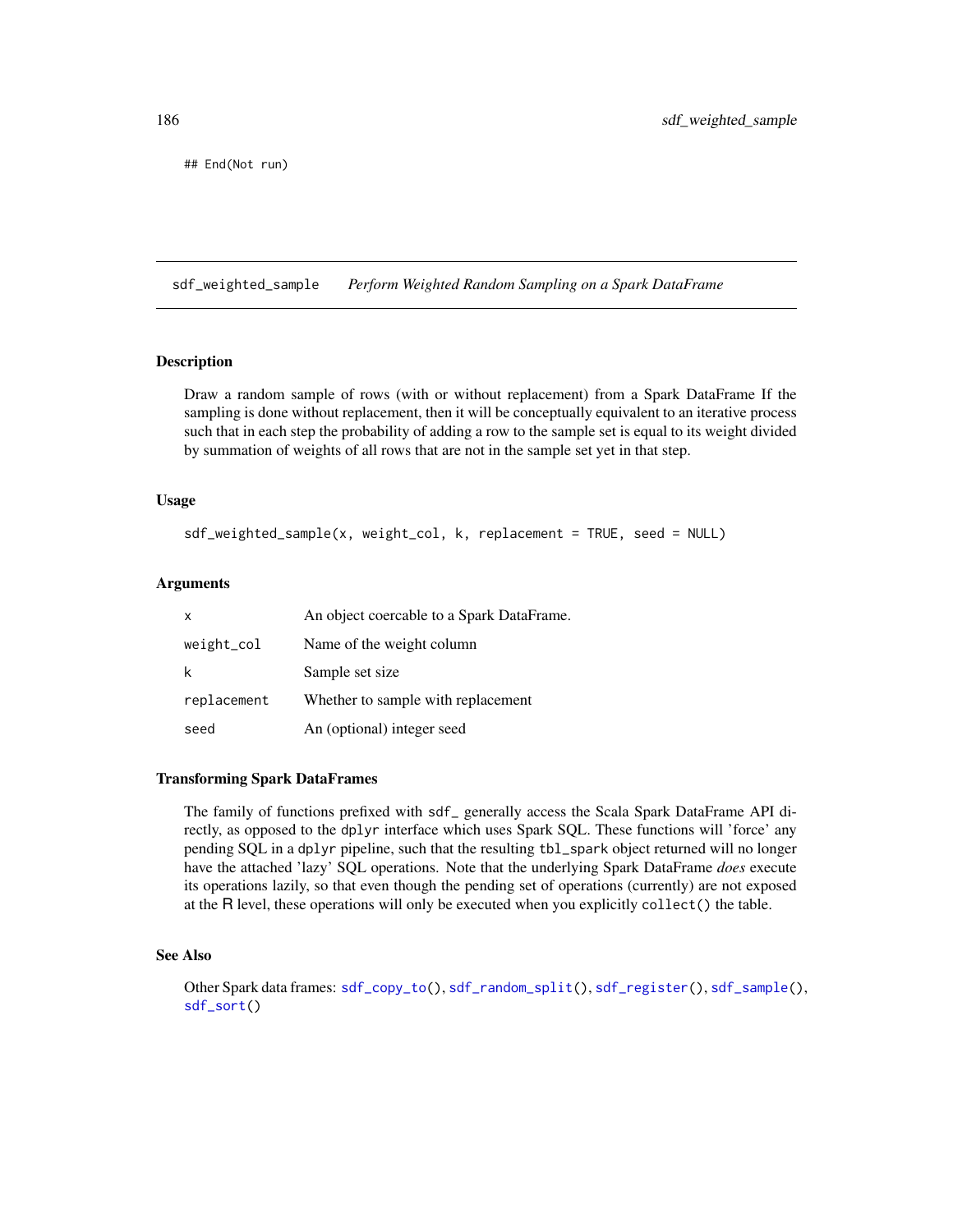sdf\_with\_sequential\_id

*Add a Sequential ID Column to a Spark DataFrame*

#### Description

Add a sequential ID column to a Spark DataFrame. The Spark zipWithIndex function is used to produce these. This differs from sdf\_with\_unique\_id in that the IDs generated are independent of partitioning.

## Usage

```
sdf_with\_sequential_id(x, id = "id", from = 1L)
```
## Arguments

| X    | A spark_connection, ml_pipeline, or a tbl_spark.  |
|------|---------------------------------------------------|
| id   | The name of the column to host the generated IDs. |
| from | The starting value of the id column               |

sdf\_with\_unique\_id *Add a Unique ID Column to a Spark DataFrame*

#### Description

Add a unique ID column to a Spark DataFrame. The Spark monotonicallyIncreasingId function is used to produce these and is guaranteed to produce unique, monotonically increasing ids; however, there is no guarantee that these IDs will be sequential. The table is persisted immediately after the column is generated, to ensure that the column is stable – otherwise, it can differ across new computations.

#### Usage

 $sdf_with\_unique_id(x, id = "id")$ 

|    | A spark_connection, ml_pipeline, or a tbl_spark.  |
|----|---------------------------------------------------|
| id | The name of the column to host the generated IDs. |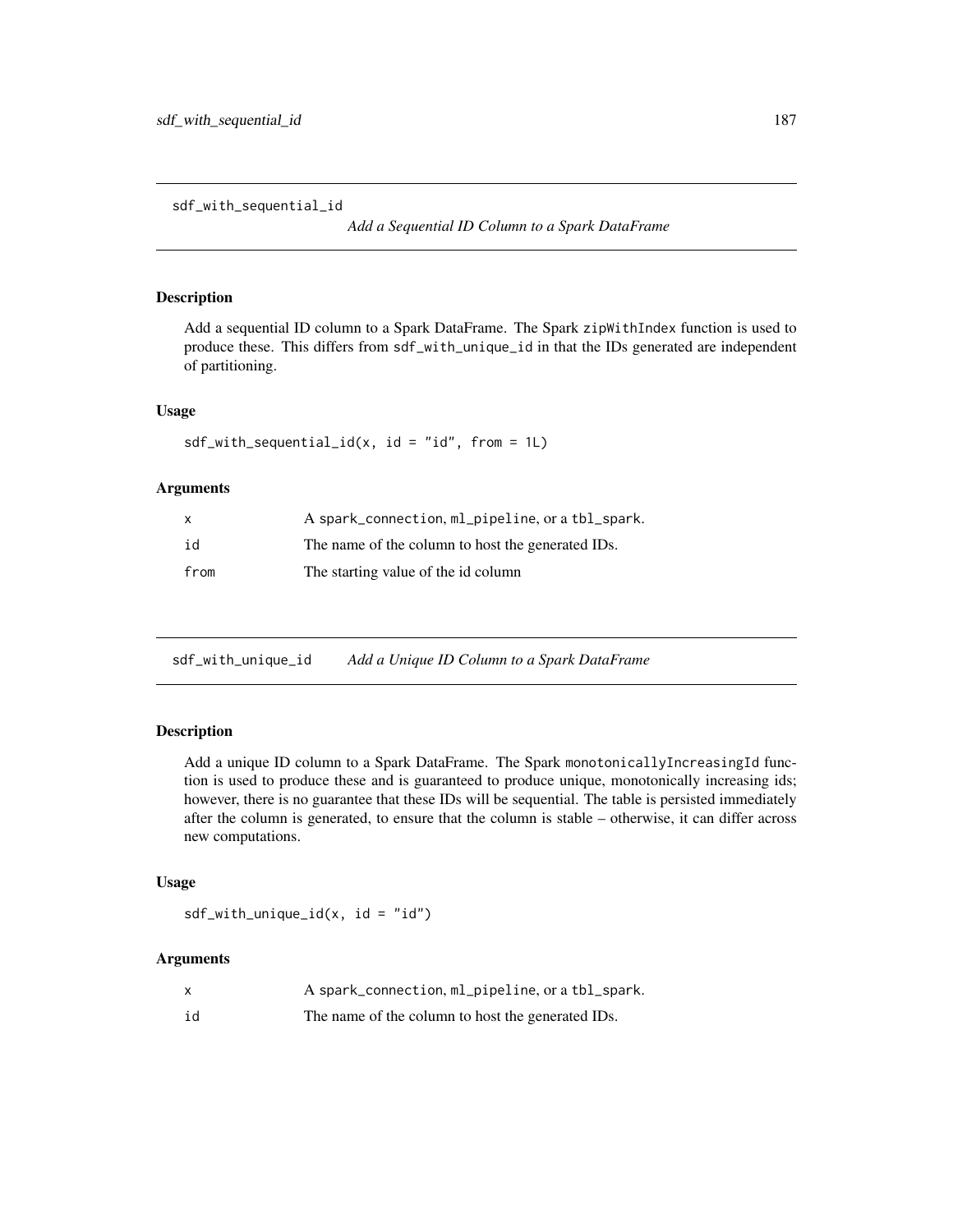<span id="page-187-0"></span>separate *Separate*

#### Description

See [separate](#page-187-0) for more details.

spark-api *Access the Spark API*

## Description

Access the commonly-used Spark objects associated with a Spark instance. These objects provide access to different facets of the Spark API.

#### Usage

spark\_context(sc) java\_context(sc) hive\_context(sc) spark\_session(sc)

#### Arguments

sc A spark\_connection.

# Details

The [Scala API documentation](http://spark.apache.org/docs/latest/api/scala/#package) is useful for discovering what methods are available for each of these objects. Use [invoke](#page-76-0) to call methods on these objects.

#### Spark Context

The main entry point for Spark functionality. The Spark Context represents the connection to a Spark cluster, and can be used to create RDDs, accumulators and broadcast variables on that cluster.

#### Java Spark Context

A Java-friendly version of the aforementioned Spark Context.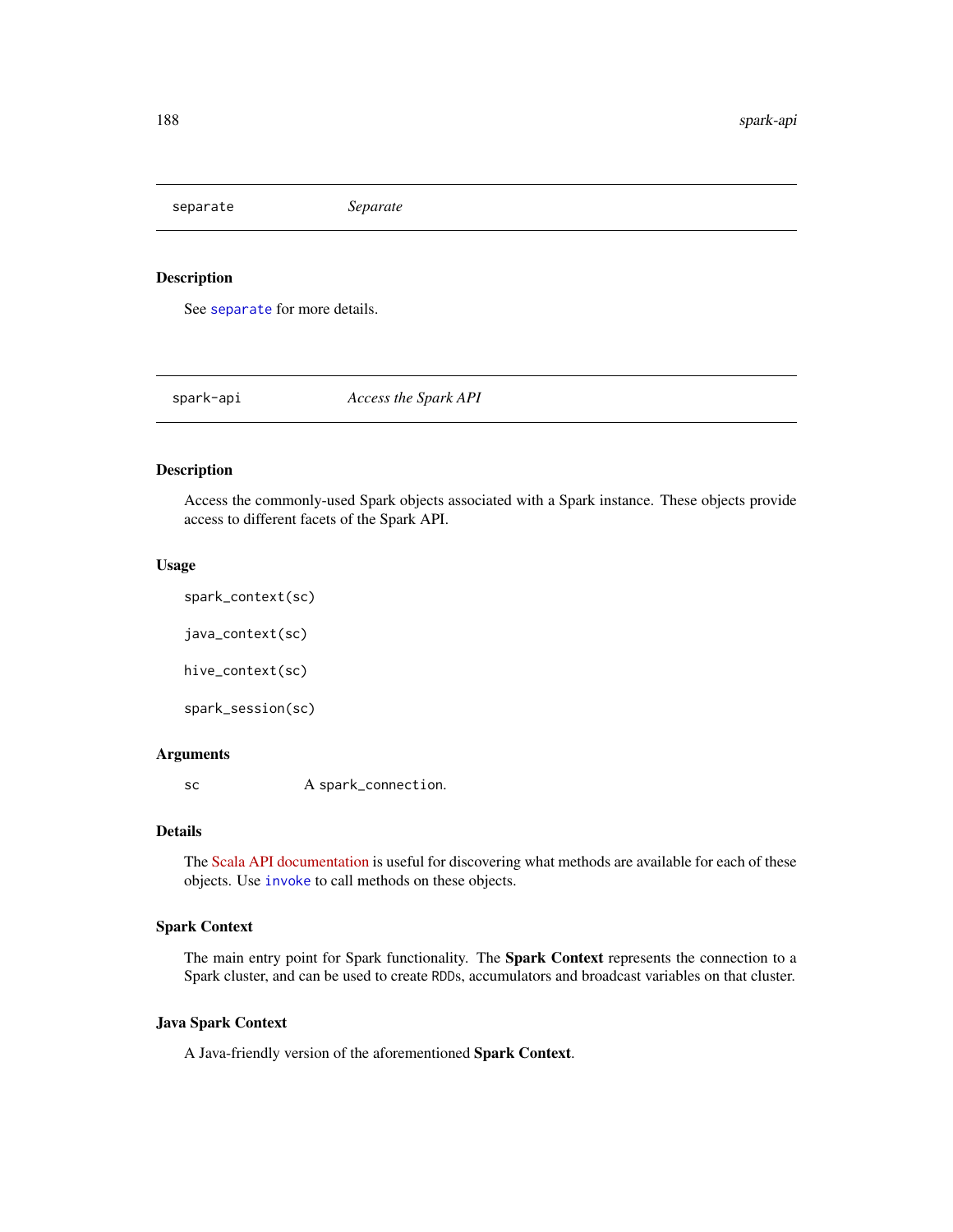## spark-connections 189

#### Hive Context

An instance of the Spark SQL execution engine that integrates with data stored in Hive. Configuration for Hive is read from hive-site.xml on the classpath.

Starting with Spark  $>= 2.0.0$ , the **Hive Context** class has been deprecated – it is superceded by the Spark Session class, and hive\_context will return a Spark Session object instead. Note that both classes share a SQL interface, and therefore one can invoke SQL through these objects.

#### Spark Session

Available since Spark 2.0.0, the Spark Session unifies the Spark Context and Hive Context classes into a single interface. Its use is recommended over the older APIs for code targeting Spark 2.0.0 and above.

spark-connections *Manage Spark Connections*

#### **Description**

These routines allow you to manage your connections to Spark.

#### Usage

```
spark_connect(
 master,
  spark_home = Sys.getenv("SPARK_HOME"),
 method = c("shell", "livy", "databricks", "test", "qubole"),
  app_name = "sparklyr",
  version = NULL,
  config = spark\_config(),
  extensions = sparklyr::registered_extensions(),
 packages = NULL,
  scala_version = NULL,
  ...
)
spark_connection_is_open(sc)
spark_disconnect(sc, ...)
spark_disconnect_all()
spark_submit(
 master,
  file,
  spark_home = Sys.getenv("SPARK_HOME"),
  app_name = "sparklyr",
```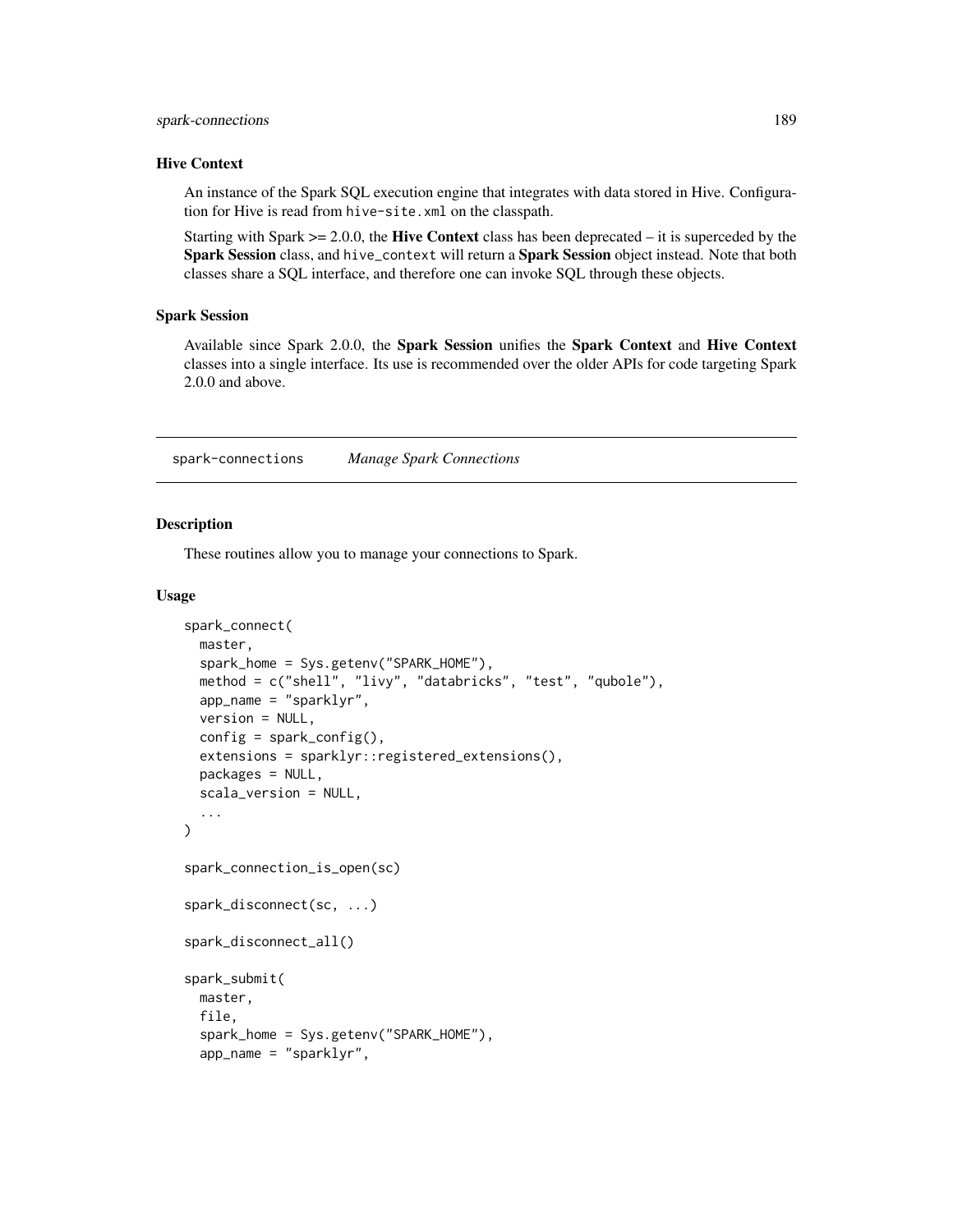```
version = NULL,
 config = spark\_config(),extensions = sparklyr::registered_extensions(),
  scala_version = NULL,
  ...
\mathcal{L}
```
## Arguments

| master        | Spark cluster url to connect to. Use "local" to connect to a local instance of<br>Spark installed via spark_install.                                                                                                                                                                                                                                                                                     |
|---------------|----------------------------------------------------------------------------------------------------------------------------------------------------------------------------------------------------------------------------------------------------------------------------------------------------------------------------------------------------------------------------------------------------------|
| spark_home    | The path to a Spark installation. Defaults to the path provided by the SPARK_HOME<br>environment variable. If SPARK_HOME is defined, it will always be used unless<br>the version parameter is specified to force the use of a locally installed version.                                                                                                                                                |
| method        | The method used to connect to Spark. Default connection method is "shell"<br>to connect using spark-submit, use "livy" to perform remote connections using<br>HTTP, or "databricks" when using a Databricks clusters.                                                                                                                                                                                    |
| app_name      | The application name to be used while running in the Spark cluster.                                                                                                                                                                                                                                                                                                                                      |
| version       | The version of Spark to use. Required for "local" Spark connections, optional<br>otherwise.                                                                                                                                                                                                                                                                                                              |
| config        | Custom configuration for the generated Spark connection. See spark_config<br>for details.                                                                                                                                                                                                                                                                                                                |
| extensions    | Extension R packages to enable for this connection. By default, all packages<br>enabled through the use of sparklyr:: register_extension will be passed<br>here.                                                                                                                                                                                                                                         |
| packages      | A list of Spark packages to load. For example, "delta" or "kafka" to enable<br>Delta Lake or Kafka. Also supports full versions like "io.delta:delta-core_2.11:0.4.0".<br>This is similar to adding packages into the sparklyr.shell.packages config-<br>uration option. Notice that the version parameter is used to choose the correct<br>package, otherwise assumes the latest version is being used. |
| scala_version | Load the sparklyr jar file that is built with the version of Scala specified (this<br>currently only makes sense for Spark 2.4, where sparklyr will by default assume<br>Spark 2.4 on current host is built with Scala 2.11, and therefore 'scala_version<br>$=$ '2.12'' is needed if sparklyr is connecting to Spark 2.4 built with Scala 2.12)                                                         |
| $\cdots$      | Optional arguments; currently unused.                                                                                                                                                                                                                                                                                                                                                                    |
| sc            | A spark_connection.                                                                                                                                                                                                                                                                                                                                                                                      |
| file          | Path to R source file to submit for batch execution.                                                                                                                                                                                                                                                                                                                                                     |

# Details

By default, when using method = "livy", jars are downloaded from GitHub. But an alternative path (local to Livy server or on HDFS or HTTP(s)) to sparklyr JAR can also be specified through the sparklyr.livy.jar setting.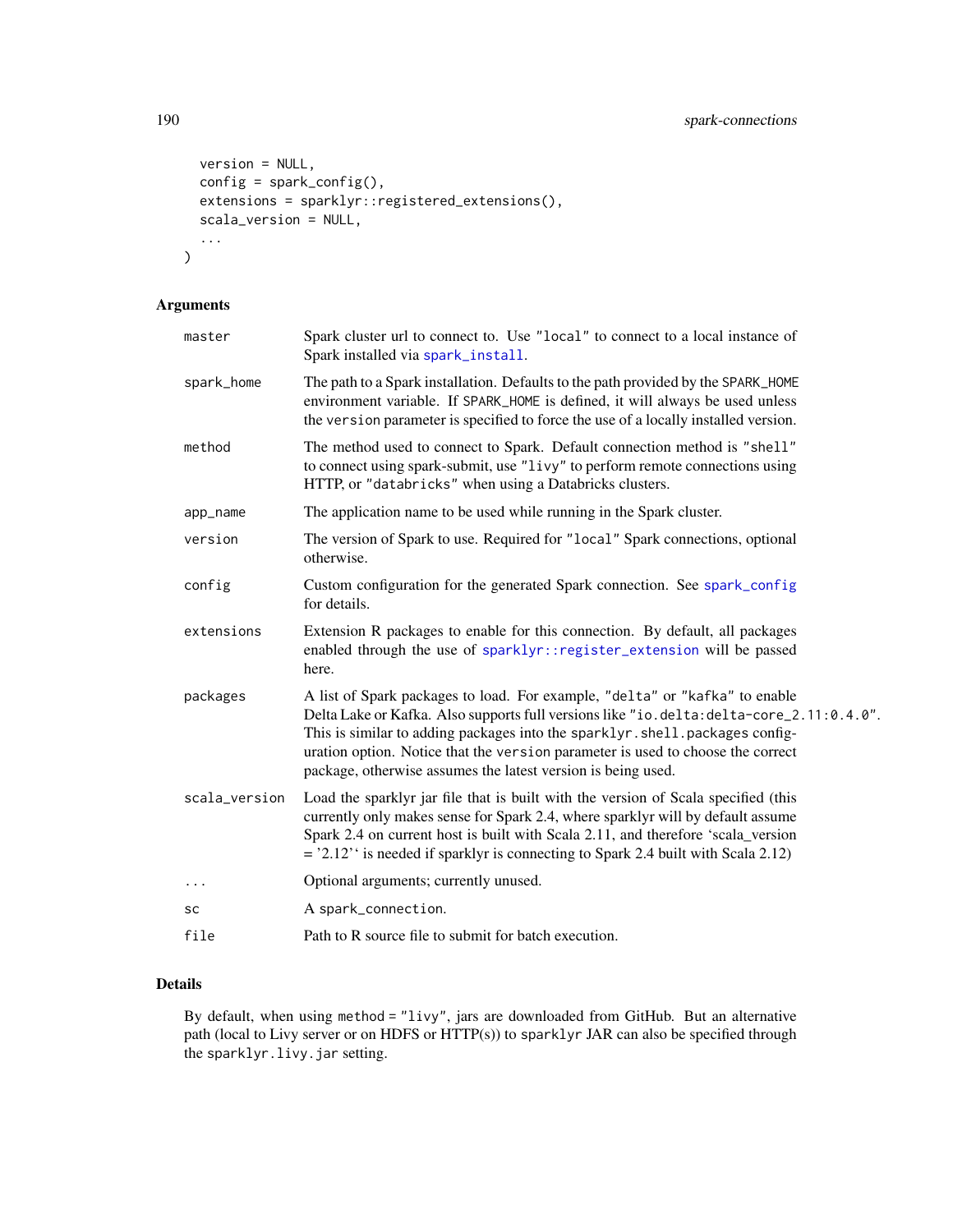# spark\_apply 191

# Examples

```
sc <- spark_connect(master = "spark://HOST:PORT")
connection_is_open(sc)
```
spark\_disconnect(sc)

spark\_apply *Apply an R Function in Spark*

## Description

Applies an R function to a Spark object (typically, a Spark DataFrame).

## Usage

```
spark_apply(
 x,
 f,
 columns = NULL,
 memory = !is.null(name),
 group_by = NULL,packages = NULL,
 context = NULL,
 name = NULL,
 barrier = NULL,
 fetch_result_as_sdf = TRUE,
 partition_index_param = "",
  ...
\mathcal{L}
```

| $\times$     | An object (usually a spark_tb1) coercable to a Spark DataFrame.                                                                                                                                                                                                                                                                                                                                                                                                                                                                                   |
|--------------|---------------------------------------------------------------------------------------------------------------------------------------------------------------------------------------------------------------------------------------------------------------------------------------------------------------------------------------------------------------------------------------------------------------------------------------------------------------------------------------------------------------------------------------------------|
| $\mathsf{f}$ | A function that transforms a data frame partition into a data frame. The func-<br>tion f has signature $f(df, context, group1, group2,)$ where df is a data<br>frame with the data to be processed, context is an optional object passed as the<br>context parameter and group1 to groupN contain the values of the group_by<br>values. When group_by is not specified, f takes only one argument.<br>Can also be an r1ang anonymous function. For example, as $\sim x + 1$ to define<br>an expression that adds one to the given . x data frame. |
| columns      | A vector of column names or a named vector of column types for the trans-<br>formed object. When not specified, a sample of 10 rows is taken to infer out the<br>output columns automatically, to avoid this performance penalty, specify the col-<br>umn types. The sample size is configurable using the sparklyr.apply.schema.infer<br>configuration option.                                                                                                                                                                                   |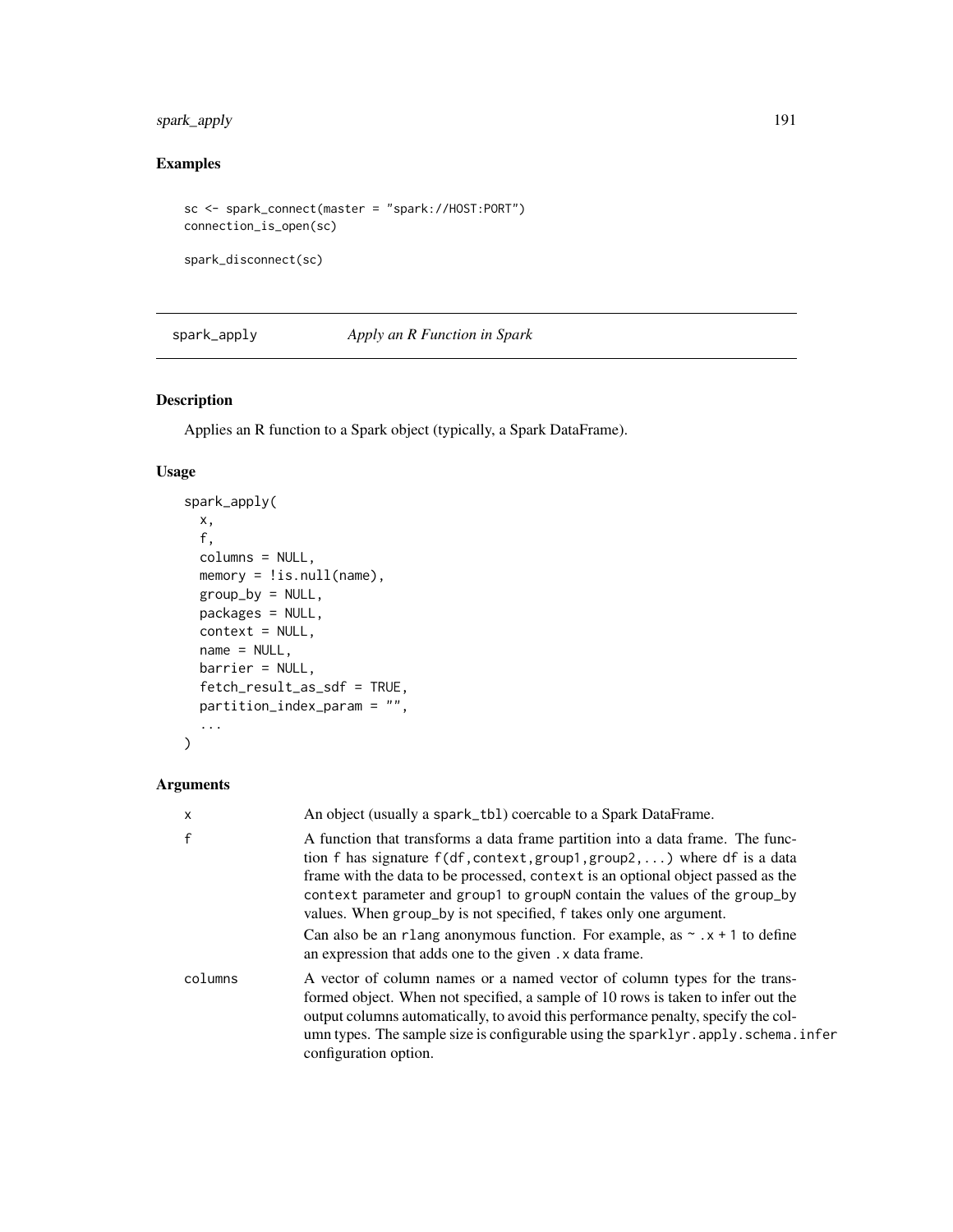| memory                | Boolean; should the table be cached into memory?                                                                                                                                                                                                                                                                      |  |
|-----------------------|-----------------------------------------------------------------------------------------------------------------------------------------------------------------------------------------------------------------------------------------------------------------------------------------------------------------------|--|
| group_by              | Column name used to group by data frame partitions.                                                                                                                                                                                                                                                                   |  |
| packages              | Boolean to distribute .1ibPaths() packages to each node, a list of packages to<br>distribute, or a package bundle created with spark_apply_bundle().                                                                                                                                                                  |  |
|                       | Defaults to TRUE or the sparklyr.apply.packages value set in spark_config().                                                                                                                                                                                                                                          |  |
|                       | For clusters using Yarn cluster mode, packages can point to a package bundle<br>created using spark_apply_bundle() and made available as a Spark file us-<br>ing config\$sparklyr.shell.files. For clusters using Livy, packages can be<br>manually installed on the driver node.                                     |  |
|                       | For offline clusters where available.packages() is not available, manually<br>download the packages database from https://cran.r-project.org/web/packages/packages.rds<br>and set Sys. setenv(sparklyr. apply. packagesdb = " <pathl-to-rds>"). Oth-<br/>erwise, all packages will be used by default.</pathl-to-rds> |  |
|                       | For clusters where R packages already installed in every worker node, the spark.r.libpaths<br>config entry can be set in spark_config() to the local packages library. To<br>specify multiple paths collapse them (without spaces) with a comma delimiter<br>(e.g., "/lib/path/one,/lib/path/two").                   |  |
| context               | Optional object to be serialized and passed back to f().                                                                                                                                                                                                                                                              |  |
| name                  | Optional table name while registering the resulting data frame.                                                                                                                                                                                                                                                       |  |
| barrier               | Optional to support Barrier Execution Mode in the scheduler.                                                                                                                                                                                                                                                          |  |
| fetch_result_as_sdf   |                                                                                                                                                                                                                                                                                                                       |  |
|                       | Whether to return the transformed results in a Spark Dataframe (defaults to<br>TRUE). When set to FALSE, results will be returned as a list of R objects instead.                                                                                                                                                     |  |
|                       | NOTE: fetch_result_as_sdf must be set to FALSE when the transformation<br>function being applied is returning R objects that cannot be stored in a Spark<br>Dataframe (e.g., complex numbers or any other R data type that does not have<br>an equivalent representation among Spark SQL data types).                 |  |
| partition_index_param |                                                                                                                                                                                                                                                                                                                       |  |
|                       | Optional if non-empty, then f also receives the index of the partition being pro-<br>cessed as a named argument with this name, in addition to all positional argu-<br>$ment(s)$ it will receive                                                                                                                      |  |
|                       | NOTE: when fetch_result_as_sdf is set to FALSE, object returned from the<br>transformation function also must be serializable by the base: : serialize func-<br>tion in R.                                                                                                                                            |  |
|                       | Optional arguments; currently unused.                                                                                                                                                                                                                                                                                 |  |

# **Configuration**

spark\_config() settings can be specified to change the workers environment.

For instance, to set additional environment variables to each worker node use the sparklyr.apply.env.\* config, to launch workers without --vanilla use sparklyr.apply.options.vanilla set to FALSE, to run a custom script before launching Rscript use sparklyr.apply.options.rscript.before.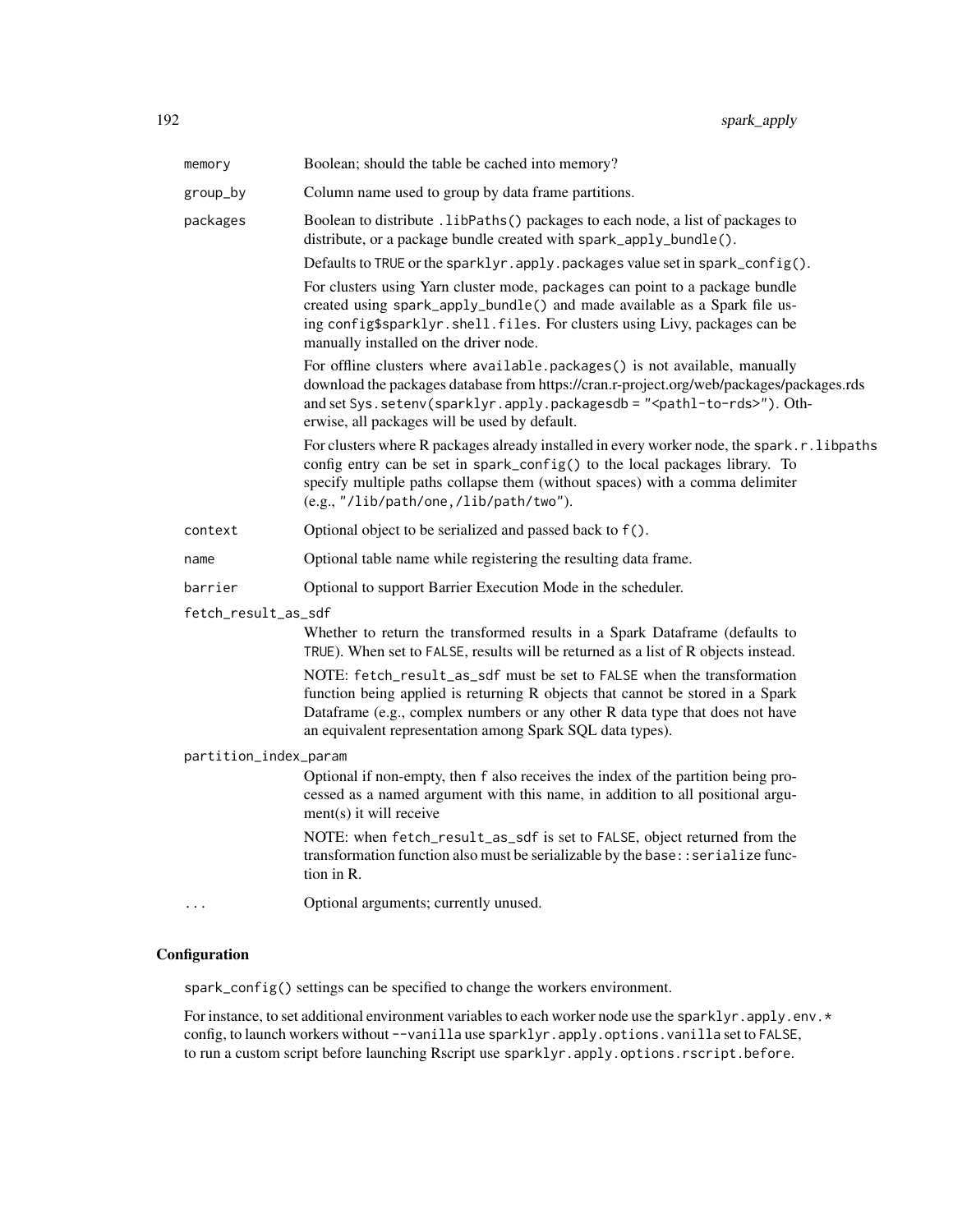## spark\_apply\_bundle 193

## Examples

```
## Not run:
library(sparklyr)
sc <- spark_connect(master = "local[3]")
# creates an Spark data frame with 10 elements then multiply times 10 in R
sdf_len(sc, 10) %>% spark_apply(function(df) df * 10)
# using barrier mode
sdf_len(sc, 3, repartition = 3) %>%
  spark\_apply(nrow, barrier = TRUE, columns = c(id = "integer")) %>%
  collect()
## End(Not run)
```
spark\_apply\_bundle *Create Bundle for Spark Apply*

#### Description

Creates a bundle of packages for spark\_apply().

# Usage

```
spark_apply_bundle(packages = TRUE, base_path = getwd(), session_id = NULL)
```
#### Arguments

| packages   | List of packages to pack or TRUE to pack all.                                                          |
|------------|--------------------------------------------------------------------------------------------------------|
| base_path  | Base path used to store the resulting bundle.                                                          |
| session_id | An optional ID string to include in the bundle file name to allow the bundle to<br>be session-specific |

spark\_apply\_log *Log Writer for Spark Apply*

## Description

Writes data to log under spark\_apply().

#### Usage

 $spark\_apply_log(..., level = "INFO")$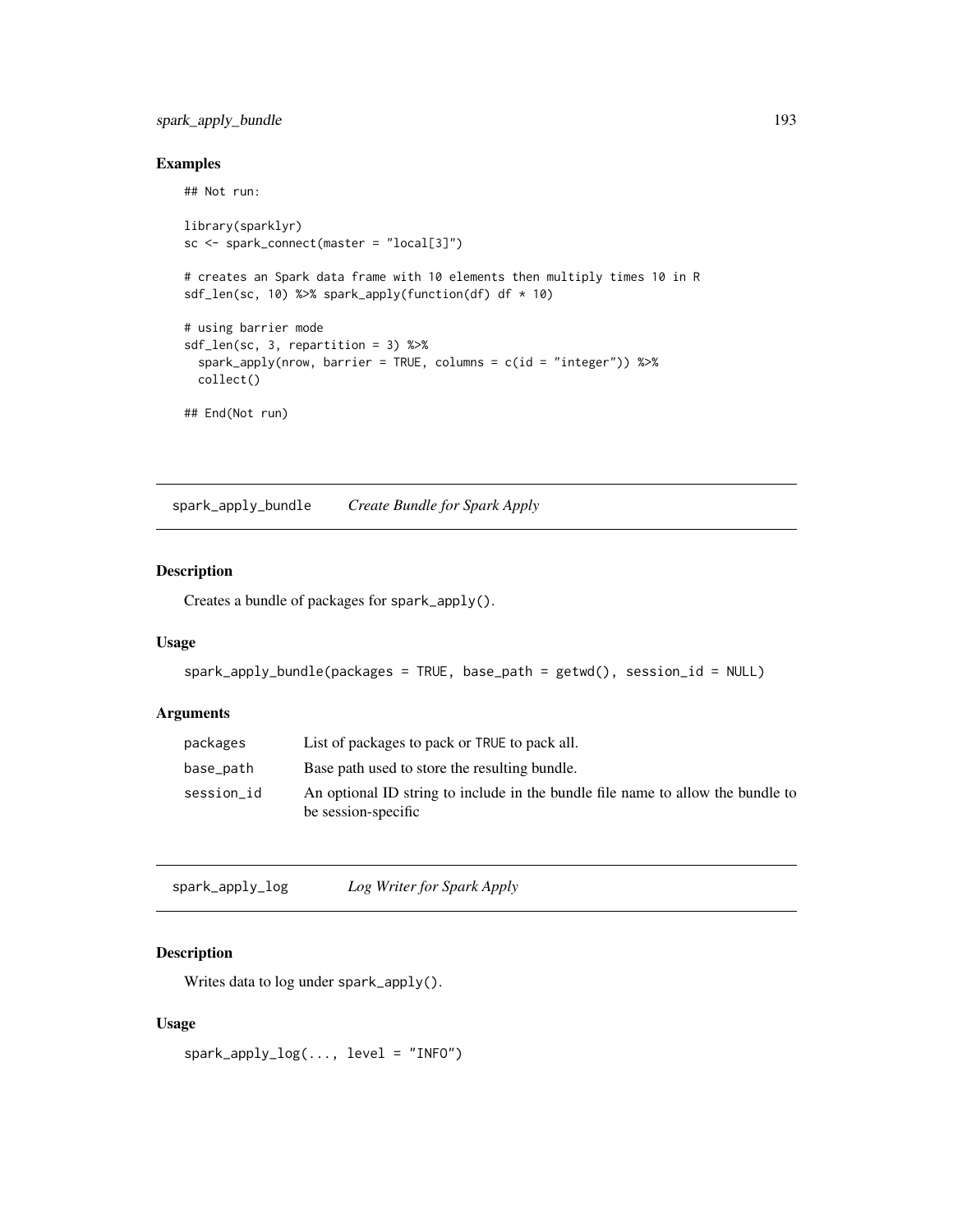## Arguments

| .     | Arguments to write to log.                                              |
|-------|-------------------------------------------------------------------------|
| level | Severity level for this entry; recommended values: INFO, ERROR or WARN. |

spark\_compilation\_spec

*Define a Spark Compilation Specification*

#### Description

For use with [compile\\_package\\_jars](#page-9-0). The Spark compilation specification is used when compiling Spark extension Java Archives, and defines which versions of Spark, as well as which versions of Scala, should be used for compilation.

## Usage

```
spark_compilation_spec(
  spark_version = NULL,
  spark_home = NULL,
  scalac_path = NULL,
  scala_filter = NULL,
  jar_name = NULL,
  jar_path = NULL,
  jar_dep = NULL,
  embedded_srcs = "embedded_sources.R"
)
```

| spark_version | The Spark version to build against. This can be left unset if the path to a suitable<br>Spark home is supplied.                                                                                                                                 |
|---------------|-------------------------------------------------------------------------------------------------------------------------------------------------------------------------------------------------------------------------------------------------|
| spark_home    | The path to a Spark home installation. This can be left unset if spark_version<br>is supplied; in such a case, sparklyr will attempt to discover the associated<br>Spark installation using spark_home_dir.                                     |
| scalac_path   | The path to the scalac compiler to be used during compilation of your Spark<br>extension. Note that you should ensure the version of scalac selected matches<br>the version of scalac used with the version of Spark you are compiling against. |
| scala_filter  | An optional R function that can be used to filter which scala files are used<br>during compilation. This can be useful if you have auxiliary files that should<br>only be included with certain versions of Spark.                              |
| jar_name      | The name to be assigned to the generated jar.                                                                                                                                                                                                   |
| jar_path      | The path to the jar tool to be used during compilation of your Spark extension.                                                                                                                                                                 |
| jar_dep       | An optional list of additional jar dependencies.                                                                                                                                                                                                |
| embedded srcs | Embedded source file(s) under $\leq R$ package root >/java to be included in the<br>root of the resulting jar file as resources                                                                                                                 |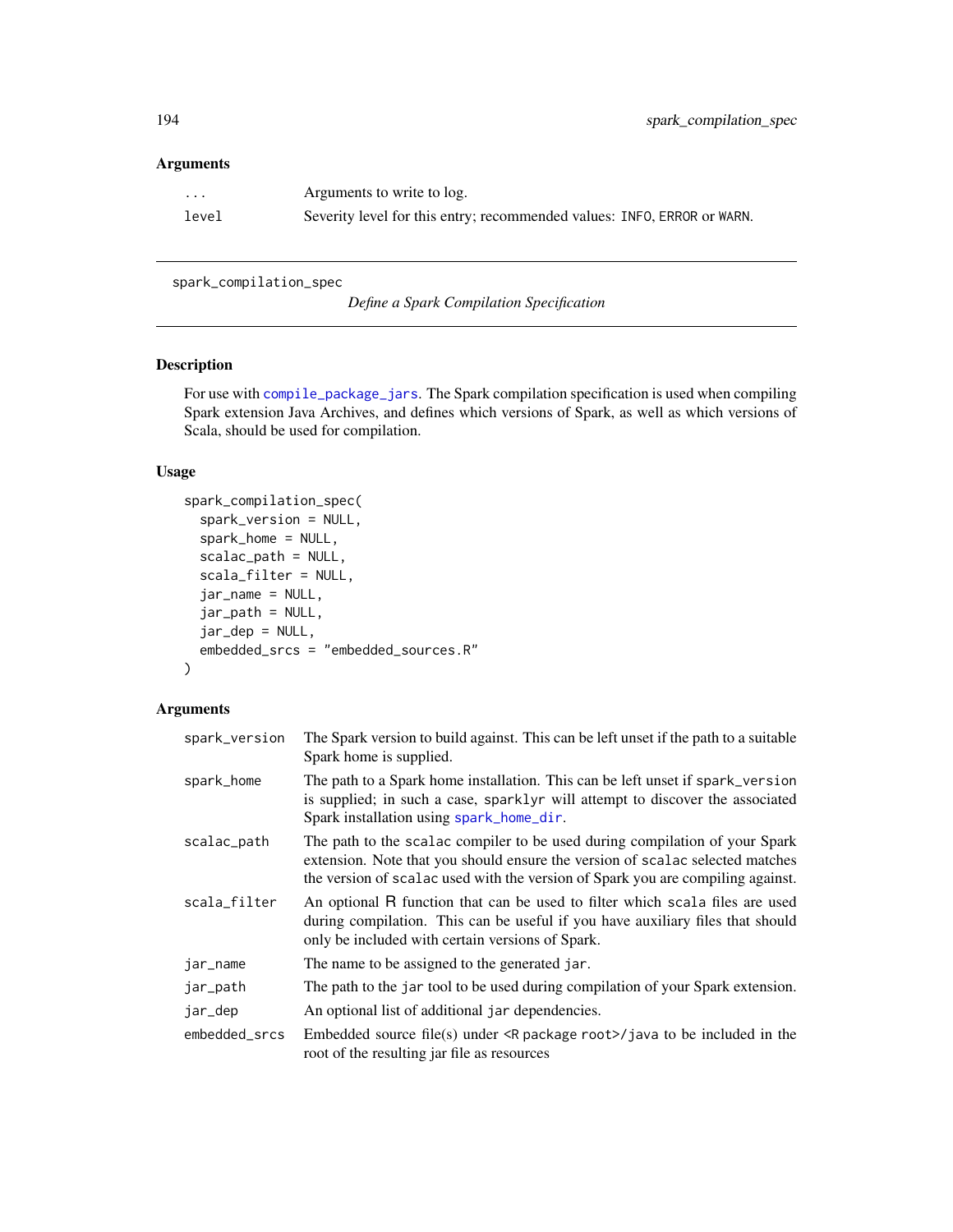## spark\_config 195

# Details

Most Spark extensions won't need to define their own compilation specification, and can instead rely on the default behavior of compile\_package\_jars.

<span id="page-194-0"></span>spark\_config *Read Spark Configuration*

## Description

Read Spark Configuration

#### Usage

spark\_config(file = "config.yml", use\_default = TRUE)

## Arguments

| file        | Name of the configuration file.                            |
|-------------|------------------------------------------------------------|
| use_default | TRUE to use the built-in defaults provided in this package |

## Details

Read Spark [config](#page-0-0)uration using the **config** package.

## Value

Named list with configuration data

spark\_config\_kubernetes

*Kubernetes Configuration*

# Description

Convenience function to initialize a Kubernetes configuration instead of spark\_config(), exposes common properties to set in Kubernetes clusters.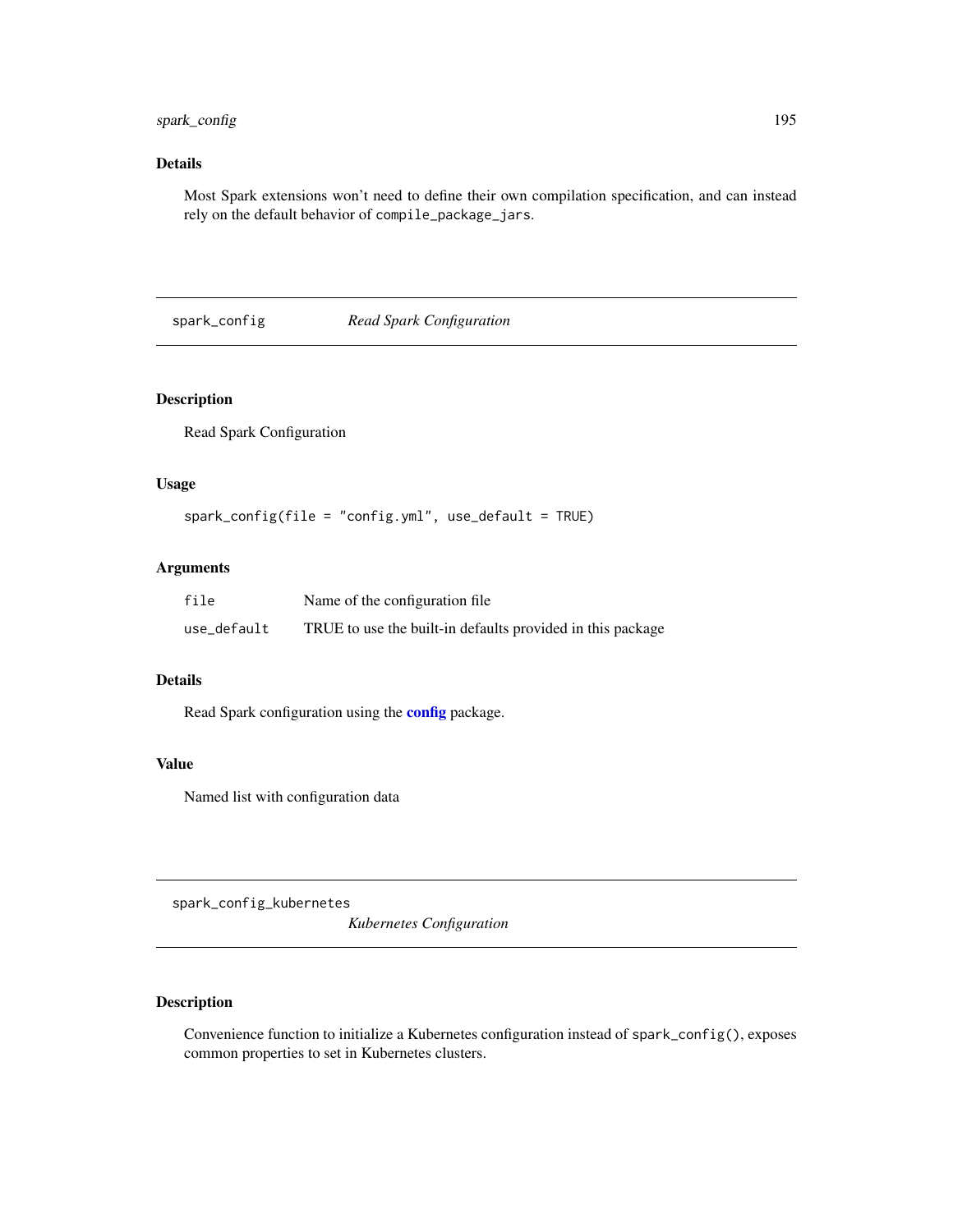# Usage

```
spark_config_kubernetes(
 master,
 version = "2.3.2",image = "spark:sparklyr",
 driver = random_string("sparklyr-"),
  account = "spark",
 jars = "local:///opt/sparklyr",
 forward = TRUE,
 executors = NULL,
 conf = NULL,timeout = 120,
 ports = c(8880, 8881, 4040),
 fix_config = identical(.Platform$OS.type, "windows"),
  ...
\mathcal{L}
```

| master     | Kubernetes url to connect to, found by running kubectl cluster-info.                                                                                                                                                                                                                                                     |
|------------|--------------------------------------------------------------------------------------------------------------------------------------------------------------------------------------------------------------------------------------------------------------------------------------------------------------------------|
| version    | The version of Spark being used.                                                                                                                                                                                                                                                                                         |
| image      | Container image to use to launch Spark and sparklyr. Also known as spark. kubernetes. container. ima                                                                                                                                                                                                                     |
| driver     | Name of the driver pod. If not set, the driver pod name is set to "sparklyr" suf-<br>fixed by id to avoid name conflicts. Also known as spark. kubernetes. driver. pod. name.                                                                                                                                            |
| account    | Service account that is used when running the driver pod. The driver pod uses<br>this service account when requesting executor pods from the API server. Also<br>known as spark.kubernetes.authenticate.driver.serviceAccountName.                                                                                       |
| jars       | Path to the sparklyr jars; either, a local path inside the container image with<br>the sparklyr jars copied when the image was created or, a path accesible by the<br>container where the sparklyr jars were copied. You can find a path to the sparklyr<br>jars by running system. file("java/", package = "sparklyr"). |
| forward    | Should ports used in sparklyr be forwarded automatically through Kubernetes?<br>Default to TRUE which runs kubectl port-forward and pkill kubectl on dis-<br>connection.                                                                                                                                                 |
| executors  | Number of executors to request while connecting.                                                                                                                                                                                                                                                                         |
| conf       | A named list of additional entries to add to sparklyr.shell.conf.                                                                                                                                                                                                                                                        |
| timeout    | Total seconds to wait before giving up on connection.                                                                                                                                                                                                                                                                    |
| ports      | Ports to forward using kubectl.                                                                                                                                                                                                                                                                                          |
| fix_config | Should the spark-defaults.conf get fixed? TRUE for Windows.                                                                                                                                                                                                                                                              |
| .          | Additional parameters, currently not in use.                                                                                                                                                                                                                                                                             |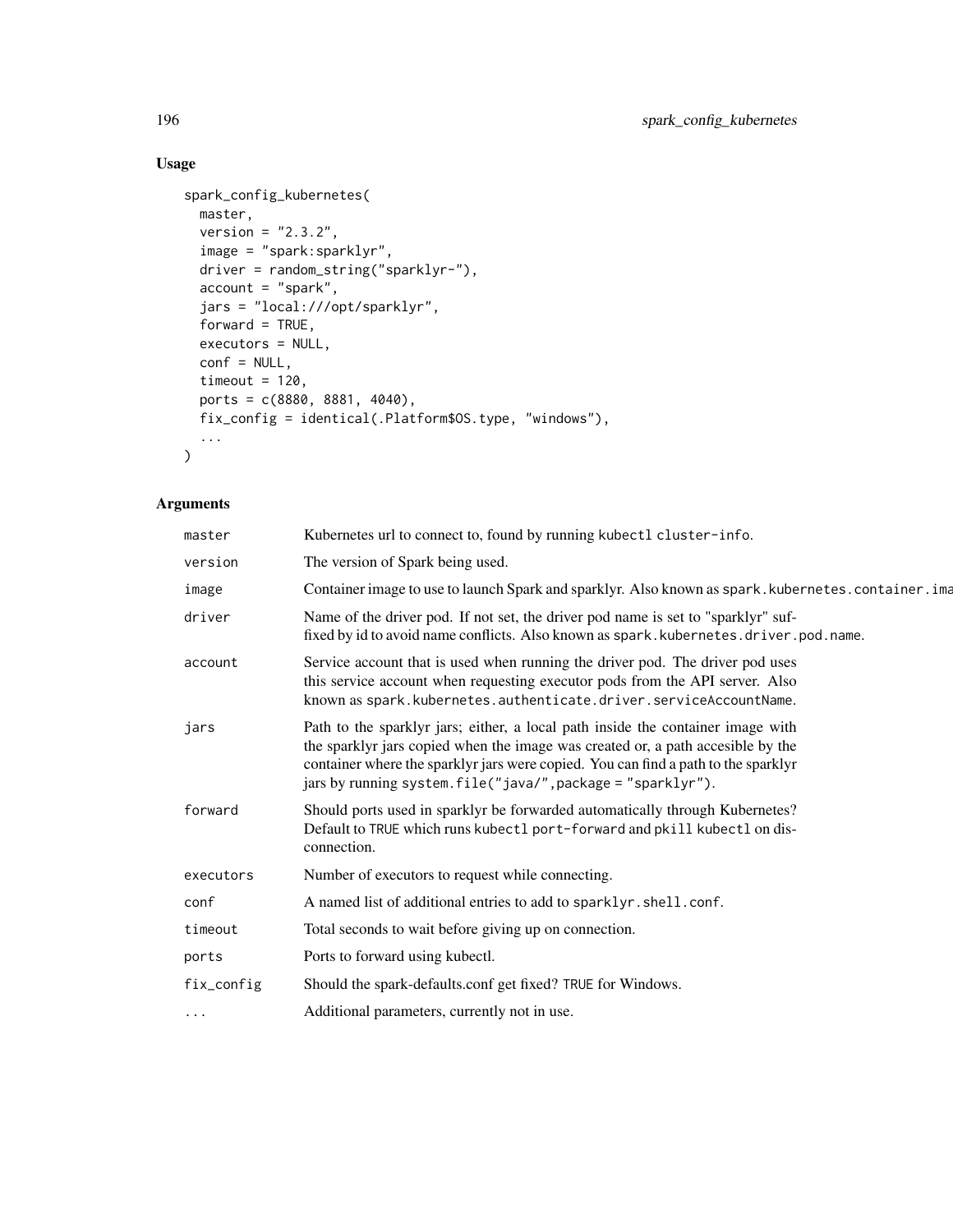spark\_config\_packages *Creates Spark Configuration*

# Description

Creates Spark Configuration

#### Usage

```
spark_config_packages(config, packages, version, scala_version = NULL, ...)
```
## Arguments

| The Spark configuration object.                         |
|---------------------------------------------------------|
| A list of named packages or versioned packagese to add. |
| The version of Spark being used.                        |
| Acceptable Scala version of packages to be loaded       |
| Additional configurations                               |
|                                                         |

spark\_config\_settings *Retrieve Available Settings*

# Description

Retrieves available sparklyr settings that can be used in configuration files or spark\_config().

## Usage

```
spark_config_settings()
```
spark\_connection *Retrieve the Spark Connection Associated with an R Object*

## Description

Retrieve the spark\_connection associated with an R object.

#### Usage

spark\_connection(x, ...)

|   | An R object from which a spark_connection can be obtained. |
|---|------------------------------------------------------------|
| . | Optional arguments; currently unused.                      |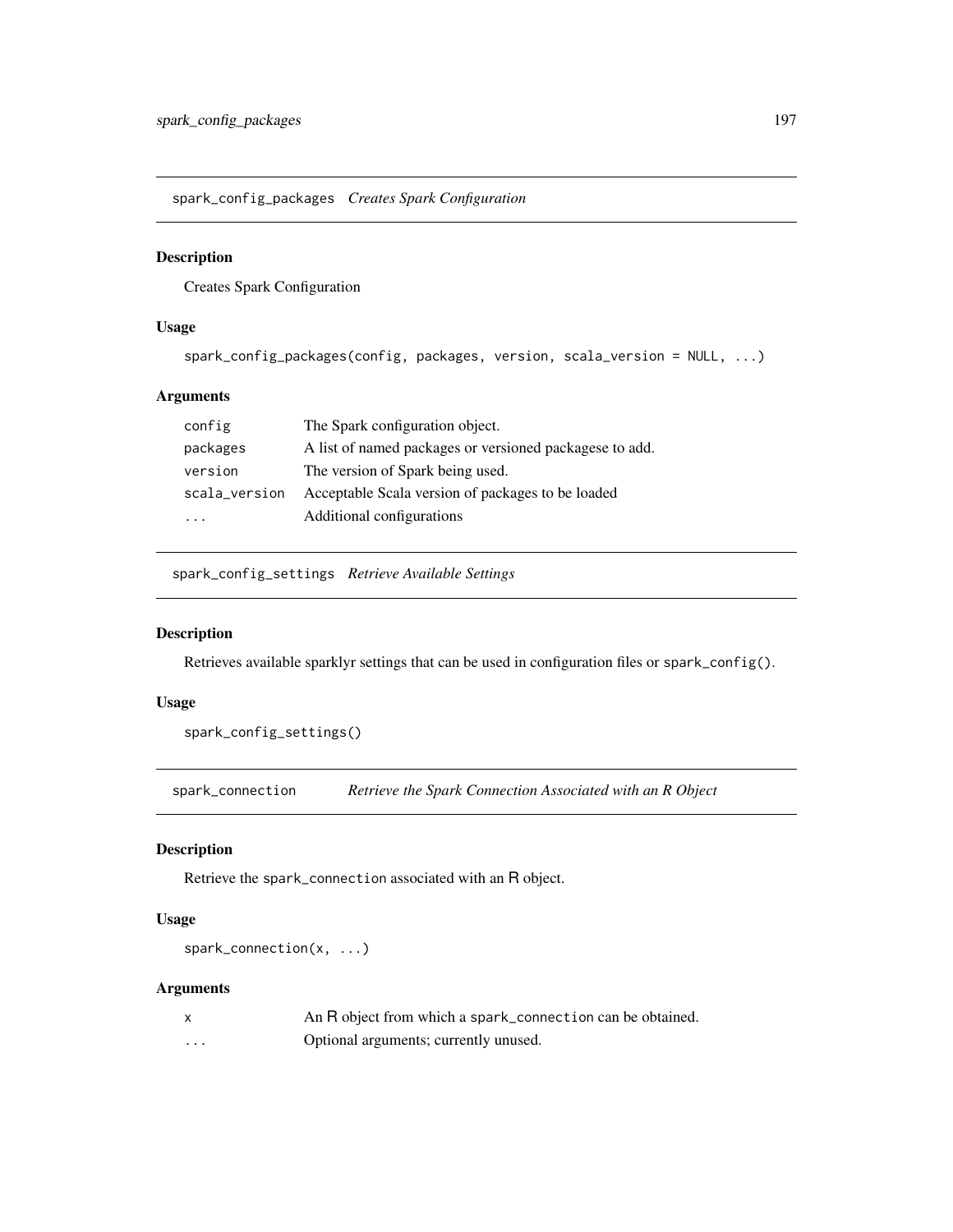spark\_connection-class

*spark\_connection class*

## Description

spark\_connection class

spark\_connection\_find *Find Spark Connection*

## Description

Finds an active spark connection in the environment given the connection parameters.

## Usage

```
spark_connection_find(master = NULL, app_name = NULL, method = NULL)
```
# Arguments

| master   | The Spark master parameter.          |
|----------|--------------------------------------|
| app_name | The Spark application name.          |
| method   | The method used to connect to Spark. |

spark\_context\_config *Runtime configuration interface for the Spark Context.*

# Description

Retrieves the runtime configuration interface for the Spark Context.

#### Usage

spark\_context\_config(sc)

# Arguments

sc A spark\_connection.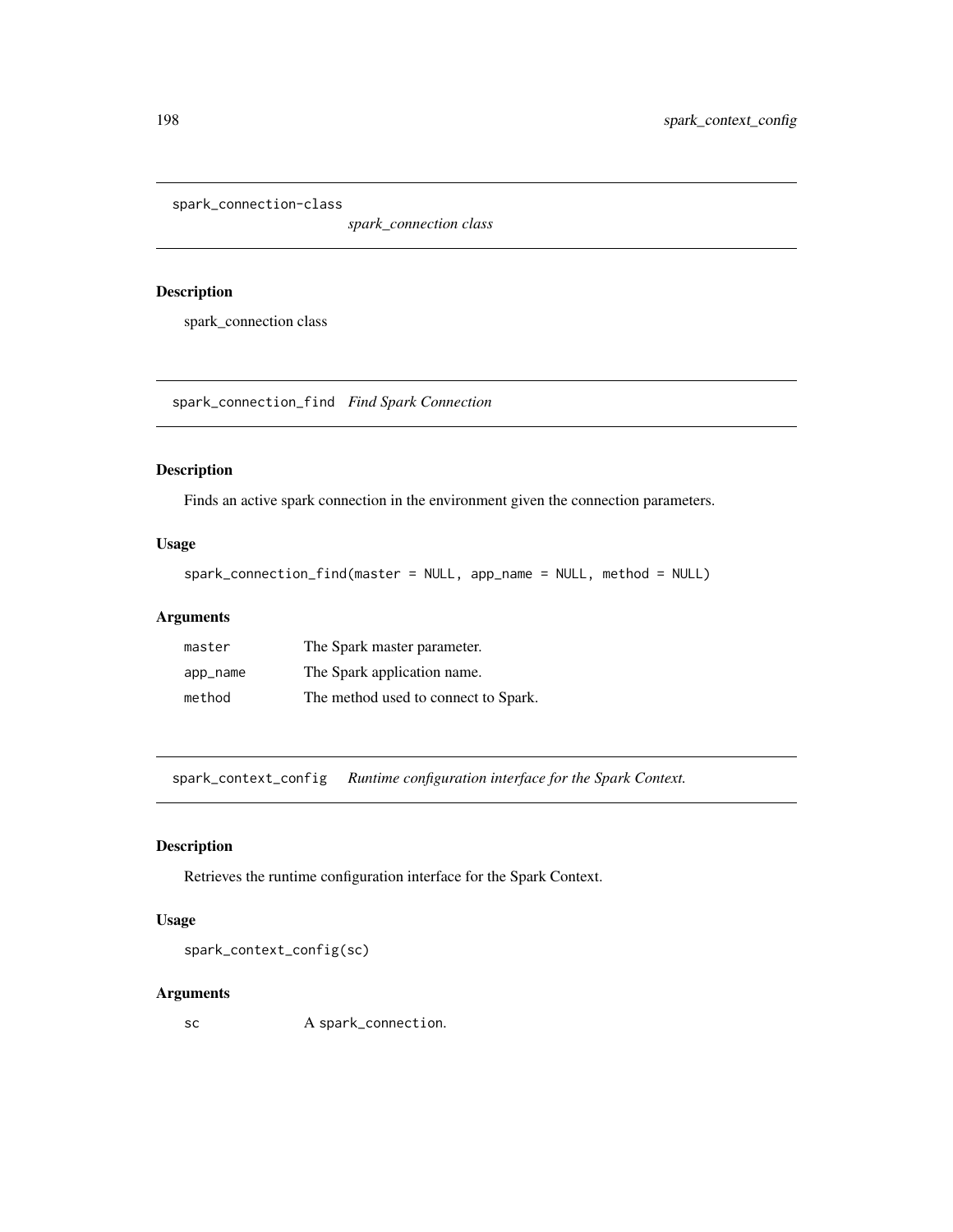# Description

This S3 generic is used to access a Spark DataFrame object (as a Java object reference) from an R object.

## Usage

```
spark_dataframe(x, ...)
```
## Arguments

| $\mathsf{x}$ | An R object wrapping, or containing, a Spark DataFrame. |
|--------------|---------------------------------------------------------|
| $\cdots$     | Optional arguments; currently unused.                   |

## Value

A [spark\\_jobj](#page-201-0) representing a Java object reference to a Spark DataFrame.

```
spark_default_compilation_spec
                         Default Compilation Specification for Spark Extensions
```
## Description

This is the default compilation specification used for Spark extensions, when used with [compile\\_package\\_jars](#page-9-0).

## Usage

```
spark_default_compilation_spec(
 pkg = infer_active_package_name(),
 locations = NULL
)
```

| pkg       | The package containing Spark extensions to be compiled.                                                       |
|-----------|---------------------------------------------------------------------------------------------------------------|
| locations | Additional locations to scan. By default, the directories /opt/scala and /usr/local/scala<br>will be scanned. |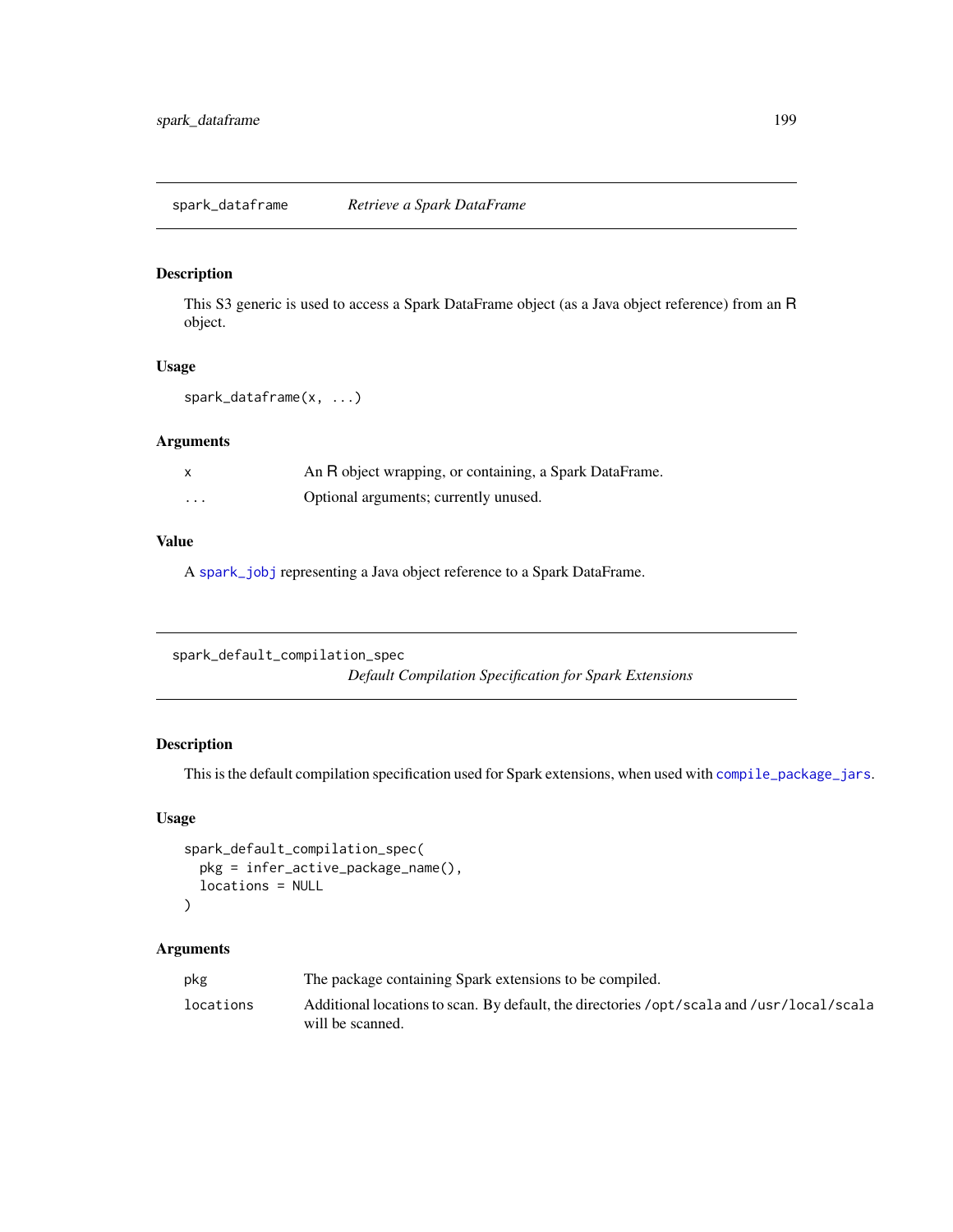spark\_dependency *Define a Spark dependency*

## Description

Define a Spark dependency consisting of a set of custom JARs and Spark packages.

## Usage

```
spark_dependency(
  jars = NULL,
  packages = NULL,
  initializer = NULL,
  catalog = NULL,
  repositories = NULL,
  ...
\mathcal{L}
```
#### Arguments

| jars         | Character vector of full paths to JAR files.                            |
|--------------|-------------------------------------------------------------------------|
| packages     | Character vector of Spark packages names.                               |
| initializer  | Optional callback function called when initializing a connection.       |
| catalog      | Optional location where extension JAR files can be downloaded for Livy. |
| repositories | Character vector of Spark package repositories.                         |
|              | Additional optional arguments.                                          |

#### Value

An object of type 'spark\_dependency'

spark\_dependency\_fallback *Fallback to Spark Dependency*

## Description

Helper function to assist falling back to previous Spark versions.

# Usage

```
spark_dependency_fallback(spark_version, supported_versions)
```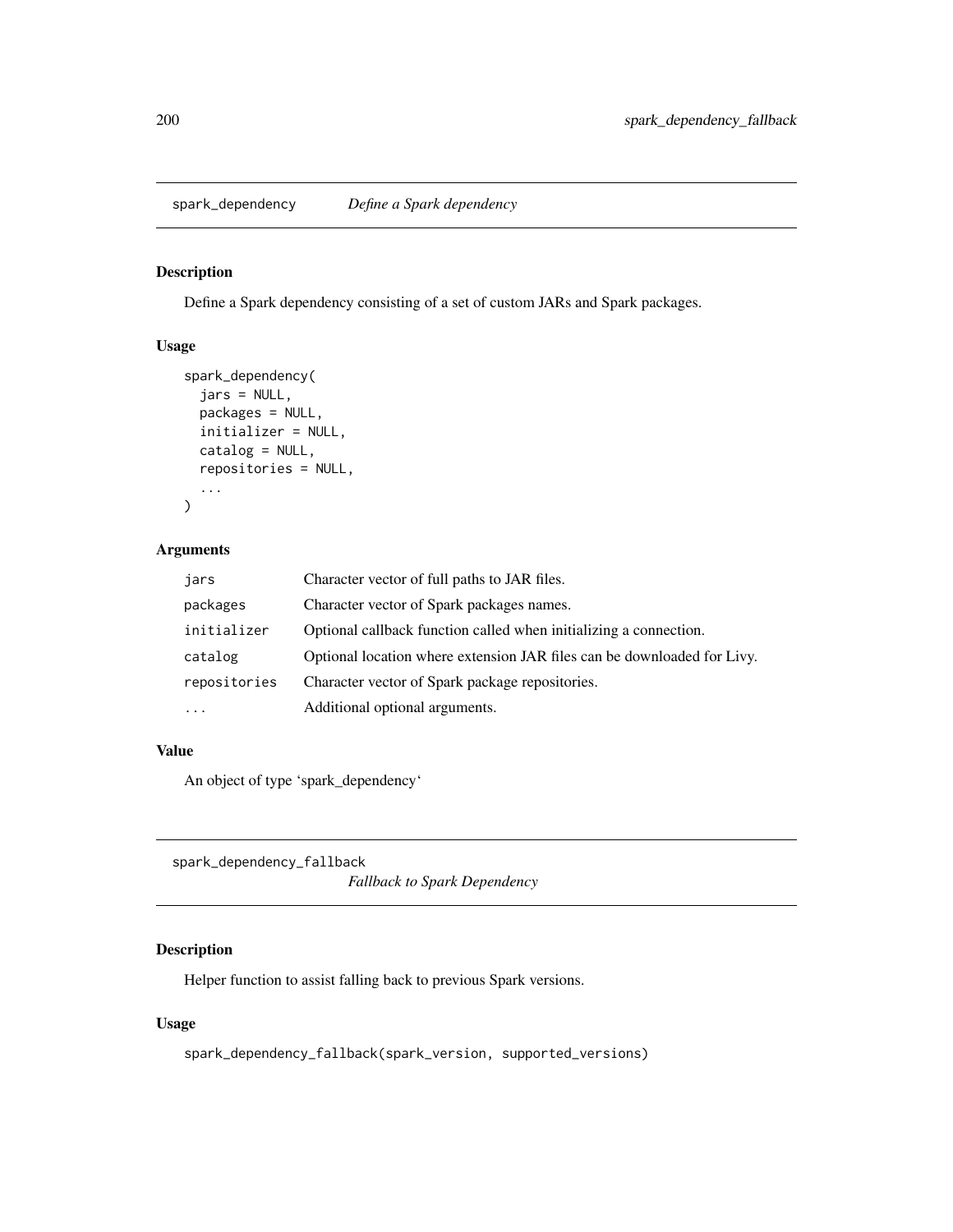## spark\_extension 201

#### **Arguments**

spark\_version The Spark version being requested in spark\_dependencies. supported\_versions

The Spark versions that are supported by this extension.

# Value

A Spark version to use.

spark\_extension *Create Spark Extension*

## Description

Creates an R package ready to be used as an Spark extension.

## Usage

spark\_extension(path)

#### **Arguments**

path Location where the extension will be created.

spark\_home\_set *Set the SPARK\_HOME environment variable*

## Description

Set the SPARK\_HOME environment variable. This slightly speeds up some operations, including the connection time.

#### Usage

```
spark_home_set(path = NULL, ...)
```
#### Arguments

| path     | A string containing the path to the installation location of Spark. If NULL, the |
|----------|----------------------------------------------------------------------------------|
|          | path to the most latest Spark/Hadoop versions is used.                           |
| $\cdots$ | Additional parameters not currently used.                                        |

#### Value

The function is mostly invoked for the side-effect of setting the SPARK\_HOME environment variable. It also returns TRUE if the environment was successfully set, and FALSE otherwise.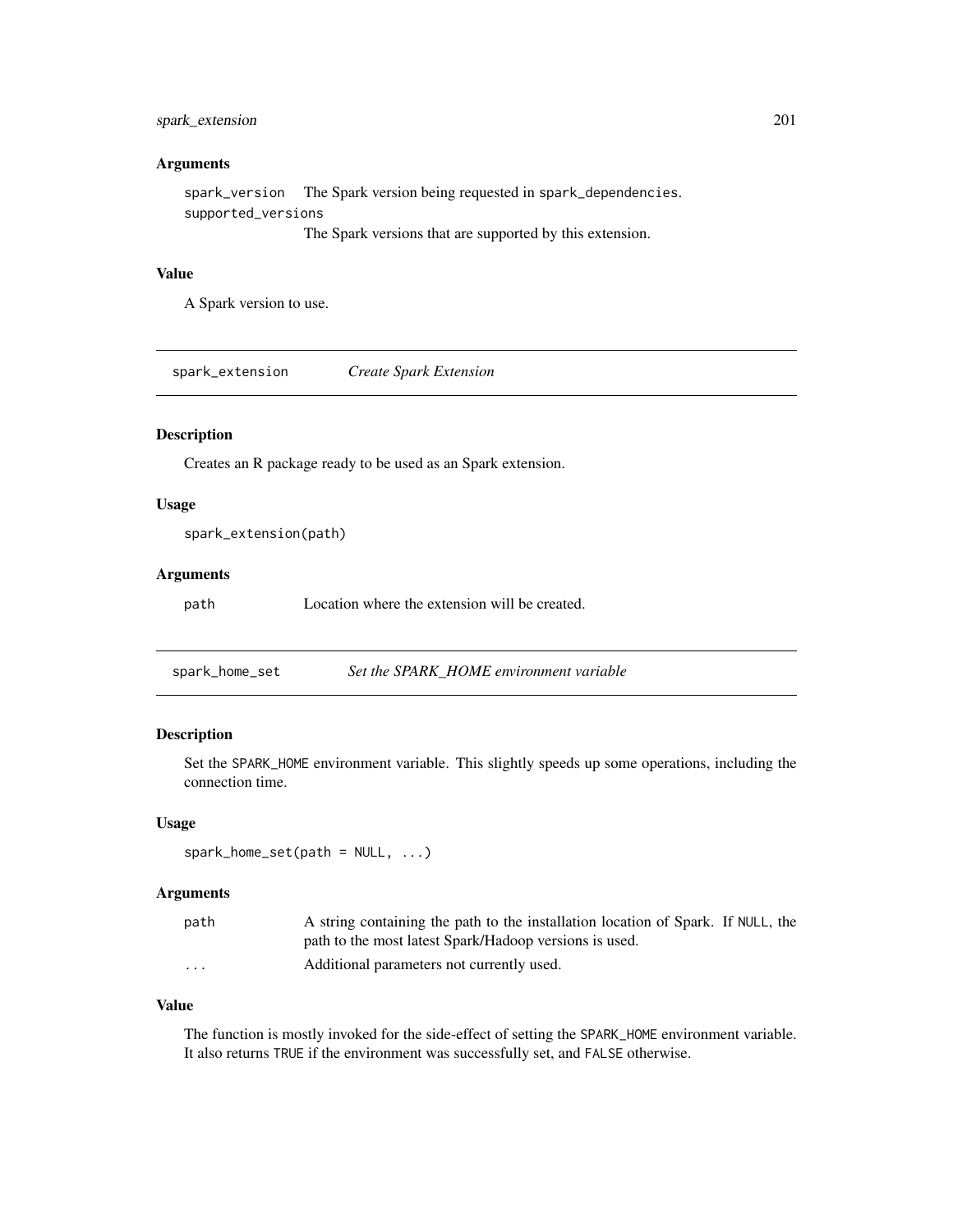## Examples

## Not run: # Not run due to side-effects spark\_home\_set()

## End(Not run)

<span id="page-201-0"></span>spark\_jobj *Retrieve a Spark JVM Object Reference*

# Description

This S3 generic is used for accessing the underlying Java Virtual Machine (JVM) Spark objects associated with R objects. These objects act as references to Spark objects living in the JVM. Methods on these objects can be called with the [invoke](#page-76-0) family of functions.

# Usage

spark\_jobj(x, ...)

## Arguments

|          | An R object containing, or wrapping, a spark_jobj. |
|----------|----------------------------------------------------|
| $\cdots$ | Optional arguments; currently unused.              |

#### See Also

[invoke](#page-76-0), for calling methods on Java object references.

spark\_jobj-class *spark\_jobj class*

#### Description

spark\_jobj class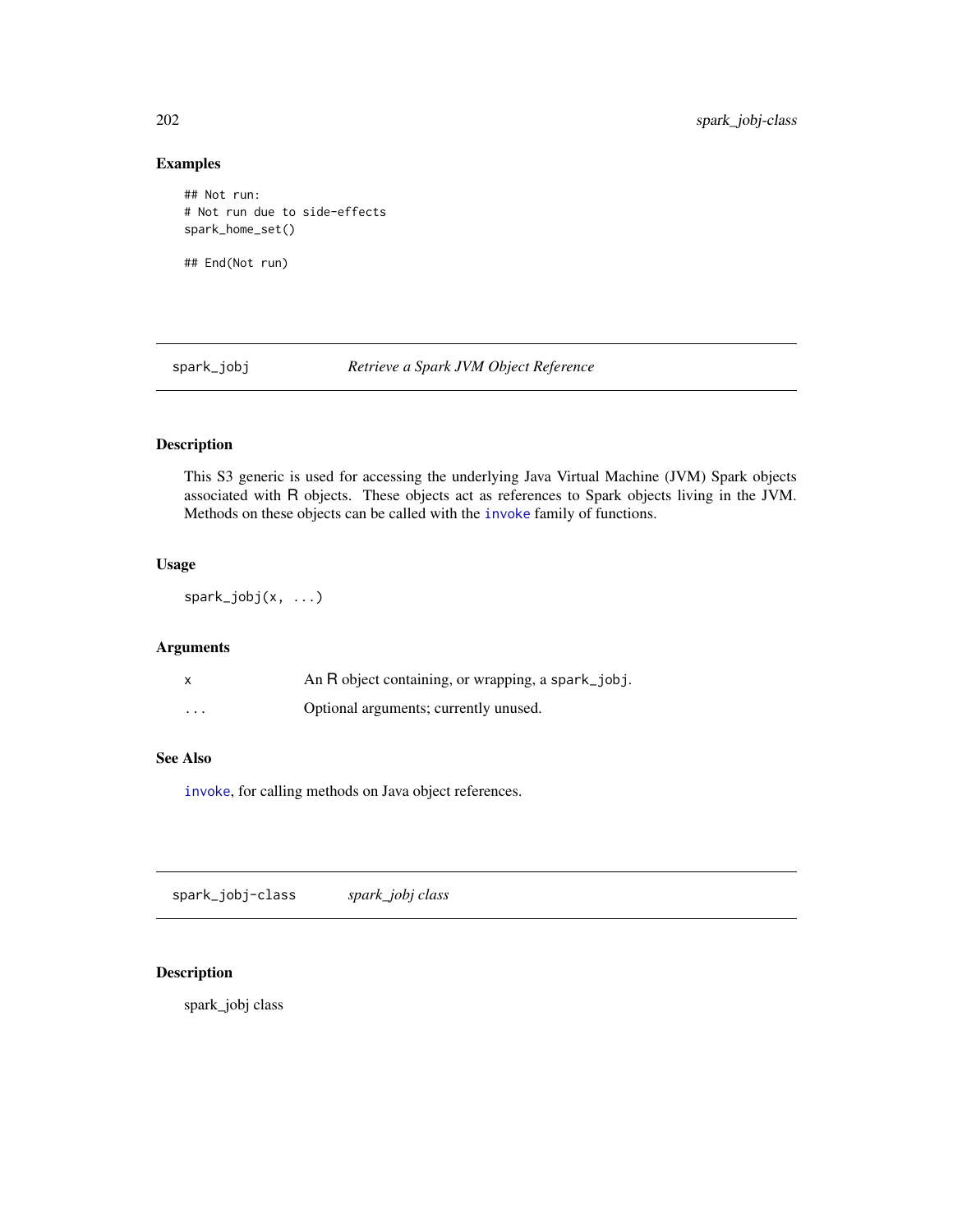<span id="page-202-0"></span>spark\_load\_table *Reads from a Spark Table into a Spark DataFrame.*

#### Description

Reads from a Spark Table into a Spark DataFrame.

#### Usage

```
spark_load_table(
  sc,
 name,
  path,
 options = list(),
  repartition = 0,
 memory = TRUE,overwrite = TRUE
)
```
# Arguments

| <b>SC</b>   | A spark_connection.                                                                                                              |
|-------------|----------------------------------------------------------------------------------------------------------------------------------|
| name        | The name to assign to the newly generated table.                                                                                 |
| path        | The path to the file. Needs to be accessible from the cluster. Supports the<br>"hdfs://"', "s3a://"' and "file://"' protocols.   |
| options     | A list of strings with additional options. See http://spark.apache.org/<br>docs/latest/sql-programming-guide.html#configuration. |
| repartition | The number of partitions used to distribute the generated table. Use 0 (the de-<br>fault) to avoid partitioning.                 |
| memory      | Boolean; should the data be loaded eagerly into memory? (That is, should the<br>table be cached?)                                |
| overwrite   | Boolean; overwrite the table with the given name if it already exists?                                                           |

## See Also

Other Spark serialization routines: [spark\\_read\\_avro\(](#page-204-0)), [spark\\_read\\_csv\(](#page-205-0)), [spark\\_read\\_delta\(](#page-207-0)), [spark\\_read\\_jdbc\(](#page-208-0)), [spark\\_read\\_json\(](#page-209-0)), [spark\\_read\\_libsvm\(](#page-211-0)), [spark\\_read\\_orc\(](#page-212-0)), [spark\\_read\\_parquet\(](#page-213-0)), [spark\\_read\\_source\(](#page-214-0)), [spark\\_read\\_table\(](#page-215-0)), [spark\\_read\\_text\(](#page-216-0)), [spark\\_read\(](#page-203-0)), [spark\\_save\\_table\(](#page-218-0)), [spark\\_write\\_avro\(](#page-222-0)), [spark\\_write\\_csv\(](#page-223-0)), [spark\\_write\\_delta\(](#page-224-0)), [spark\\_write\\_jdbc\(](#page-225-0)), [spark\\_write\\_json\(](#page-226-0)), [spark\\_write\\_orc\(](#page-227-0)), [spark\\_write\\_parquet\(](#page-228-0)), [spark\\_write\\_source\(](#page-229-0)), [spark\\_write\\_table\(](#page-230-0)), [spark\\_write\\_text\(](#page-231-0))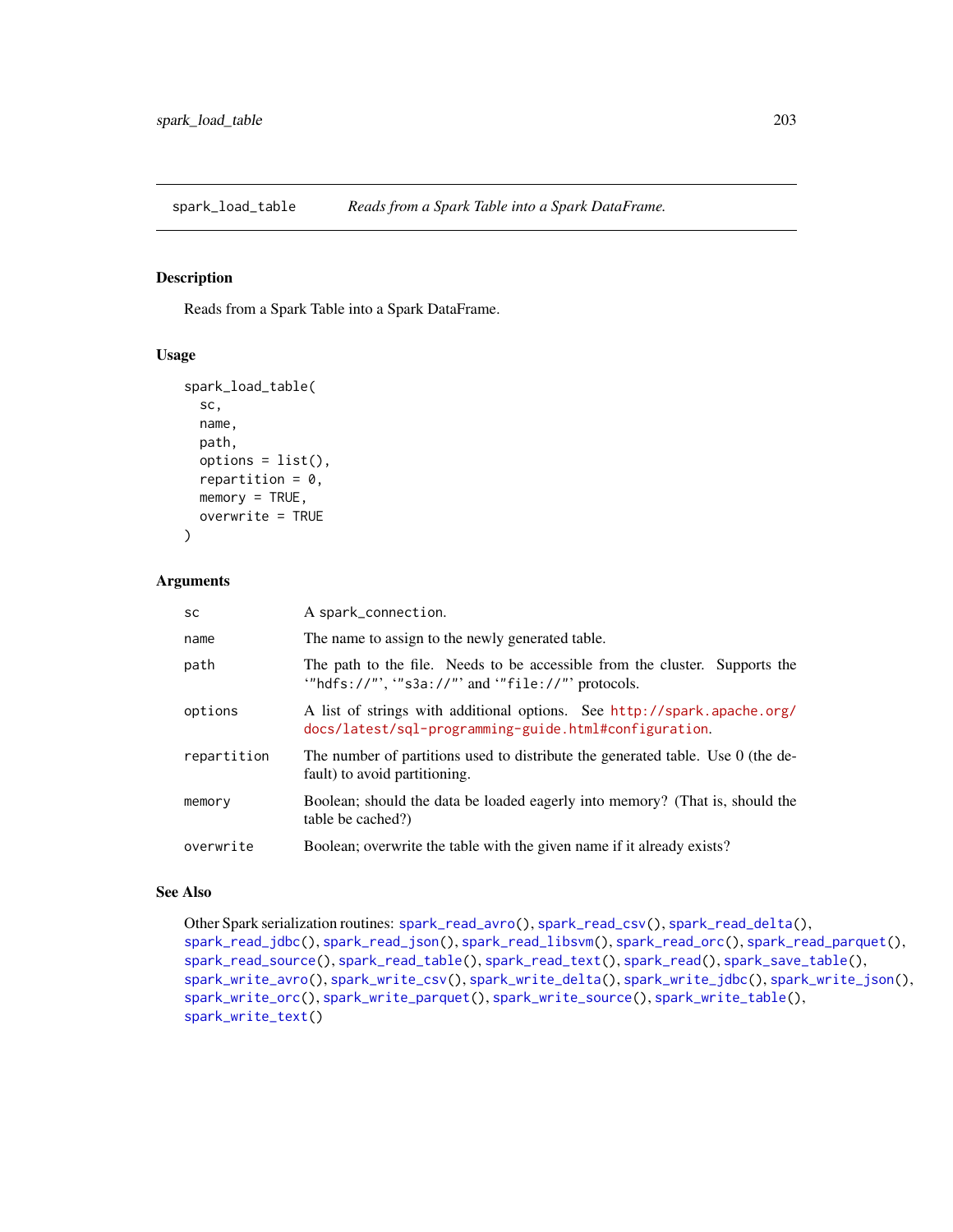# Description

View the most recent entries in the Spark log. This can be useful when inspecting output / errors produced by Spark during the invocation of various commands.

## Usage

 $spark\_log$ (sc, n = 100, filter = NULL, ...)

## Arguments

| <b>SC</b>  | A spark_connection.                                                                            |
|------------|------------------------------------------------------------------------------------------------|
| n          | The max number of log entries to retrieve. Use NULL to retrieve all entries within<br>the log. |
| filter     | Character string to filter log entries.                                                        |
| .          | Optional arguments; currently unused.                                                          |
| spark_read | Read file(s) into a Spark DataFrame using a custom reader                                      |

## <span id="page-203-0"></span>Description

Run a custom R function on Spark workers to ingest data from one or more files into a Spark DataFrame, assuming all files follow the same schema.

#### Usage

```
spark_read(sc, paths, reader, columns, packages = TRUE, ...)
```

| <b>SC</b> | A spark_connection.                                                                                                                                                                                                                                                                                                                                                           |
|-----------|-------------------------------------------------------------------------------------------------------------------------------------------------------------------------------------------------------------------------------------------------------------------------------------------------------------------------------------------------------------------------------|
| paths     | A character vector of one or more file URIs (e.g., c("hdfs://localhost:9000/file.txt",<br>"hdfs://localhost:9000/file2.txt"))                                                                                                                                                                                                                                                 |
| reader    | A self-contained R function that takes a single file URI as argument and returns<br>the data read from that file as a data frame.                                                                                                                                                                                                                                             |
| columns   | a named list of column names and column types of the resulting data frame (e.g.,<br>$list$ (column_1 = "integer", column_2 = "character")), or a list of column names<br>only if column types should be inferred from the data (e.g., list("column_1",<br>"column_2"), or NULL if column types should be inferred and resulting data<br>frame can have arbitrary column names |
| packages  | A list of R packages to distribute to Spark workers                                                                                                                                                                                                                                                                                                                           |
| .         | Optional arguments; currently unused.                                                                                                                                                                                                                                                                                                                                         |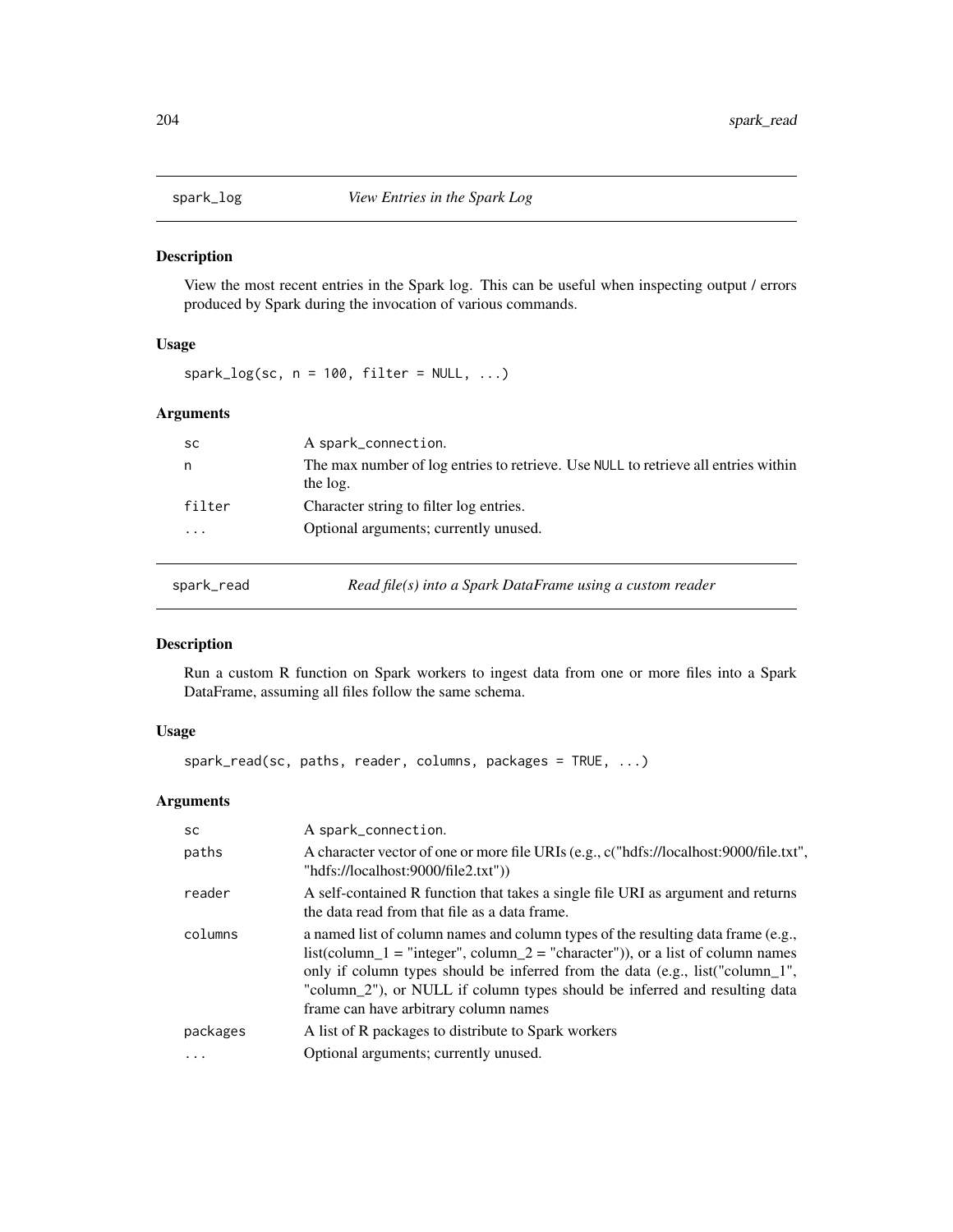spark\_read\_avro 205

#### See Also

```
Other Spark serialization routines: spark_load_table(), spark_read_avro(), spark_read_csv(),
spark_read_delta(), spark_read_jdbc(), spark_read_json(), spark_read_libsvm(), spark_read_orc(),
spark_read_parquet(), spark_read_source(), spark_read_table(), spark_read_text(), spark_save_table(),
spark_write_avro(), spark_write_csv(), spark_write_delta(), spark_write_jdbc(), spark_write_json(),
spark_write_orc(), spark_write_parquet(), spark_write_source(), spark_write_table(),
spark_write_text()
```
#### Examples

```
## Not run:
```

```
library(sparklyr)
sc <- spark_connect(
  master = "varn".spark_home = "~/spark/spark-2.4.5-bin-hadoop2.7"
)
# This is a contrived example to show reader tasks will be distributed across
# all Spark worker nodes
spark_read(
  sc,
  rep("/dev/null", 10),
  reader = function(path) system("hostname", intern = TRUE),
  column = c(hostname = "string")) %>% sdf_collect()
## End(Not run)
```
<span id="page-204-0"></span>spark\_read\_avro *Read Apache Avro data into a Spark DataFrame.*

#### Description

Read Apache Avro data into a Spark DataFrame. Notice this functionality requires the Spark connection sc to be instantiated with either an explicitly specified Spark version (i.e., spark\_connect(...,version  $=$  <version>, packages  $=$  c("avro", <other package(s)>),...)) or a specific version of Spark avro package to use (e.g., spark\_connect(...,packages = c("org.apache.spark:spark-avro\_2.12:3.0.0",<other  $package(s)$ ,...)).

### Usage

```
spark_read_avro(
 sc,
 name = NULL,path = name,avro_schema = NULL,
```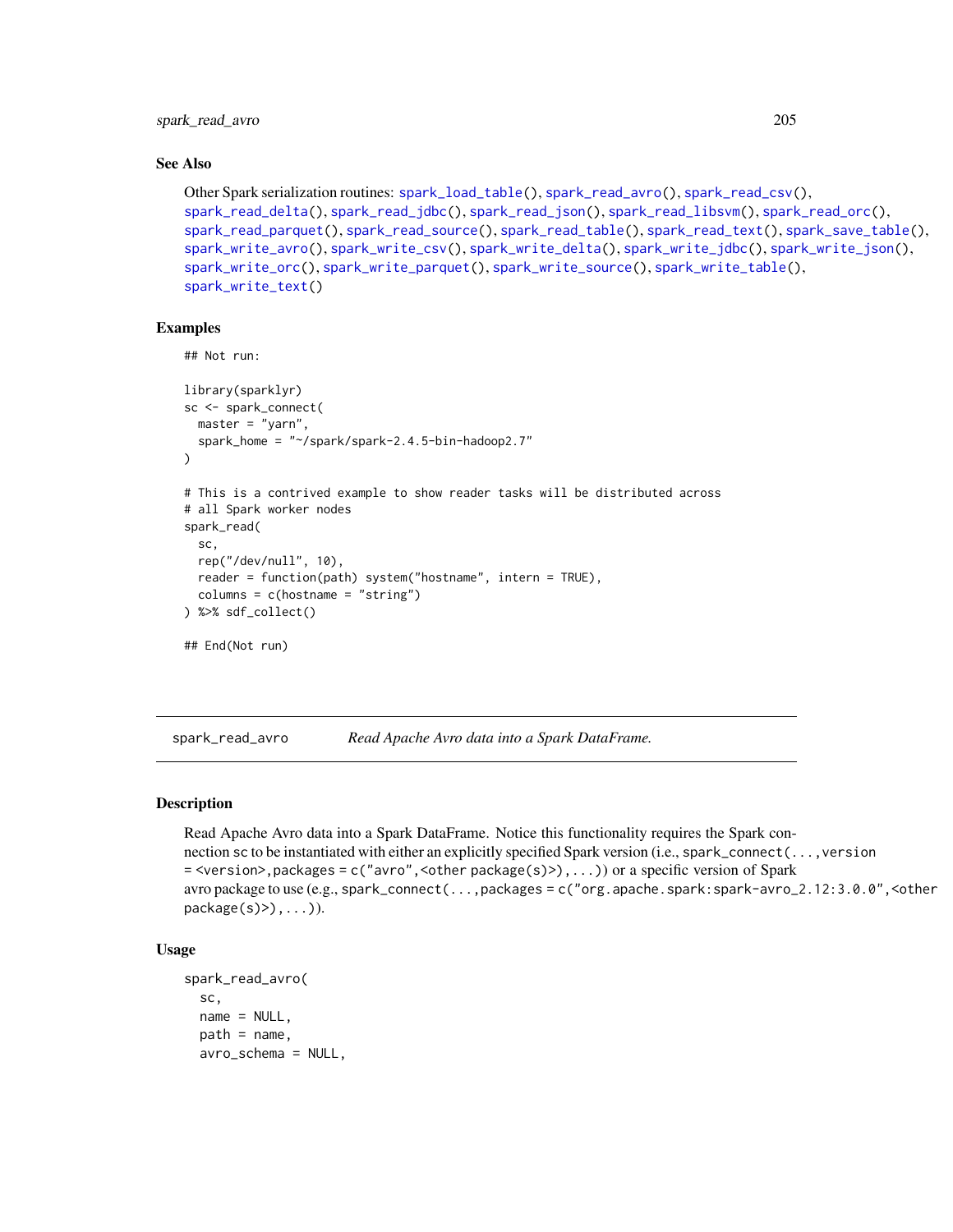```
ignore_extension = TRUE,
  repartition = 0,
 memory = TRUE,overwrite = TRUE
)
```
#### Arguments

| <b>SC</b>        | A spark_connection.                                                                                                             |  |
|------------------|---------------------------------------------------------------------------------------------------------------------------------|--|
| name             | The name to assign to the newly generated table.                                                                                |  |
| path             | The path to the file. Needs to be accessible from the cluster. Supports the<br>"hdfs://"', "s3a://"' and '"file://"' protocols. |  |
| avro_schema      | Optional Avro schema in JSON format                                                                                             |  |
| ignore_extension |                                                                                                                                 |  |
|                  | If enabled, all files with and without avro extension are loaded (default: TRUE)                                                |  |
| repartition      | The number of partitions used to distribute the generated table. Use 0 (the de-<br>fault) to avoid partitioning.                |  |
| memory           | Boolean; should the data be loaded eagerly into memory? (That is, should the<br>table be cached?)                               |  |
| overwrite        | Boolean; overwrite the table with the given name if it already exists?                                                          |  |
|                  |                                                                                                                                 |  |

## See Also

```
Other Spark serialization routines: spark_load_table(), spark_read_csv(), spark_read_delta(),
spark_read_jdbc(), spark_read_json(), spark_read_libsvm(), spark_read_orc(), spark_read_parquet(),
spark_read_source(), spark_read_table(), spark_read_text(), spark_read(), spark_save_table(),
spark_write_avro(), spark_write_csv(), spark_write_delta(), spark_write_jdbc(), spark_write_json(),
spark_write_orc(), spark_write_parquet(), spark_write_source(), spark_write_table(),
spark_write_text()
```
<span id="page-205-0"></span>spark\_read\_csv *Read a CSV file into a Spark DataFrame*

## Description

Read a tabular data file into a Spark DataFrame.

## Usage

```
spark_read_csv(
 sc,
 name = NULL,
 path = name,header = TRUE,columns = NULL,
```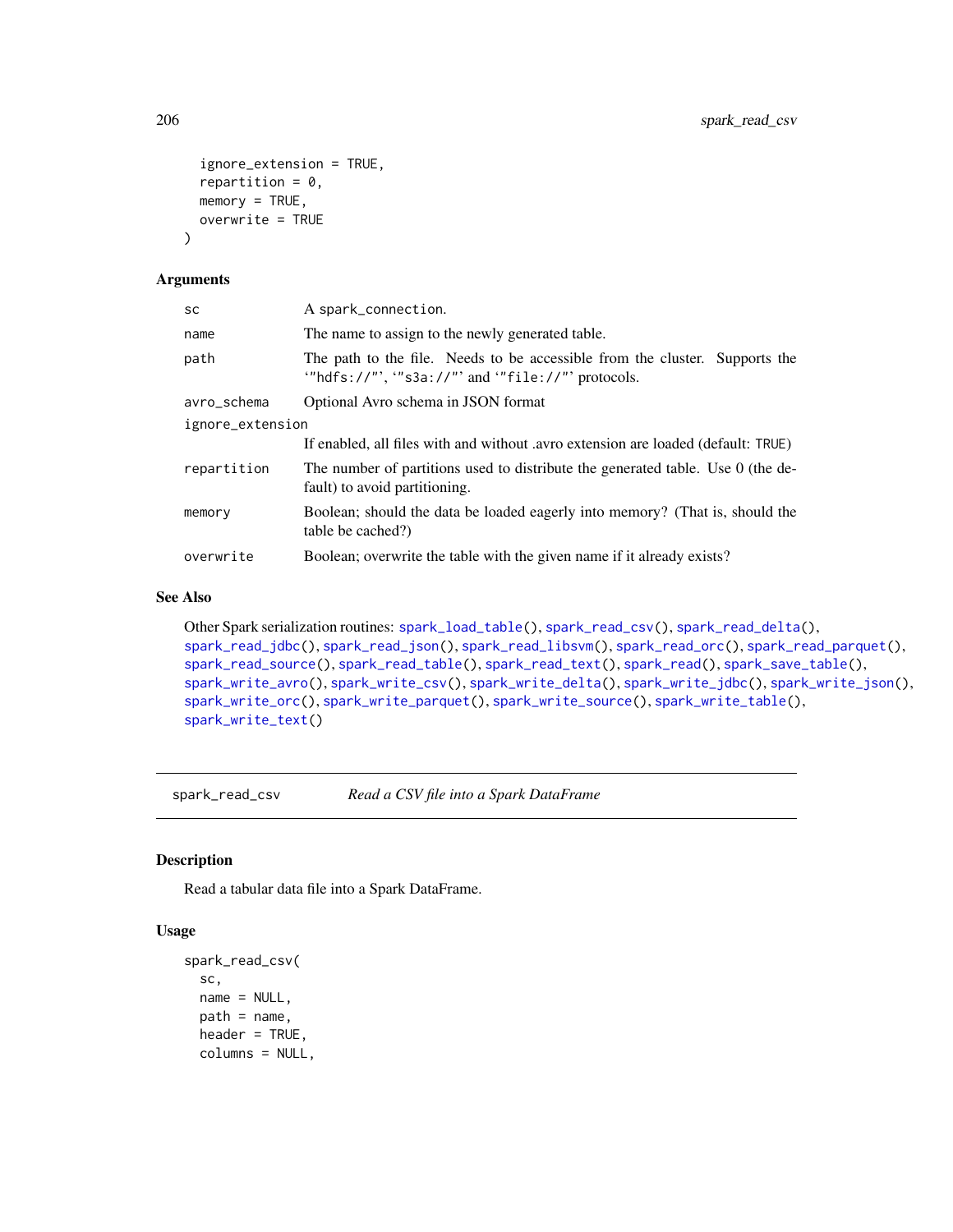# spark\_read\_csv 207

```
infer_schema = is.null(columns),
  delimiter = ",",
  quote = "\rangle",
  escape = "\wedge",
  cluster = "UTF-8",null_value = NULL,
  options = list(),
  repartition = 0,
  memory = TRUE,overwrite = TRUE,
  ...
\mathcal{L}
```
# Arguments

| SC           | A spark_connection.                                                                                                                                                                                                                                                                                                                                 |
|--------------|-----------------------------------------------------------------------------------------------------------------------------------------------------------------------------------------------------------------------------------------------------------------------------------------------------------------------------------------------------|
| name         | The name to assign to the newly generated table.                                                                                                                                                                                                                                                                                                    |
| path         | The path to the file. Needs to be accessible from the cluster. Supports the<br>"hdfs://"', "s3a://"' and '"file://"' protocols.                                                                                                                                                                                                                     |
| header       | Boolean; should the first row of data be used as a header? Defaults to TRUE.                                                                                                                                                                                                                                                                        |
| columns      | A vector of column names or a named vector of column types. If specified,<br>the elements can be "binary" for BinaryType, "boolean" for BooleanType,<br>"byte" for ByteType, "integer" for IntegerType, "integer64" for LongType,<br>"double" for DoubleType, "character" for StringType, "timestamp" for<br>TimestampType and "date" for DateType. |
| infer_schema | Boolean; should column types be automatically inferred? Requires one extra<br>pass over the data. Defaults to is.null(columns).                                                                                                                                                                                                                     |
| delimiter    | The character used to delimit each column. Defaults to ", ".                                                                                                                                                                                                                                                                                        |
| quote        | The character used as a quote. Defaults to ''"''.                                                                                                                                                                                                                                                                                                   |
| escape       | The character used to escape other characters. Defaults to ''\''.                                                                                                                                                                                                                                                                                   |
| charset      | The character set. Defaults to '"UTF-8"'.                                                                                                                                                                                                                                                                                                           |
| null_value   | The character to use for null, or missing, values. Defaults to NULL.                                                                                                                                                                                                                                                                                |
| options      | A list of strings with additional options.                                                                                                                                                                                                                                                                                                          |
| repartition  | The number of partitions used to distribute the generated table. Use 0 (the de-<br>fault) to avoid partitioning.                                                                                                                                                                                                                                    |
| memory       | Boolean; should the data be loaded eagerly into memory? (That is, should the<br>table be cached?)                                                                                                                                                                                                                                                   |
| overwrite    | Boolean; overwrite the table with the given name if it already exists?                                                                                                                                                                                                                                                                              |
| $\cdots$     | Optional arguments; currently unused.                                                                                                                                                                                                                                                                                                               |

## Details

You can read data from HDFS (hdfs://), S3 (s3a://), as well as the local file system (file://).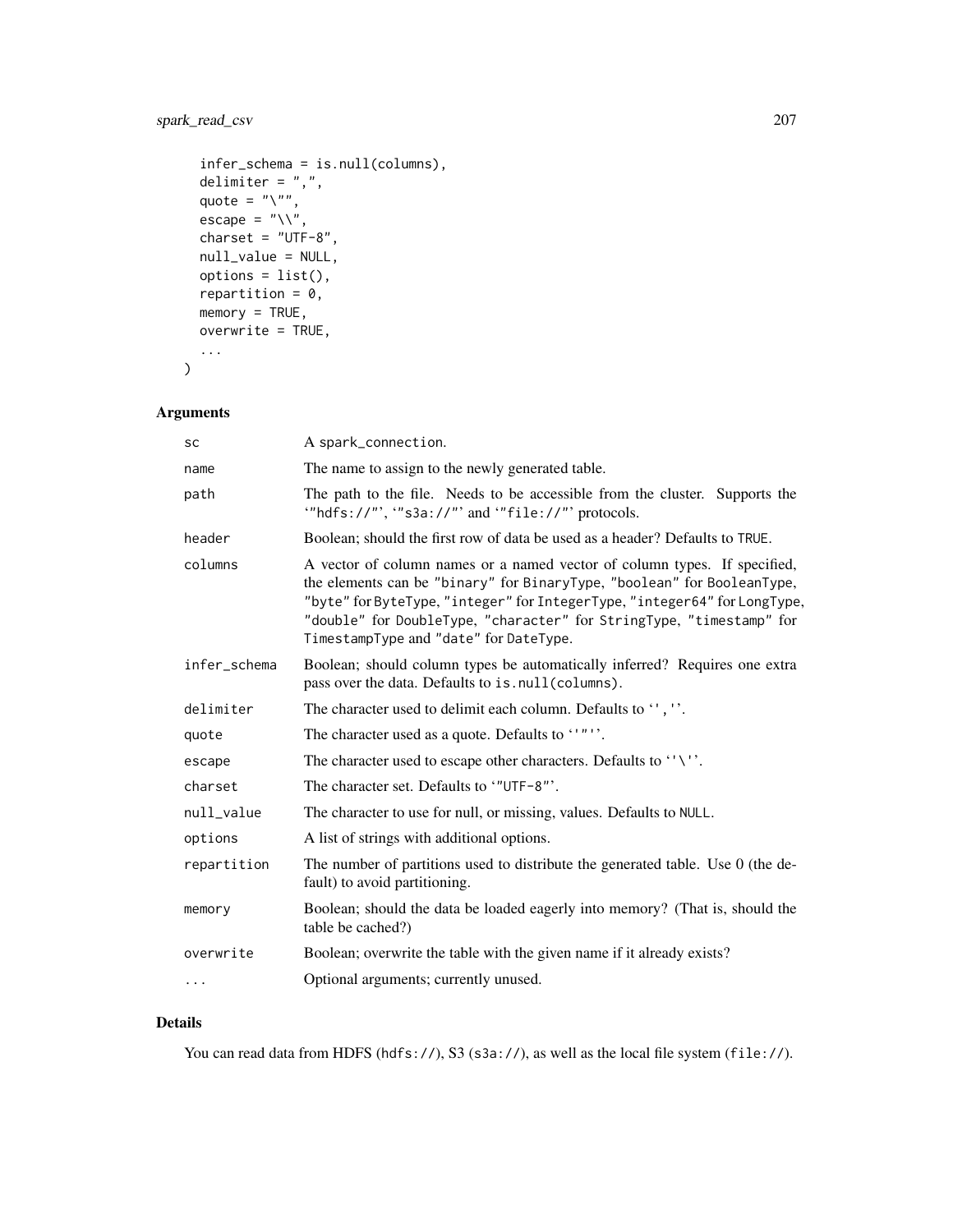If you are reading from a secure S3 bucket be sure to set the following in your spark-defaults.conf spark.hadoop.fs.s3a.access.key, spark.hadoop.fs.s3a.secret.key or any of the methods outlined in the aws-sdk documentation [Working with AWS credentials](https://docs.aws.amazon.com/sdk-for-java/v1/developer-guide/credentials.html) In order to work with the newer s3a:// protocol also set the values for spark.hadoop.fs.s3a.impl and spark.hadoop.fs.s3a.endpoint . In addition, to support v4 of the S3 api be sure to pass the -Dcom. amazonaws. services.s3. enableV4 driver options for the config key spark.driver.extraJavaOptions For instructions on how to configure s3n:// check the hadoop documentation: [s3n authentication properties](https://hadoop.apache.org/docs/stable/hadoop-aws/tools/hadoop-aws/index.html#Authentication_properties)

When header is FALSE, the column names are generated with a  $V$  prefix; e.g.  $V1, V2, \ldots$ 

# See Also

Other Spark serialization routines: [spark\\_load\\_table\(](#page-202-0)), [spark\\_read\\_avro\(](#page-204-0)), [spark\\_read\\_delta\(](#page-207-0)), [spark\\_read\\_jdbc\(](#page-208-0)), [spark\\_read\\_json\(](#page-209-0)), [spark\\_read\\_libsvm\(](#page-211-0)), [spark\\_read\\_orc\(](#page-212-0)), [spark\\_read\\_parquet\(](#page-213-0)), [spark\\_read\\_source\(](#page-214-0)), [spark\\_read\\_table\(](#page-215-0)), [spark\\_read\\_text\(](#page-216-0)), [spark\\_read\(](#page-203-0)), [spark\\_save\\_table\(](#page-218-0)), [spark\\_write\\_avro\(](#page-222-0)), [spark\\_write\\_csv\(](#page-223-0)), [spark\\_write\\_delta\(](#page-224-0)), [spark\\_write\\_jdbc\(](#page-225-0)), [spark\\_write\\_json\(](#page-226-0)), [spark\\_write\\_orc\(](#page-227-0)), [spark\\_write\\_parquet\(](#page-228-0)), [spark\\_write\\_source\(](#page-229-0)), [spark\\_write\\_table\(](#page-230-0)), [spark\\_write\\_text\(](#page-231-0))

<span id="page-207-0"></span>spark\_read\_delta *Read from Delta Lake into a Spark DataFrame.*

#### Description

Read from Delta Lake into a Spark DataFrame.

#### Usage

```
spark_read_delta(
  sc,
 path,
 name = NULL,
  version = NULL,
  timestamp = NULL,
  options = list(),repartition = 0,
 memory = TRUE,overwrite = TRUE,
  ...
)
```

| sc   | A spark_connection.                                                                                                            |
|------|--------------------------------------------------------------------------------------------------------------------------------|
| path | The path to the file. Needs to be accessible from the cluster. Supports the<br>"hdfs://"', "s3a://"' and "file://"' protocols. |
| name | The name to assign to the newly generated table.                                                                               |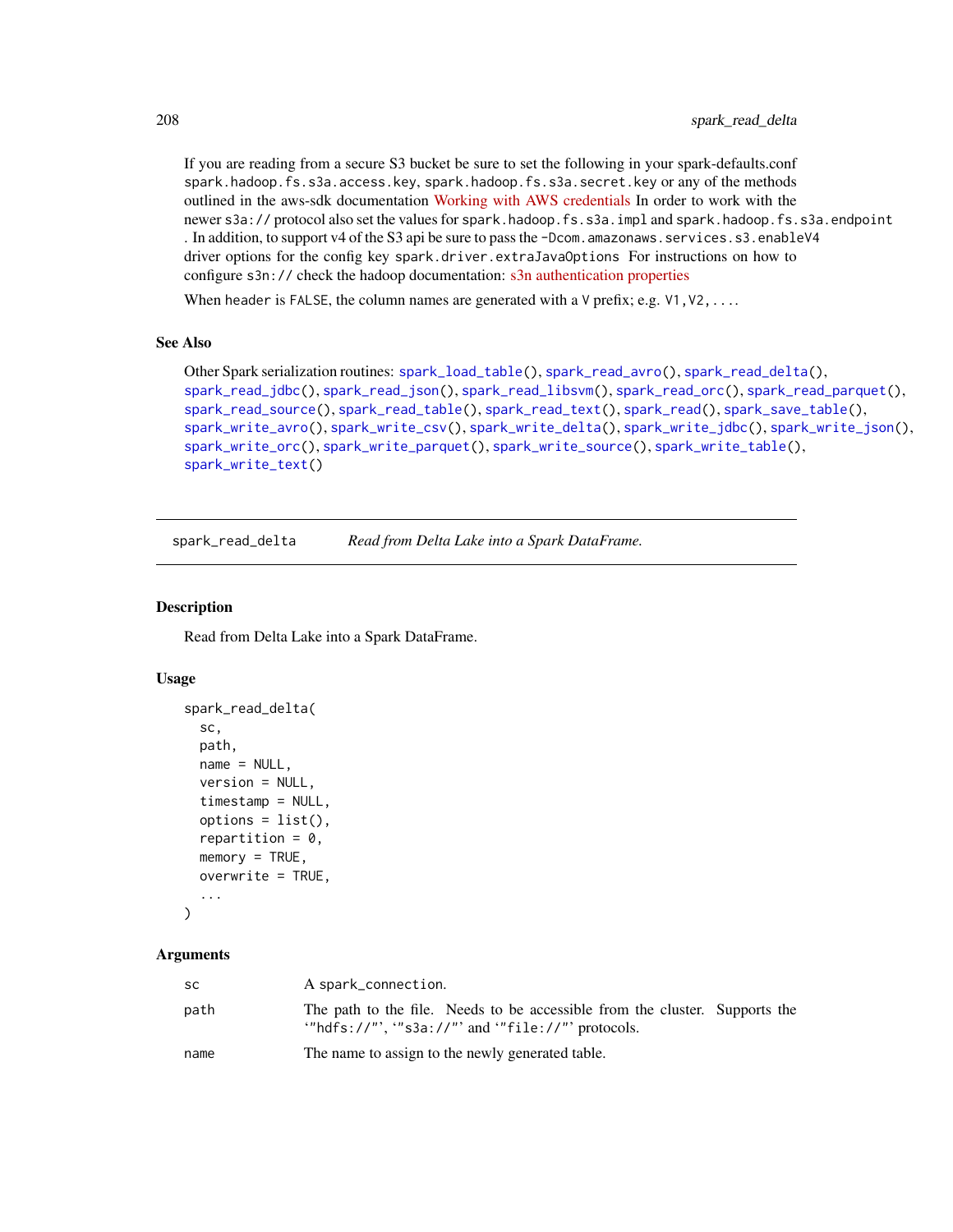| version     | The version of the delta table to read.                                                                          |
|-------------|------------------------------------------------------------------------------------------------------------------|
| timestamp   | The timestamp of the delta table to read. For example, "2019-01-01" or "2019-01-01'T'00:00:00.000.               |
| options     | A list of strings with additional options.                                                                       |
| repartition | The number of partitions used to distribute the generated table. Use 0 (the de-<br>fault) to avoid partitioning. |
| memory      | Boolean; should the data be loaded eagerly into memory? (That is, should the<br>table be cached?)                |
| overwrite   | Boolean; overwrite the table with the given name if it already exists?                                           |
| $\cdots$    | Optional arguments; currently unused.                                                                            |

#### See Also

```
Other Spark serialization routines: spark_load_table(), spark_read_avro(), spark_read_csv(),
spark_read_jdbc(), spark_read_json(), spark_read_libsvm(), spark_read_orc(), spark_read_parquet(),
spark_read_source(), spark_read_table(), spark_read_text(), spark_read(), spark_save_table(),
spark_write_avro(), spark_write_csv(), spark_write_delta(), spark_write_jdbc(), spark_write_json(),
spark_write_orc(), spark_write_parquet(), spark_write_source(), spark_write_table(),
spark_write_text()
```
<span id="page-208-0"></span>spark\_read\_jdbc *Read from JDBC connection into a Spark DataFrame.*

#### Description

Read from JDBC connection into a Spark DataFrame.

#### Usage

```
spark_read_jdbc(
  sc,
  name,
  options = list(),repartition = 0,
 memory = TRUE,
 overwrite = TRUE,
  columns = NULL,
  ...
```

```
)
```

| sc      | A spark_connection.                                                     |
|---------|-------------------------------------------------------------------------|
| name    | The name to assign to the newly generated table.                        |
| options | A list of strings with additional options. See http://spark.apache.org/ |
|         | docs/latest/sql-programming-guide.html#configuration.                   |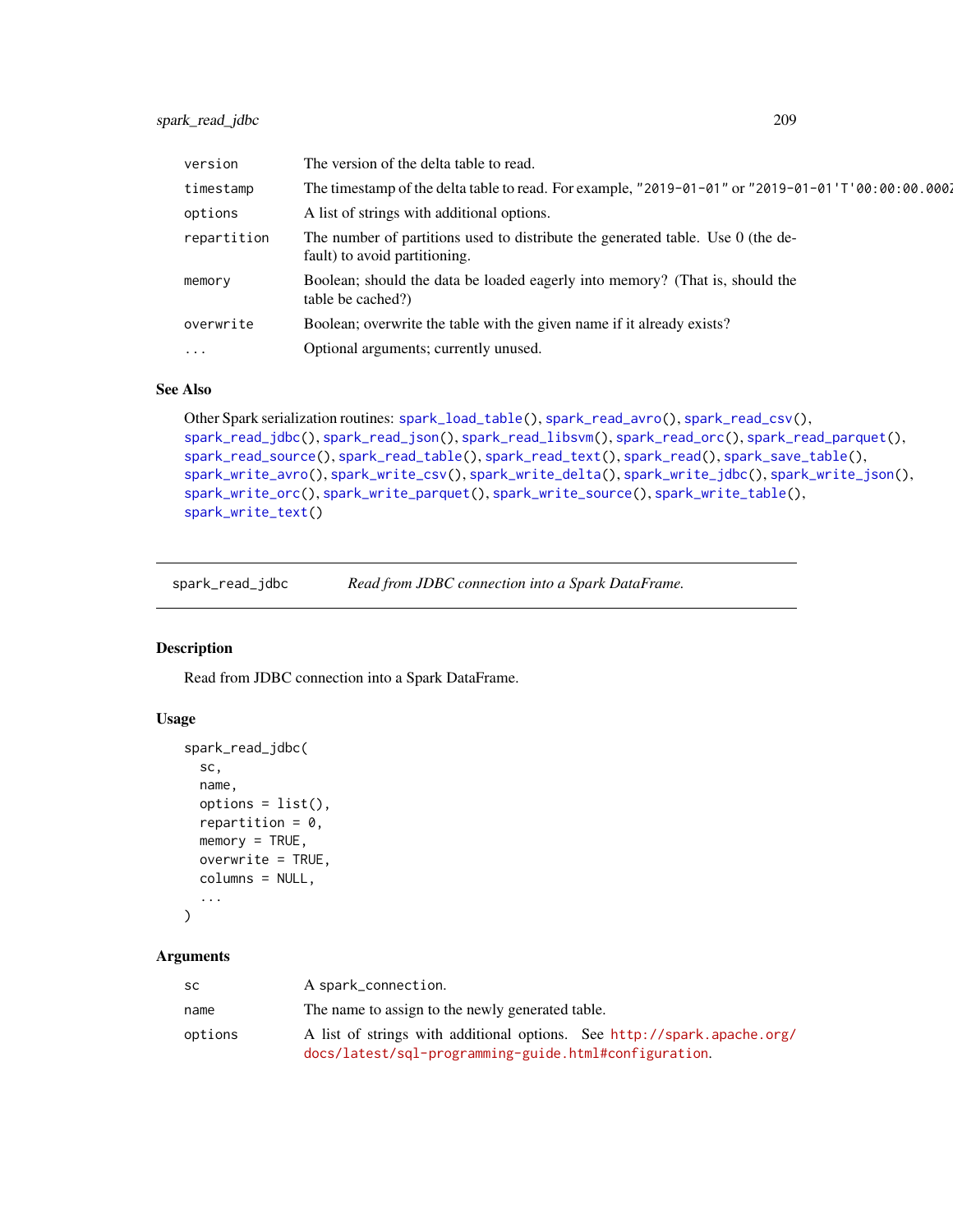| repartition | The number of partitions used to distribute the generated table. Use 0 (the de-<br>fault) to avoid partitioning.                                                                                                                                                                                                                                    |
|-------------|-----------------------------------------------------------------------------------------------------------------------------------------------------------------------------------------------------------------------------------------------------------------------------------------------------------------------------------------------------|
| memory      | Boolean; should the data be loaded eagerly into memory? (That is, should the<br>table be cached?)                                                                                                                                                                                                                                                   |
| overwrite   | Boolean; overwrite the table with the given name if it already exists?                                                                                                                                                                                                                                                                              |
| columns     | A vector of column names or a named vector of column types. If specified,<br>the elements can be "binary" for BinaryType, "boolean" for BooleanType,<br>"byte" for ByteType, "integer" for IntegerType, "integer64" for LongType,<br>"double" for DoubleType, "character" for StringType, "timestamp" for<br>TimestampType and "date" for DateType. |
| $\cdots$    | Optional arguments; currently unused.                                                                                                                                                                                                                                                                                                               |

## See Also

```
Other Spark serialization routines: spark_load_table(), spark_read_avro(), spark_read_csv(),
spark_read_delta(), spark_read_json(), spark_read_libsvm(), spark_read_orc(), spark_read_parquet(),
spark_read_source(), spark_read_table(), spark_read_text(), spark_read(), spark_save_table(),
spark_write_avro(), spark_write_csv(), spark_write_delta(), spark_write_jdbc(), spark_write_json(),
spark_write_orc(), spark_write_parquet(), spark_write_source(), spark_write_table(),
spark_write_text()
```
<span id="page-209-0"></span>

| spark_read_json | Read a JSON file into a Spark DataFrame |
|-----------------|-----------------------------------------|
|-----------------|-----------------------------------------|

#### Description

Read a table serialized in the [JavaScript Object Notation](http://www.json.org/) format into a Spark DataFrame.

#### Usage

```
spark_read_json(
  sc,
  name = NULL,
 path = name,options = list(),
  repartition = 0.
 memory = TRUE,overwrite = TRUE,
  columns = NULL,
  ...
)
```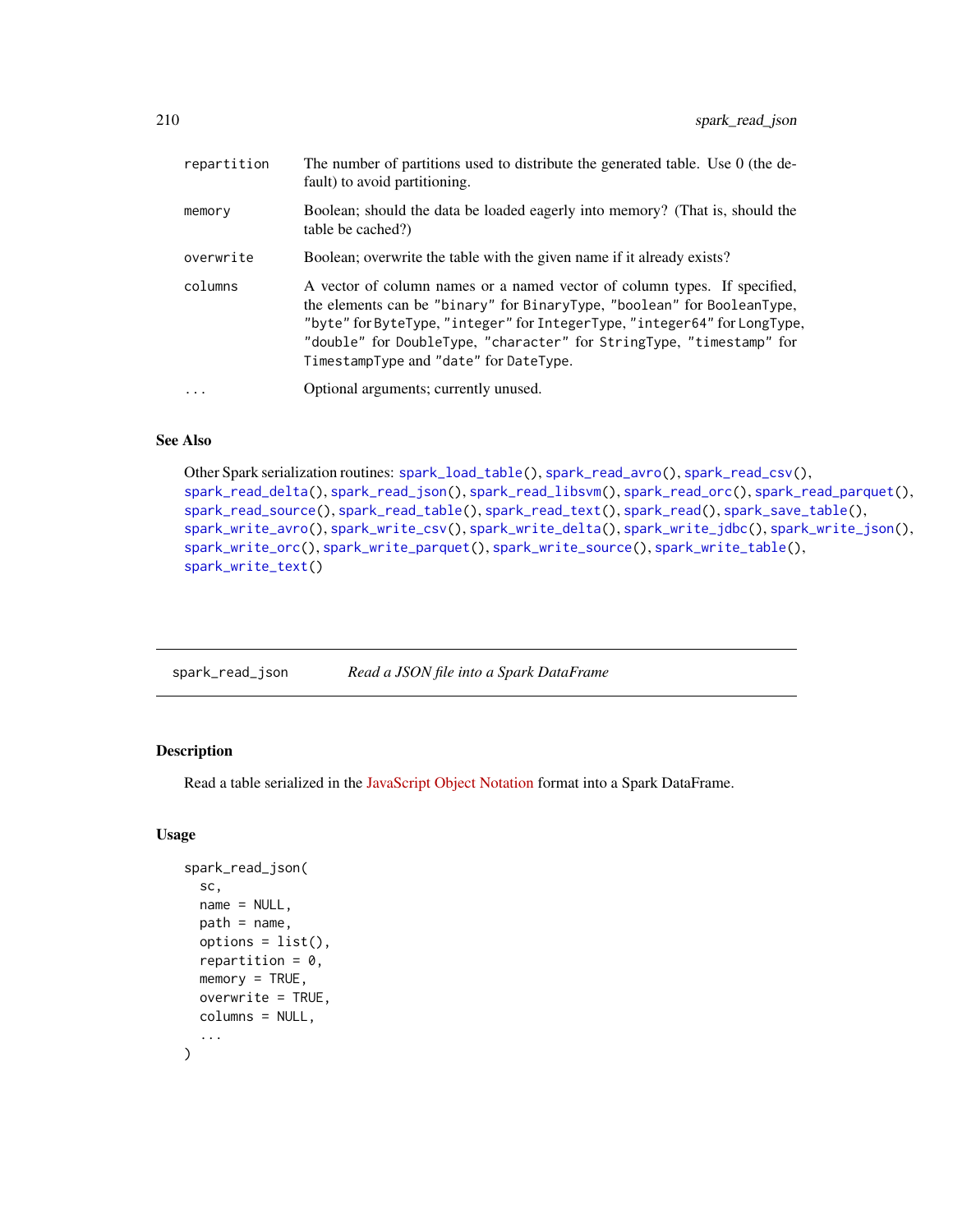#### **Arguments**

| SC          | A spark_connection.                                                                                                                                                                                                                                                                                                                                 |
|-------------|-----------------------------------------------------------------------------------------------------------------------------------------------------------------------------------------------------------------------------------------------------------------------------------------------------------------------------------------------------|
| name        | The name to assign to the newly generated table.                                                                                                                                                                                                                                                                                                    |
| path        | The path to the file. Needs to be accessible from the cluster. Supports the<br>"hdfs://"', "s3a://"' and '"file://"' protocols.                                                                                                                                                                                                                     |
| options     | A list of strings with additional options.                                                                                                                                                                                                                                                                                                          |
| repartition | The number of partitions used to distribute the generated table. Use 0 (the de-<br>fault) to avoid partitioning.                                                                                                                                                                                                                                    |
| memory      | Boolean; should the data be loaded eagerly into memory? (That is, should the<br>table be cached?)                                                                                                                                                                                                                                                   |
| overwrite   | Boolean; overwrite the table with the given name if it already exists?                                                                                                                                                                                                                                                                              |
| columns     | A vector of column names or a named vector of column types. If specified,<br>the elements can be "binary" for BinaryType, "boolean" for BooleanType,<br>"byte" for ByteType, "integer" for IntegerType, "integer64" for LongType,<br>"double" for DoubleType, "character" for StringType, "timestamp" for<br>TimestampType and "date" for DateType. |
| $\ddotsc$   | Optional arguments; currently unused.                                                                                                                                                                                                                                                                                                               |

## **Details**

You can read data from HDFS ( $hdfs: //$ ), S3 ( $s3a: //$ ), as well as the local file system ( $file: //$ ).

If you are reading from a secure S3 bucket be sure to set the following in your spark-defaults.conf spark.hadoop.fs.s3a.access.key, spark.hadoop.fs.s3a.secret.key or any of the methods outlined in the aws-sdk documentation [Working with AWS credentials](https://docs.aws.amazon.com/sdk-for-java/v1/developer-guide/credentials.html) In order to work with the newer s3a:// protocol also set the values for spark.hadoop.fs.s3a.impl and spark.hadoop.fs.s3a.endpoint . In addition, to support v4 of the S3 api be sure to pass the -Dcom. amazonaws. services.s3. enableV4 driver options for the config key spark.driver.extraJavaOptions For instructions on how to configure s3n:// check the hadoop documentation: [s3n authentication properties](https://hadoop.apache.org/docs/stable/hadoop-aws/tools/hadoop-aws/index.html#Authentication_properties)

## See Also

Other Spark serialization routines: [spark\\_load\\_table\(](#page-202-0)), [spark\\_read\\_avro\(](#page-204-0)), [spark\\_read\\_csv\(](#page-205-0)), [spark\\_read\\_delta\(](#page-207-0)), [spark\\_read\\_jdbc\(](#page-208-0)), [spark\\_read\\_libsvm\(](#page-211-0)), [spark\\_read\\_orc\(](#page-212-0)), [spark\\_read\\_parquet\(](#page-213-0)), [spark\\_read\\_source\(](#page-214-0)), [spark\\_read\\_table\(](#page-215-0)), [spark\\_read\\_text\(](#page-216-0)), [spark\\_read\(](#page-203-0)), [spark\\_save\\_table\(](#page-218-0)), [spark\\_write\\_avro\(](#page-222-0)), [spark\\_write\\_csv\(](#page-223-0)), [spark\\_write\\_delta\(](#page-224-0)), [spark\\_write\\_jdbc\(](#page-225-0)), [spark\\_write\\_json\(](#page-226-0)), [spark\\_write\\_orc\(](#page-227-0)), [spark\\_write\\_parquet\(](#page-228-0)), [spark\\_write\\_source\(](#page-229-0)), [spark\\_write\\_table\(](#page-230-0)), [spark\\_write\\_text\(](#page-231-0))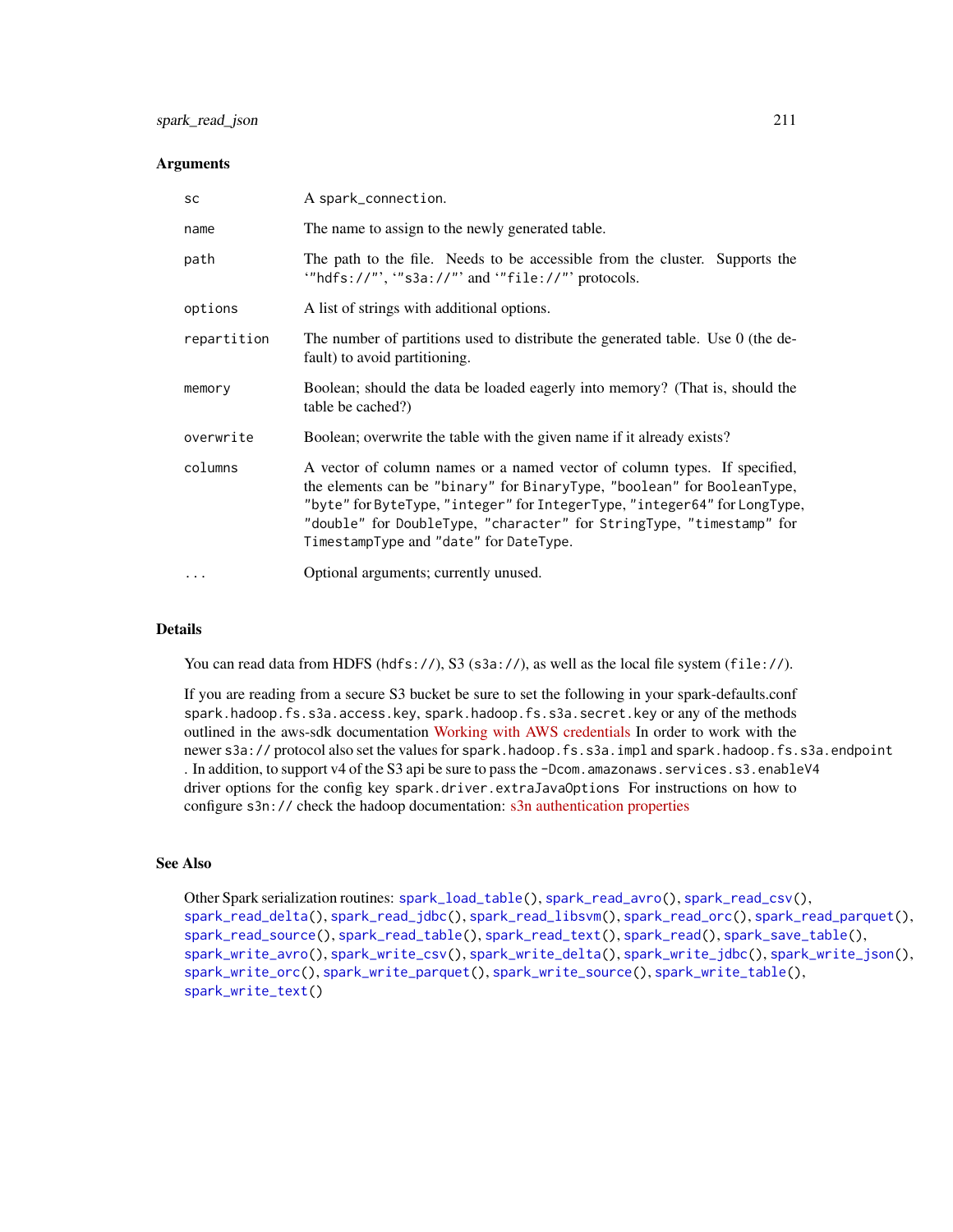<span id="page-211-0"></span>spark\_read\_libsvm *Read libsvm file into a Spark DataFrame.*

# Description

Read libsvm file into a Spark DataFrame.

#### Usage

```
spark_read_libsvm(
  sc,
  name = NULL,path = name,
  repartition = 0,
 memory = TRUE,overwrite = TRUE,
  ...
)
```
## Arguments

| <b>SC</b>   | A spark_connection.                                                                                                            |
|-------------|--------------------------------------------------------------------------------------------------------------------------------|
| name        | The name to assign to the newly generated table.                                                                               |
| path        | The path to the file. Needs to be accessible from the cluster. Supports the<br>"hdfs://"', "s3a://"' and "file://"' protocols. |
| repartition | The number of partitions used to distribute the generated table. Use 0 (the de-<br>fault) to avoid partitioning.               |
| memory      | Boolean; should the data be loaded eagerly into memory? (That is, should the<br>table be cached?)                              |
| overwrite   | Boolean; overwrite the table with the given name if it already exists?                                                         |
| $\cdot$     | Optional arguments; currently unused.                                                                                          |

#### See Also

Other Spark serialization routines: [spark\\_load\\_table\(](#page-202-0)), [spark\\_read\\_avro\(](#page-204-0)), [spark\\_read\\_csv\(](#page-205-0)), [spark\\_read\\_delta\(](#page-207-0)), [spark\\_read\\_jdbc\(](#page-208-0)), [spark\\_read\\_json\(](#page-209-0)), [spark\\_read\\_orc\(](#page-212-0)), [spark\\_read\\_parquet\(](#page-213-0)), [spark\\_read\\_source\(](#page-214-0)), [spark\\_read\\_table\(](#page-215-0)), [spark\\_read\\_text\(](#page-216-0)), [spark\\_read\(](#page-203-0)), [spark\\_save\\_table\(](#page-218-0)), [spark\\_write\\_avro\(](#page-222-0)), [spark\\_write\\_csv\(](#page-223-0)), [spark\\_write\\_delta\(](#page-224-0)), [spark\\_write\\_jdbc\(](#page-225-0)), [spark\\_write\\_json\(](#page-226-0)), [spark\\_write\\_orc\(](#page-227-0)), [spark\\_write\\_parquet\(](#page-228-0)), [spark\\_write\\_source\(](#page-229-0)), [spark\\_write\\_table\(](#page-230-0)), [spark\\_write\\_text\(](#page-231-0))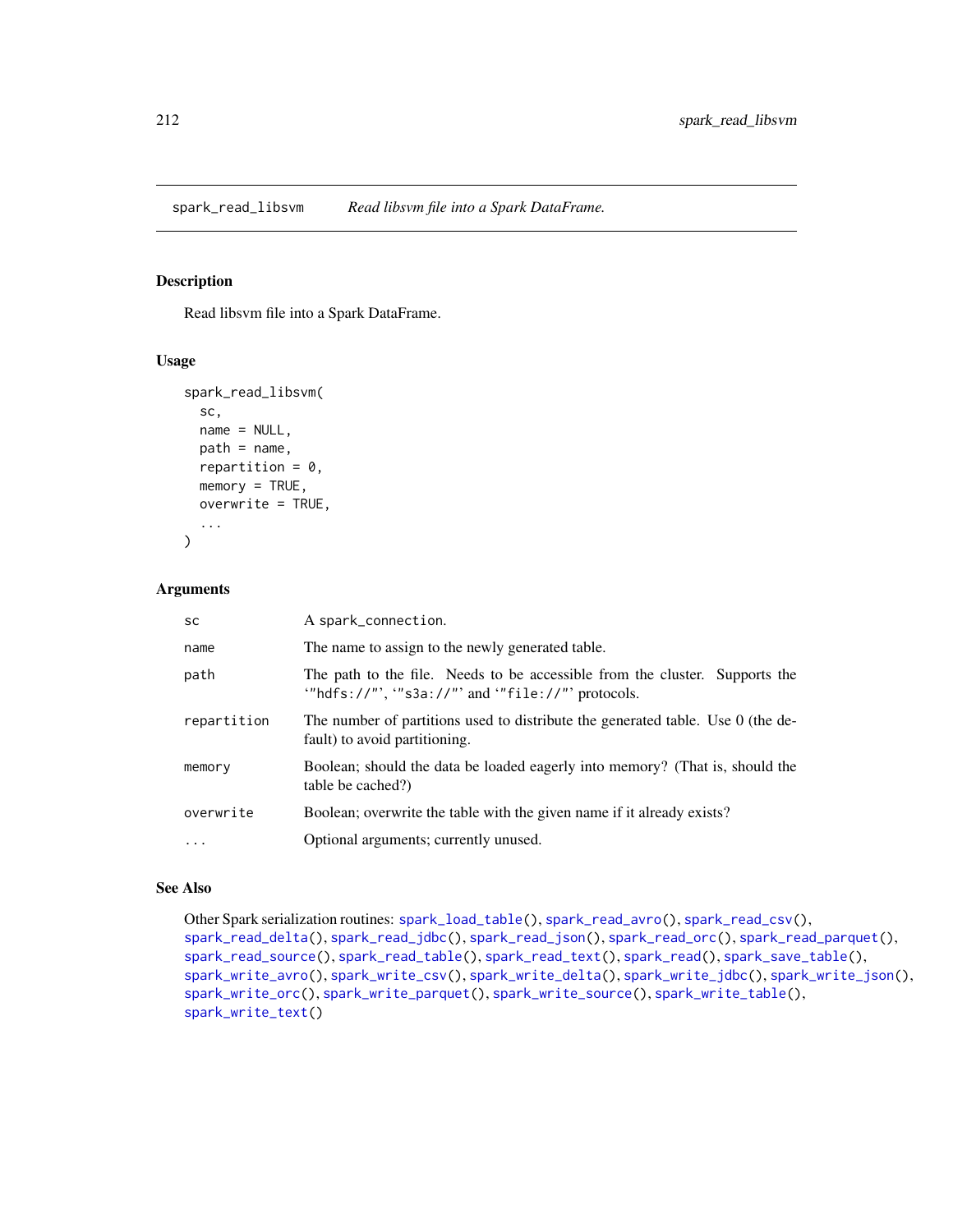<span id="page-212-0"></span>

# Description

Read a [ORC](https://orc.apache.org/) file into a Spark DataFrame.

## Usage

```
spark_read_orc(
 sc,
 name = NULL,path = name,
 options = list(),
  repartition = 0,
 memory = TRUE,overwrite = TRUE,
  columns = NULL,
  schema = NULL,
  ...
\mathcal{L}
```

| <b>SC</b>   | A spark_connection.                                                                                                                                                                                                                                                                                                                                 |
|-------------|-----------------------------------------------------------------------------------------------------------------------------------------------------------------------------------------------------------------------------------------------------------------------------------------------------------------------------------------------------|
| name        | The name to assign to the newly generated table.                                                                                                                                                                                                                                                                                                    |
| path        | The path to the file. Needs to be accessible from the cluster. Supports the<br>"hdfs://"', "s3a://"' and "file://"' protocols.                                                                                                                                                                                                                      |
| options     | A list of strings with additional options. See http://spark.apache.org/<br>docs/latest/sql-programming-guide.html#configuration.                                                                                                                                                                                                                    |
| repartition | The number of partitions used to distribute the generated table. Use 0 (the de-<br>fault) to avoid partitioning.                                                                                                                                                                                                                                    |
| memory      | Boolean; should the data be loaded eagerly into memory? (That is, should the<br>table be cached?)                                                                                                                                                                                                                                                   |
| overwrite   | Boolean; overwrite the table with the given name if it already exists?                                                                                                                                                                                                                                                                              |
| columns     | A vector of column names or a named vector of column types. If specified,<br>the elements can be "binary" for BinaryType, "boolean" for BooleanType,<br>"byte" for ByteType, "integer" for IntegerType, "integer64" for LongType,<br>"double" for DoubleType, "character" for StringType, "timestamp" for<br>TimestampType and "date" for DateType. |
| schema      | A (java) read schema. Useful for optimizing read operation on nested data.                                                                                                                                                                                                                                                                          |
| .           | Optional arguments; currently unused.                                                                                                                                                                                                                                                                                                               |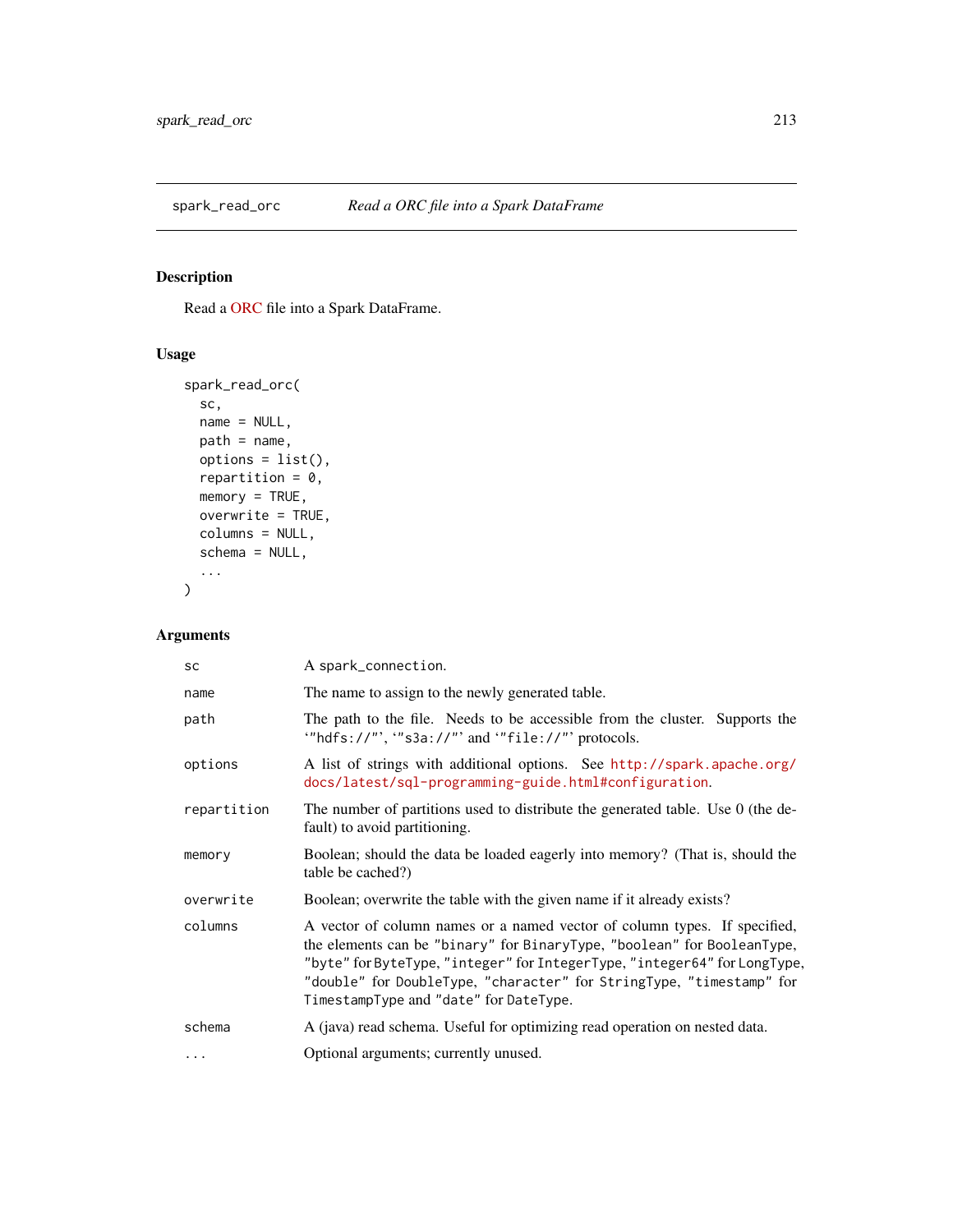## Details

You can read data from HDFS ( $hdfs: //$ ), S3 ( $s3a: //$ ), as well as the local file system ( $file: //$ ).

#### See Also

```
Other Spark serialization routines: spark_load_table(), spark_read_avro(), spark_read_csv(),
spark_read_delta(), spark_read_jdbc(), spark_read_json(), spark_read_libsvm(), spark_read_parquet(),
spark_read_source(), spark_read_table(), spark_read_text(), spark_read(), spark_save_table(),
spark_write_avro(), spark_write_csv(), spark_write_delta(), spark_write_jdbc(), spark_write_json(),
spark_write_orc(), spark_write_parquet(), spark_write_source(), spark_write_table(),
spark_write_text()
```
<span id="page-213-0"></span>spark\_read\_parquet *Read a Parquet file into a Spark DataFrame*

## Description

Read a [Parquet](https://parquet.apache.org/) file into a Spark DataFrame.

## Usage

```
spark_read_parquet(
  sc,
  name = NULL,
  path = name,
  options = list(),
  repartition = 0,
  memory = TRUE,overwrite = TRUE,
  columns = NULL,
  schema = NULL,
  ...
)
```

| <b>SC</b>   | A spark_connection.                                                                                                              |
|-------------|----------------------------------------------------------------------------------------------------------------------------------|
| name        | The name to assign to the newly generated table.                                                                                 |
| path        | The path to the file. Needs to be accessible from the cluster. Supports the<br>"hdfs://"', "s3a://"' and "file://"' protocols.   |
| options     | A list of strings with additional options. See http://spark.apache.org/<br>docs/latest/sql-programming-guide.html#configuration. |
| repartition | The number of partitions used to distribute the generated table. Use 0 (the de-<br>fault) to avoid partitioning.                 |
| memory      | Boolean; should the data be loaded eagerly into memory? (That is, should the<br>table be cached?)                                |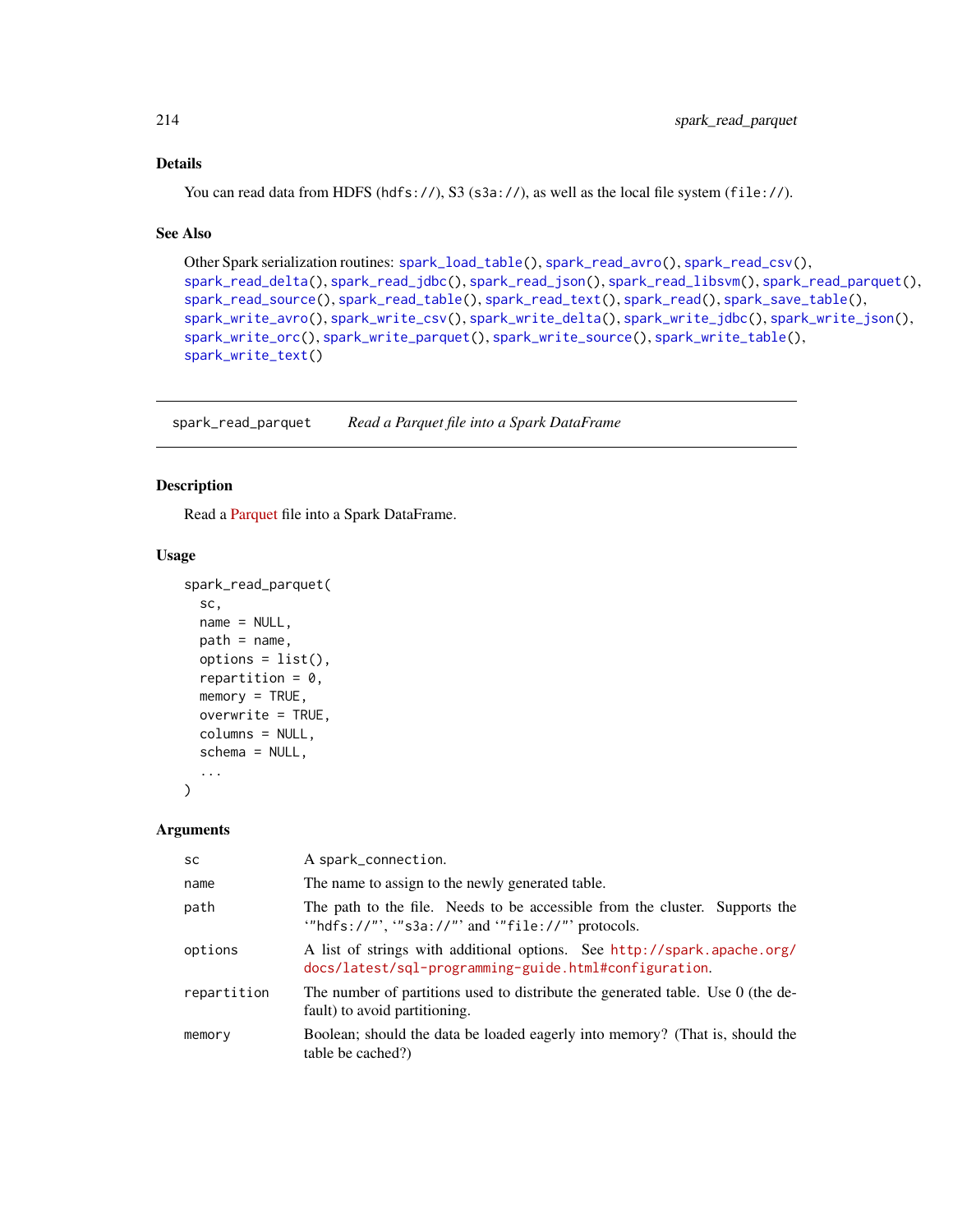| overwrite | Boolean; overwrite the table with the given name if it already exists?                                                                                                                                                                                                                                                                              |
|-----------|-----------------------------------------------------------------------------------------------------------------------------------------------------------------------------------------------------------------------------------------------------------------------------------------------------------------------------------------------------|
| columns   | A vector of column names or a named vector of column types. If specified,<br>the elements can be "binary" for BinaryType, "boolean" for BooleanType,<br>"byte" for ByteType, "integer" for IntegerType, "integer64" for LongType,<br>"double" for DoubleType, "character" for StringType, "timestamp" for<br>TimestampType and "date" for DateType. |
| schema    | A (java) read schema. Useful for optimizing read operation on nested data.                                                                                                                                                                                                                                                                          |
| $\cdots$  | Optional arguments; currently unused.                                                                                                                                                                                                                                                                                                               |

## Details

You can read data from HDFS (hdfs://), S3 (s3a://), as well as the local file system (file://).

If you are reading from a secure S3 bucket be sure to set the following in your spark-defaults.conf spark.hadoop.fs.s3a.access.key, spark.hadoop.fs.s3a.secret.key or any of the methods outlined in the aws-sdk documentation [Working with AWS credentials](https://docs.aws.amazon.com/sdk-for-java/v1/developer-guide/credentials.html) In order to work with the newer s3a:// protocol also set the values for spark.hadoop.fs.s3a.impl and spark.hadoop.fs.s3a.endpoint . In addition, to support v4 of the S3 api be sure to pass the -Dcom. amazonaws. services.s3. enableV4 driver options for the config key spark.driver.extraJavaOptions For instructions on how to configure s3n:// check the hadoop documentation: [s3n authentication properties](https://hadoop.apache.org/docs/stable/hadoop-aws/tools/hadoop-aws/index.html#Authentication_properties)

#### See Also

Other Spark serialization routines: [spark\\_load\\_table\(](#page-202-0)), [spark\\_read\\_avro\(](#page-204-0)), [spark\\_read\\_csv\(](#page-205-0)), [spark\\_read\\_delta\(](#page-207-0)), [spark\\_read\\_jdbc\(](#page-208-0)), [spark\\_read\\_json\(](#page-209-0)), [spark\\_read\\_libsvm\(](#page-211-0)), [spark\\_read\\_orc\(](#page-212-0)), [spark\\_read\\_source\(](#page-214-0)), [spark\\_read\\_table\(](#page-215-0)), [spark\\_read\\_text\(](#page-216-0)), [spark\\_read\(](#page-203-0)), [spark\\_save\\_table\(](#page-218-0)), [spark\\_write\\_avro\(](#page-222-0)), [spark\\_write\\_csv\(](#page-223-0)), [spark\\_write\\_delta\(](#page-224-0)), [spark\\_write\\_jdbc\(](#page-225-0)), [spark\\_write\\_json\(](#page-226-0)), [spark\\_write\\_orc\(](#page-227-0)), [spark\\_write\\_parquet\(](#page-228-0)), [spark\\_write\\_source\(](#page-229-0)), [spark\\_write\\_table\(](#page-230-0)), [spark\\_write\\_text\(](#page-231-0))

<span id="page-214-0"></span>spark\_read\_source *Read from a generic source into a Spark DataFrame.*

#### **Description**

Read from a generic source into a Spark DataFrame.

#### Usage

```
spark_read_source(
  sc,
 name = NULL,
 path = name,
  source,
  options = list(),repartition = 0,
 memory = TRUE,
```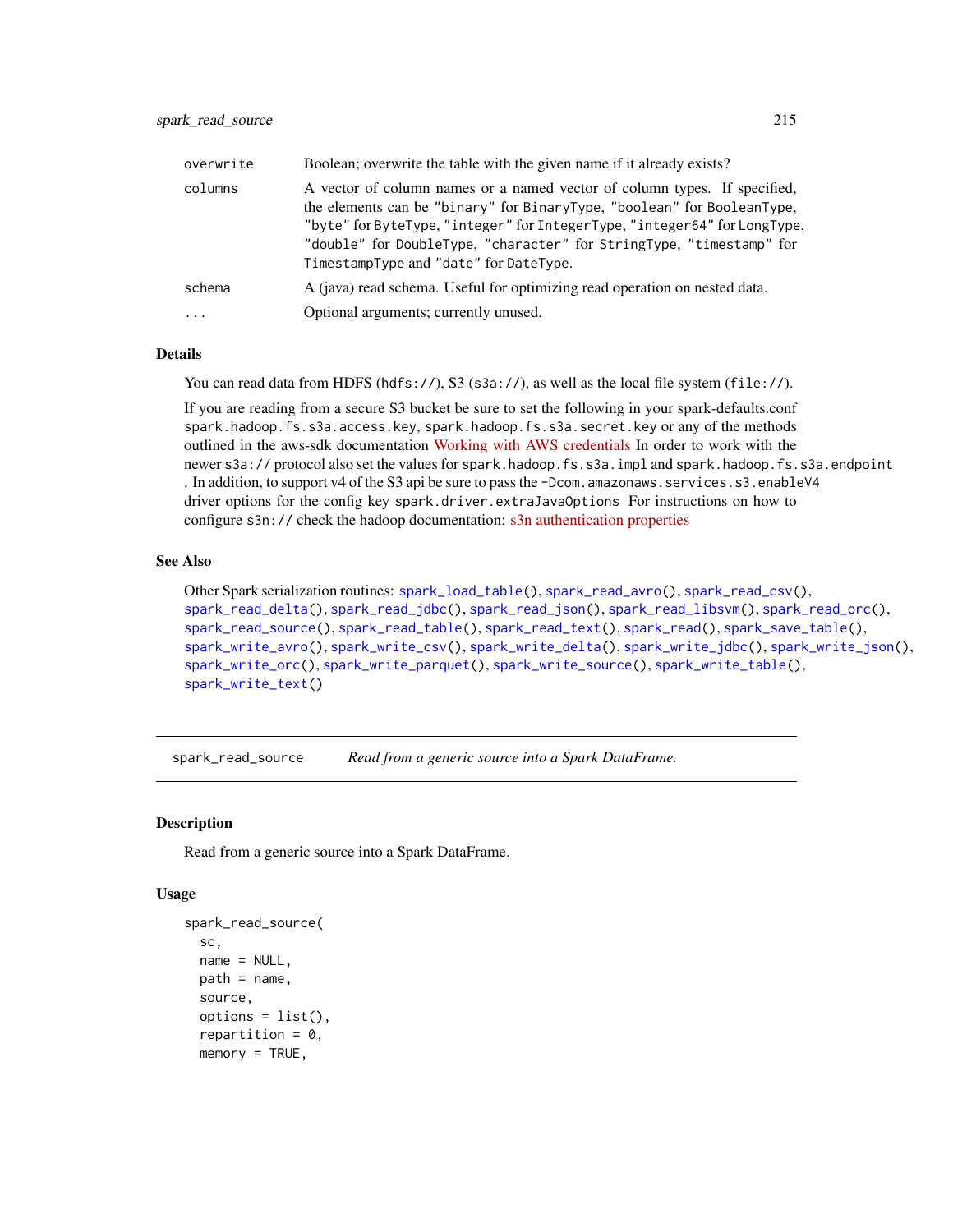```
overwrite = TRUE,
 columns = NULL,
  ...
\lambda
```
#### Arguments

| SC          | A spark_connection.                                                                                                                                                                                                                                                                                                                                 |
|-------------|-----------------------------------------------------------------------------------------------------------------------------------------------------------------------------------------------------------------------------------------------------------------------------------------------------------------------------------------------------|
| name        | The name to assign to the newly generated table.                                                                                                                                                                                                                                                                                                    |
| path        | The path to the file. Needs to be accessible from the cluster. Supports the<br>"hdfs://"', "s3a://"' and '"file://"' protocols.                                                                                                                                                                                                                     |
| source      | A data source capable of reading data.                                                                                                                                                                                                                                                                                                              |
| options     | A list of strings with additional options. See http://spark.apache.org/<br>docs/latest/sql-programming-guide.html#configuration.                                                                                                                                                                                                                    |
| repartition | The number of partitions used to distribute the generated table. Use 0 (the de-<br>fault) to avoid partitioning.                                                                                                                                                                                                                                    |
| memory      | Boolean; should the data be loaded eagerly into memory? (That is, should the<br>table be cached?)                                                                                                                                                                                                                                                   |
| overwrite   | Boolean; overwrite the table with the given name if it already exists?                                                                                                                                                                                                                                                                              |
| columns     | A vector of column names or a named vector of column types. If specified,<br>the elements can be "binary" for BinaryType, "boolean" for BooleanType,<br>"byte" for ByteType, "integer" for IntegerType, "integer64" for LongType,<br>"double" for DoubleType, "character" for StringType, "timestamp" for<br>TimestampType and "date" for DateType. |
| $\cdots$    | Optional arguments; currently unused.                                                                                                                                                                                                                                                                                                               |

## See Also

Other Spark serialization routines: [spark\\_load\\_table\(](#page-202-0)), [spark\\_read\\_avro\(](#page-204-0)), [spark\\_read\\_csv\(](#page-205-0)), [spark\\_read\\_delta\(](#page-207-0)), [spark\\_read\\_jdbc\(](#page-208-0)), [spark\\_read\\_json\(](#page-209-0)), [spark\\_read\\_libsvm\(](#page-211-0)), [spark\\_read\\_orc\(](#page-212-0)), [spark\\_read\\_parquet\(](#page-213-0)), [spark\\_read\\_table\(](#page-215-0)), [spark\\_read\\_text\(](#page-216-0)), [spark\\_read\(](#page-203-0)), [spark\\_save\\_table\(](#page-218-0)), [spark\\_write\\_avro\(](#page-222-0)), [spark\\_write\\_csv\(](#page-223-0)), [spark\\_write\\_delta\(](#page-224-0)), [spark\\_write\\_jdbc\(](#page-225-0)), [spark\\_write\\_json\(](#page-226-0)), [spark\\_write\\_orc\(](#page-227-0)), [spark\\_write\\_parquet\(](#page-228-0)), [spark\\_write\\_source\(](#page-229-0)), [spark\\_write\\_table\(](#page-230-0)), [spark\\_write\\_text\(](#page-231-0))

<span id="page-215-0"></span>spark\_read\_table *Reads from a Spark Table into a Spark DataFrame.*

#### Description

Reads from a Spark Table into a Spark DataFrame.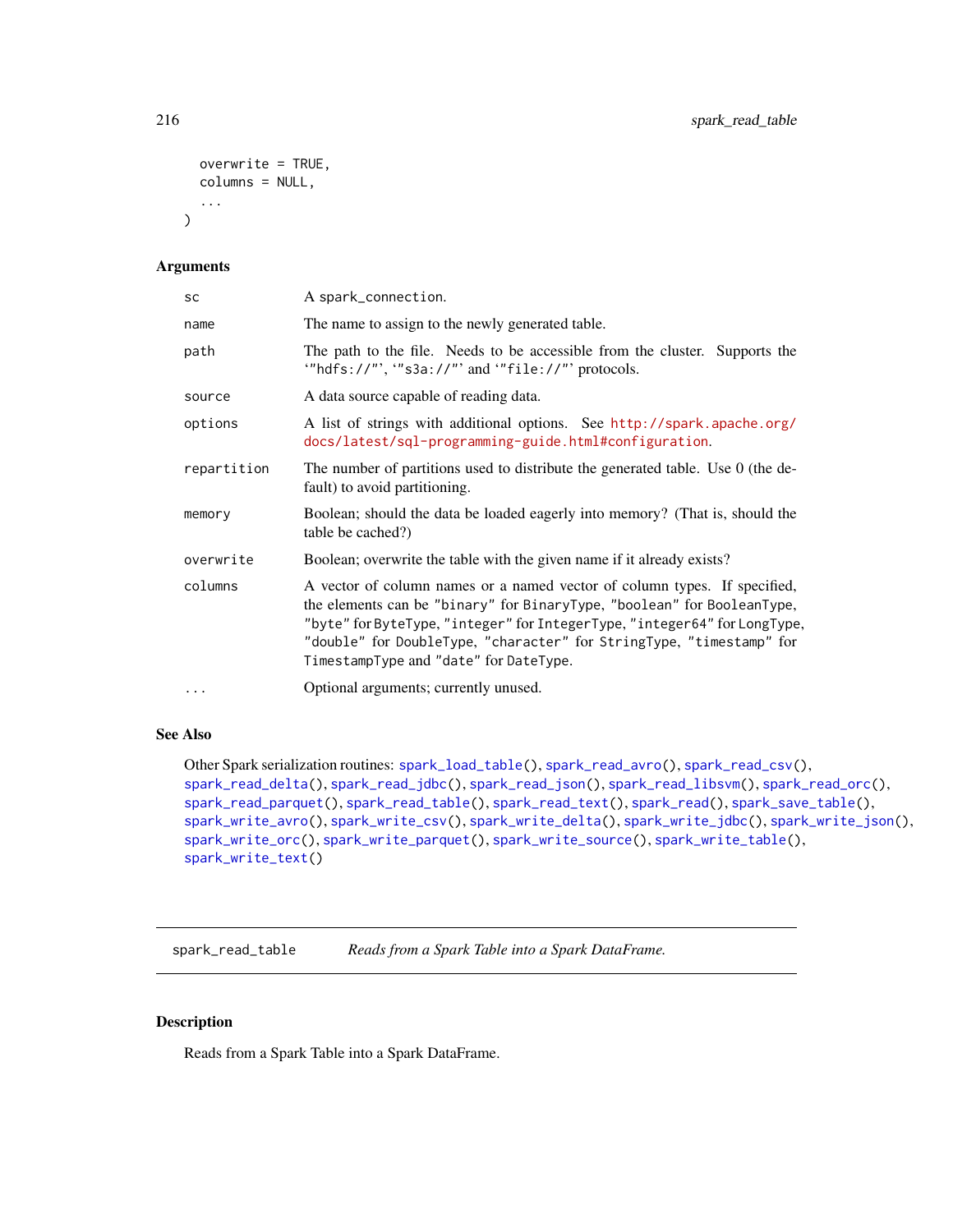spark\_read\_text 217

## Usage

```
spark_read_table(
  sc,
  name,
  options = list(),
  repartition = 0,
  memory = TRUE,columns = NULL,
  ...
\mathcal{L}
```
## Arguments

| sc          | A spark_connection.                                                                                                                                                                                                                                                                                                                                 |
|-------------|-----------------------------------------------------------------------------------------------------------------------------------------------------------------------------------------------------------------------------------------------------------------------------------------------------------------------------------------------------|
| name        | The name to assign to the newly generated table.                                                                                                                                                                                                                                                                                                    |
| options     | A list of strings with additional options. See http://spark.apache.org/<br>docs/latest/sql-programming-guide.html#configuration.                                                                                                                                                                                                                    |
| repartition | The number of partitions used to distribute the generated table. Use 0 (the de-<br>fault) to avoid partitioning.                                                                                                                                                                                                                                    |
| memory      | Boolean; should the data be loaded eagerly into memory? (That is, should the<br>table be cached?)                                                                                                                                                                                                                                                   |
| columns     | A vector of column names or a named vector of column types. If specified,<br>the elements can be "binary" for BinaryType, "boolean" for BooleanType,<br>"byte" for ByteType, "integer" for IntegerType, "integer64" for LongType,<br>"double" for DoubleType, "character" for StringType, "timestamp" for<br>TimestampType and "date" for DateType. |
| .           | Optional arguments; currently unused.                                                                                                                                                                                                                                                                                                               |

#### See Also

Other Spark serialization routines: [spark\\_load\\_table\(](#page-202-0)), [spark\\_read\\_avro\(](#page-204-0)), [spark\\_read\\_csv\(](#page-205-0)), [spark\\_read\\_delta\(](#page-207-0)), [spark\\_read\\_jdbc\(](#page-208-0)), [spark\\_read\\_json\(](#page-209-0)), [spark\\_read\\_libsvm\(](#page-211-0)), [spark\\_read\\_orc\(](#page-212-0)), [spark\\_read\\_parquet\(](#page-213-0)), [spark\\_read\\_source\(](#page-214-0)), [spark\\_read\\_text\(](#page-216-0)), [spark\\_read\(](#page-203-0)), [spark\\_save\\_table\(](#page-218-0)), [spark\\_write\\_avro\(](#page-222-0)), [spark\\_write\\_csv\(](#page-223-0)), [spark\\_write\\_delta\(](#page-224-0)), [spark\\_write\\_jdbc\(](#page-225-0)), [spark\\_write\\_json\(](#page-226-0)), [spark\\_write\\_orc\(](#page-227-0)), [spark\\_write\\_parquet\(](#page-228-0)), [spark\\_write\\_source\(](#page-229-0)), [spark\\_write\\_table\(](#page-230-0)), [spark\\_write\\_text\(](#page-231-0))

<span id="page-216-0"></span>spark\_read\_text *Read a Text file into a Spark DataFrame*

### Description

Read a text file into a Spark DataFrame.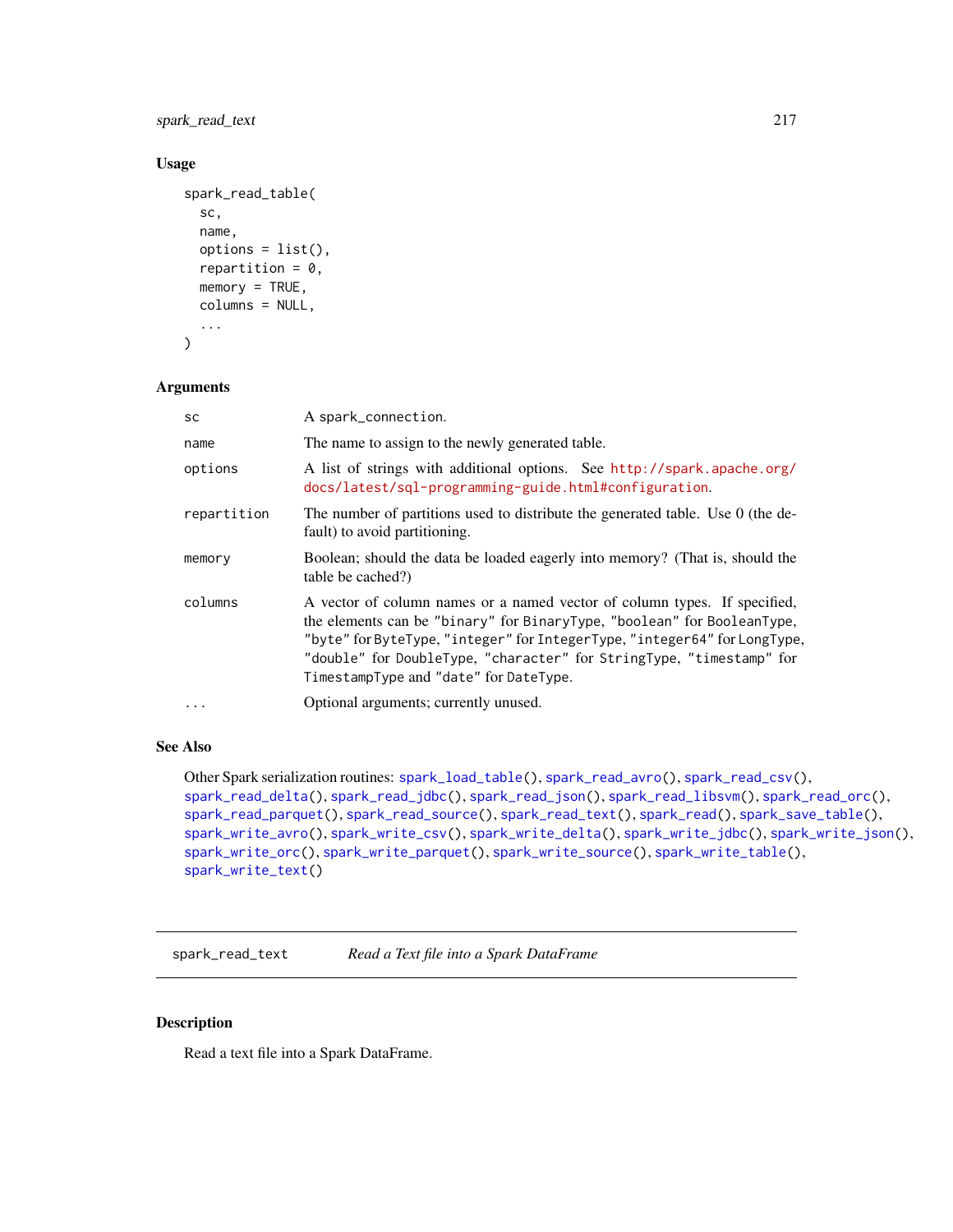### Usage

```
spark_read_text(
  sc,
  name = NULL,path = name,
  repartition = 0,
  memory = TRUE,overwrite = TRUE,
  options = list(),whole = FALSE,...
)
```
### Arguments

| <b>SC</b>   | A spark_connection.                                                                                                              |
|-------------|----------------------------------------------------------------------------------------------------------------------------------|
| name        | The name to assign to the newly generated table.                                                                                 |
| path        | The path to the file. Needs to be accessible from the cluster. Supports the<br>""hdfs://"', "s3a://"' and ""file://"' protocols. |
| repartition | The number of partitions used to distribute the generated table. Use 0 (the de-<br>fault) to avoid partitioning.                 |
| memory      | Boolean; should the data be loaded eagerly into memory? (That is, should the<br>table be cached?)                                |
| overwrite   | Boolean; overwrite the table with the given name if it already exists?                                                           |
| options     | A list of strings with additional options.                                                                                       |
| whole       | Read the entire text file as a single entry? Defaults to FALSE.                                                                  |
| $\cdot$     | Optional arguments; currently unused.                                                                                            |

# Details

You can read data from HDFS (hdfs://), S3 (s3a://), as well as the local file system (file://).

If you are reading from a secure S3 bucket be sure to set the following in your spark-defaults.conf spark.hadoop.fs.s3a.access.key, spark.hadoop.fs.s3a.secret.key or any of the methods outlined in the aws-sdk documentation [Working with AWS credentials](https://docs.aws.amazon.com/sdk-for-java/v1/developer-guide/credentials.html) In order to work with the newer s3a:// protocol also set the values for spark.hadoop.fs.s3a.impl and spark.hadoop.fs.s3a.endpoint . In addition, to support v4 of the S3 api be sure to pass the -Dcom. amazonaws. services.s3. enableV4 driver options for the config key spark.driver.extraJavaOptions For instructions on how to configure s3n:// check the hadoop documentation: [s3n authentication properties](https://hadoop.apache.org/docs/stable/hadoop-aws/tools/hadoop-aws/index.html#Authentication_properties)

## See Also

Other Spark serialization routines: [spark\\_load\\_table\(](#page-202-0)), [spark\\_read\\_avro\(](#page-204-0)), [spark\\_read\\_csv\(](#page-205-0)), [spark\\_read\\_delta\(](#page-207-0)), [spark\\_read\\_jdbc\(](#page-208-0)), [spark\\_read\\_json\(](#page-209-0)), [spark\\_read\\_libsvm\(](#page-211-0)), [spark\\_read\\_orc\(](#page-212-0)), [spark\\_read\\_parquet\(](#page-213-0)), [spark\\_read\\_source\(](#page-214-0)), [spark\\_read\\_table\(](#page-215-0)), [spark\\_read\(](#page-203-0)), [spark\\_save\\_table\(](#page-218-0)), [spark\\_write\\_avro\(](#page-222-0)), [spark\\_write\\_csv\(](#page-223-0)), [spark\\_write\\_delta\(](#page-224-0)), [spark\\_write\\_jdbc\(](#page-225-0)), [spark\\_write\\_json\(](#page-226-0)), [spark\\_write\\_orc\(](#page-227-0)), [spark\\_write\\_parquet\(](#page-228-0)), [spark\\_write\\_source\(](#page-229-0)), [spark\\_write\\_table\(](#page-230-0)), [spark\\_write\\_text\(](#page-231-0))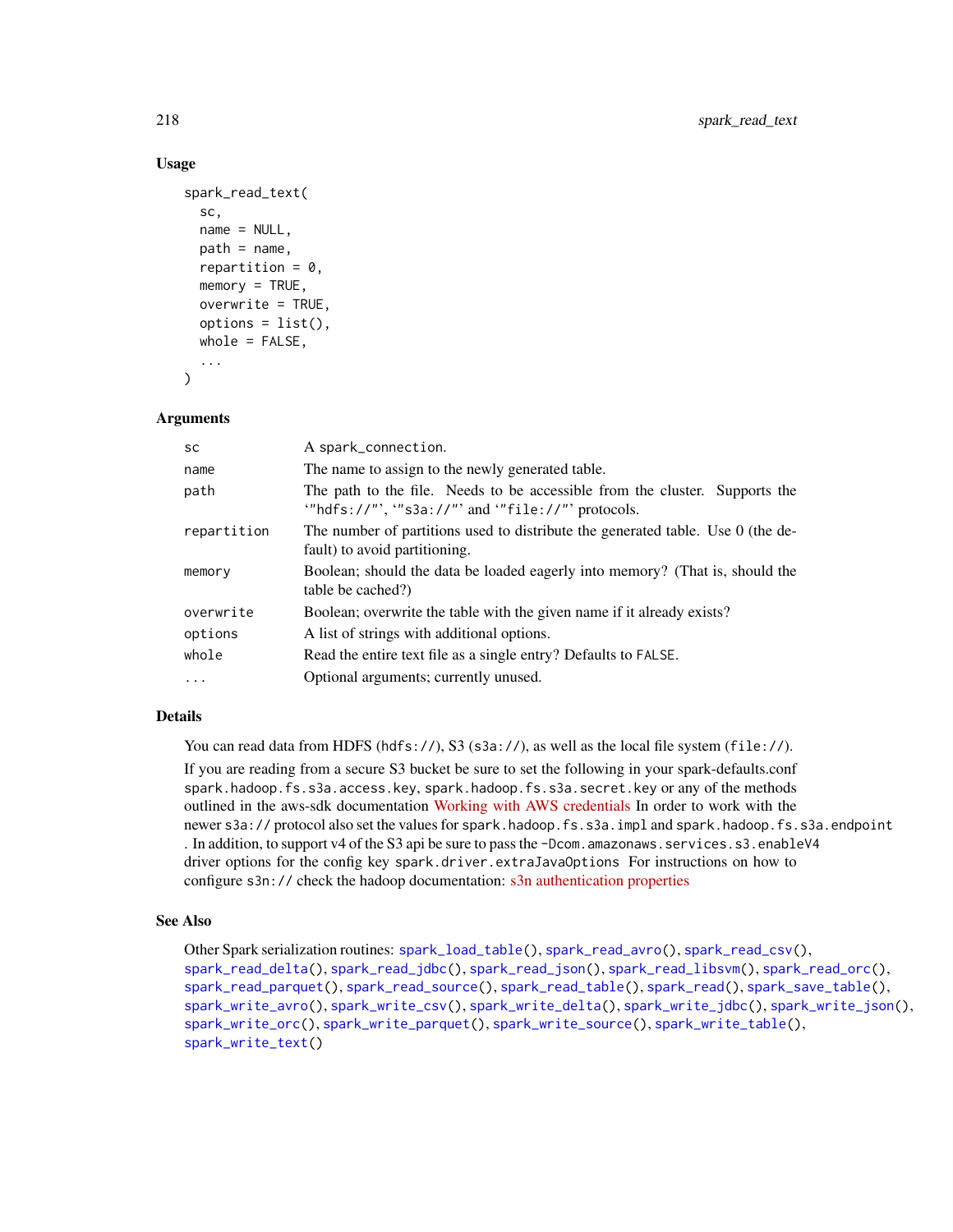<span id="page-218-0"></span>spark\_save\_table *Saves a Spark DataFrame as a Spark table*

### Description

Saves a Spark DataFrame and as a Spark table.

#### Usage

```
spark\_save\_table(x, path, mode = NULL, options = list())
```
#### Arguments

| $\mathsf{x}$ | A Spark DataFrame or dplyr operation                                                                                                                                                                                     |
|--------------|--------------------------------------------------------------------------------------------------------------------------------------------------------------------------------------------------------------------------|
| path         | The path to the file. Needs to be accessible from the cluster. Supports the<br>"hdfs://"', "s3a://"' and '"file://"' protocols.                                                                                          |
| mode         | A character element. Specifies the behavior when data or table already exists.<br>Supported values include: 'error', 'append', 'overwrite' and ignore. Notice that<br>'overwrite' will also change the column structure. |
|              | For more details see also http://spark.apache.org/docs/latest/sql-programming-guide.<br>html#save-modes for your version of Spark.                                                                                       |
| options      | A list of strings with additional options.                                                                                                                                                                               |

#### See Also

```
Other Spark serialization routines: spark_load_table(), spark_read_avro(), spark_read_csv(),
spark_read_delta(), spark_read_jdbc(), spark_read_json(), spark_read_libsvm(), spark_read_orc(),
spark_read_parquet(), spark_read_source(), spark_read_table(), spark_read_text(), spark_read(),
spark_write_avro(), spark_write_csv(), spark_write_delta(), spark_write_jdbc(), spark_write_json(),
spark_write_orc(), spark_write_parquet(), spark_write_source(), spark_write_table(),
spark_write_text()
```
spark\_session\_config *Runtime configuration interface for the Spark Session*

#### Description

Retrieves or sets runtime configuration entries for the Spark Session

### Usage

```
spark_session_config(sc, config = TRUE, value = NULL)
```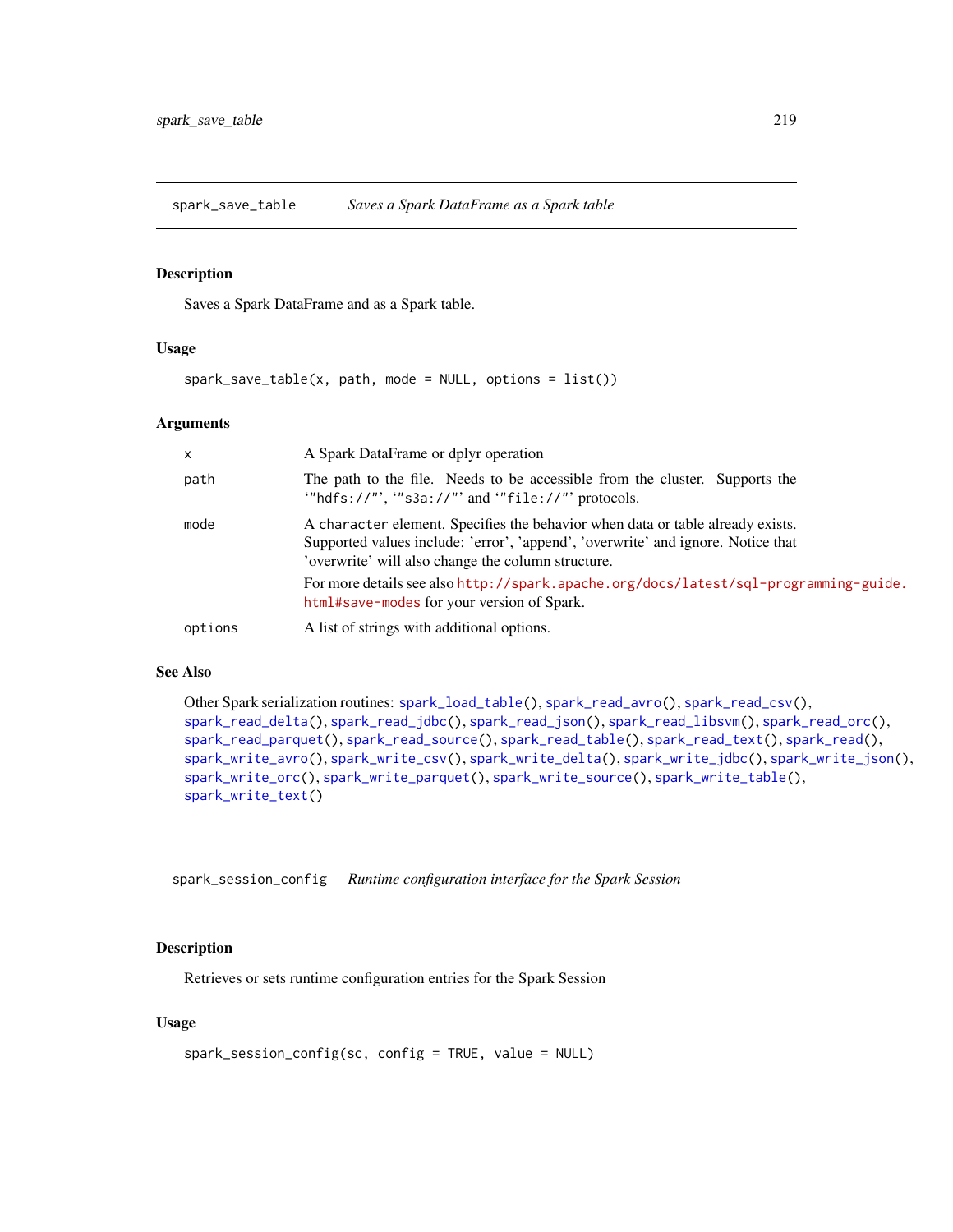#### Arguments

| <b>SC</b> | A spark_connection.                                                                                                                  |
|-----------|--------------------------------------------------------------------------------------------------------------------------------------|
| config    | The configuration entry name(s) $(e.g., "spark.sql.shuffle.partitions").$<br>Defaults to NULL to retrieve all configuration entries. |
| value     | The configuration value to be set. Defaults to NULL to retrieve configuration<br>entries.                                            |

spark\_table\_name *Generate a Table Name from Expression*

## Description

Attempts to generate a table name from an expression; otherwise, assigns an auto-generated generic name with "sparklyr\_" prefix.

### Usage

spark\_table\_name(expr)

### Arguments

expr The expression to attempt to use as name

spark\_version *Get the Spark Version Associated with a Spark Connection*

### Description

Retrieve the version of Spark associated with a Spark connection.

#### Usage

```
spark_version(sc)
```
### Arguments

sc A spark\_connection.

### Details

Suffixes for e.g. preview versions, or snapshotted versions, are trimmed – if you require the full Spark version, you can retrieve it with invoke(spark\_context(sc),"version").

### Value

The Spark version as a [numeric\\_version](#page-0-0).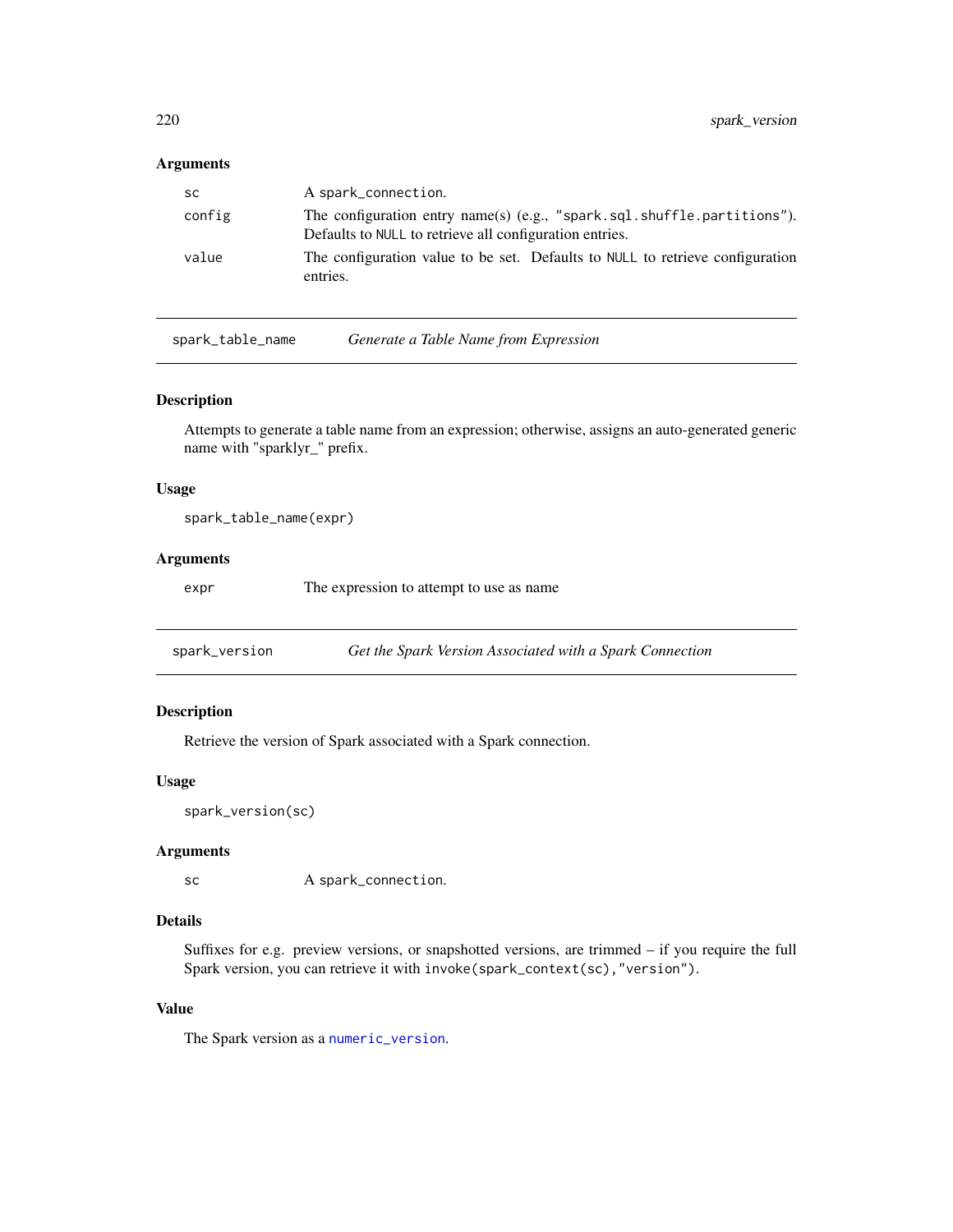spark\_version\_from\_home

*Get the Spark Version Associated with a Spark Installation*

# Description

Retrieve the version of Spark associated with a Spark installation.

## Usage

```
spark_version_from_home(spark_home, default = NULL)
```
# Arguments

| spark_home | The path to a Spark installation.                                                                                         |
|------------|---------------------------------------------------------------------------------------------------------------------------|
| default    | The default version to be inferred, in case version lookup failed, e.g. no Spark<br>installation was found at spark_home. |

| Open the Spark web interface<br>spark_web |
|-------------------------------------------|
|-------------------------------------------|

# Description

Open the Spark web interface

# Usage

spark\_web(sc, ...)

| <b>SC</b> | A spark_connection.                   |
|-----------|---------------------------------------|
| $\cdots$  | Optional arguments; currently unused. |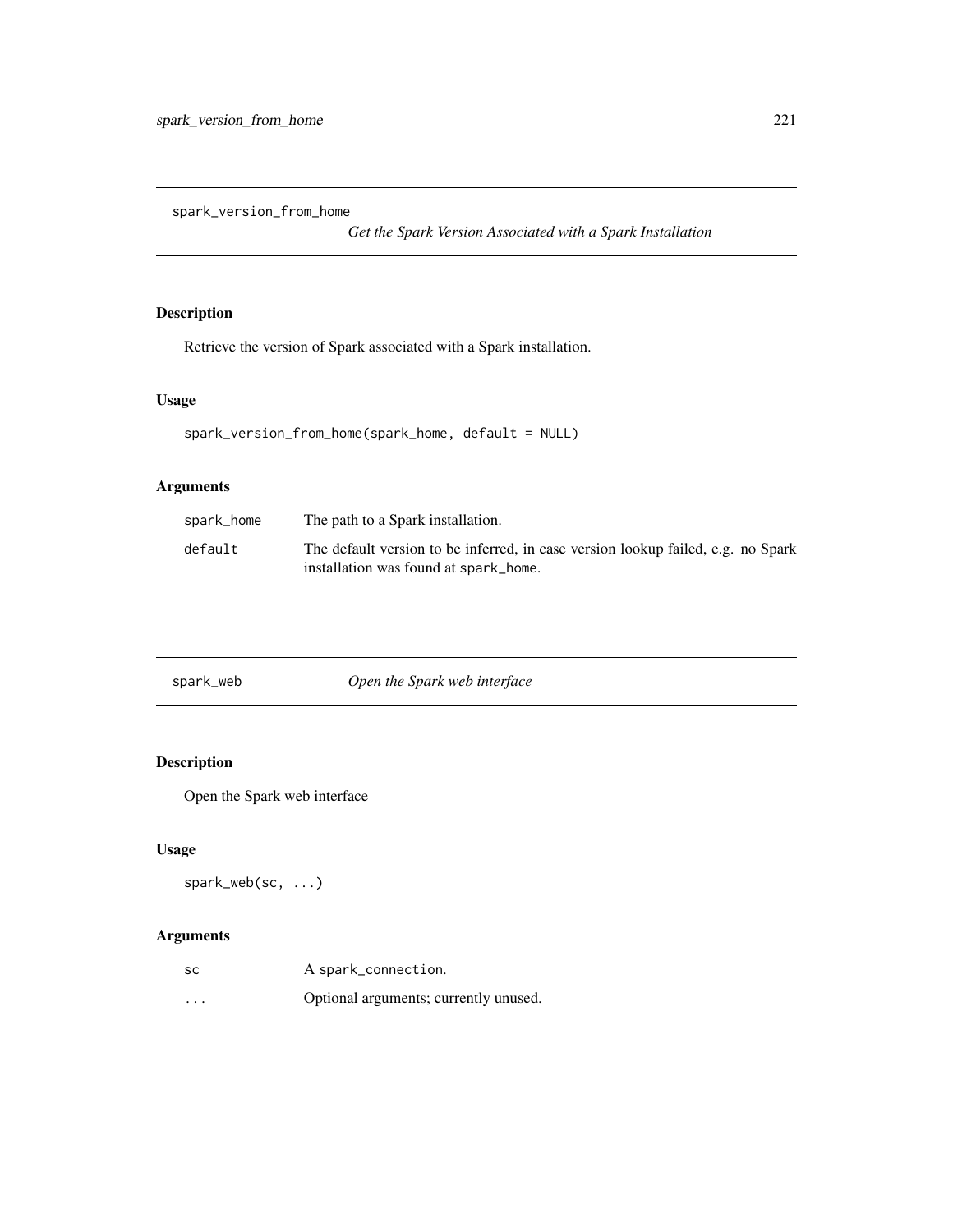### Description

Run a custom R function on Spark worker to write a Spark DataFrame into file(s). If Spark's speculative execution feature is enabled (i.e., 'spark.speculation' is true), then each write task may be executed more than once and the user-defined writer function will need to ensure no concurrent writes happen to the same file path (e.g., by appending UUID to each file name).

#### Usage

```
spark_write(x, writer, paths, packages = NULL)
```
#### Arguments

| X        | A Spark Dataframe to be saved into $file(s)$                                                                                                                                                                                                                                    |
|----------|---------------------------------------------------------------------------------------------------------------------------------------------------------------------------------------------------------------------------------------------------------------------------------|
| writer   | A writer function with the signature function (partition, path) where partition<br>is a R dataframe containing all rows from one partition of the original Spark<br>Dataframe x and path is a string specifying the file to write partition to                                  |
| paths    | A single destination path or a list of destination paths, each one specifying a lo-<br>cation for a partition from x to be written to. If number of partition(s) in x is not<br>equal to length (paths) then x will be re-partitioned to contain length (paths)<br>partition(s) |
| packages | Boolean to distribute .1ibPaths() packages to each node, a list of packages to<br>distribute, or a package bundle created with                                                                                                                                                  |

## Examples

## Not run:

```
library(sparklyr)
sc <- spark_connect(master = "local[3]")
# copy some test data into a Spark Dataframe
sdf <- sdf_copy_to(sc, iris, overwrite = TRUE)
# create a writer function
writer <- function(df, path) {
  write.csv(df, path)
}
spark_write(
  sdf,
  writer,
  # re-partition sdf into 3 partitions and write them to 3 separate files
  paths = list("file:///tmp/file1", "file:///tmp/file2", "file:///tmp/file3"),
```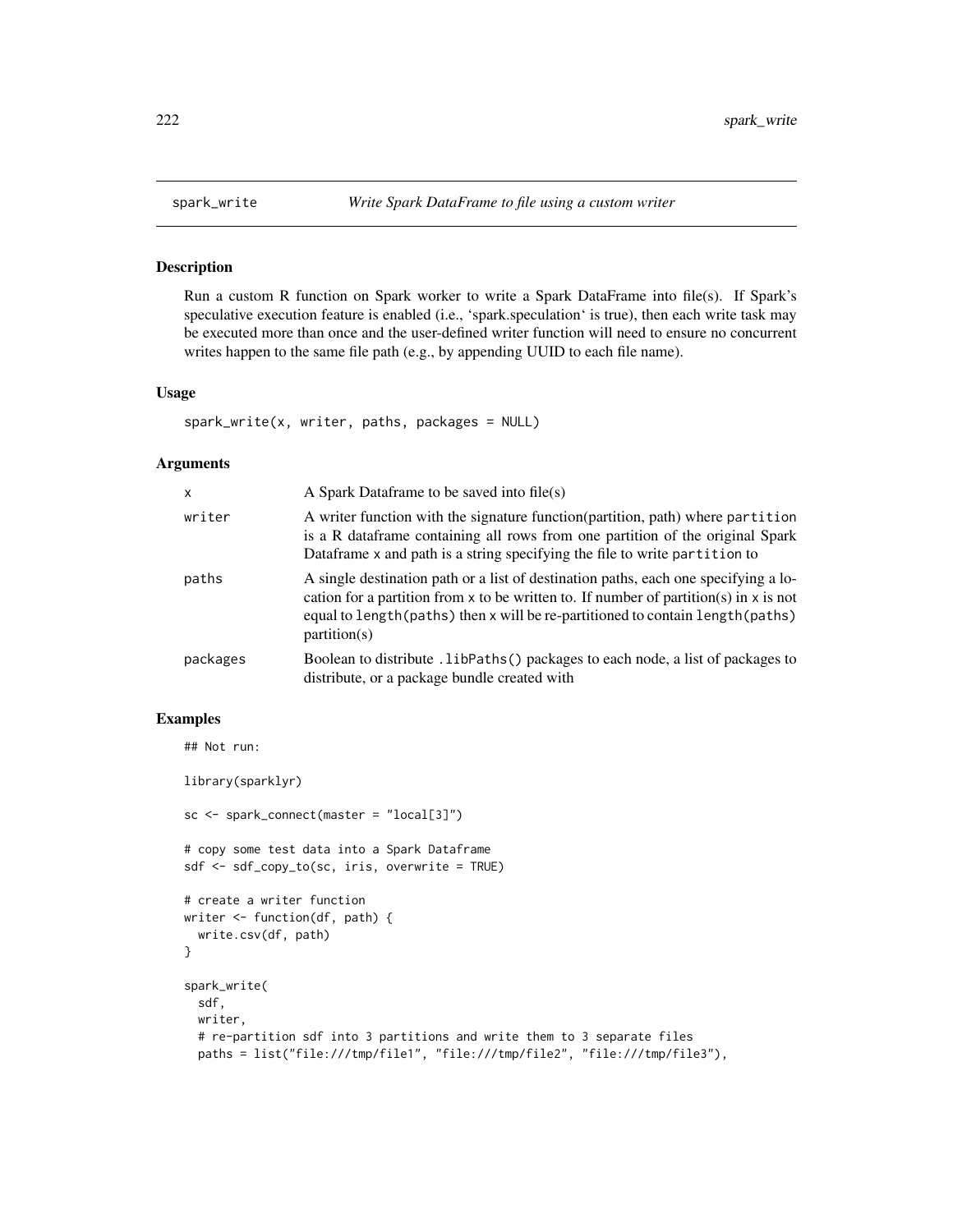## spark\_write\_avro 223

```
)
spark_write(
 sdf,
 writer,
 # save all rows into a single file
 paths = list("file:///tmp/all_rows")
)
## End(Not run)
```
<span id="page-222-0"></span>spark\_write\_avro *Serialize a Spark DataFrame into Apache Avro format*

#### Description

Serialize a Spark DataFrame into Apache Avro format. Notice this functionality requires the Spark connection sc to be instantiated with either an explicitly specified Spark version (i.e., spark\_connect(...,version = <version>,packages = c("avro",<other package(s)>),...)) or a specific version of Spark avro package to use (e.g., spark\_connect(...,packages = c("org.apache.spark:spark-avro\_2.12:3.0.0",<other package(s)>),...)).

### Usage

```
spark_write_avro(
 x,
 path,
 avro_schema = NULL,
 record_name = "topLevelRecord",
 record_namespace = "",
 compression = "snappy",
 partition_by = NULL
\mathcal{L}
```

| $\mathsf{x}$     | A Spark DataFrame or dplyr operation                                                                                             |
|------------------|----------------------------------------------------------------------------------------------------------------------------------|
| path             | The path to the file. Needs to be accessible from the cluster. Supports the<br>""hdfs://"', "s3a://"' and ""file://"' protocols. |
| avro_schema      | Optional Avro schema in JSON format                                                                                              |
| record_name      | Optional top level record name in write result (default: "top Level Record")                                                     |
| record_namespace |                                                                                                                                  |
|                  | Record namespace in write result (default: "")                                                                                   |
| compression      | Compression codec to use (default: "snappy")                                                                                     |
| partition_by     | A character vector. Partitions the output by the given columns on the file<br>system.                                            |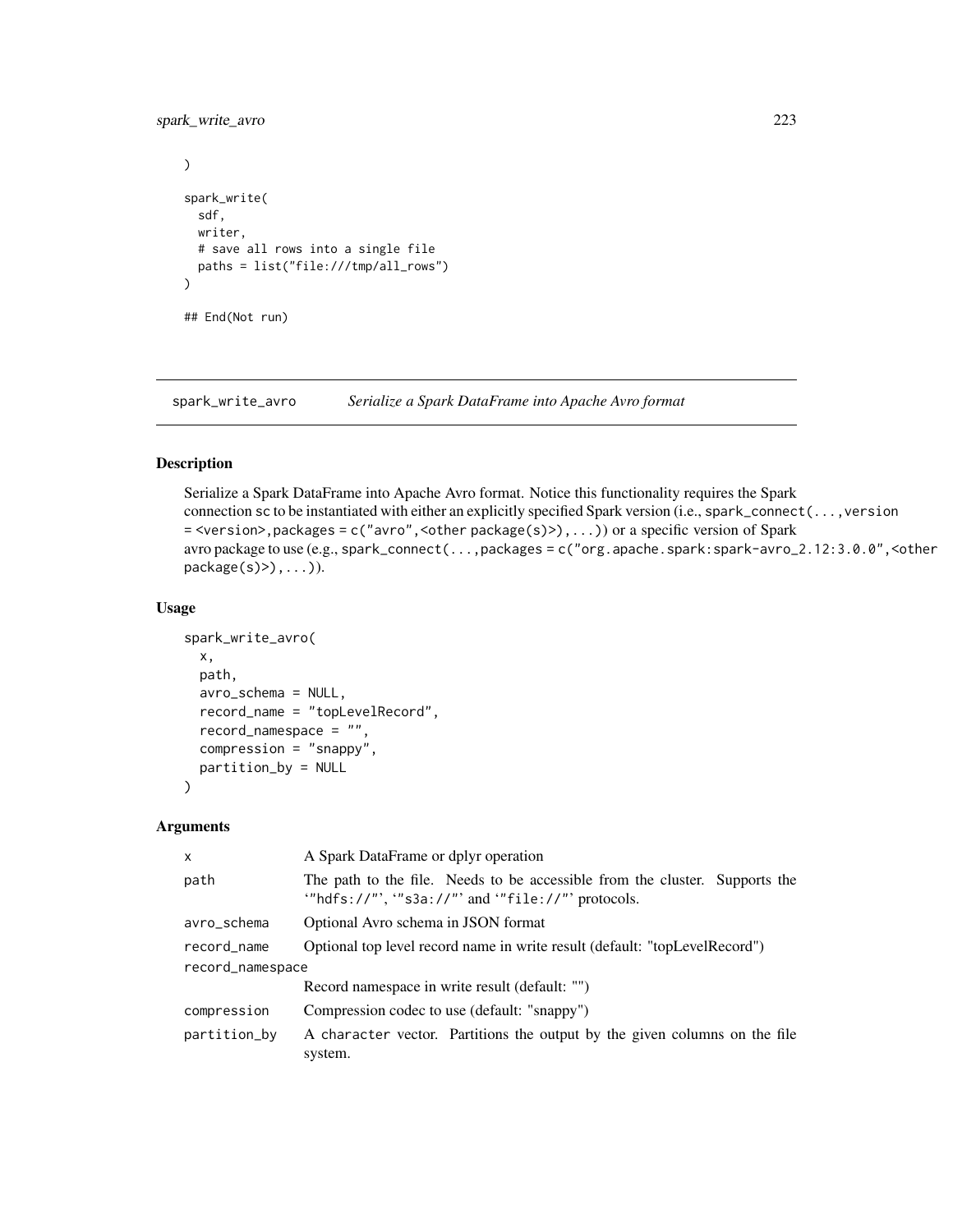```
Other Spark serialization routines: spark_load_table(), spark_read_avro(), spark_read_csv(),
spark_read_delta(), spark_read_jdbc(), spark_read_json(), spark_read_libsvm(), spark_read_orc(),
spark_read_parquet(), spark_read_source(), spark_read_table(), spark_read_text(), spark_read(),
spark_save_table(), spark_write_csv(), spark_write_delta(), spark_write_jdbc(), spark_write_json(),
spark_write_orc(), spark_write_parquet(), spark_write_source(), spark_write_table(),
spark_write_text()
```
<span id="page-223-0"></span>spark\_write\_csv *Write a Spark DataFrame to a CSV*

### Description

Write a Spark DataFrame to a tabular (typically, comma-separated) file.

### Usage

```
spark_write_csv(
 x,
 path,
 header = TRUE,
  delimiter = ",",
  quote = "\rangle",
 escape = ''\wedge",
 charset = "UTF-8",null_value = NULL,
 options = list(),
 mode = NULL,partition_by = NULL,
  ...
)
```

| $\mathsf{x}$ | A Spark DataFrame or dplyr operation                                                                                             |
|--------------|----------------------------------------------------------------------------------------------------------------------------------|
| path         | The path to the file. Needs to be accessible from the cluster. Supports the<br>""hdfs://"', "s3a://"' and ""file://"' protocols. |
| header       | Should the first row of data be used as a header? Defaults to TRUE.                                                              |
| delimiter    | The character used to delimit each column, defaults to.                                                                          |
| quote        | The character used as a quote. Defaults to ''"''.                                                                                |
| escape       | The character used to escape other characters, defaults to $\lambda$ .                                                           |
| charset      | The character set, defaults to "UTF-8".                                                                                          |
| null_value   | The character to use for default values, defaults to NULL.                                                                       |
| options      | A list of strings with additional options.                                                                                       |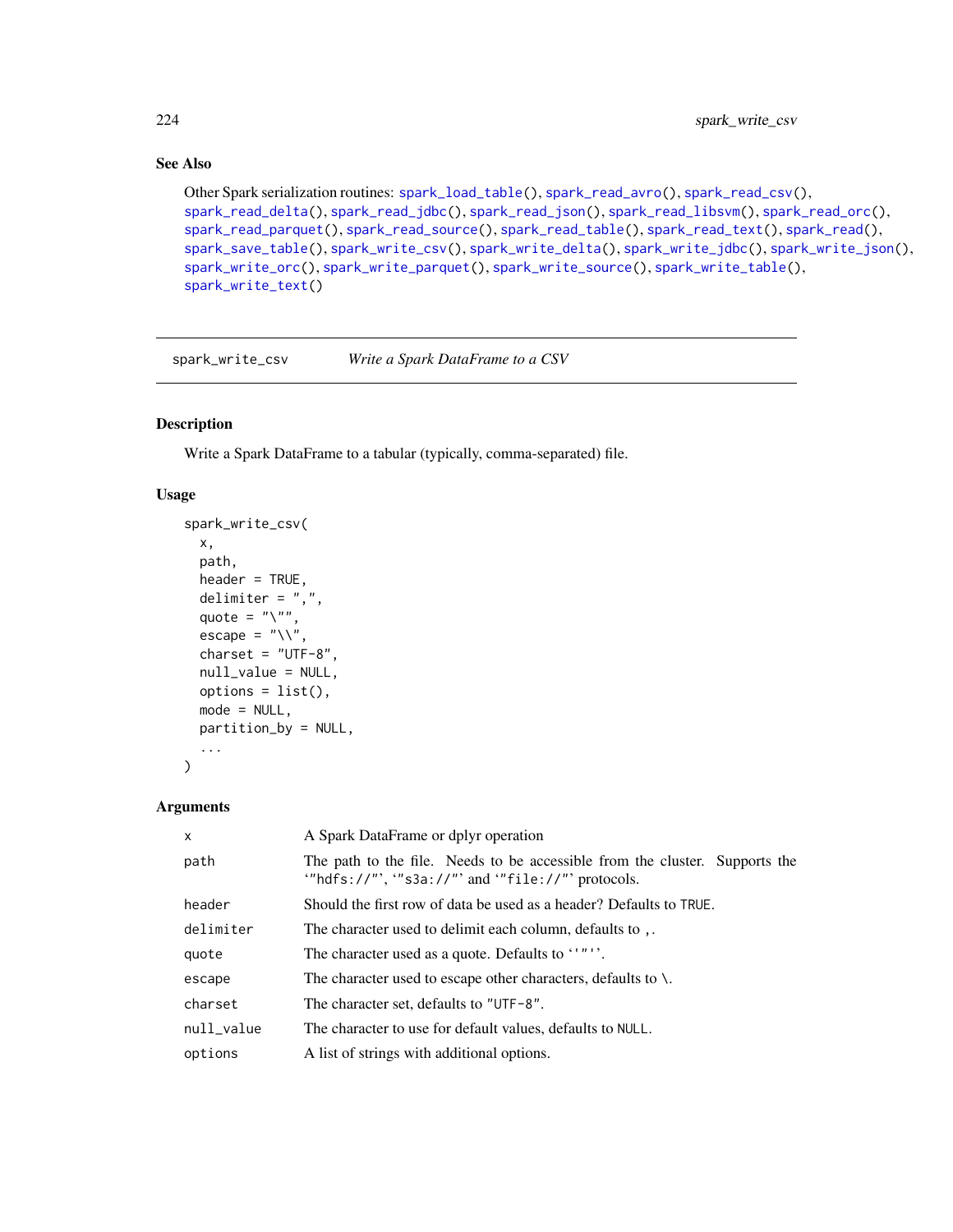| mode         | A character element. Specifies the behavior when data or table already exists.<br>Supported values include: 'error', 'append', 'overwrite' and ignore. Notice that<br>'overwrite' will also change the column structure. |
|--------------|--------------------------------------------------------------------------------------------------------------------------------------------------------------------------------------------------------------------------|
|              | For more details see also http://spark.apache.org/docs/latest/sql-programming-guide.<br>html#save-modes for your version of Spark.                                                                                       |
| partition_by | A character vector. Partitions the output by the given columns on the file<br>system.                                                                                                                                    |
| .            | Optional arguments; currently unused.                                                                                                                                                                                    |

```
Other Spark serialization routines: spark_load_table(), spark_read_avro(), spark_read_csv(),
spark_read_delta(), spark_read_jdbc(), spark_read_json(), spark_read_libsvm(), spark_read_orc(),
spark_read_parquet(), spark_read_source(), spark_read_table(), spark_read_text(), spark_read(),
spark_save_table(), spark_write_avro(), spark_write_delta(), spark_write_jdbc(), spark_write_json(),
spark_write_orc(), spark_write_parquet(), spark_write_source(), spark_write_table(),
spark_write_text()
```
<span id="page-224-0"></span>spark\_write\_delta *Writes a Spark DataFrame into Delta Lake*

### Description

Writes a Spark DataFrame into Delta Lake.

#### Usage

```
spark_write_delta(
  x,
  path,
 mode = NULL,options = list(),partition_by = NULL,
  ...
\mathcal{L}
```

| X    | A Spark DataFrame or dplyr operation                                                                                                                                                                                     |
|------|--------------------------------------------------------------------------------------------------------------------------------------------------------------------------------------------------------------------------|
| path | The path to the file. Needs to be accessible from the cluster. Supports the<br>""hdfs://"", ""s3a://"" and ""file://"" protocols.                                                                                        |
| mode | A character element. Specifies the behavior when data or table already exists.<br>Supported values include: 'error', 'append', 'overwrite' and ignore. Notice that<br>'overwrite' will also change the column structure. |
|      | For more details see also http://spark.apache.org/docs/latest/sql-programming-guide.<br>html#save-modes for your version of Spark.                                                                                       |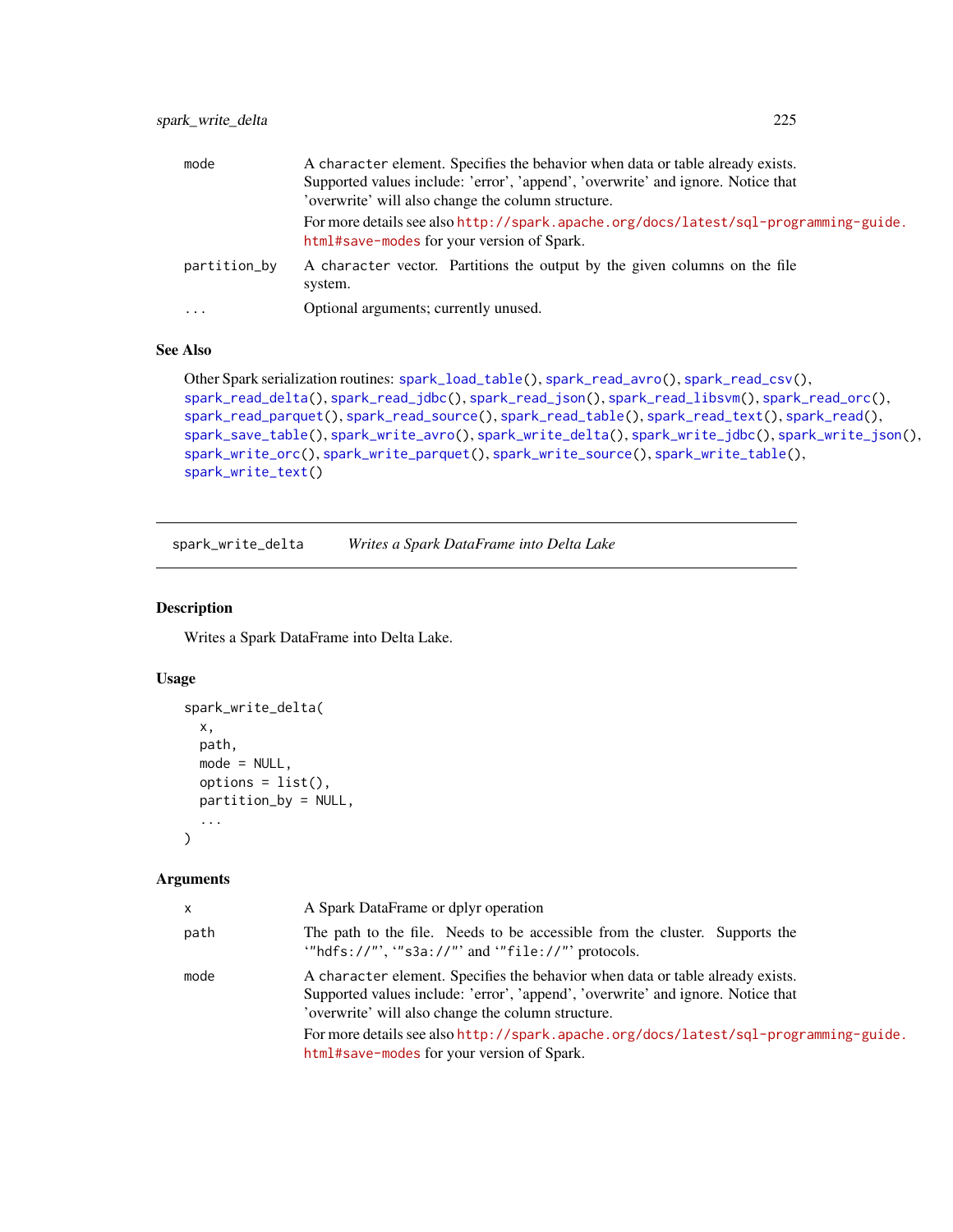| options                 | A list of strings with additional options.                                            |  |
|-------------------------|---------------------------------------------------------------------------------------|--|
| partition_bv            | A character vector. Partitions the output by the given columns on the file<br>system. |  |
| $\cdot$ $\cdot$ $\cdot$ | Optional arguments; currently unused.                                                 |  |

```
Other Spark serialization routines: spark_load_table(), spark_read_avro(), spark_read_csv(),
spark_read_delta(), spark_read_jdbc(), spark_read_json(), spark_read_libsvm(), spark_read_orc(),
spark_read_parquet(), spark_read_source(), spark_read_table(), spark_read_text(), spark_read(),
spark_save_table(), spark_write_avro(), spark_write_csv(), spark_write_jdbc(), spark_write_json(),
spark_write_orc(), spark_write_parquet(), spark_write_source(), spark_write_table(),
spark_write_text()
```
<span id="page-225-0"></span>spark\_write\_jdbc *Writes a Spark DataFrame into a JDBC table*

### Description

Writes a Spark DataFrame into a JDBC table.

#### Usage

```
spark_write_jdbc(
  x,
 name,
 mode = NULL,
  options = list(),
 partition_by = NULL,
  ...
\mathcal{L}
```

| $\times$     | A Spark DataFrame or dplyr operation                                                                                                                                                                                     |
|--------------|--------------------------------------------------------------------------------------------------------------------------------------------------------------------------------------------------------------------------|
| name         | The name to assign to the newly generated table.                                                                                                                                                                         |
| mode         | A character element. Specifies the behavior when data or table already exists.<br>Supported values include: 'error', 'append', 'overwrite' and ignore. Notice that<br>'overwrite' will also change the column structure. |
|              | For more details see also http://spark.apache.org/docs/latest/sql-programming-guide.<br>html#save-modes for your version of Spark.                                                                                       |
| options      | A list of strings with additional options.                                                                                                                                                                               |
| partition_by | A character vector. Partitions the output by the given columns on the file<br>system.                                                                                                                                    |
| $\ddotsc$    | Optional arguments; currently unused.                                                                                                                                                                                    |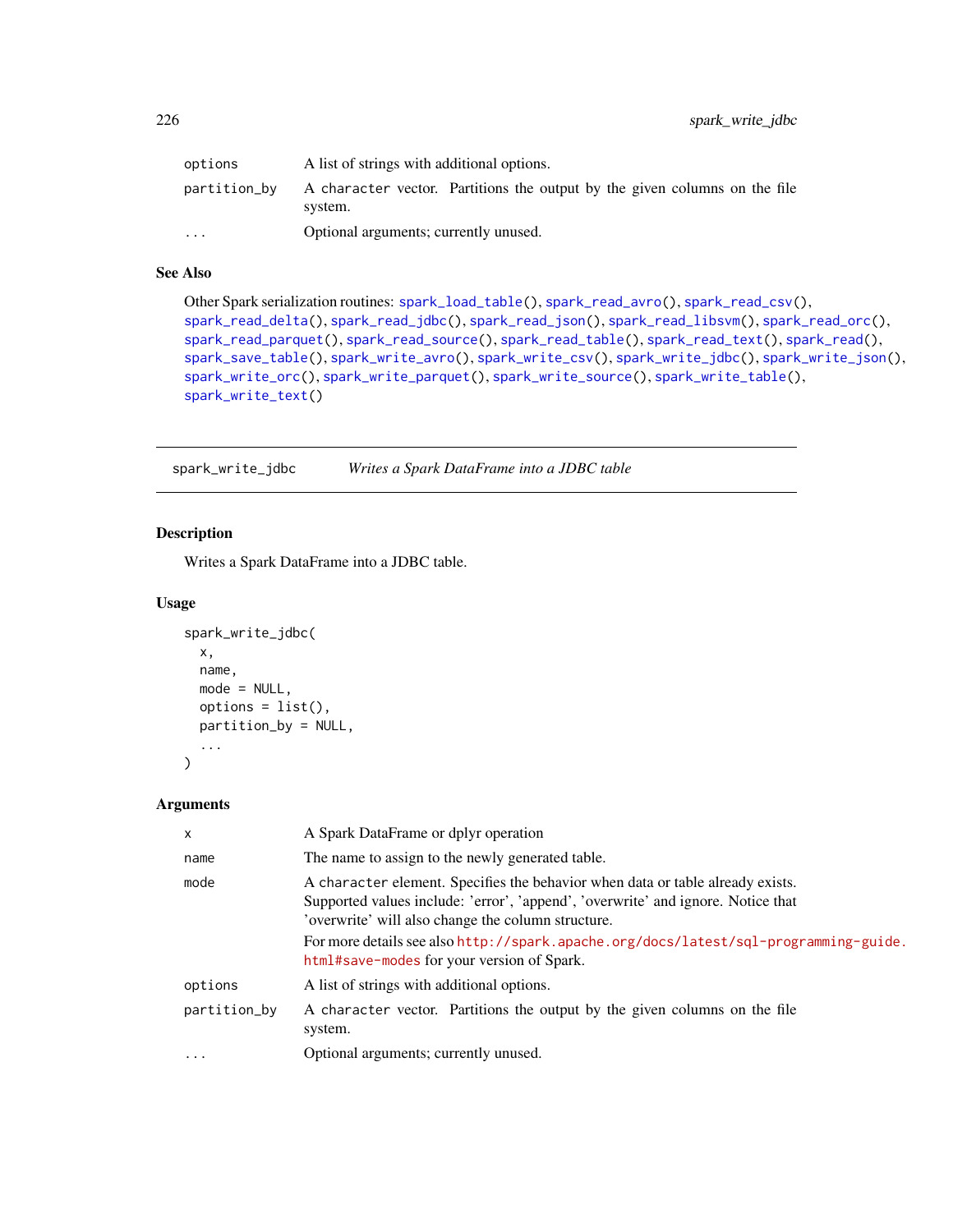## spark\_write\_json 227

## See Also

Other Spark serialization routines: [spark\\_load\\_table\(](#page-202-0)), [spark\\_read\\_avro\(](#page-204-0)), [spark\\_read\\_csv\(](#page-205-0)), [spark\\_read\\_delta\(](#page-207-0)), [spark\\_read\\_jdbc\(](#page-208-0)), [spark\\_read\\_json\(](#page-209-0)), [spark\\_read\\_libsvm\(](#page-211-0)), [spark\\_read\\_orc\(](#page-212-0)), [spark\\_read\\_parquet\(](#page-213-0)), [spark\\_read\\_source\(](#page-214-0)), [spark\\_read\\_table\(](#page-215-0)), [spark\\_read\\_text\(](#page-216-0)), [spark\\_read\(](#page-203-0)), [spark\\_save\\_table\(](#page-218-0)), [spark\\_write\\_avro\(](#page-222-0)), [spark\\_write\\_csv\(](#page-223-0)), [spark\\_write\\_delta\(](#page-224-0)), [spark\\_write\\_json\(](#page-226-0)), [spark\\_write\\_orc\(](#page-227-0)), [spark\\_write\\_parquet\(](#page-228-0)), [spark\\_write\\_source\(](#page-229-0)), [spark\\_write\\_table\(](#page-230-0)), [spark\\_write\\_text\(](#page-231-0))

<span id="page-226-0"></span>spark\_write\_json *Write a Spark DataFrame to a JSON file*

#### Description

Serialize a Spark DataFrame to the [JavaScript Object Notation](http://www.json.org/) format.

### Usage

```
spark_write_json(
 x,
 path,
 mode = NULL,
 options = list(),
 partition_by = NULL,
  ...
)
```

| $\mathsf{x}$ | A Spark DataFrame or dplyr operation                                                                                                                                                                                     |
|--------------|--------------------------------------------------------------------------------------------------------------------------------------------------------------------------------------------------------------------------|
| path         | The path to the file. Needs to be accessible from the cluster. Supports the<br>"hdfs://"', "s3a://"' and '"file://"' protocols.                                                                                          |
| mode         | A character element. Specifies the behavior when data or table already exists.<br>Supported values include: 'error', 'append', 'overwrite' and ignore. Notice that<br>'overwrite' will also change the column structure. |
|              | For more details see also http://spark.apache.org/docs/latest/sql-programming-guide.<br>html#save-modes for your version of Spark.                                                                                       |
| options      | A list of strings with additional options.                                                                                                                                                                               |
| partition_by | A character vector. Partitions the output by the given columns on the file<br>system.                                                                                                                                    |
| $\cdot$      | Optional arguments; currently unused.                                                                                                                                                                                    |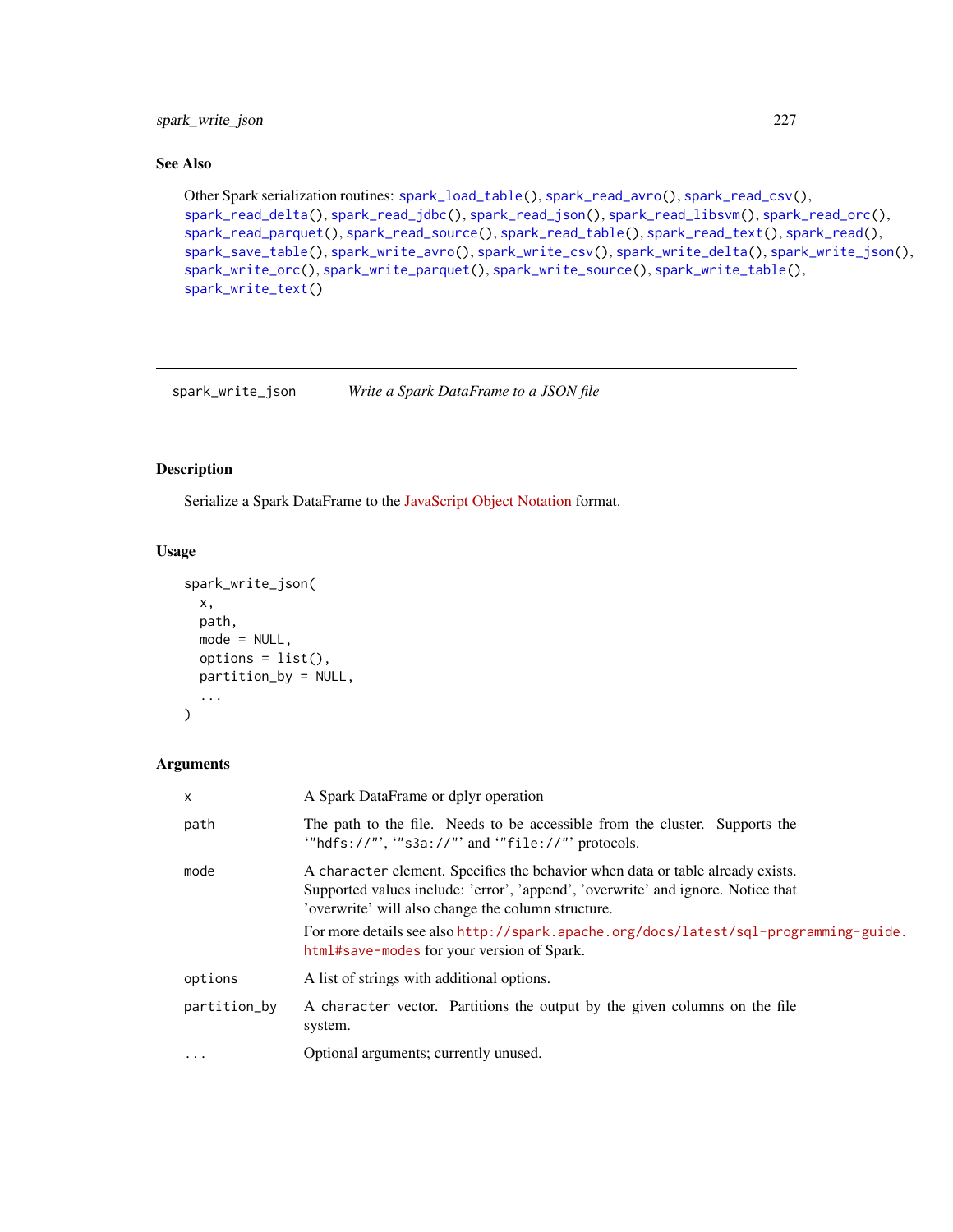Other Spark serialization routines: [spark\\_load\\_table\(](#page-202-0)), [spark\\_read\\_avro\(](#page-204-0)), [spark\\_read\\_csv\(](#page-205-0)), [spark\\_read\\_delta\(](#page-207-0)), [spark\\_read\\_jdbc\(](#page-208-0)), [spark\\_read\\_json\(](#page-209-0)), [spark\\_read\\_libsvm\(](#page-211-0)), [spark\\_read\\_orc\(](#page-212-0)), [spark\\_read\\_parquet\(](#page-213-0)), [spark\\_read\\_source\(](#page-214-0)), [spark\\_read\\_table\(](#page-215-0)), [spark\\_read\\_text\(](#page-216-0)), [spark\\_read\(](#page-203-0)), [spark\\_save\\_table\(](#page-218-0)), [spark\\_write\\_avro\(](#page-222-0)), [spark\\_write\\_csv\(](#page-223-0)), [spark\\_write\\_delta\(](#page-224-0)), [spark\\_write\\_jdbc\(](#page-225-0)), [spark\\_write\\_orc\(](#page-227-0)), [spark\\_write\\_parquet\(](#page-228-0)), [spark\\_write\\_source\(](#page-229-0)), [spark\\_write\\_table\(](#page-230-0)), [spark\\_write\\_text\(](#page-231-0))

<span id="page-227-0"></span>spark\_write\_orc *Write a Spark DataFrame to a ORC file*

#### Description

Serialize a Spark DataFrame to the [ORC](https://orc.apache.org/) format.

## Usage

```
spark_write_orc(
  x,
 path,
 mode = NULL,
 options = list(),partition_by = NULL,
  ...
)
```

| X            | A Spark DataFrame or dplyr operation                                                                                                                                                                                     |
|--------------|--------------------------------------------------------------------------------------------------------------------------------------------------------------------------------------------------------------------------|
| path         | The path to the file. Needs to be accessible from the cluster. Supports the<br>"hdfs://"', "s3a://"' and "file://"' protocols.                                                                                           |
| mode         | A character element. Specifies the behavior when data or table already exists.<br>Supported values include: 'error', 'append', 'overwrite' and ignore. Notice that<br>'overwrite' will also change the column structure. |
|              | For more details see also http://spark.apache.org/docs/latest/sql-programming-guide.<br>html#save-modes for your version of Spark.                                                                                       |
| options      | A list of strings with additional options. See http://spark.apache.org/<br>docs/latest/sql-programming-guide.html#configuration.                                                                                         |
| partition_by | A character vector. Partitions the output by the given columns on the file<br>system.                                                                                                                                    |
| $\cdots$     | Optional arguments; currently unused.                                                                                                                                                                                    |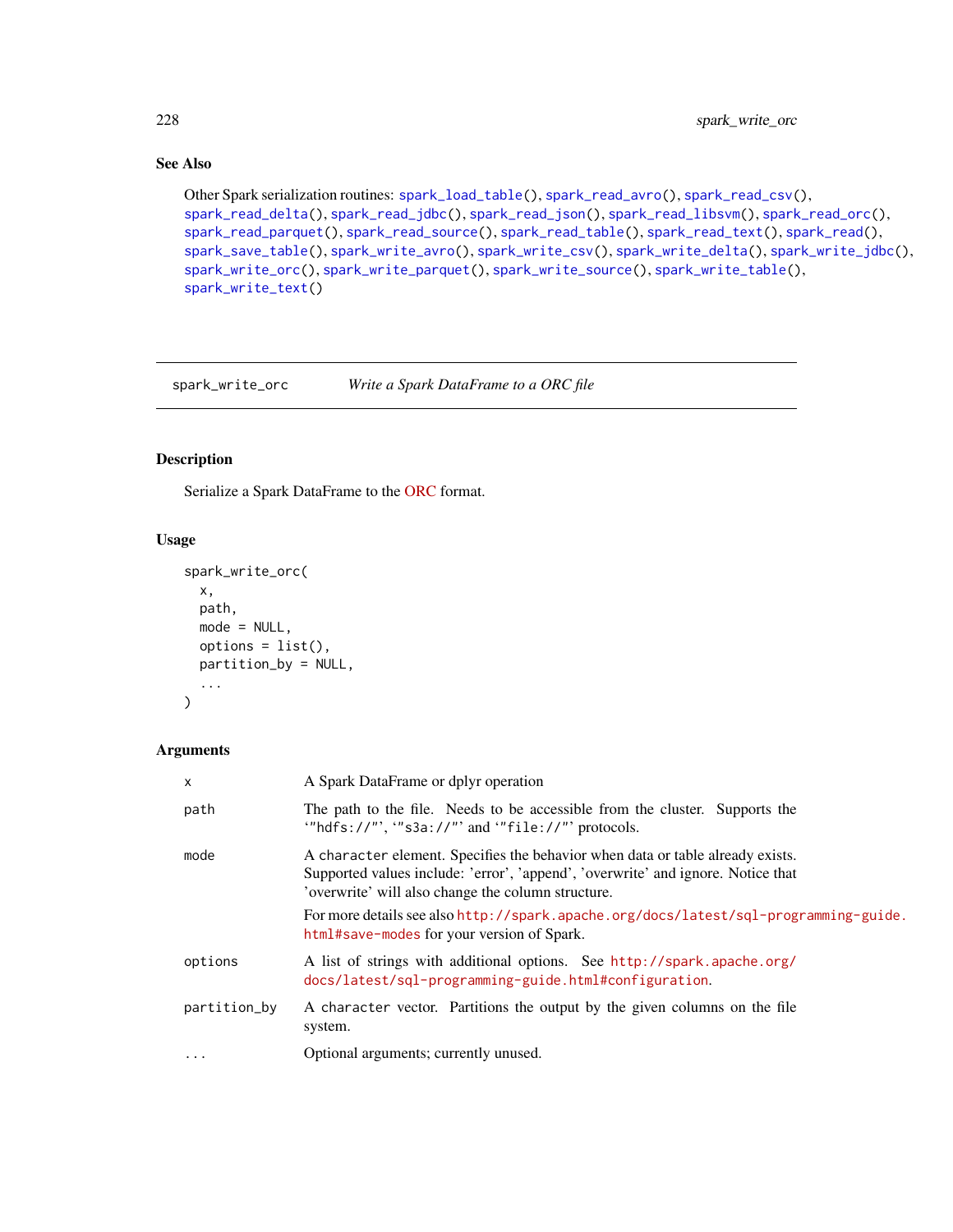## spark\_write\_parquet 229

## See Also

Other Spark serialization routines: [spark\\_load\\_table\(](#page-202-0)), [spark\\_read\\_avro\(](#page-204-0)), [spark\\_read\\_csv\(](#page-205-0)), [spark\\_read\\_delta\(](#page-207-0)), [spark\\_read\\_jdbc\(](#page-208-0)), [spark\\_read\\_json\(](#page-209-0)), [spark\\_read\\_libsvm\(](#page-211-0)), [spark\\_read\\_orc\(](#page-212-0)), [spark\\_read\\_parquet\(](#page-213-0)), [spark\\_read\\_source\(](#page-214-0)), [spark\\_read\\_table\(](#page-215-0)), [spark\\_read\\_text\(](#page-216-0)), [spark\\_read\(](#page-203-0)), [spark\\_save\\_table\(](#page-218-0)), [spark\\_write\\_avro\(](#page-222-0)), [spark\\_write\\_csv\(](#page-223-0)), [spark\\_write\\_delta\(](#page-224-0)), [spark\\_write\\_jdbc\(](#page-225-0)), [spark\\_write\\_json\(](#page-226-0)), [spark\\_write\\_parquet\(](#page-228-0)), [spark\\_write\\_source\(](#page-229-0)), [spark\\_write\\_table\(](#page-230-0)), [spark\\_write\\_text\(](#page-231-0))

<span id="page-228-0"></span>spark\_write\_parquet *Write a Spark DataFrame to a Parquet file*

#### Description

Serialize a Spark DataFrame to the [Parquet](https://parquet.apache.org/) format.

## Usage

```
spark_write_parquet(
 x,
 path,
 mode = NULL,
 options = list(),partition_by = NULL,
  ...
)
```

| X            | A Spark DataFrame or dplyr operation                                                                                                                                                                                     |
|--------------|--------------------------------------------------------------------------------------------------------------------------------------------------------------------------------------------------------------------------|
| path         | The path to the file. Needs to be accessible from the cluster. Supports the<br>"hdfs://"', "s3a://"' and "file://"' protocols.                                                                                           |
| mode         | A character element. Specifies the behavior when data or table already exists.<br>Supported values include: 'error', 'append', 'overwrite' and ignore. Notice that<br>'overwrite' will also change the column structure. |
|              | For more details see also http://spark.apache.org/docs/latest/sql-programming-guide.<br>html#save-modes for your version of Spark.                                                                                       |
| options      | A list of strings with additional options. See http://spark.apache.org/<br>docs/latest/sql-programming-guide.html#configuration.                                                                                         |
| partition_by | A character vector. Partitions the output by the given columns on the file<br>system.                                                                                                                                    |
| $\cdots$     | Optional arguments; currently unused.                                                                                                                                                                                    |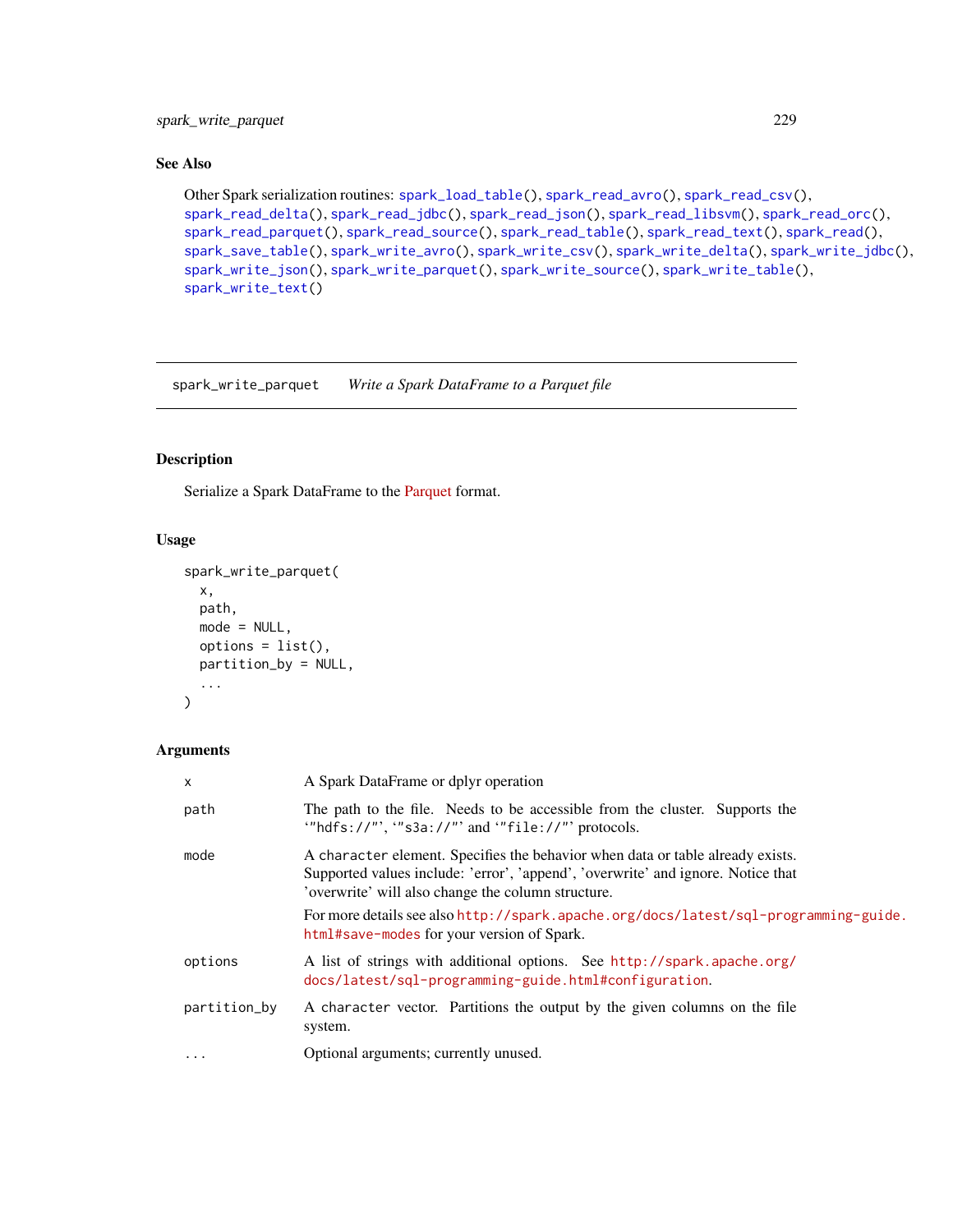```
Other Spark serialization routines: spark_load_table(), spark_read_avro(), spark_read_csv(),
spark_read_delta(), spark_read_jdbc(), spark_read_json(), spark_read_libsvm(), spark_read_orc(),
spark_read_parquet(), spark_read_source(), spark_read_table(), spark_read_text(), spark_read(),
spark_save_table(), spark_write_avro(), spark_write_csv(), spark_write_delta(), spark_write_jdbc(),
spark_write_json(), spark_write_orc(), spark_write_source(), spark_write_table(), spark_write_text()
```
<span id="page-229-0"></span>spark\_write\_source *Writes a Spark DataFrame into a generic source*

### Description

Writes a Spark DataFrame into a generic source.

### Usage

```
spark_write_source(
 x,
  source,
 mode = NULL,
 options = list(),partition_by = NULL,
  ...
)
```
#### Arguments

| $\mathsf{x}$ | A Spark DataFrame or dplyr operation                                                                                                                                                                                     |
|--------------|--------------------------------------------------------------------------------------------------------------------------------------------------------------------------------------------------------------------------|
| source       | A data source capable of reading data.                                                                                                                                                                                   |
| mode         | A character element. Specifies the behavior when data or table already exists.<br>Supported values include: 'error', 'append', 'overwrite' and ignore. Notice that<br>'overwrite' will also change the column structure. |
|              | For more details see also http://spark.apache.org/docs/latest/sql-programming-guide.<br>html#save-modes for your version of Spark.                                                                                       |
| options      | A list of strings with additional options.                                                                                                                                                                               |
| partition_by | A character vector. Partitions the output by the given columns on the file<br>system.                                                                                                                                    |
| $\ddotsc$    | Optional arguments; currently unused.                                                                                                                                                                                    |

### See Also

```
Other Spark serialization routines: spark_load_table(), spark_read_avro(), spark_read_csv(),
spark_read_delta(), spark_read_jdbc(), spark_read_json(), spark_read_libsvm(), spark_read_orc(),
spark_read_parquet(), spark_read_source(), spark_read_table(), spark_read_text(), spark_read(),
spark_save_table(), spark_write_avro(), spark_write_csv(), spark_write_delta(), spark_write_jdbc(),
spark_write_json(), spark_write_orc(), spark_write_parquet(), spark_write_table(),
spark_write_text()
```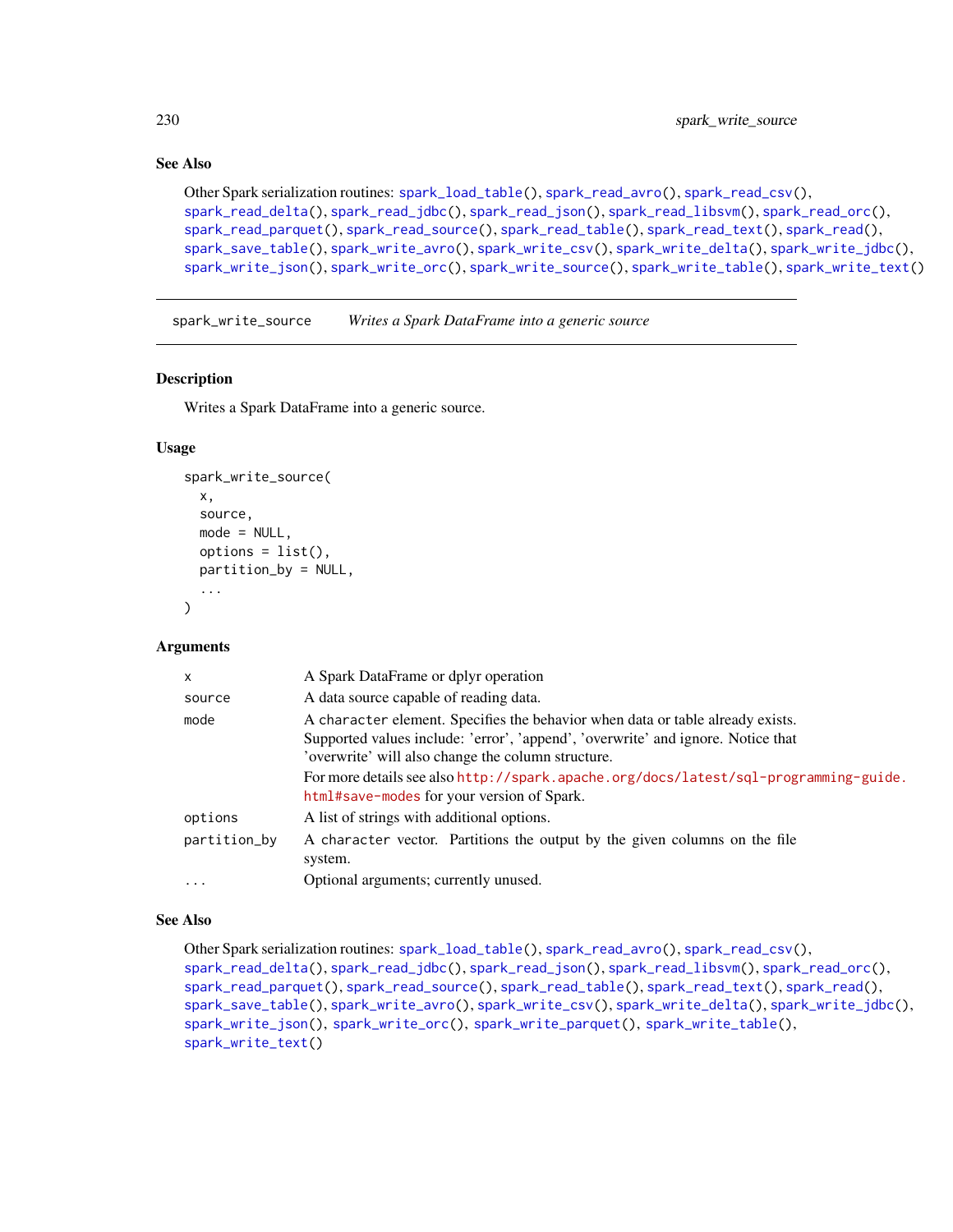<span id="page-230-0"></span>spark\_write\_table *Writes a Spark DataFrame into a Spark table*

# Description

Writes a Spark DataFrame into a Spark table.

#### Usage

```
spark_write_table(
  x,
 name,
 mode = NULL,
 options = list(),
 partition_by = NULL,
  ...
)
```
## Arguments

| X            | A Spark DataFrame or dplyr operation                                                                                                                                                                                     |
|--------------|--------------------------------------------------------------------------------------------------------------------------------------------------------------------------------------------------------------------------|
| name         | The name to assign to the newly generated table.                                                                                                                                                                         |
| mode         | A character element. Specifies the behavior when data or table already exists.<br>Supported values include: 'error', 'append', 'overwrite' and ignore. Notice that<br>'overwrite' will also change the column structure. |
|              | For more details see also http://spark.apache.org/docs/latest/sql-programming-guide.<br>html#save-modes for your version of Spark.                                                                                       |
| options      | A list of strings with additional options.                                                                                                                                                                               |
| partition_by | A character vector. Partitions the output by the given columns on the file<br>system.                                                                                                                                    |
| $\cdots$     | Optional arguments; currently unused.                                                                                                                                                                                    |

### See Also

Other Spark serialization routines: [spark\\_load\\_table\(](#page-202-0)), [spark\\_read\\_avro\(](#page-204-0)), [spark\\_read\\_csv\(](#page-205-0)), [spark\\_read\\_delta\(](#page-207-0)), [spark\\_read\\_jdbc\(](#page-208-0)), [spark\\_read\\_json\(](#page-209-0)), [spark\\_read\\_libsvm\(](#page-211-0)), [spark\\_read\\_orc\(](#page-212-0)), [spark\\_read\\_parquet\(](#page-213-0)), [spark\\_read\\_source\(](#page-214-0)), [spark\\_read\\_table\(](#page-215-0)), [spark\\_read\\_text\(](#page-216-0)), [spark\\_read\(](#page-203-0)), [spark\\_save\\_table\(](#page-218-0)), [spark\\_write\\_avro\(](#page-222-0)), [spark\\_write\\_csv\(](#page-223-0)), [spark\\_write\\_delta\(](#page-224-0)), [spark\\_write\\_jdbc\(](#page-225-0)), [spark\\_write\\_json\(](#page-226-0)), [spark\\_write\\_orc\(](#page-227-0)), [spark\\_write\\_parquet\(](#page-228-0)), [spark\\_write\\_source\(](#page-229-0)), [spark\\_write\\_text\(](#page-231-0))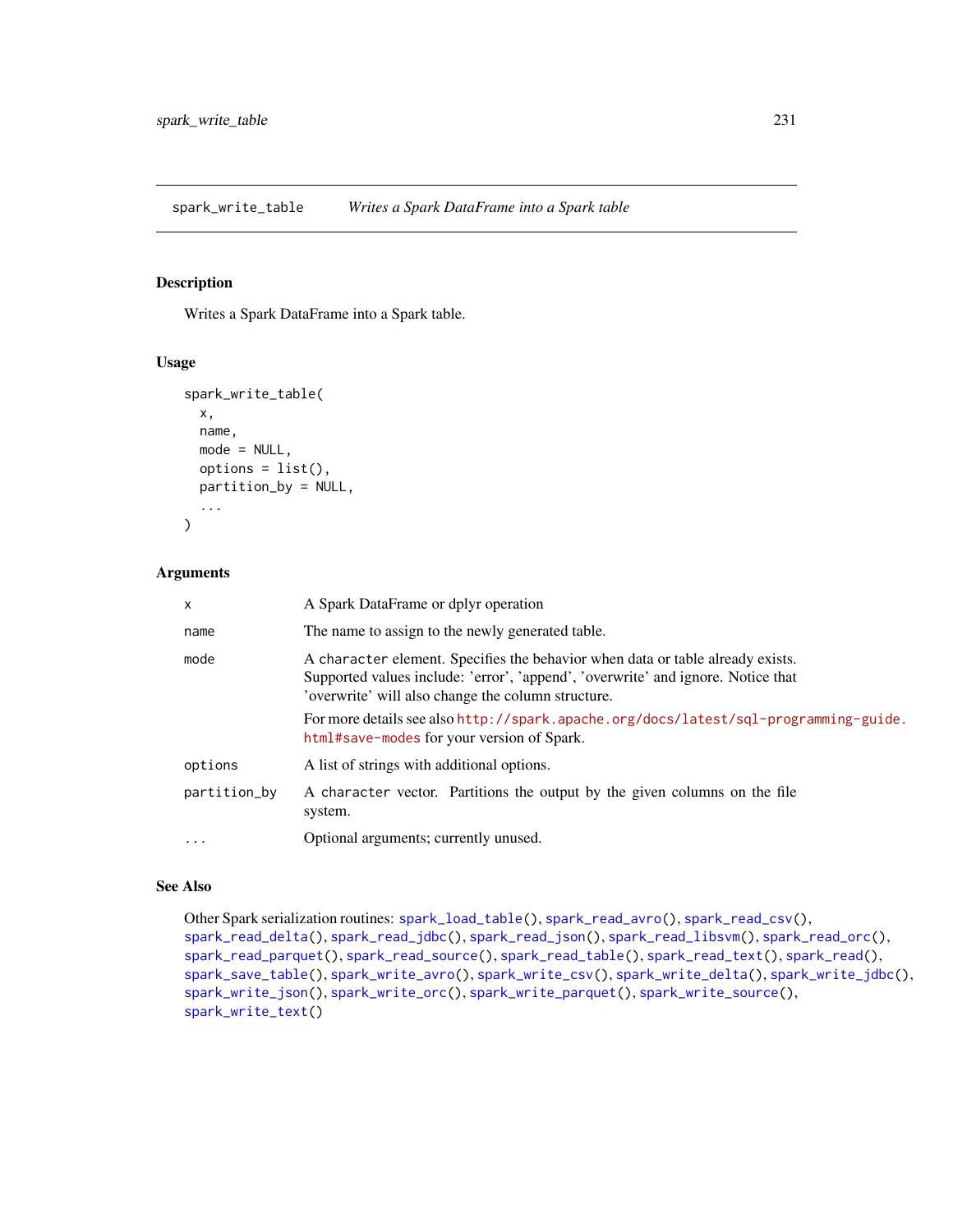<span id="page-231-0"></span>spark\_write\_text *Write a Spark DataFrame to a Text file*

#### Description

Serialize a Spark DataFrame to the plain text format.

#### Usage

```
spark_write_text(
 x,
 path,
 mode = NULL,options = list(),
 partition_by = NULL,
  ...
)
```
## Arguments

| $\times$     | A Spark DataFrame or dplyr operation                                                                                                                                                                                     |
|--------------|--------------------------------------------------------------------------------------------------------------------------------------------------------------------------------------------------------------------------|
| path         | The path to the file. Needs to be accessible from the cluster. Supports the<br>"hdfs://"', "s3a://"' and "file://"' protocols.                                                                                           |
| mode         | A character element. Specifies the behavior when data or table already exists.<br>Supported values include: 'error', 'append', 'overwrite' and ignore. Notice that<br>'overwrite' will also change the column structure. |
|              | For more details see also http://spark.apache.org/docs/latest/sql-programming-guide.<br>html#save-modes for your version of Spark.                                                                                       |
| options      | A list of strings with additional options.                                                                                                                                                                               |
| partition_by | A character vector. Partitions the output by the given columns on the file<br>system.                                                                                                                                    |
| $\ddots$ .   | Optional arguments; currently unused.                                                                                                                                                                                    |

### See Also

Other Spark serialization routines: [spark\\_load\\_table\(](#page-202-0)), [spark\\_read\\_avro\(](#page-204-0)), [spark\\_read\\_csv\(](#page-205-0)), [spark\\_read\\_delta\(](#page-207-0)), [spark\\_read\\_jdbc\(](#page-208-0)), [spark\\_read\\_json\(](#page-209-0)), [spark\\_read\\_libsvm\(](#page-211-0)), [spark\\_read\\_orc\(](#page-212-0)), [spark\\_read\\_parquet\(](#page-213-0)), [spark\\_read\\_source\(](#page-214-0)), [spark\\_read\\_table\(](#page-215-0)), [spark\\_read\\_text\(](#page-216-0)), [spark\\_read\(](#page-203-0)), [spark\\_save\\_table\(](#page-218-0)), [spark\\_write\\_avro\(](#page-222-0)), [spark\\_write\\_csv\(](#page-223-0)), [spark\\_write\\_delta\(](#page-224-0)), [spark\\_write\\_jdbc\(](#page-225-0)), [spark\\_write\\_json\(](#page-226-0)), [spark\\_write\\_orc\(](#page-227-0)), [spark\\_write\\_parquet\(](#page-228-0)), [spark\\_write\\_source\(](#page-229-0)), [spark\\_write\\_table\(](#page-230-0))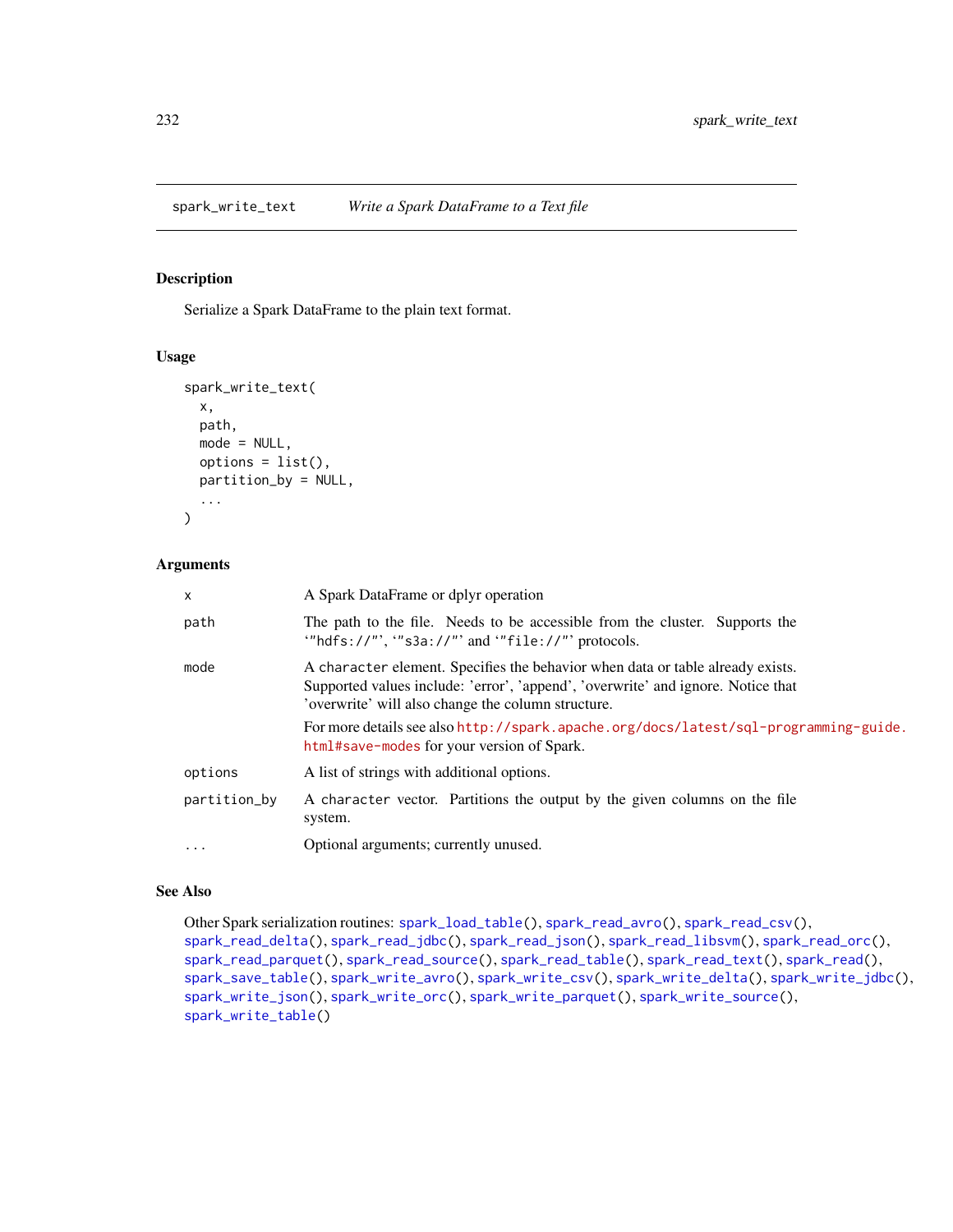src\_databases *Show database list*

### Description

Show database list

## Usage

src\_databases(sc, ...)

## Arguments

| -SC      | A spark_connection.                   |
|----------|---------------------------------------|
| $\cdots$ | Optional arguments; currently unused. |

stream\_find *Find Stream*

# Description

Finds and returns a stream based on the stream's identifier.

## Usage

stream\_find(sc, id)

## Arguments

| SC | The associated Spark connection. |
|----|----------------------------------|
| id | The stream identifier to find.   |

## Examples

```
## Not run:
sc <- spark_connect(master = "local")
sdf_len(sc, 10) %>%
  spark_write_parquet(path = "parquet-in")
```

```
stream <- stream_read_parquet(sc, "parquet-in") %>%
  stream_write_parquet("parquet-out")
```

```
stream_id <- stream_id(stream)
stream_find(sc, stream_id)
```
## End(Not run)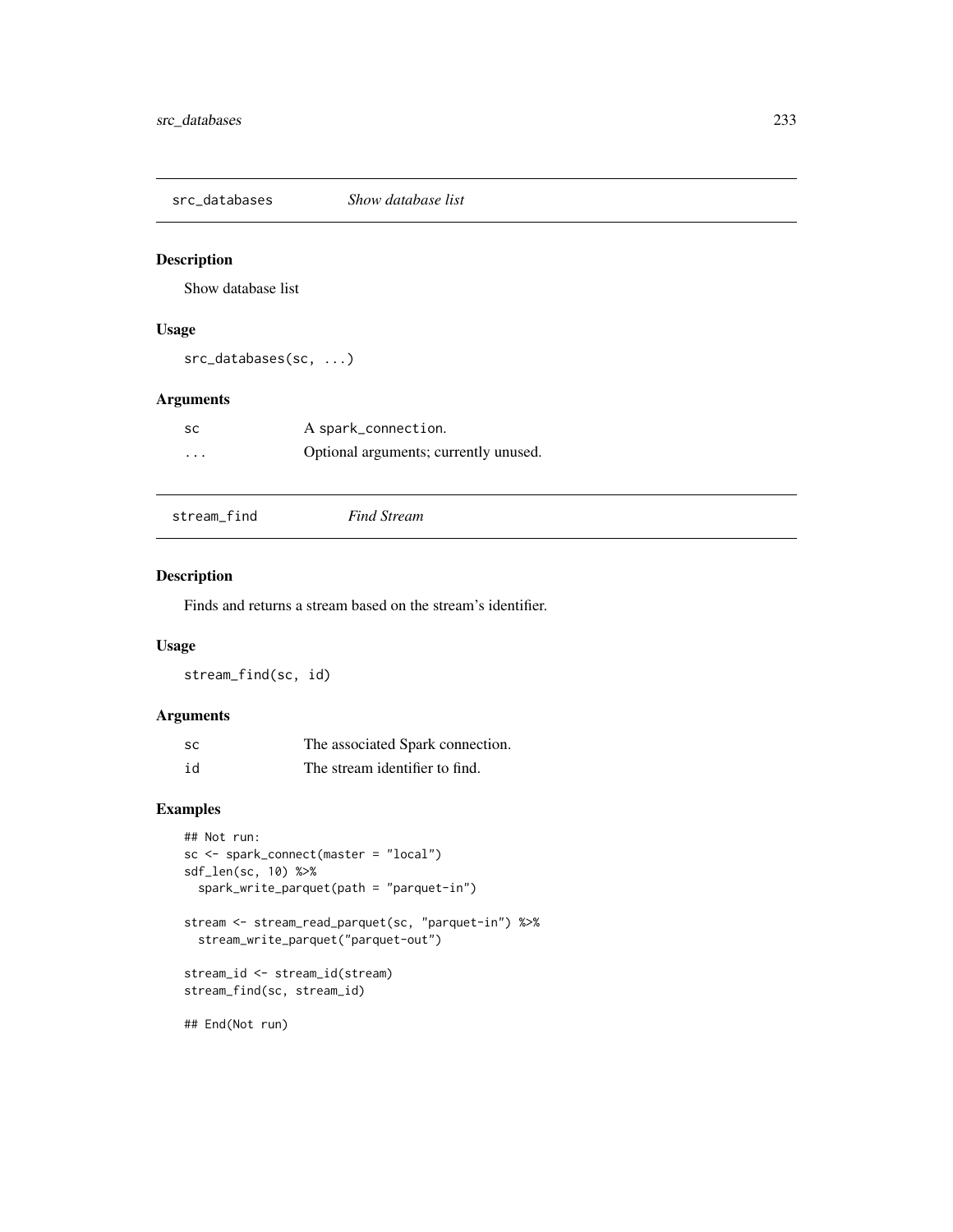stream\_generate\_test *Generate Test Stream*

### Description

Generates a local test stream, useful when testing streams locally.

### Usage

```
stream_generate_test(
 df = rep(1:1000),
 path = "source",distribution = floor(10 + 1e+05 * stats::dbinom(1:20, 20, 0.5)),iterations = 50,
 interval = 1
)
```
## Arguments

| df           | The data frame used as a source of rows to the stream, will be cast to data frame<br>if needed. Defaults to a sequence of one thousand entries.          |
|--------------|----------------------------------------------------------------------------------------------------------------------------------------------------------|
| path         | Path to save stream of files to, defaults to "source".                                                                                                   |
| distribution | The distribution of rows to use over each iteration, defaults to a binomial distri-<br>bution. The stream will cycle through the distribution if needed. |
| iterations   | Number of iterations to execute before stopping, defaults to fifty.                                                                                      |
| interval     | The inverval in seconds use to write the stream, defaults to one second.                                                                                 |

### Details

This function requires the callr package to be installed.

stream\_id *Spark Stream's Identifier*

## Description

Retrieves the identifier of the Spark stream.

### Usage

```
stream_id(stream)
```
### Arguments

stream The spark stream object.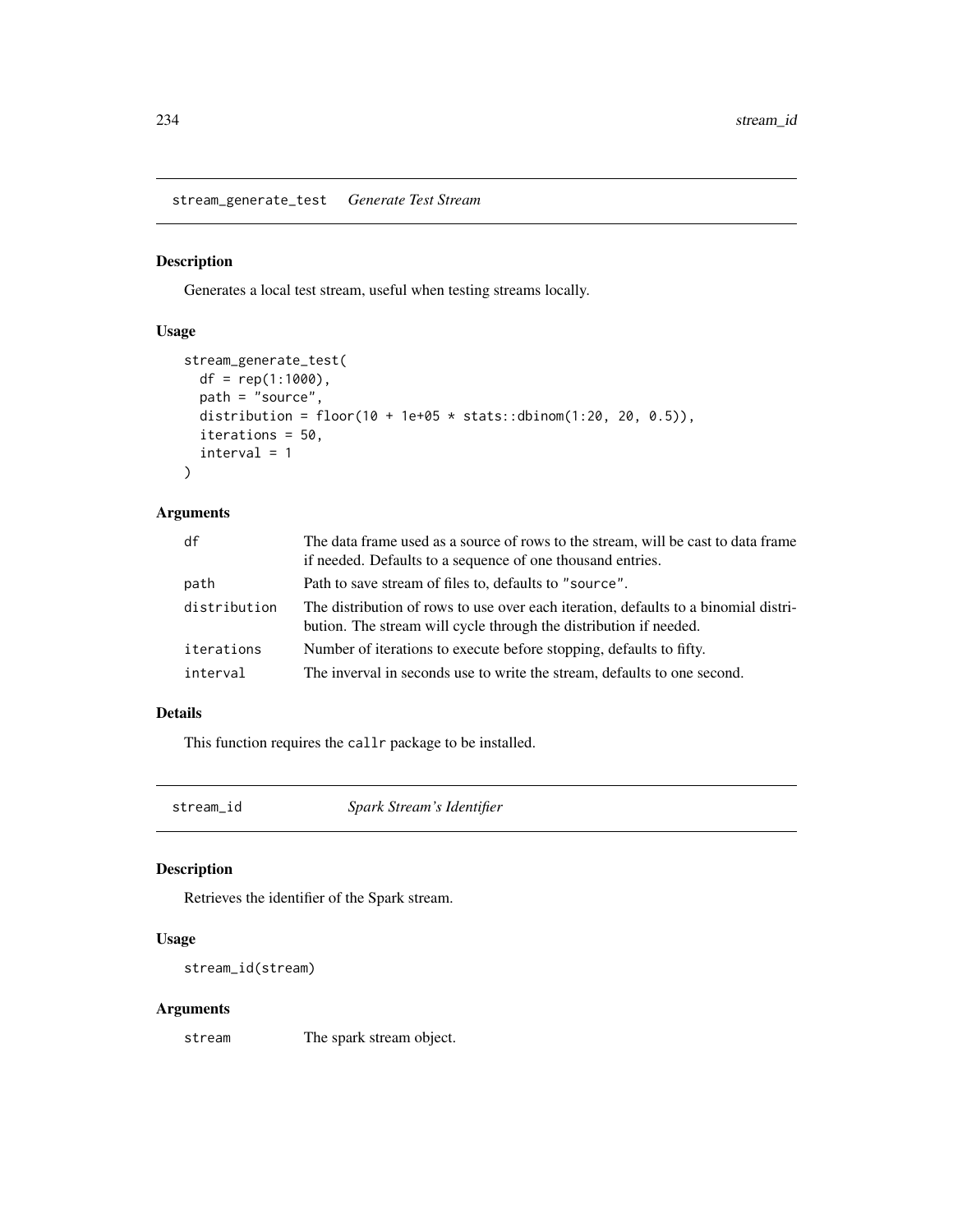## Description

Given a streaming Spark dataframe as input, this function will return another streaming dataframe that contains all columns in the input and column(s) that are shifted behind by the offset(s) specified in '...' (see example)

### Usage

 $stream\_lag(x, \text{cols}, \text{thresholds = NULL})$ 

## Arguments

| x          | An object coercable to a Spark Streaming DataFrame.                                                                                                                                                                                                                                                                                                                                                                                                                                                                                                                                                                                                                                                                                                                                                          |
|------------|--------------------------------------------------------------------------------------------------------------------------------------------------------------------------------------------------------------------------------------------------------------------------------------------------------------------------------------------------------------------------------------------------------------------------------------------------------------------------------------------------------------------------------------------------------------------------------------------------------------------------------------------------------------------------------------------------------------------------------------------------------------------------------------------------------------|
| cols       | A list of expressions of the form <destination column=""> = <source column=""/> <math>\sim</math><br/><math>\langle</math> offset &gt; (e.g., 'prev_value = value ~ 1' will create a new column 'prev_value'<br/>containing all values from the source column 'value' shifted behind by 1</destination>                                                                                                                                                                                                                                                                                                                                                                                                                                                                                                      |
| thresholds | Optional named list of timestamp column(s) and corresponding time duration(s)<br>for deterimining whether a previous record is sufficiently recent relative to the<br>current record. If the any of the time difference(s) between the current and a<br>previous record is greater than the maximal duration allowed, then the previous<br>record is discarded and will not be part of the query result. The durations can<br>be specified with numeric types (which will be interpreted as max difference al-<br>lowed in number of milliseconds between 2 UNIX timestamps) or time duration<br>strings such as "5s", "5sec", "5min", "5hour", etc. Any timestamp column in 'x'<br>that is not of timestamp of date Spark SQL types will be interepreted as number<br>of milliseconds since the UNIX epoch. |

# Examples

## Not run:

```
library(sparklyr)
```

```
sc \le spark_connect(master = "local", version = "2.2.0")
streaming_path <- tempfile("days_df_")
days_df <- tibble::tibble(
 today = weekdays(as.Date(seq(7), origin = "1970-01-01"))
\overline{\phantom{a}}num_iters <- 7
stream_generate_test(
 df = days_df,
 path = streaming_path,
 distribution = rep(nrow(days_df), num_iters),
 iterations = num_iters
```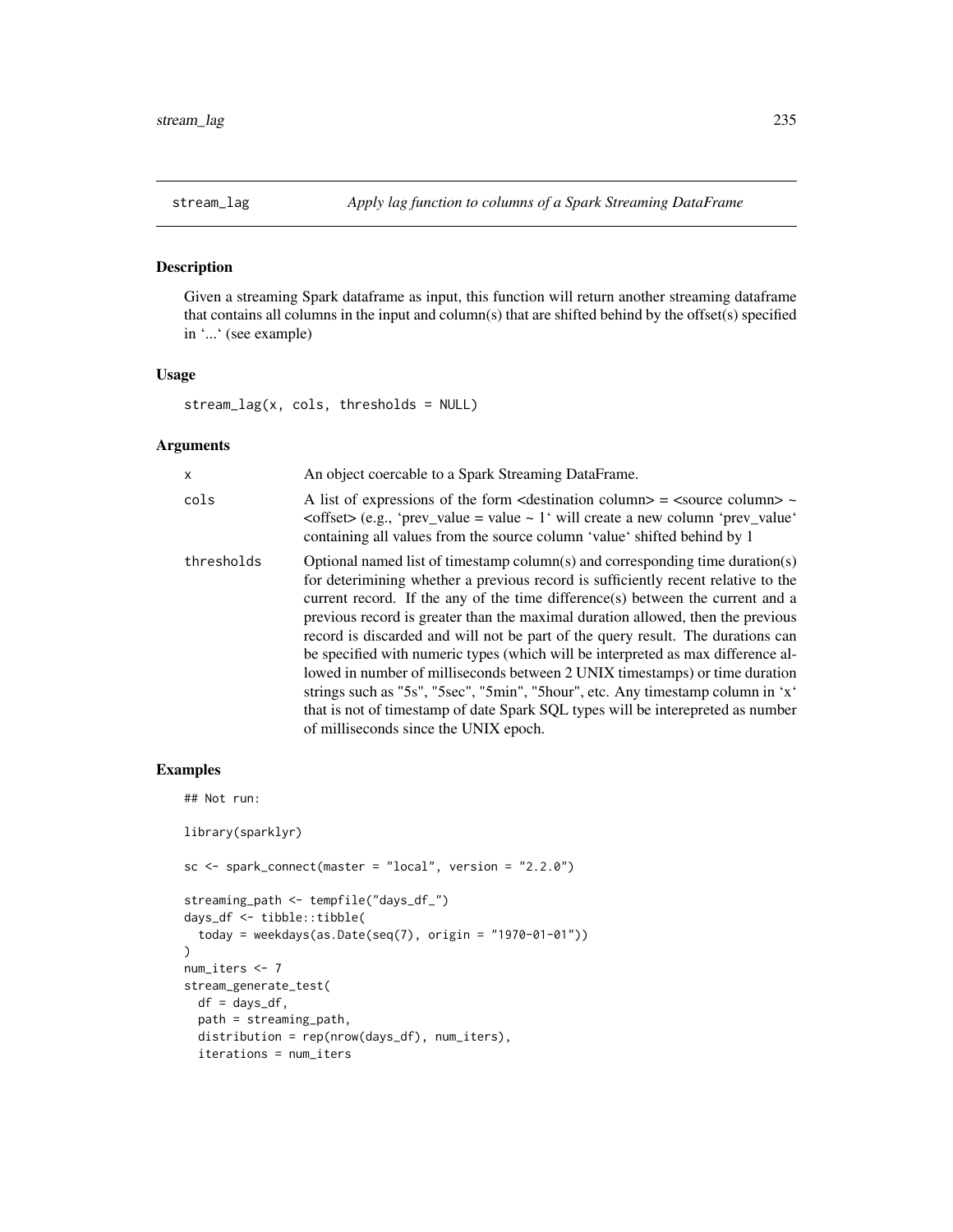```
)
stream_read_csv(sc, streaming_path) %>%
  stream_lag(cols = c(yesterday = today ~ 1, two_days_ago = today ~ 2)) %>%
  collect() %>%
  print(n = 10L)## End(Not run)
```
stream\_name *Spark Stream's Name*

#### Description

Retrieves the name of the Spark stream if available.

### Usage

stream\_name(stream)

### Arguments

stream The spark stream object.

<span id="page-235-0"></span>stream\_read\_csv *Read CSV Stream*

### Description

Reads a CSV stream as a Spark dataframe stream.

#### Usage

```
stream_read_csv(
  sc,
  path,
  name = NULL,header = TRUE,
  columns = NULL,
  delimiter = ",",
  quote = "\rangle",
  escape = ''\wedge",
  \text{charge} = \text{"UTF-8",}null_value = NULL,
  options = list(),...
\mathcal{L}
```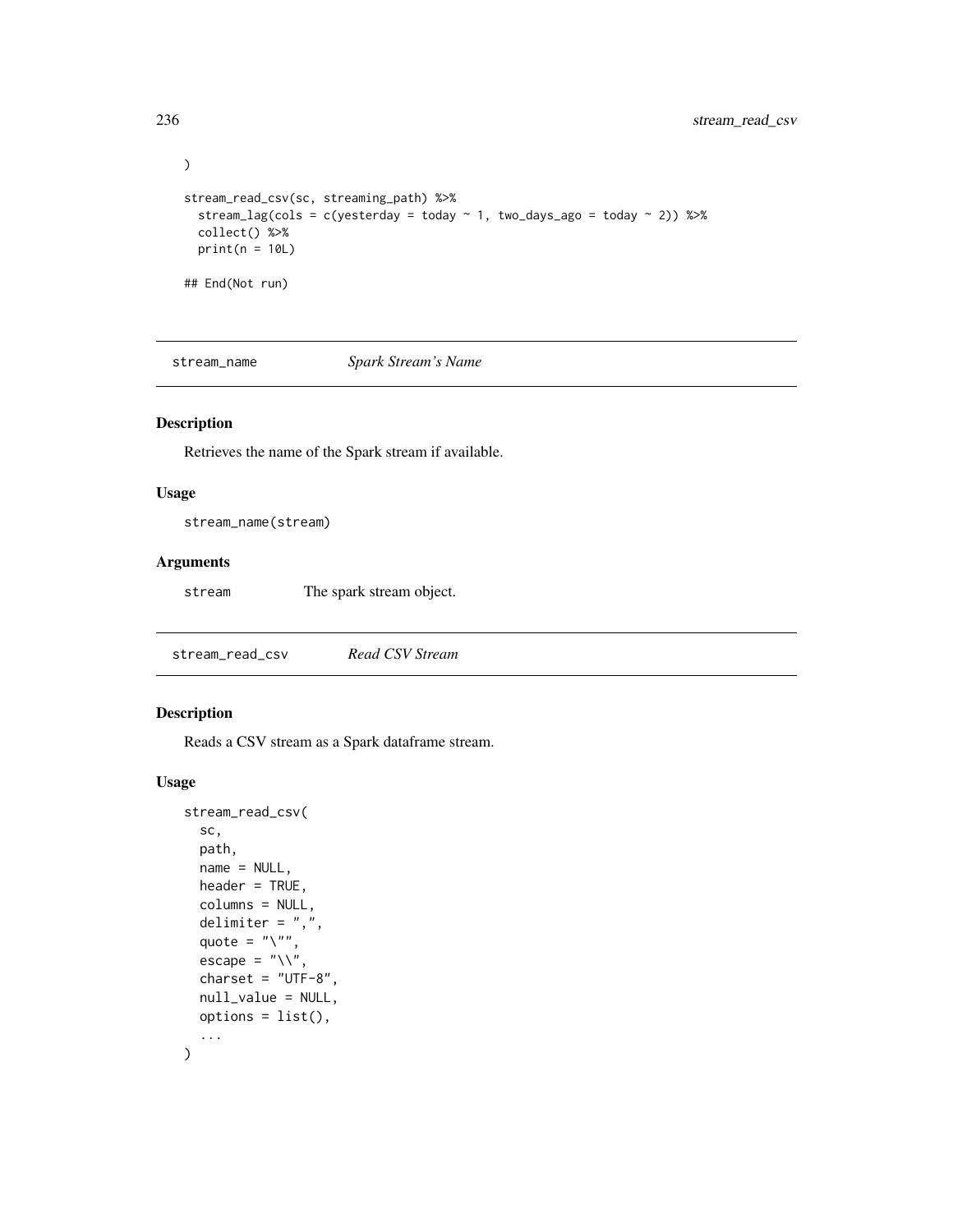### Arguments

| <b>SC</b>  | A spark_connection.                                                                                                                                                                                                                                                                                                                                   |
|------------|-------------------------------------------------------------------------------------------------------------------------------------------------------------------------------------------------------------------------------------------------------------------------------------------------------------------------------------------------------|
| path       | The path to the file. Needs to be accessible from the cluster. Supports the<br>"hdfs://"', "s3a://"' and "file://"' protocols.                                                                                                                                                                                                                        |
| name       | The name to assign to the newly generated stream.                                                                                                                                                                                                                                                                                                     |
| header     | Boolean; should the first row of data be used as a header? Defaults to TRUE.                                                                                                                                                                                                                                                                          |
| columns    | A vector of column names or a named vector of column types. If specified,<br>the elements can be "binary" for Binary Type, "boolean" for Boolean Type,<br>"byte" for ByteType, "integer" for IntegerType, "integer64" for LongType,<br>"double" for DoubleType, "character" for StringType, "timestamp" for<br>TimestampType and "date" for DateType. |
| delimiter  | The character used to delimit each column. Defaults to '', ''.                                                                                                                                                                                                                                                                                        |
| quote      | The character used as a quote. Defaults to ''"''.                                                                                                                                                                                                                                                                                                     |
| escape     | The character used to escape other characters. Defaults to $' \'$ .                                                                                                                                                                                                                                                                                   |
| charset    | The character set. Defaults to "UTF-8"'.                                                                                                                                                                                                                                                                                                              |
| null_value | The character to use for null, or missing, values. Defaults to NULL.                                                                                                                                                                                                                                                                                  |
| options    | A list of strings with additional options.                                                                                                                                                                                                                                                                                                            |
| .          | Optional arguments; currently unused.                                                                                                                                                                                                                                                                                                                 |

#### See Also

```
Other Spark stream serialization: stream_read_delta(), stream_read_json(), stream_read_kafka(),
stream_read_orc(), stream_read_parquet(), stream_read_socket(), stream_read_text(),
stream_write_console(), stream_write_csv(), stream_write_delta(), stream_write_json(),
stream_write_kafka(), stream_write_memory(), stream_write_orc(), stream_write_parquet(),
stream_write_text()
```
#### Examples

## Not run:

```
sc <- spark_connect(master = "local")
dir.create("csv-in")
write.csv(iris, "csv-in/data.csv", row.names = FALSE)
csv_path <- file.path("file://", getwd(), "csv-in")
stream <- stream_read_csv(sc, csv_path) %>% stream_write_csv("csv-out")
stream_stop(stream)
## End(Not run)
```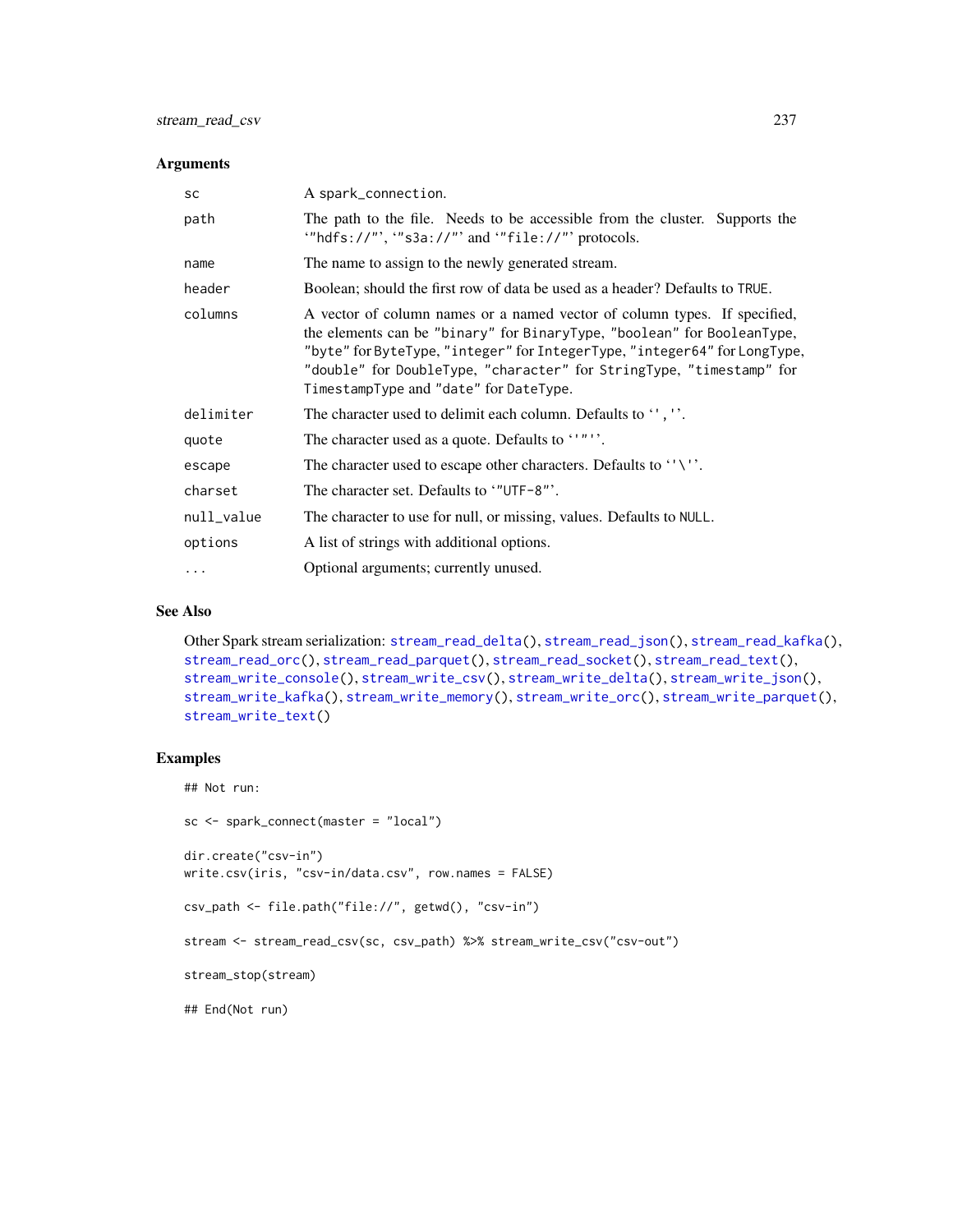<span id="page-237-0"></span>stream\_read\_delta *Read Delta Stream*

#### Description

Reads a Delta Lake table as a Spark dataframe stream.

## Usage

```
stream_read_delta(sc, path, name = NULL, options = list(), ...)
```
### Arguments

| <b>SC</b> | A spark_connection.                                                                                                            |  |
|-----------|--------------------------------------------------------------------------------------------------------------------------------|--|
| path      | The path to the file. Needs to be accessible from the cluster. Supports the<br>"hdfs://"', "s3a://"' and "file://"' protocols. |  |
| name      | The name to assign to the newly generated stream.                                                                              |  |
| options   | A list of strings with additional options.                                                                                     |  |
| $\ddots$  | Optional arguments; currently unused.                                                                                          |  |

## Details

Please note that Delta Lake requires installing the appropriate package by setting the packages parameter to "delta" in spark\_connect()

#### See Also

```
Other Spark stream serialization: stream_read_csv(), stream_read_json(), stream_read_kafka(),
stream_read_orc(), stream_read_parquet(), stream_read_socket(), stream_read_text(),
stream_write_console(), stream_write_csv(), stream_write_delta(), stream_write_json(),
stream_write_kafka(), stream_write_memory(), stream_write_orc(), stream_write_parquet(),
stream_write_text()
```
### Examples

## Not run:

```
library(sparklyr)
sc \leftarrow spark_connect(master = "local", version = "2.4.0", packages = "delta")
sdf_len(sc, 5) %>% spark_write_delta(path = "delta-test")
stream <- stream_read_delta(sc, "delta-test") %>%
 stream_write_json("json-out")
stream_stop(stream)
## End(Not run)
```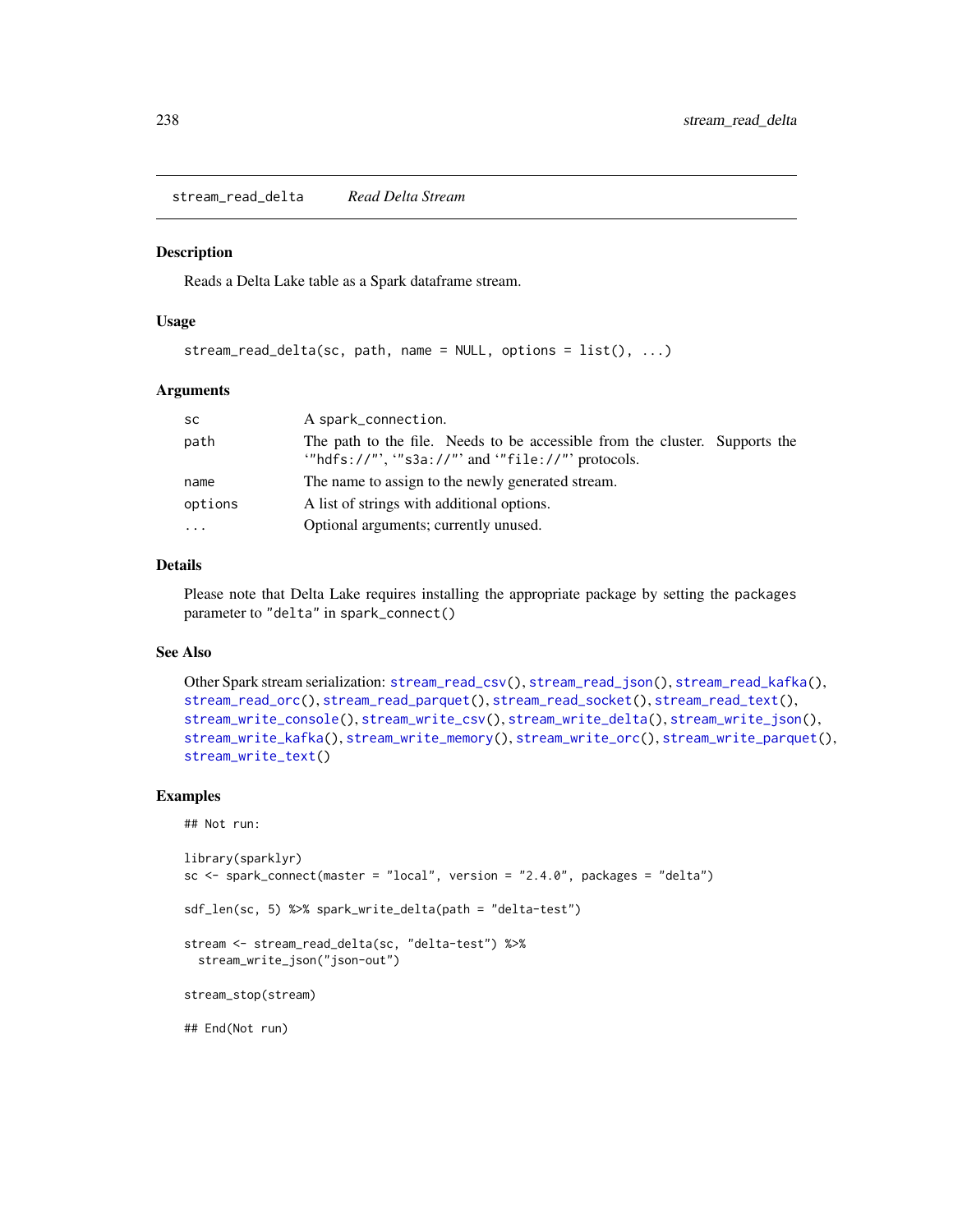<span id="page-238-0"></span>stream\_read\_json *Read JSON Stream*

#### Description

Reads a JSON stream as a Spark dataframe stream.

#### Usage

stream\_read\_json(sc, path, name = NULL, columns = NULL, options = list(), ...)

#### Arguments

| <b>SC</b> | A spark_connection.                                                                                                                                                                                                                                                                                                                                 |
|-----------|-----------------------------------------------------------------------------------------------------------------------------------------------------------------------------------------------------------------------------------------------------------------------------------------------------------------------------------------------------|
| path      | The path to the file. Needs to be accessible from the cluster. Supports the<br>""hdfs://"', "s3a://"' and ""file://"' protocols.                                                                                                                                                                                                                    |
| name      | The name to assign to the newly generated stream.                                                                                                                                                                                                                                                                                                   |
| columns   | A vector of column names or a named vector of column types. If specified,<br>the elements can be "binary" for BinaryType, "boolean" for BooleanType,<br>"byte" for ByteType, "integer" for IntegerType, "integer64" for LongType,<br>"double" for DoubleType, "character" for StringType, "timestamp" for<br>TimestampType and "date" for DateType. |
| options   | A list of strings with additional options.                                                                                                                                                                                                                                                                                                          |
| $\cdots$  | Optional arguments; currently unused.                                                                                                                                                                                                                                                                                                               |

### See Also

```
Other Spark stream serialization: stream_read_csv(), stream_read_delta(), stream_read_kafka(),
stream_read_orc(), stream_read_parquet(), stream_read_socket(), stream_read_text(),
stream_write_console(), stream_write_csv(), stream_write_delta(), stream_write_json(),
stream_write_kafka(), stream_write_memory(), stream_write_orc(), stream_write_parquet(),
stream_write_text()
```
### Examples

```
## Not run:
sc <- spark_connect(master = "local")
dir.create("json-in")
jsonlite::write_json(list(a = c(1, 2), b = c(10, 20)), "json-in/data.json")json_path <- file.path("file://", getwd(), "json-in")
stream <- stream_read_json(sc, json_path) %>% stream_write_json("json-out")
stream_stop(stream)
```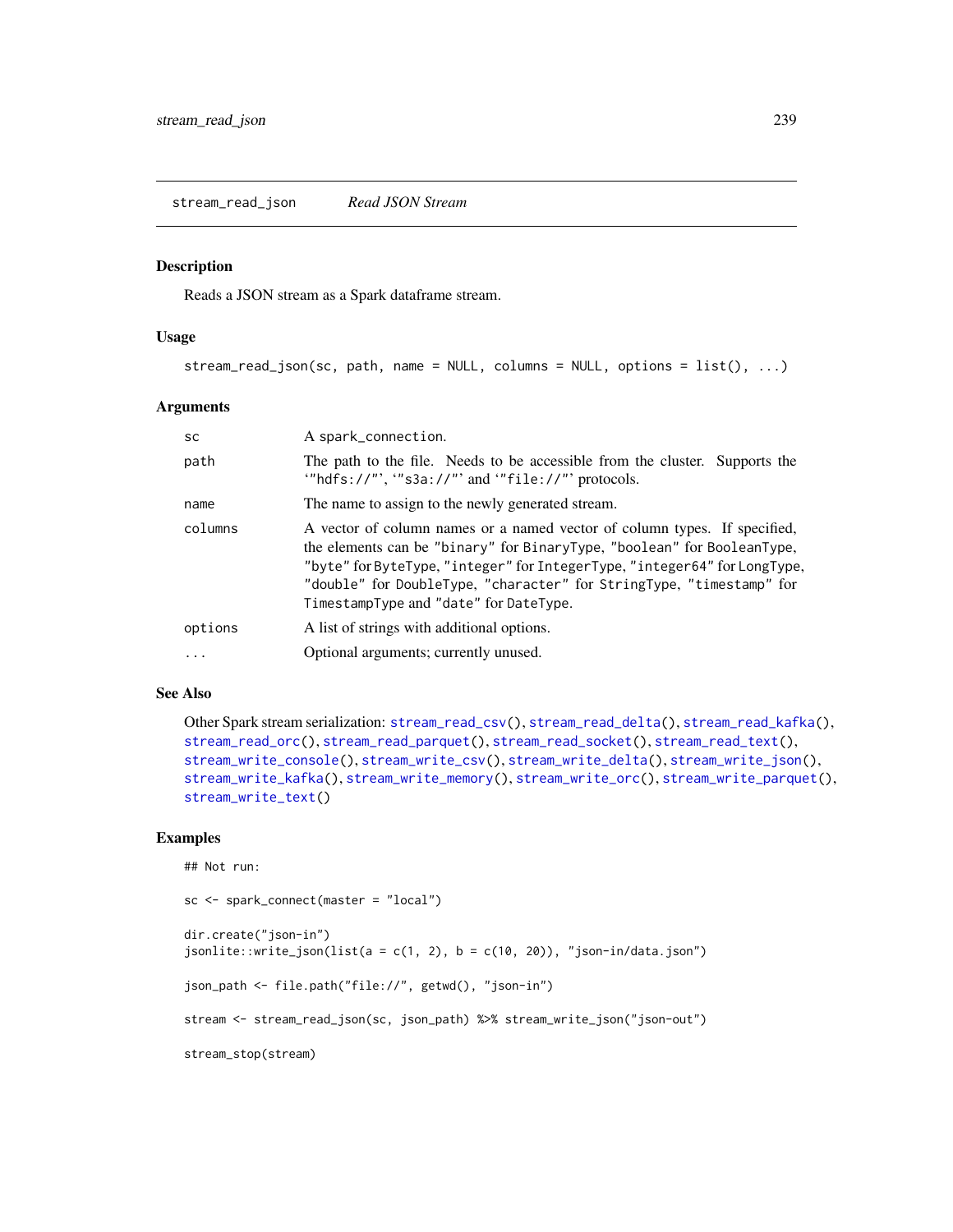## End(Not run)

<span id="page-239-0"></span>stream\_read\_kafka *Read Kafka Stream*

#### Description

Reads a Kafka stream as a Spark dataframe stream.

### Usage

```
stream_read_kafka(sc, name = NULL, options = list(), ...)
```
### Arguments

| <b>SC</b> | A spark_connection.                               |
|-----------|---------------------------------------------------|
| name      | The name to assign to the newly generated stream. |
| options   | A list of strings with additional options.        |
| .         | Optional arguments; currently unused.             |

#### Details

Please note that Kafka requires installing the appropriate package by setting the packages parameter to "kafka" in spark\_connect()

#### See Also

```
Other Spark stream serialization: stream_read_csv(), stream_read_delta(), stream_read_json(),
stream_read_orc(), stream_read_parquet(), stream_read_socket(), stream_read_text(),
stream_write_console(), stream_write_csv(), stream_write_delta(), stream_write_json(),
stream_write_kafka(), stream_write_memory(), stream_write_orc(), stream_write_parquet(),
stream_write_text()
```
## Examples

## Not run:

```
library(sparklyr)
sc \le spark_connect(master = "local", version = "2.3", packages = "kafka")
read_options <- list(kafka.bootstrap.servers = "localhost:9092", subscribe = "topic1")
write_options <- list(kafka.bootstrap.servers = "localhost:9092", topic = "topic2")
stream <- stream_read_kafka(sc, options = read_options) %>%
 stream_write_kafka(options = write_options)
```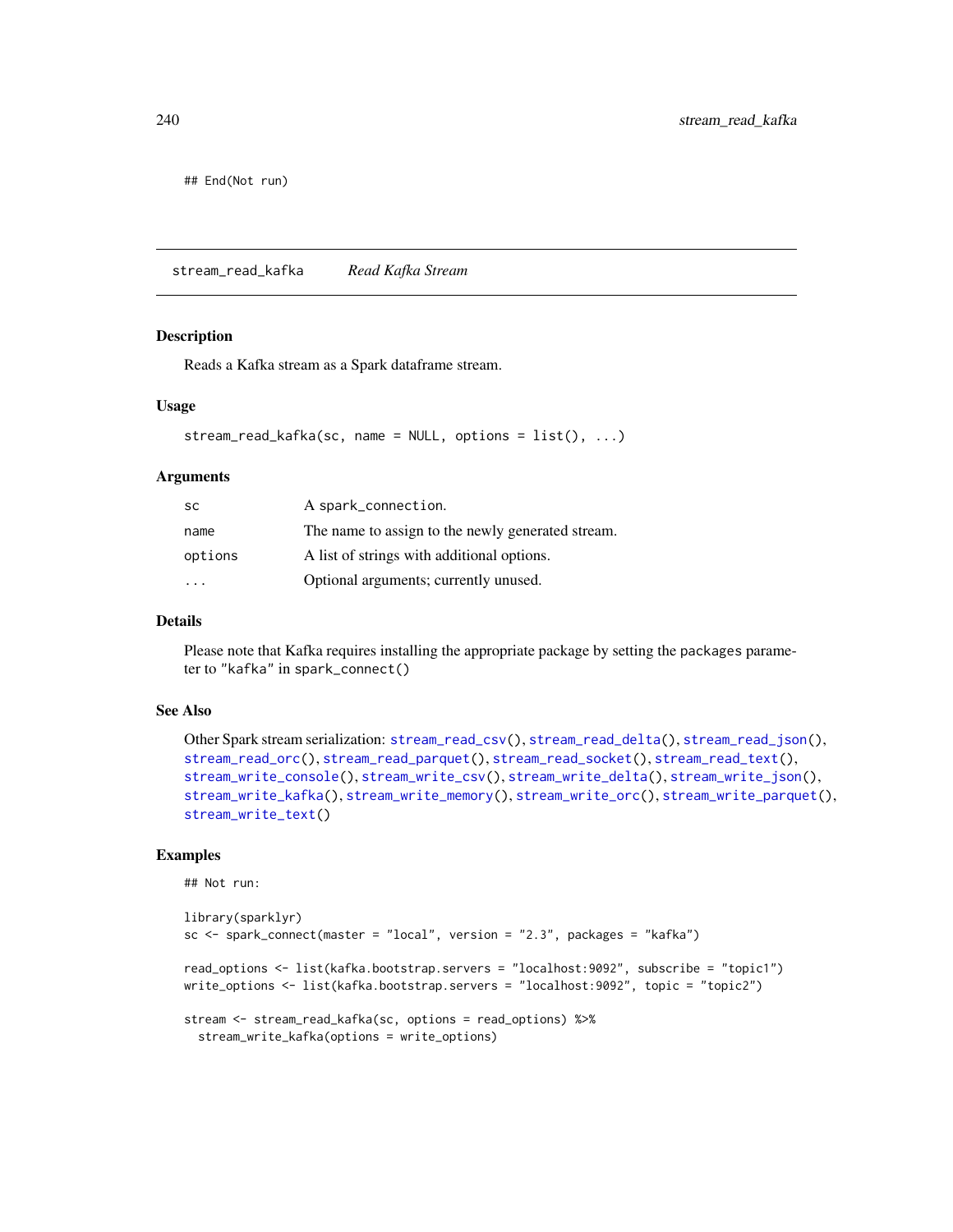stream\_stop(stream)

## End(Not run)

<span id="page-240-0"></span>stream\_read\_orc *Read ORC Stream*

## Description

Reads an [ORC](https://orc.apache.org/) stream as a Spark dataframe stream.

### Usage

```
stream_read_orc(sc, path, name = NULL, columns = NULL, options = list(), ...)
```
### Arguments

| <b>SC</b> | A spark_connection.                                                                                                                                                                                                                                                                                                                                 |
|-----------|-----------------------------------------------------------------------------------------------------------------------------------------------------------------------------------------------------------------------------------------------------------------------------------------------------------------------------------------------------|
| path      | The path to the file. Needs to be accessible from the cluster. Supports the<br>"hdfs://"', "s3a://"' and "file://"' protocols.                                                                                                                                                                                                                      |
| name      | The name to assign to the newly generated stream.                                                                                                                                                                                                                                                                                                   |
| columns   | A vector of column names or a named vector of column types. If specified,<br>the elements can be "binary" for BinaryType, "boolean" for BooleanType,<br>"byte" for ByteType, "integer" for IntegerType, "integer64" for LongType,<br>"double" for DoubleType, "character" for StringType, "timestamp" for<br>TimestampType and "date" for DateType. |
| options   | A list of strings with additional options.                                                                                                                                                                                                                                                                                                          |
| $\cdots$  | Optional arguments; currently unused.                                                                                                                                                                                                                                                                                                               |

## See Also

Other Spark stream serialization: [stream\\_read\\_csv\(](#page-235-0)), [stream\\_read\\_delta\(](#page-237-0)), [stream\\_read\\_json\(](#page-238-0)), [stream\\_read\\_kafka\(](#page-239-0)), [stream\\_read\\_parquet\(](#page-241-0)), [stream\\_read\\_socket\(](#page-242-0)), [stream\\_read\\_text\(](#page-243-0)), [stream\\_write\\_console\(](#page-248-0)), [stream\\_write\\_csv\(](#page-249-0)), [stream\\_write\\_delta\(](#page-250-0)), [stream\\_write\\_json\(](#page-252-0)), [stream\\_write\\_kafka\(](#page-253-0)), [stream\\_write\\_memory\(](#page-254-0)), [stream\\_write\\_orc\(](#page-255-0)), [stream\\_write\\_parquet\(](#page-257-0)), [stream\\_write\\_text\(](#page-258-0))

## Examples

```
## Not run:
```

```
sc <- spark_connect(master = "local")
sdf_len(sc, 10) %>% spark_write_orc("orc-in")
stream <- stream_read_orc(sc, "orc-in") %>% stream_write_orc("orc-out")
```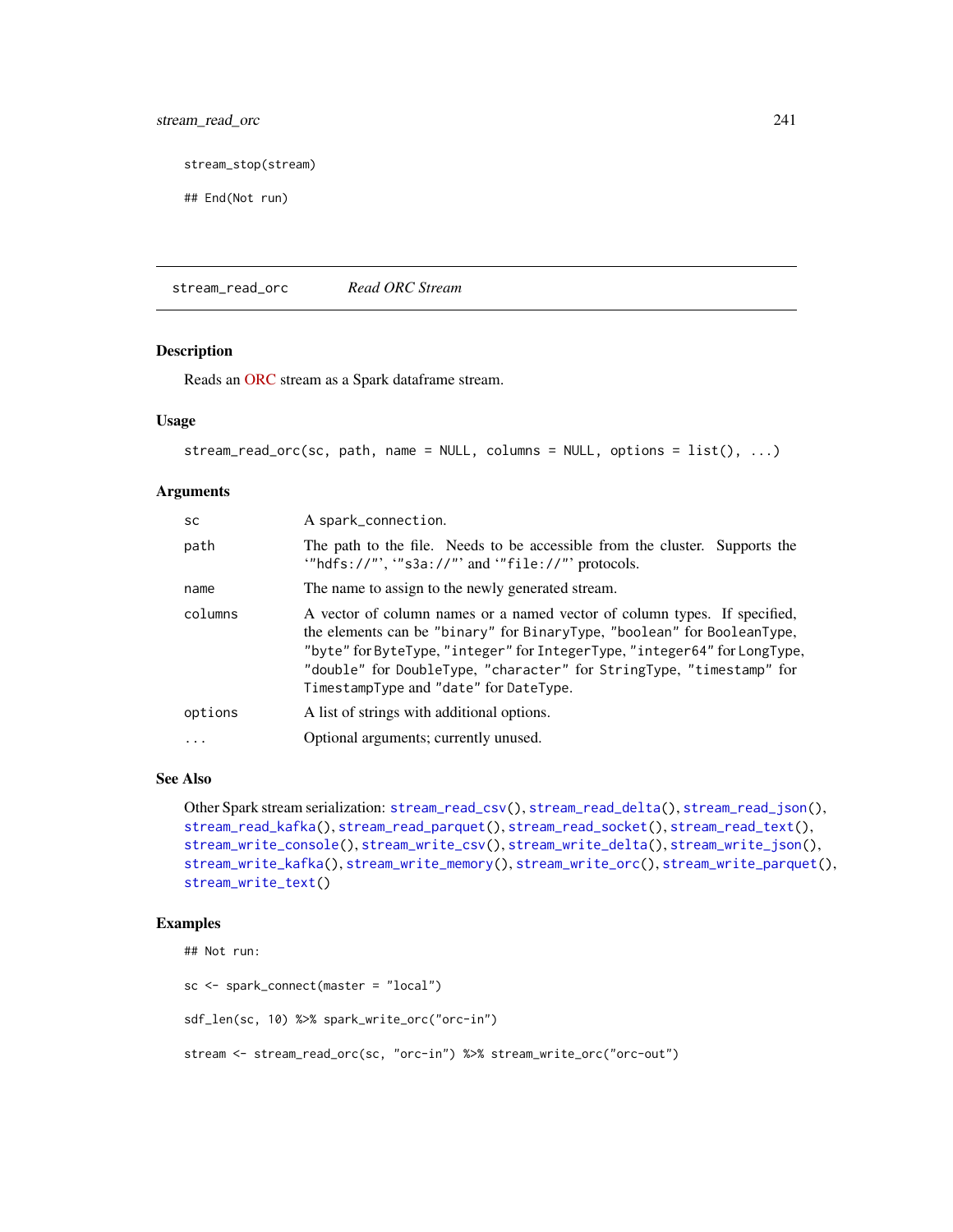stream\_stop(stream)

## End(Not run)

<span id="page-241-0"></span>stream\_read\_parquet *Read Parquet Stream*

### Description

Reads a parquet stream as a Spark dataframe stream.

## Usage

```
stream_read_parquet(
  sc,
 path,
 name = NULL,
  columns = NULL,
  options = list(),...
)
```
#### Arguments

| <b>SC</b> | A spark_connection.                                                                                                                                                                                                                                                                                                                                 |
|-----------|-----------------------------------------------------------------------------------------------------------------------------------------------------------------------------------------------------------------------------------------------------------------------------------------------------------------------------------------------------|
| path      | The path to the file. Needs to be accessible from the cluster. Supports the<br>"hdfs://"', "s3a://"' and '"file://"' protocols.                                                                                                                                                                                                                     |
| name      | The name to assign to the newly generated stream.                                                                                                                                                                                                                                                                                                   |
| columns   | A vector of column names or a named vector of column types. If specified,<br>the elements can be "binary" for BinaryType, "boolean" for BooleanType,<br>"byte" for ByteType, "integer" for IntegerType, "integer64" for LongType,<br>"double" for DoubleType, "character" for StringType, "timestamp" for<br>TimestampType and "date" for DateType. |
| options   | A list of strings with additional options.                                                                                                                                                                                                                                                                                                          |
| $\cdots$  | Optional arguments; currently unused.                                                                                                                                                                                                                                                                                                               |

# See Also

Other Spark stream serialization: [stream\\_read\\_csv\(](#page-235-0)), [stream\\_read\\_delta\(](#page-237-0)), [stream\\_read\\_json\(](#page-238-0)), [stream\\_read\\_kafka\(](#page-239-0)), [stream\\_read\\_orc\(](#page-240-0)), [stream\\_read\\_socket\(](#page-242-0)), [stream\\_read\\_text\(](#page-243-0)), [stream\\_write\\_console\(](#page-248-0)), [stream\\_write\\_csv\(](#page-249-0)), [stream\\_write\\_delta\(](#page-250-0)), [stream\\_write\\_json\(](#page-252-0)), [stream\\_write\\_kafka\(](#page-253-0)), [stream\\_write\\_memory\(](#page-254-0)), [stream\\_write\\_orc\(](#page-255-0)), [stream\\_write\\_parquet\(](#page-257-0)), [stream\\_write\\_text\(](#page-258-0))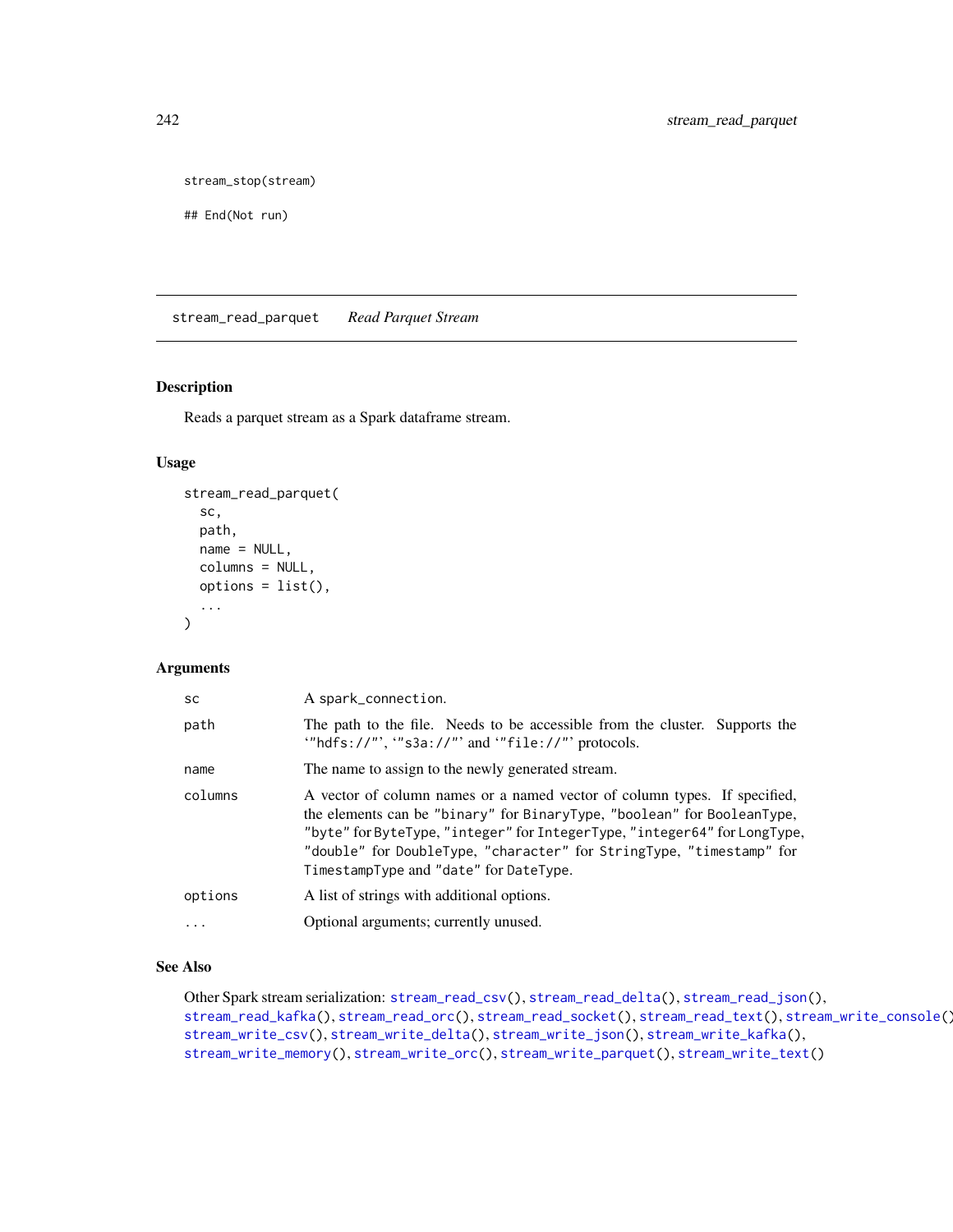## stream\_read\_socket 243

### Examples

## Not run:

```
sc <- spark_connect(master = "local")
sdf_len(sc, 10) %>% spark_write_parquet("parquet-in")
stream <- stream_read_parquet(sc, "parquet-in") %>% stream_write_parquet("parquet-out")
stream_stop(stream)
## End(Not run)
```
<span id="page-242-0"></span>stream\_read\_socket *Read Socket Stream*

## Description

Reads a Socket stream as a Spark dataframe stream.

## Usage

```
stream_read_socket(sc, name = NULL, columns = NULL, options = list(), ...)
```
## Arguments

| <b>SC</b> | A spark_connection.                                                                                                                                                                                                                                                                                                                                 |
|-----------|-----------------------------------------------------------------------------------------------------------------------------------------------------------------------------------------------------------------------------------------------------------------------------------------------------------------------------------------------------|
| name      | The name to assign to the newly generated stream.                                                                                                                                                                                                                                                                                                   |
| columns   | A vector of column names or a named vector of column types. If specified,<br>the elements can be "binary" for BinaryType, "boolean" for BooleanType,<br>"byte" for ByteType, "integer" for IntegerType, "integer64" for LongType,<br>"double" for DoubleType, "character" for StringType, "timestamp" for<br>TimestampType and "date" for DateType. |
| options   | A list of strings with additional options.                                                                                                                                                                                                                                                                                                          |
| $\ddotsc$ | Optional arguments; currently unused.                                                                                                                                                                                                                                                                                                               |

## See Also

Other Spark stream serialization: [stream\\_read\\_csv\(](#page-235-0)), [stream\\_read\\_delta\(](#page-237-0)), [stream\\_read\\_json\(](#page-238-0)), [stream\\_read\\_kafka\(](#page-239-0)), [stream\\_read\\_orc\(](#page-240-0)), [stream\\_read\\_parquet\(](#page-241-0)), [stream\\_read\\_text\(](#page-243-0)), [stream\\_write\\_console\(](#page-248-0)), [stream\\_write\\_csv\(](#page-249-0)), [stream\\_write\\_delta\(](#page-250-0)), [stream\\_write\\_json\(](#page-252-0)), [stream\\_write\\_kafka\(](#page-253-0)), [stream\\_write\\_memory\(](#page-254-0)), [stream\\_write\\_orc\(](#page-255-0)), [stream\\_write\\_parquet\(](#page-257-0)), [stream\\_write\\_text\(](#page-258-0))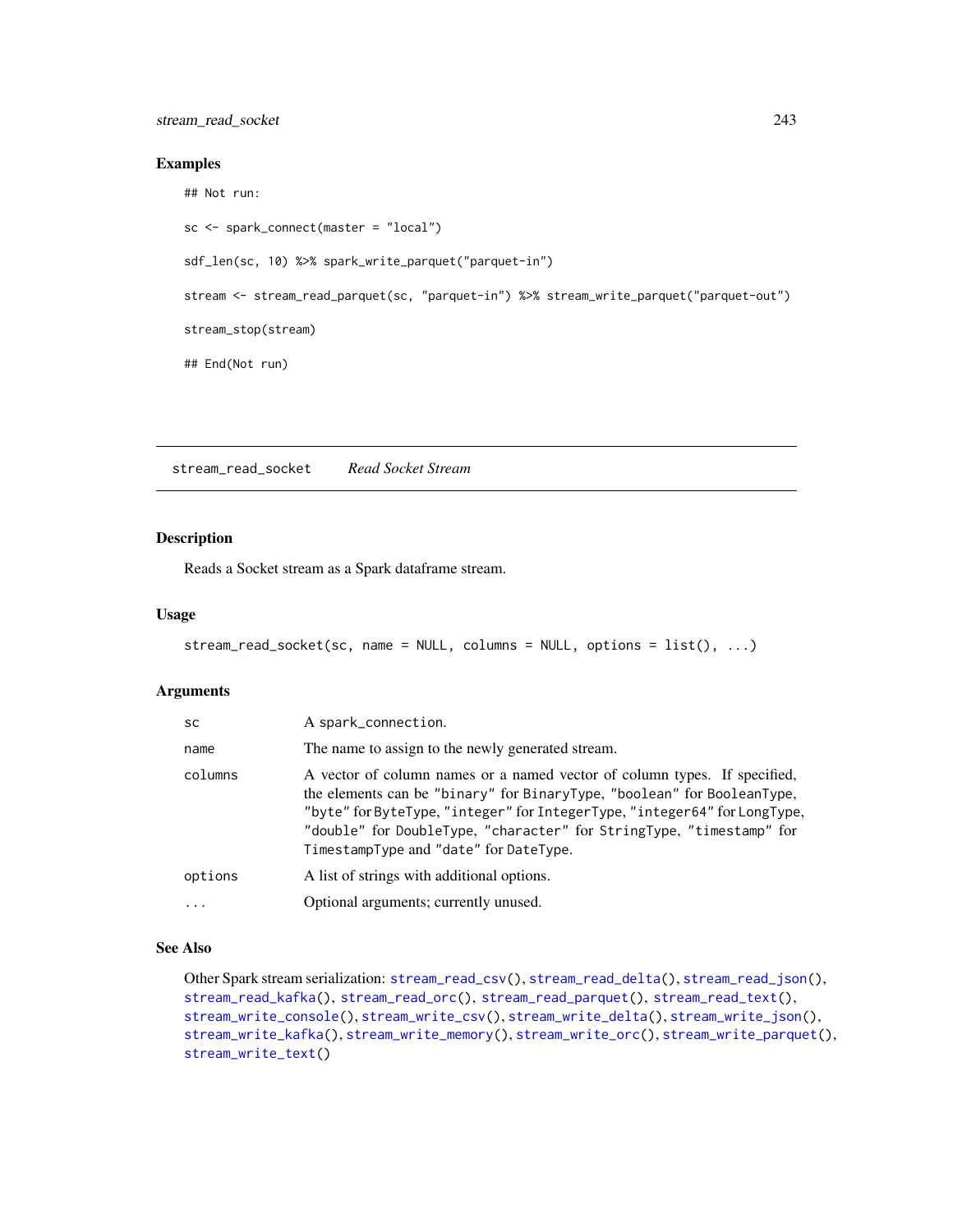### Examples

## Not run:

```
sc <- spark_connect(master = "local")
# Start socket server from terminal, example: nc -lk 9999
stream <- stream_read_socket(sc, options = list(host = "localhost", port = 9999))
stream
## End(Not run)
```
<span id="page-243-0"></span>stream\_read\_text *Read Text Stream*

### Description

Reads a text stream as a Spark dataframe stream.

#### Usage

```
stream_read_text(sc, path, name = NULL, options = list(), ...)
```
### Arguments

| <b>SC</b> | A spark_connection.                                                                                                            |
|-----------|--------------------------------------------------------------------------------------------------------------------------------|
| path      | The path to the file. Needs to be accessible from the cluster. Supports the<br>"hdfs://"', "s3a://"' and "file://"' protocols. |
| name      | The name to assign to the newly generated stream.                                                                              |
| options   | A list of strings with additional options.                                                                                     |
| $\ddotsc$ | Optional arguments; currently unused.                                                                                          |

#### See Also

```
Other Spark stream serialization: stream_read_csv(), stream_read_delta(), stream_read_json(),
stream_read_kafka(), stream_read_orc(), stream_read_parquet(), stream_read_socket(),
stream_write_console(), stream_write_csv(), stream_write_delta(), stream_write_json(),
stream_write_kafka(), stream_write_memory(), stream_write_orc(), stream_write_parquet(),
stream_write_text()
```
## Examples

## Not run:

sc <- spark\_connect(master = "local")

dir.create("text-in")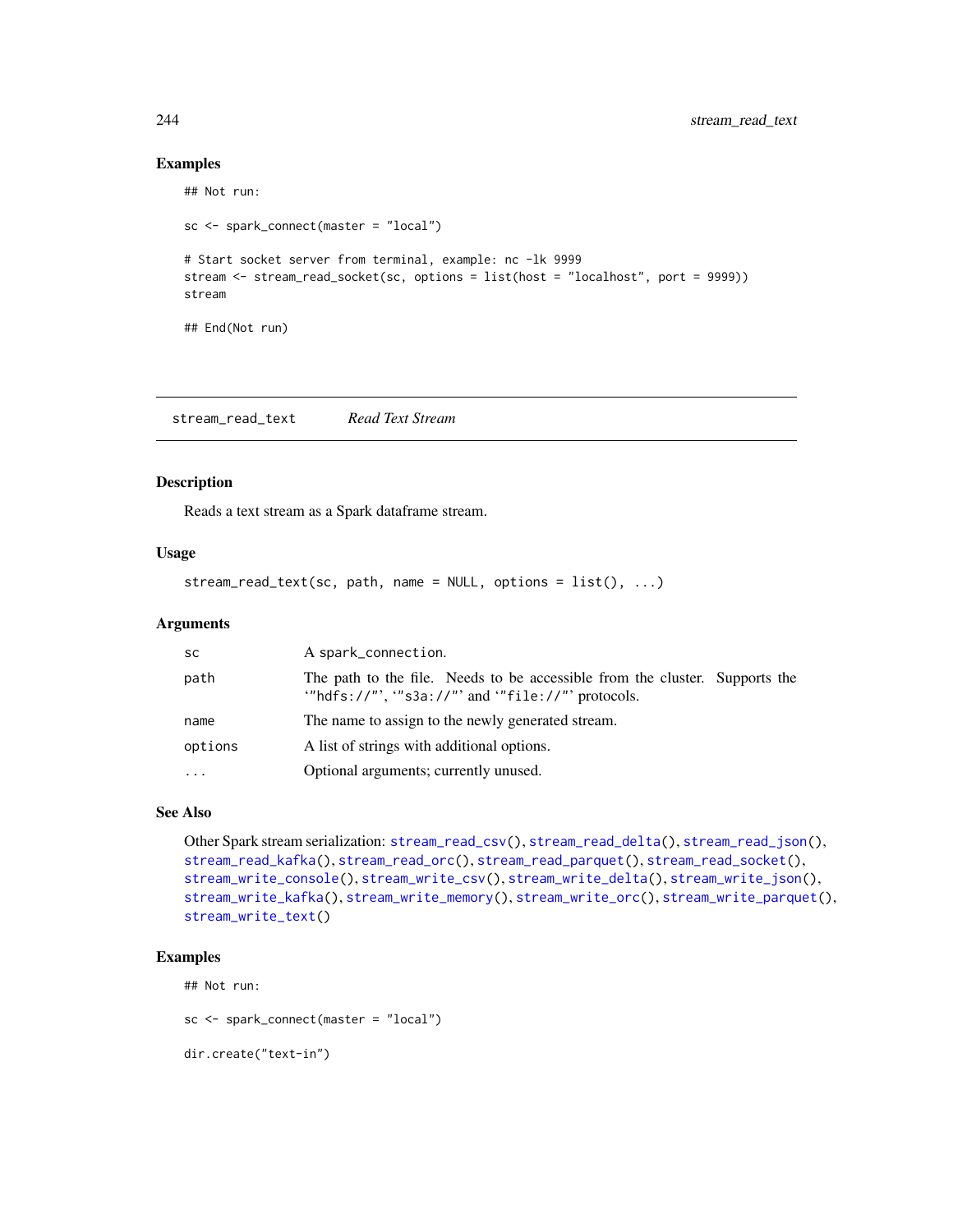## stream\_render 245

```
writeLines("A text entry", "text-in/text.txt")
text_path <- file.path("file://", getwd(), "text-in")
stream <- stream_read_text(sc, text_path) %>% stream_write_text("text-out")
stream_stop(stream)
## End(Not run)
```
stream\_render *Render Stream*

## Description

Collects streaming statistics to render the stream as an 'htmlwidget'.

### Usage

stream\_render(stream = NULL, collect = 10, stats = NULL, ...)

### Arguments

| stream    | The stream to render                                                                                    |
|-----------|---------------------------------------------------------------------------------------------------------|
| collect   | The interval in seconds to collect data before rendering the 'htmlwidget'.                              |
| stats     | Optional stream statistics collected using stream_stats(), when specified, stream<br>should be omitted. |
| $\ddotsc$ | Additional optional arguments.                                                                          |

## Examples

```
## Not run:
library(sparklyr)
sc <- spark_connect(master = "local")
dir.create("iris-in")
write.csv(iris, "iris-in/iris.csv", row.names = FALSE)
stream <- stream_read_csv(sc, "iris-in/") %>%
  stream_write_csv("iris-out/")
stream_render(stream)
stream_stop(stream)
```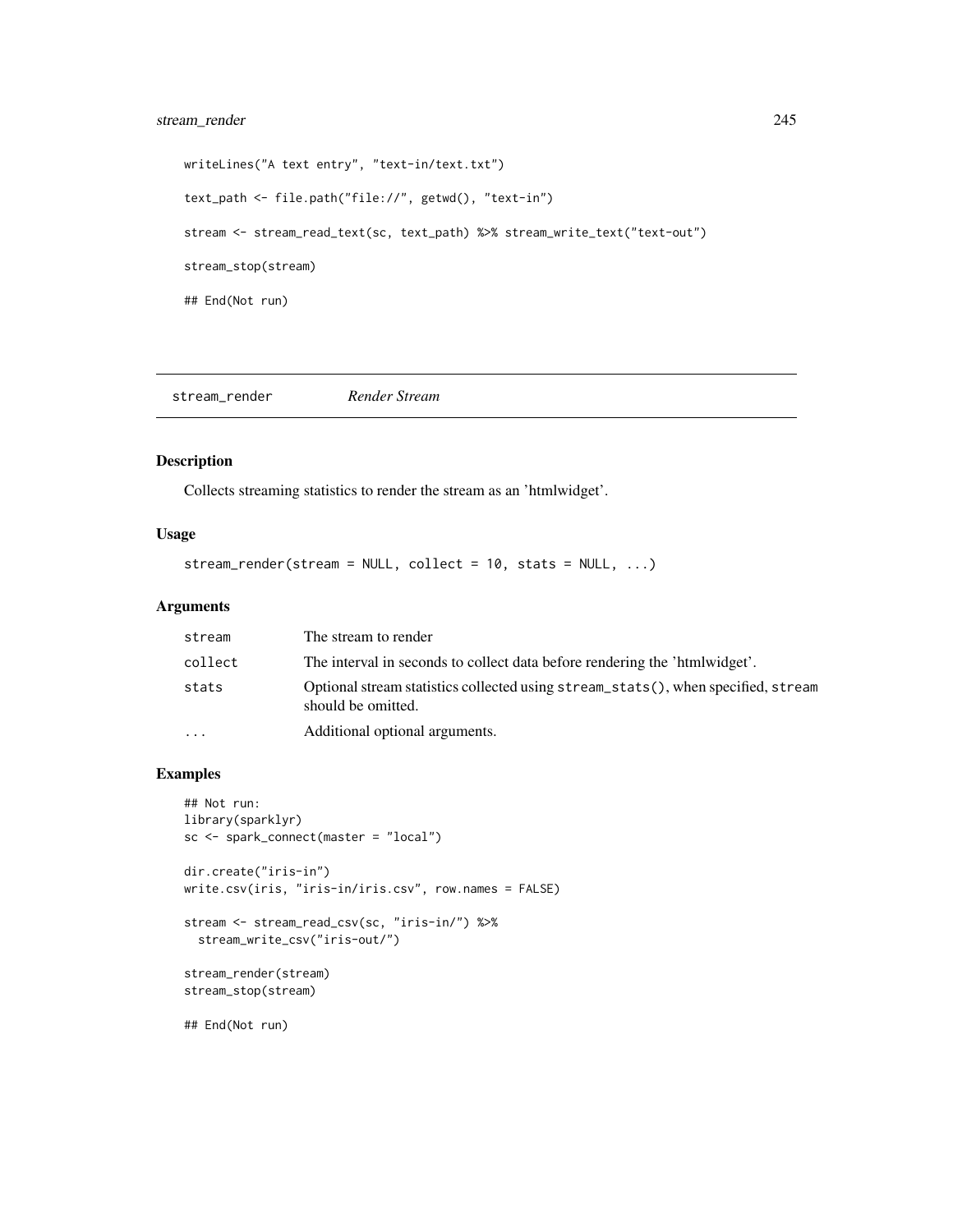stream\_stats *Stream Statistics*

### Description

Collects streaming statistics, usually, to be used with stream\_render() to render streaming statistics.

### Usage

```
stream_stats(stream, stats = list())
```
## Arguments

| stream | The stream to collect statistics from.                   |
|--------|----------------------------------------------------------|
| stats  | An optional stats object generated using stream_stats(). |

## Value

A stats object containing streaming statistics that can be passed back to the stats parameter to continue aggregating streaming stats.

### Examples

```
## Not run:
sc <- spark_connect(master = "local")
sdf_len(sc, 10) %>%
  spark_write_parquet(path = "parquet-in")
stream <- stream_read_parquet(sc, "parquet-in") %>%
  stream_write_parquet("parquet-out")
stream_stats(stream)
```
## End(Not run)

stream\_stop *Stops a Spark Stream*

## Description

Stops processing data from a Spark stream.

### Usage

stream\_stop(stream)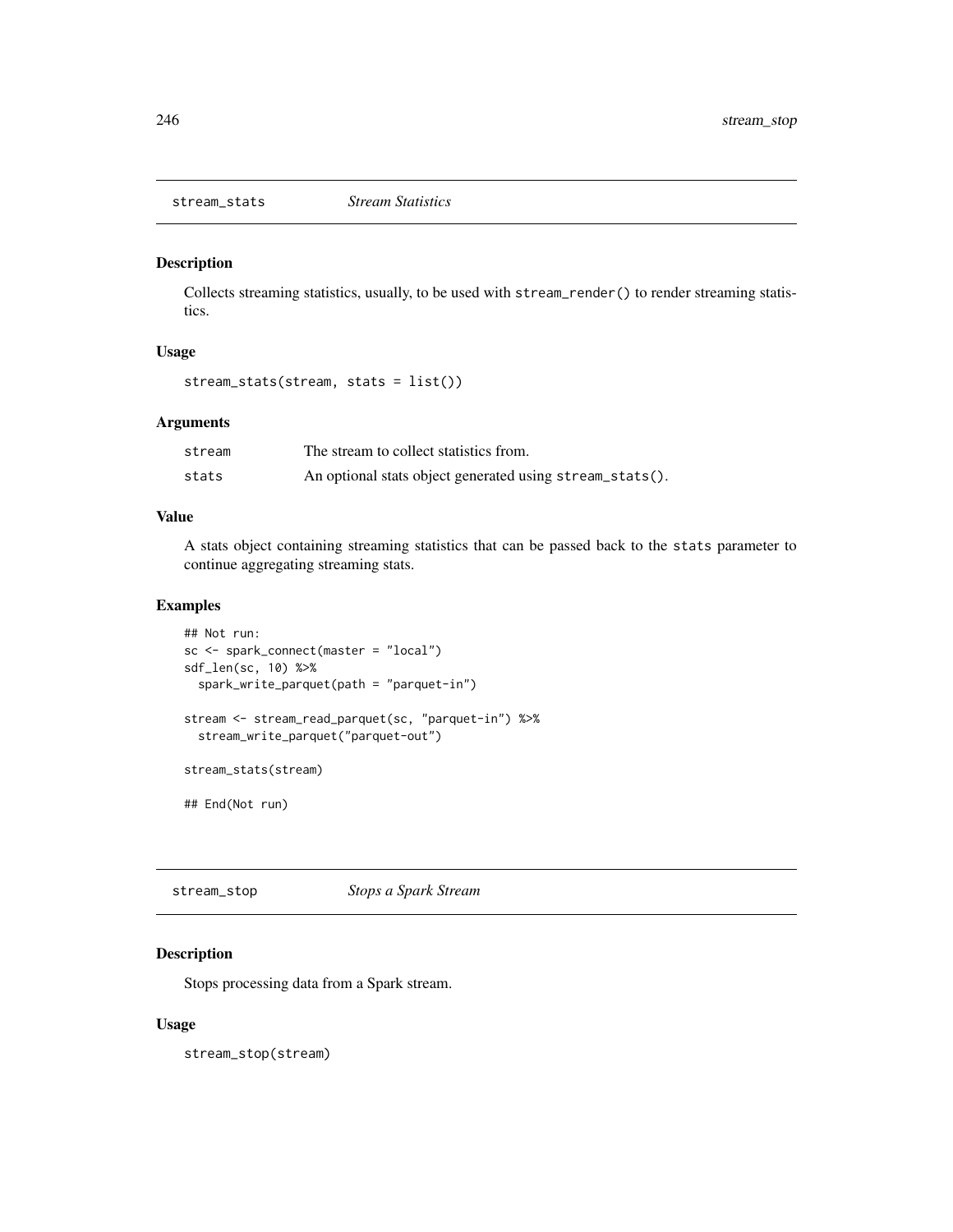#### Arguments

stream The spark stream object to be stopped.

<span id="page-246-1"></span>stream\_trigger\_continuous

*Spark Stream Continuous Trigger*

## Description

Creates a Spark structured streaming trigger to execute continuously. This mode is the most performant but not all operations are supported.

## Usage

stream\_trigger\_continuous(checkpoint = 5000)

#### Arguments

checkpoint The checkpoint interval specified in milliseconds.

## See Also

[stream\\_trigger\\_interval](#page-246-0)

```
stream_trigger_interval
```
*Spark Stream Interval Trigger*

## Description

Creates a Spark structured streaming trigger to execute over the specified interval.

#### Usage

```
stream_trigger_interval(interval = 1000)
```
## Arguments

interval The execution interval specified in milliseconds.

### See Also

[stream\\_trigger\\_continuous](#page-246-1)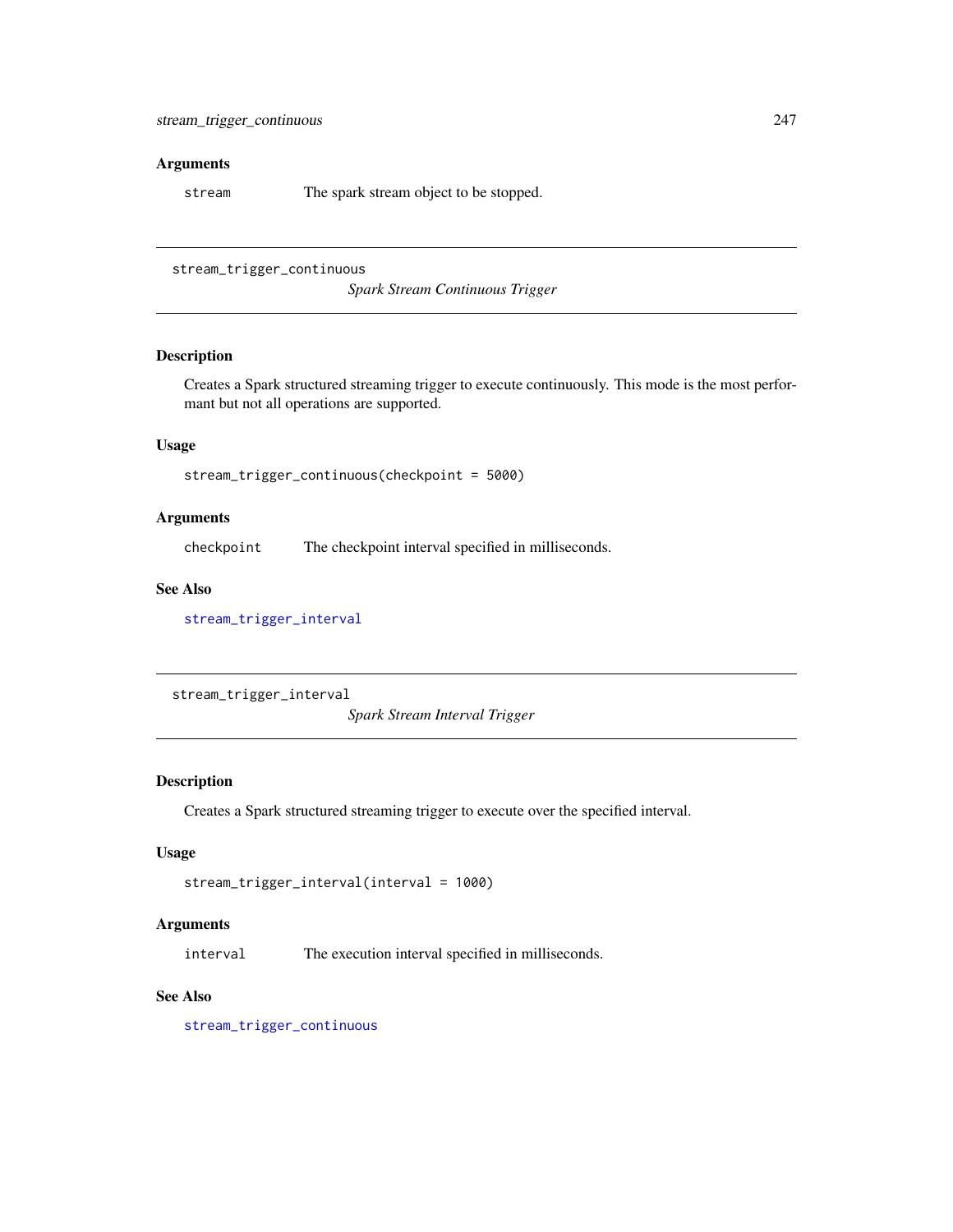stream\_view *View Stream*

### Description

Opens a Shiny gadget to visualize the given stream.

## Usage

```
stream_view(stream, ...)
```
## Arguments

| stream            | The stream to visualize.       |
|-------------------|--------------------------------|
| $\cdot\cdot\cdot$ | Additional optional arguments. |

## Examples

```
## Not run:
library(sparklyr)
sc <- spark_connect(master = "local")
dir.create("iris-in")
write.csv(iris, "iris-in/iris.csv", row.names = FALSE)
stream_read_csv(sc, "iris-in/") %>%
  stream_write_csv("iris-out/") %>%
  stream_view() %>%
  stream_stop()
## End(Not run)
```
stream\_watermark *Watermark Stream*

### Description

Ensures a stream has a watermark defined, which is required for some operations over streams.

## Usage

```
stream_watermark(x, column = "timestamp", threshold = "10 minutes")
```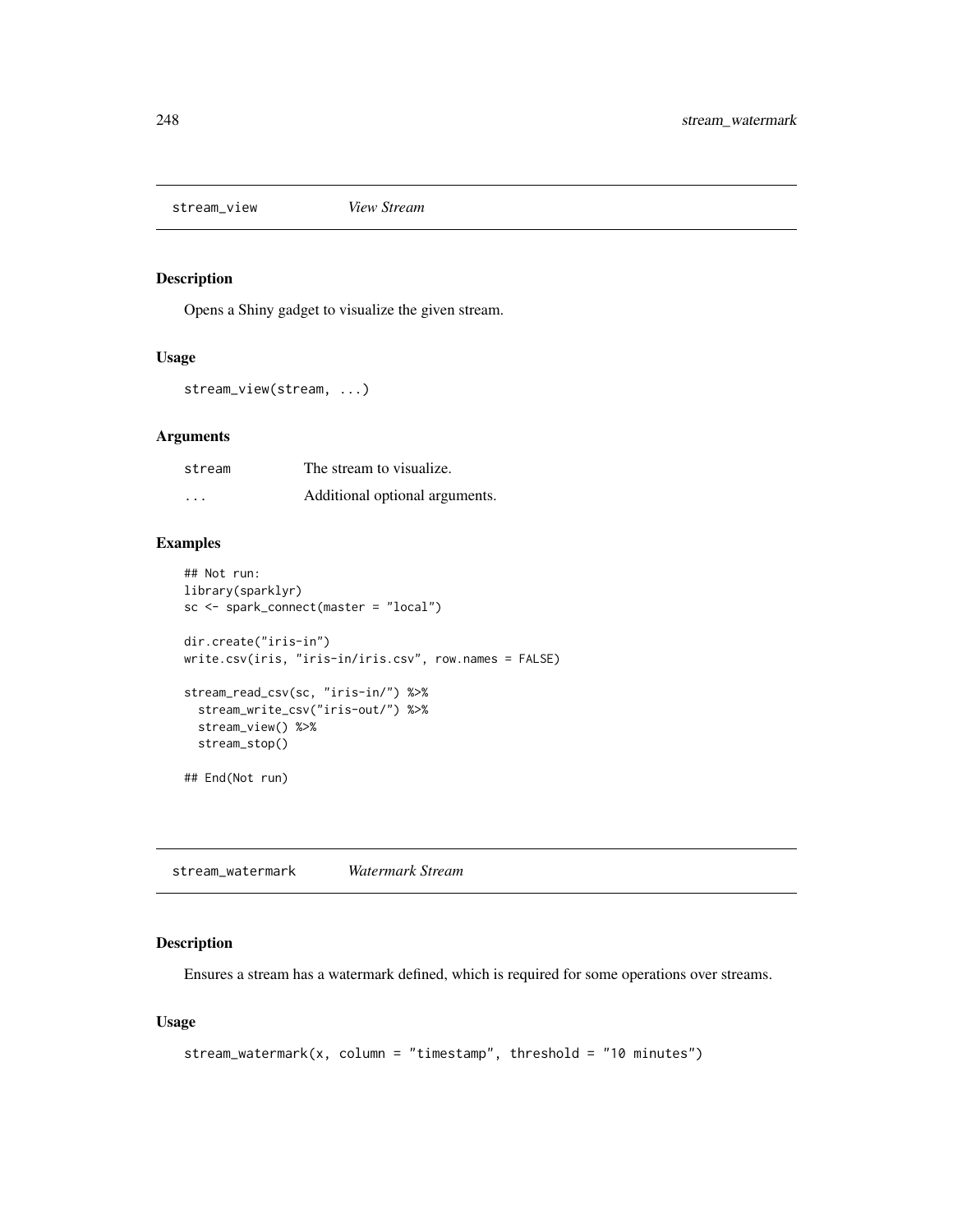## Arguments

|           | An object coercable to a Spark Streaming DataFrame.                                                                                        |
|-----------|--------------------------------------------------------------------------------------------------------------------------------------------|
| column    | The name of the column that contains the event time of the row, if the column is<br>missing, a column with the current time will be added. |
| threshold | The minimum delay to wait to data to arrive late, defaults to ten minutes.                                                                 |

<span id="page-248-0"></span>stream\_write\_console *Write Console Stream*

#### Description

Writes a Spark dataframe stream into console logs.

#### Usage

```
stream_write_console(
 x,
 mode = c("append", "complete", "update"),
 options = list(),trigger = stream_trigger_interval(),
  ...
\mathcal{L}
```
## Arguments

| X         | A Spark DataFrame or dplyr operation                                                                                                                 |
|-----------|------------------------------------------------------------------------------------------------------------------------------------------------------|
| mode      | Specifies how data is written to a streaming sink. Valid values are "append",<br>"complete" or "update".                                             |
| options   | A list of strings with additional options.                                                                                                           |
| trigger   | The trigger for the stream query, defaults to micro-batches running every 5 sec-<br>onds. See stream_trigger_interval and stream_trigger_continuous. |
| $\ddotsc$ | Optional arguments; currently unused.                                                                                                                |

## See Also

Other Spark stream serialization: [stream\\_read\\_csv\(](#page-235-0)), [stream\\_read\\_delta\(](#page-237-0)), [stream\\_read\\_json\(](#page-238-0)), [stream\\_read\\_kafka\(](#page-239-0)), [stream\\_read\\_orc\(](#page-240-0)), [stream\\_read\\_parquet\(](#page-241-0)), [stream\\_read\\_socket\(](#page-242-0)), [stream\\_read\\_text\(](#page-243-0)), [stream\\_write\\_csv\(](#page-249-0)), [stream\\_write\\_delta\(](#page-250-0)), [stream\\_write\\_json\(](#page-252-0)), [stream\\_write\\_kafka\(](#page-253-0)), [stream\\_write\\_memory\(](#page-254-0)), [stream\\_write\\_orc\(](#page-255-0)), [stream\\_write\\_parquet\(](#page-257-0)), [stream\\_write\\_text\(](#page-258-0))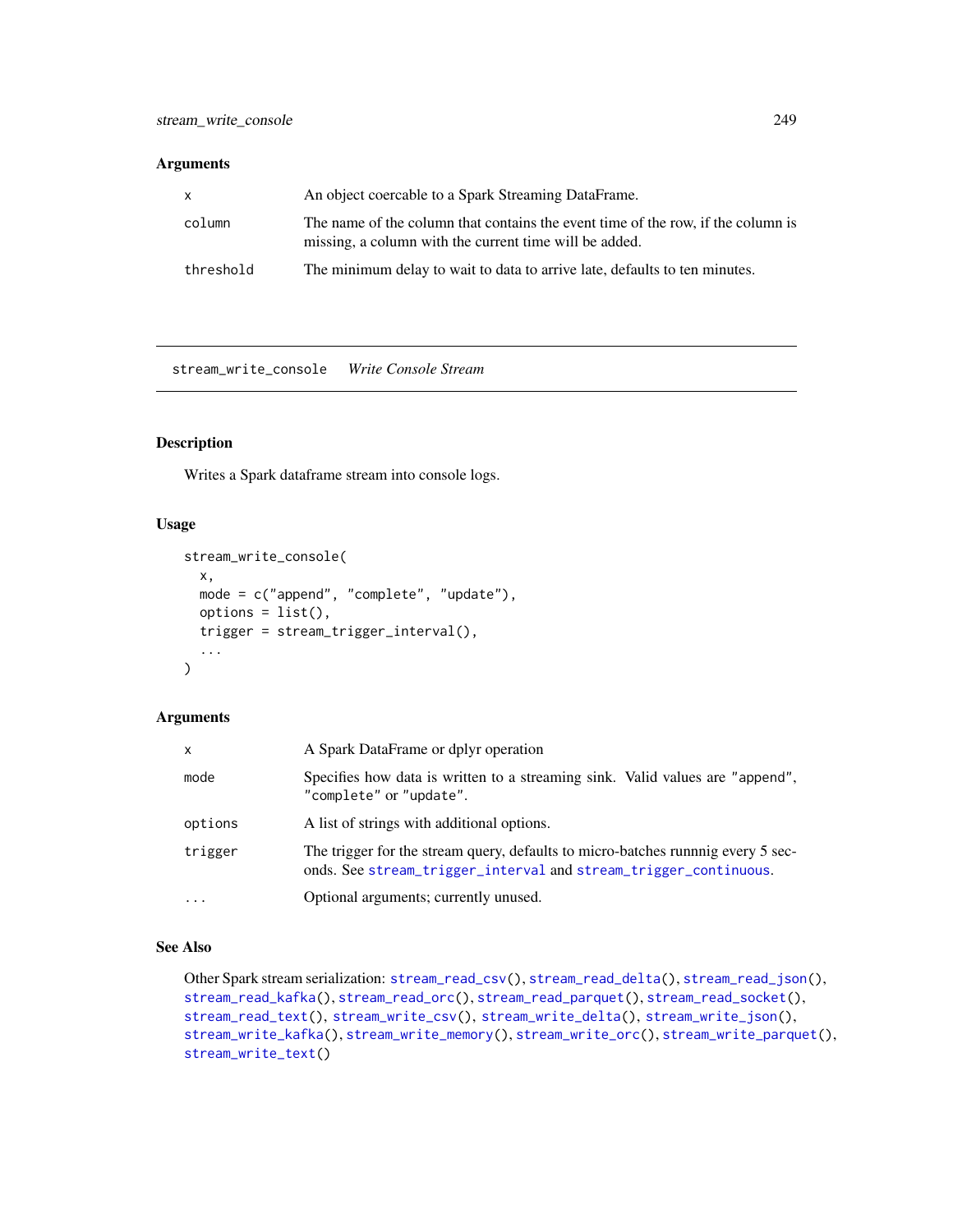## Examples

```
## Not run:
sc <- spark_connect(master = "local")
sdf_len(sc, 10) %>%
  dplyr::transmute(text = as.character(id)) %>%
  spark_write_text("text-in")
stream <- stream_read_text(sc, "text-in") %>% stream_write_console()
stream_stop(stream)
## End(Not run)
```
<span id="page-249-0"></span>stream\_write\_csv *Write CSV Stream*

## Description

Writes a Spark dataframe stream into a tabular (typically, comma-separated) stream.

## Usage

```
stream_write_csv(
 x,
 path,
 mode = c("append", "complete", "update"),
  trigger = stream_trigger_interval(),
  checkpoint = file.path(path, "checkpoint"),
 header = TRUE,delimiter = ",",
 quote = "'\'",
 escape = "\wedge",
 charset = "UTF-8",null_value = NULL,
 options = list(),...
\mathcal{L}
```

| X    | A Spark DataFrame or dplyr operation                                                                                           |
|------|--------------------------------------------------------------------------------------------------------------------------------|
| path | The path to the file. Needs to be accessible from the cluster. Supports the<br>"hdfs://"', "s3a://"' and "file://"' protocols. |
| mode | Specifies how data is written to a streaming sink. Valid values are "append",<br>"complete" or "update".                       |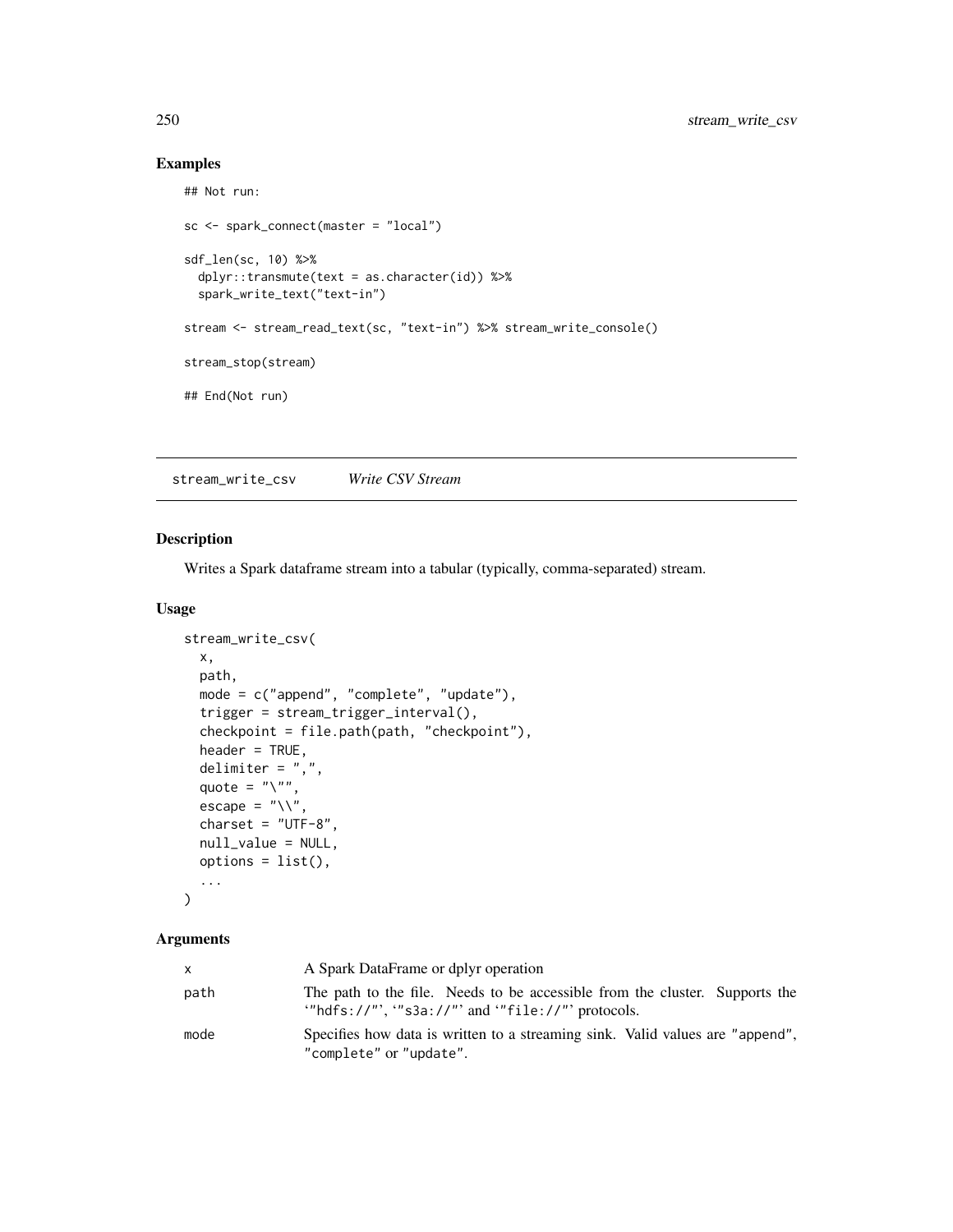stream\_write\_delta 251

| trigger    | The trigger for the stream query, defaults to micro-batches running every 5 sec-<br>onds. See stream_trigger_interval and stream_trigger_continuous. |
|------------|------------------------------------------------------------------------------------------------------------------------------------------------------|
| checkpoint | The location where the system will write all the checkpoint information to guar-<br>antee end-to-end fault-tolerance.                                |
| header     | Should the first row of data be used as a header? Defaults to TRUE.                                                                                  |
| delimiter  | The character used to delimit each column, defaults to.                                                                                              |
| quote      | The character used as a quote. Defaults to ''"''.                                                                                                    |
| escape     | The character used to escape other characters, defaults to $\lambda$ .                                                                               |
| charset    | The character set, defaults to "UTF-8".                                                                                                              |
| null_value | The character to use for default values, defaults to NULL.                                                                                           |
| options    | A list of strings with additional options.                                                                                                           |
| $\cdots$   | Optional arguments; currently unused.                                                                                                                |

## See Also

```
Other Spark stream serialization: stream_read_csv(), stream_read_delta(), stream_read_json(),
stream_read_kafka(), stream_read_orc(), stream_read_parquet(), stream_read_socket(),
stream_read_text(), stream_write_console(), stream_write_delta(), stream_write_json(),
stream_write_kafka(), stream_write_memory(), stream_write_orc(), stream_write_parquet(),
stream_write_text()
```
## Examples

```
## Not run:
sc <- spark_connect(master = "local")
dir.create("csv-in")
write.csv(iris, "csv-in/data.csv", row.names = FALSE)
csv_path <- file.path("file://", getwd(), "csv-in")
stream <- stream_read_csv(sc, csv_path) %>% stream_write_csv("csv-out")
stream_stop(stream)
## End(Not run)
```
<span id="page-250-0"></span>stream\_write\_delta *Write Delta Stream*

### Description

Writes a Spark dataframe stream into a Delta Lake table.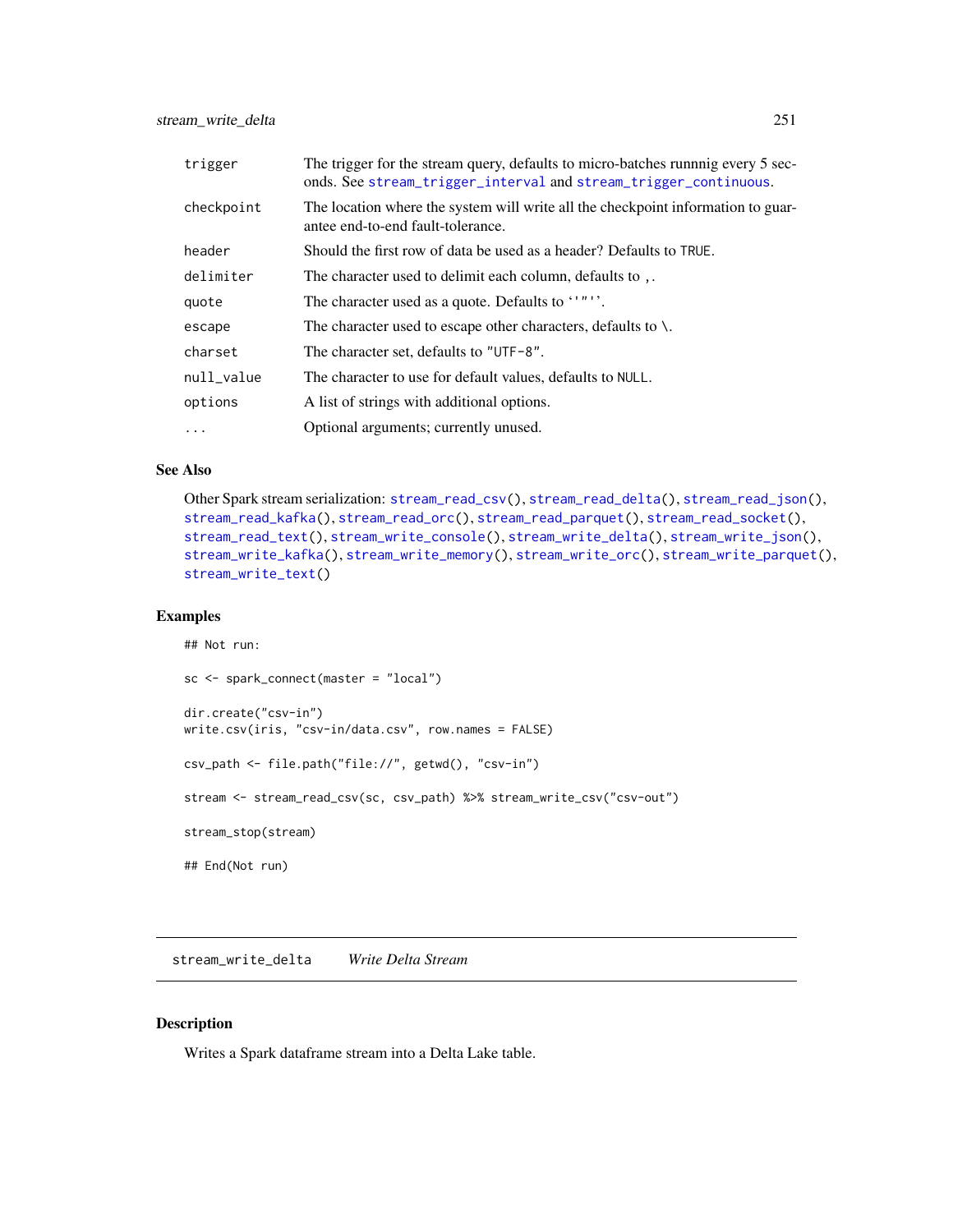### Usage

```
stream_write_delta(
  x,
  path,
  mode = c("append", "complete", "update"),
  checkpoint = file.path("checkpoints", random_string("")),
  options = list(),
  ...
\mathcal{L}
```
#### Arguments

| x          | A Spark DataFrame or dplyr operation                                                                                            |
|------------|---------------------------------------------------------------------------------------------------------------------------------|
| path       | The path to the file. Needs to be accessible from the cluster. Supports the<br>"hdfs://"', "s3a://"' and '"file://"' protocols. |
| mode       | Specifies how data is written to a streaming sink. Valid values are "append",<br>"complete" or "update".                        |
| checkpoint | The location where the system will write all the checkpoint information to guar-<br>antee end-to-end fault-tolerance.           |
| options    | A list of strings with additional options.                                                                                      |
| $\cdot$    | Optional arguments; currently unused.                                                                                           |

#### Details

Please note that Delta Lake requires installing the appropriate package by setting the packages parameter to "delta" in spark\_connect()

#### See Also

```
Other Spark stream serialization: stream_read_csv(), stream_read_delta(), stream_read_json(),
stream_read_kafka(), stream_read_orc(), stream_read_parquet(), stream_read_socket(),
stream_read_text(), stream_write_console(), stream_write_csv(), stream_write_json(),
stream_write_kafka(), stream_write_memory(), stream_write_orc(), stream_write_parquet(),
stream_write_text()
```
# Examples

```
## Not run:
```

```
library(sparklyr)
sc \le spark_connect(master = "local", version = "2.4.0", packages = "delta")
dir.create("text-in")
writeLines("A text entry", "text-in/text.txt")
text_path <- file.path("file://", getwd(), "text-in")
stream <- stream_read_text(sc, text_path) %>% stream_write_delta(path = "delta-test")
```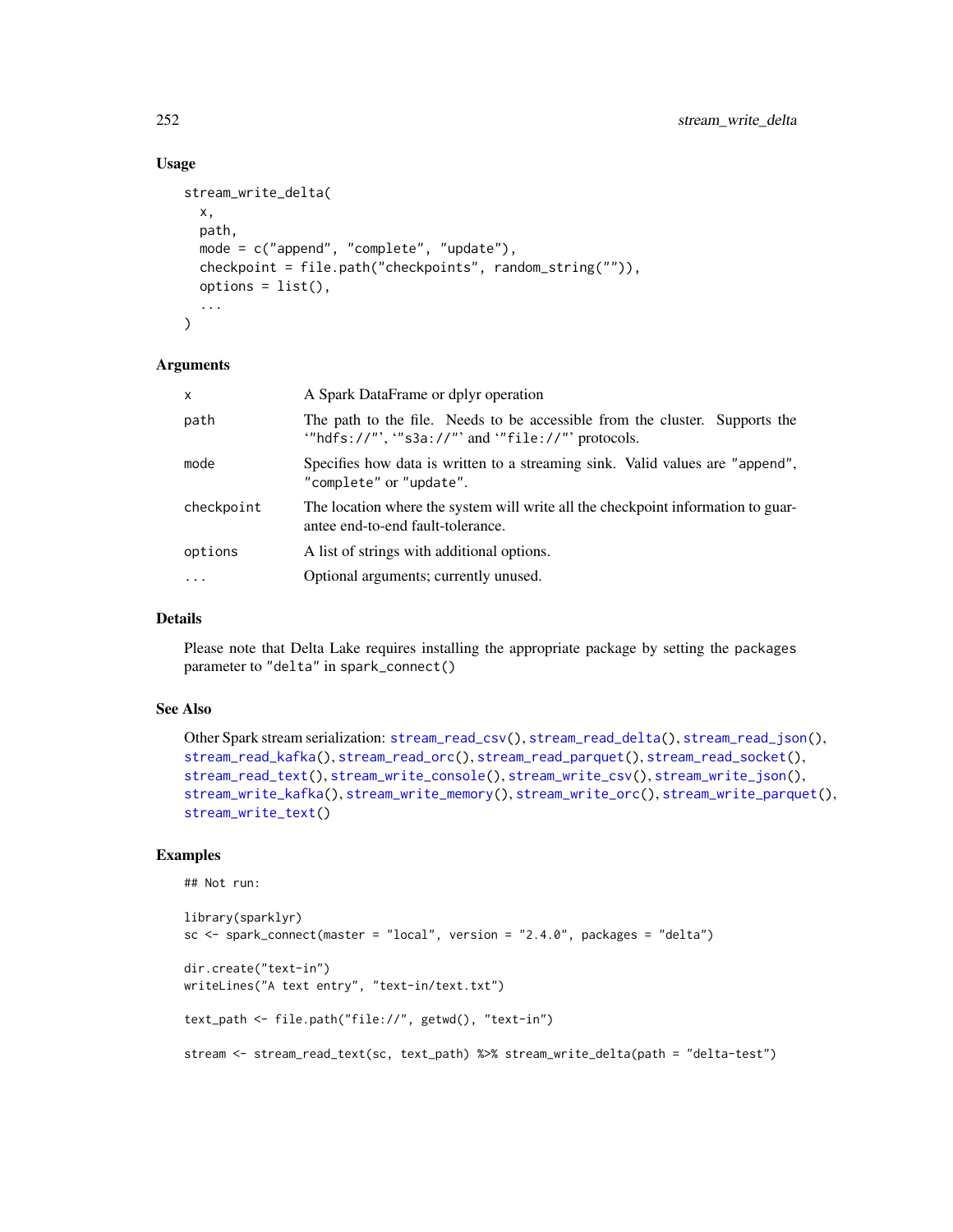<span id="page-252-1"></span>stream\_stop(stream)

```
## End(Not run)
```
<span id="page-252-0"></span>stream\_write\_json *Write JSON Stream*

#### Description

Writes a Spark dataframe stream into a JSON stream.

#### Usage

```
stream_write_json(
 x,
 path,
 mode = c("append", "complete", "update"),
  trigger = stream_trigger_interval(),
  checkpoint = file.path(path, "checkpoints", random_string("")),
 options = list(),
  ...
\mathcal{L}
```
#### Arguments

| $\mathsf{x}$ | A Spark DataFrame or dplyr operation                                                                                                                 |  |  |
|--------------|------------------------------------------------------------------------------------------------------------------------------------------------------|--|--|
| path         | The destination path. Needs to be accessible from the cluster. Supports the<br>"hdfs://"', "s3a://"' and "file://"' protocols.                       |  |  |
| mode         | Specifies how data is written to a streaming sink. Valid values are "append",<br>"complete" or "update".                                             |  |  |
| trigger      | The trigger for the stream query, defaults to micro-batches running every 5 sec-<br>onds. See stream_trigger_interval and stream_trigger_continuous. |  |  |
| checkpoint   | The location where the system will write all the checkpoint information to guar-<br>antee end-to-end fault-tolerance.                                |  |  |
| options      | A list of strings with additional options.                                                                                                           |  |  |
| $\ddotsc$    | Optional arguments; currently unused.                                                                                                                |  |  |

#### See Also

```
Other Spark stream serialization: stream_read_csv(), stream_read_delta(), stream_read_json(),
stream_read_kafka(), stream_read_orc(), stream_read_parquet(), stream_read_socket(),
stream_read_text(), stream_write_console(), stream_write_csv(), stream_write_delta(),
stream_write_kafka(), stream_write_memory(), stream_write_orc(), stream_write_parquet(),
stream_write_text()
```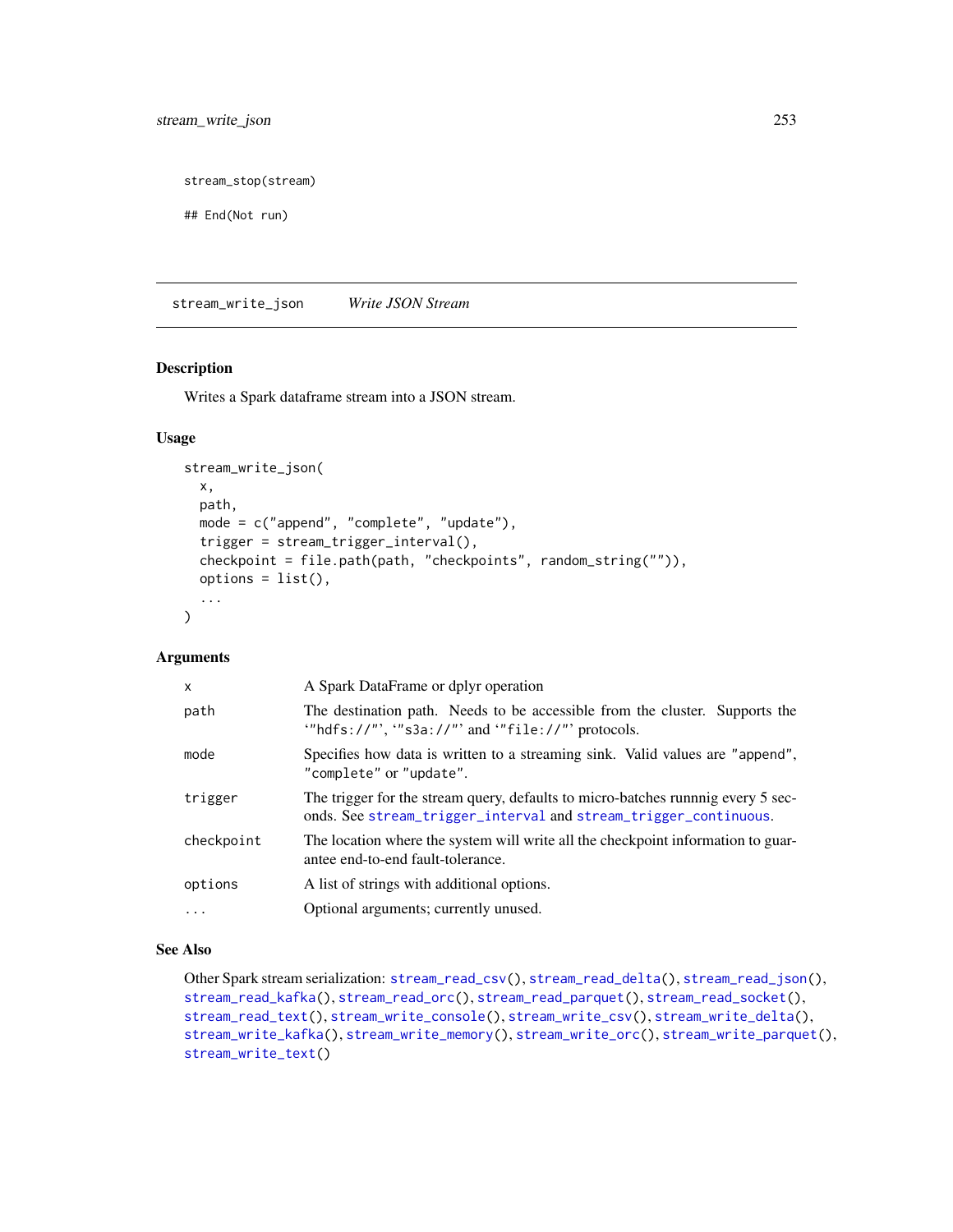#### Examples

```
## Not run:
sc <- spark_connect(master = "local")
dir.create("json-in")
jsonlite::write_json(list(a = c(1, 2), b = c(10, 20)), "json-in/data.json")json_path <- file.path("file://", getwd(), "json-in")
stream <- stream_read_json(sc, json_path) %>% stream_write_json("json-out")
stream_stop(stream)
## End(Not run)
```
<span id="page-253-0"></span>stream\_write\_kafka *Write Kafka Stream*

#### Description

Writes a Spark dataframe stream into an kafka stream.

#### Usage

```
stream_write_kafka(
  x,
 mode = c("append", "complete", "update"),
  trigger = stream_trigger_interval(),
  checkpoint = file.path("checkpoints", random_string("")),
 options = list(),
  ...
\mathcal{L}
```

| $\mathsf{x}$ | A Spark DataFrame or dplyr operation                                                                                                                 |
|--------------|------------------------------------------------------------------------------------------------------------------------------------------------------|
| mode         | Specifies how data is written to a streaming sink. Valid values are "append",<br>"complete" or "update".                                             |
| trigger      | The trigger for the stream query, defaults to micro-batches running every 5 sec-<br>onds. See stream_trigger_interval and stream_trigger_continuous. |
| checkpoint   | The location where the system will write all the checkpoint information to guar-<br>antee end-to-end fault-tolerance.                                |
| options      | A list of strings with additional options.                                                                                                           |
|              | Optional arguments; currently unused.                                                                                                                |

<span id="page-253-1"></span>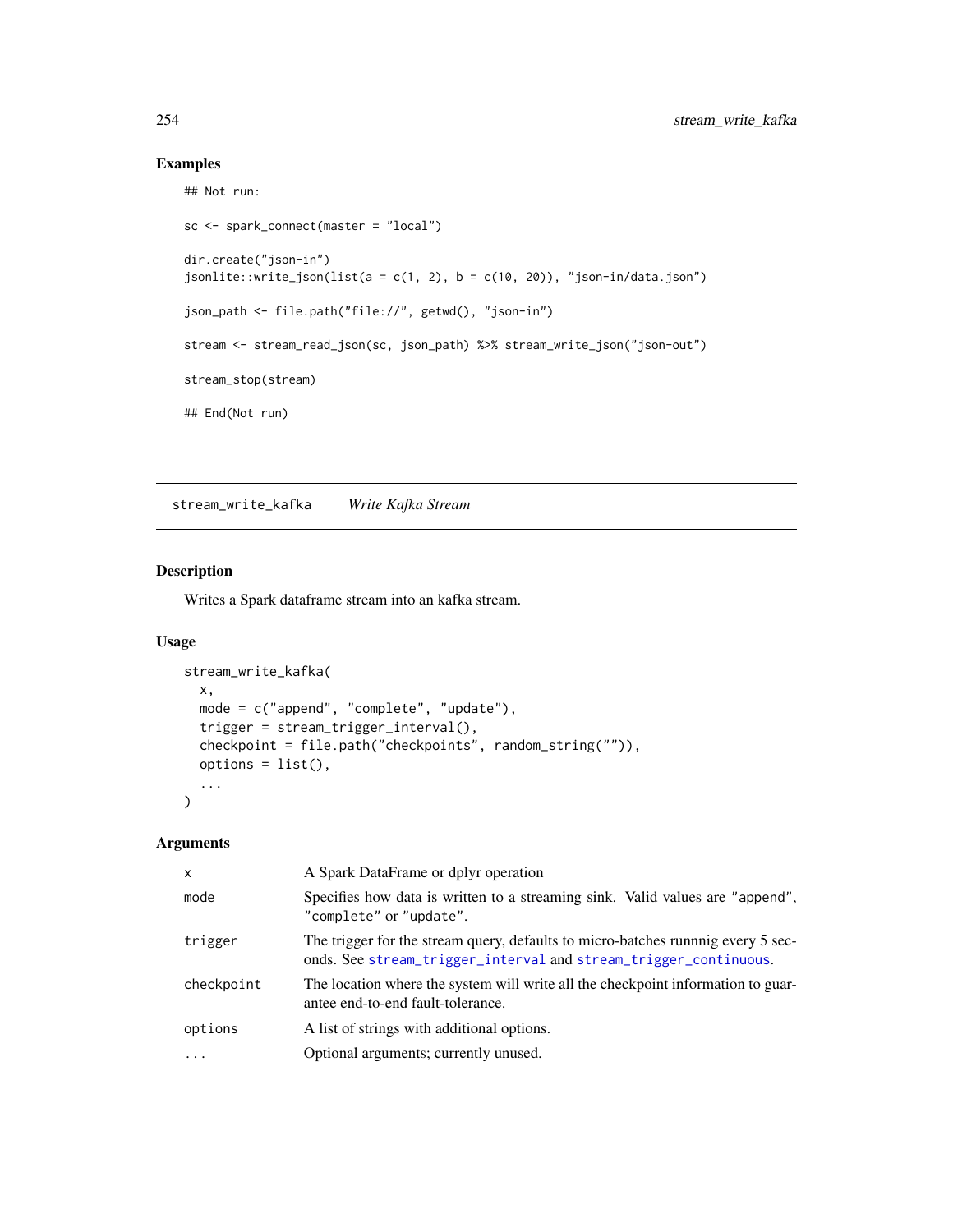#### <span id="page-254-1"></span>Details

Please note that Kafka requires installing the appropriate package by setting the packages parameter to "kafka" in spark\_connect()

#### See Also

```
Other Spark stream serialization: stream_read_csv(), stream_read_delta(), stream_read_json(),
stream_read_kafka(), stream_read_orc(), stream_read_parquet(), stream_read_socket(),
stream_read_text(), stream_write_console(), stream_write_csv(), stream_write_delta(),
stream_write_json(), stream_write_memory(), stream_write_orc(), stream_write_parquet(),
stream_write_text()
```
#### Examples

## Not run:

```
library(sparklyr)
sc <- spark_connect(master = "local", version = "2.3", packages = "kafka")
```

```
read_options <- list(kafka.bootstrap.servers = "localhost:9092", subscribe = "topic1")
write_options <- list(kafka.bootstrap.servers = "localhost:9092", topic = "topic2")
```

```
stream <- stream_read_kafka(sc, options = read_options) %>%
 stream_write_kafka(options = write_options)
```
stream\_stop(stream)

## End(Not run)

<span id="page-254-0"></span>stream\_write\_memory *Write Memory Stream*

#### **Description**

Writes a Spark dataframe stream into a memory stream.

#### Usage

```
stream_write_memory(
  x,
  name = random_string("sparklyr_tmp_"),
 mode = c("append", "complete", "update"),
  trigger = stream_trigger_interval(),
  checkpoint = file.path("checkpoints", name, random_string("")),
 options = list(),...
)
```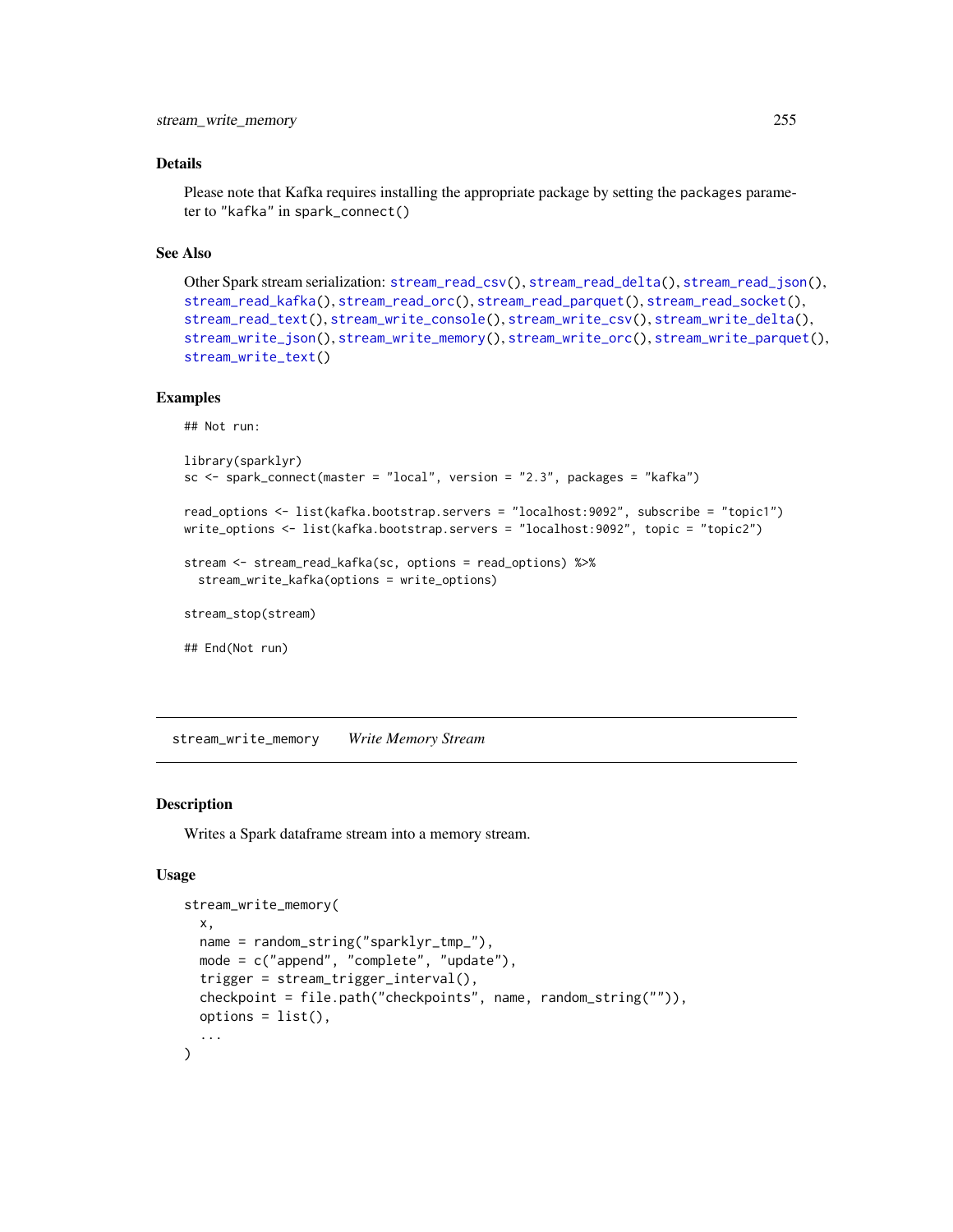#### <span id="page-255-1"></span>Arguments

| x          | A Spark DataFrame or dplyr operation                                                                                                                 |  |  |
|------------|------------------------------------------------------------------------------------------------------------------------------------------------------|--|--|
| name       | The name to assign to the newly generated stream.                                                                                                    |  |  |
| mode       | Specifies how data is written to a streaming sink. Valid values are "append",<br>"complete" or "update".                                             |  |  |
| trigger    | The trigger for the stream query, defaults to micro-batches running every 5 sec-<br>onds. See stream_trigger_interval and stream_trigger_continuous. |  |  |
| checkpoint | The location where the system will write all the checkpoint information to guar-<br>antee end-to-end fault-tolerance.                                |  |  |
| options    | A list of strings with additional options.                                                                                                           |  |  |
| $\ddots$ . | Optional arguments; currently unused.                                                                                                                |  |  |

### See Also

```
Other Spark stream serialization: stream_read_csv(), stream_read_delta(), stream_read_json(),
stream_read_kafka(), stream_read_orc(), stream_read_parquet(), stream_read_socket(),
stream_read_text(), stream_write_console(), stream_write_csv(), stream_write_delta(),
stream_write_json(), stream_write_kafka(), stream_write_orc(), stream_write_parquet(),
stream_write_text()
```
#### Examples

```
## Not run:
sc <- spark_connect(master = "local")
dir.create("csv-in")
write.csv(iris, "csv-in/data.csv", row.names = FALSE)
csv_path <- file.path("file://", getwd(), "csv-in")
stream <- stream_read_csv(sc, csv_path) %>% stream_write_memory("csv-out")
stream_stop(stream)
## End(Not run)
```
<span id="page-255-0"></span>stream\_write\_orc *Write a ORC Stream*

#### Description

Writes a Spark dataframe stream into an [ORC](https://orc.apache.org/) stream.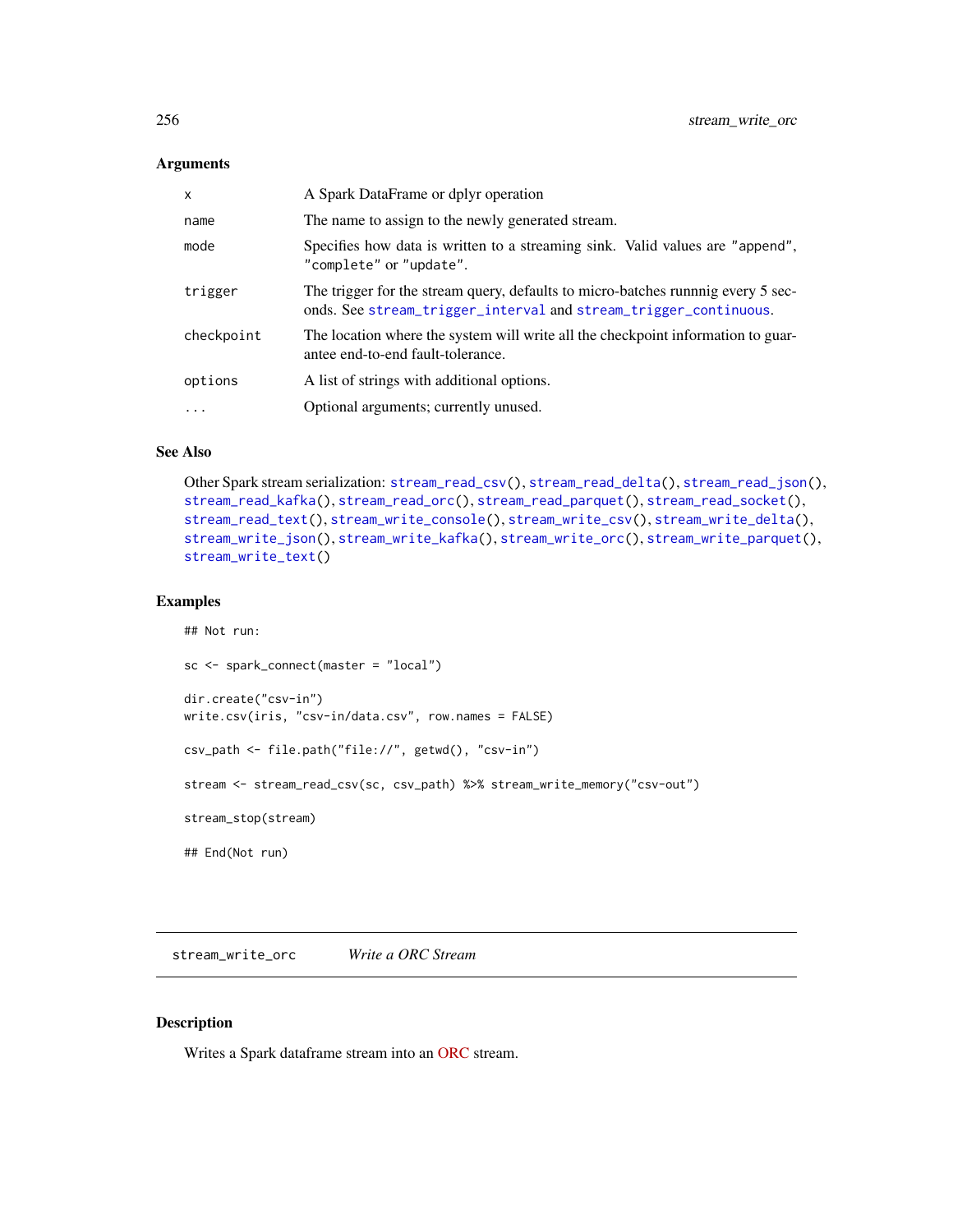#### <span id="page-256-0"></span>stream\_write\_orc 257

#### Usage

```
stream_write_orc(
 x,
 path,
 mode = c("append", "complete", "update"),
  trigger = stream_trigger_interval(),
  checkpoint = file.path(path, "checkpoints", random_string("")),
 options = list(),...
)
```
#### Arguments

| x          | A Spark DataFrame or dplyr operation                                                                                                                 |  |  |
|------------|------------------------------------------------------------------------------------------------------------------------------------------------------|--|--|
| path       | The destination path. Needs to be accessible from the cluster. Supports the<br>"hdfs://"', "s3a://"' and '"file://"' protocols.                      |  |  |
| mode       | Specifies how data is written to a streaming sink. Valid values are "append",<br>"complete" or "update".                                             |  |  |
| trigger    | The trigger for the stream query, defaults to micro-batches running every 5 sec-<br>onds. See stream_trigger_interval and stream_trigger_continuous. |  |  |
| checkpoint | The location where the system will write all the checkpoint information to guar-<br>antee end-to-end fault-tolerance.                                |  |  |
| options    | A list of strings with additional options.                                                                                                           |  |  |
| $\ddots$ . | Optional arguments; currently unused.                                                                                                                |  |  |

#### See Also

```
Other Spark stream serialization: stream_read_csv(), stream_read_delta(), stream_read_json(),
stream_read_kafka(), stream_read_orc(), stream_read_parquet(), stream_read_socket(),
stream_read_text(), stream_write_console(), stream_write_csv(), stream_write_delta(),
stream_write_json(), stream_write_kafka(), stream_write_memory(), stream_write_parquet(),
stream_write_text()
```
#### Examples

```
## Not run:
sc <- spark_connect(master = "local")
sdf_len(sc, 10) %>% spark_write_orc("orc-in")
stream <- stream_read_orc(sc, "orc-in") %>% stream_write_orc("orc-out")
stream_stop(stream)
## End(Not run)
```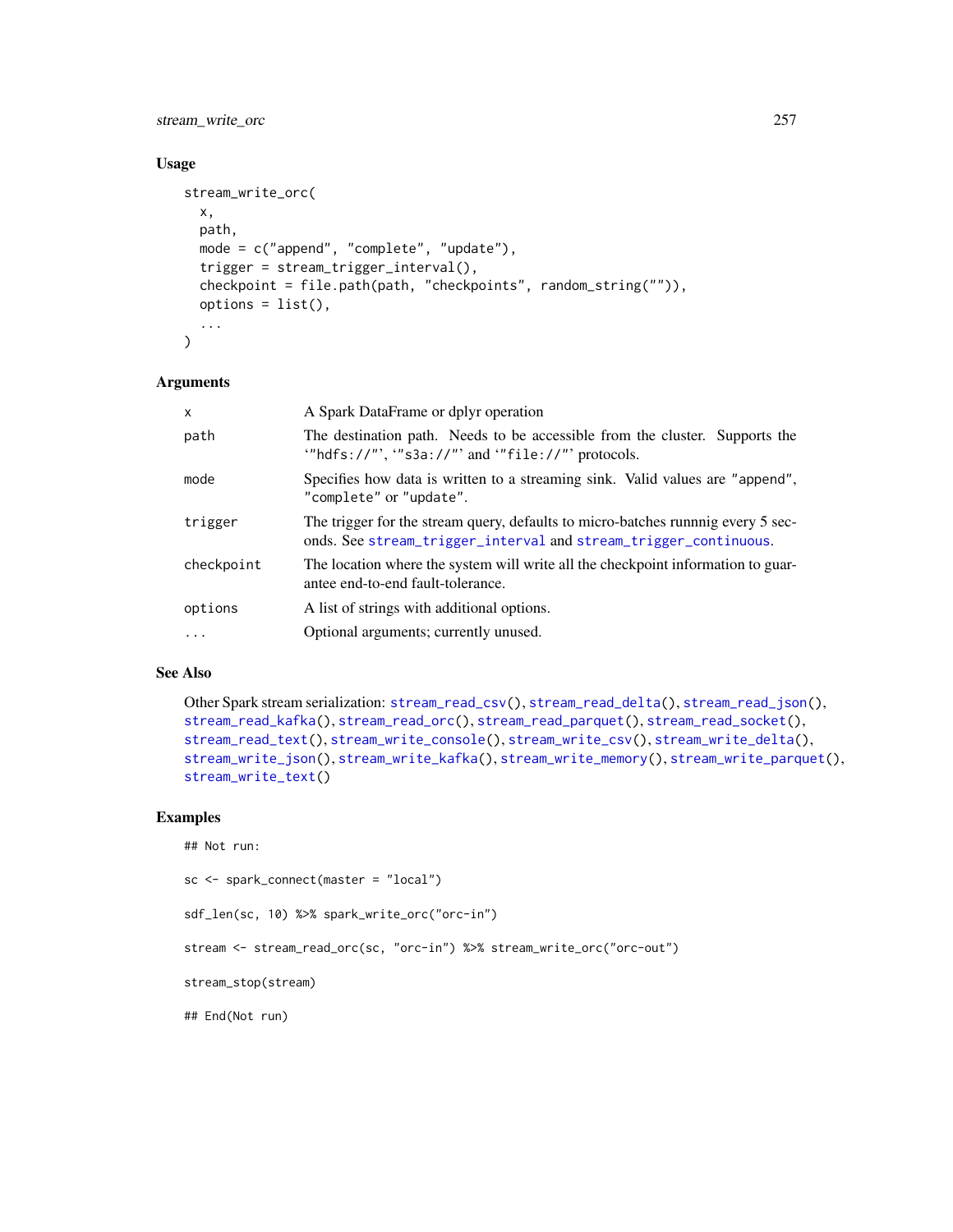#### <span id="page-257-1"></span><span id="page-257-0"></span>Description

Writes a Spark dataframe stream into a parquet stream.

#### Usage

```
stream_write_parquet(
 x,
 path,
 mode = c("append", "complete", "update"),
  trigger = stream_trigger_interval(),
 checkpoint = file.path(path, "checkpoints", random_string("")),
 options = list(),...
)
```
#### Arguments

| $\mathsf{x}$ | A Spark DataFrame or dplyr operation                                                                                                                 |  |  |
|--------------|------------------------------------------------------------------------------------------------------------------------------------------------------|--|--|
| path         | The destination path. Needs to be accessible from the cluster. Supports the<br>"hdfs://"', "s3a://"' and "file://"' protocols.                       |  |  |
| mode         | Specifies how data is written to a streaming sink. Valid values are "append",<br>"complete" or "update".                                             |  |  |
| trigger      | The trigger for the stream query, defaults to micro-batches running every 5 sec-<br>onds. See stream_trigger_interval and stream_trigger_continuous. |  |  |
| checkpoint   | The location where the system will write all the checkpoint information to guar-<br>antee end-to-end fault-tolerance.                                |  |  |
| options      | A list of strings with additional options.                                                                                                           |  |  |
| .            | Optional arguments; currently unused.                                                                                                                |  |  |

#### See Also

Other Spark stream serialization: [stream\\_read\\_csv\(](#page-235-0)), [stream\\_read\\_delta\(](#page-237-0)), [stream\\_read\\_json\(](#page-238-0)), [stream\\_read\\_kafka\(](#page-239-0)), [stream\\_read\\_orc\(](#page-240-0)), [stream\\_read\\_parquet\(](#page-241-0)), [stream\\_read\\_socket\(](#page-242-0)), [stream\\_read\\_text\(](#page-243-0)), [stream\\_write\\_console\(](#page-248-0)), [stream\\_write\\_csv\(](#page-249-0)), [stream\\_write\\_delta\(](#page-250-0)), [stream\\_write\\_json\(](#page-252-0)), [stream\\_write\\_kafka\(](#page-253-0)), [stream\\_write\\_memory\(](#page-254-0)), [stream\\_write\\_orc\(](#page-255-0)), [stream\\_write\\_text\(](#page-258-0))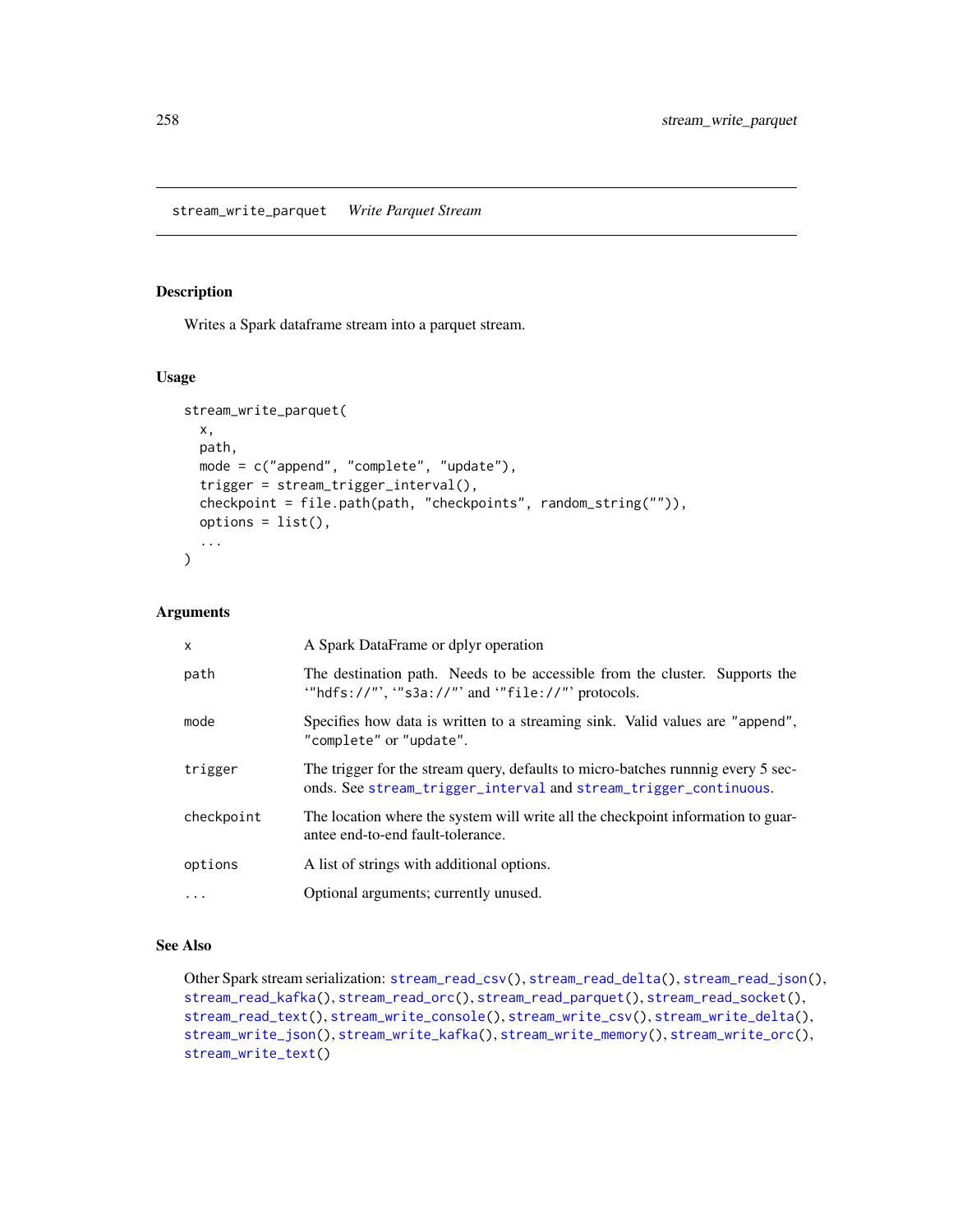#### <span id="page-258-1"></span>stream\_write\_text 259

#### Examples

## Not run:

```
sc <- spark_connect(master = "local")
sdf_len(sc, 10) %>% spark_write_parquet("parquet-in")
stream <- stream_read_parquet(sc, "parquet-in") %>% stream_write_parquet("parquet-out")
stream_stop(stream)
## End(Not run)
```
<span id="page-258-0"></span>stream\_write\_text *Write Text Stream*

#### Description

Writes a Spark dataframe stream into a text stream.

#### Usage

```
stream_write_text(
  x,
 path,
 mode = c("append", "complete", "update"),
  trigger = stream_trigger_interval(),
  checkpoint = file.path(path, "checkpoints", random_string("")),
 options = list(),
  ...
\mathcal{L}
```

| $\times$   | A Spark DataFrame or dplyr operation                                                                                                                 |  |  |  |
|------------|------------------------------------------------------------------------------------------------------------------------------------------------------|--|--|--|
| path       | The destination path. Needs to be accessible from the cluster. Supports the<br>""hdfs://"', "s3a://"' and ""file://"' protocols.                     |  |  |  |
| mode       | Specifies how data is written to a streaming sink. Valid values are "append",<br>"complete" or "update".                                             |  |  |  |
| trigger    | The trigger for the stream query, defaults to micro-batches running every 5 sec-<br>onds. See stream_trigger_interval and stream_trigger_continuous. |  |  |  |
| checkpoint | The location where the system will write all the checkpoint information to guar-<br>antee end-to-end fault-tolerance.                                |  |  |  |
| options    | A list of strings with additional options.                                                                                                           |  |  |  |
| $\ddots$   | Optional arguments; currently unused.                                                                                                                |  |  |  |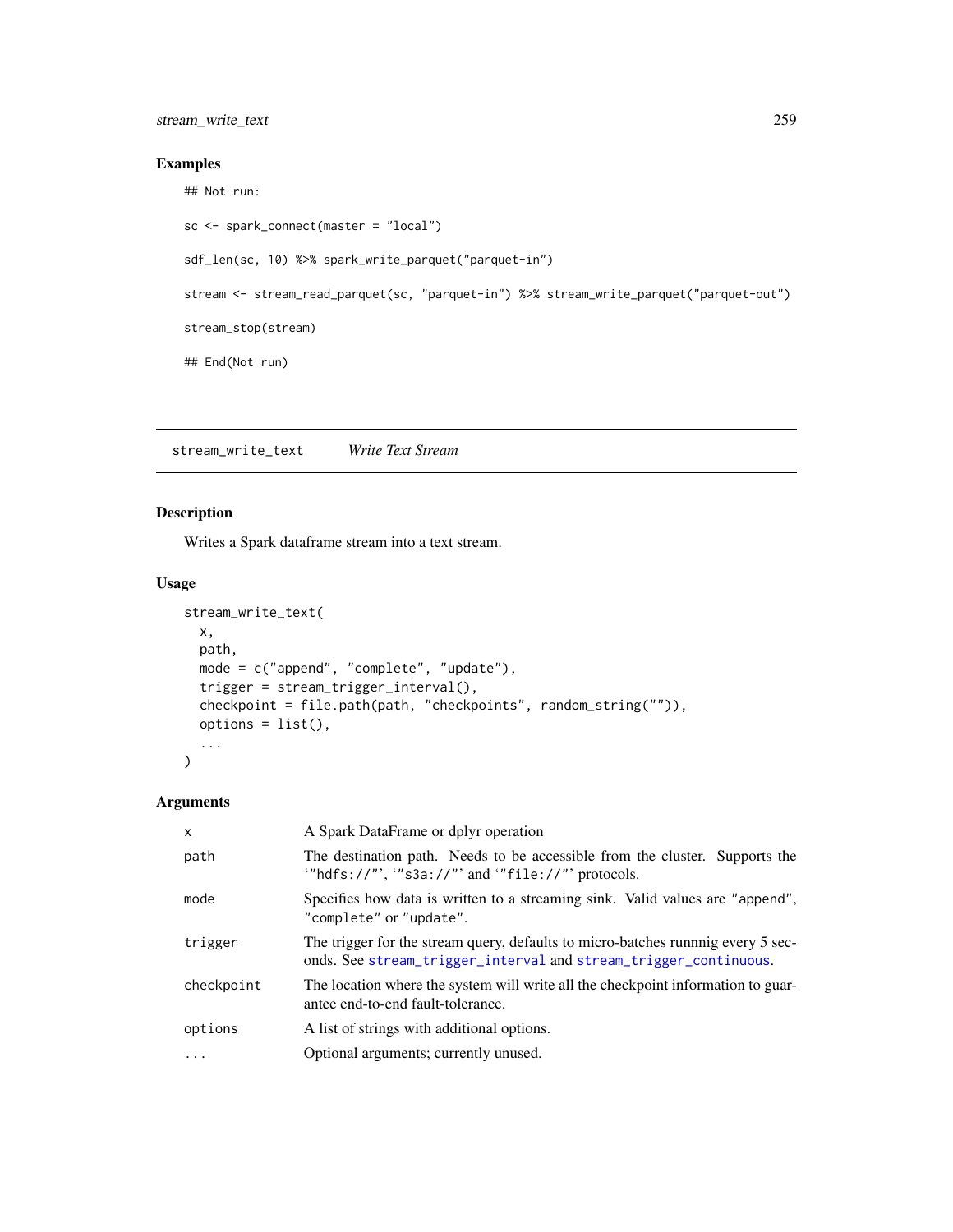### See Also

```
Other Spark stream serialization: stream_read_csv(), stream_read_delta(), stream_read_json(),
stream_read_kafka(), stream_read_orc(), stream_read_parquet(), stream_read_socket(),
stream_read_text(), stream_write_console(), stream_write_csv(), stream_write_delta(),
stream_write_json(), stream_write_kafka(), stream_write_memory(), stream_write_orc(),
stream_write_parquet()
```
#### Examples

```
## Not run:
sc <- spark_connect(master = "local")
dir.create("text-in")
writeLines("A text entry", "text-in/text.txt")
text_path <- file.path("file://", getwd(), "text-in")
stream <- stream_read_text(sc, text_path) %>% stream_write_text("text-out")
stream_stop(stream)
## End(Not run)
```
tbl\_cache *Cache a Spark Table*

### Description

Force a Spark table with name name to be loaded into memory. Operations on cached tables should normally (although not always) be more performant than the same operation performed on an uncached table.

#### Usage

tbl\_cache(sc, name, force = TRUE)

| SC.   | A spark_connection.                                                          |
|-------|------------------------------------------------------------------------------|
| name  | The table name.                                                              |
| force | Force the data to be loaded into memory? This is accomplished by calling the |
|       | count API on the associated Spark DataFrame.                                 |

<span id="page-259-0"></span>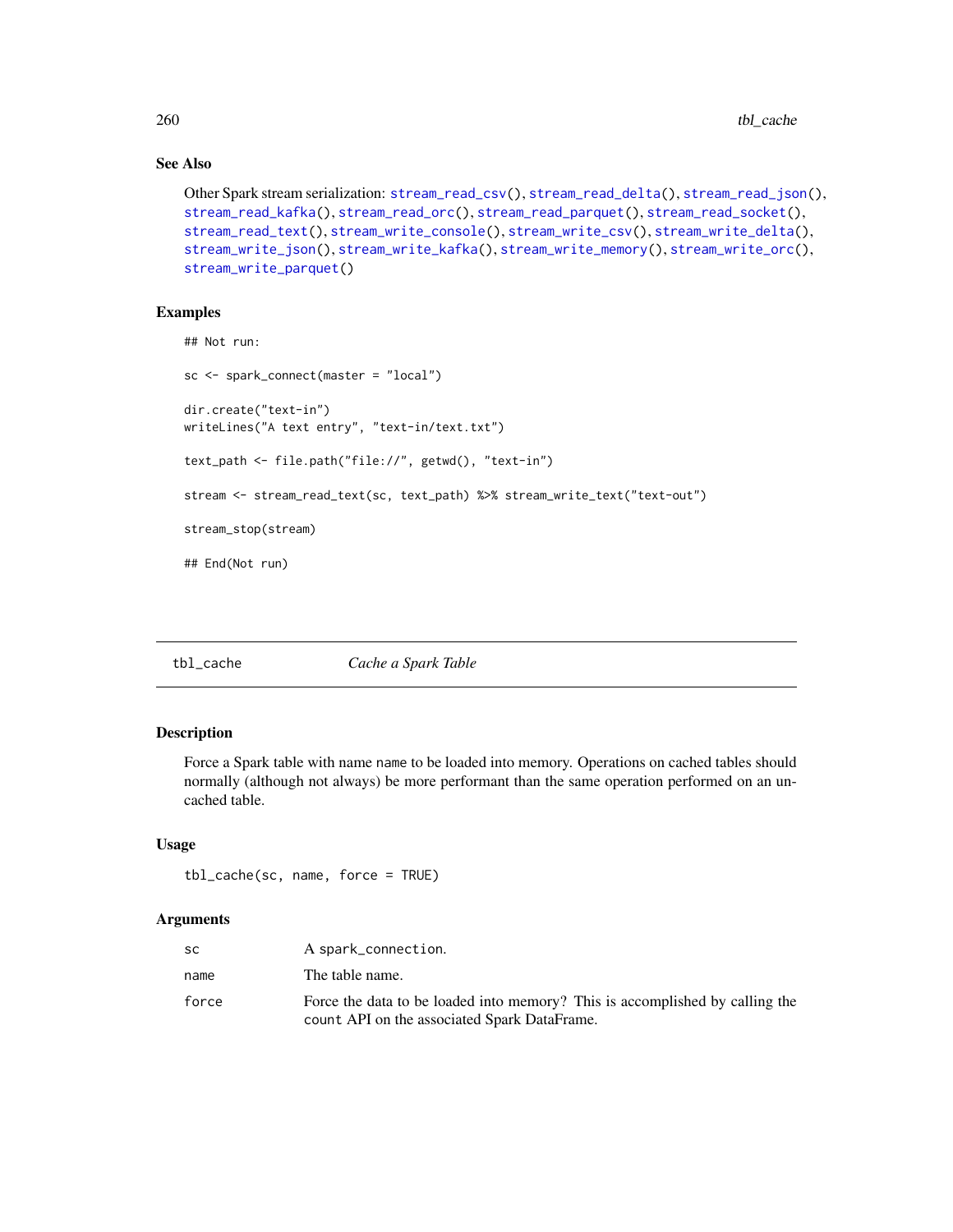<span id="page-260-0"></span>tbl\_change\_db *Use specific database*

# Description

Use specific database

#### Usage

tbl\_change\_db(sc, name)

# Arguments

| -SC  | A spark_connection. |
|------|---------------------|
| name | The database name.  |

| tbl_uncache | Uncache a Spark Table |  |
|-------------|-----------------------|--|
|-------------|-----------------------|--|

# Description

Force a Spark table with name name to be unloaded from memory.

# Usage

tbl\_uncache(sc, name)

| -SC  | A spark_connection. |
|------|---------------------|
| name | The table name.     |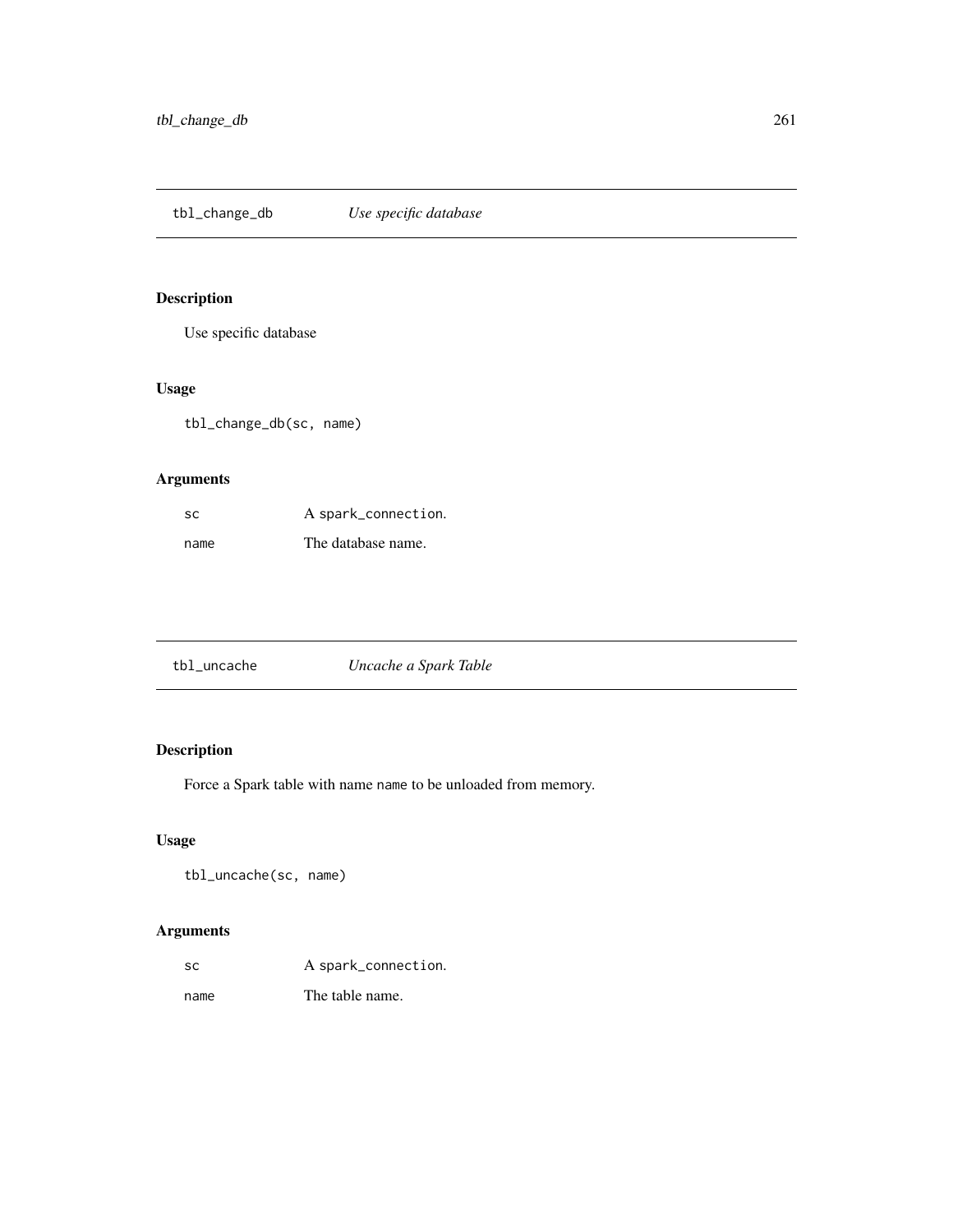<span id="page-261-2"></span>

# Description

transform a subset of column(s) in a Spark Dataframe

# Usage

```
transform_sdf(x, cols, fn)
```
# Arguments

| x    | An object coercible to a Spark DataFrame                                                                                                                                                                                     |
|------|------------------------------------------------------------------------------------------------------------------------------------------------------------------------------------------------------------------------------|
| cols | Subset of columns to apply transformation to                                                                                                                                                                                 |
| fn   | Transformation function taking column name as the 1st parameter, the corre-<br>sponding org. apache. spark. sql. Column object as the 2nd parameter, and re-<br>turning a transformed org. apache. spark. sql. Column object |

<span id="page-261-0"></span>

| τe | <i>Inite</i> |  |  |
|----|--------------|--|--|
|    |              |  |  |

# Description

See [unite](#page-261-0) for more details.

<span id="page-261-1"></span>

|--|--|

# Description

See [unnest](#page-261-1) for more details.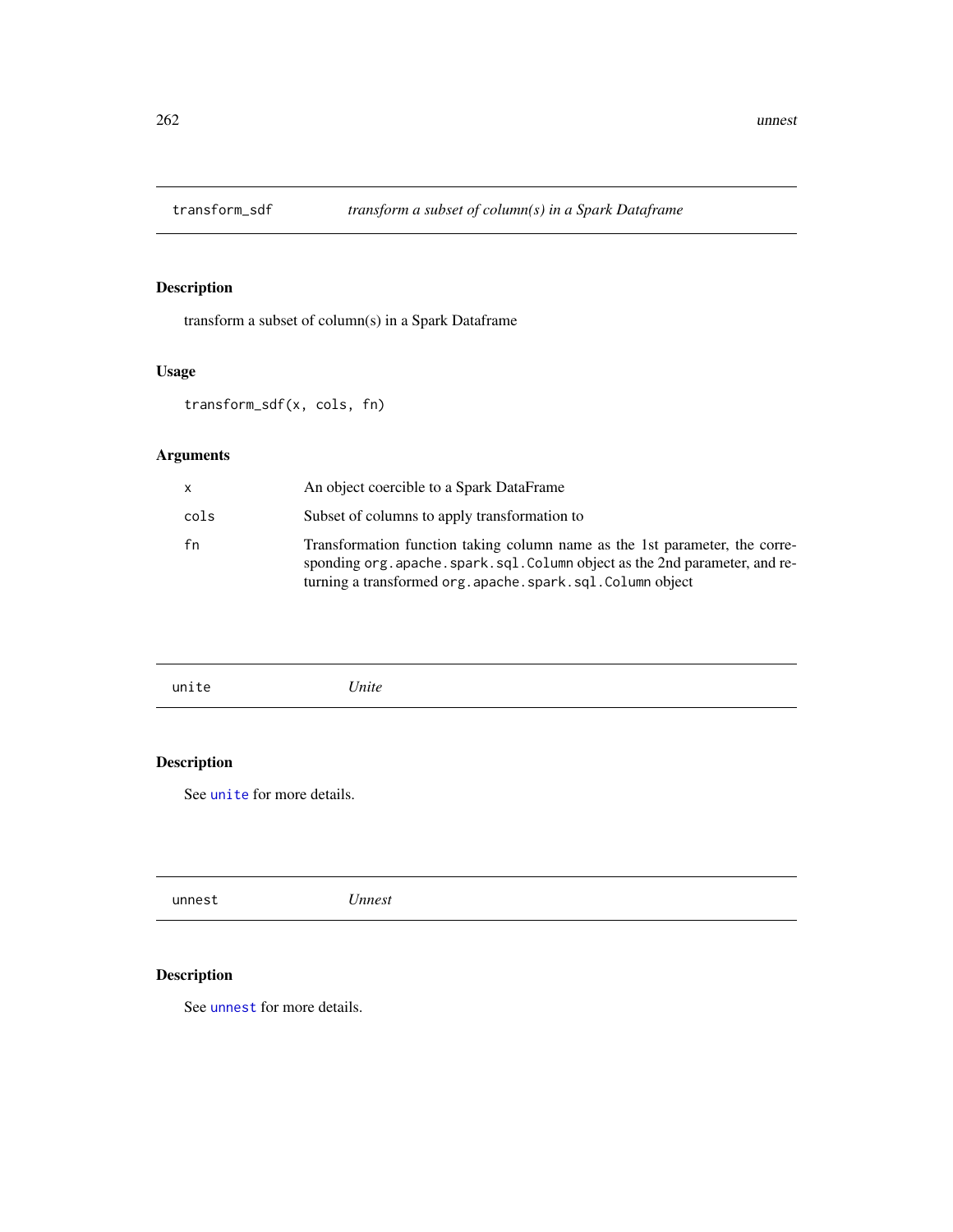<span id="page-262-0"></span>

#### Description

Susetting operator for Spark dataframe allowing a subset of column(s) to be selected using syntaxes similar to those supported by R dataframes

#### Usage

```
## S3 method for class 'tbl_spark'
x[i]
```
#### Arguments

| $\mathsf{x}$ | The Spark dataframe                                                             |
|--------------|---------------------------------------------------------------------------------|
|              | Expression specifying subset of column(s) to include or exclude from the result |
|              | (e.g., '["col1"]', '[c("col1", "col2")]', '[1:10]', '[-1]', '[NULL]', or '[]')  |

#### Examples

```
## Not run:
library(sparklyr)
sc <- spark_connect(master = "spark://HOST:PORT")
example_sdf <- copy_to(sc, tibble::tibble(a = 1, b = 2))
example_sdf["a"] %>% print()
```
## End(Not run)

%->% *Infix operator for composing a lambda expression*

#### Description

Infix operator that allows a lambda expression to be composed in R and be translated to Spark SQL equivalent using ' dbplyr::translate\_sql functionalities

#### Usage

params %->% ...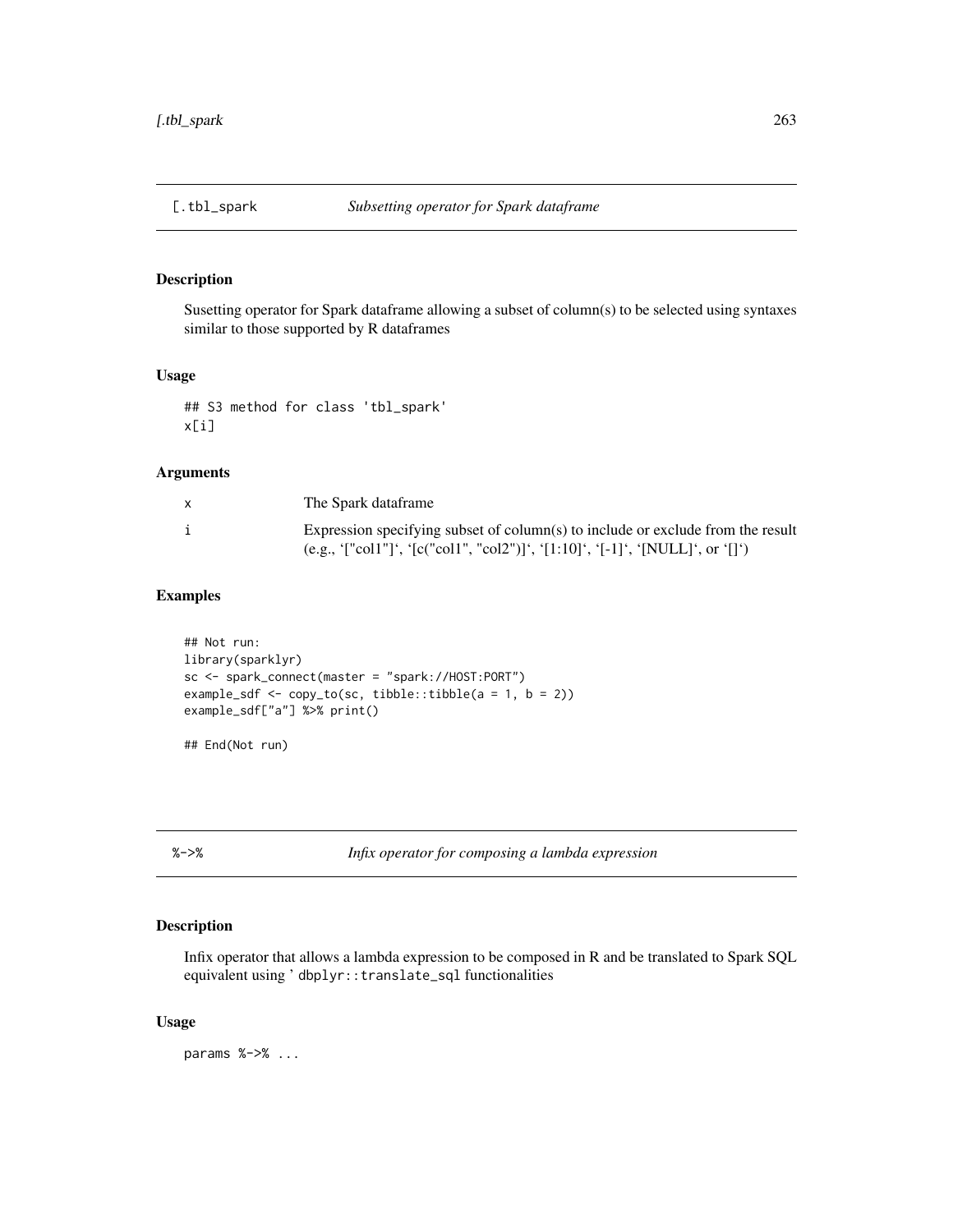## Arguments

| params   | Parameter(s) of the lambda expression, can be either a single parameter or a |
|----------|------------------------------------------------------------------------------|
|          | comma separated listed of parameters in the form of . (param1, param2, )     |
|          | (see examples)                                                               |
| $\cdots$ | Body of the lambda expression, *must be within parentheses *                 |

#### Details

Notice when composing a lambda expression in R, the body of the lambda expression \*must always be surrounded with parentheses\*, otherwise a parsing error will occur.

# Examples

## Not run:

```
a %->% (mean(a) + 1) # translates to <SQL> `a` -> (AVG(`a`) OVER () + 1.0)
```

```
.(a, b) %->% (a < 1 && b > 1) # translates to <SQL> `a`,`b` -> (`a` < 1.0 AND `b` > 1.0)
```
## End(Not run)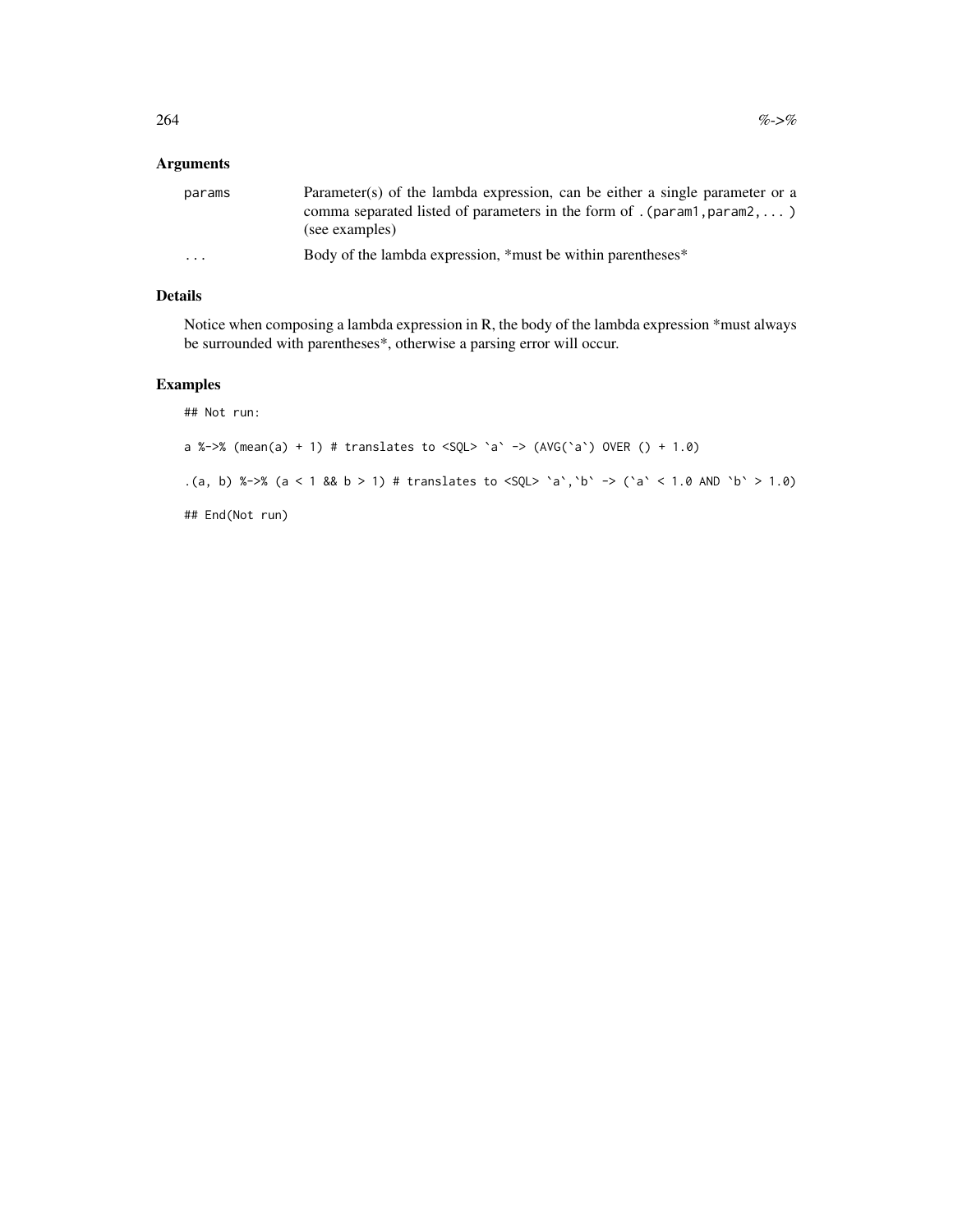# **Index**

∗ Spark data frames sdf\_copy\_to, [165](#page-164-0) sdf\_random\_split, [176](#page-175-0) sdf\_register, [178](#page-177-0) sdf\_sample, [179](#page-178-0) sdf\_sort, [182](#page-181-0) sdf\_weighted\_sample, [186](#page-185-0) ∗ Spark serialization routines spark\_load\_table, [203](#page-202-0) spark\_read, [204](#page-203-0) spark\_read\_avro, [205](#page-204-0) spark\_read\_csv, [206](#page-205-0) spark\_read\_delta, [208](#page-207-0) spark\_read\_jdbc, [209](#page-208-0) spark\_read\_json, [210](#page-209-0) spark\_read\_libsvm, [212](#page-211-0) spark\_read\_orc, [213](#page-212-0) spark\_read\_parquet, [214](#page-213-0) spark\_read\_source, [215](#page-214-0) spark\_read\_table, [216](#page-215-0) spark\_read\_text, [217](#page-216-0) spark\_save\_table, [219](#page-218-0) spark\_write\_avro, [223](#page-222-0) spark\_write\_csv, [224](#page-223-0) spark\_write\_delta, [225](#page-224-0) spark\_write\_jdbc, [226](#page-225-0) spark\_write\_json, [227](#page-226-0) spark\_write\_orc, [228](#page-227-0) spark\_write\_parquet, [229](#page-228-0) spark\_write\_source, [230](#page-229-0) spark\_write\_table, [231](#page-230-0) spark\_write\_text, [232](#page-231-0) ∗ Spark stream serialization stream\_read\_csv, [236](#page-235-1) stream\_read\_delta, [238](#page-237-1) stream\_read\_json, [239](#page-238-1) stream\_read\_kafka, [240](#page-239-1) stream\_read\_orc, [241](#page-240-1) stream\_read\_parquet, [242](#page-241-1)

stream\_read\_socket, [243](#page-242-1) stream\_read\_text, [244](#page-243-1) stream\_write\_console, [249](#page-248-1) stream\_write\_csv, [250](#page-249-1) stream\_write\_delta, [251](#page-250-1) stream\_write\_json, [253](#page-252-1) stream\_write\_kafka, [254](#page-253-1) stream\_write\_memory, [255](#page-254-1) stream\_write\_orc, [256](#page-255-1) stream\_write\_parquet, [258](#page-257-1) stream\_write\_text, [259](#page-258-1) ∗ feature transformers ft binarizer, [14](#page-13-0) ft\_bucketizer, [16](#page-15-0) ft\_chisq\_selector, [18](#page-17-0) ft\_count\_vectorizer, [20](#page-19-0) ft\_dct, [21](#page-20-0) ft\_elementwise\_product, [23](#page-22-0) ft\_feature\_hasher, [24](#page-23-0) ft\_hashing\_tf, [26](#page-25-0) ft\_idf, [27](#page-26-0) ft\_imputer, [29](#page-28-0) ft\_index\_to\_string, [30](#page-29-0) ft\_interaction, [31](#page-30-0) ft\_lsh, [32](#page-31-0) ft\_max\_abs\_scaler, [35](#page-34-0) ft\_min\_max\_scaler, [37](#page-36-0) ft\_ngram, [38](#page-37-0) ft\_normalizer, [40](#page-39-0) ft\_one\_hot\_encoder, [41](#page-40-0) ft\_one\_hot\_encoder\_estimator, [42](#page-41-0) ft\_pca, [44](#page-43-0) ft\_polynomial\_expansion, [45](#page-44-0) ft\_quantile\_discretizer, [47](#page-46-0) ft\_r\_formula, [51](#page-50-0) ft\_regex\_tokenizer, [49](#page-48-0) ft\_robust\_scaler, [50](#page-49-0) ft\_sql\_transformer, [53](#page-52-0) ft\_standard\_scaler, [55](#page-54-0)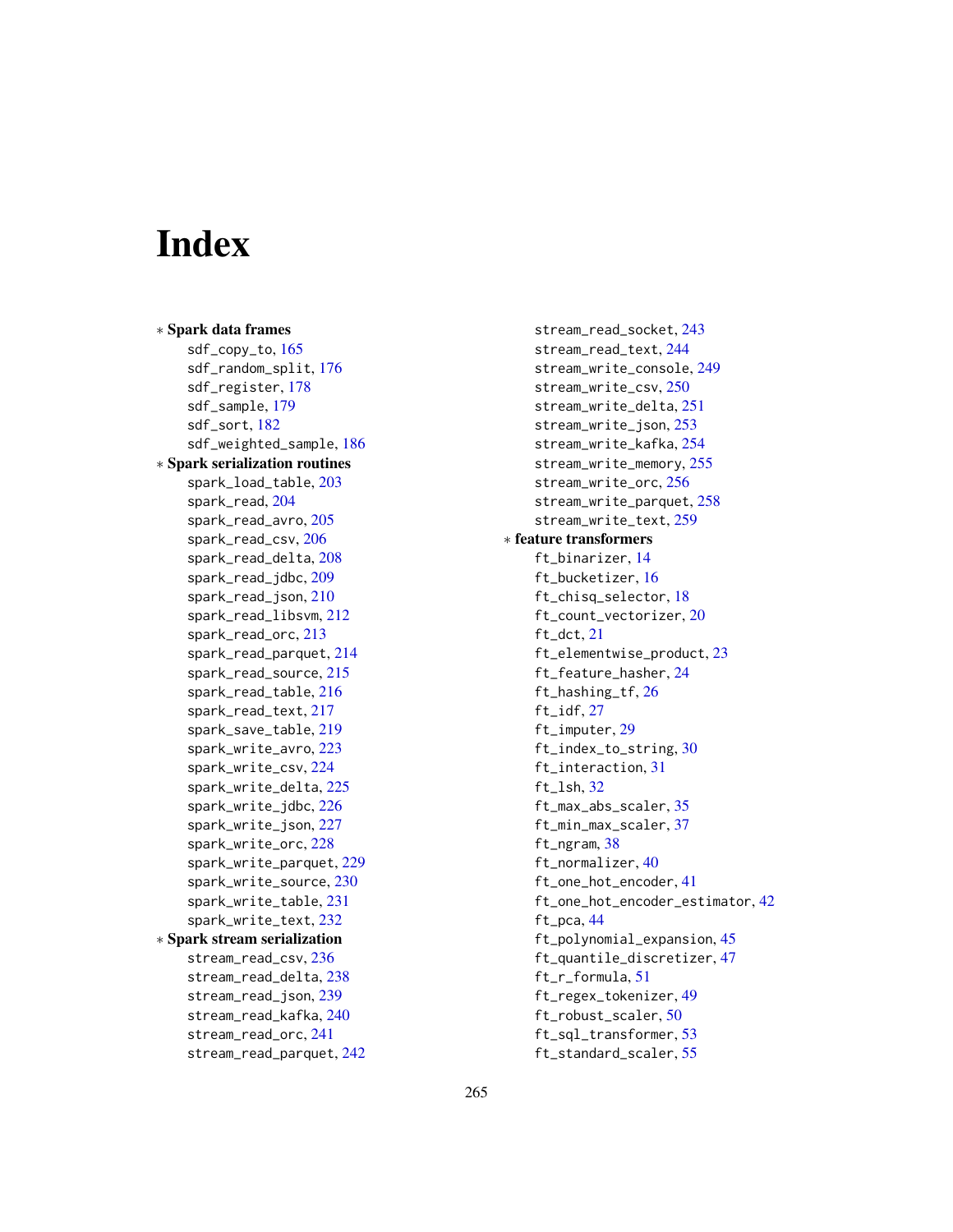#### 266 **INDEX**

```
ft_stop_words_remover, 56
    ft_string_indexer, 58
    ft_tokenizer, 59
    ft_vector_assembler, 61
    ft_vector_indexer, 62
    ft_vector_slicer, 63
    ft_word2vec, 64
∗ interenal
    spark_config_packages, 197
∗ ml algorithms
    ml_aft_survival_regression, 87
    ml_decision_tree_classifier, 98
    ml_gbt_classifier, 111
    ml_generalized_linear_regression,
        115
    ml_isotonic_regression, 120
    ml_linear_regression, 130
    ml_linear_svc, 132
    ml_logistic_regression, 135
    ml_multilayer_perceptron_classifier,
        139
    ml_naive_bayes, 143
    ml_one_vs_rest, 146
    ml_random_forest_classifier, 149
∗ ml clustering algorithms
    ml_bisecting_kmeans, 94
    ml_gaussian_mixture, 109
    ml_kmeans, 122
    ml_lda, 124
263]
263augment.ml_model_aft_survival_regression
        (ml_survival_regression_tidiers),
        155
augment.ml_model_als (ml_als_tidiers),
        93
```

```
augment.ml_model_bisecting_kmeans
        (ml_unsupervised_tidiers), 157
augment.ml_model_decision_tree_classification
ensure, 13
```
*(*ml\_tree\_tidiers*)*, [155](#page-154-0) augment.ml\_model\_decision\_tree\_regression *(*ml\_tree\_tidiers*)*, [155](#page-154-0) augment.ml\_model\_gaussian\_mixture *(*ml\_unsupervised\_tidiers*)*, [157](#page-156-0) augment.ml\_model\_gbt\_classification *(*ml\_tree\_tidiers*)*, [155](#page-154-0) augment.ml\_model\_gbt\_regression

*(*ml\_tree\_tidiers*)*, [155](#page-154-0)

augment.ml\_model\_generalized\_linear\_regression *(*ml\_glm\_tidiers*)*, [119](#page-118-0) augment.ml\_model\_isotonic\_regression *(*ml\_isotonic\_regression\_tidiers*)*, [122](#page-121-0) augment.ml\_model\_kmeans *(*ml\_unsupervised\_tidiers*)*, [157](#page-156-0) augment.ml\_model\_lda *(*ml\_lda\_tidiers*)*, [129](#page-128-0) augment.ml\_model\_linear\_regression *(*ml\_glm\_tidiers*)*, [119](#page-118-0) augment.ml\_model\_linear\_svc *(*ml\_linear\_svc\_tidiers*)*, [134](#page-133-0) augment.ml\_model\_logistic\_regression *(*ml\_logistic\_regression\_tidiers*)*, [138](#page-137-0) augment.ml\_model\_multilayer\_perceptron\_classification *(*ml\_multilayer\_perceptron\_tidiers*)*, [143](#page-142-0) augment.ml\_model\_naive\_bayes *(*ml\_naive\_bayes\_tidiers*)*, [146](#page-145-0) augment.ml\_model\_pca *(*ml\_pca\_tidiers*)*, [148](#page-147-0) augment.ml\_model\_random\_forest\_classification *(*ml\_tree\_tidiers*)*, [155](#page-154-0) augment.ml\_model\_random\_forest\_regression *(*ml\_tree\_tidiers*)*, [155](#page-154-0)

checkpoint\_directory, [10](#page-9-0) compile\_package\_jars, [10,](#page-9-0) *[194](#page-193-0)*, *[199](#page-198-0)* config, *[195](#page-194-0)* connection\_config, [11](#page-10-0) copy\_to.spark\_connection, [11](#page-10-0) cut, *[16](#page-15-0)*

distinct, *[12](#page-11-0)*, [12](#page-11-0) download\_scalac, [12](#page-11-0) dplyr\_hof, [13](#page-12-0)

fill, *[13](#page-12-0)*, [13](#page-12-0) find\_scalac, [14](#page-13-0) ft\_binarizer, [14,](#page-13-0) *[17](#page-16-0)*, *[19](#page-18-0)*, *[21](#page-20-0)*, *[23,](#page-22-0) [24](#page-23-0)*, *[26](#page-25-0)[–28](#page-27-0)*, *[30](#page-29-0)[–32](#page-31-0)*, *[34](#page-33-0)*, *[36](#page-35-0)*, *[38](#page-37-0)[–40](#page-39-0)*, *[42,](#page-41-0) [43](#page-42-0)*, *[45,](#page-44-0) [46](#page-45-0)*, *[48](#page-47-0)*, *[50,](#page-49-0) [51](#page-50-0)*, *[53,](#page-52-0) [54](#page-53-0)*, *[56,](#page-55-0) [57](#page-56-0)*, *[59](#page-58-0)[–61](#page-60-0)*, *[63,](#page-62-0) [64](#page-63-0)*, *[66](#page-65-0)* ft\_bucketed\_random\_projection\_lsh *(*ft\_lsh*)*, [32](#page-31-0)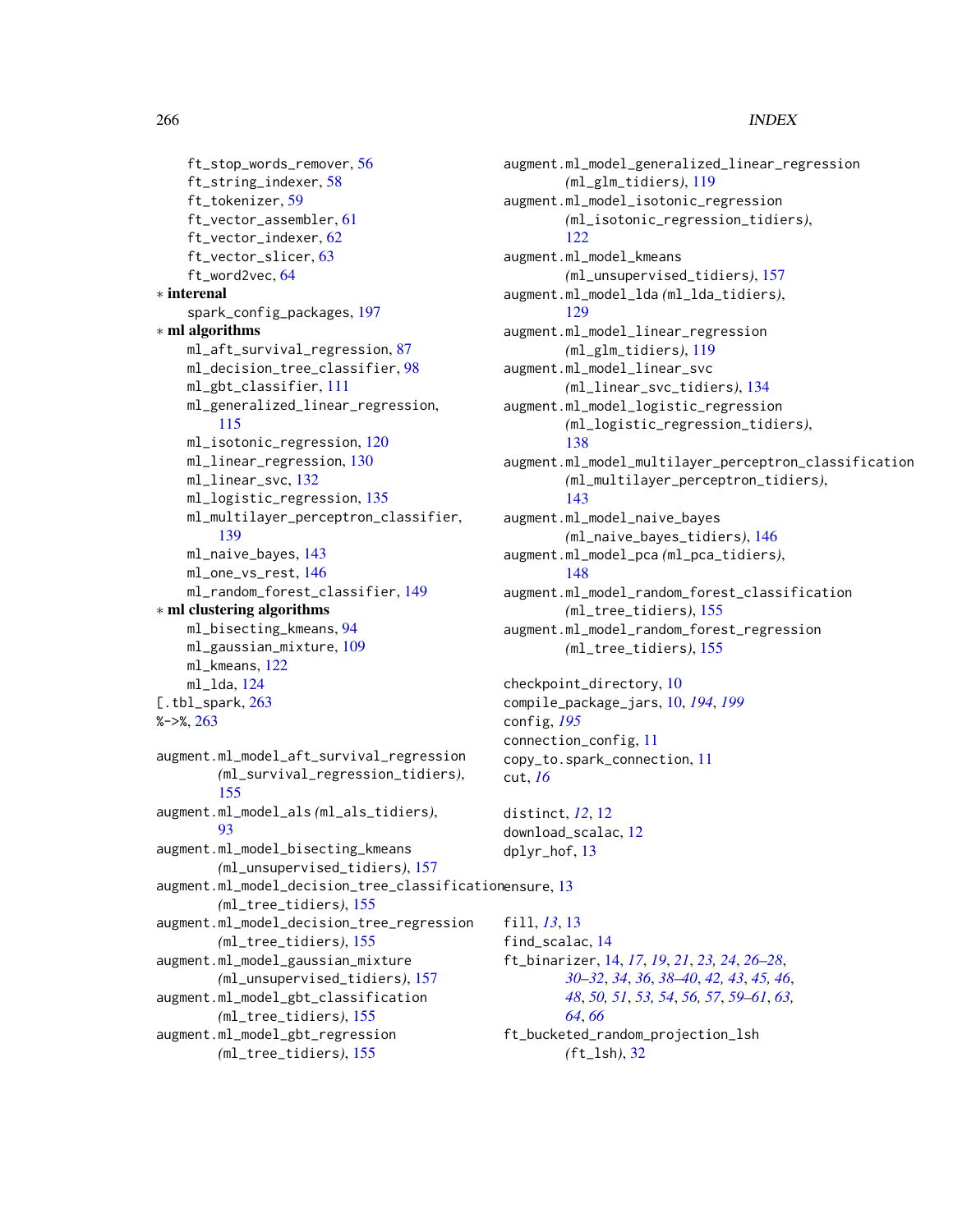ft\_bucketizer, *[15](#page-14-0)*, [16,](#page-15-0) *[19](#page-18-0)*, *[21](#page-20-0)*, *[23,](#page-22-0) [24](#page-23-0)*, *[26–](#page-25-0)[28](#page-27-0)*, *[30](#page-29-0)[–32](#page-31-0)*, *[34](#page-33-0)*, *[36](#page-35-0)*, *[38–](#page-37-0)[40](#page-39-0)*, *[42,](#page-41-0) [43](#page-42-0)*, *[45,](#page-44-0) [46](#page-45-0)*, *[48](#page-47-0)*, *[50,](#page-49-0) [51](#page-50-0)*, *[53,](#page-52-0) [54](#page-53-0)*, *[56,](#page-55-0) [57](#page-56-0)*, *[59–](#page-58-0)[61](#page-60-0)*, *[63,](#page-62-0) [64](#page-63-0)*, *[66](#page-65-0)* ft\_chisq\_selector, *[15](#page-14-0)*, *[17](#page-16-0)*, [18,](#page-17-0) *[21](#page-20-0)*, *[23,](#page-22-0) [24](#page-23-0)*, *[26](#page-25-0)[–28](#page-27-0)*, *[30](#page-29-0)[–32](#page-31-0)*, *[34](#page-33-0)*, *[36](#page-35-0)*, *[38–](#page-37-0)[40](#page-39-0)*, *[42,](#page-41-0) [43](#page-42-0)*, *[45,](#page-44-0) [46](#page-45-0)*, *[48](#page-47-0)*, *[50,](#page-49-0) [51](#page-50-0)*, *[53,](#page-52-0) [54](#page-53-0)*, *[56,](#page-55-0) [57](#page-56-0)*, *[59](#page-58-0)[–61](#page-60-0)*, *[63,](#page-62-0) [64](#page-63-0)*, *[66](#page-65-0)* ft\_count\_vectorizer, *[15](#page-14-0)*, *[17](#page-16-0)*, *[19](#page-18-0)*, [20,](#page-19-0) *[23,](#page-22-0) [24](#page-23-0)*, *[26](#page-25-0)[–28](#page-27-0)*, *[30](#page-29-0)[–32](#page-31-0)*, *[34](#page-33-0)*, *[36](#page-35-0)*, *[38–](#page-37-0)[40](#page-39-0)*, *[42,](#page-41-0) [43](#page-42-0)*, *[45,](#page-44-0) [46](#page-45-0)*, *[48](#page-47-0)*, *[50,](#page-49-0) [51](#page-50-0)*, *[53,](#page-52-0) [54](#page-53-0)*, *[56,](#page-55-0) [57](#page-56-0)*, *[59](#page-58-0)[–61](#page-60-0)*, *[63,](#page-62-0) [64](#page-63-0)*, *[66](#page-65-0)*, *[127](#page-126-0)* ft\_dct, *[15](#page-14-0)*, *[17](#page-16-0)*, *[19](#page-18-0)*, *[21](#page-20-0)*, [21,](#page-20-0) *[24](#page-23-0)*, *[26–](#page-25-0)[28](#page-27-0)*, *[30–](#page-29-0)[32](#page-31-0)*, *[34](#page-33-0)*, *[36](#page-35-0)*, *[38](#page-37-0)[–40](#page-39-0)*, *[42,](#page-41-0) [43](#page-42-0)*, *[45,](#page-44-0) [46](#page-45-0)*, *[48](#page-47-0)*, *[50,](#page-49-0) [51](#page-50-0)*, *[53,](#page-52-0) [54](#page-53-0)*, *[56,](#page-55-0) [57](#page-56-0)*, *[59–](#page-58-0)[61](#page-60-0)*, *[63,](#page-62-0) [64](#page-63-0)*, *[66](#page-65-0)* ft\_discrete\_cosine\_transform *(*ft\_dct*)*, [21](#page-20-0) ft\_dplyr\_transformer *(*ft\_sql\_transformer*)*, [53](#page-52-0) ft\_elementwise\_product, *[15](#page-14-0)*, *[17](#page-16-0)*, *[19](#page-18-0)*, *[21](#page-20-0)*, *[23](#page-22-0)*, [23,](#page-22-0) *[26](#page-25-0)[–28](#page-27-0)*, *[30–](#page-29-0)[32](#page-31-0)*, *[34](#page-33-0)*, *[36](#page-35-0)*, *[38–](#page-37-0)[40](#page-39-0)*, *[42,](#page-41-0) [43](#page-42-0)*, *[45,](#page-44-0) [46](#page-45-0)*, *[48](#page-47-0)*, *[50,](#page-49-0) [51](#page-50-0)*, *[53,](#page-52-0) [54](#page-53-0)*, *[56,](#page-55-0) [57](#page-56-0)*, *[59](#page-58-0)[–61](#page-60-0)*, *[63,](#page-62-0) [64](#page-63-0)*, *[66](#page-65-0)* ft\_feature\_hasher, *[15](#page-14-0)*, *[17](#page-16-0)*, *[19](#page-18-0)*, *[21](#page-20-0)*, *[23,](#page-22-0) [24](#page-23-0)*, [24,](#page-23-0) *[27,](#page-26-0) [28](#page-27-0)*, *[30–](#page-29-0)[32](#page-31-0)*, *[34](#page-33-0)*, *[36](#page-35-0)*, *[38–](#page-37-0)[40](#page-39-0)*, *[42,](#page-41-0) [43](#page-42-0)*, *[45,](#page-44-0) [46](#page-45-0)*, *[48](#page-47-0)*, *[50,](#page-49-0) [51](#page-50-0)*, *[53,](#page-52-0) [54](#page-53-0)*, *[56,](#page-55-0) [57](#page-56-0)*, *[59](#page-58-0)[–61](#page-60-0)*, *[63,](#page-62-0) [64](#page-63-0)*, *[66](#page-65-0)* ft\_hashing\_tf, *[15](#page-14-0)*, *[17](#page-16-0)*, *[19](#page-18-0)*, *[21](#page-20-0)*, *[23,](#page-22-0) [24](#page-23-0)*, *[26](#page-25-0)*, [26,](#page-25-0) *[28](#page-27-0)*, *[30](#page-29-0)[–32](#page-31-0)*, *[34](#page-33-0)*, *[36](#page-35-0)*, *[38–](#page-37-0)[40](#page-39-0)*, *[42,](#page-41-0) [43](#page-42-0)*, *[45,](#page-44-0) [46](#page-45-0)*, *[48](#page-47-0)*, *[50,](#page-49-0) [51](#page-50-0)*, *[53,](#page-52-0) [54](#page-53-0)*, *[56,](#page-55-0) [57](#page-56-0)*, *[59–](#page-58-0)[61](#page-60-0)*, *[63,](#page-62-0) [64](#page-63-0)*, *[66](#page-65-0)* ft\_idf, *[15](#page-14-0)*, *[17](#page-16-0)*, *[19](#page-18-0)*, *[21](#page-20-0)*, *[23,](#page-22-0) [24](#page-23-0)*, *[26,](#page-25-0) [27](#page-26-0)*, [27,](#page-26-0) *[30](#page-29-0)[–32](#page-31-0)*, *[34](#page-33-0)*, *[36](#page-35-0)*, *[38–](#page-37-0)[40](#page-39-0)*, *[42,](#page-41-0) [43](#page-42-0)*, *[45,](#page-44-0) [46](#page-45-0)*, *[48](#page-47-0)*, *[50,](#page-49-0) [51](#page-50-0)*, *[53,](#page-52-0) [54](#page-53-0)*, *[56,](#page-55-0) [57](#page-56-0)*, *[59–](#page-58-0)[61](#page-60-0)*, *[63,](#page-62-0) [64](#page-63-0)*, *[66](#page-65-0)* ft\_imputer, *[15](#page-14-0)*, *[17](#page-16-0)*, *[19](#page-18-0)*, *[21](#page-20-0)*, *[23,](#page-22-0) [24](#page-23-0)*, *[26–](#page-25-0)[28](#page-27-0)*, [29,](#page-28-0) *[31,](#page-30-0) [32](#page-31-0)*, *[34](#page-33-0)*, *[36](#page-35-0)*, *[38,](#page-37-0) [39](#page-38-0)*, *[41–](#page-40-0)[43](#page-42-0)*, *[45,](#page-44-0) [46](#page-45-0)*, *[48](#page-47-0)*, *[50,](#page-49-0) [51](#page-50-0)*, *[53,](#page-52-0) [54](#page-53-0)*, *[56,](#page-55-0) [57](#page-56-0)*, *[59,](#page-58-0) [60](#page-59-0)*, *[62](#page-61-0)[–64](#page-63-0)*, *[66](#page-65-0)* ft\_index\_to\_string, *[15](#page-14-0)*, *[17](#page-16-0)*, *[19](#page-18-0)*, *[21](#page-20-0)*, *[23,](#page-22-0) [24](#page-23-0)*, *[26](#page-25-0)[–28](#page-27-0)*, *[30](#page-29-0)*, [30,](#page-29-0) *[32](#page-31-0)*, *[34](#page-33-0)*, *[36](#page-35-0)*, *[38,](#page-37-0) [39](#page-38-0)*, *[41](#page-40-0)[–43](#page-42-0)*, *[45,](#page-44-0) [46](#page-45-0)*, *[48](#page-47-0)*, *[50,](#page-49-0) [51](#page-50-0)*, *[53,](#page-52-0) [54](#page-53-0)*, *[56](#page-55-0)[–60](#page-59-0)*, *[62](#page-61-0)[–64](#page-63-0)*, *[66](#page-65-0)* ft\_interaction, *[15](#page-14-0)*, *[17](#page-16-0)*, *[19](#page-18-0)*, *[21](#page-20-0)*, *[23,](#page-22-0) [24](#page-23-0)*, *[26](#page-25-0)[–28](#page-27-0)*, *[30,](#page-29-0) [31](#page-30-0)*, [31,](#page-30-0) *[34](#page-33-0)*, *[36](#page-35-0)*, *[38,](#page-37-0) [39](#page-38-0)*, *[41](#page-40-0)[–43](#page-42-0)*, *[45,](#page-44-0) [46](#page-45-0)*, *[48](#page-47-0)*, *[50,](#page-49-0) [51](#page-50-0)*, *[53,](#page-52-0) [54](#page-53-0)*, *[56,](#page-55-0) [57](#page-56-0)*, *[59,](#page-58-0) [60](#page-59-0)*, *[62–](#page-61-0)[64](#page-63-0)*, *[66](#page-65-0)* ft\_lsh, *[15](#page-14-0)*, *[17](#page-16-0)*, *[19](#page-18-0)*, *[21](#page-20-0)*, *[23,](#page-22-0) [24](#page-23-0)*, *[26–](#page-25-0)[28](#page-27-0)*, *[30–](#page-29-0)[32](#page-31-0)*,

[32,](#page-31-0) *[36](#page-35-0)*, *[38,](#page-37-0) [39](#page-38-0)*, *[41](#page-40-0)[–43](#page-42-0)*, *[45,](#page-44-0) [46](#page-45-0)*, *[48](#page-47-0)*, *[50,](#page-49-0) [51](#page-50-0)*, *[53,](#page-52-0) [54](#page-53-0)*, *[56,](#page-55-0) [57](#page-56-0)*, *[59,](#page-58-0) [60](#page-59-0)*, *[62](#page-61-0)[–64](#page-63-0)*, *[66](#page-65-0)* ft\_lsh\_utils, [34](#page-33-0) ft\_max\_abs\_scaler, *[15](#page-14-0)*, *[17](#page-16-0)*, *[19](#page-18-0)*, *[21](#page-20-0)*, *[23,](#page-22-0) [24](#page-23-0)*, *[26](#page-25-0)[–28](#page-27-0)*, *[30](#page-29-0)[–32](#page-31-0)*, *[34](#page-33-0)*, [35,](#page-34-0) *[38,](#page-37-0) [39](#page-38-0)*, *[41](#page-40-0)[–43](#page-42-0)*, *[45,](#page-44-0) [46](#page-45-0)*, *[48](#page-47-0)*, *[50,](#page-49-0) [51](#page-50-0)*, *[53,](#page-52-0) [54](#page-53-0)*, *[56,](#page-55-0) [57](#page-56-0)*, *[59,](#page-58-0) [60](#page-59-0)*, *[62](#page-61-0)[–64](#page-63-0)*, *[66](#page-65-0)* ft\_min\_max\_scaler, *[15](#page-14-0)*, *[17](#page-16-0)*, *[19](#page-18-0)*, *[21](#page-20-0)*, *[23,](#page-22-0) [24](#page-23-0)*, *[26](#page-25-0)[–28](#page-27-0)*, *[30](#page-29-0)[–32](#page-31-0)*, *[34](#page-33-0)*, *[36](#page-35-0)*, [37,](#page-36-0) *[39](#page-38-0)*, *[41](#page-40-0)[–43](#page-42-0)*, *[45,](#page-44-0) [46](#page-45-0)*, *[48](#page-47-0)*, *[50,](#page-49-0) [51](#page-50-0)*, *[53,](#page-52-0) [54](#page-53-0)*, *[56,](#page-55-0) [57](#page-56-0)*, *[59,](#page-58-0) [60](#page-59-0)*, *[62](#page-61-0)[–64](#page-63-0)*, *[66](#page-65-0)* ft\_minhash\_lsh *(*ft\_lsh*)*, [32](#page-31-0) ft\_ngram, *[15](#page-14-0)*, *[17](#page-16-0)*, *[19](#page-18-0)*, *[21](#page-20-0)*, *[23,](#page-22-0) [24](#page-23-0)*, *[26](#page-25-0)[–28](#page-27-0)*, *[30](#page-29-0)[–32](#page-31-0)*, *[34](#page-33-0)*, *[36](#page-35-0)*, *[38](#page-37-0)*, [38,](#page-37-0) *[41](#page-40-0)[–43](#page-42-0)*, *[45,](#page-44-0) [46](#page-45-0)*, *[48](#page-47-0)*, *[50,](#page-49-0) [51](#page-50-0)*, *[53,](#page-52-0) [54](#page-53-0)*, *[56,](#page-55-0) [57](#page-56-0)*, *[59,](#page-58-0) [60](#page-59-0)*, *[62](#page-61-0)[–64](#page-63-0)*, *[66](#page-65-0)* ft\_normalizer, *[15](#page-14-0)*, *[17](#page-16-0)*, *[19](#page-18-0)*, *[21](#page-20-0)*, *[23,](#page-22-0) [24](#page-23-0)*, *[26](#page-25-0)[–28](#page-27-0)*, *[30](#page-29-0)[–32](#page-31-0)*, *[34](#page-33-0)*, *[36](#page-35-0)*, *[38,](#page-37-0) [39](#page-38-0)*, [40,](#page-39-0) *[42,](#page-41-0) [43](#page-42-0)*, *[45,](#page-44-0) [46](#page-45-0)*, *[48](#page-47-0)*, *[50,](#page-49-0) [51](#page-50-0)*, *[53,](#page-52-0) [54](#page-53-0)*, *[56,](#page-55-0) [57](#page-56-0)*, *[59,](#page-58-0) [60](#page-59-0)*, *[62](#page-61-0)[–64](#page-63-0)*, *[66](#page-65-0)* ft\_one\_hot\_encoder, *[15](#page-14-0)*, *[17](#page-16-0)*, *[19](#page-18-0)*, *[21](#page-20-0)*, *[23,](#page-22-0) [24](#page-23-0)*, *[26](#page-25-0)[–28](#page-27-0)*, *[30](#page-29-0)[–32](#page-31-0)*, *[34](#page-33-0)*, *[36](#page-35-0)*, *[38,](#page-37-0) [39](#page-38-0)*, *[41](#page-40-0)*, [41,](#page-40-0) *[43](#page-42-0)*, *[45,](#page-44-0) [46](#page-45-0)*, *[48](#page-47-0)*, *[50,](#page-49-0) [51](#page-50-0)*, *[53,](#page-52-0) [54](#page-53-0)*, *[56,](#page-55-0) [57](#page-56-0)*, *[59,](#page-58-0) [60](#page-59-0)*, *[62](#page-61-0)[–64](#page-63-0)*, *[66](#page-65-0)* ft\_one\_hot\_encoder\_estimator, *[15](#page-14-0)*, *[17](#page-16-0)*, *[19](#page-18-0)*, *[21](#page-20-0)*, *[23,](#page-22-0) [24](#page-23-0)*, *[26](#page-25-0)[–28](#page-27-0)*, *[30](#page-29-0)[–32](#page-31-0)*, *[34](#page-33-0)*, *[36](#page-35-0)*, *[38,](#page-37-0) [39](#page-38-0)*, *[41,](#page-40-0) [42](#page-41-0)*, [42,](#page-41-0) *[45,](#page-44-0) [46](#page-45-0)*, *[48](#page-47-0)*, *[50,](#page-49-0) [51](#page-50-0)*, *[53,](#page-52-0) [54](#page-53-0)*, *[56,](#page-55-0) [57](#page-56-0)*, *[59,](#page-58-0) [60](#page-59-0)*, *[62](#page-61-0)[–64](#page-63-0)*, *[66](#page-65-0)* ft\_pca, *[15](#page-14-0)*, *[17](#page-16-0)*, *[19](#page-18-0)*, *[21](#page-20-0)*, *[23,](#page-22-0) [24](#page-23-0)*, *[26](#page-25-0)[–28](#page-27-0)*, *[30](#page-29-0)[–32](#page-31-0)*, *[34](#page-33-0)*, *[36](#page-35-0)*, *[38,](#page-37-0) [39](#page-38-0)*, *[41](#page-40-0)[–43](#page-42-0)*, [44,](#page-43-0) *[46](#page-45-0)*, *[48](#page-47-0)*, *[50,](#page-49-0) [51](#page-50-0)*, *[53,](#page-52-0) [54](#page-53-0)*, *[56,](#page-55-0) [57](#page-56-0)*, *[59,](#page-58-0) [60](#page-59-0)*, *[62](#page-61-0)[–64](#page-63-0)*, *[66](#page-65-0)* ft\_polynomial\_expansion, *[15](#page-14-0)*, *[17](#page-16-0)*, *[19](#page-18-0)*, *[21](#page-20-0)*, *[23,](#page-22-0) [24](#page-23-0)*, *[26](#page-25-0)[–28](#page-27-0)*, *[30](#page-29-0)[–32](#page-31-0)*, *[34](#page-33-0)*, *[36](#page-35-0)*, *[38,](#page-37-0) [39](#page-38-0)*, *[41](#page-40-0)[–43](#page-42-0)*, *[45](#page-44-0)*, [45,](#page-44-0) *[48](#page-47-0)*, *[50,](#page-49-0) [51](#page-50-0)*, *[53,](#page-52-0) [54](#page-53-0)*, *[56,](#page-55-0) [57](#page-56-0)*, *[59,](#page-58-0) [60](#page-59-0)*, *[62](#page-61-0)[–64](#page-63-0)*, *[66](#page-65-0)* ft\_quantile\_discretizer, *[15](#page-14-0)*, *[17](#page-16-0)*, *[19](#page-18-0)*, *[21](#page-20-0)*, *[23,](#page-22-0) [24](#page-23-0)*, *[26](#page-25-0)[–28](#page-27-0)*, *[30](#page-29-0)[–32](#page-31-0)*, *[34](#page-33-0)*, *[36](#page-35-0)*, *[38,](#page-37-0) [39](#page-38-0)*, *[41](#page-40-0)[–43](#page-42-0)*, *[45,](#page-44-0) [46](#page-45-0)*, [47,](#page-46-0) *[50,](#page-49-0) [51](#page-50-0)*, *[53,](#page-52-0) [54](#page-53-0)*, *[56,](#page-55-0) [57](#page-56-0)*, *[59,](#page-58-0) [60](#page-59-0)*, *[62](#page-61-0)[–64](#page-63-0)*, *[66](#page-65-0)* ft\_r\_formula, *[15](#page-14-0)*, *[17](#page-16-0)[–19](#page-18-0)*, *[21](#page-20-0)*, *[23,](#page-22-0) [24](#page-23-0)*, *[26](#page-25-0)[–28](#page-27-0)*, *[30](#page-29-0)[–32](#page-31-0)*, *[34](#page-33-0)*, *[36](#page-35-0)*, *[38,](#page-37-0) [39](#page-38-0)*, *[41](#page-40-0)[–43](#page-42-0)*, *[45,](#page-44-0) [46](#page-45-0)*, *[48](#page-47-0)*, *[50,](#page-49-0) [51](#page-50-0)*, [51,](#page-50-0) *[52](#page-51-0)*, *[54](#page-53-0)*, *[56,](#page-55-0) [57](#page-56-0)*, *[59,](#page-58-0) [60](#page-59-0)*, *[62](#page-61-0)[–64](#page-63-0)*, *[66](#page-65-0)*, *[88,](#page-87-0) [89](#page-88-0)*, *[91](#page-90-0)*, *[94](#page-93-0)*, *[100,](#page-99-0) [101](#page-100-0)*, *[109,](#page-108-0) [110](#page-109-0)*, *[112,](#page-111-0) [113](#page-112-0)*, *[116,](#page-115-0) [117](#page-116-0)*, *[120](#page-119-0)*, *[123](#page-122-0)*, *[125,](#page-124-0) [126](#page-125-0)*, *[130,](#page-129-0) [131](#page-130-0)*, *[133](#page-132-0)*, *[136,](#page-135-0) [137](#page-136-0)*, *[140,](#page-139-0) [141](#page-140-0)*, *[144](#page-143-0)*, *[147](#page-146-0)*, *[151,](#page-150-0) [152](#page-151-0)* ft\_regex\_tokenizer, *[15](#page-14-0)*, *[17](#page-16-0)*, *[19](#page-18-0)*, *[21](#page-20-0)*, *[23,](#page-22-0) [24](#page-23-0)*, *[26](#page-25-0)[–28](#page-27-0)*, *[30](#page-29-0)[–32](#page-31-0)*, *[34](#page-33-0)*, *[36](#page-35-0)*, *[38,](#page-37-0) [39](#page-38-0)*, *[41](#page-40-0)[–43](#page-42-0)*,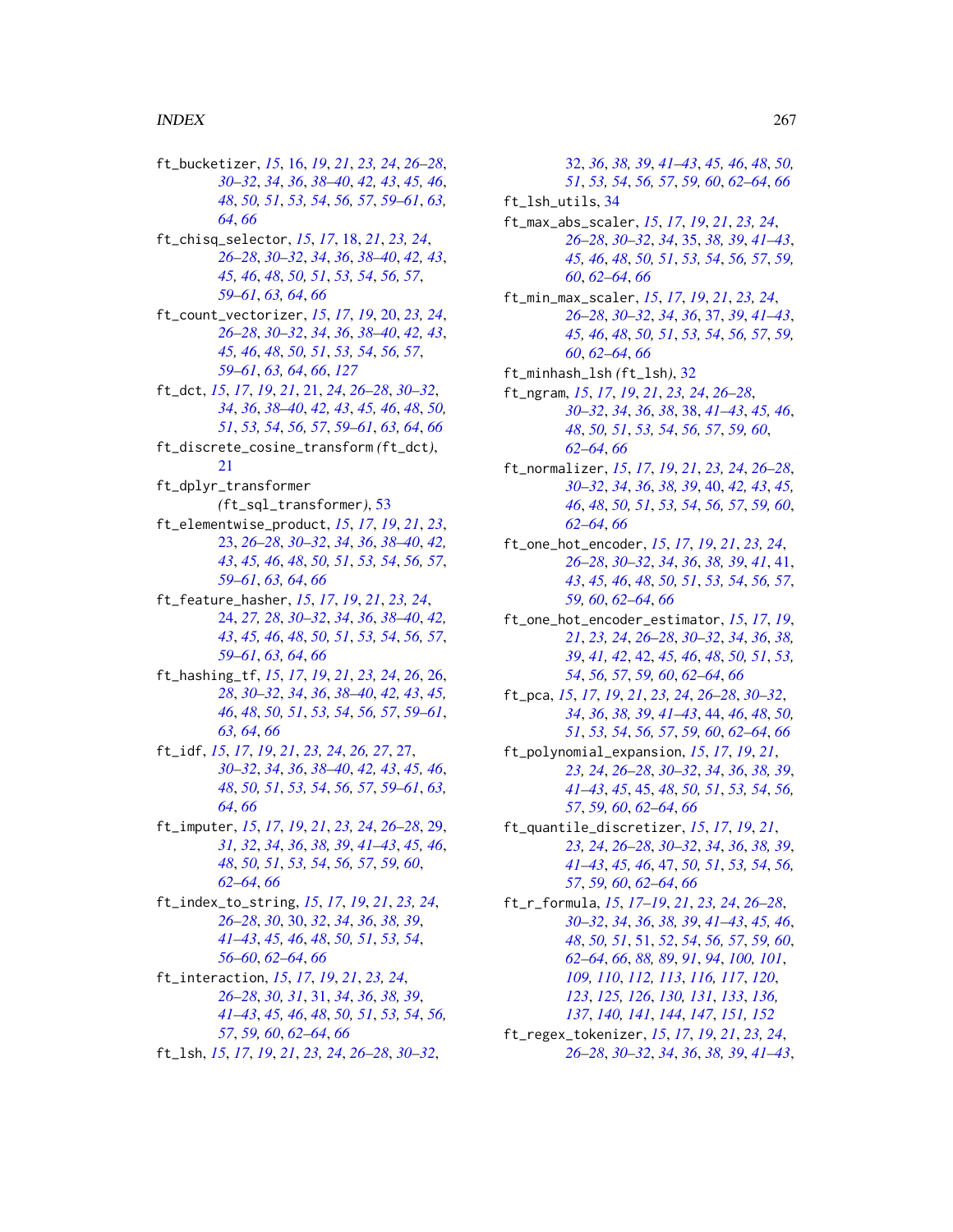*[45,](#page-44-0) [46](#page-45-0)*, *[48](#page-47-0)*, [49,](#page-48-0) *[51](#page-50-0)*, *[53,](#page-52-0) [54](#page-53-0)*, *[56,](#page-55-0) [57](#page-56-0)*, *[59,](#page-58-0) [60](#page-59-0)*, *[62](#page-61-0)[–64](#page-63-0)*, *[66](#page-65-0)* ft\_robust\_scaler, *[15](#page-14-0)*, *[17](#page-16-0)*, *[19](#page-18-0)*, *[21](#page-20-0)*, *[23,](#page-22-0) [24](#page-23-0)*, *[26](#page-25-0)[–28](#page-27-0)*, *[30](#page-29-0)[–32](#page-31-0)*, *[34](#page-33-0)*, *[36](#page-35-0)*, *[38,](#page-37-0) [39](#page-38-0)*, *[41–](#page-40-0)[43](#page-42-0)*, *[45,](#page-44-0) [46](#page-45-0)*, *[48](#page-47-0)*, *[50](#page-49-0)*, [50,](#page-49-0) *[53,](#page-52-0) [54](#page-53-0)*, *[56,](#page-55-0) [57](#page-56-0)*, *[59,](#page-58-0) [60](#page-59-0)*, *[62](#page-61-0)[–64](#page-63-0)*, *[66](#page-65-0)* ft\_sql\_transformer, *[15](#page-14-0)*, *[17](#page-16-0)*, *[19](#page-18-0)*, *[21](#page-20-0)*, *[23,](#page-22-0) [24](#page-23-0)*, *[26](#page-25-0)[–28](#page-27-0)*, *[30](#page-29-0)[–32](#page-31-0)*, *[34](#page-33-0)*, *[36](#page-35-0)*, *[38,](#page-37-0) [39](#page-38-0)*, *[41–](#page-40-0)[43](#page-42-0)*, *[45,](#page-44-0) [46](#page-45-0)*, *[48](#page-47-0)*, *[50,](#page-49-0) [51](#page-50-0)*, *[53](#page-52-0)*, [53,](#page-52-0) *[56,](#page-55-0) [57](#page-56-0)*, *[59,](#page-58-0) [60](#page-59-0)*, *[62](#page-61-0)[–64](#page-63-0)*, *[66](#page-65-0)* ft\_standard\_scaler, *[15](#page-14-0)*, *[17](#page-16-0)*, *[19](#page-18-0)*, *[21](#page-20-0)*, *[23,](#page-22-0) [24](#page-23-0)*, *[26](#page-25-0)[–28](#page-27-0)*, *[30](#page-29-0)[–32](#page-31-0)*, *[34](#page-33-0)*, *[36](#page-35-0)*, *[38,](#page-37-0) [39](#page-38-0)*, *[41–](#page-40-0)[43](#page-42-0)*, *[45,](#page-44-0) [46](#page-45-0)*, *[48](#page-47-0)*, *[50,](#page-49-0) [51](#page-50-0)*, *[53,](#page-52-0) [54](#page-53-0)*, [55,](#page-54-0) *[57](#page-56-0)*, *[59,](#page-58-0) [60](#page-59-0)*, *[62](#page-61-0)[–64](#page-63-0)*, *[66](#page-65-0)* ft\_stop\_words\_remover, *[15](#page-14-0)*, *[17](#page-16-0)*, *[19](#page-18-0)*, *[21](#page-20-0)*, *[23,](#page-22-0) [24](#page-23-0)*, *[26](#page-25-0)[–28](#page-27-0)*, *[30–](#page-29-0)[32](#page-31-0)*, *[34](#page-33-0)*, *[36](#page-35-0)*, *[38,](#page-37-0) [39](#page-38-0)*, *[41](#page-40-0)[–43](#page-42-0)*, *[45,](#page-44-0) [46](#page-45-0)*, *[48](#page-47-0)*, *[50,](#page-49-0) [51](#page-50-0)*, *[53,](#page-52-0) [54](#page-53-0)*, *[56](#page-55-0)*, [56,](#page-55-0) *[59,](#page-58-0) [60](#page-59-0)*, *[62–](#page-61-0)[64](#page-63-0)*, *[66](#page-65-0)*, *[103](#page-102-0)* ft\_string\_indexer, *[15](#page-14-0)*, *[17](#page-16-0)*, *[19](#page-18-0)*, *[21](#page-20-0)*, *[23,](#page-22-0) [24](#page-23-0)*, *[26](#page-25-0)[–28](#page-27-0)*, *[30](#page-29-0)[–32](#page-31-0)*, *[34](#page-33-0)*, *[36](#page-35-0)*, *[38,](#page-37-0) [39](#page-38-0)*, *[41–](#page-40-0)[43](#page-42-0)*, *[45,](#page-44-0) [46](#page-45-0)*, *[48](#page-47-0)*, *[50,](#page-49-0) [51](#page-50-0)*, *[53,](#page-52-0) [54](#page-53-0)*, *[56,](#page-55-0) [57](#page-56-0)*, [58,](#page-57-0) *[60](#page-59-0)*, *[62](#page-61-0)[–64](#page-63-0)*, *[66](#page-65-0)* ft\_string\_indexer\_model *(*ft\_string\_indexer*)*, [58](#page-57-0) ft\_tokenizer, *[15](#page-14-0)*, *[17](#page-16-0)*, *[19](#page-18-0)*, *[21](#page-20-0)*, *[23,](#page-22-0) [24](#page-23-0)*, *[26–](#page-25-0)[28](#page-27-0)*, *[30](#page-29-0)[–32](#page-31-0)*, *[34](#page-33-0)*, *[36](#page-35-0)*, *[38,](#page-37-0) [39](#page-38-0)*, *[41–](#page-40-0)[43](#page-42-0)*, *[45,](#page-44-0) [46](#page-45-0)*, *[48](#page-47-0)*, *[50,](#page-49-0) [51](#page-50-0)*, *[53,](#page-52-0) [54](#page-53-0)*, *[56,](#page-55-0) [57](#page-56-0)*, *[59](#page-58-0)*, [59,](#page-58-0) *[62](#page-61-0)[–64](#page-63-0)*, *[66](#page-65-0)*, *[127](#page-126-0)* ft\_vector\_assembler, *[15](#page-14-0)*, *[17](#page-16-0)*, *[19](#page-18-0)*, *[21](#page-20-0)*, *[23,](#page-22-0) [24](#page-23-0)*, *[26](#page-25-0)[–28](#page-27-0)*, *[30](#page-29-0)[–32](#page-31-0)*, *[34](#page-33-0)*, *[36](#page-35-0)*, *[38,](#page-37-0) [39](#page-38-0)*, *[41–](#page-40-0)[43](#page-42-0)*, *[45,](#page-44-0) [46](#page-45-0)*, *[48](#page-47-0)*, *[50,](#page-49-0) [51](#page-50-0)*, *[53,](#page-52-0) [54](#page-53-0)*, *[56,](#page-55-0) [57](#page-56-0)*, *[59,](#page-58-0) [60](#page-59-0)*, [61,](#page-60-0) *[63,](#page-62-0) [64](#page-63-0)*, *[66](#page-65-0)* ft\_vector\_indexer, *[15](#page-14-0)*, *[17](#page-16-0)*, *[19](#page-18-0)*, *[21](#page-20-0)*, *[23,](#page-22-0) [24](#page-23-0)*, *[26](#page-25-0)[–28](#page-27-0)*, *[30](#page-29-0)[–32](#page-31-0)*, *[34](#page-33-0)*, *[36](#page-35-0)*, *[38,](#page-37-0) [39](#page-38-0)*, *[41–](#page-40-0)[43](#page-42-0)*, *[45,](#page-44-0) [46](#page-45-0)*, *[48](#page-47-0)*, *[50,](#page-49-0) [51](#page-50-0)*, *[53,](#page-52-0) [54](#page-53-0)*, *[56,](#page-55-0) [57](#page-56-0)*, *[59,](#page-58-0) [60](#page-59-0)*, *[62](#page-61-0)*, [62,](#page-61-0) *[64](#page-63-0)*, *[66](#page-65-0)* ft\_vector\_slicer, *[15](#page-14-0)*, *[17](#page-16-0)*, *[19](#page-18-0)*, *[21](#page-20-0)*, *[23,](#page-22-0) [24](#page-23-0)*, *[26](#page-25-0)[–28](#page-27-0)*, *[30](#page-29-0)[–32](#page-31-0)*, *[34](#page-33-0)*, *[36](#page-35-0)*, *[38,](#page-37-0) [39](#page-38-0)*, *[41–](#page-40-0)[43](#page-42-0)*, *[45,](#page-44-0) [46](#page-45-0)*, *[48](#page-47-0)*, *[50,](#page-49-0) [51](#page-50-0)*, *[53,](#page-52-0) [54](#page-53-0)*, *[56,](#page-55-0) [57](#page-56-0)*, *[59,](#page-58-0) [60](#page-59-0)*, *[62,](#page-61-0) [63](#page-62-0)*, [63,](#page-62-0) *[66](#page-65-0)* ft\_word2vec, *[15](#page-14-0)*, *[17](#page-16-0)*, *[19](#page-18-0)*, *[21](#page-20-0)*, *[23,](#page-22-0) [24](#page-23-0)*, *[26–](#page-25-0)[28](#page-27-0)*, *[30](#page-29-0)[–32](#page-31-0)*, *[34](#page-33-0)*, *[36](#page-35-0)*, *[38,](#page-37-0) [39](#page-38-0)*, *[41–](#page-40-0)[43](#page-42-0)*, *[45,](#page-44-0) [46](#page-45-0)*, *[48](#page-47-0)*, *[50,](#page-49-0) [51](#page-50-0)*, *[53,](#page-52-0) [54](#page-53-0)*, *[56,](#page-55-0) [57](#page-56-0)*, *[59,](#page-58-0) [60](#page-59-0)*, *[62](#page-61-0)[–64](#page-63-0)*, [64](#page-63-0) full\_join, *[66](#page-65-0)*, [66](#page-65-0) full\_join.tbl\_spark *(*join.tbl\_spark*)*, [77](#page-76-0) get\_spark\_sql\_catalog\_implementation, [66](#page-65-0)

glance.ml\_model\_aft\_survival\_regression *(*ml\_survival\_regression\_tidiers*)*, [155](#page-154-0) glance.ml\_model\_als *(*ml\_als\_tidiers*)*, [93](#page-92-0) glance.ml\_model\_bisecting\_kmeans *(*ml\_unsupervised\_tidiers*)*, [157](#page-156-0) glance.ml\_model\_decision\_tree\_classification *(*ml\_tree\_tidiers*)*, [155](#page-154-0) glance.ml\_model\_decision\_tree\_regression *(*ml\_tree\_tidiers*)*, [155](#page-154-0) glance.ml\_model\_gaussian\_mixture *(*ml\_unsupervised\_tidiers*)*, [157](#page-156-0) glance.ml\_model\_gbt\_classification *(*ml\_tree\_tidiers*)*, [155](#page-154-0) glance.ml\_model\_gbt\_regression *(*ml\_tree\_tidiers*)*, [155](#page-154-0) glance.ml\_model\_generalized\_linear\_regression *(*ml\_glm\_tidiers*)*, [119](#page-118-0) glance.ml\_model\_isotonic\_regression *(*ml\_isotonic\_regression\_tidiers*)*, [122](#page-121-0) glance.ml\_model\_kmeans *(*ml\_unsupervised\_tidiers*)*, [157](#page-156-0) glance.ml\_model\_lda *(*ml\_lda\_tidiers*)*, [129](#page-128-0) glance.ml\_model\_linear\_regression *(*ml\_glm\_tidiers*)*, [119](#page-118-0) glance.ml\_model\_linear\_svc *(*ml\_linear\_svc\_tidiers*)*, [134](#page-133-0) glance.ml\_model\_logistic\_regression *(*ml\_logistic\_regression\_tidiers*)*, [138](#page-137-0) glance.ml\_model\_multilayer\_perceptron\_classification *(*ml\_multilayer\_perceptron\_tidiers*)*, [143](#page-142-0) glance.ml\_model\_naive\_bayes *(*ml\_naive\_bayes\_tidiers*)*, [146](#page-145-0) glance.ml\_model\_pca *(*ml\_pca\_tidiers*)*, [148](#page-147-0) glance.ml\_model\_random\_forest\_classification *(*ml\_tree\_tidiers*)*, [155](#page-154-0) glance.ml\_model\_random\_forest\_regression *(*ml\_tree\_tidiers*)*, [155](#page-154-0) hive\_context *(*spark-api*)*, [188](#page-187-0) hive\_context\_config, [67](#page-66-0) hof\_aggregate, [67](#page-66-0) hof\_array\_sort, [68](#page-67-0) hof\_exists, [69](#page-68-0)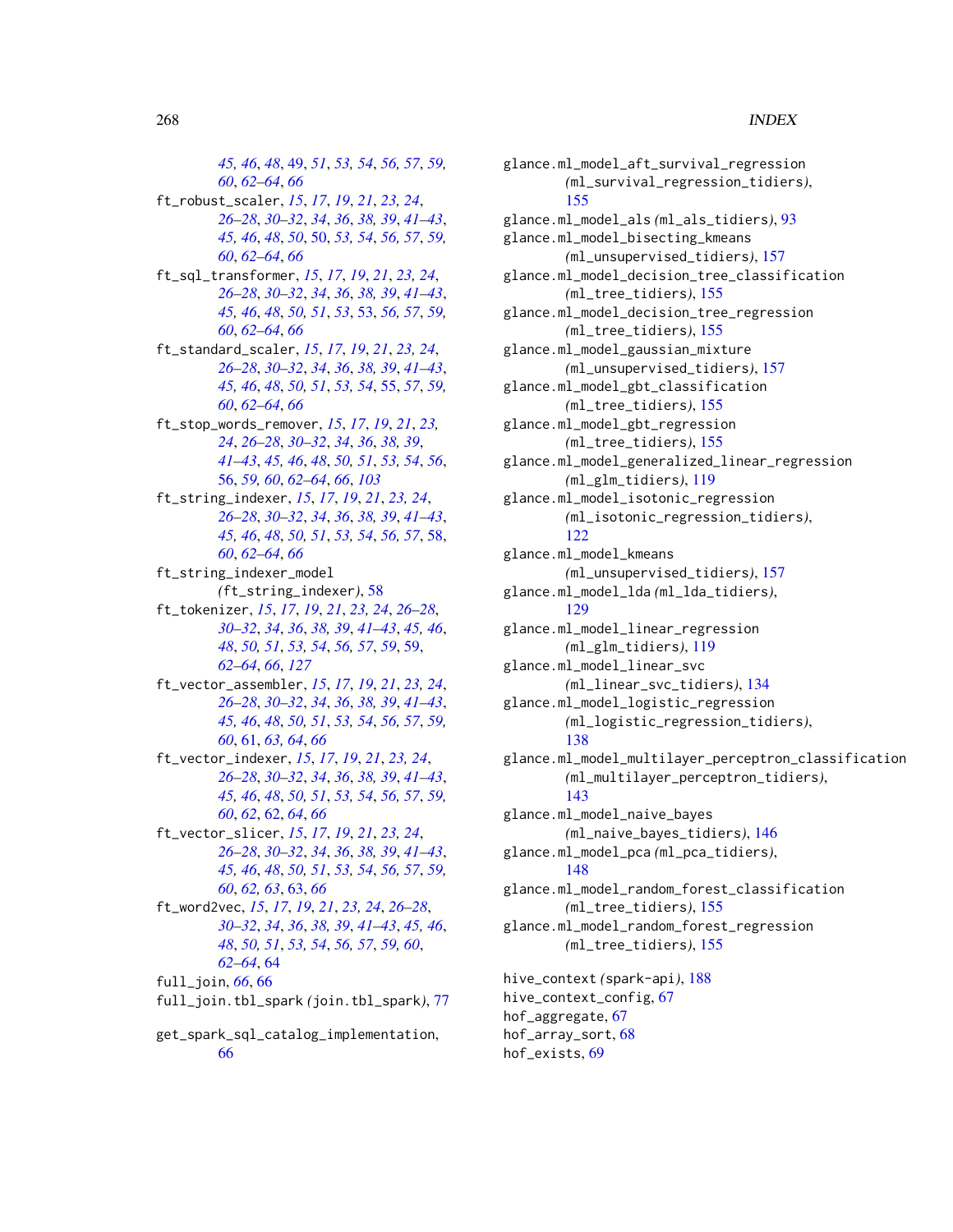#### INDEX  $269$

hof\_filter, [69](#page-68-0) hof\_forall, [70](#page-69-0) hof\_map\_filter, [71](#page-70-0) hof\_map\_zip\_with, [72](#page-71-0) hof\_transform, [73](#page-72-0) hof\_transform\_keys, [74](#page-73-0) hof\_transform\_values, [75](#page-74-0) hof\_zip\_with, [75](#page-74-0) inner\_join, *[76](#page-75-0)*, [76](#page-75-0) inner\_join.tbl\_spark *(*join.tbl\_spark*)*, [77](#page-76-0) invoke, [77,](#page-76-0) *[188](#page-187-0)*, *[202](#page-201-0)* invoke\_new *(*invoke*)*, [77](#page-76-0) invoke\_static *(*invoke*)*, [77](#page-76-0) is\_ml\_estimator *(*ml-transform-methods*)*, [84](#page-83-0) is\_ml\_transformer *(*ml-transform-methods*)*, [84](#page-83-0) java\_context *(*spark-api*)*, [188](#page-187-0) join.tbl\_spark, [77](#page-76-0) left\_join, *[79](#page-78-0)*, [79](#page-78-0) left\_join.tbl\_spark *(*join.tbl\_spark*)*, [77](#page-76-0) list\_sparklyr\_jars, [80](#page-79-0) livy\_config, [80](#page-79-0) livy\_service\_start, [81](#page-80-0) livy\_service\_stop *(*livy\_service\_start*)*, [81](#page-80-0) ml-params, [82](#page-81-0) ml-persistence, [83](#page-82-0) ml-transform-methods, [84,](#page-83-0) *[162](#page-161-0)* ml-tuning, [85](#page-84-0) ml\_aft\_survival\_regression, [87,](#page-86-0) *[102](#page-101-0)*, *[115](#page-114-0)*, *[118](#page-117-0)*, *[121](#page-120-0)*, *[131](#page-130-0)*, *[134](#page-133-0)*, *[138](#page-137-0)*, *[142](#page-141-0)*, *[145](#page-144-0)*, *[148](#page-147-0)*, *[153](#page-152-0)* ml\_als, [90](#page-89-0) ml\_als\_tidiers, [93](#page-92-0) ml\_approx\_nearest\_neighbors *(*ft\_lsh\_utils*)*, [34](#page-33-0) ml\_approx\_similarity\_join *(*ft\_lsh\_utils*)*, [34](#page-33-0) ml\_association\_rules *(*ml\_fpgrowth*)*, [108](#page-107-0) ml\_binary\_classification\_eval *(*ml\_evaluator*)*, [105](#page-104-0) ml\_binary\_classification\_evaluator *(*ml\_evaluator*)*, [105](#page-104-0)

ml\_bisecting\_kmeans, [94,](#page-93-0) *[110](#page-109-0)*, *[124](#page-123-0)*, *[128](#page-127-0)* ml\_chisquare\_test, [95](#page-94-0) ml\_classification\_eval *(*ml\_evaluator*)*, [105](#page-104-0) ml\_clustering\_evaluator, [96](#page-95-0) ml\_compute\_cost *(*ml\_kmeans*)*, [122](#page-121-0) ml\_corr, [98](#page-97-0) ml\_cross\_validator *(*ml-tuning*)*, [85](#page-84-0) ml\_decision\_tree *(*ml\_decision\_tree\_classifier*)*, [98](#page-97-0) ml\_decision\_tree\_classifier, *[89](#page-88-0)*, [98,](#page-97-0) *[115](#page-114-0)*, *[118](#page-117-0)*, *[121](#page-120-0)*, *[131](#page-130-0)*, *[134](#page-133-0)*, *[138](#page-137-0)*, *[142](#page-141-0)*, *[145](#page-144-0)*, *[148](#page-147-0)*, *[153](#page-152-0)* ml\_decision\_tree\_regressor *(*ml\_decision\_tree\_classifier*)*, [98](#page-97-0) ml\_default\_stop\_words, *[57](#page-56-0)*, [103](#page-102-0) ml\_describe\_topics *(*ml\_lda*)*, [124](#page-123-0) ml\_evaluate, [104](#page-103-0) ml\_evaluator, *[86](#page-85-0)*, [105](#page-104-0) ml\_feature\_importances, [107](#page-106-0) ml\_find\_synonyms *(*ft\_word2vec*)*, [64](#page-63-0) ml\_fit *(*ml-transform-methods*)*, [84](#page-83-0) ml\_fit\_and\_transform *(*ml-transform-methods*)*, [84](#page-83-0) ml\_fpgrowth, [108](#page-107-0) ml\_freq\_itemsets *(*ml\_fpgrowth*)*, [108](#page-107-0) ml\_gaussian\_mixture, *[95](#page-94-0)*, [109,](#page-108-0) *[124](#page-123-0)*, *[128](#page-127-0)* ml\_gbt\_classifier, *[89](#page-88-0)*, *[102](#page-101-0)*, [111,](#page-110-0) *[118](#page-117-0)*, *[121](#page-120-0)*, *[131](#page-130-0)*, *[134](#page-133-0)*, *[138](#page-137-0)*, *[142](#page-141-0)*, *[145](#page-144-0)*, *[148](#page-147-0)*, *[153](#page-152-0)* ml\_gbt\_regressor *(*ml\_gbt\_classifier*)*, [111](#page-110-0) ml\_generalized\_linear\_regression, *[89](#page-88-0)*, *[102](#page-101-0)*, *[115](#page-114-0)*, [115,](#page-114-0) *[121](#page-120-0)*, *[131](#page-130-0)*, *[134](#page-133-0)*, *[138](#page-137-0)*, *[142](#page-141-0)*, *[145](#page-144-0)*, *[148](#page-147-0)*, *[153](#page-152-0)* ml\_glm\_tidiers, [119](#page-118-0) ml\_gradient\_boosted\_trees *(*ml\_gbt\_classifier*)*, [111](#page-110-0) ml\_is\_set *(*ml-params*)*, [82](#page-81-0) ml\_isotonic\_regression, *[89](#page-88-0)*, *[102](#page-101-0)*, *[115](#page-114-0)*, *[118](#page-117-0)*, [120,](#page-119-0) *[131](#page-130-0)*, *[134](#page-133-0)*, *[138](#page-137-0)*, *[142](#page-141-0)*, *[145](#page-144-0)*, *[148](#page-147-0)*, *[153](#page-152-0)* ml\_isotonic\_regression\_tidiers, [122](#page-121-0) ml\_kmeans, *[95](#page-94-0)*, *[110](#page-109-0)*, [122,](#page-121-0) *[128](#page-127-0)* ml\_labels *(*ft\_string\_indexer*)*, [58](#page-57-0) ml\_lda, *[95](#page-94-0)*, *[110](#page-109-0)*, *[124](#page-123-0)*, [124](#page-123-0) ml\_lda\_tidiers, [129](#page-128-0)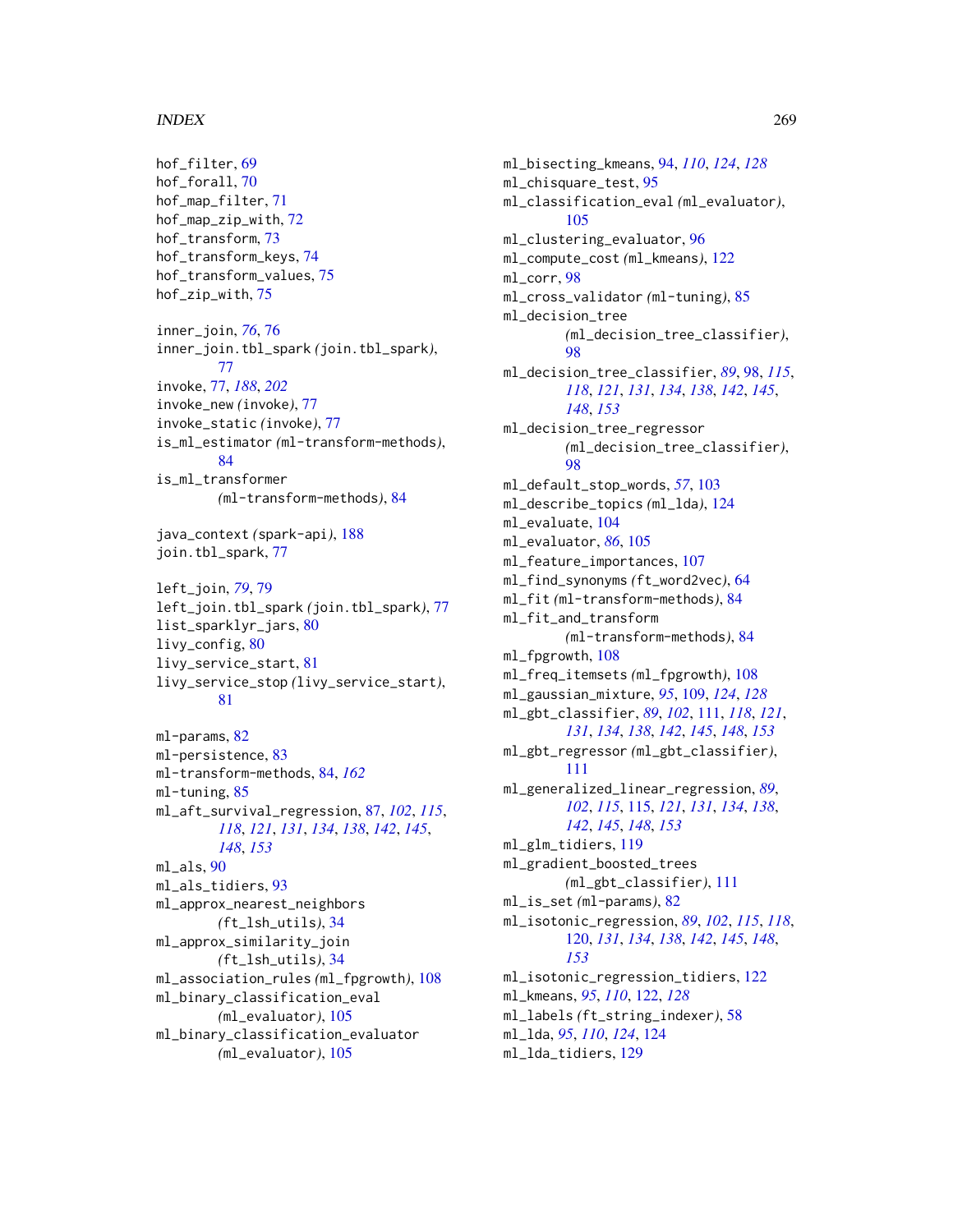ml\_linear\_regression, *[89](#page-88-0)*, *[102](#page-101-0)*, *[115](#page-114-0)*, *[118](#page-117-0)*, *[121](#page-120-0)*, [130,](#page-129-0) *[134](#page-133-0)*, *[138](#page-137-0)*, *[142](#page-141-0)*, *[145](#page-144-0)*, *[148](#page-147-0)*, *[153](#page-152-0)* ml\_linear\_svc, *[89](#page-88-0)*, *[102](#page-101-0)*, *[115](#page-114-0)*, *[118](#page-117-0)*, *[121](#page-120-0)*, *[131](#page-130-0)*, [132,](#page-131-0) *[138](#page-137-0)*, *[142](#page-141-0)*, *[145](#page-144-0)*, *[148](#page-147-0)*, *[153](#page-152-0)* ml\_linear\_svc\_tidiers, [134](#page-133-0) ml\_load *(*ml-persistence*)*, [83](#page-82-0) ml\_log\_likelihood *(*ml\_lda*)*, [124](#page-123-0) ml\_log\_perplexity *(*ml\_lda*)*, [124](#page-123-0) ml\_logistic\_regression, *[89](#page-88-0)*, *[102](#page-101-0)*, *[115](#page-114-0)*, *[118](#page-117-0)*, *[121](#page-120-0)*, *[131](#page-130-0)*, *[134](#page-133-0)*, [135,](#page-134-0) *[142](#page-141-0)*, *[145](#page-144-0)*, *[148](#page-147-0)*, *[153](#page-152-0)* ml\_logistic\_regression\_tidiers, [138](#page-137-0) ml\_model\_data, [139](#page-138-0) ml\_multiclass\_classification\_evaluator *(*ml\_evaluator*)*, [105](#page-104-0) ml\_multilayer\_perceptron *(*ml\_multilayer\_perceptron\_classifier*)*, ml\_uid, [157](#page-156-0) [139](#page-138-0) ml\_multilayer\_perceptron\_classifier, *[89](#page-88-0)*, *[102](#page-101-0)*, *[115](#page-114-0)*, *[118](#page-117-0)*, *[121](#page-120-0)*, *[131](#page-130-0)*, *[134](#page-133-0)*, *[138](#page-137-0)*, [139,](#page-138-0) *[145](#page-144-0)*, *[148](#page-147-0)*, *[153](#page-152-0)* ml\_multilayer\_perceptron\_tidiers, [143](#page-142-0) ml\_naive\_bayes, *[89](#page-88-0)*, *[102](#page-101-0)*, *[115](#page-114-0)*, *[118](#page-117-0)*, *[121](#page-120-0)*, *[131](#page-130-0)*, *[134](#page-133-0)*, *[138](#page-137-0)*, *[142](#page-141-0)*, [143,](#page-142-0) *[148](#page-147-0)*, *[153](#page-152-0)* ml\_naive\_bayes\_tidiers, [146](#page-145-0) ml\_one\_vs\_rest, *[89](#page-88-0)*, *[102](#page-101-0)*, *[115](#page-114-0)*, *[118](#page-117-0)*, *[121](#page-120-0)*, *[131](#page-130-0)*, *[134](#page-133-0)*, *[138](#page-137-0)*, *[142](#page-141-0)*, *[145](#page-144-0)*, [146,](#page-145-0) *[153](#page-152-0)* ml\_param *(*ml-params*)*, [82](#page-81-0) ml\_param\_map *(*ml-params*)*, [82](#page-81-0) ml\_params *(*ml-params*)*, [82](#page-81-0) ml\_pca *(*ft\_pca*)*, [44](#page-43-0) ml\_pca\_tidiers, [148](#page-147-0) ml\_pipeline, [148](#page-147-0) ml\_predict *(*ml-transform-methods*)*, [84](#page-83-0) ml\_random\_forest *(*ml\_random\_forest\_classifier*)*, [149](#page-148-0) ml\_random\_forest\_classifier, *[89](#page-88-0)*, *[102](#page-101-0)*, *[115](#page-114-0)*, *[118](#page-117-0)*, *[121](#page-120-0)*, *[131](#page-130-0)*, *[134](#page-133-0)*, *[138](#page-137-0)*, *[142](#page-141-0)*, *[145](#page-144-0)*, *[148](#page-147-0)*, [149](#page-148-0) ml\_random\_forest\_regressor *(*ml\_random\_forest\_classifier*)*, [149](#page-148-0) ml\_recommend *(*ml\_als*)*, [90](#page-89-0) ml\_regression\_evaluator *(*ml\_evaluator*)*, [105](#page-104-0)

ml\_save, *[89](#page-88-0)*, *[101](#page-100-0)*, *[114](#page-113-0)*, *[117](#page-116-0)*, *[121](#page-120-0)*, *[131](#page-130-0)*, *[133](#page-132-0)*,

*[137](#page-136-0)*, *[141](#page-140-0)*, *[144](#page-143-0)*, *[147](#page-146-0)*, *[152](#page-151-0)* ml\_save *(*ml-persistence*)*, [83](#page-82-0) ml\_stage, [154](#page-153-0) ml\_stages *(*ml\_stage*)*, [154](#page-153-0) ml\_sub\_models *(*ml-tuning*)*, [85](#page-84-0) ml\_summary, [154](#page-153-0) ml\_survival\_regression *(*ml\_aft\_survival\_regression*)*, [87](#page-86-0) ml\_survival\_regression\_tidiers, [155](#page-154-0) ml\_topics\_matrix *(*ml\_lda*)*, [124](#page-123-0) ml\_train\_validation\_split *(*ml-tuning*)*, [85](#page-84-0) ml\_transform *(*ml-transform-methods*)*, [84](#page-83-0) ml\_tree\_feature\_importance *(*ml\_feature\_importances*)*, [107](#page-106-0) ml\_tree\_tidiers, [155](#page-154-0) ml\_unsupervised\_tidiers, [157](#page-156-0) ml\_validation\_metrics *(*ml-tuning*)*, [85](#page-84-0) ml\_vocabulary *(*ft\_count\_vectorizer*)*, [20](#page-19-0) NA, *[158](#page-157-0)* na.replace, [158](#page-157-0) nest, *[158](#page-157-0)*, [158](#page-157-0) numeric\_version, *[220](#page-219-0)* pivot\_longer, *[158](#page-157-0)*, [158](#page-157-0) pivot\_wider, *[159](#page-158-0)*, [159](#page-158-0) random\_string, [159](#page-158-0) reactiveSpark, [159](#page-158-0) register\_extension, [160](#page-159-0) registerDoSpark, [160](#page-159-0) registered\_extensions *(*register\_extension*)*, [160](#page-159-0) right\_join, *[161](#page-160-0)*, [161](#page-160-0) right\_join.tbl\_spark *(*join.tbl\_spark*)*, [77](#page-76-0) sdf-saveload, [161](#page-160-0) sdf-transform-methods, *[84](#page-83-0)*, [162](#page-161-0) sdf\_along, [162](#page-161-0) sdf\_bind, [163](#page-162-0) sdf\_bind\_cols *(*sdf\_bind*)*, [163](#page-162-0) sdf\_bind\_rows *(*sdf\_bind*)*, [163](#page-162-0) sdf\_broadcast, [164](#page-163-0) sdf\_checkpoint, [164](#page-163-0)

sdf\_coalesce, [164](#page-163-0)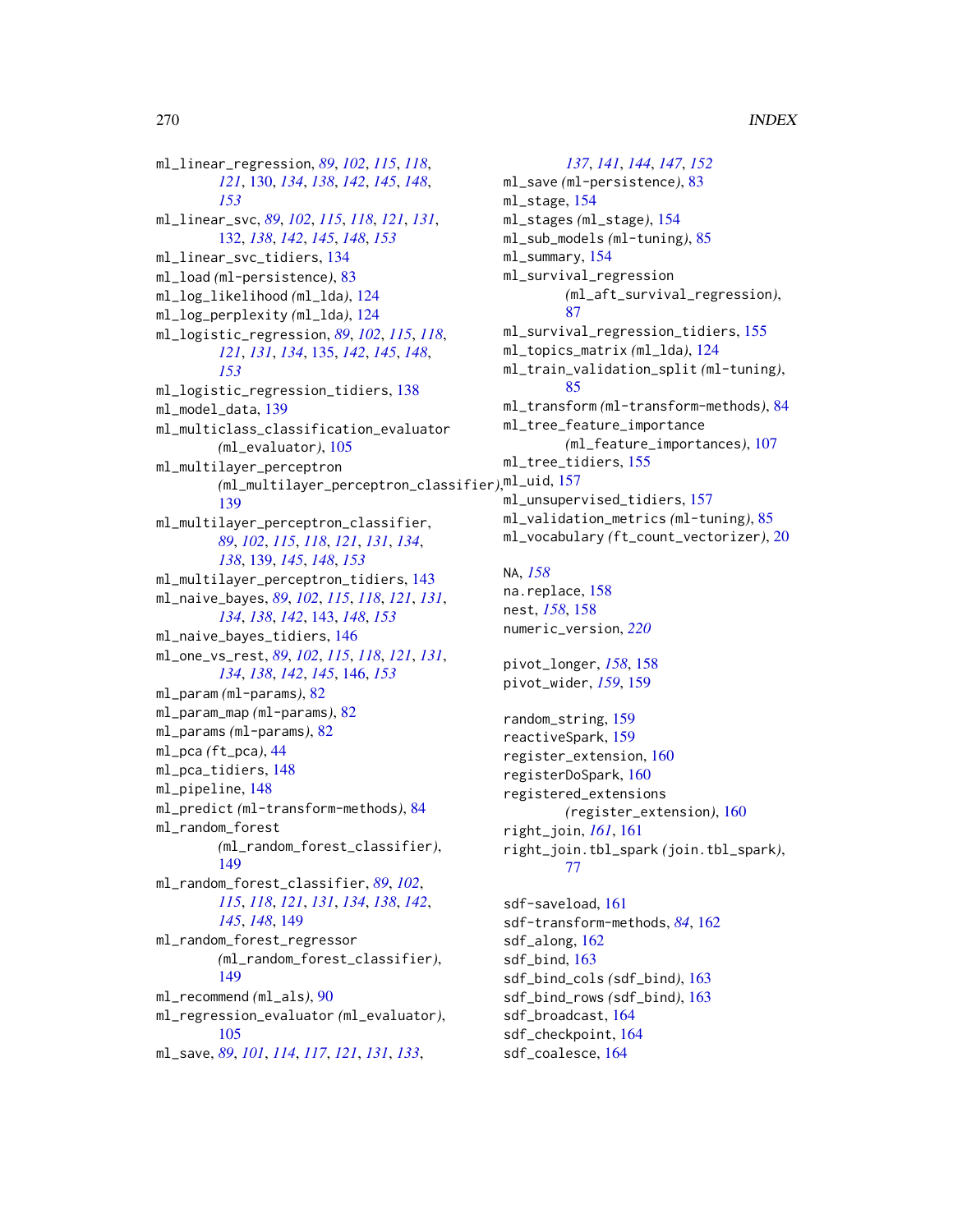#### INDEX  $271$

sdf\_collect, [165](#page-164-0) sdf\_copy\_to, [165,](#page-164-0) *[177,](#page-176-0) [178](#page-177-0)*, *[180](#page-179-0)*, *[182](#page-181-0)*, *[186](#page-185-0)* sdf\_crosstab, [166](#page-165-0) sdf\_debug\_string, [167](#page-166-0) sdf\_describe, [167](#page-166-0) sdf\_dim, [168](#page-167-0) sdf\_drop\_duplicates, [168](#page-167-0) sdf\_expand\_grid, [169](#page-168-0) sdf\_fit *(*sdf-transform-methods*)*, [162](#page-161-0) sdf\_fit\_and\_transform *(*sdf-transform-methods*)*, [162](#page-161-0) sdf\_from\_avro, [170](#page-169-0) sdf\_import *(*sdf\_copy\_to*)*, [165](#page-164-0) sdf\_is\_streaming, [170](#page-169-0) sdf\_last\_index, [171](#page-170-0) sdf\_len, [171](#page-170-0) sdf\_load\_parquet *(*sdf-saveload*)*, [161](#page-160-0) sdf\_load\_table *(*sdf-saveload*)*, [161](#page-160-0) sdf\_ncol *(*sdf\_dim*)*, [168](#page-167-0) sdf\_nrow *(*sdf\_dim*)*, [168](#page-167-0) sdf\_num\_partitions, [172](#page-171-0) sdf\_partition *(*sdf\_random\_split*)*, [176](#page-175-0) sdf\_partition\_sizes, [172](#page-171-0) sdf\_persist, [173](#page-172-0) sdf\_pivot, [173](#page-172-0) sdf\_predict, *[97](#page-96-0)*, *[106](#page-105-0)* sdf\_predict *(*sdf-transform-methods*)*, [162](#page-161-0) sdf\_project, [174](#page-173-0) sdf\_quantile, [175](#page-174-0) sdf\_random\_split, *[166](#page-165-0)*, [176,](#page-175-0) *[178](#page-177-0)*, *[180](#page-179-0)*, *[182](#page-181-0)*, *[186](#page-185-0)* sdf\_read\_column, [177](#page-176-0) sdf\_register, *[166](#page-165-0)*, *[177](#page-176-0)*, [178,](#page-177-0) *[180](#page-179-0)*, *[182](#page-181-0)*, *[186](#page-185-0)* sdf\_repartition, [178](#page-177-0) sdf\_residuals *(*sdf\_residuals.ml\_model\_generalized\_linear\_regression*)*, spark\_extension, [201](#page-200-0) [179](#page-178-0) sdf\_residuals.ml\_model\_generalized\_linear\_regression, *(*checkpoint\_directory*)*, [10](#page-9-0) [179](#page-178-0) sdf\_sample, *[166](#page-165-0)*, *[177,](#page-176-0) [178](#page-177-0)*, [179,](#page-178-0) *[182](#page-181-0)*, *[186](#page-185-0)* sdf\_save\_parquet *(*sdf-saveload*)*, [161](#page-160-0) sdf\_save\_table *(*sdf-saveload*)*, [161](#page-160-0) sdf\_schema, [180](#page-179-0) sdf\_separate\_column, [181](#page-180-0) sdf\_seq, [181](#page-180-0) sdf\_sort, *[166](#page-165-0)*, *[177,](#page-176-0) [178](#page-177-0)*, *[180](#page-179-0)*, [182,](#page-181-0) *[186](#page-185-0)* sdf\_sql, [182](#page-181-0) sdf\_to\_avro, [183](#page-182-0)

sdf\_transform *(*sdf-transform-methods*)*, [162](#page-161-0) sdf\_unnest\_longer, [183](#page-182-0) sdf\_unnest\_wider, [184](#page-183-0) sdf\_weighted\_sample, *[166](#page-165-0)*, *[177,](#page-176-0) [178](#page-177-0)*, *[180](#page-179-0)*, *[182](#page-181-0)*, [186](#page-185-0) sdf\_with\_sequential\_id, [187](#page-186-0) sdf\_with\_unique\_id, [187](#page-186-0) separate, *[188](#page-187-0)*, [188](#page-187-0) spark-api, [188](#page-187-0) spark-connections, [189](#page-188-0) spark\_apply, [191](#page-190-0) spark\_apply\_bundle, [193](#page-192-0) spark\_apply\_log, [193](#page-192-0) spark\_compilation\_spec, [194](#page-193-0) spark\_config, *[190](#page-189-0)*, [195](#page-194-0) spark\_config\_kubernetes, [195](#page-194-0) spark\_config\_packages, [197](#page-196-0) spark\_config\_settings, [197](#page-196-0) spark\_connect *(*spark-connections*)*, [189](#page-188-0) spark\_connection, [197](#page-196-0) spark\_connection-class, [198](#page-197-0) spark\_connection\_find, [198](#page-197-0) spark\_connection\_is\_open *(*spark-connections*)*, [189](#page-188-0) spark\_context *(*spark-api*)*, [188](#page-187-0) spark\_context\_config, [198](#page-197-0) spark\_dataframe, [199](#page-198-0) spark\_default\_compilation\_spec, [199](#page-198-0) spark\_dependency, [200](#page-199-0) spark\_dependency\_fallback, [200](#page-199-0) spark\_disconnect *(*spark-connections*)*, [189](#page-188-0) spark\_disconnect\_all *(*spark-connections*)*, [189](#page-188-0) spark\_get\_checkpoint\_dir spark\_home\_dir, *[194](#page-193-0)* spark\_home\_set, [201](#page-200-0) spark\_install, *[190](#page-189-0)* spark\_jobj, *[199](#page-198-0)*, [202](#page-201-0) spark\_jobj-class, [202](#page-201-0) spark\_load\_table, [203,](#page-202-0) *[205,](#page-204-0) [206](#page-205-0)*, *[208](#page-207-0)[–212](#page-211-0)*, *[214](#page-213-0)[–219](#page-218-0)*, *[224](#page-223-0)[–232](#page-231-0)* spark\_log, [204](#page-203-0)

spark\_read, *[203](#page-202-0)*, [204,](#page-203-0) *[206](#page-205-0)*, *[208](#page-207-0)[–212](#page-211-0)*, *[214](#page-213-0)[–219](#page-218-0)*, *[224](#page-223-0)[–232](#page-231-0)*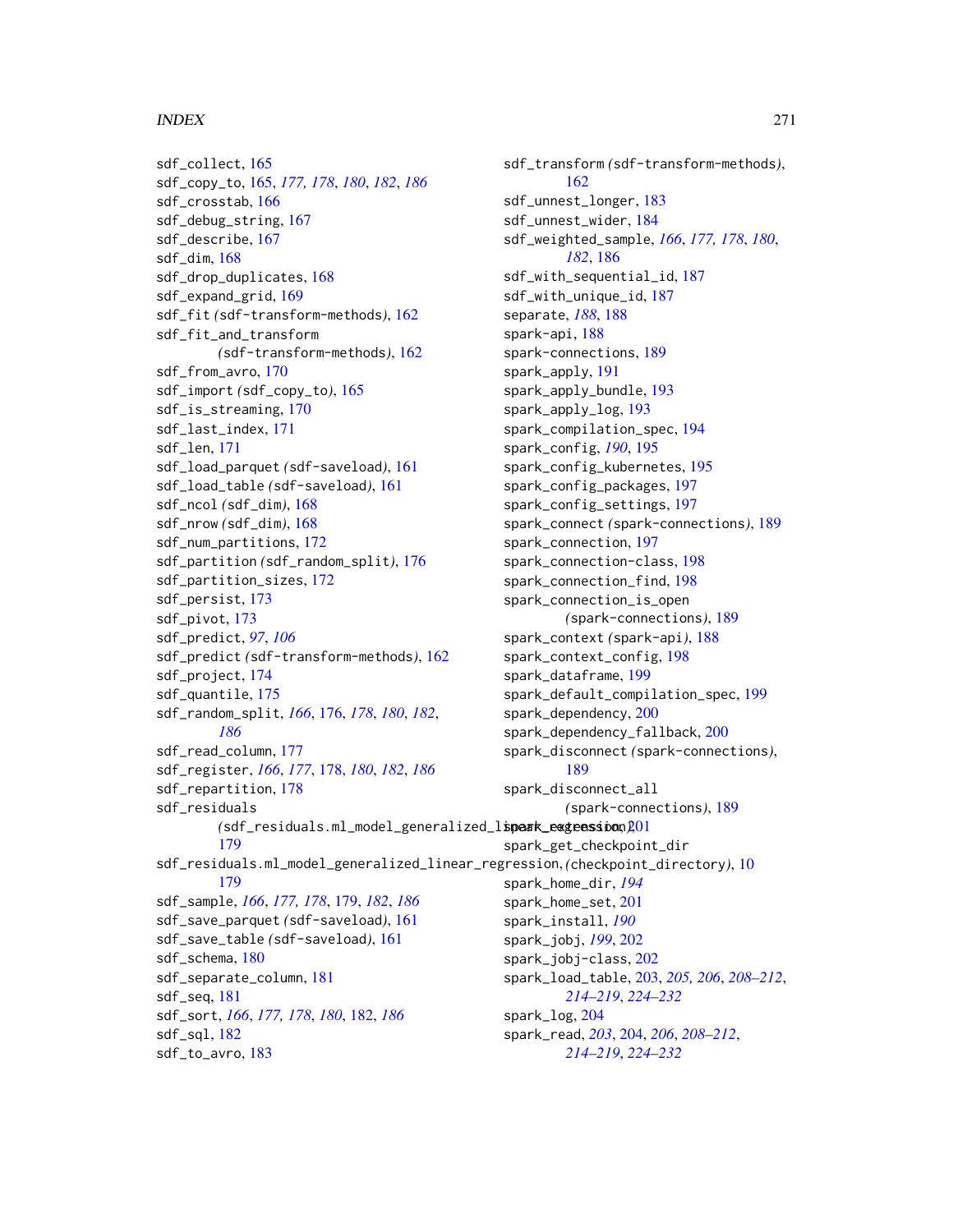spark\_read\_avro, *[203](#page-202-0)*, *[205](#page-204-0)*, [205,](#page-204-0) *[208–](#page-207-0)[212](#page-211-0)*, *[214](#page-213-0)[–219](#page-218-0)*, *[224–](#page-223-0)[232](#page-231-0)* spark\_read\_csv, *[203](#page-202-0)*, *[205,](#page-204-0) [206](#page-205-0)*, [206,](#page-205-0) *[209](#page-208-0)[–212](#page-211-0)*, *[214–](#page-213-0)[219](#page-218-0)*, *[224–](#page-223-0)[232](#page-231-0)* spark\_read\_delta, *[203](#page-202-0)*, *[205,](#page-204-0) [206](#page-205-0)*, *[208](#page-207-0)*, [208,](#page-207-0) *[210](#page-209-0)[–212](#page-211-0)*, *[214–](#page-213-0)[219](#page-218-0)*, *[224–](#page-223-0)[232](#page-231-0)* spark\_read\_jdbc, *[203](#page-202-0)*, *[205,](#page-204-0) [206](#page-205-0)*, *[208,](#page-207-0) [209](#page-208-0)*, [209,](#page-208-0) *[211,](#page-210-0) [212](#page-211-0)*, *[214–](#page-213-0)[219](#page-218-0)*, *[224–](#page-223-0)[232](#page-231-0)* spark\_read\_json, *[203](#page-202-0)*, *[205,](#page-204-0) [206](#page-205-0)*, *[208–](#page-207-0)[210](#page-209-0)*, [210,](#page-209-0) *[212](#page-211-0)*, *[214–](#page-213-0)[219](#page-218-0)*, *[224–](#page-223-0)[232](#page-231-0)* spark\_read\_libsvm, *[203](#page-202-0)*, *[205,](#page-204-0) [206](#page-205-0)*, *[208–](#page-207-0)[211](#page-210-0)*, [212,](#page-211-0) *[214](#page-213-0)[–219](#page-218-0)*, *[224–](#page-223-0)[232](#page-231-0)* spark\_read\_orc, *[203](#page-202-0)*, *[205,](#page-204-0) [206](#page-205-0)*, *[208–](#page-207-0)[212](#page-211-0)*, [213,](#page-212-0) *[215](#page-214-0)[–219](#page-218-0)*, *[224–](#page-223-0)[232](#page-231-0)* spark\_read\_parquet, *[203](#page-202-0)*, *[205,](#page-204-0) [206](#page-205-0)*, *[208](#page-207-0)[–212](#page-211-0)*, *[214](#page-213-0)*, [214,](#page-213-0) *[216–](#page-215-0)[219](#page-218-0)*, *[224](#page-223-0)[–232](#page-231-0)* spark\_read\_source, *[203](#page-202-0)*, *[205,](#page-204-0) [206](#page-205-0)*, *[208–](#page-207-0)[212](#page-211-0)*, *[214,](#page-213-0) [215](#page-214-0)*, [215,](#page-214-0) *[217–](#page-216-0)[219](#page-218-0)*, *[224–](#page-223-0)[232](#page-231-0)* spark\_read\_table, *[203](#page-202-0)*, *[205,](#page-204-0) [206](#page-205-0)*, *[208–](#page-207-0)[212](#page-211-0)*, *[214](#page-213-0)[–216](#page-215-0)*, [216,](#page-215-0) *[218,](#page-217-0) [219](#page-218-0)*, *[224–](#page-223-0)[232](#page-231-0)* spark\_read\_text, *[203](#page-202-0)*, *[205,](#page-204-0) [206](#page-205-0)*, *[208–](#page-207-0)[212](#page-211-0)*, *[214](#page-213-0)[–217](#page-216-0)*, [217,](#page-216-0) *[219](#page-218-0)*, *[224–](#page-223-0)[232](#page-231-0)* spark\_save\_table, *[203](#page-202-0)*, *[205,](#page-204-0) [206](#page-205-0)*, *[208–](#page-207-0)[212](#page-211-0)*, *[214](#page-213-0)[–218](#page-217-0)*, [219,](#page-218-0) *[224–](#page-223-0)[232](#page-231-0)* spark\_session *(*spark-api*)*, [188](#page-187-0) spark\_session\_config, [219](#page-218-0) spark\_set\_checkpoint\_dir *(*checkpoint\_directory*)*, [10](#page-9-0) spark\_submit *(*spark-connections*)*, [189](#page-188-0) spark\_table\_name, [220](#page-219-0) spark\_version, [220](#page-219-0) spark\_version\_from\_home, [221](#page-220-0) spark\_web, [221](#page-220-0) spark\_write, [222](#page-221-0) spark\_write\_avro, *[203](#page-202-0)*, *[205,](#page-204-0) [206](#page-205-0)*, *[208–](#page-207-0)[212](#page-211-0)*, *[214](#page-213-0)[–219](#page-218-0)*, [223,](#page-222-0) *[225–](#page-224-0)[232](#page-231-0)* spark\_write\_csv, *[203](#page-202-0)*, *[205,](#page-204-0) [206](#page-205-0)*, *[208–](#page-207-0)[212](#page-211-0)*, *[214](#page-213-0)[–219](#page-218-0)*, *[224](#page-223-0)*, [224,](#page-223-0) *[226–](#page-225-0)[232](#page-231-0)* spark\_write\_delta, *[203](#page-202-0)*, *[205,](#page-204-0) [206](#page-205-0)*, *[208–](#page-207-0)[212](#page-211-0)*, *[214](#page-213-0)[–219](#page-218-0)*, *[224,](#page-223-0) [225](#page-224-0)*, [225,](#page-224-0) *[227–](#page-226-0)[232](#page-231-0)* spark\_write\_jdbc, *[203](#page-202-0)*, *[205,](#page-204-0) [206](#page-205-0)*, *[208–](#page-207-0)[212](#page-211-0)*, *[214](#page-213-0)[–219](#page-218-0)*, *[224–](#page-223-0)[226](#page-225-0)*, [226,](#page-225-0) *[228–](#page-227-0)[232](#page-231-0)* spark\_write\_json, *[203](#page-202-0)*, *[205,](#page-204-0) [206](#page-205-0)*, *[208–](#page-207-0)[212](#page-211-0)*, *[214](#page-213-0)[–219](#page-218-0)*, *[224–](#page-223-0)[227](#page-226-0)*, [227,](#page-226-0) *[229–](#page-228-0)[232](#page-231-0)* spark\_write\_orc, *[203](#page-202-0)*, *[205,](#page-204-0) [206](#page-205-0)*, *[208–](#page-207-0)[212](#page-211-0)*, *[214](#page-213-0)[–219](#page-218-0)*, *[224–](#page-223-0)[228](#page-227-0)*, [228,](#page-227-0) *[230–](#page-229-0)[232](#page-231-0)* spark\_write\_parquet, *[203](#page-202-0)*, *[205,](#page-204-0) [206](#page-205-0)*,

*[208](#page-207-0)[–212](#page-211-0)*, *[214](#page-213-0)[–219](#page-218-0)*, *[224](#page-223-0)[–229](#page-228-0)*, [229,](#page-228-0) *[230](#page-229-0)[–232](#page-231-0)* spark\_write\_source, *[203](#page-202-0)*, *[205,](#page-204-0) [206](#page-205-0)*, *[208](#page-207-0)[–212](#page-211-0)*, *[214](#page-213-0)[–219](#page-218-0)*, *[224](#page-223-0)[–230](#page-229-0)*, [230,](#page-229-0) *[231,](#page-230-0) [232](#page-231-0)* spark\_write\_table, *[203](#page-202-0)*, *[205,](#page-204-0) [206](#page-205-0)*, *[208](#page-207-0)[–212](#page-211-0)*, *[214](#page-213-0)[–219](#page-218-0)*, *[224](#page-223-0)[–230](#page-229-0)*, [231,](#page-230-0) *[232](#page-231-0)* spark\_write\_text, *[203](#page-202-0)*, *[205,](#page-204-0) [206](#page-205-0)*, *[208](#page-207-0)[–212](#page-211-0)*, *[214](#page-213-0)[–219](#page-218-0)*, *[224](#page-223-0)[–231](#page-230-0)*, [232](#page-231-0) sparklyr::register\_extension, *[190](#page-189-0)* src\_databases, [233](#page-232-0) stream\_find, [233](#page-232-0) stream\_generate\_test, [234](#page-233-0) stream\_id, [234](#page-233-0) stream\_lag, [235](#page-234-0) stream\_name, [236](#page-235-1) stream\_read\_csv, [236,](#page-235-1) *[238](#page-237-1)[–244](#page-243-1)*, *[249](#page-248-1)*, *[251](#page-250-1)[–253](#page-252-1)*, *[255](#page-254-1)[–258](#page-257-1)*, *[260](#page-259-0)* stream\_read\_delta, *[237](#page-236-0)*, [238,](#page-237-1) *[239](#page-238-1)[–244](#page-243-1)*, *[249](#page-248-1)*, *[251](#page-250-1)[–253](#page-252-1)*, *[255](#page-254-1)[–258](#page-257-1)*, *[260](#page-259-0)* stream\_read\_json, *[237,](#page-236-0) [238](#page-237-1)*, [239,](#page-238-1) *[240](#page-239-1)[–244](#page-243-1)*, *[249](#page-248-1)*, *[251](#page-250-1)[–253](#page-252-1)*, *[255](#page-254-1)[–258](#page-257-1)*, *[260](#page-259-0)* stream\_read\_kafka, *[237](#page-236-0)[–239](#page-238-1)*, [240,](#page-239-1) *[241](#page-240-1)[–244](#page-243-1)*, *[249](#page-248-1)*, *[251](#page-250-1)[–253](#page-252-1)*, *[255](#page-254-1)[–258](#page-257-1)*, *[260](#page-259-0)* stream\_read\_orc, *[237](#page-236-0)[–240](#page-239-1)*, [241,](#page-240-1) *[242](#page-241-1)[–244](#page-243-1)*, *[249](#page-248-1)*, *[251](#page-250-1)[–253](#page-252-1)*, *[255](#page-254-1)[–258](#page-257-1)*, *[260](#page-259-0)* stream\_read\_parquet, *[237](#page-236-0)[–241](#page-240-1)*, [242,](#page-241-1) *[243,](#page-242-1) [244](#page-243-1)*, *[249](#page-248-1)*, *[251](#page-250-1)[–253](#page-252-1)*, *[255](#page-254-1)[–258](#page-257-1)*, *[260](#page-259-0)* stream\_read\_socket, *[237](#page-236-0)[–242](#page-241-1)*, [243,](#page-242-1) *[244](#page-243-1)*, *[249](#page-248-1)*, *[251](#page-250-1)[–253](#page-252-1)*, *[255](#page-254-1)[–258](#page-257-1)*, *[260](#page-259-0)* stream\_read\_text, *[237](#page-236-0)[–243](#page-242-1)*, [244,](#page-243-1) *[249](#page-248-1)*, *[251](#page-250-1)[–253](#page-252-1)*, *[255](#page-254-1)[–258](#page-257-1)*, *[260](#page-259-0)* stream\_render, [245](#page-244-0) stream\_stats, [246](#page-245-0) stream\_stop, [246](#page-245-0) stream\_trigger\_continuous, *[247](#page-246-2)*, [247,](#page-246-2) *[249](#page-248-1)*, *[251](#page-250-1)*, *[253,](#page-252-1) [254](#page-253-1)*, *[256](#page-255-1)[–259](#page-258-1)* stream\_trigger\_interval, *[247](#page-246-2)*, [247,](#page-246-2) *[249](#page-248-1)*, *[251](#page-250-1)*, *[253,](#page-252-1) [254](#page-253-1)*, *[256](#page-255-1)[–259](#page-258-1)* stream\_view, [248](#page-247-0) stream\_watermark, [248](#page-247-0) stream\_write\_console, *[237](#page-236-0)[–244](#page-243-1)*, [249,](#page-248-1) *[251](#page-250-1)[–253](#page-252-1)*, *[255](#page-254-1)[–258](#page-257-1)*, *[260](#page-259-0)* stream\_write\_csv, *[237](#page-236-0)[–244](#page-243-1)*, *[249](#page-248-1)*, [250,](#page-249-1) *[252,](#page-251-0) [253](#page-252-1)*, *[255](#page-254-1)[–258](#page-257-1)*, *[260](#page-259-0)* stream\_write\_delta, *[237](#page-236-0)[–244](#page-243-1)*, *[249](#page-248-1)*, *[251](#page-250-1)*, [251,](#page-250-1) *[253](#page-252-1)*, *[255](#page-254-1)[–258](#page-257-1)*, *[260](#page-259-0)* stream\_write\_json, *[237](#page-236-0)[–244](#page-243-1)*, *[249](#page-248-1)*, *[251,](#page-250-1) [252](#page-251-0)*,